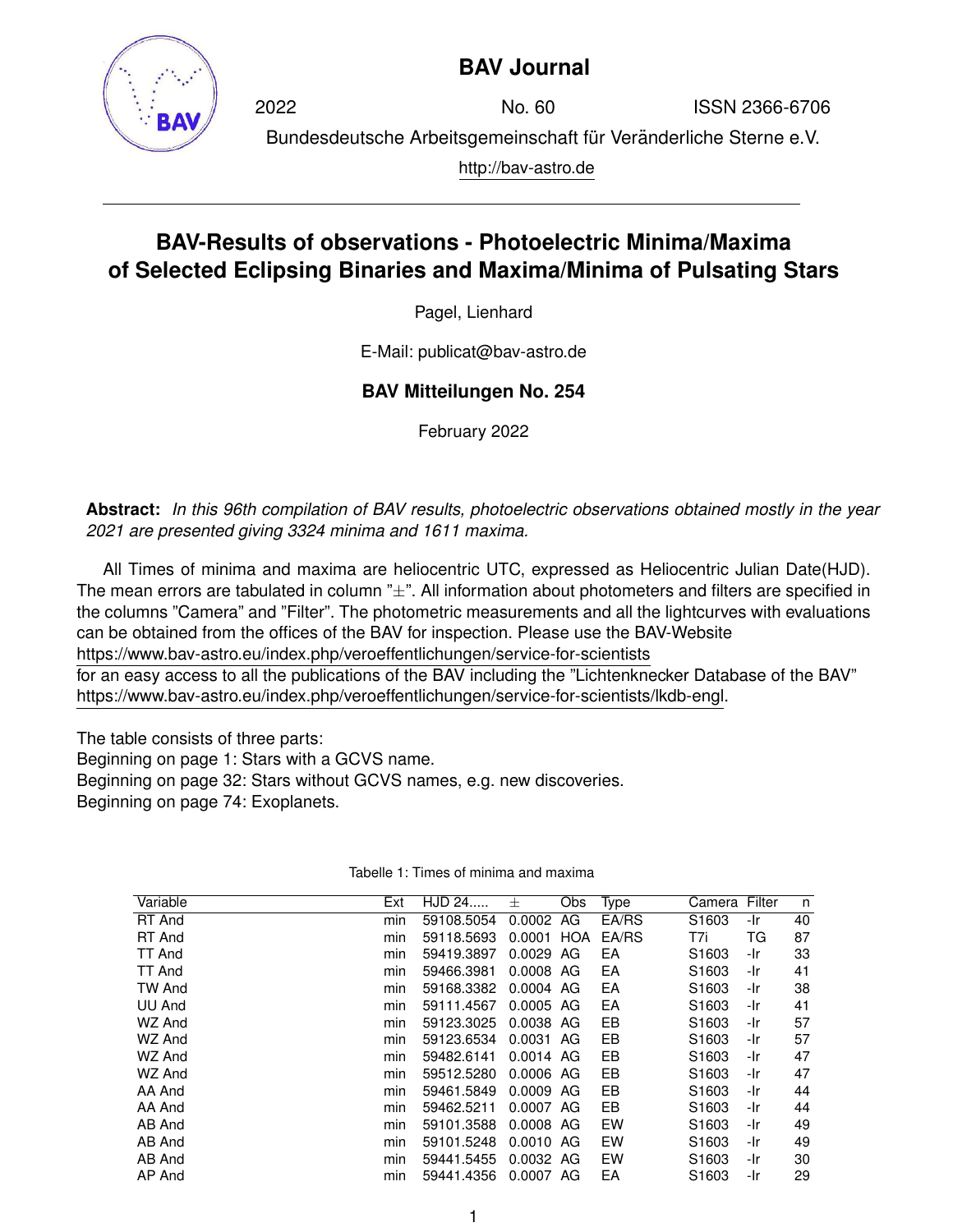| <b>BD</b> And    | min | 59108.3227 | 0.0026 AG       |     | EB          | S1603             | -Ir          | 41  |
|------------------|-----|------------|-----------------|-----|-------------|-------------------|--------------|-----|
| <b>BD</b> And    | min | 59418.4649 | 0.0013 AG       |     | EB          | S1603             | -Ir          | 19  |
| <b>BD</b> And    | min | 59511.5085 | 0.0002 SCI      |     | EB          | ST7               | o            | 161 |
| <b>BX</b> And    | min | 59490.3487 | 0.0012 AG       |     | EB          | S1603             | -Ir          | 52  |
| CC And           | max | 59123.3770 | 0.0010 AG       |     | <b>DSCT</b> | S1603             | -Ir          | 57  |
| CC And           | max | 59123.5100 | 0.0010 AG       |     | <b>DSCT</b> | S1603             | -Ir          | 57  |
| CC And           |     |            |                 |     | <b>DSCT</b> |                   |              |     |
|                  | max | 59123.6330 | 0.0010 AG       |     |             | S1603             | -Ir          | 57  |
| CC And           | max | 59202.3304 | 0.0035 WKT DSCT |     |             | EOSM <sub>5</sub> | TG           | 216 |
| CC And           | min | 59202.2740 | 0.0035 WKT DSCT |     |             | EOSM5 TG          |              | 216 |
| CC And           | max | 59476.3950 | 0.0035 FIR      |     | <b>DSCT</b> | QHY9              |              | 445 |
| CC And           | max | 59516.3504 | 0.0035 WKT DSCT |     |             | EOSM5 TB          |              | 151 |
| CC And           | min | 59516.2930 | 0.0035 WKT DSCT |     |             | EOSM <sub>5</sub> | TB           | 151 |
| CC And           | max | 59516.3507 | 0.0035 WKT DSCT |     |             | EOSM <sub>5</sub> | TG           | 139 |
| CC And           | min | 59516.2942 | 0.0035 WKT DSCT |     |             | EOSM <sub>5</sub> | TG           | 139 |
| CC And           | max | 59515.4594 | 0.0001          | SCI | <b>DSCT</b> | ST7               | o            | 167 |
| CC And           | max | 59515.5728 | 0.0001 SCI      |     | <b>DSCT</b> | ST7               | o            | 167 |
| CN And           | min | 59101.3553 | 0.0009 AG       |     | EB          | S1603             | -Ir          | 51  |
| CN And           | min | 59101.5915 | 0.0012 AG       |     | EB          | S1603             | -Ir          | 51  |
| CN And           | min | 59441.5057 | 0.0011 AG       |     | EB          | S1603             | -Ir          | 29  |
| CN And           | min | 59465.3443 | 0.0019 AG       |     | EB          | S1603             | -Ir          | 48  |
| CN And           | min | 59465.5691 | 0.0007 AG       |     | EВ          | S1603             | -Ir          | 48  |
| CN And           | min |            |                 |     | EB          | S <sub>1603</sub> | -Ir          |     |
|                  |     | 59504.4452 | 0.0009 AG       |     |             |                   |              | 53  |
| CO And           | min | 59108.5291 | 0.0011 AG       |     | EA          | S1603             | -Ir          | 41  |
| CO And           | min | 59512.4436 | 0.0009 AG       |     | EA          | S1603             | -Ir          | 44  |
| DS And           | min | 59112.5132 | 0.0012 AG       |     | EA          | S1603             | -Ir          | 43  |
| DS And           | min | 59490.4481 | 0.0009 AG       |     | EA          | S1603             | -Ir          | 53  |
| DS And           | min | 59504.5953 | 0.0058 AG       |     | EA          | S1603             | -Ir          | 50  |
| GK And           | min | 59504.3668 | 0.0016 AG       |     | EA          | S1603             | -Ir          | 49  |
| GP And           | max | 59163.2116 | 0.0014 BER      |     | <b>DSCT</b> | ASI290            | o            | 149 |
| GP And           | max | 59163.2910 | 0.0014 BER      |     | <b>DSCT</b> | <b>ASI290</b>     | $\mathsf{o}$ | 149 |
| GP And           | max | 59177.2168 | 0.0010 BER      |     | <b>DSCT</b> | 1100D             | TG           | 48  |
| GP And           | max | 59177.2946 | 0.0010 BER      |     | <b>DSCT</b> | 1100D             | ТG           | 67  |
| GP And           | max | 59178.2395 | 0.0010 BER      |     | <b>DSCT</b> | 1100D             | TG           | 70  |
| GP And           | max | 59530.2669 | 0.0014 BER      |     | <b>DSCT</b> | 1100D             | <b>TG</b>    | 29  |
| GP And           | max | 59530.3457 | 0.0014 BER      |     | <b>DSCT</b> | 1100D             | TG           | 25  |
| GZ And           |     |            |                 |     | EW          |                   | -Ir          | 43  |
|                  | min | 59112.4170 | 0.0002 AG       |     |             | S1603             |              |     |
| GZ And           | min | 59112.5703 | 0.0020 AG       |     | EW          | S1603             | -Ir          | 43  |
| GZ And           | min | 59490.4831 | 0.0009 AG       |     | EW          | S <sub>1603</sub> | -Ir          | 53  |
| GZ And           | min | 59490.6389 | 0.0037 AG       |     | EW          | S1603             | -Ir          | 53  |
| IY And           | max | 59202.3118 | 0.0010 MZ       |     | <b>RRAB</b> | ST7               | -Ir          | 92  |
| <b>KP And</b>    | min | 59069.5168 | 0.0019 AG       |     | EA          | S1603             | -Ir          | 38  |
| <b>KP And</b>    | min | 59419.4618 | 0.0023 AG       |     | EA          | S1603             | -Ir          | 32  |
| LO And           | min | 59425.4254 | 0.0011 AG       |     | EW          | S1603             | -Ir          | 33  |
| LO And           | min | 59462.3317 | 0.0018 AG       |     | EW          | S1603             | -Ir          | 43  |
| LO And           | min | 59462.5219 | 0.0007 AG       |     | EW          | S1603             | -Ir          | 43  |
| OV And           | max | 59101.4250 | 0.0010 AG       |     | <b>RRAB</b> | S1603             | -Ir          | 51  |
| QX And           | min | 59112.5079 | 0.0022 AG       |     | EW          | S1603             | -Ir          | 43  |
| QX And           | min | 59490.4763 | 0.0028 AG       |     | EW          | S1603             | -Ir          | 51  |
| QX And           | min | 59504.4868 | 0.0023 AG       |     | EW          | S1603             | -Ir          | 51  |
| V0342 And        | min | 59459.4289 | 0.0052 AG       |     | EA          | S1603             | -Ir          | 46  |
| V0355 And        | min | 59108.4087 | 0.0013 AG       |     | EA          | S <sub>1603</sub> | -Ir          | 42  |
| V0372 And        | min | 59112.6026 | 0.0038 AG       |     | EA          | S1603             | -Ir          | 43  |
|                  |     |            |                 |     |             |                   |              |     |
| V0372 And        | min | 59490.5245 | 0.0012 AG       |     | EA          | S1603             | -Ir          | 53  |
| V0376 And        | min | 59490.4958 | 0.0013 AG       |     | EB          | S1603             | -Ir          | 53  |
| V0392 And        | min | 59081.4324 | 0.0017 AG       |     | EA          | S1603             | -Ir          | 37  |
| V0392 And        | min | 59441.5524 | 0.0028 AG       |     | EA          | S1603             | -Ir          | 31  |
| <b>V0404 And</b> | min | 59112.6018 | 0.0011 AG       |     | EA/RS       | S1603             | -Ir          | 43  |
| V0404 And        | min | 59482.3935 | 0.0011 AG       |     | EA/RS       | S1603             | -Ir          | 47  |
| V0412 And        | min | 59504.3744 | 0.0012 AG       |     | EA          | S <sub>1603</sub> | -Ir          | 49  |
| <b>V0449 And</b> | max | 59186.2653 | 0.0042 MS       |     | EW          | 16803             | V            | 47  |
| <b>V0449 And</b> | max | 59199.2970 | 0.0042 MS       |     | EW          | 16803             | V            | 63  |
| <b>V0449 And</b> | min | 59199.3860 | 0.0035 MS       |     | EW          | 16803             | ٧            | 54  |
| <b>V0449 And</b> | max | 59446.5854 | 0.0042 MS       |     | EW          | 16803             | ٧            | 77  |
| <b>V0449 And</b> | min | 59446.6695 | 0.0035 MS       |     | EW          | 16803             | ٧            | 35  |
| <b>V0449 And</b> | max | 59455.5548 | 0.0042 MS       |     | EW          | 16803             | V            | 56  |
| <b>V0449 And</b> | min | 59455.6405 | 0.0035 MS       |     | EW          | 16803             | V            | 47  |
| <b>V0460 And</b> |     | 59482.4117 | 0.0035 FIR      |     | <b>DSCT</b> | QHY9              |              | 57  |
|                  | max |            |                 |     |             |                   |              |     |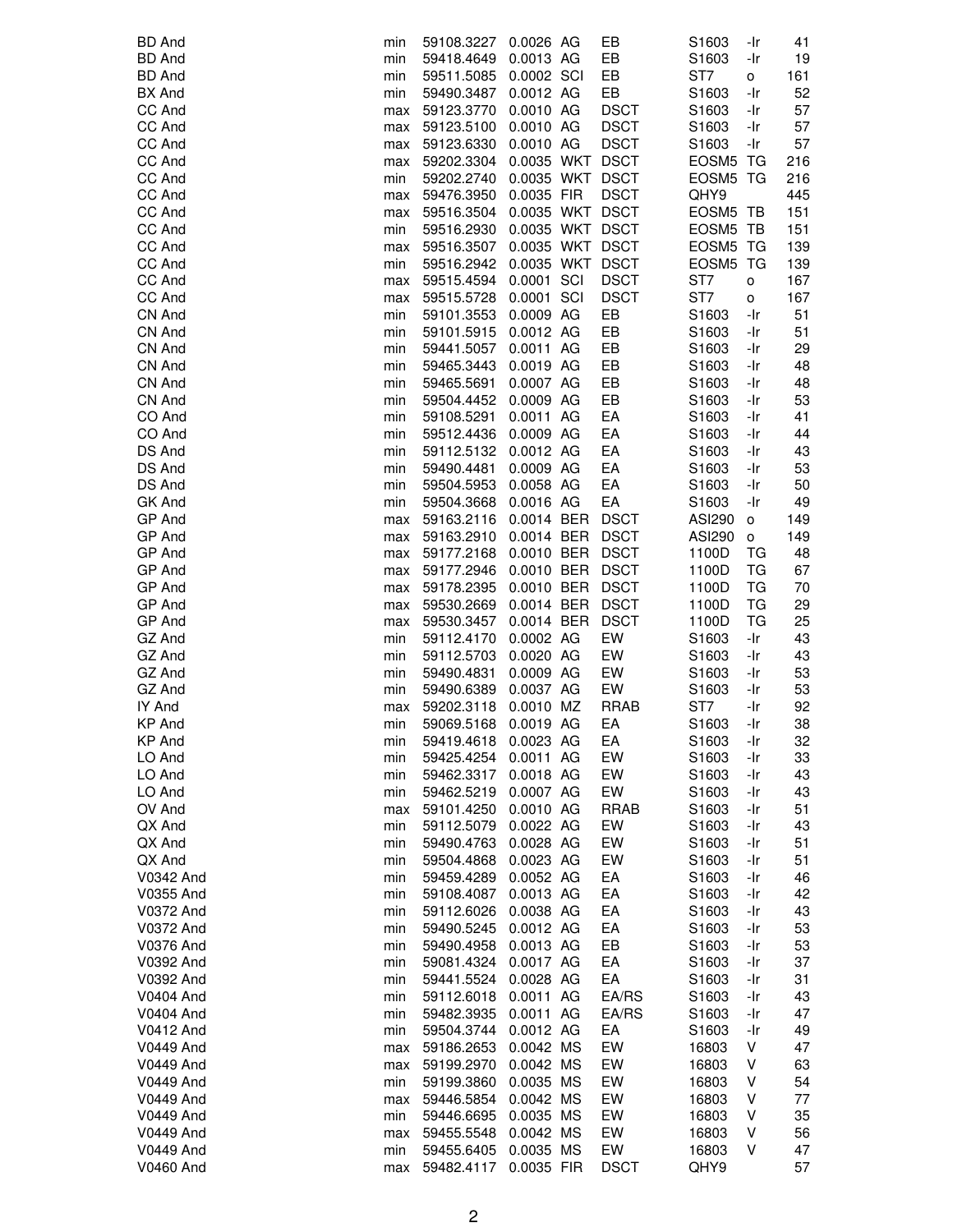| <b>V0483 And</b> | min | 59101.3248 | 0.0014 AG  | EW           | S1603             | -Ir | 51 |
|------------------|-----|------------|------------|--------------|-------------------|-----|----|
| <b>V0483 And</b> | min | 59101.4782 | 0.0042 AG  | EW           | S1603             | -Ir | 51 |
| <b>V0483 And</b> | min | 59101.6170 | 0.0014 AG  | EW           | S1603             | -Ir | 51 |
| V0483 And        | min | 59441.4542 | 0.0005 AG  | EW           | S1603             | -Ir | 29 |
| <b>V0483 And</b> | min | 59465.5163 | 0.0036 AG  | EW           | S1603             | -Ir | 48 |
| V0485 And        | min | 59464.5559 | 0.0035 AG  | EW           | S1603             | -Ir | 44 |
|                  |     |            |            |              |                   |     |    |
| <b>V0488 And</b> | min | 59465.5042 | 0.0015 AG  | EB           | S1603             | -Ir | 47 |
| <b>V0488 And</b> | min | 59504.3884 | 0.0026 AG  | EB           | S1603             | -Ir | 51 |
| V0502 And        | min | 59111.4334 | 0.0037 AG  | EW           | S1603             | -Ir | 40 |
| V0502 And        | min | 59111.5915 | 0.0024 AG  | EW           | S1603             | -Ir | 40 |
| V0524 And        | max | 59436.3995 | 0.0020 BSH | <b>SXPHE</b> | 600D              |     | 66 |
| <b>V0525 And</b> | min | 59489.5047 | 0.0009 AG  | EA/RS        | S1603             | -Ir | 49 |
| V0527 And        | min | 59489.4661 | 0.0008 AG  | EW           | S1603             | -Ir | 49 |
| V0530 And        | min | 59489.4100 | 0.0015 AG  | EB           | S1603             | -Ir | 46 |
| V0530 And        | min | 59504.4147 | 0.0024 AG  | EB           | S1603             | -Ir | 51 |
| V0531 And        | min | 59112.4516 | 0.0022 AG  | EW           | S1603             | -Ir | 43 |
| V0531 And        | min | 59504.3889 | 0.0029 AG  | EW           | S1603             | -Ir | 52 |
| V0537 And        | min | 59112.3751 | 0.0018 AG  | EA           | S1603             | -Ir | 43 |
| <b>V0537 And</b> | min | 59512.3513 | 0.0012 AG  | EA           | S1603             | -Ir | 49 |
| V0538 And        | min | 59168.5300 | 0.0016 AG  | EB           | S1603             | -Ir | 44 |
| V0538 And        | min | 59512.4944 | 0.0023 AG  | EB           | S1603             | -Ir | 50 |
| V0543 And        | min | 59168.2430 | 0.0001 AG  | EA           | S1603             | -Ir | 44 |
|                  |     |            | 0.0005 AG  | EA           |                   | -Ir | 51 |
| V0543 And        | min | 59504.5173 |            |              | S1603             |     |    |
| V0544 And        | max | 59168.2790 | 0.0010 AG  | <b>SXPHE</b> | S1603             | -Ir | 44 |
| V0544 And        | max | 59168.3860 | 0.0010 AG  | <b>SXPHE</b> | S1603             | -Ir | 44 |
| V0544 And        | max | 59168.4940 | 0.0010 AG  | <b>SXPHE</b> | S1603             | -Ir | 44 |
| <b>V0600 And</b> | min | 59461.4270 | 0.0023 AG  | EW           | S1603             | -Ir | 43 |
| <b>V0600 And</b> | min | 59461.6174 | 0.0029 AG  | EW           | S1603             | -Ir | 43 |
| <b>V0600 And</b> | min | 59462.4205 | 0.0015 AG  | EW           | S1603             | -Ir | 43 |
| <b>V0600 And</b> | min | 59462.6150 | 0.0045 AG  | EW           | S1603             | -Ir | 43 |
| <b>V0600 And</b> | min | 59466.3871 | 0.0014 AG  | EW           | S1603             | -Ir | 40 |
| <b>V0600 And</b> | min | 59466.5850 | 0.0031 AG  | EW           | S1603             | -Ir | 40 |
| V0613 And        | min | 59466.3795 | 0.0013 AG  | EA           | S1603             | -Ir | 42 |
| V0625 And        | min | 59114.3732 | 0.0002 RAT | EW           | 1600              | о   | 72 |
| V0627 And        | min | 59462.5985 | 0.0030 AG  | EB           | S1603             | -Ir | 71 |
| V0629 And        | min | 59108.5099 | 0.0010 AG  | EA           | S1603             | -Ir | 42 |
| V0629 And        | min | 59460.4923 | 0.0005 AG  | EA           | S1603             | -Ir | 46 |
| V0638 And        | min | 59108.3783 | 0.0011 AG  | EW           | S1603             | -Ir | 42 |
| V0638 And        | min | 59108.5443 | 0.0010 AG  | EW           | S1603             | -Ir | 42 |
| V0638 And        | min | 59460.3967 | 0.0013 AG  | EW           | S1603             | -Ir | 46 |
| V0638 And        | min | 59460.5634 | 0.0008 AG  | EW           | S1603             | -Ir | 46 |
|                  |     |            |            |              | S1603             |     |    |
| V0662 And        | min | 59425.4951 | 0.0016 AG  | EA/RS        |                   | -Ir | 33 |
| <b>V0664 And</b> | min | 59461.4607 | 0.0030 AG  | EW           | S1603             | -Ir | 43 |
| <b>V0666 And</b> | min | 59462.3411 | 0.0048 AG  | EW           | S1603             | -Ir | 44 |
| <b>V0666 And</b> | min | 59462.5665 | 0.0018 AG  | EW           | S1603             | -Ir | 44 |
| <b>V0670 And</b> | max | 59060.4570 | 0.0010 AG  | <b>DSCT</b>  | S1603             | -Ir | 31 |
| V0670 And        | max | 59060.5570 | 0.0010 AG  | <b>DSCT</b>  | S1603             | -Ir | 31 |
| <b>V0670 And</b> | max | 59113.3770 | 0.0010 AG  | <b>DSCT</b>  | S1603             | -Ir | 48 |
| V0670 And        | max | 59113.4810 | 0.0010 AG  | <b>DSCT</b>  | S1603             | -Ir | 48 |
| V0670 And        | max | 59113.5800 | 0.0010 AG  | <b>DSCT</b>  | S1603             | -Ir | 48 |
| <b>V0670 And</b> | max | 59419.4380 | 0.0010 AG  | <b>DSCT</b>  | S1603             | -Ir | 31 |
| V0670 And        | max | 59419.5390 | 0.0010 AG  | <b>DSCT</b>  | S1603             | -Ir | 31 |
| V0674 And        | min | 59060.4985 | 0.0013 AG  | EA           | S1603             | -Ir | 31 |
| V0674 And        | min | 59419.4289 | 0.0023 AG  | EA           | S1603             | -Ir | 31 |
| V0676 And        | min | 59461.4618 | 0.0019 AG  | EW           | S1603             | -Ir | 43 |
| <b>V0683 And</b> | min | 59108.4022 | 0.0006 AG  | EA           | S1603             | -Ir | 42 |
| V0683 And        | min | 59467.3880 | 0.0030 AG  | EA           | S1603             | -Ir | 47 |
| V0705 And        | min | 59101.4572 | 0.0024 AG  | EW           | S1603             | -Ir | 51 |
| V0705 And        | min | 59101.6359 | 0.0003 AG  | EW           | S1603             | -Ir | 51 |
| V0705 And        | min | 59441.4128 | 0.0016 AG  | EW           | S1603             | -Ir | 29 |
| <b>V0707 And</b> | min | 59461.5085 | 0.0021 AG  | EA           | S1603             | -Ir | 43 |
|                  |     |            |            | EW           |                   |     |    |
| V0712 And        | min | 59101.3953 | 0.0022 AG  |              | S1603             | -Ir | 48 |
| V0712 And        | min | 59101.5880 | 0.0029 AG  | EW           | S <sub>1603</sub> | -Ir | 48 |
| V0712 And        | min | 59441.4065 | 0.0013 AG  | EW           | S1603             | -Ir | 29 |
| V0712 And        | min | 59441.5885 | 0.0001 AG  | EW           | S1603             | -Ir | 29 |
| V0712 And        | min | 59461.4185 | 0.0014 AG  | EW           | S1603             | -Ir | 43 |
| V0712 And        | min | 59461.6015 | 0.0024 AG  | EW           | S1603             | -Ir | 43 |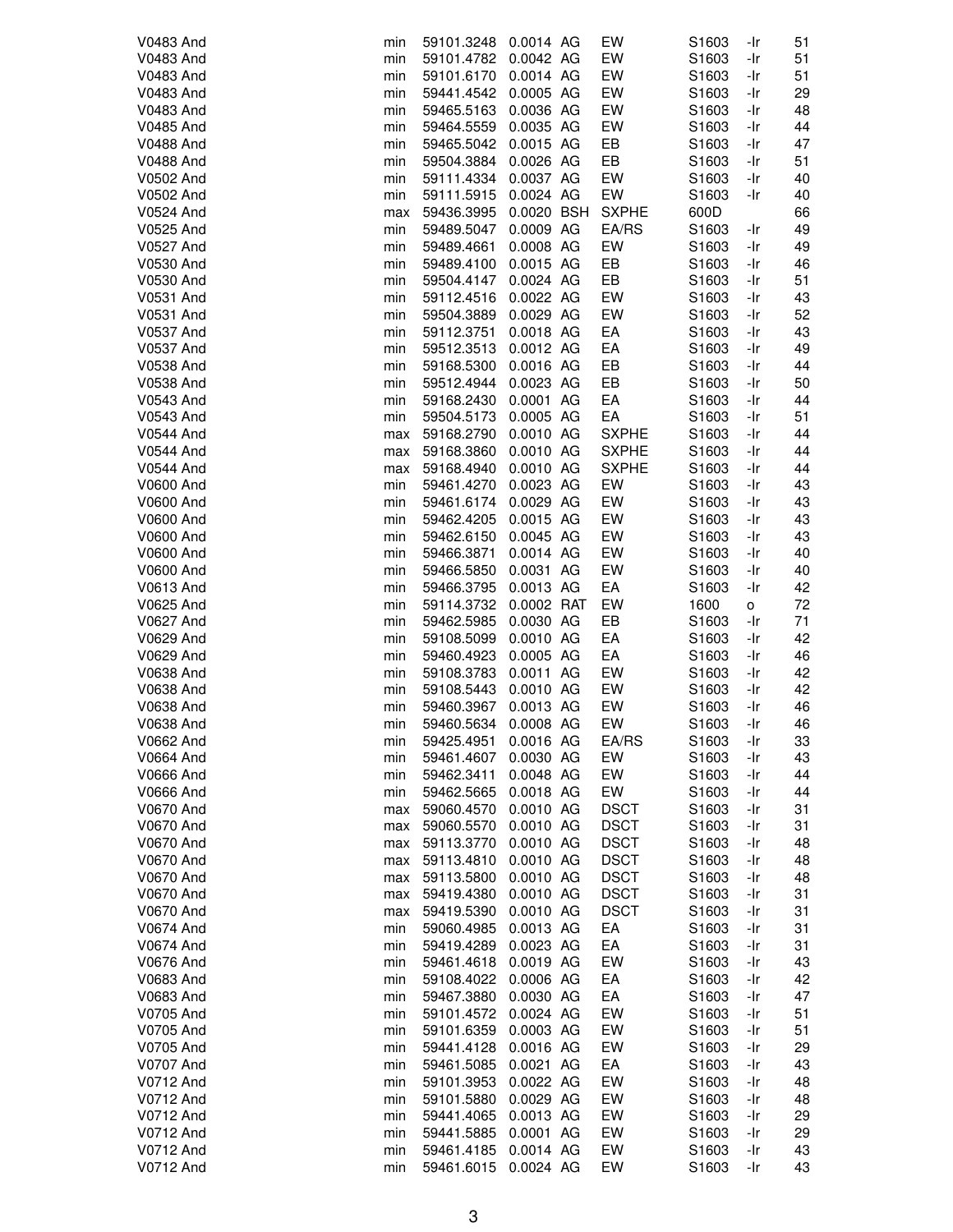| V0726 And        | min | 59123.3324      | 0.0036 AG       |    | EW                | S1603             | -Ir       | 56  |
|------------------|-----|-----------------|-----------------|----|-------------------|-------------------|-----------|-----|
| V0726 And        | min | 59123.5987      | 0.0030 AG       |    | EW                | S1603             | -Ir       | 56  |
| <b>V0726 And</b> | min | 59512.4662      | 0.0060 AG       |    | EW                | S1603             | -Ir       | 43  |
| <b>V0736 And</b> | min | 59123.3352      | 0.0024 AG       |    | EW                | S1603             | -Ir       | 57  |
| V0736 And        | min | 59123.5152      | 0.0013 AG       |    | EW                | S <sub>1603</sub> | -Ir       | 57  |
|                  |     |                 |                 |    | EW                |                   |           |     |
| V0736 And        | min | 59482.4142      | 0.0007 AG       |    |                   | S1603             | -Ir       | 47  |
| V0736 And        | min | 59482.5976      | 0.0026 AG       |    | EW                | S1603             | -Ir       | 47  |
| V0736 And        | min | 59512.2619      | 0.0023 AG       |    | EW                | S1603             | -Ir       | 46  |
| V0736 And        | min | 59512.4377      | 0.0013 AG       |    | EW                | S1603             | -Ir       | 46  |
| <b>V0756 And</b> | max | 59186.2742      | 0.0049 MS       |    | EW                | 16803             | V         | 48  |
|                  | min |                 | 0.0035 MS       |    | EW                |                   | ٧         |     |
| V0756 And        |     | 59199.3029      |                 |    |                   | 16803             |           | 55  |
| V0756 And        | max | 59199.4224      | 0.0049 MS       |    | EW                | 16803             | V         | 60  |
| V0756 And        | max | 59446.5769      | 0.0049 MS       |    | EW                | 16803             | V         | 81  |
| <b>V0756 And</b> | min | 59446.6818      | 0.0035 MS       |    | EW                | 16803             | V         | 24  |
| V0756 And        | max | 59455.5520      | 0.0049 MS       |    | EW                | 16803             | V         | 60  |
| V0756 And        | min | 59455.6690      | 0.0035 MS       |    | EW                | 16803             | V         | 49  |
| V0760 And        | min | 59490.5328      | 0.0012 AG       |    | EW                | S1603             | -Ir       | 53  |
|                  |     |                 |                 |    |                   |                   |           |     |
| V0798 And        | min | 59504.5756      | 0.0028 AG       |    | EA                | S1603             | -Ir       | 51  |
| V0802 And        | min | 59490.4954      | 0.0009 AG       |    | EB                | S1603             | -Ir       | 52  |
| CY Aqr           | max | 59435.4262      | 0.0035 BSH      |    | <b>SXPHE</b>      | 600D              |           | 105 |
| CY Aqr           | max | 59461.3675      | 0.0005 BSH      |    | <b>SXPHE</b>      | 600D              |           | 171 |
| CY Aqr           | max | 59461.4286      | 0.0005 BSH      |    | <b>SXPHE</b>      | 600D              |           | 171 |
|                  |     |                 | 0.0005 BSH      |    | <b>SXPHE</b>      |                   |           | 201 |
| CY Aqr           | max | 59488.3465      |                 |    |                   | 600D              |           |     |
| CY Aqr           | max | 59488.4076      | 0.0005 BSH      |    | <b>SXPHE</b>      | 600D              |           | 201 |
| CY Aqr           | max | 59502.4913      | 0.0005 BSH      |    | <b>SXPHE</b>      | 600D              |           | 257 |
| CY Aqr           | max | 59502.5517      | 0.0004 BSH      |    | <b>SXPHE</b>      | 600D              |           | 257 |
| CY Aqr           | max | 59512.2738      |                 |    | 0.0035 WKT SXPHE  | EOSM5 TG          |           | 87  |
| CY Aqr           | min | 59512.3134      |                 |    | 0.0035 WKT SXPHE  | EOSM5 TG          |           | 87  |
| CY Aqr           | max | 59446.4763      |                 |    | 0.0001 WNZ SXPHE! | 1100D             | TG        | 39  |
| CY Aqr           |     |                 |                 |    | 0.0001 WNZ SXPHE! |                   | ТG        | 31  |
|                  | max | 59446.5373      |                 |    |                   | 1100D             |           |     |
| V0346 Aql        | min | 59061.4645      | 0.0005 AG       |    | EA                | S1603             | -Ir       | 33  |
| V0346 Aql        | min | 59425.4563      | 0.0005 AG       |    | EA                | S1603             | -Ir       | 34  |
| V0889 Aql        | min | 59060.3950      | 0.0012 AG       |    | EA                | S1603             | -Ir       | 31  |
| <b>V0889 Aql</b> | min | 59071.5180      | 0.0011 AG       |    | EA                | S1603             | -Ir       | 34  |
| <b>V1817 Aql</b> | min | 59061.5091      | 0.0021          | AG | EA                | S1603             | -Ir       | 32  |
| V1825 Aql        | min | 59060.4330      | 0.0008 AG       |    | EA                | S1603             | -Ir       | 31  |
| V1825 Aql        | min | 59425.4118      | 0.0010 AG       |    | EA                | S1603             | -Ir       | 34  |
|                  |     |                 |                 |    |                   |                   |           |     |
| V1826 Aql        | min | 59398.4865      | 0.0032 AG       |    | EA                | S1603             | -Ir       | 19  |
| <b>V2008 Aql</b> | max | 59405.4657      |                 |    | 0.0003 WNZ HADS.! | 200D              | TG        | 40  |
| X Ari            | max | 59162.3458      | 0.0035 HOC      |    | <b>RRAB</b>       | A4000             | <b>TG</b> | 79  |
| RX Ari           | min | 59175.4602      | 0.0008 AG       |    | EA                | S1603             | -Ir       | 48  |
| DR Ari           | max | 59569.3051      | 0.0035 WKT DSCT |    |                   | EOSM5 TG          |           | 128 |
| DR Ari           | min | 59569.2714      | 0.0035 WKT DSCT |    |                   | EOSM5 TG          |           | 128 |
| SX Aur           | min | 59556.3147      | 0.0007 AG       |    | EB                | S <sub>1603</sub> | -Ir       | 55  |
|                  |     |                 | 0.0009 BSH      |    |                   | 600D              |           |     |
| TZ Aur           | max | 59328.4160      |                 |    | RRAB              |                   |           | 146 |
| AP Aur           | min | 59276.3184      | 0.0004 SCI      |    | EB                | ST7               | o         | 64  |
| AP Aur           | min | 59297.3883      | 0.0001 SCI      |    | EB                | ST7               | о         | 83  |
| HL Aur           | min | 59275.3097      | 0.0004 AG       |    | EB                | S1603             | -Ir       | 29  |
| HU Aur           | min | 59570.2812      | 0.0013 AG       |    | EA                | S1603             | -Ir       | 56  |
| KL Aur           | min | 59176.5767      | 0.0035 MS       |    | EA                | 16803             | V         | 129 |
| KL Aur           | max | 59275.3684      | 0.0069 FR       |    | EA!               | S1603             | -Ir       | 306 |
|                  |     |                 | 0.0049 FR       |    |                   |                   |           |     |
| KL Aur           |     | min2 59309.3584 |                 |    | EA!               | S1603             | -Ir       | 114 |
| MN Aur           |     | min2 59267.3373 | 0.0015 SCI      |    | EA/RS:            | ST7               | o         | 127 |
| <b>V0378 Aur</b> | max | 59274.4126      | 0.0025 MZ       |    | <b>RRAB</b>       | ST7               | -Ir       | 72  |
| <b>V0410 Aur</b> | min | 59570.3277      | 0.0004 AG       |    | EW                | S1603             | -Ir       | 59  |
| <b>V0410 Aur</b> | min | 59570.5139      | 0.0014 AG       |    | EW                | S <sub>1603</sub> | -Ir       | 59  |
| <b>V0462 Aur</b> | min | 59275.3283      | 0.0038 AG       |    | EB:               | S1603             | -Ir       | 34  |
| <b>V0574 Aur</b> | max | 59275.3071      | 0.0035 FR       |    | RRAB!             | S1603             | -Ir       | 286 |
|                  |     |                 |                 |    |                   |                   |           |     |
| <b>V0574 Aur</b> | max | 59276.4714      | 0.0063 FR       |    | RRAB              | S1603             | -Ir       | 183 |
| <b>V0574 Aur</b> | min | 59276.3566      | 0.0049 FR       |    | RRAB              | S <sub>1603</sub> | -Ir       | 183 |
| <b>V0574 Aur</b> | max | 58854.3790      | 0.0035 MS       |    | <b>RRAB</b>       | 16803             | V         | 47  |
| <b>V0574 Aur</b> | min | 59176.6446      | 0.0049 MS       |    | RRAB              | 16803             | V         | 198 |
| <b>V0574 Aur</b> | max | 59176.7388      | 0.0035 MS       |    | RRAB              | 16803             | V         | 41  |
| <b>V0574 Aur</b> | max | 59204.5691      | 0.0035 MS       |    | <b>RRAB</b>       | 16803             | V         | 63  |
| <b>V0574 Aur</b> | max | 56013.4451      | 0.0035 FR       |    | RRAB!             | S1603             | -Ir       | 199 |
| <b>V0574 Aur</b> | min | 56013.3220      | 0.0035 FR       |    | RRAB!             | S1603             | -Ir       | 199 |
|                  |     |                 |                 |    |                   |                   |           |     |
| <b>V0574 Aur</b> | max | 56747.4393      | 0.0056 FR       |    | RRAB!             | S1603             | -Ir       | 111 |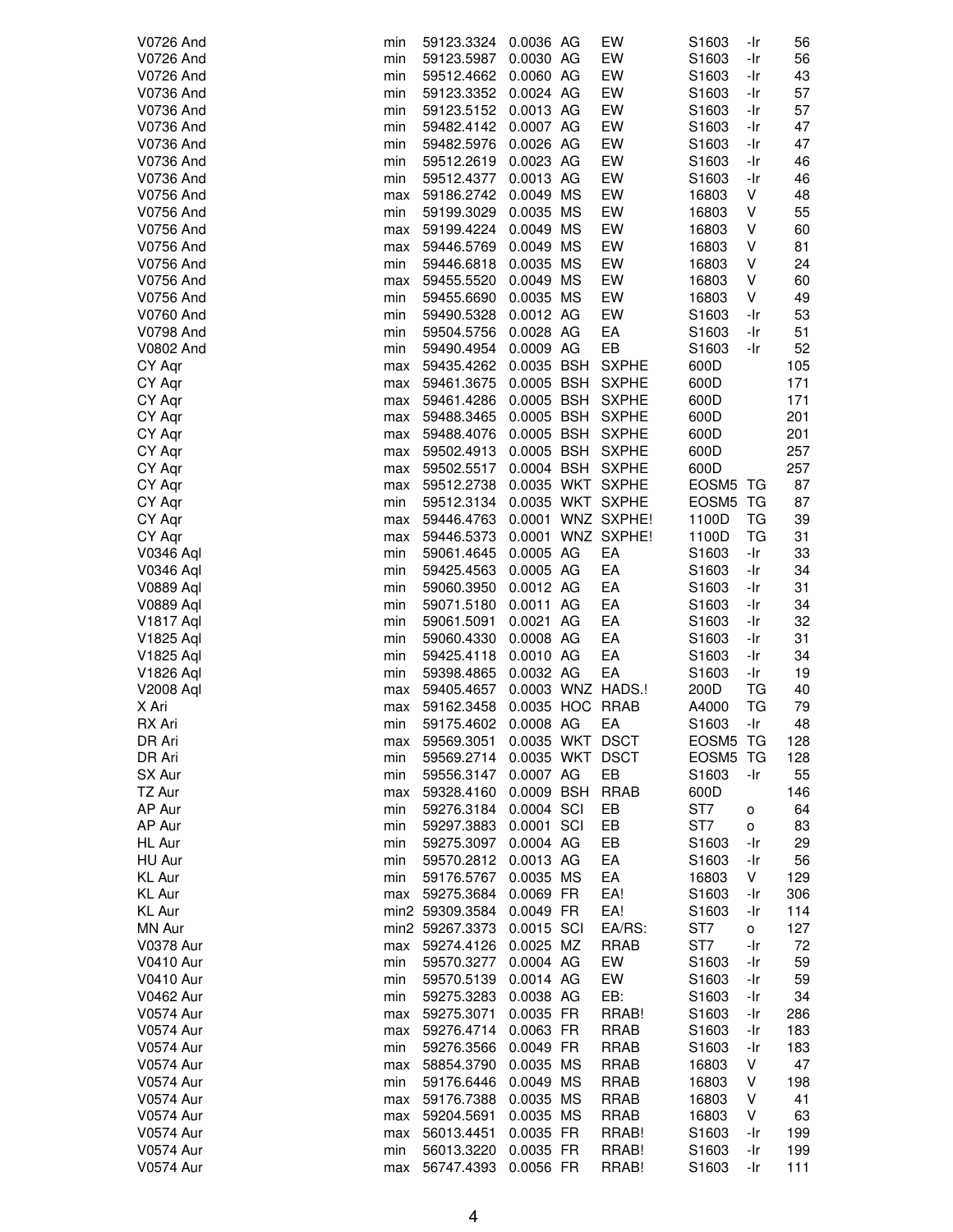| <b>V0574 Aur</b> | min  | 56747.3423      | 0.0049 FR | RRAB!       | S1603 | -Ir | 111 |
|------------------|------|-----------------|-----------|-------------|-------|-----|-----|
| <b>V0574 Aur</b> | max  | 59305.4531      | 0.0035 FR | RRAB!       | S1603 | -Ir | 151 |
| <b>V0574 Aur</b> | min  | 59305.3404      | 0.0035 FR | RRAB!       | S1603 | -Ir | 151 |
| <b>V0574 Aur</b> | max  | 59309.5139      | 0.0035 FR | RRAB!       | S1603 | -Ir | 192 |
| <b>V0574 Aur</b> | min  | 59309.4229      | 0.0035 FR | RRAB!       | S1603 | -Ir | 192 |
|                  |      |                 |           |             |       |     |     |
| <b>V0574 Aur</b> | max  | 59328.3062      | 0.0035 FR | RRAB!       | S1603 | -Ir | 178 |
| <b>V0574 Aur</b> | max  | 59297.3340      | 0.0035 MS | <b>RRAB</b> | 16803 | ٧   | 68  |
| <b>V0574 Aur</b> | max  | 59502.5778      | 0.0035 MS | <b>RRAB</b> | 16803 | ٧   | 53  |
| <b>V0574 Aur</b> | max  | 59527.5076      | 0.0035 MS | <b>RRAB</b> | 16803 | ٧   | 42  |
| <b>V0640 Aur</b> |      | 58854.3432      | 0.0035 MS | EW          |       | ٧   | 17  |
|                  | min  |                 |           |             | 16803 |     |     |
| <b>V0640 Aur</b> | max  | 58854.5842      | 0.0035 MS | EW          | 16803 | ٧   | 90  |
| <b>V0640 Aur</b> | min  | 58854.5072      | 0.0035 MS | EW          | 16803 | V   | 90  |
| <b>V0640 Aur</b> | min  | 59138.5530      | 0.0035 MS | EW          | 16803 | V   | 32  |
| <b>V0640 Aur</b> | max  | 59138.6341      | 0.0035 MS | EW          | 16803 | V   | 72  |
| <b>V0640 Aur</b> | min  | 59138.7169      | 0.0035 MS | EW          | 16803 | ٧   | 29  |
|                  |      |                 |           |             |       |     |     |
| <b>V0640 Aur</b> | max  | 59176.5171      | 0.0035 MS | EW          | 16803 | ٧   | 65  |
| <b>V0640 Aur</b> | max  | 59176.6786      | 0.0035 MS | EW          | 16803 | ٧   | 115 |
| <b>V0640 Aur</b> | min  | 59176.6006      | 0.0035 MS | EW          | 16803 | ٧   | 115 |
| <b>V0640 Aur</b> | min  | 59204.4791      | 0.0035 MS | EW          | 16803 | V   | 29  |
| <b>V0640 Aur</b> | max  | 59204.5618      | 0.0035 MS | EW          | 16803 | V   | 117 |
| <b>V0640 Aur</b> |      | 59204.6452      | 0.0035 MS | EW          | 16803 | ٧   | 117 |
|                  | min  |                 |           |             |       |     |     |
| <b>V0640 Aur</b> | max  | 59259.3368      | 0.0035 MS | EW          | 16803 | ٧   | 55  |
| <b>V0640 Aur</b> | max  | 59259.4987      | 0.0035 MS | EW          | 16803 | ٧   | 109 |
| <b>V0640 Aur</b> | min  | 59259.4204      | 0.0035 MS | EW          | 16803 | V   | 109 |
| <b>V0640 Aur</b> | max  | 58405.3965      | 0.0035 FR | EW!         | S1603 | -Ir | 166 |
| <b>V0640 Aur</b> |      | min2 58405.4765 | 0.0035 FR | EW!         | S1603 | -Ir | 166 |
|                  |      |                 |           |             |       |     |     |
| <b>V0640 Aur</b> | max  | 58405.5592      | 0.0035 FR | EW!         | S1603 | -Ir | 134 |
| <b>V0640 Aur</b> | min  | 58405.6415      | 0.0035 FR | EW!         | S1603 | -Ir | 134 |
| <b>V0640 Aur</b> | max  | 59276.3928      | 0.0042 FR | EW!         | S1603 | -Ir | 140 |
| <b>V0640 Aur</b> |      | min2 59276.3128 | 0.0035 FR | EW!         | S1603 | -Ir | 140 |
| <b>V0640 Aur</b> | max  | 56013.3116      | 0.0035 FR | EW!         | S1603 | -Ir | 113 |
| <b>V0640 Aur</b> |      | min2 56013.3881 | 0.0035 FR | EW!         | S1603 | -Ir | 113 |
| <b>V0640 Aur</b> | max  | 56013.4650      | 0.0035 FR | EW!         | S1603 | -Ir | 96  |
| <b>V0640 Aur</b> |      |                 | 0.0035 FR | EW!         | S1603 |     | 96  |
|                  | min  | 56013.5524      |           |             |       | -Ir |     |
| <b>V0640 Aur</b> | max  | 56747.3725      | 0.0042 FR | EW!         | S1603 | -Ir | 77  |
| <b>V0640 Aur</b> | min  | 56747.2863      | 0.0042 FR | EW!         | S1603 | -Ir | 77  |
| <b>V0640 Aur</b> |      | min2 56747.4518 | 0.0049 FR | EW!         | S1603 | -Ir | 48  |
| <b>V0640 Aur</b> | max  | 59305.4256      | 0.0035 FR | EW!         | S1603 | -Ir | 164 |
| <b>V0640 Aur</b> | min  | 59305.3407      | 0.0035 FR | EW!         | S1603 | -Ir | 164 |
| <b>V0640 Aur</b> | max  | 59309.3589      | 0.0035 FR | EW!         | S1603 | -Ir | 125 |
| <b>V0640 Aur</b> |      | min2 59309.4405 | 0.0035 FR | EW!         | S1603 | -Ir | 125 |
|                  |      |                 |           |             |       |     |     |
| <b>V0640 Aur</b> | max  | 59309.5217      | 0.0042 FR | EW!         | S1603 | -Ir | 81  |
| <b>V0640 Aur</b> | min  | 59309.6043      | 0.0049 FR | EW!         | S1603 | -Ir | 81  |
| <b>V0640 Aur</b> | max  | 59328.3806      | 0.0035 FR | EW!         | S1603 | -Ir | 149 |
| <b>V0640 Aur</b> | min2 | 59328.4644      | 0.0035 FR | EW!         | S1603 | -Ir | 149 |
| <b>V0640 Aur</b> | min  | 59288.4489      | 0.0035 MS | EW          | 16803 | ٧   | 41  |
| <b>V0640 Aur</b> | min  | 59296.3200      | 0.0035 MS | EW          | 16803 | V   | 23  |
|                  |      |                 |           |             |       |     |     |
| <b>V0640 Aur</b> | min  | 59297.4682      | 0.0035 MS | EW          | 16803 | V   | 19  |
| <b>V0640 Aur</b> | min  | 59502.6314      | 0.0035 MS | EW          | 16803 | V   | 46  |
| <b>V0640 Aur</b> | min  | 59527.5582      | 0.0035 MS | EW          | 16803 | ٧   | 44  |
| <b>V0640 Aur</b> | min  | 59527.7225      | 0.0035 MS | EW          | 16803 | V   | 30  |
| <b>V0640 Aur</b> | min  | 59562.4907      | 0.0035 MS | EW          | 16803 | V   | 53  |
| <b>V0640 Aur</b> | min  | 59562.6541      | 0.0035 MS | EW          | 16803 | V   | 62  |
|                  |      |                 |           |             |       |     |     |
| <b>V0648 Aur</b> | min  | 58916.3603      | 0.0035 MS | EW/RS       | 16803 | V   | 41  |
| <b>V0648 Aur</b> | max  | 58920.4341      | 0.0042 MS | EW/RS       | 16803 | V   | 123 |
| <b>V0648 Aur</b> | min  | 59173.5825      | 0.0035 MS | EW/RS       | 16803 | V   | 75  |
| <b>V0648 Aur</b> | max  | 59233.4883      | 0.0042 MS | EW/RS       | 16803 | V   | 185 |
| <b>V0648 Aur</b> | min  | 59233.3568      | 0.0035 MS | EW/RS       | 16803 | V   | 185 |
| <b>V0648 Aur</b> | max  | 59265.3469      | 0.0042 MS | EW/RS       | 16803 | V   | 160 |
| <b>V0648 Aur</b> | min  | 59265.4673      | 0.0035 MS | EW/RS       | 16803 | V   | 160 |
| <b>V0648 Aur</b> |      |                 | 0.0035 MS | EW/RS       | 16803 | V   |     |
|                  | min  | 59289.3904      |           |             |       |     | 86  |
| <b>V0807 Aur</b> | max  | 59173.5088      | 0.0035 MS | <b>DSCT</b> | 16803 | ٧   | 50  |
| <b>V0807 Aur</b> | max  | 59173.7085      | 0.0035 MS | <b>DSCT</b> | 16803 | V   | 50  |
| <b>V0807 Aur</b> | max  | 59233.3108      | 0.0035 MS | <b>DSCT</b> | 16803 | V   | 54  |
| <b>V0807 Aur</b> | max  | 59233.4228      | 0.0035 MS | <b>DSCT</b> | 16803 | V   | 57  |
| <b>V0807 Aur</b> | max  | 59233.5232      | 0.0035 MS | <b>DSCT</b> | 16803 | V   | 45  |
| <b>V0807 Aur</b> | max  | 59265.3628      | 0.0035 MS | <b>DSCT</b> | 16803 | ٧   | 50  |
|                  |      |                 |           |             |       |     |     |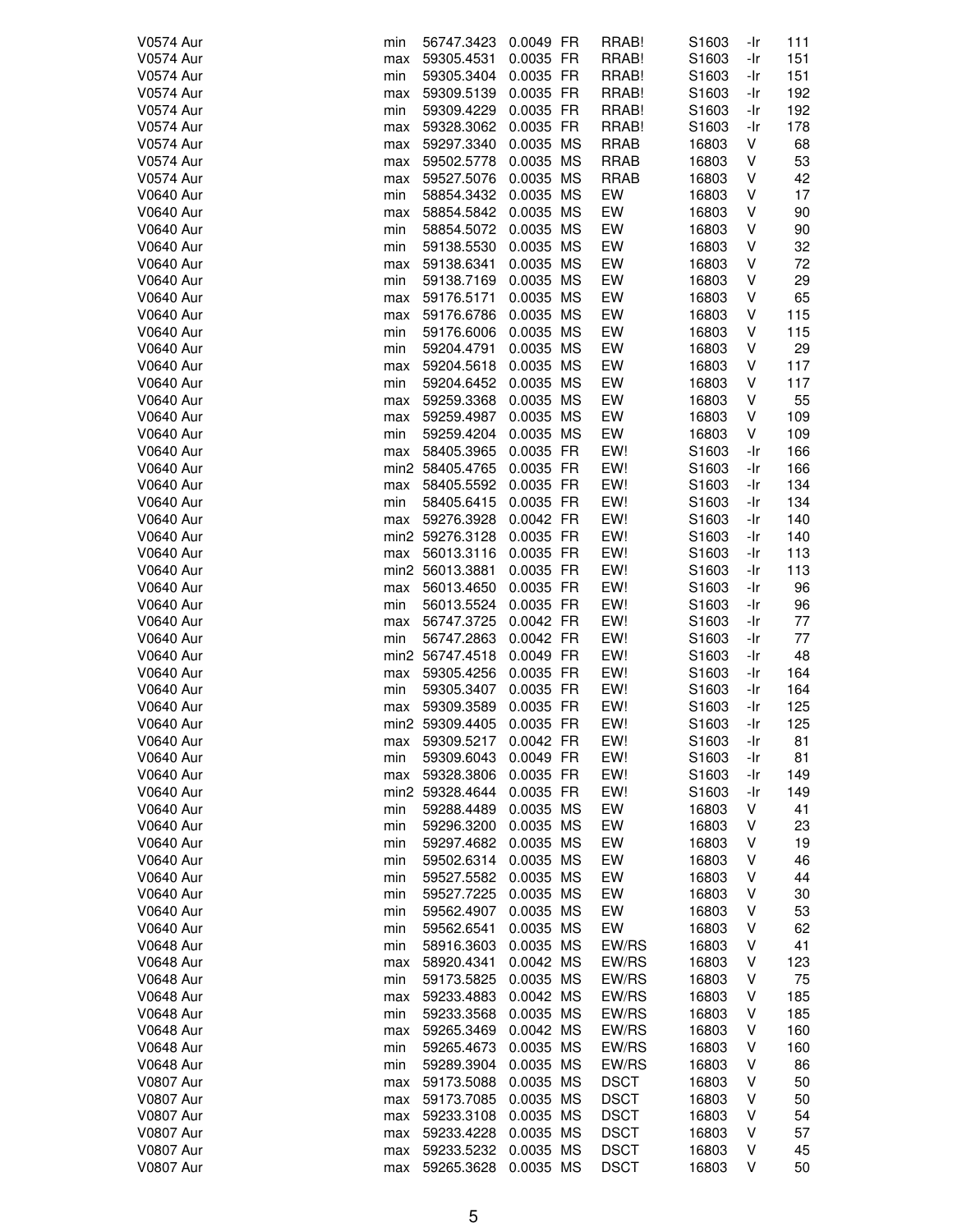| <b>V0807 Aur</b> | max        | 59265.4617               | 0.0035 MS              | <b>DSCT</b> | 16803             | V            | 52       |
|------------------|------------|--------------------------|------------------------|-------------|-------------------|--------------|----------|
| <b>V0807 Aur</b> | max        | 59289.3675               | 0.0035 MS              | <b>DSCT</b> | 16803             | V            | 48       |
| <b>V0807 Aur</b> | max        | 59289.4753               | 0.0035 MS              | <b>DSCT</b> | 16803             | V            | 69       |
| <b>V0807 Aur</b> | min        | 59289.4320               | 0.0042 MS              | <b>DSCT</b> | 16803             | V            | 69       |
| <b>V0826 Aur</b> | min        | 59556.4481               | 0.0005 AG              | EW          | S1603             | -Ir          | 55       |
| <b>V0826 Aur</b> | min        | 59556.6298               | 0.0008 AG              | EW          | S1603             | -Ir          | 55       |
|                  |            |                          |                        |             |                   |              |          |
| ST Boo           | max        | 59269.5220               | 0.0035 HOC RRAB        |             | A4000             | CV           | 302      |
| TU Boo           | min        | 59309.4698               | 0.0015 AG              | EW          | S1603             | -Ir          | 41       |
| TU Boo           | min        | 59309.6312               | 0.0004 AG              | EW          | S1603             | -Ir          | 41       |
| TV Boo           | max        | 59309.3610               | 0.0010 AG              | <b>RRC</b>  | S1603             | -Ir          | 42       |
| TV Boo           | max        | 59332.4940               | 0.0010 AG              | <b>RRC</b>  | S1603             | -Ir          | 39       |
| TW Boo           | max        | 59279.4431               | 0.0035 HOC RRAB        |             | A4000             | CV           | 296      |
| TY Boo           | min        | 59329.4785               | 0.0031 AG              | EW          | S1603             | -Ir          | 39       |
| TZ Boo           | min        | 59329.3912               | 0.0008 AG              | EW          | S1603             | -Ir          | 38       |
| UU Boo           | max        | 59305.4857               | 0.0035 HOC RRAB        |             | A4000             | <b>CV</b>    | 335      |
| UU Boo           | max        | 59332.4450               | 0.0010 AG              | RRAB        | S1603             | -Ir          | 37       |
| UW Boo           | min        | 59309.4683               | 0.0039 AG              | EA          | S1603             | -Ir          | 43       |
|                  |            |                          | 0.0035 HOC RRAB        |             |                   | CV           |          |
| VY Boo           | max        | 59274.4866               |                        |             | A4000             |              | 291      |
| XX Boo           | max        | 59330.3600               | 0.0010 AG              | <b>RRAB</b> | S1603             | -Ir          | 39       |
| YY Boo           | max        | 59248.7150               | 0.0035 MS              | EA          | 16803             | V            | 35       |
| YY Boo           | max        | 59288.5466               | 0.0035 MS              | EA          | 16803             | V            | 49       |
| YY Boo           | min        | 59288.5797               | 0.0049 MS              | EA          | 16803             | V            | 49       |
| YY Boo           | max        | 59288.6069               | 0.0035 MS              | EA          | 16803             | V            | 51       |
| YY Boo           | min        | 59288.6423               | 0.0049 MS              | EA          | 16803             | V            | 51       |
| YZ Boo           | max        | 59329.3790               | 0.0040 AG              | <b>DSCT</b> | S1603             | -Ir          | 39       |
| YZ Boo           | max        | 59329.4830               | 0.0010 AG              | <b>DSCT</b> | S1603             | -Ir          | 39       |
| AC Boo           | min        | 59309.4780               | 0.0003 AG              | EW          | S1603             | -Ir          | 43       |
| AC Boo           | min        | 59380.4966               | 0.0001 SCI             | EW          | ST7               | o            | 141      |
|                  |            |                          |                        |             |                   |              |          |
| AX Boo           | max        | 59263.7117               | 0.0035 MS              | <b>RRAB</b> | 16803             | V            | 68       |
| AX Boo           | max        | 59289.5484               | 0.0035 MS              | <b>RRAB</b> | 16803             | V            | 100      |
| BG Boo           | max        | 57165.3995               | 0.0027 MZ              | <b>RRC</b>  | ST7               | -Ir          | 141      |
| <b>BU Boo</b>    | max        | 59328.5461               | 0.0002 SCI             | <b>RRAB</b> | ST7               | $\mathsf{o}$ | 94       |
| <b>BU Boo</b>    | max        | 59365.4576               | 0.0004 SCI             | <b>RRAB</b> | ST7               | о            | 17       |
| CS Boo           | max        | 59281.5255               | 0.0035 HOC             | <b>RRAB</b> | A4000             | CV           | 134      |
| CV Boo           | min        | 59329.4462               | 0.0006 AG              | EA          | S1603             | -Ir          | 39       |
| DU Boo           | min        | 59309.4697               | 0.0020 AG              | EB          | S1603             | -Ir          | 41       |
| EF Boo           | min        | 59305.4363               | 0.0005 AG              | EW/RS       | S1603             | -Ir          | 47       |
| EF Boo           | min        | 59305.6458               | 0.0004 AG              | EW/RS       | S1603             | -Ir          | 47       |
| ET Boo           | min        | 59309.3759               | 0.0010 AG              | EB          | S <sub>1603</sub> | -Ir          | 43       |
| FP Boo           | min        | 59328.4745               | 0.0019 AG              | EW          | S1603             | -Ir          | 41       |
|                  |            |                          | 0.0025 AG              | EB          |                   | -Ir          | 43       |
| GG Boo           | min        | 59309.5117               |                        |             | S1603             |              |          |
| GI Boo           | min        |                          |                        |             |                   |              |          |
|                  |            | 59309.5173               | 0.0030 AG              | EA          | S1603             | -Ir          | 42       |
| GK Boo           | min        | 59309.3985               | 0.0017 AG              | EA          | S1603             | -Ir          | 42       |
| GK Boo           | min        | 59309.6359               | 0.0030 AG              | EA          | S1603             | -Ir          | 42       |
| GK Boo           | min        | 59366.4919               | 0.0014 AG              | EA          | S <sub>1603</sub> | -Ir          | 30       |
| GL Boo           | min        | 59331.4475               | 0.0010 AG              | EA          | S1603             | -Ir          | 37       |
| <b>GN Boo</b>    | min        | 59330.3370               | 0.0009 AG              | EW          | S1603             | -Ir          | 39       |
|                  | min        |                          |                        |             |                   |              |          |
| <b>GN Boo</b>    |            | 59330.4895               | 0.0011 AG              | EW          | S1603             | -Ir          | 39       |
| <b>GN Boo</b>    | min        | 58984.3989               | 0.0030 SIR             | EW          | ST8XM             | CV           | 58       |
| GP Boo           | min        | 59331.5194               | 0.0021 AG              | EB          | S1603             | -Ir          | 39       |
| GR Boo           | min        | 59331.4618               | 0.0023 AG              | EW          | S1603             | -Ir          | 39       |
| HH Boo           | min        | 59309.4376               | 0.0023 AG              | EW          | S1603             | -Ir          | 43       |
| HH Boo           | min        | 59309.5975               | 0.0008 AG              | EW          | S1603             | -Ir          | 43       |
| IK Boo           | min        | 59309.4555               | 0.0017 AG              | EW          | S1603             | -Ir          | 41       |
| IK Boo           | min        | 59309.6064               | 0.0016 AG              | EW          | S1603             | -Ir          | 41       |
| MN Boo           | min        | 59309.5063               | 0.0011 AG              | EW          | S1603             | -Ir          | 42       |
| MR Boo           | min        | 59305.4559               | 0.0024 AG              | EB          | S1603             | -Ir          | 47       |
| MT Boo           | max        | 59279.4098               | 0.0035 HOC EW          |             | A4000             | CV           | 198      |
|                  |            |                          |                        |             | A4000             |              |          |
| MT Boo<br>PU Boo | min        | 59279.5062               | 0.0035 HOC EW          |             |                   | CV           | 198      |
|                  | min        | 59330.5768               | 0.0022 AG              | EW          | S1603             | -Ir          | 38       |
| PZ Boo           | min        | 59248.6963               | 0.0035 MS              | EW          | 16803             | V            | 82       |
| PZ Boo           | min        | 59288.5485               | 0.0035 MS              | EW          | 16803             | ٧            | 61       |
| QQ Boo           | min        | 59010.5868               | 0.0035 MS              | EW          | 16803             | V            | 41       |
| QQ Boo           | max        | 59018.3991               | 0.0042 MS              | EW          | 16803             | V            | 61       |
| QQ Boo           | max        | 59021.4421               | 0.0042 MS              | EW          | 16803             | V            | 71       |
| QQ Boo<br>QQ Boo | min<br>min | 59021.3697<br>59024.4106 | 0.0035 MS<br>0.0035 MS | EW<br>EW    | 16803<br>16803    | V<br>V       | 71<br>50 |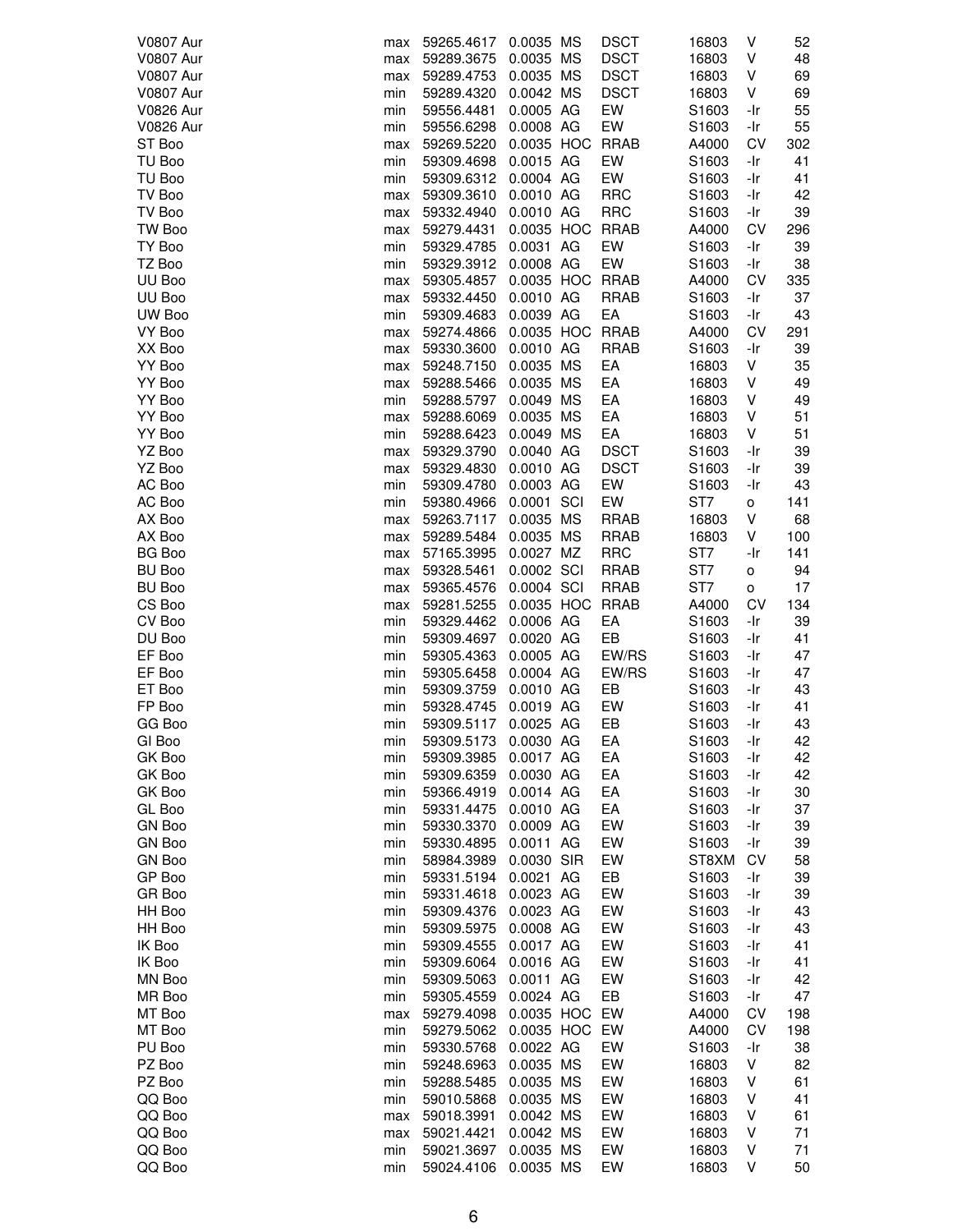| QR Boo           | max | 59288.5334 | 0.0035 MS       | <b>RRAB</b>        | 16803             | V         | 76  |
|------------------|-----|------------|-----------------|--------------------|-------------------|-----------|-----|
| QW Boo           | min | 59010.5667 | 0.0035 MS       | EW                 | 16803             | V         | 48  |
| QW Boo           | min | 59018.4203 | 0.0035 MS       | EW                 | 16803             | V         | 41  |
| QW Boo           | max | 59021.3979 | 0.0042 MS       | EW                 | 16803             | V         | 71  |
| QW Boo           | min | 59024.3822 | 0.0035 MS       | EW                 | 16803             | V         | 29  |
| V0336 Boo        | max | 59438.3663 | 0.0030 BSH      | <b>SXPHE</b>       | 600D              |           | 48  |
| V0339 Boo        | min | 59328.4652 | 0.0018 AG       | EW                 | S1603             | -Ir       | 41  |
| V0365 Boo        | min | 59309.5335 | 0.0008 AG       | EB                 | S1603             | -Ir       | 42  |
| V0376 Boo        | max | 59305.3777 | 0.0035 HOC EW   |                    | A4000             | CV        | 274 |
| V0376 Boo        | min | 59305.4485 | 0.0035 HOC EW   |                    | A4000             | CV        | 274 |
| V0376 Boo        | max | 59305.5157 | 0.0035 HOC EW   |                    | A4000             | CV        | 274 |
| V0377 Boo        | max | 59365.4000 | 0.0010 BSH      | <b>DSCT</b>        | 600D              |           | 45  |
| V0400 Boo        | min | 59309.4511 | 0.0033 AG       | EW                 | S1603             | -Ir       | 42  |
| V0400 Boo        | min | 59309.5928 | 0.0037 AG       | EW                 | S1603             | -Ir       | 42  |
| V0400 Boo        | min | 59366.5013 | 0.0024 AG       | EW                 | S1603             | -Ir       | 30  |
| V0406 Boo        | min | 59331.3678 | 0.0071 AG       | EW                 | S1603             | -Ir       | 37  |
| V0406 Boo        | min | 59331.5472 | 0.0021 AG       | EW                 | S1603             | -Ir       | 37  |
| V0406 Boo        | min | 59379.4633 | 0.0014 AG       | EW                 | S1603             | -Ir       | 25  |
| SV Cam           | min | 59275.3655 | 0.0010 AG       | EA/RS              | S1603             | -Ir       | 47  |
| UU Cam           | min | 59489.3212 | 0.0021 AG       | EW                 | S1603             | -Ir       | 51  |
| WW Cam           | min | 59570.3360 | 0.0004 AG       | EA                 | S1603             | -Ir       | 50  |
| AN Cam           | min | 59113.3689 | 0.0016 AG       | EA                 | S1603             | -Ir       | 49  |
| AS Cam           | min | 59275.3538 | 0.0007 AG       | EA                 | S1603             | -Ir       | 29  |
| AS Cam           | min | 59570.4140 | 0.0009 AG       | EA                 | S1603             | -Ir       | 58  |
| AZ Cam           | min | 59266.4899 | 0.0007 AG       | EA                 | S1603             | -Ir       | 46  |
| <b>BL Cam</b>    | max | 59342.3525 | 0.0007 BSH      | <b>SXPHE</b>       | 600D              |           | 81  |
| <b>BL Cam</b>    | max | 59342.3926 | 0.0007 BSH      | <b>SXPHE</b>       | 600D              |           | 81  |
| <b>BL Cam</b>    | max | 59342.4323 | 0.0007 BSH      | <b>SXPHE</b>       | 600D              |           | 81  |
| <b>BL Cam</b>    | max | 59504.3000 |                 | 0.0035 WKT SXPHE   | EOSM5             | TG        | 44  |
| <b>BL Cam</b>    | min | 59504.2855 |                 | 0.0035 WKT SXPHE   | EOSM <sub>5</sub> | TG        | 44  |
| <b>BL Cam</b>    | max | 59433.5721 |                 | 0.0001 WNZ SXPHE.! | 6303              | CV        | 54  |
| <b>BL Cam</b>    | max | 59433.6108 |                 | 0.0001 WNZ SXPHE.! | 6303              | CV        | 26  |
| CV Cam           | min | 59175.3970 | 0.0012 AG       | EB                 | S1603             | -Ir       | 53  |
| CV Cam           | min | 59556.4317 | 0.0013 AG       | EB                 | S1603             | -Ir       | 47  |
| FN Cam           | min | 59271.2965 | 0.0016 AG       | EW                 | S1603             | -Ir       | 69  |
| FN Cam           | min | 59271.6307 | 0.0006 AG       | EW                 | S1603             | -Ir       | 69  |
| FN Cam           | min | 59273.3231 | 0.0016 AG       | EW                 | S1603             | -Ir       | 54  |
| LR Cam           | min | 59570.2279 | 0.0030 AG       | EW                 | S1603             | -Ir       | 58  |
| LR Cam           | min | 59570.4453 | 0.0007 AG       | EW                 | S1603             | -Ir       | 58  |
| NR Cam           | min | 59298.3078 | 0.0035 AG       | EW                 | S1603             | -Ir       | 39  |
| NR Cam           | min | 59298.4347 | 0.0018 AG       | EW                 | S1603             | -Ir       | 39  |
| NU Cam           | min | 59273.4522 | 0.0008 AG       | EB                 | S1603             | -Ir       | 43  |
| OO Cam           | min | 59490.5514 | 0.0023 AG       | EA                 | S1603             | -Ir       | 53  |
| PP Cam           | min | 59489.5343 | 0.0025 AG       | EA                 | S1603             | -Ir       | 51  |
| PR Cam           | min | 59177.4898 | 0.0004 RAT      | EW                 | 1600              | о         | 110 |
| QU Cam           | min | 59489.5893 | 0.0011 AG       | EA                 | S1603             | -Ir       | 51  |
| <b>V0337 Cam</b> | min | 59490.4141 | 0.0032 AG       | EB                 | S1603             | -Ir       | 53  |
| V0352 Cam        | min | 59490.4618 | 0.0019 AG       | EW                 | S1603             | -Ir       | 53  |
| V0362 Cam        | min | 59570.5301 | 0.0029 AG       | EW                 | S1603             | -Ir       | 50  |
| V0367 Cam        | max | 59275.4017 | 0.0035 WKT DSCT |                    | 500D              | ТG        | 177 |
| V0367 Cam        | min | 59275.3475 | 0.0035 WKT DSCT |                    | 500D              | TG        | 177 |
| V0367 Cam        | max | 59275.4020 | 0.0020 BSH      | <b>DSCT</b>        | 600D              |           | 55  |
| V0367 Cam        | max | 59305.3100 | 0.0021 BSH DSCT |                    | 600D              |           | 50  |
| V0367 Cam        | max | 59258.3771 | 0.0045 TH       | <b>DSCT</b>        | D5100             | TG        | 52  |
| <b>V0367 Cam</b> | max | 59503.3941 | 0.0035 WKT DSCT |                    | EOSM <sub>5</sub> | TG        | 196 |
| V0367 Cam        | min | 59503.3313 | 0.0035 WKT DSCT |                    | EOSM <sub>5</sub> | TG        | 196 |
| V0376 Cam        | max | 59279.3644 |                 | 0.0035 WKT SXPHE   | 500D              | ТG        | 193 |
| V0376 Cam        | min | 59279.3353 |                 | 0.0035 WKT SXPHE   | 500D              | <b>TG</b> | 193 |
| V0389 Cam        | min | 59570.3895 | 0.0028 AG       | EW                 | S1603             | -Ir       | 58  |
| <b>V0389 Cam</b> | min | 59570.6116 | 0.0020 AG       | EW                 | S1603             | -Ir       | 58  |
| V0403 Cam        | min | 59556.3346 | 0.0020 AG       | EW                 | S1603             | -Ir       | 54  |
| <b>V0403 Cam</b> | min | 59556.5264 | 0.0023 AG       | EW                 | S1603             | -Ir       | 54  |
| V0459 Cam        | min | 59570.4893 | 0.0008 AG       | EA                 | S1603             | -Ir       | 62  |
| <b>V0474 Cam</b> | min | 59178.3398 | 0.0014 BER      | EW                 | 1100D             | ТG        | 116 |
| <b>V0474 Cam</b> | min | 59203.2829 | 0.0014 BER      | EW                 | 1100D             | TG        | 107 |
| <b>V0474 Cam</b> | min | 59275.3232 | 0.0006 AG       | EW                 | S1603             | -Ir       | 37  |
| <b>V0474 Cam</b> | min | 59275.4854 | 0.0008 AG       | EW                 | S1603             | -Ir       | 37  |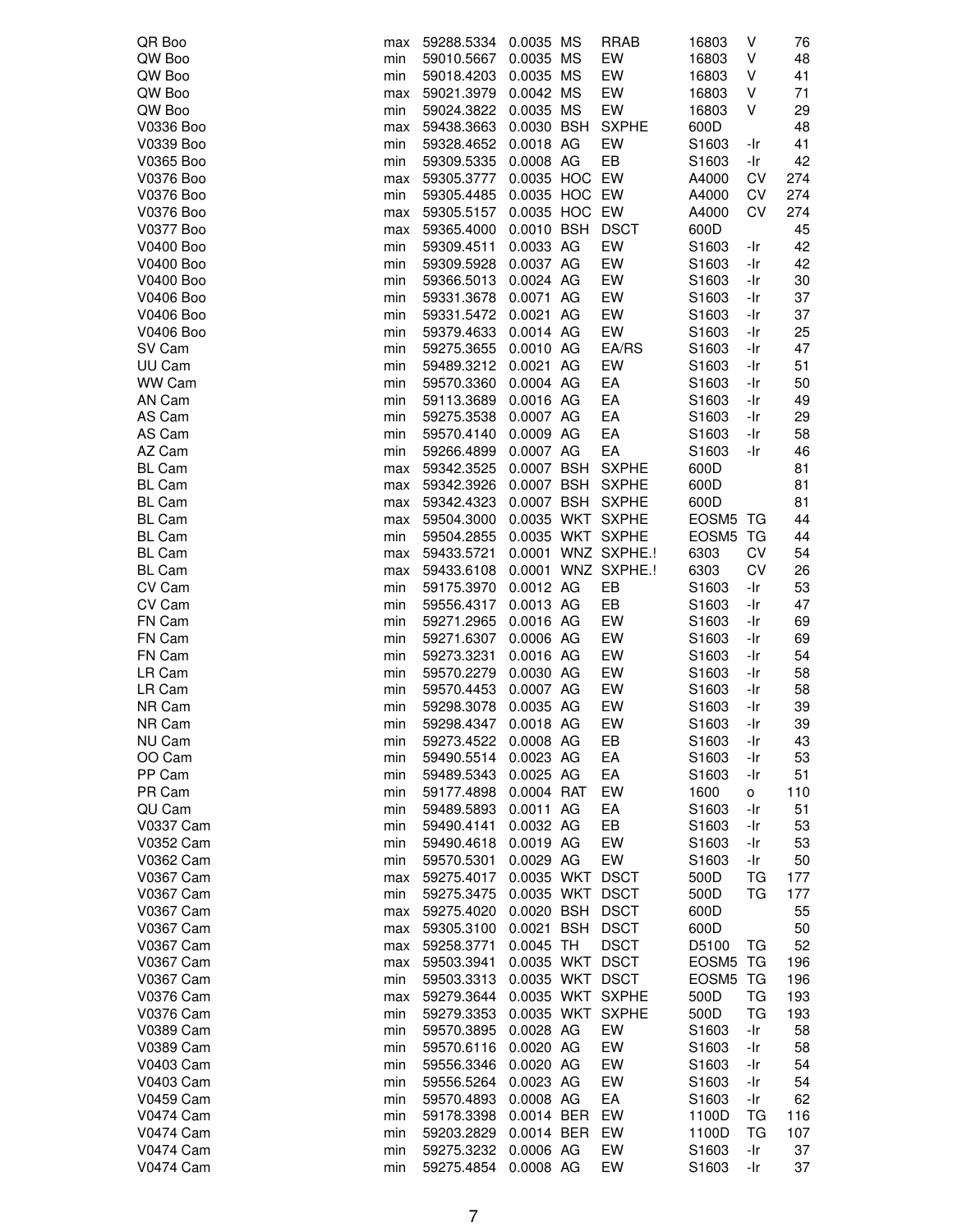| <b>V0474 Cam</b> |     | min2 59529.3519 | 0.0014 BER |             | 1100D             | ТG       | 29  |
|------------------|-----|-----------------|------------|-------------|-------------------|----------|-----|
| <b>V0489 Cam</b> | min | 59298.4734      | 0.0010 AG  | EA/RS       | S1603             | -Ir      | 33  |
| <b>V0503 Cam</b> | min | 59273.5878      | 0.0021 AG  | EA          | S <sub>1603</sub> | -Ir      | 40  |
| <b>V0516 Cam</b> | min | 59276.4832      | 0.0013 AG  | EA          | S1603             | -Ir      | 46  |
| V0517 Cam        | min | 59266.5119      | 0.0011 AG  | EA          | S1603             | -Ir      | 46  |
| <b>V0531 Cam</b> | min | 59489.4255      | 0.0040 AG  | EW          | S <sub>1603</sub> | -Ir      | 45  |
| V0583 Cam        | min | 59490.5561      | 0.0014 AG  | EA          | S <sub>1603</sub> | -Ir      | 53  |
| <b>V0607 Cam</b> | min | 59556.4582      | 0.0026 AG  | EB          | S1603             | -Ir      | 54  |
| <b>V0608 Cam</b> | min | 59275.3581      | 0.0094 AG  | EA          | S1603             | -Ir      | 50  |
| <b>V0608 Cam</b> | min | 59275.5794      | 0.0022 AG  | EA          | S1603             | -Ir      | 50  |
| Y Cnc            | max | 58841.5655      | 0.0035 MS  | <b>RRAB</b> | 16803             | V        | 141 |
| SX Cnc           | max | 59258.3240      | 0.0010 AG  | <b>RRAB</b> | S1603             | -Ir      | 38  |
| SX Cnc           | max | 59273.6260      | 0.0010 AG  | <b>RRAB</b> | S <sub>1603</sub> | -Ir      | 55  |
| TT Cnc           | max | 59275.3230      | 0.0010 AG  | <b>RRAB</b> | S1603             | -Ir      | 44  |
| TU Cnc           | min | 59274.5254      | 0.0025 AG  | EA          | S1603             | -Ir      | 37  |
| TX Cnc           | min | 59274.3786      | 0.0012 AG  | EW          | S1603             | -Ir      | 41  |
| TX Cnc           | min | 59274.5685      | 0.0039 AG  | EW          | S <sub>1603</sub> | -Ir      | 41  |
| VZ Cnc           | max | 59309.4742      | 0.0013 BSH | <b>DSCT</b> | 600D              |          | 105 |
| WW Cnc           | min | 59274.3171      | 0.0003 AG  | EA          | S <sub>1603</sub> | -Ir      | 41  |
| WX Cnc           | min | 59266.5853      | 0.0035 AG  | EA          | S <sub>1603</sub> | -Ir      | 43  |
| WY Cnc           | min | 59258.4730      | 0.0012 AG  | EA/RS       | S1603             | -Ir      | 43  |
| XZ Cnc           | min | 59275.3313      | 0.0030 AG  | EB          | S1603             | -Ir      | 44  |
| XZ Cnc           | min | 59276.4046      | 0.0005 AG  | EB          | S1603             | -Ir      | 44  |
| YY Cnc           | min | 59273.5400      | 0.0017 AG  | EB          | S1603             | -Ir      | 54  |
| EF Cnc           | max | 59305.3239      | 0.0020 MZ  | <b>RRC</b>  | ST7               | -Ir      | 112 |
| FF Cnc           | min | 59276.5656      | 0.0011 AG  | EA          | S1603             | -Ir      | 46  |
|                  |     |                 |            | EW          |                   |          |     |
| HN Cnc           | min | 59274.3787      | 0.0017 AG  |             | S <sub>1603</sub> | -Ir<br>V | 38  |
| IW Cnc           | max | 57842.4812      | 0.0035 MS  | <b>RRAB</b> | 16803             |          | 41  |
| IW Cnc           | max | 58169.4969      | 0.0035 MS  | <b>RRAB</b> | 16803             | -I-U     | 68  |
| IW Cnc           | max | 58227.4001      | 0.0035 MS  | <b>RRAB</b> | 16803             | -I-U     | 89  |
| <b>IW Cnc</b>    | max | 58841.6558      | 0.0035 MS  | <b>RRAB</b> | 16803             | V        | 84  |
| <b>IW Cnc</b>    | max | 58850.7019      | 0.0035 MS  | RRAB        | 16803             | V        | 52  |
| <b>IW Cnc</b>    | max | 58901.3836      | 0.0035 MS  | <b>RRAB</b> | 16803             | ٧        | 71  |
| IW Cnc           | max | 59264.5595      | 0.0035 MS  | <b>RRAB</b> | 16803             | V        | 50  |
| KS Cnc           | max | 59285.4359      | 0.0035 MS  | <b>RRAB</b> | 16803             | V        | 55  |
| KY Cnc           | min | 59260.4576      | 0.0010 AG  | EA          | S1603             | -Ir      | 46  |
| LQ Cnc           | min | 56691.5654      | 0.0010 MZ  | <b>RRC</b>  | ST7               | -Ir      | 194 |
| MU Cnc           | min | 59274.4061      | 0.0014 AG  | EW          | S1603             | -Ir      | 40  |
| MU Cnc           | min | 59274.5504      | 0.0014 AG  | EW          | S1603             | -Ir      | 40  |
| NQ Cnc           | min | 59260.5388      | 0.0030 AG  | EW          | S1603             | -Ir      | 41  |
| NQ Cnc           | min | 59274.4507      | 0.0045 AG  | EW          | S1603             | -Ir      | 38  |
| NT Cnc           | min | 59260.5329      | 0.0029 AG  | EB          | S1603             | -Ir      | 37  |
| NT Cnc           | min | 59274.3929      | 0.0012 AG  | EB          | S1603             | -Ir      | 38  |
| NV Cnc           | min | 59266.5754      | 0.0014 AG  | EB          | S1603             | -Ir      | 43  |
| OP Cnc           | min | 59276.3851      | 0.0017 AG  | EW          | S1603             | -Ir      | 46  |
| OP Cnc           | min | 59276.5177      | 0.0021 AG  | EW          | S1603             | -Ir      | 46  |
| OQ Cnc           | min | 59273.4478      | 0.0012 AG  | EB          | S1603             | -Ir      | 39  |
| OW Cnc           | min | 59274.3902      | 0.0018 AG  | EW          | S1603             | -Ir      | 38  |
| OW Cnc           | min | 59275.4039      | 0.0020 AG  | EW          | S1603             | -Ir      | 44  |
| OW Cnc           | min | 59276.4158      | 0.0009 AG  | EW          | S1603             | -Ir      | 44  |
| OX Cnc           | min | 59274.3134      | 0.0014 AG  | EW          | S1603             | -Ir      | 38  |
| OX Cnc           | min | 59274.5096      | 0.0026 AG  | EW          | S1603             | -Ir      | 38  |
| OX Cnc           | min | 59275.2863      | 0.0016 AG  | EW          | S1603             | -Ir      | 44  |
| OX Cnc           | min | 59275.4729      | 0.0024 AG  | EW          | S1603             | -Ir      | 44  |
| OX Cnc           | min | 59276.4435      | 0.0003 AG  | EW          | S1603             | -Ir      | 44  |
| PT Cnc           | min | 59258.3040      | 0.0003 AG  | EA          | S1603             | -Ir      | 45  |
| PT Cnc           | min | 59258.6284      | 0.0021 AG  | EA          | S1603             | -Ir      | 45  |
| PT Cnc           | min | 59273.5232      | 0.0011 AG  | EA          | S1603             | -Ir      | 58  |
| W Cvn            | max | 59332.3950      | 0.0010 AG  | <b>RRAB</b> | S1603             | -Ir      | 38  |
| Z Cvn            | max | 59330.5099      | 0.0005 SCI | <b>RRAB</b> | ST7               | о        | 87  |
| Z Cvn            | max | 59366.4767      | 0.0003 SCI | RRAB        | ST7               | о        | 100 |
| RX Cvn           | max | 59304.5090      | 0.0010 AG  | <b>RRAB</b> | S1603             | -Ir      | 50  |
| VZ Cvn           | min | 59304.3743      | 0.0013 AG  | EA          | S1603             | -Ir      | 48  |
| AK Cvn           |     | 58256.3670      | 0.0030 MZ  | <b>RRAB</b> | ST7               | -Ir      | 109 |
| AK Cvn           | max |                 | 0.0013 MZ  | <b>RRAB</b> | ST <sub>7</sub>   |          | 145 |
| AK Cvn           | max | 58932.3895      | 0.0012 MZ  | <b>RRAB</b> | ST <sub>7</sub>   | -Ir      |     |
|                  | max | 58944.3453      |            |             |                   | -Ir      | 114 |
| AK Cvn           | max | 58976.4066      | 0.0020 MZ  | RRAB        | ST7               | -Ir      | 99  |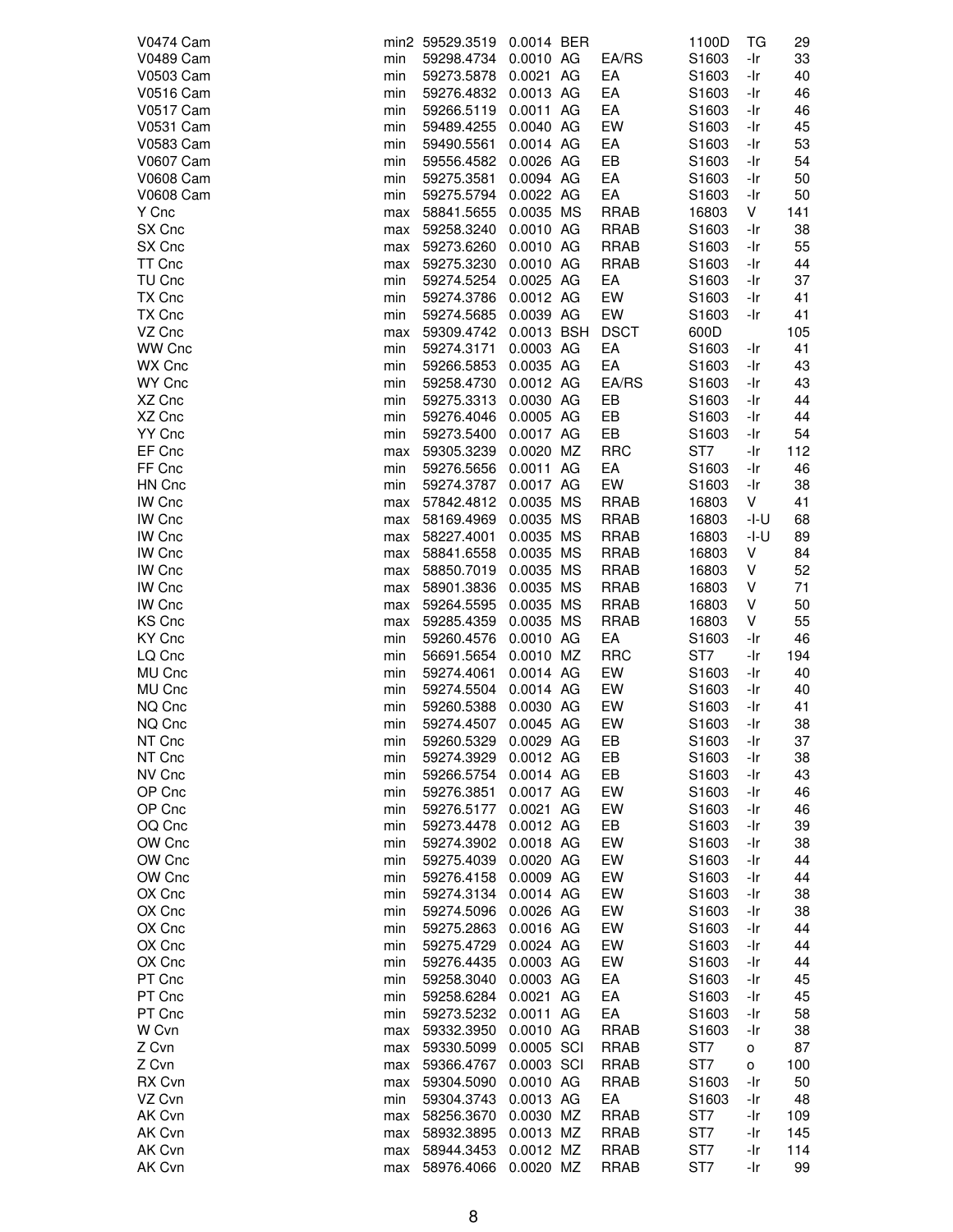| BI Cvn        | min | 59280.4340      | 0.0010 AG     | EW          | S1603             | -Ir       | 51  |
|---------------|-----|-----------------|---------------|-------------|-------------------|-----------|-----|
| BI Cvn        | min | 59280.6239      | 0.0011 AG     | EW          | S1603             | -Ir       | 51  |
| <b>BI Cvn</b> | min | 59298.2984      | 0.0027 AG     | EW          | S1603             | -Ir       | 57  |
| BI Cvn        | min | 59298.4917      | 0.0013 AG     | EW          | S1603             | -Ir       | 57  |
| BI Cvn        | min | 59304.4445      | 0.0011 AG     | EW          | S1603             | -Ir       | 49  |
| <b>BI Cvn</b> | min | 59304.6387      | 0.0003 AG     | EW          | S1603             | -Ir       | 49  |
| <b>BI Cvn</b> | min | 59305.4064      | 0.0011 AG     | EW          | S1603             | -Ir       | 47  |
| BI Cvn        |     |                 | 0.0014 AG     | EW          |                   |           | 47  |
|               | min | 59305.5980      |               |             | S1603             | -Ir       |     |
| BO Cvn        | min | 59304.4668      | 0.0008 AG     | EW          | S1603             | -Ir       | 50  |
| BO Cvn        | min | 59305.4995      | 0.0010 AG     | EW          | S1603             | -Ir       | 47  |
| BO Cvn        | min | 59332.4108      | 0.0011 AG     | EW          | S1603             | -Ir       | 37  |
| CI Cvn        | min | 59304.3256      | 0.0014 AG     | EA          | S1603             | -Ir       | 50  |
| CI Cvn        | min | 59305.5527      | 0.0023 AG     | EA          | S1603             | -Ir       | 47  |
| DF Cvn        | min | 59280.3481      | 0.0019 AG     | EW          | S1603             | -Ir       | 53  |
| DF Cvn        | min | 59280.5116      | 0.0012 AG     | EW          | S1603             | -Ir       | 53  |
| DF Cvn        | min | 59280.6733      | 0.0016 AG     | EW          | S1603             | -Ir       | 53  |
| EN Cvn        | min | 59304.4171      | 0.0006 AG     | EA          | S1603             | -Ir       | 50  |
| EX Cvn        | min | 59280.4689      | 0.0019 AG     | EW          | S1603             | -Ir       | 52  |
| EX Cvn        | min | 59280.6059      | 0.0009 AG     | EW          | S1603             | -Ir       | 52  |
| FL Cvn        | max | 59279.4439      | 0.0020 MZ     | <b>RRAB</b> | ST7               | -Ir       | 120 |
| FN Cvn        | min | 59304.3508      | 0.0013 AG     | EW          | S1603             | -Ir       | 50  |
| FU Cvn        | min | 59304.4906      | 0.0025 AG     | EW          | S1603             | -Ir       | 50  |
| FU Cvn        | min | 59305.4463      | 0.0035 AG     | EW          | S1603             | -Ir       | 46  |
| FU Cvn        |     | 59332.3873      | 0.0030 AG     | EW          | S1603             | -Ir       | 38  |
|               | min |                 |               |             |                   |           |     |
| GG Cvn        | min | 59309.3140      | 0.0006 AG     | EW          | S1603             | -Ir       | 43  |
| GG Cvn        | min | 59309.5058      | 0.0015 AG     | EW          | S1603             | -Ir       | 43  |
| GM Cvn        | min | 59309.3260      | 0.0033 AG     | EW          | S1603             | -Ir       | 43  |
| GM Cvn        | min | 59309.5091      | 0.0020 AG     | EW          | S1603             | -Ir       | 43  |
| <b>GN Cvn</b> | min | 59309.4029      | 0.0009 AG     | EW          | S1603             | -Ir       | 43  |
| <b>GN Cvn</b> | min | 59309.6001      | 0.0014 AG     | EW          | S1603             | -Ir       | 43  |
| <b>GU Cvn</b> | min | 59309.3196      | 0.0090 AG     | EA/RS       | S1603             | -Ir       | 43  |
| HQ Cvn        | min | 59280.5654      | 0.0021 AG     | EB          | S1603             | -Ir       | 51  |
| HQ Cvn        | min | 59298.4300      | 0.0023 AG     | EB          | S1603             | -Ir       | 52  |
| HQ Cvn        | min | 59305.5081      | 0.0029 AG     | EB          | S1603             | -Ir       | 47  |
| HU Cvn        | min | 59280.5414      | 0.0036 AG     | EW          | S1603             | -Ir       | 51  |
| HU Cvn        | min | 59298.4146      | 0.0026 AG     | EW          | S1603             | -Ir       | 52  |
| HU Cvn        | min | 59304.4556      | 0.0037 AG     | EW          | S1603             | -Ir       | 49  |
| HU Cvn        | min | 59305.3473      | 0.0010 AG     | EW          | S1603             | -Ir       | 46  |
| HU Cvn        | min | 59305.5679      | 0.0025 AG     | EW          | S1603             | -Ir       | 46  |
| CZ CMi        | min | 59258.3184      | 0.0017 AG     | EW          | S1603             | -Ir       | 35  |
| CZ CMi        | min | 59258.5297      | 0.0023 AG     | EW          | S1603             | -Ir       | 35  |
|               |     |                 |               |             |                   |           |     |
| FP CMi        | min | 59258.4316      | 0.0013 AG     | EB          | S1603             | -Ir       | 29  |
| TV Cas        | min | 59137.6247      | 0.0002 HOA    | EA          | T7i               | ТG        | 156 |
| TV Cas        | min | 59467.5126      | 0.0020 AG     | EA          | S1603             | -Ir       | 51  |
| TW Cas        | min | 59168.2938      | 0.0007 HOC EA |             | A4000             | <b>TR</b> | 353 |
| TW Cas        | min | 59112.5889      | 0.0006 AG     | EA          | S1603             | -Ir       | 41  |
| TW Cas        | min | 59512.5228      | 0.0008 AG     | EA          | S1603             | -Ir       | 49  |
| XX Cas        | min | 59123.5404      | 0.0009 AG     | EA          | S1603             | -Ir       | 57  |
| XX Cas        | min | 59482.4001      | 0.0009 AG     | EA          | S1603             | -Ir       | 48  |
| ZZ Cas        | min | 59111.3795      | 0.0007 AG     | EB          | S <sub>1603</sub> | -Ir       | 43  |
| ZZ Cas        | min | 59464.5378      | 0.0011 AG     | EB          | S1603             | -Ir       | 46  |
| AL Cas        | min | 59489.2835      | 0.0046 AG     | EW          | S1603             | -Ir       | 49  |
| AL Cas        | min | 59489.5314      | 0.0027 AG     | EW          | S1603             | -Ir       | 49  |
| AX Cas        | min | 59467.3298      | 0.0042 AG     | EB          | S1603             | -Ir       | 46  |
| <b>BS Cas</b> | min | 59111.4547      | 0.0005 AG     | EW          | S1603             | -Ir       | 43  |
| <b>BU Cas</b> | min | 59123.5627      | 0.0020 AG     | EA          | S1603             | -Ir       | 57  |
| <b>BW Cas</b> |     | min2 59275.4958 | 0.0003 SCI    | EA          | ST7               | o         | 124 |
| BZ Cas        | min | 59112.4806      | 0.0015 AG     | EA          | S1603             | -Ir       | 43  |
| BZ Cas        | min | 59465.4769      | 0.0008 AG     | EA          | S1603             | -Ir       | 47  |
| CW Cas        | min | 59459.4138      | 0.0011 AG     | EW          | S1603             | -Ir       | 46  |
| CW Cas        | min | 59459.5731      | 0.0011 AG     | EW          | S1603             | -Ir       | 46  |
|               |     |                 |               |             |                   |           |     |
| DN Cas        | min | 59112.4139      | 0.0033 AG     | EA          | S1603             | -Ir       | 42  |
| DO Cas        | min | 59489.4996      | 0.0020 AG     | EB          | S1603             | -Ir       | 51  |
| DP Cas        |     | min2 59274.3653 | 0.0008 SCI    | EB          | ST7               | o         | 46  |
| EP Cas        | min | 59108.5512      | 0.0003 AG     | EB          | S1603             | -Ir       | 42  |
| EP Cas        | min | 59418.4714      | 0.0007 AG     | EB          | S1603             | -Ir       | 26  |
| <b>GU Cas</b> | min | 59512.4474      | 0.0010 AG     | EA          | S1603             | -Ir       | 40  |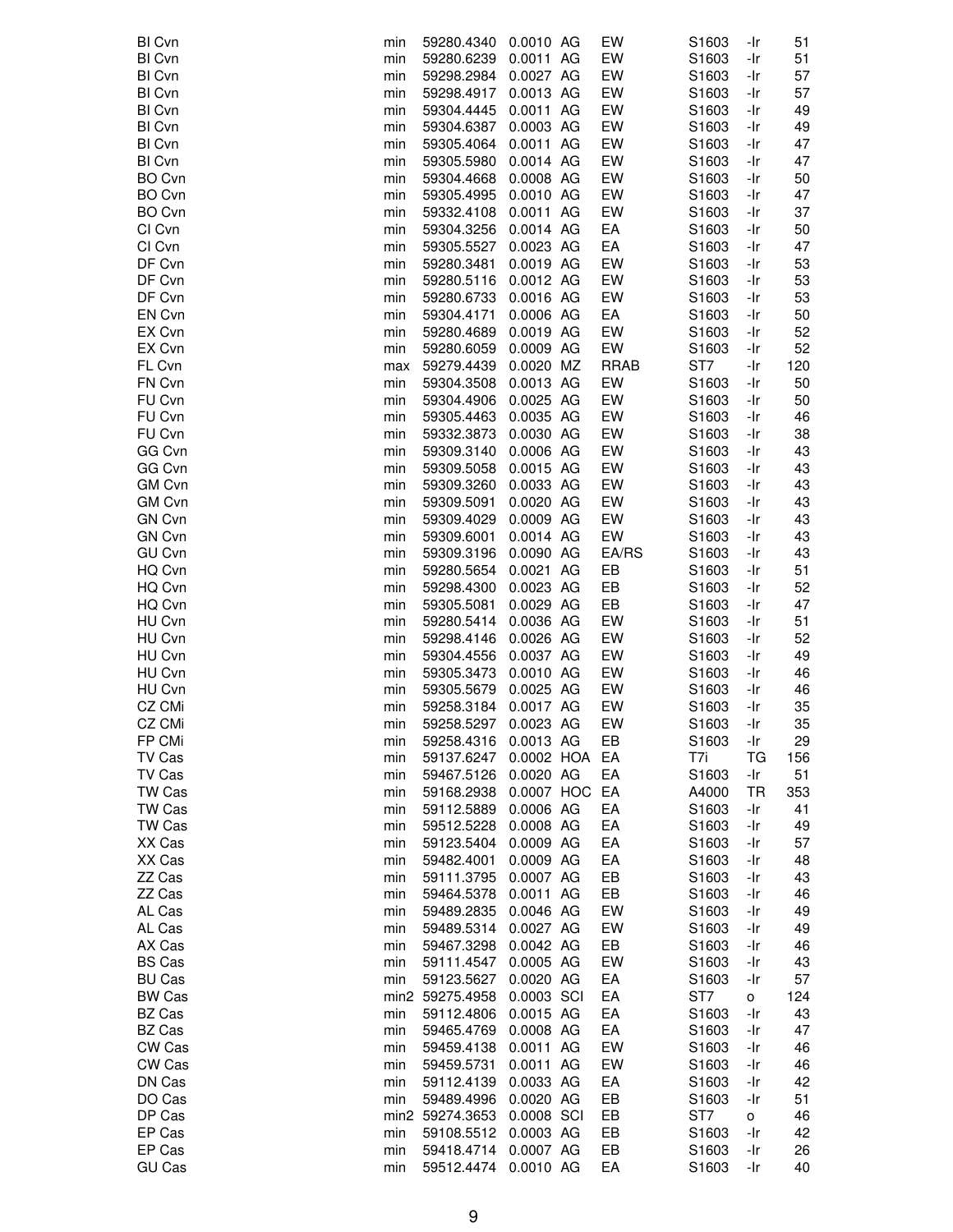| IL Cas                | min        | 59460.4260      | 0.0015 AG  | EA              | S1603             | -Ir | 45  |
|-----------------------|------------|-----------------|------------|-----------------|-------------------|-----|-----|
| IQ Cas                |            | min2 59305.5499 | 0.0002 SCI | EA              | ST <sub>7</sub>   | o   | 146 |
| IR Cas                | min        | 59108.5911      | 0.0017 AG  | EB              | S1603             | -Ir | 40  |
| IS Cas                | min        | 59459.6157      | 0.0016 AG  | EA              | S <sub>1603</sub> | -Ir | 46  |
| IT Cas                | min        | 59113.4194      | 0.0006 AG  | EA+DSCTC: S1603 |                   | -Ir | 47  |
| IT Cas                | min        | 59123.3616      | 0.0009 AG  | EA+DSCTC: S1603 |                   | -Ir | 49  |
| IT Cas                | min        | 59462.3710      | 0.0010 AG  | EA+DSCTC: S1603 |                   | -Ir | 44  |
| IV Cas                | min        | 59081.5222      | 0.0007 AG  | EA+DSCTC        | S1603             | -Ir | 37  |
| LR Cas                | min        | 59461.5687      | 0.0031 AG  | EB              | S1603             | -Ir | 43  |
| NN Cas                |            | min2 59282.4029 | 0.0004 SCI | EB              | ST7               | о   | 33  |
| OR Cas                | min        | 59460.3572      | 0.0004 AG  | EA              | S1603             | -Ir | 46  |
| OX Cas                | min        | 59068.5219      | 0.0013 AG  | EA              | S1603             | -Ir | 38  |
| OX Cas                | min        | 59460.5255      | 0.0016 AG  | EA              | S1603             | -Ir | 46  |
| OX Cas                | min        | 59465.5048      | 0.0016 AG  | EA              | S1603             | -Ir | 48  |
| PV Cas                | min        | 59069.4298      | 0.0004 AG  | EA              | S1603             | -Ir | 38  |
| PV Cas                | min        | 59111.4413      | 0.0003 AG  | EA              | S1603             | -Ir | 40  |
| PV Cas                | min        | 59482.5420      | 0.0011 AG  | EA              | S1603             | -Ir | 41  |
| V0362 Cas             | min        | 59462.4588      | 0.0049 AG  | EB              | S1603             | -Ir | 44  |
| V0363 Cas             | max        | 59108.5160      | 0.0010 AG  | RR(B)           | S1603             | -Ir | 42  |
| V0363 Cas             | max        | 59464.3530      | 0.0010 AG  | RR(B)           | S1603             | -Ir | 45  |
| V0364 Cas             | min        | 59102.5999      | 0.0020 AG  | EA              | S <sub>1603</sub> | -Ir | 47  |
| V0364 Cas             | min        | 59464.4497      | 0.0005 AG  | EA              | S1603             | -Ir | 46  |
| V0375 Cas             | min        | 59462.4611      | 0.0012 AG  | EB              | S1603             | -Ir | 44  |
| <b>V0380 Cas</b>      | min        | 59418.4508      | 0.0015 AG  | EA              | S1603             | -Ir | 24  |
| V0381 Cas             | min        | 59113.5606      | 0.0012 AG  | EA              | S1603             | -Ir | 49  |
| V0381 Cas             | min        | 59463.6197      | 0.0003 AG  | EA              | S1603             | -Ir | 48  |
| V0389 Cas             | min        | 59168.4429      | 0.0005 AG  | EA              | S1603             | -Ir | 39  |
| <b>V0459 Cas</b>      | min        | 59467.6105      | 0.0008 AG  | EA              | S1603             | -Ir | 48  |
| <b>V0523 Cas</b>      | min        | 59461.4005      | 0.0023 AG  | EW              | S1603             | -Ir | 44  |
| V0523 Cas             | min        | 59461.5187      | 0.0029 AG  | EW              | S1603             | -Ir | 44  |
| V0523 Cas             | min        | 59461.6340      | 0.0005 AG  | EW              | S1603             | -Ir | 44  |
| V0541 Cas             | min        | 59504.4975      | 0.0008 AG  | EA              | S1603             | -Ir | 54  |
| V0651 Cas             | min        | 59467.5898      | 0.0014 AG  | EA/RS           | S <sub>1603</sub> | -Ir | 48  |
| V0683 Cas             | min        | 59489.3580      | 0.0014 AG  | EW              | S1603             | -Ir | 48  |
| V0683 Cas             | min        | 59489.5149      | 0.0013 AG  | EW              | S1603             | -Ir | 48  |
| V0744 Cas             | min        | 59504.4573      | 0.0025 AG  | EA              | S1603             | -Ir | 51  |
| V0765 Cas             | min        | 59102.3667      | 0.0028 AG  | EA              | S1603             | -Ir | 49  |
| V0765 Cas             | min        | 59463.5361      | 0.0014 AG  | EA              | S1603             | -Ir | 48  |
| <b>V0766 Cas</b>      | min        | 59123.3347      | 0.0019 AG  | EA              | S1603             | -Ir | 57  |
| V0766 Cas             | min        | 59504.3375      | 0.0014 AG  | EA              | S1603             | -Ir | 54  |
| V0775 Cas             | min        | 59465.5009      | 0.0016 AG  | EA              | S1603             | -Ir | 47  |
| V0776 Cas             |            | 59101.3408      | 0.0020 AG  | EW              | S1603             | -Ir | 50  |
| <b>V0776 Cas</b>      | min<br>min | 59101.5651      | 0.0039 AG  | EW              | S1603             | -Ir | 50  |
| V0776 Cas             | min        | 59489.3474      | 0.0027 AG  | EW              | S1603             | -Ir | 50  |
| V0776 Cas             | min        | 59489.5730      | 0.0015 AG  | EW              | S1603             | -Ir | 50  |
| V0785 Cas             | min        | 59489.4142      | 0.0015 AG  | EA              | S1603             | -Ir | 51  |
| V0793 Cas             | min        | 59463.4752      | 0.0012 AG  | EA              | S1603             | -Ir | 48  |
| V0821 Cas             | min        | 59460.4682      | 0.0013 AG  | EA              | S1603             | -Ir | 46  |
| V <sub>1044</sub> Cas | min        | 59464.4743      | 0.0026 AG  | EA:             | S1603             | -Ir | 46  |
| V1049 Cas             | min        | 59482.5155      | 0.0020 AG  | EA              | S1603             | -Ir | 48  |
| V1057 Cas             |            | 59459.5550      | 0.0010 AG  | <b>RRC</b>      |                   | -Ir | 46  |
| V1060 Cas             | max        | 59467.4813      | 0.0022 AG  | EA              | S1603             |     | 42  |
| V1061 Cas             | min        |                 | 0.0005 AG  | EA              | S1603<br>S1603    | -Ir | 45  |
|                       | min        | 59459.4295      |            |                 |                   | -Ir | 47  |
| V1066 Cas             | min        | 59463.3923      | 0.0140 AG  | EA              | S1603             | -Ir |     |
| V <sub>1070</sub> Cas | min        | 59465.5247      | 0.0010 AG  | EA              | S1603             | -Ir | 48  |
| V1094 Cas             | min        | 59111.4634      | 0.0024 AG  | EW              | S1603             | -Ir | 43  |
| V1107 Cas             | min        | 59461.4131      | 0.0020 AG  | EW              | S1603             | -Ir | 42  |
| V1107 Cas             | min        | 59461.5499      | 0.0012 AG  | EW              | S1603             | -Ir | 42  |
| V1107 Cas             | min        | 59467.4273      | 0.0017 AG  | EW              | S1603             | -Ir | 45  |
| <b>V1112 Cas</b>      | min        | 59102.3707      | 0.0016 AG  | EA              | S1603             | -Ir | 49  |
| V1112 Cas             | min        | 59466.4157      | 0.0007 AG  | EA              | S1603             | -Ir | 42  |
| V1191 Cas             | min        | 59459.6006      | 0.0039 AG  | EA              | S1603             | -Ir | 46  |
| V1279 Cas             | min        | 59113.5572      | 0.0009 AG  | EA              | S1603             | -Ir | 49  |
| <b>V1297 Cas</b>      | min        | 59102.2959      | 0.0004 AG  | EW              | S1603             | -Ir | 50  |
| V1297 Cas             | min        | 59102.4331      | 0.0012 AG  | EW              | S1603             | -Ir | 50  |
| V1297 Cas             | min        | 59102.5681      | 0.0006 AG  | EW              | S1603             | -Ir | 50  |
| <b>V1297 Cas</b>      | min        | 59460.3864      | 0.0021 AG  | EW              | S1603             | -Ir | 46  |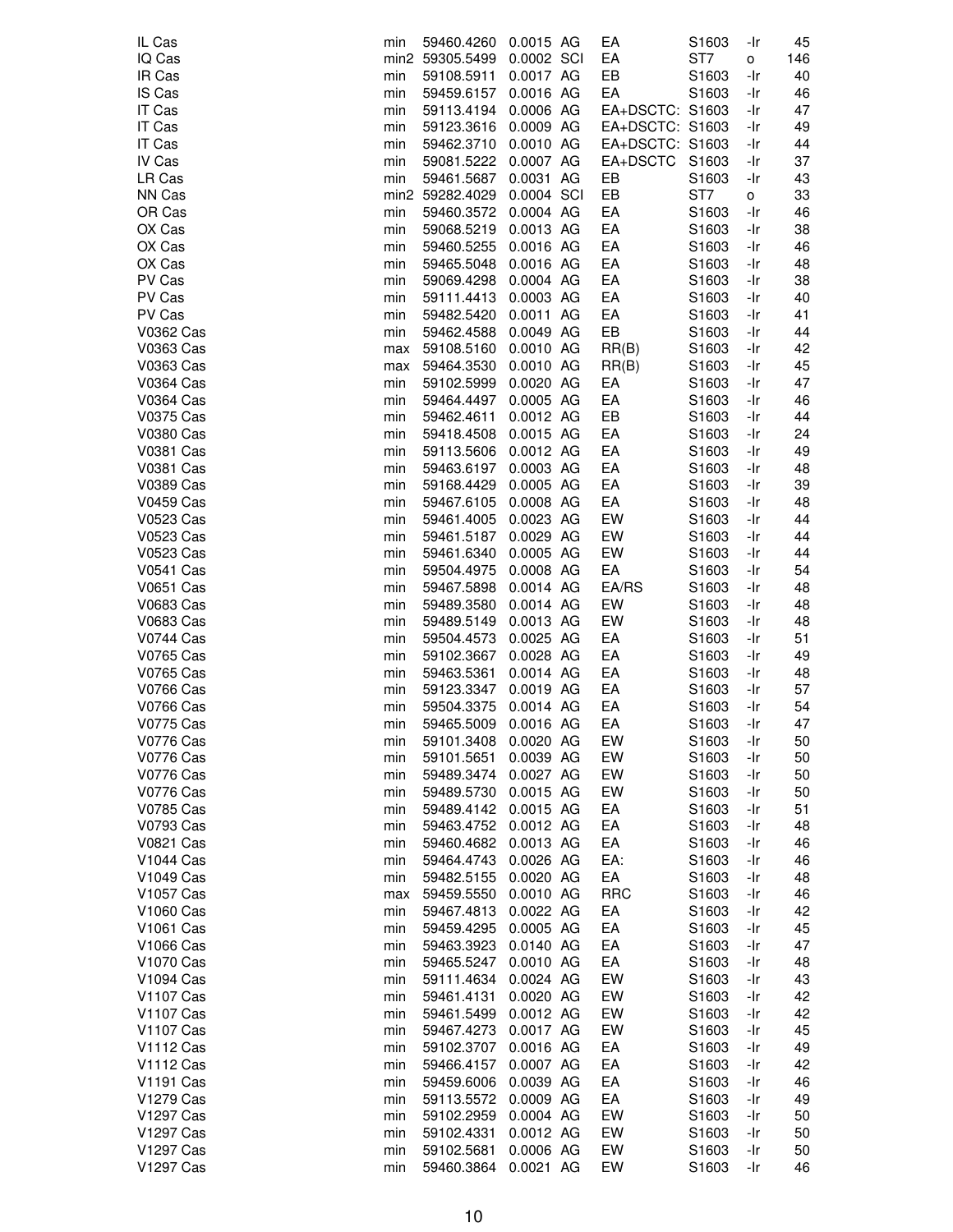| V1297 Cas        | min | 59460.5221 | 0.0011 AG | EW         | S1603             | -Ir | 46 |
|------------------|-----|------------|-----------|------------|-------------------|-----|----|
| V1297 Cas        | min | 59512.3006 | 0.0019 AG | EW         | S1603             | -Ir | 40 |
| V1297 Cas        | min | 59512.4355 | 0.0010 AG | EW         | S1603             | -Ir | 40 |
|                  |     |            |           |            |                   |     |    |
| V1300 Cas        | min | 59108.4274 | 0.0012 AG | EB         | S1603             | -Ir | 42 |
| V1300 Cas        | min | 59464.4725 | 0.0006 AG | EB         | S1603             | -Ir | 45 |
| V1310 Cas        | min | 59168.4705 | 0.0015 AG | EB         | S1603             | -Ir | 39 |
| V1310 Cas        | min | 59489.5167 | 0.0020 AG | EB         | S1603             | -Ir | 52 |
| V1317 Cas        | min | 59461.3475 | 0.0029 AG | EA         | S1603             | -Ir | 42 |
| V1318 Cas        | min | 59113.4956 | 0.0020 AG | EW         | S1603             | -Ir | 49 |
| V1318 Cas        | min | 59459.4361 | 0.0020 AG | EW         | S1603             | -Ir | 43 |
| V1323 Cas        | min | 57641.3586 | 0.0031 AG | EA:        | S1603             | -Ir | 46 |
|                  |     |            |           |            |                   |     |    |
| V1323 Cas        | min | 59102.3790 | 0.0013 AG | EA:        | S1603             | -Ir | 49 |
| V1323 Cas        | min | 59460.4666 | 0.0023 AG | EA:        | S1603             | -Ir | 45 |
| V1323 Cas        | min | 59464.4192 | 0.0033 AG | EA:        | S1603             | -Ir | 44 |
| V1328 Cas        | min | 59461.4343 | 0.0047 AG | EB         | S1603             | -Ir | 44 |
| V1330 Cas        | min | 59101.4539 | 0.0022 AG | EB         | S1603             | -Ir | 50 |
| V1330 Cas        | min | 59489.3588 | 0.0021 AG | EB         | S1603             | -Ir | 50 |
| V1330 Cas        | min | 59489.6431 | 0.0009 AG | EB         | S1603             | -Ir | 50 |
| V1331 Cas        | min | 59466.3393 | 0.0005 AG | EW         | S1603             | -Ir | 41 |
|                  |     |            |           |            |                   |     |    |
| V1331 Cas        | min | 59466.5000 | 0.0018 AG | EW         | S1603             | -Ir | 41 |
| V1331 Cas        | min | 59489.3005 | 0.0022 AG | EW         | S1603             | -Ir | 51 |
| V1331 Cas        | min | 59489.4534 | 0.0015 AG | EW         | S1603             | -Ir | 51 |
| V1333 Cas        | min | 59489.3412 | 0.0047 AG | EB         | S1603             | -Ir | 47 |
| <b>V1337 Cas</b> | min | 59112.4190 | 0.0009 AG | EW         | S1603             | -Ir | 42 |
| V1337 Cas        | min | 59112.6216 | 0.0019 AG | EW         | S1603             | -Ir | 42 |
| V1359 Cas        | min | 59112.4388 | 0.0039 AG | EW         | S1603             | -Ir | 41 |
| V1359 Cas        | min | 59112.6176 | 0.0022 AG | EW         | S1603             | -Ir | 41 |
|                  |     |            | 0.0010 AG | <b>RRC</b> |                   |     | 46 |
| RZ Cep           | max | 59459.4320 |           |            | S1603             | -Ir |    |
| SU Cep           | min | 59419.5123 | 0.0009 AG | EB         | S1603             | -Ir | 34 |
| SU Cep           | min | 59465.4847 | 0.0007 AG | EB         | S1603             | -Ir | 42 |
| VW Cep           | min | 59364.3874 | 0.0025 AG | EW         | S1603             | -Ir | 30 |
| VW Cep           | min | 59364.5254 | 0.0011 AG | EW         | S1603             | -Ir | 30 |
| VZ Cep           | min | 59364.4893 | 0.0007 AG | EA         | S <sub>1603</sub> | -Ir | 30 |
| WW Cep           | min | 59379.4332 | 0.0008 AG | EA         | S1603             | -Ir | 26 |
| WZ Cep           | min | 59466.3680 | 0.0009 AG | EW         | S1603             | -Ir | 42 |
| WZ Cep           | min | 59466.5776 | 0.0011 AG | EW         | S1603             | -Ir | 42 |
| XX Cep           | min | 59069.4787 | 0.0002 AG | EA         | S1603             | -Ir | 36 |
|                  |     |            |           |            |                   |     |    |
| ZZ Cep           | min | 59465.3679 | 0.0030 AG | EA         | S1603             | -Ir | 48 |
| AH Cep           | min | 59459.5590 | 0.0001 AG | EB         | S <sub>1603</sub> | -Ir | 45 |
| <b>BE Cep</b>    | min | 59463.4304 | 0.0008 AG | EW         | S1603             | -Ir | 46 |
| CQ Cep           | min | 59425.5195 | 0.0029 AG | EB/WR      | S1603             | -Ir | 34 |
| CQ Cep           | min | 59467.4082 | 0.0052 AG | EB/WR      | S1603             | -Ir | 39 |
| CW Cep           | min | 59081.5035 | 0.0014 AG | EA         | S1603             | -Ir | 37 |
| DY Cep           | min | 59069.5449 | 0.0021 AG | EB         | S1603             | -Ir | 36 |
| EG Cep           | min | 59364.3841 | 0.0017 AG | EB         | S1603             | -Ir | 31 |
| EK Cep           | min | 59379.4394 | 0.0005 AG | EA         | S1603             | -Ir | 26 |
|                  |     |            |           |            |                   |     |    |
| GI Cep           | min | 59365.4584 | 0.0117 AG | EA         | S1603             | -Ir | 26 |
| GT Cep           | min | 59459.5149 | 0.0006 AG | EA         | S1603             | -Ir | 46 |
| GW Cep           | min | 59441.4053 | 0.0012 AG | EW         | S1603             | -Ir | 29 |
| GW Cep           | min | 59441.5636 | 0.0002 AG | EW         | S1603             | -Ir | 29 |
| IO Cep           | min | 59365.4183 | 0.0014 AG | EA         | S1603             | -Ir | 26 |
| QZ Cep           | min | 59461.3782 | 0.0015 AG | EA         | S1603             | -Ir | 44 |
| V0397 Cep        | min | 59081.4344 | 0.0013 AG | EA         | S1603             | -Ir | 37 |
| V0397 Cep        | min | 59101.3169 | 0.0049 AG | EA         | S1603             | -Ir | 50 |
| V0397 Cep        | min | 59416.4264 | 0.0034 AG | EA         | S1603             | -Ir | 29 |
|                  |     |            |           |            |                   |     |    |
| V0397 Cep        | min | 59417.4148 | 0.0022 AG | EA         | S1603             | -Ir | 32 |
| V0397 Cep        | min | 59418.5195 | 0.0023 AG | EA         | S1603             | -Ir | 23 |
| V0397 Cep        | min | 59419.5019 | 0.0010 AG | EA         | S1603             | -Ir | 33 |
| V0397 Cep        | min | 59490.4551 | 0.0012 AG | EA         | S1603             | -Ir | 49 |
| V0405 Cep        | min | 59441.5037 | 0.0049 AG | EA         | S1603             | -Ir | 30 |
| V0405 Cep        | min | 59489.5787 | 0.0004 AG | EA         | S1603             | -Ir | 52 |
| V0434 Cep        | min | 59069.5759 | 0.0028 AG | EA         | S <sub>1603</sub> | -Ir | 38 |
| <b>V0434 Cep</b> | min | 59367.4987 | 0.0026 AG | EA         | S1603             | -Ir | 26 |
| <b>V0441 Cep</b> | min | 59061.4375 | 0.0010 AG | EA         | S1603             | -Ir | 33 |
|                  |     |            |           | EA         |                   |     | 46 |
| <b>V0441 Cep</b> | min | 59460.5128 | 0.0013 AG |            | S1603             | -Ir |    |
| V0731 Cep        | min | 59069.3930 | 0.0028 AG | EA         | S1603             | -Ir | 36 |
| V0734 Cep        | min | 59112.5018 | 0.0015 AG | EA         | S1603             | -Ir | 43 |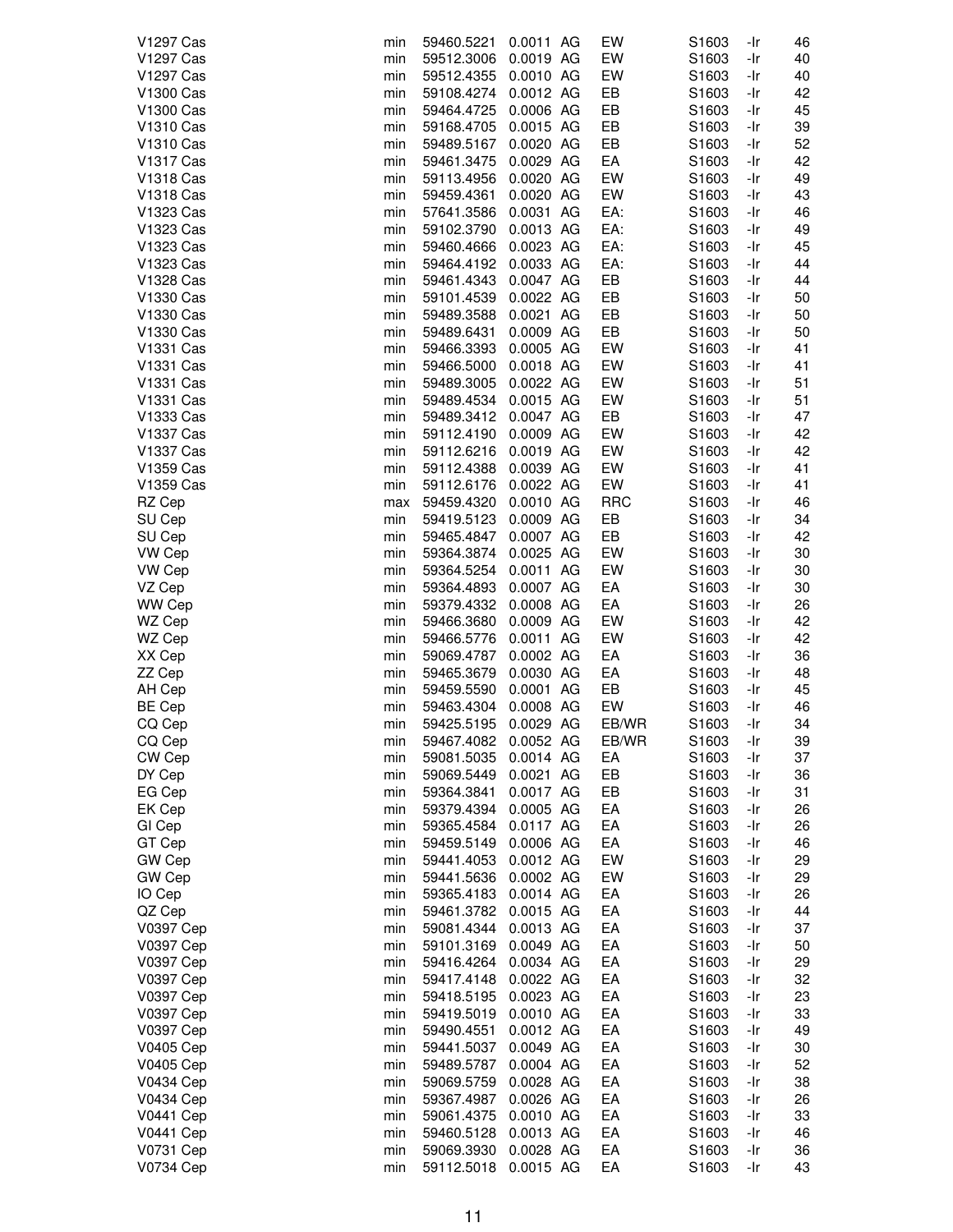|                       |     |            |                  | EW          |                   |     |     |
|-----------------------|-----|------------|------------------|-------------|-------------------|-----|-----|
| V0736 Cep             | min | 59419.5014 | 0.0021 AG        |             | S1603             | -Ir | 32  |
| <b>V0738 Cep</b>      | min | 59384.4261 | 0.0025 AG        | EA          | S1603             | -Ir | 26  |
| V0752 Cep             | min | 59417.5168 | 0.0025 AG        | EW          | S1603             | -Ir | 31  |
| V0755 Cep             | min | 59417.4347 | 0.0029 AG        | EW          | S1603             | -Ir | 31  |
|                       |     |            |                  |             |                   |     |     |
| V0796 Cep             | min | 59441.4692 | 0.0003 AG        | EW          | S <sub>1603</sub> | -Ir | 28  |
| <b>V0813 Cep</b>      | min | 59380.5014 | 0.0013 AG        | EW          | S1603             | -Ir | 27  |
| V0833 Cep             | min | 59003.5397 | 0.0010 AG        | EB          | S1603             | -Ir | 28  |
|                       |     |            |                  |             |                   |     |     |
| V0833 Cep             | min | 59364.4953 | 0.0010 AG        | EB          | S1603             | -Ir | 30  |
| V0835 Cep             | min | 59364.4692 | 0.0014 AG        | EW:         | S1603             | -Ir | 27  |
| <b>V0849 Cep</b>      | min | 59379.4728 | 0.0007 AG        | EA          | S1603             | -Ir | 26  |
|                       |     | 59382.4025 | 0.0026 AG        | EW          |                   | -Ir | 25  |
| <b>V0870 Cep</b>      | min |            |                  |             | S1603             |     |     |
| <b>V0870 Cep</b>      | min | 59382.5541 | 0.0008 AG        | EW          | S1603             | -Ir | 25  |
| <b>V0877 Cep</b>      | min | 59460.5326 | 0.0027 AG        | EA          | S1603             | -Ir | 46  |
| <b>V0886 Cep</b>      | min | 59462.5571 | 0.0025 AG        | EA          | S1603             | -Ir | 44  |
|                       |     |            |                  |             |                   |     |     |
| V0890 Cep             | min | 59024.4878 | 0.0020 AG        | EA          | S1603             | -Ir | 28  |
| V0890 Cep             | min | 59463.4925 | 0.0027 AG        | EA          | S1603             | -Ir | 46  |
| <b>V0897 Cep</b>      | min | 59071.4174 | 0.0034 AG        | EA          | S1603             | -Ir | 35  |
| V0915 Cep             | min | 59466.5450 | 0.0010 AG        | EA          | S1603             | -Ir | 41  |
|                       |     |            |                  |             |                   |     |     |
| <b>V0919 Cep</b>      | min | 59068.5334 | 0.0015 AG        | EA          | S1603             | -Ir | 39  |
| <b>V0922 Cep</b>      | min | 59466.4867 | 0.0010 AG        | EA          | S1603             | -Ir | 42  |
| <b>V0929 Cep</b>      | min | 59070.4428 | 0.0027 AG        | EA          | S1603             | -Ir | 39  |
|                       |     |            | 0.0026 AG        | EB          |                   | -Ir |     |
| V0940 Cep             | min | 59069.5444 |                  |             | S <sub>1603</sub> |     | 36  |
| <b>V0944 Cep</b>      | min | 59101.3759 | 0.0025 AG        | EA          | S1603             | -Ir | 48  |
| <b>V0944 Cep</b>      | min | 59465.4808 | 0.0095 AG        | EA          | S1603             | -Ir | 48  |
| <b>V0947 Cep</b>      | min | 59466.4577 | 0.0031 AG        | EW          | S1603             | -Ir | 42  |
|                       |     |            |                  |             |                   |     |     |
| V0953 Cep             | min | 59466.4318 | 0.0012 AG        | EA/RS       | S1603             | -Ir | 42  |
| <b>V0954 Cep</b>      | min | 59111.5406 | 0.0020 AG        | EB          | S1603             | -Ir | 43  |
| V0959 Cep             | min | 59111.4535 | 0.0013 AG        | EW          | S1603             | -Ir | 43  |
| V0959 Cep             | min | 59462.4894 | 0.0012 AG        | EW          | S1603             | -Ir | 44  |
|                       |     |            |                  |             |                   |     |     |
| <b>V0960 Cep</b>      | min | 59111.4272 | 0.0023 AG        | EW          | S1603             | -Ir | 43  |
| <b>V0960 Cep</b>      | min | 59111.5919 | 0.0025 AG        | EW          | S1603             | -Ir | 43  |
| <b>V0964 Cep</b>      | min | 59111.4758 | 0.0010 AG        | EA/RS       | S1603             | -Ir | 42  |
| <b>V0970 Cep</b>      | min | 59382.5216 | 0.0017 AG        | EA          | S1603             | -Ir | 26  |
|                       |     |            |                  |             |                   |     |     |
| V <sub>1019</sub> Cep | min | 59462.3242 | 0.0010 AG        | EW          | S1603             | -Ir | 44  |
| V1019 Cep             | min | 59462.4812 | 0.0005 AG        | EW          | S1603             | -Ir | 44  |
| CY Com                | max | 58894.6027 | 0.0042 MS        | <b>RRAB</b> | 16803             | V   | 111 |
| CZ Com                |     | 58894.6967 | 0.0042 MS        | <b>RRC</b>  | 16803             | ٧   | 80  |
|                       | max |            |                  |             |                   |     |     |
| CZ Com                | min | 58896.6309 | 0.0056 MS        | <b>RRC</b>  | 16803             | ٧   | 104 |
| CZ Com                | min | 58902.5459 | 0.0056 MS        | <b>RRC</b>  | 16803             | ٧   | 150 |
| CZ Com                | max | 58902.6656 | 0.0042 MS        | <b>RRC</b>  | 16803             | ٧   | 86  |
| CZ Com                |     |            | 0.0056 MS        | <b>RRC</b>  |                   | ٧   | 117 |
|                       | min | 59264.6759 |                  |             | 16803             |     |     |
| CZ Com                | max | 59265.6984 | 0.0042 MS        | <b>RRC</b>  | 16803             | V   | 103 |
| HR Com                | max | 58894.6919 | 0.0042 MS        | <b>RR</b>   | 16803             | V   | 51  |
| HR Com                | max | 58896.6238 | 0.0042 MS        | <b>RR</b>   | 16803             | ٧   | 54  |
|                       |     |            |                  |             |                   |     |     |
| LR Com                | min | 59304.5667 | 0.0005 AG        | EA          | S1603             | -Ir | 50  |
| LR Com                | min | 59305.4635 | 0.0018 AG        | EA          | S1603             | -Ir | 45  |
| LT Com                | min | 59304.3532 | 0.0032 AG        | EB          | S <sub>1603</sub> | -Ir | 49  |
| LT Com                | min | 59304.6138 | 0.0023 AG        | EB          | S1603             | -Ir | 49  |
|                       |     |            |                  |             |                   |     |     |
| MW Com                | min | 59280.4295 | 0.0008 AG        | EA/RS       | S <sub>1603</sub> | -Ir | 51  |
| PT Com                | max | 59364.3920 | 0.0010 BSH       | <b>DSCT</b> | 600D              |     | 83  |
| QS Com                | min | 59304.4786 | 0.0009 AG        | EW          | S <sub>1603</sub> | -Ir | 48  |
| RV CrB                |     | 59273.6946 | 0.0035 HOC RRC   |             | A4000             | CV  | 199 |
|                       | max |            |                  |             |                   |     |     |
| <b>RW CrB</b>         | min | 59330.4336 | 0.0006 AG        | EA/SD:      | S1603             | -Ir | 37  |
| RW CrB                | min | 59331.5231 | 0.0027 AG        | EA/SD:      | S <sub>1603</sub> | -Ir | 39  |
| SZ CrB                | max | 59308.6148 | 0.0035 MS        | <b>RRAB</b> | 16803             | V   | 46  |
|                       |     |            |                  |             |                   |     |     |
| TW CrB                | min | 59383.4720 | 0.0009 AG        | EB/KE       | S1603             | -Ir | 27  |
| YY CrB                | min | 59328.4656 | 0.0007 AG        | EW          | S1603             | -Ir | 40  |
| AR CrB                | min | 59383.5246 | 0.0012 AG        | EW          | S1603             | -Ir | 27  |
| AS CrB                | min | 59328.3661 | 0.0023 AG        | EW          | S <sub>1603</sub> | -Ir | 41  |
|                       |     |            |                  |             |                   |     |     |
| AS CrB                | min | 59328.5565 | 0.0010 AG        | EW          | S <sub>1603</sub> | -Ir | 41  |
| BD CrB                | max | 59269.5203 | 0.0035 HOC EW    |             | A4000             | CV  | 198 |
| BD CrB                | min | 59269.6079 | 0.0035 HOC EW    |             | A4000             | CV  | 198 |
| Y Cyg                 | min | 59081.5621 | 0.0022 AG        | EA/DM       | S1603             | -Ir | 36  |
|                       |     |            |                  |             |                   |     |     |
| SY Cyg                | min | 59464.4100 | 0.0200 SCI       | EA/SD       | ST7               | o   | 118 |
| WZ Cyg                | min | 59379.4174 | 0.0006 AG        | EB/K:       | S1603             | -Ir | 22  |
| ZZ Cyg                | min | 59398.4187 | 0.0018 AG        | EA/SD       | S1603             | -Ir | 19  |
|                       |     |            |                  |             |                   |     |     |
| <b>BR Cyg</b>         | min | 59134.6443 | 0.0001 HOA EA/SD |             | T7i               | ТG  | 160 |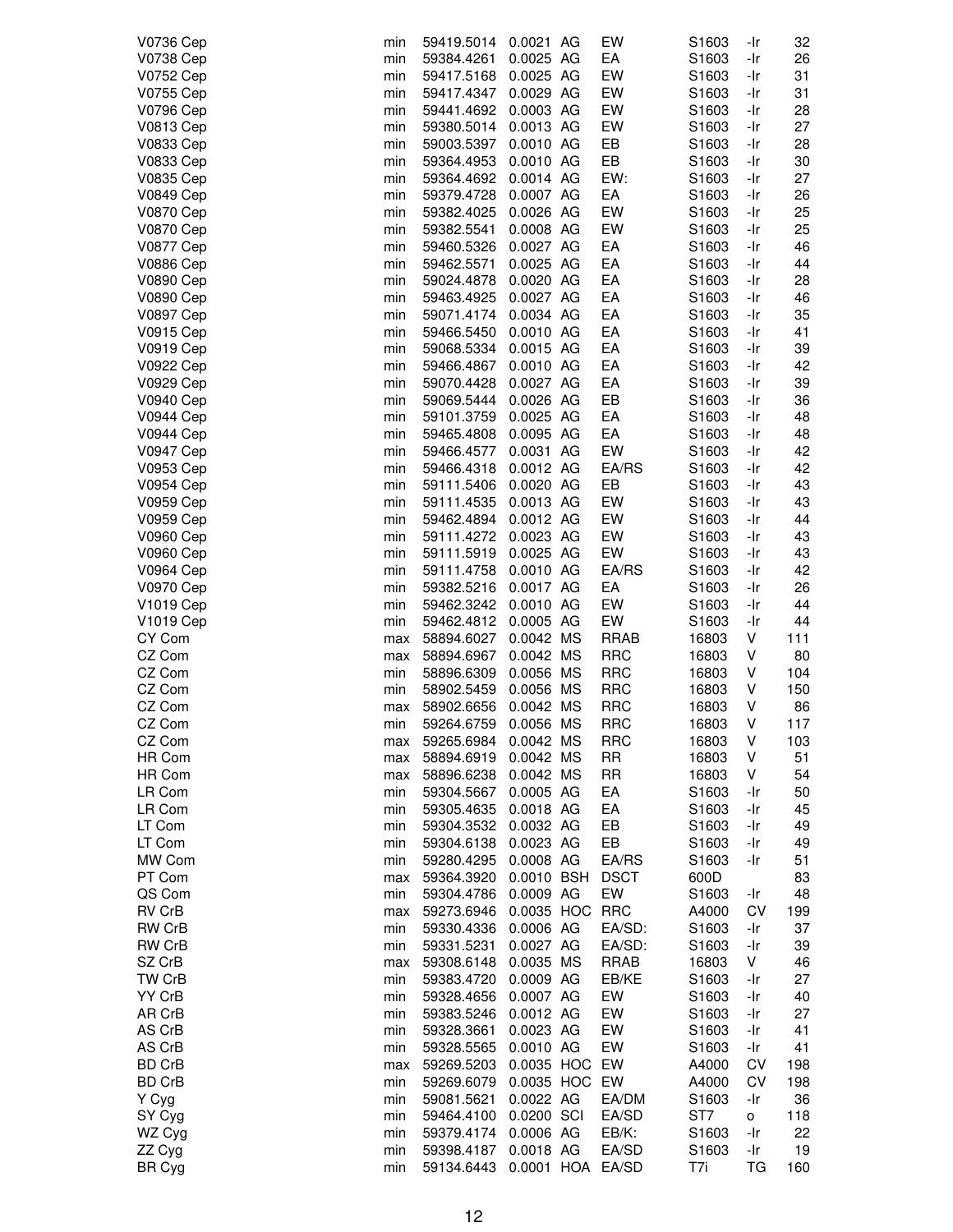| <b>BR Cyg</b>          | min        | 59366.5100               | 0.0005 AG               | EA/SD                | S1603                  | -Ir        | 29       |
|------------------------|------------|--------------------------|-------------------------|----------------------|------------------------|------------|----------|
| CG Cyg                 | min        | 59081.4584               | 0.0006 AG               | EA/SD/RS             | S1603                  | -Ir        | 36       |
| CG Cyg                 | min        | 59384.4067               | 0.0021 AG               | EA/SD/RS             | S1603                  | -Ir        | 26       |
| CG Cyg                 | min        | 59418.4884               | 0.0001 AG               | EA/SD/RS             | S1603                  | -Ir        | 26       |
| CV Cyg                 | min        | 59002.4567               | 0.0017 AG               | EW/DW                | S1603                  | -Ir        | 27       |
| DK Cyg                 | min        | 59070.4153               | 0.0006 AG               | EW/D                 | S1603                  | -Ir        | 38       |
| DK Cyg                 | min        | 59419.4388               | 0.0013 AG               | EW/D                 | S1603                  | -Ir        | 34       |
| DK Cyg                 | min        | 59463.4483               | 0.0005 AG               | EW/D                 | S1603                  | -Ir        | 47       |
| DL Cyg                 | min        | 59071.5128               | 0.0036 AG               | EA/DM                | S1603                  | -Ir        | 36       |
| DX Cyg                 | min        | 59515.3115               | 0.0005 SCI              | EA/SD                | ST7                    | о          | 44       |
| GG Cyg                 |            | min2 59415.5075          | 0.0004 SCI              | EA/SD                | ST7                    | о          | 110      |
| GG Cyg                 | min        | 59416.4839               | 0.0001 SCI              | EA/SD                | ST7                    | o          | 114      |
| GG Cyg                 |            | min2 59417.5255          | 0.0001 SCI              | EA/SD                | ST7                    | о          | 111      |
| GG Cyg                 | min        | 59418.4970               | 0.0001 SCI              | EA/SD                | ST7                    | o          | 111      |
| GO Cyg                 | min        | 59379.5066               | 0.0008 AG               | EB/KE                | S1603                  | -Ir        | 26       |
| GV Cyg<br>KP Cyg       |            | min2 59462.4516          | 0.0001 SCI<br>0.0016 MZ | EA/SD<br><b>RRAB</b> | ST <sub>7</sub><br>ST7 | о<br>-Ir   | 81       |
| KR Cyg                 | max<br>min | 59492.2966<br>59381.4637 | 0.0005 AG               | EB                   | S1603                  | -Ir        | 56<br>24 |
| MR Cyg                 | min        | 59068.4352               | 0.0006 AG               | EA/SD                | S1603                  | -Ir        | 39       |
| MR Cyg                 | min        | 59416.4156               | 0.0012 AG               | EA/SD                | S1603                  | -Ir        | 26       |
| V0345 Cyg              | min        | 59054.6478               | 0.0035 MS               | EA/DM                | 16803                  | V          | 71       |
| V0345 Cyg              | min        | 59459.3864               | 0.0001 SCI              | EA/DM                | ST7                    | о          | 188      |
| V0345 Cyg              |            | min2 59460.4621          | 0.0002 SCI              | EA/DM                | ST7                    | о          | 107      |
| V0345 Cyg              | max        | 55829.3724               | 0.0056 FR               | EA/DM                | 450D                   |            | 120      |
| V0366 Cyg              | min        | 59383.4565               | 0.0010 AG               | EB/KE                | S1603                  | -Ir        | 27       |
| V0370 Cyg              | min        | 59003.5460               | 0.0015 AG               | EB/SD                | S1603                  | -Ir        | 26       |
| V0381 Cyg              | max        | 59528.3722               | 0.0020 MZ               | <b>RRAB</b>          | ST7                    | -Ir        | 99       |
| V0382 Cyg              | min        | 59418.4405               | 0.0017 AG               | EB                   | S1603                  | -Ir        | 26       |
| V0387 Cyg              | min        | 59061.4519               | 0.0002 AG               | EA/K:                | S1603                  | -Ir        | 33       |
| V0388 Cyg              | min        | 59024.4098               | 0.0014 AG               | EB/KE:               | S1603                  | -Ir        | 27       |
| V0388 Cyg              | min        | 59383.4872 0.0032 AG     |                         | EB/KE:               | S1603                  | -Ir        | 27       |
| V0398 Cyg              |            | min2 56159.4246          | 0.0035 FR               | EA!                  | S1603                  | -Ir        | 416      |
| V0398 Cyg              |            | min2 55050.4408          | 0.0049 FR               | EA!                  | S1603                  | -Ir        | 507      |
| V0401 Cyg              | min        | 59002.4461               | 0.0006 AG               | EW/KE                | S1603                  | -Ir        | 26       |
| V0442 Cyg              | min        | 59465.4654               | 0.0001 SCI              | EA                   | ST <sub>7</sub>        | о          | 165      |
| V0444 Cyg              | min        | 59425.4777               | 0.0031 AG               | EA/WR                | S1603                  | -Ir        | 33       |
| V0453 Cyg              | min        | 59061.5272               | 0.0026 AG               | EA/D                 | S1603                  | -Ir        | 33       |
| V0453 Cyg              | min        | 59380.4833               | 0.0062 AG               | EA/D                 | S1603                  | -Ir        | 27       |
| V0456 Cyg              | min        | 59071.5594               | 0.0011 AG               | EA/SD:               | S1603                  | -Ir        | 34       |
| V0456 Cyg              | min        | 59379.4666               | 0.0019 AG               | EA/SD:               | S1603                  | -Ir        | 26       |
| V0466 Cyg              | min        | 59003.3928               | 0.0006 AG               | EA                   | S1603                  | -Ir        | 27       |
| V0466 Cyg              | min        | 59380.5060               | 0.0009 AG               | EA                   | S1603                  | -Ir        | 27       |
| V0466 Cyg              | min        | 59417.3835               | 0.0021 AG               | EA                   | S1603                  | -Ir        | 31       |
| V0477 Cyg              | min        | 59003.4269               | 0.0010 AG               | EA/DM                | S1603                  | -Ir        | 27       |
| V0477 Cyg              | min        | 59024.5492               | 0.0003 AG               | EA/DM                | S1603                  | -Ir        | 29       |
| V0477 Cyg<br>V0477 Cyg | min        | 59060.4557               | 0.0008 AG<br>0.0006 AG  | EA/DM<br>EA/DM       | S1603                  | -Ir        | 30<br>34 |
| V0477 Cyg              | min<br>min | 59071.4874<br>59398.4192 | 0.0027 AG               | EA/DM                | S1603<br>S1603         | -Ir<br>-Ir | 19       |
| V0477 Cyg              | min        | 59416.4941               | 0.0005 AG               | EA/DM                | S1603                  | -Ir        | 29       |
| V0478 Cyg              | min        | 59425.4093               | 0.0032 AG               | EA/DM                | S1603                  | -Ir        | 33       |
| V0488 Cyg              | max        | 58715.5569               | 0.0028 MS               | EB/DW                | 16803                  | V          | 179      |
| V0488 Cyg              | min        | 58715.4081               | 0.0028 MS               | EB/DW                | 16803                  | V          | 179      |
| V0488 Cyg              | max        | 58758.4246               | 0.0049 MS               | EB/DW                | 16803                  | V          | 149      |
| V0488 Cyg              | max        | 59000.5635               | 0.0049 MS               | EB/DW                | 16803                  | V          | 97       |
| V0488 Cyg              | max        | 59018.5065               | 0.0049 MS               | EB/DW                | 16803                  | V          | 145      |
| V0488 Cyg              | min        | 59018.6440               | 0.0035 MS               | EB/DW                | 16803                  | V          | 145      |
| V0488 Cyg              | min        | 59026.4890               | 0.0035 MS               | EB/DW                | 16803                  | ٧          | 52       |
| V0488 Cyg              | min        | 59037.4197               | 0.0035 MS               | EB/DW                | 16803                  | V          | 59       |
| V0488 Cyg              | min        | 59054.5151               | 0.0035 MS               | EB/DW                | 16803                  | V          | 101      |
| V0488 Cyg              | max        | 59059.4147               | 0.0049 MS               | EB/DW                | 16803                  | ٧          | 177      |
| V0488 Cyg              | min        | 59059.5598               | 0.0035 MS               | EB/DW                | 16803                  | V          | 177      |
| V0488 Cyg              | max        | 59076.5185               | 0.0049 MS               | EB/DW                | 16803                  | ٧          | 165      |
| V0488 Cyg              | min        | 59076.3762               | 0.0035 MS               | EB/DW                | 16803                  | ٧          | 165      |
| V0488 Cyg              | max        | 59090.5320               | 0.0049 MS               | EB/DW                | 16803                  | V          | 161      |
| V0488 Cyg              | min        | 59090.3880               | 0.0035 MS               | EB/DW                | 16803                  | V          | 161      |
| V0488 Cyg              | min        | 59097.3935               | 0.0035 MS               | EB/DW                | 16803                  | ٧          | 62       |
| V0488 Cyg              | min        | 59122.3389               | 0.0035 MS               | EB/DW                | 16803                  | V          | 92       |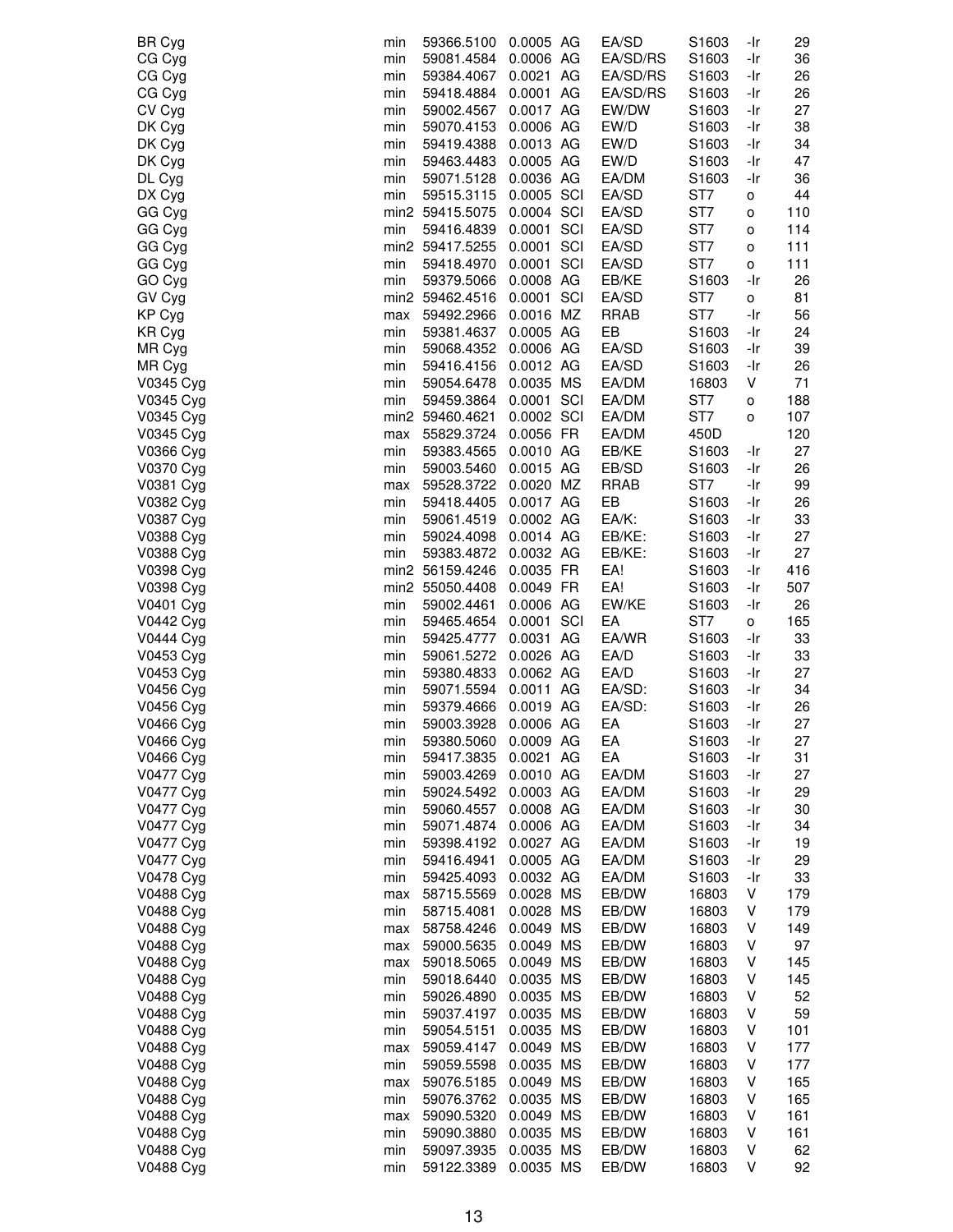| V0488 Cyg | max | 59135.3702           | 0.0049 MS  | EB/DW      | 16803             | V            | 102 |
|-----------|-----|----------------------|------------|------------|-------------------|--------------|-----|
| V0488 Cyg | max | 55829.5082           | 0.0042 FR  | EB/DW!     | 450D              |              | 121 |
| V0488 Cyg | min | 55829.3584           | 0.0035 FR  | EB/DW!     | 450D              |              | 121 |
| V0490 Cyg | min | 58715.5804           | 0.0035 MS  | EB         | 16803             | V            | 70  |
| V0490 Cyg | min | 58758.3082           | 0.0035 MS  | EB         | 16803             | V            | 22  |
| V0490 Cyg | min | 59000.6384           | 0.0035 MS  | EB         | 16803             | ٧            | 47  |
| V0490 Cyg |     |                      |            |            |                   |              |     |
|           | min | 59076.4368           | 0.0035 MS  | EB         | 16803             | V            | 62  |
| V0490 Cyg | min | 59097.5578           | 0.0035 MS  | EB         | 16803             | V            | 21  |
| V0490 Cyg | max | 55829.3223           | 0.0049 FR  | EB!        | 450D              |              | 121 |
| V0498 Cyg | min | 59071.5839           | 0.0006 AG  | EA/DM      | S1603             | -Ir          | 34  |
| V0512 Cyg | min | 59071.3914           | 0.0019 AG  | EA/SD:     | S <sub>1603</sub> | -Ir          | 33  |
| V0512 Cyg | min | 59425.3890           | 0.0015 AG  | EA/SD:     | S1603             | -Ir          | 33  |
| V0541 Cyg | min | 59061.4467           | 0.0004 AG  | EA/DM      | S1603             | -Ir          | 33  |
| V0548 Cyg | min | 59360.5094           | 0.0004 AG  | EA/SD:     | S1603             | -Ir          | 25  |
| V0548 Cyg | min | 59398.4200           | 0.0007 AG  | EA/SD:     | S1603             | -Ir          | 19  |
| V0680 Cyg | min | 59416.4184           | 0.0027 AG  | EB/KE      | S1603             | -Ir          | 29  |
| V0700 Cyg | min | 59071.4253           | 0.0015 AG  | EW/KW      | S1603             | -Ir          | 34  |
| V0700 Cyg | min | 59071.5732 0.0020 AG |            | EW/KW      | S1603             | -Ir          | 34  |
| V0700 Cyg | min | 59379.4917           | 0.0016 AG  | EW/KW      | S <sub>1603</sub> | -Ir          | 26  |
| V0704 Cyg |     | min2 59481.5217      | 0.0001 SCI | EW         | ST7               | о            | 170 |
| V0704 Cyg | min | 59498.3563           | 0.0003 SCI | EW         | ST7               |              | 192 |
|           |     |                      |            |            | ST7               | о            |     |
| V0704 Cyg | min | 59514.3378           | 0.0001 SCI | EW         |                   | o            | 216 |
| V0725 Cyg | min | 58715.6179           | 0.0035 MS  | EA/KE:     | 16803             | V            | 78  |
| V0725 Cyg | min | 59018.5091           | 0.0035 MS  | EA/KE:     | 16803             | V            | 93  |
| V0725 Cyg | min | 59026.5489           | 0.0035 MS  | EA/KE:     | 16803             | V            | 80  |
| V0725 Cyg | min | 59037.5319           | 0.0035 MS  | EA/KE:     | 16803             | V            | 116 |
| V0725 Cyg | min | 59059.4809           | 0.0035 MS  | EA/KE:     | 16803             | V            | 114 |
| V0725 Cyg | min | 59097.5238           | 0.0035 MS  | EA/KE:     | 16803             | V            | 83  |
| V0725 Cyg | min | 59122.4012           | 0.0035 MS  | EA/KE:     | 16803             | V            | 92  |
| V0725 Cyg | min | 59468.4660           | 0.0042 MS  | EA/KE:     | 16803             | V            | 161 |
| V0725 Cyg | max | 55829.5175           | 0.0049 FR  | EA/KE:!    | 450D              |              | 118 |
| V0725 Cyg |     | min2 55829.3685      | 0.0042 FR  | EA/KE:!    | 450D              |              | 118 |
| V0728 Cyg | min | 59365.5393           | 0.0006 AG  | EA/SD:     | S <sub>1603</sub> | -Ir          | 26  |
| V0749 Cyg | min | 59425.4987           | 0.0001 SCI | EA/SD      | ST7               | о            | 111 |
| V0753 Cyg | min | 59002.4638           | 0.0005 AG  | EA         | S1603             | -Ir          | 26  |
| V0753 Cyg | min | 59360.5572           | 0.0002 AG  | EA         | S1603             | -Ir          | 29  |
|           |     |                      |            | EA         |                   |              |     |
| V0753 Cyg | min | 59364.3680           | 0.0001 AG  |            | S1603             | -Ir          | 31  |
| V0753 Cyg | min | 59463.4138           | 0.0001 SCI | EA         | ST7               | $\mathsf{o}$ | 143 |
| V0787 Cyg | min | 59095.3572           | 0.0001 RAT | EA         | 1600              | V            | 76  |
| V0787 Cyg | min | 59367.4330           | 0.0012 AG  | EA         | S1603             | -Ir          | 27  |
| V0796 Cyg | min | 59002.4640           | 0.0006 AG  | EA         | S1603             | -Ir          | 28  |
| V0796 Cyg | min | 59071.3908           | 0.0008 AG  | EA         | S1603             | -Ir          | 34  |
| V0796 Cyg | min | 59367.5567           | 0.0002 AG  | EA         | S1603             | -Ir          | 27  |
| V0796 Cyg |     | min2 59476.3470      | 0.0001 SCI | EA         | ST7               | о            | 123 |
| V0828 Cyg | min | 59060.4604           | 0.0017 AG  | EB/DM      | S1603             | -Ir          | 30  |
| V0828 Cyg | min | 59383.4480           | 0.0022 AG  | EB/DM      | S1603             | -Ir          | 27  |
| V0835 Cyg | max | 59067.3721           | 0.0010 MZ  | <b>RRC</b> | ST7               | -Ir          | 38  |
| V0835 Cyg | max | 59201.2319           | 0.0016 MZ  | <b>RRC</b> | ST7               | -Ir          | 57  |
| V0835 Cyg | max | 59516.2659           | 0.0015 MZ  | <b>RRC</b> | ST7               | -Ir          | 152 |
| V0836 Cyg | min | 59417.4199           | 0.0007 AG  | EB/KE      | S1603             | -Ir          | 32  |
| V0841 Cyg | min | 59002.5275           | 0.0015 AG  | EB/KE      | S1603             | -Ir          | 27  |
| V0850 Cyg | min | 59425.5112           | 0.0024 AG  | EA/AR:     | S1603             | -Ir          | 33  |
|           |     |                      | 0.0035 MS  | EB         |                   | V            | 71  |
| V0869 Cyg | min | 59423.4723           |            |            | 16803             |              |     |
| V0869 Cyg | min | 59488.3704           | 0.0035 MS  | EB         | 16803             | V            | 102 |
| V0885 Cyg | min | 59002.4298           | 0.0022 AG  | EB/DM      | S1603             | -Ir          | 26  |
| V0907 Cyg | min | 55740.5862           | 0.0002 SCI | EW/KW      | ST7               | o            | 71  |
| V0907 Cyg | min | 59481.3093           | 0.0008 SCI | EW/KW      | ST7               | 0            | 71  |
| V0907 Cyg |     | min2 59497.2763      | 0.0003 SCI | EW/KW      | ST7               | о            | 71  |
| V0909 Cyg | min | 59024.4789           | 0.0005 AG  | EA/DM      | S1603             | -Ir          | 28  |
| V0931 Cyg |     | min2 59480.3676      | 0.0012 SCI | EW/KW      | ST <sub>7</sub>   | o            | 45  |
| V0995 Cyg | min | 59024.4306           | 0.0011 AG  | EA/SD      | S1603             | -Ir          | 28  |
| V1004 Cyg | min | 59003.5140           | 0.0060 AG  | EB         | S1603             | -Ir          | 25  |
| V1004 Cyg | min | 59511.2628           | 0.0002 SCI | EB         | ST <sub>7</sub>   | 0            | 32  |
| V1004 Cyg | min | 59512.2910           | 0.0001 SCI | EB         | ST7               | о            | 64  |
| V1034 Cyg | max | 55829.3349           | 0.0049 FR  | EB/SD:!    | 450D              |              | 41  |
| V1073 Cyg | min | 59417.5275           | 0.0020 AG  | EW/KE      | S1603             | -Ir          | 32  |
| V1083 Cyg |     |                      | 0.0011 AG  | EB/DM      |                   |              | 33  |
|           | min | 59425.5041           |            |            | S1603             | -Ir          |     |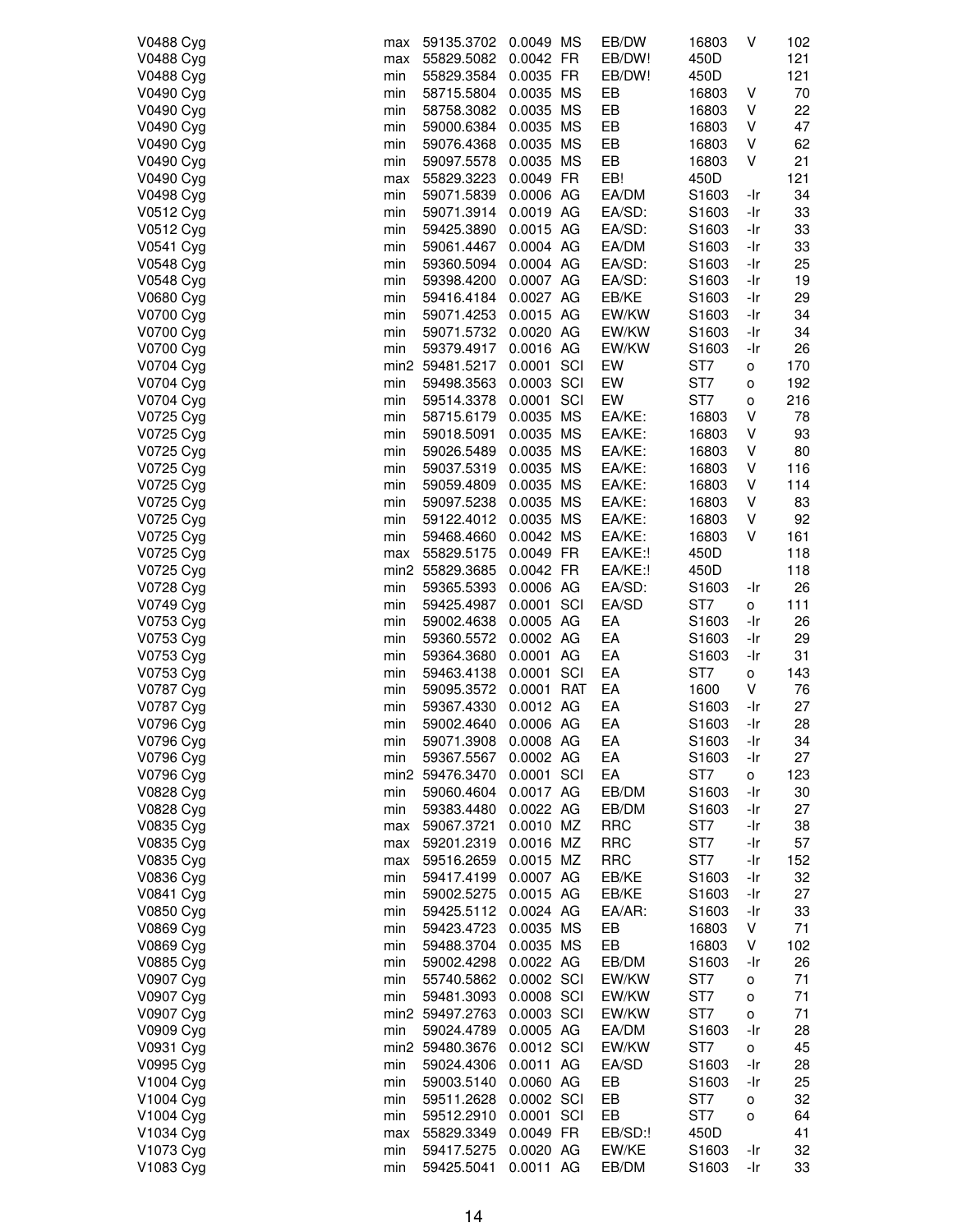| V1136 Cyg              | min        | 59024.3907                | 0.0025 AG | EA          | S1603                      | -Ir        | 28  |
|------------------------|------------|---------------------------|-----------|-------------|----------------------------|------------|-----|
| V1141 Cyg              | min        | 59367.5365                | 0.0017 AG | EW/KE       | S1603                      | -Ir        | 28  |
| V1171 Cyg              | min        | 59003.5514                | 0.0001 AG | EA/KE:      | S <sub>1603</sub>          | -Ir        | 27  |
| V1171 Cyg              | min        | 59384.4337                | 0.0036 AG | EA/KE:      | S1603                      | -Ir        | 26  |
| V1189 Cyg              | min        | 57576.4292                | 0.0035 MS | EB/KE       | 16803                      | V          | 45  |
| V1189 Cyg              | min        | 57581.6383                | 0.0035 MS | EB/KE       | 16803                      | V          | 47  |
| V1189 Cyg              | min        | 57605.6008                | 0.0035 MS | EB/KE       | 16803                      | V          | 76  |
| V1189 Cyg              | min        | 57916.5890                | 0.0035 MS | EB/KE       | 16803                      | V          | 66  |
| V1189 Cyg              | min        | 57963.4718                | 0.0035 MS | EB/KE       | 16803                      | V          | 71  |
| V1189 Cyg              | min        | 57979.6205                | 0.0035 MS | EB/KE       | 16803                      | V          | 71  |
| V1189 Cyg              | min        | 58010.3535                | 0.0035 MS | EB/KE       | 16803                      | V          | 70  |
| V1189 Cyg              | min        | 58352.5989                | 0.0035 MS | EB/KE       | 16803                      | -I-U       | 51  |
| V1189 Cyg              | min        | 58397.3977                | 0.0035 MS | EB/KE       | 16803                      | -l-U       | 75  |
| V1189 Cyg              | min        | 58720.3676                | 0.0035 MS | EB/KE       | 16803                      | V          | 57  |
| V1189 Cyg              | min        | 59069.3827                | 0.0035 MS | EB/KE       | 16803                      | ٧          | 49  |
| V1189 Cyg              | min        | 59469.4492                | 0.0035 MS | EB/KE       | 16803                      | V          | 71  |
| V1211 Cyg              | min        | 57298.3157                | 0.0035 FR | EA!         | S1603                      | -Ir        | 93  |
| V1211 Cyg              | min        | 59400.5097                | 0.0035 MS | EA          | 16803                      | V          | 117 |
| V1211 Cyg              | min        | 59444.3854                | 0.0035 MS | EA          | 16803                      | V          | 102 |
| V1437 Cyg              | min        | 59395.4181                | 0.0035 MS | EW/KW       | 16803                      | V          | 67  |
| V1437 Cyg              | max        | 59395.5278                | 0.0042 MS | EW/KW       | 16803                      | V          | 97  |
| V1437 Cyg              | min        | 59488.3696                | 0.0035 MS | EW/KW       | 16803                      | V          | 69  |
| V1815 Cyg              | min        | 59068.4720                | 0.0018 AG | <b>RRC</b>  | S1603                      | -Ir        | 39  |
| V1823 Cyg              | min        | 59381.4941                | 0.0029 AG | <b>RRAB</b> |                            | -Ir        | 24  |
|                        |            | 59024.4949                | 0.0043 AG | E:          | S1603                      |            | 24  |
| V1877 Cyg<br>V1877 Cyg | min        |                           | 0.0049 FR | EW!         | S1603                      | -Ir        | 220 |
| V1877 Cyg              | max<br>max | 54719.4464<br>56159.5930  | 0.0049 FR | EW!         | S1603<br>S1603             | -Ir<br>-Ir | 488 |
| V1877 Cyg              |            | min2 56159.4410           | 0.0035 FR | EW!         |                            | -Ir        | 488 |
| V1877 Cyg              |            | min2 56654.3382           | 0.0042 FR | EW!         | S1603<br>S <sub>1603</sub> | -Ir        | 194 |
| V1877 Cyg              | max        | 56657.3632                | 0.0056 FR | EW!         | S1603                      | -Ir        | 195 |
| V1877 Cyg              |            | min2 56657.2117           | 0.0035 FR | EW!         | S1603                      | -Ir        | 195 |
| V1877 Cyg              | max        | 56937.2927                | 0.0049 FR | EW!         | S1603                      | -Ir        | 205 |
| V1877 Cyg              | min        | 56937.4255                | 0.0049 FR | EW!         | S1603                      | -Ir        | 205 |
| V1877 Cyg              | max        | 57287.3324                | 0.0042 FR | EW!         | S1603                      | -Ir        | 251 |
| V1877 Cyg              | min        | 57287.4705                | 0.0042 FR | EW!         | S1603                      | -Ir        | 251 |
| V1877 Cyg              | max        | 57297.3814                | 0.0035 FR | EW!         | S1603                      | -Ir        | 370 |
| V1877 Cyg              |            | min2 57297.5303           | 0.0035 FR | EW!         | S1603                      | -Ir        | 370 |
| V1877 Cyg              | max        | 57298.2607                | 0.0049 FR | EW!         | S1603                      | -Ir        | 255 |
| V1877 Cyg              | min        | 57298.3936                | 0.0035 FR | EW!         | S1603                      | -Ir        | 255 |
| V1877 Cyg              | max        | 57307.4505                | 0.0049 FR | EW!         | S1603                      | -Ir        | 299 |
| V1877 Cyg              |            | min2 57307.3022           | 0.0035 FR | EW!         | S1603                      | -Ir        | 299 |
| V1877 Cyg              |            | max 57658.3493            | 0.0035 FR | EW!         | S1603                      | -Ir        | 312 |
| V1877 Cyg              |            | min2 57658.5006           | 0.0035 FR | EW!         | S1603                      | -Ir        | 312 |
| V1877 Cyg              |            | min2 57684.3680           | 0.0035 FR | EW!         | S1603                      | -Ir        | 195 |
| V1877 Cyg              |            | max 57722.4405            | 0.0049 FR | EW!         | S1603                      | -Ir        | 281 |
| V1877 Cyg              |            | min2 57722.3042 0.0035 FR |           | EW!         | S1603                      | -Ir        | 281 |
| V1877 Cyg              | max        | 57727.3251                | 0.0049 FR | EW!         | S1603                      | -Ir        | 213 |
| V1877 Cyg              | min        | 57731.2096: 0.0069 FR     |           | EW!         | S1603                      | -Ir        | 62  |
| V1877 Cyg              | max        | 54682.3650                | 0.0056 FR | EW!         | S <sub>1603</sub>          | -Ir        | 416 |
| V1877 Cyg              | min        | 54682.5140                | 0.0042 FR | EW!         | S1603                      | -Ir        | 416 |
| V1877 Cyg              |            | min2 54684.5257           | 0.0035 FR | EW!         | S1603                      | -Ir        | 208 |
| V1877 Cyg              | max        | 55480.4647                | 0.0042 FR | EW!         | S1603                      | -Ir        | 317 |
| V1877 Cyg              | min        | 55480.3233                | 0.0035 FR | EW!         | S1603                      | -Ir        | 317 |
| V1877 Cyg              | max        | 59414.6593                | 0.0056 MS | E:          | 16803                      | V          | 180 |
| V1877 Cyg              | min        | 59414.5022                | 0.0035 MS | E:          | 16803                      | V          | 180 |
| V1877 Cyg              | max        | 59433.6159                | 0.0056 MS | E:          | 16803                      | V          | 181 |
| V1877 Cyg              | min        | 59433.4683                | 0.0035 MS | E:          | 16803                      | V          | 181 |
| V1877 Cyg              | min        | 59444.3885                | 0.0035 MS | E:          | 16803                      | ٧          | 78  |
| V1877 Cyg              | max        | 59444.5362                | 0.0056 MS | E:          | 16803                      | V          | 95  |
| V1877 Cyg              | min        | 59463.3572                | 0.0035 MS | E:          | 16803                      | V          | 70  |
| V1898 Cyg              | max        | 55857.4492                | 0.0049 FR | EA/DM!      | 450D                       | V          | 50  |
| V2021 Cyg              | max        | 57307.5141                | 0.0049 FR | EA!         | S1603                      | -Ir        | 283 |
| V2021 Cyg              | min        | 57307.3819                | 0.0035 FR | EA!         | S1603                      | -Ir        | 283 |
| V2021 Cyg              | min        | 59384.4877                | 0.0010 AG | EA          | S <sub>1603</sub>          | -Ir        | 26  |
| V2154 Cyg              | max        | 55857.3195                | 0.0035 FR | EA!         | 450D                       | V          | 50  |
| V2154 Cyg              | min        | 55857.4263                | 0.0035 FR | EA!         | 450D                       | V          | 50  |
| V2181 Cyg              | min        | 58715.4319                | 0.0035 MS | Е           | 16803                      | V          | 106 |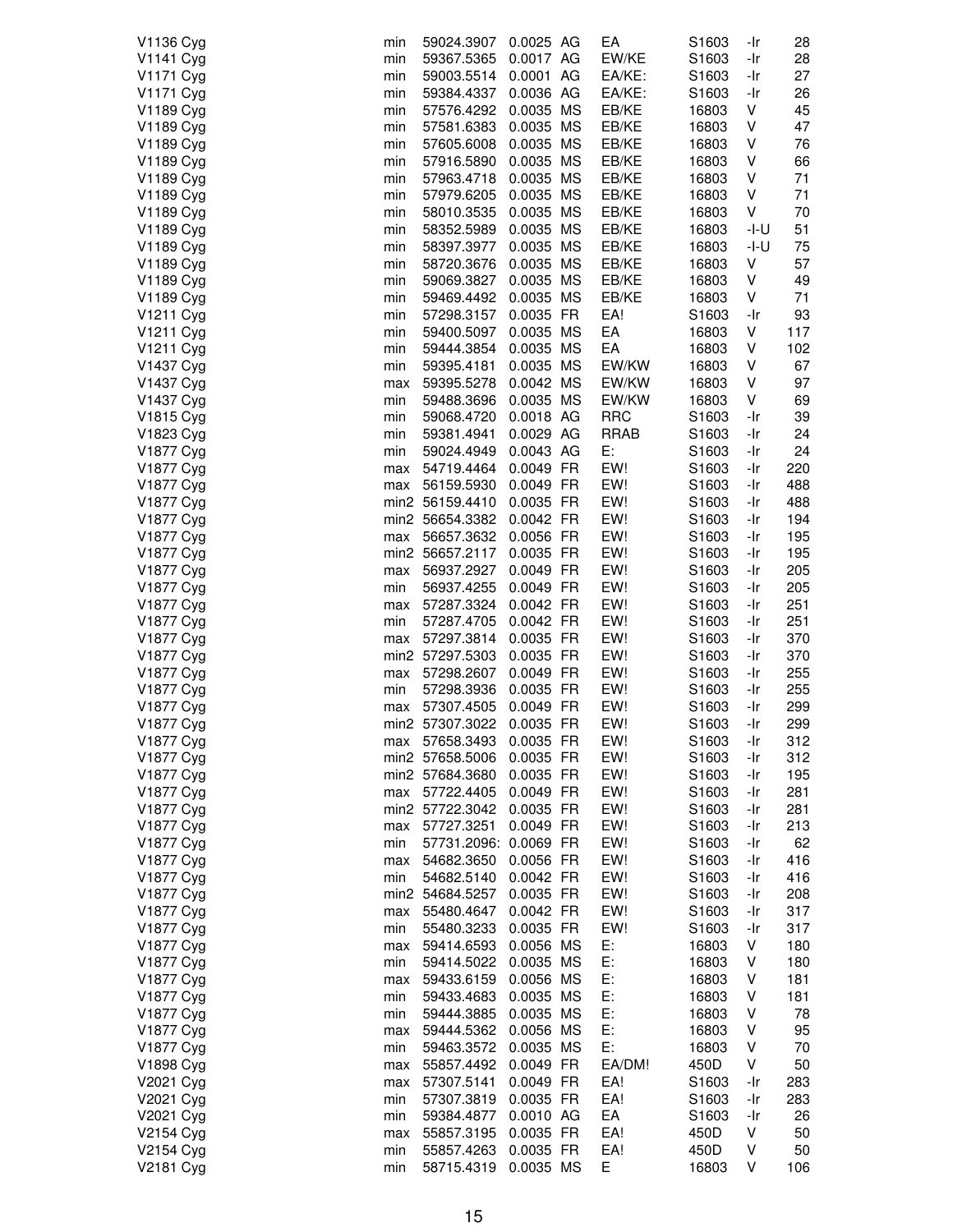| V2181 Cyg | min | 58758.4405           | 0.0035 MS  | Е           | 16803             | ٧   | 84  |
|-----------|-----|----------------------|------------|-------------|-------------------|-----|-----|
| V2181 Cyg | max | 59000.5952           | 0.0049 MS  | E           | 16803             | V   | 124 |
| V2181 Cyg | min | 59018.5154           | 0.0035 MS  | Е           | 16803             | ٧   | 66  |
| V2181 Cyg | min | 59026.5439           | 0.0035 MS  | Е           | 16803             | ٧   | 60  |
| V2181 Cyg | min | 59037.4402           | 0.0035 MS  | E           | 16803             | ٧   | 64  |
| V2181 Cyg | min | 59054.6442           | 0.0035 MS  | E           | 16803             | ٧   | 58  |
|           |     | 59059.5189 0.0035 MS |            | E           |                   |     |     |
| V2181 Cyg | min |                      |            |             | 16803             | ٧   | 100 |
| V2181 Cyg | min | 59076.4370           | 0.0035 MS  | Е           | 16803             | V   | 63  |
| V2181 Cyg | min | 59090.4854           | 0.0035 MS  | Е           | 16803             | V   | 73  |
| V2181 Cyg | min | 59097.3694           | 0.0035 MS  | Е           | 16803             | ٧   | 81  |
| V2181 Cyg | min | 59122.3158           | 0.0035 MS  | E           | 16803             | ٧   | 47  |
| V2181 Cyg | max | 59135.3629           | 0.0049 MS  | E           | 16803             | V   | 150 |
| V2181 Cyg | min | 59415.6489           | 0.0035 MS  | E           | 16803             | ٧   | 58  |
| V2181 Cyg | min | 59417.6578           | 0.0035 MS  | Е           | 16803             | V   | 45  |
| V2181 Cyg | min | 59432.5690           | 0.0035 MS  | Е           | 16803             | ٧   | 68  |
| V2181 Cyg | min | 59454.3610           | 0.0035 MS  | E           | 16803             | ٧   | 59  |
| V2181 Cyg | min | 59468.4127           | 0.0035 MS  | Е           | 16803             | V   | 161 |
| V2181 Cyg | min | 59476.4431           | 0.0035 MS  | Е           | 16803             | V   | 90  |
|           |     |                      |            |             |                   |     |     |
| V2247 Cyg | min | 59024.5118           | 0.0015 AG  | EA          | S <sub>1603</sub> | -Ir | 28  |
| V2247 Cyg | max | 54719.4258           | 0.0035 FR  | EB!         | S1603             | -Ir | 218 |
| V2247 Cyg | max | 56657.3544           | 0.0049 FR  | EB!         | S <sub>1603</sub> | -Ir | 194 |
| V2247 Cyg |     | min2 56657.2297      | 0.0035 FR  | EB!         | S1603             | -Ir | 194 |
| V2247 Cyg | max | 57287.4585           | 0.0049 FR  | EB!         | S1603             | -Ir | 203 |
| V2247 Cyg | max | 57297.4896           | 0.0035 FR  | EB!         | S1603             | -Ir | 337 |
| V2247 Cyg | max | 57298.2543           | 0.0069 FR  | EB!         | S1603             | -Ir | 257 |
| V2247 Cyg |     | min2 57298.4618      | 0.0042 FR  | EB!         | S <sub>1603</sub> | -Ir | 257 |
| V2247 Cyg | max | 57658.2865           | 0.0042 FR  | EB!         | S1603             | -Ir | 382 |
| V2247 Cyg |     | min2 57658.6057      | 0.0056 FR  | EB!         | S1603             | -Ir | 382 |
| V2247 Cyg | min | 57684.3241           | 0.0035 FR  | EB!         | S1603             | -Ir | 196 |
|           |     |                      |            | EB!         |                   |     |     |
| V2247 Cyg | max | 57722.2874           | 0.0035 FR  |             | S1603             | -Ir | 277 |
| V2247 Cyg | max | 57727.2814           | 0.0035 FR  | EB!         | S1603             | -Ir | 222 |
| V2247 Cyg |     | min2 54684.5967      | 0.0049 FR  | EB!         | S1603             | -Ir | 150 |
| V2247 Cyg | max | 55480.4585           | 0.0049 FR  | EB!         | S <sub>1603</sub> | -Ir | 314 |
| V2247 Cyg | min | 59383.4064           | 0.0018 AG  | EA          | S1603             | -Ir | 28  |
| V2278 Cyg | min | 59495.3317           | 0.0002 SCI | EW          | ST <sub>7</sub>   | O   | 120 |
| V2278 Cyg | min | 59495.5533           | 0.0001 SCI | EW          | ST <sub>7</sub>   | o   | 120 |
| V2364 Cyg | min | 59367.4273           | 0.0016 AG  | EW          | S1603             | -Ir | 28  |
| V2414 Cyg | min | 59383.4674           | 0.0016 AG  | Е           | S1603             | -Ir | 28  |
| V2414 Cyg | min | 59417.4414           | 0.0016 AG  | Е           | S1603             | -Ir | 32  |
| V2455 Cyg | max | 59419.4421           | 0.0035 FIR | <b>DSCT</b> | QHY9              |     | 417 |
| V2455 Cyg |     | 59419.4071           | 0.0035 FIR | <b>DSCT</b> | QHY9              |     | 417 |
|           | min |                      |            |             |                   |     |     |
| V2455 Cyg | min | 59437.4009           | 0.0035 FIR | <b>DSCT</b> | QHY9              |     | 357 |
| V2455 Cyg | max | 59441.3919           | 0.0035 FIR | <b>DSCT</b> | QHY9              |     | 248 |
| V2455 Cyg | min | 59441.3560           | 0.0035 FIR | <b>DSCT</b> | QHY9              |     | 248 |
| V2455 Cyg | max | 59464.3778           | 0.0009 BSH | <b>DSCT</b> | 600D              |     | 76  |
| V2455 Cyg | max | 55857.3185           | 0.0035 FR  | DSCT!       | 450D              | ٧   | 15  |
| V2455 Cyg | min | 55857.2843           | 0.0035 FR  | DSCT!       | 450D              | ٧   | 15  |
| V2455 Cyg | max | 55857.4122           | 0.0035 FR  | DSCT!       | 450D              | ٧   | 15  |
| V2455 Cyg | min | 55857.3680           | 0.0035 FR  | DSCT!       | 450D              | V   | 15  |
| V2455 Cyg | max | 55857.5056           | 0.0035 FR  | DSCT!       | 450D              | ٧   | 16  |
| V2455 Cyg | min | 55857.4763           | 0.0035 FR  | DSCT!       | 450D              | V   | 16  |
|           |     |                      |            |             |                   |     |     |
| V2456 Cyg | min | 59070.3735           | 0.0012 AG  | EB          | S1603             | -Ir | 38  |
| V2456 Cyg | min | 59463.5774 0.0006 AG |            | EB          | S1603             | -Ir | 47  |
| V2517 Cyg | min | 59070.3790           | 0.0018 AG  | EA          | S1603             | -Ir | 39  |
| V2519 Cyg | min | 59360.4359           | 0.0028 AG  | EA:         | S <sub>1603</sub> | -Ir | 25  |
| V2519 Cyg | min | 59380.4762           | 0.0024 AG  | EA:         | S1603             | -Ir | 27  |
| V2520 Cyg | min | 59384.3962           | 0.0002 AG  | EA          | S1603             | -Ir | 26  |
| V2541 Cyg | min | 59070.3882           | 0.0010 AG  | EA          | S1603             | -Ir | 39  |
| V2541 Cyg | min | 59416.4507           | 0.0011 AG  | EA          | S1603             | -Ir | 28  |
| V2545 Cyg | min | 59024.5354           | 0.0028 AG  | EW          | S1603             | -Ir | 28  |
| V2545 Cyg | min | 59383.4129           | 0.0034 AG  | EW          | S <sub>1603</sub> | -Ir | 27  |
|           |     |                      | 0.0035 AG  | EW          | S <sub>1603</sub> |     |     |
| V2546 Cyg | min | 59383.3975           |            |             |                   | -Ir | 27  |
| V2551 Cyg | min | 59003.4278           | 0.0014 AG  | EW          | S1603             | -Ir | 28  |
| V2551 Cyg | min | 59003.5457           | 0.0008 AG  | EW          | S1603             | -Ir | 28  |
| V2552 Cyg | min | 59071.4276           | 0.0021 AG  | EW          | S1603             | -Ir | 34  |
| V2552 Cyg | min | 59071.5711           | 0.0011 AG  | EW          | S1603             | -Ir | 34  |
| V2552 Cyg | min | 59381.4160           | 0.0020 AG  | EW          | S1603             | -Ir | 24  |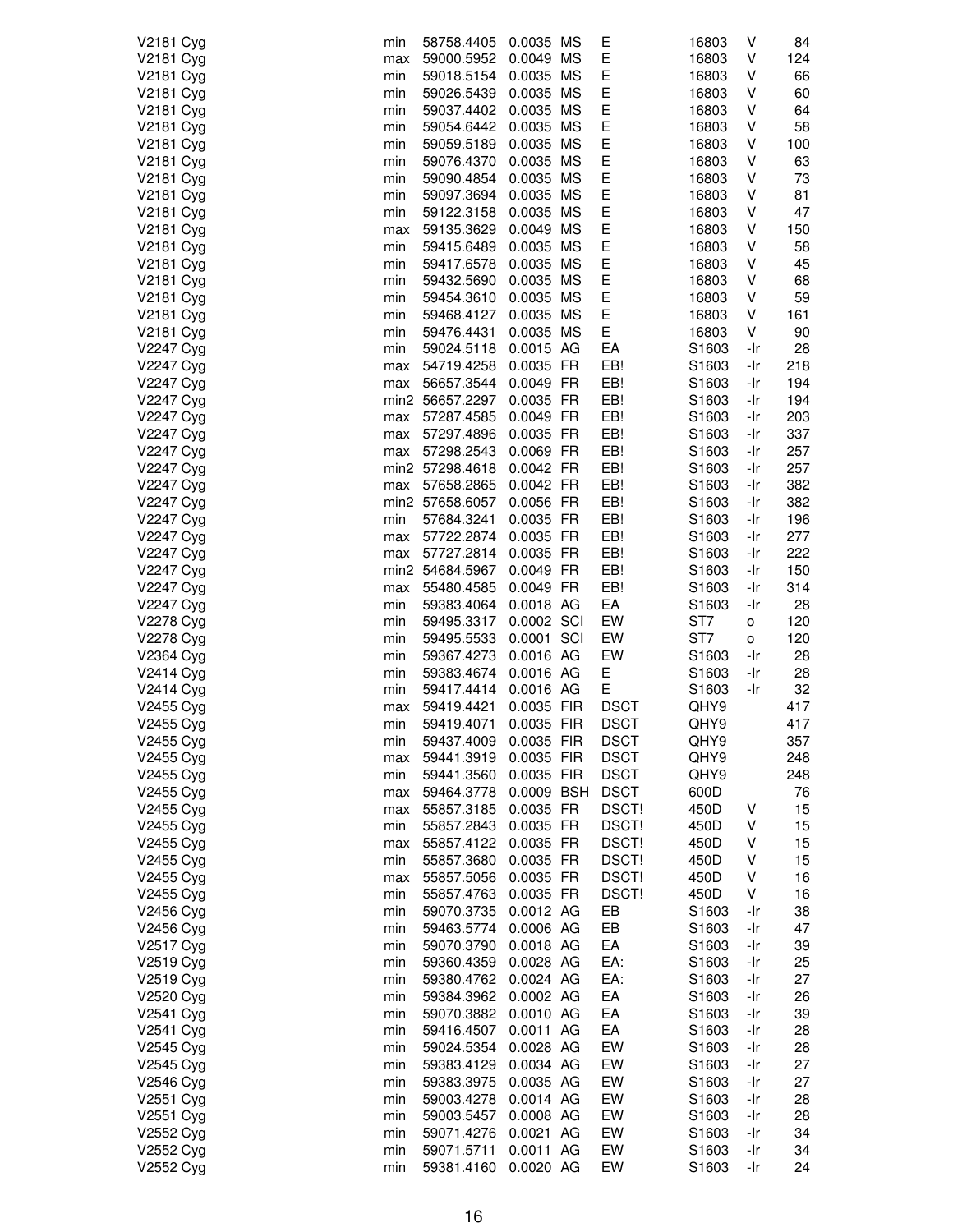| V2558 Cyg              |            | min2 57287.3212          | 0.0049 FR              | EA!                        | S1603          | -Ir        | 139      |
|------------------------|------------|--------------------------|------------------------|----------------------------|----------------|------------|----------|
| V2558 Cyg              | max        | 57307.2886               | 0.0042 FR              | EA!                        | S1603          | -Ir        | 331      |
| V2558 Cyg              | min        | 57307.4322               | 0.0035 FR              | EA!                        | S1603          | -Ir        | 331      |
| V2558 Cyg              | max        | 57658.3980               | 0.0042 FR              | EA!                        | S1603          | -Ir        | 383      |
| V2558 Cyg              | max        | 57684.2356               | 0.0049 FR              | EA!                        | S1603          | -Ir        | 194      |
| V2558 Cyg              | min        | 57684.3829               | 0.0035 FR              | EA!                        | S1603          | -Ir        | 194      |
| V2558 Cyg              | max        | 57722.4522               | 0.0069 FR              | EA!                        | S1603          | -Ir        | 278      |
| V2558 Cyg              |            | min2 57722.2630          | 0.0049 FR              | EA!                        | S1603          | -Ir        | 278      |
| V2558 Cyg              | max        | 59070.3433               | 0.0069 FR              | EA!                        | S1603          | -Ir        | 194      |
| V2558 Cyg              | min        | 59070.5881               | 0.0049 FR              | EA!                        | S1603          | -Ir        | 194      |
| V2558 Cyg              | min        | 59433.5083               | 0.0035 MS              | EA                         | 16803          | V          | 138      |
| V2562 Cyg              | min        | 59382.5071               | 0.0003 AG<br>0.0015 AG | EB<br>EB                   | S1603          | -Ir<br>-Ir | 25<br>46 |
| V2643 Cyg<br>V2647 Cyg | min<br>min | 59459.4307<br>59081.5460 | 0.0012 AG              | EA                         | S1603<br>S1603 | -Ir        | 37       |
| V2702 Cyg              | max        | 58715.3968               | 0.0035 MS              | <b>DSCT</b>                | 16803          | V          | 58       |
| V2702 Cyg              | min        | 58715.4451               | 0.0035 MS              | <b>DSCT</b>                | 16803          | ٧          | 58       |
| V2702 Cyg              | max        | 58715.4983               | 0.0035 MS              | <b>DSCT</b>                | 16803          | ٧          | 81       |
| V2702 Cyg              | min        | 58715.5446               | 0.0035 MS              | <b>DSCT</b>                | 16803          | ٧          | 81       |
| V2702 Cyg              | max        | 58715.5998               | 0.0035 MS              | <b>DSCT</b>                | 16803          | ٧          | 53       |
| V2702 Cyg              | max        | 58758.3836               | 0.0035 MS              | <b>DSCT</b>                | 16803          | V          | 72       |
| V2702 Cyg              | min        | 58758.3437               | 0.0035 MS              | <b>DSCT</b>                | 16803          | V          | 72       |
| V2702 Cyg              | max        | 58758.4819               | 0.0035 MS              | <b>DSCT</b>                | 16803          | ٧          | 62       |
| V2702 Cyg              | min        | 58758.4343               | 0.0035 MS              | <b>DSCT</b>                | 16803          | V          | 62       |
| V2702 Cyg              | max        | 59000.5507               | 0.0035 MS              | <b>DSCT</b>                | 16803          | V          | 70       |
| V2702 Cyg              | min        | 59000.5964               | 0.0035 MS              | <b>DSCT</b>                | 16803          | ٧          | 70       |
| V2702 Cyg              | max        | 59000.6403               | 0.0035 MS              | <b>DSCT</b>                | 16803          | ٧          | 34       |
| V2702 Cyg              | max        | 59018.4800               | 0.0035 MS              | <b>DSCT</b>                | 16803          | ٧          | 72       |
| V2702 Cyg              | min        | 59018.5418               | 0.0035 MS              | <b>DSCT</b>                | 16803          | ٧          | 72       |
| V2702 Cyg              | max        | 59026.5053               | 0.0035 MS              | <b>DSCT</b>                | 16803          | ٧          | 68       |
| V2702 Cyg              | min        | 59026.5616               | 0.0035 MS              | <b>DSCT</b>                | 16803          | ٧          | 68       |
| V2702 Cyg              | max        | 59037.4020               | 0.0035 MS              | <b>DSCT</b>                | 16803          | ٧          | 69       |
| V2702 Cyg              | min        | 59037.4530               | 0.0035 MS              | <b>DSCT</b>                | 16803          | V          | 69       |
| V2702 Cyg              | max        | 59037.4979               | 0.0035 MS              | <b>DSCT</b>                | 16803          | ٧          | 66       |
| V2702 Cyg              | min        | 59037.5490               | 0.0035 MS              | <b>DSCT</b>                | 16803          | ٧          | 66       |
| V2702 Cyg              | max        | 59037.5894               | 0.0035 MS              | <b>DSCT</b>                | 16803          | V          | 59       |
| V2702 Cyg              | min        | 59037.6380               | 0.0035 MS              | <b>DSCT</b>                | 16803          | ٧          | 59       |
| V2702 Cyg              | max        | 59054.4278               | 0.0035 MS              | <b>DSCT</b>                | 16803          | V          | 61       |
| V2702 Cyg              | min        | 59054.3908               | 0.0035 MS              | <b>DSCT</b>                | 16803          | ٧          | 61       |
| V2702 Cyg<br>V2702 Cyg | max        | 59054.5256<br>59054.4761 | 0.0035 MS<br>0.0035 MS | <b>DSCT</b><br><b>DSCT</b> | 16803          | V<br>٧     | 68<br>68 |
| V2702 Cyg              | min<br>max | 59054.6225               | 0.0035 MS              | <b>DSCT</b>                | 16803<br>16803 | V          | 76       |
| V2702 Cyg              | min        | 59054.5863               | 0.0035 MS              | <b>DSCT</b>                | 16803          | V          | 76       |
| V2702 Cyg              | max        | 59059.3823               | 0.0035 MS              | <b>DSCT</b>                | 16803          | V          | 72       |
| V2702 Cyg              | min        | 59059.4275               | 0.0035 MS              | <b>DSCT</b>                | 16803          | ٧          | 72       |
| V2702 Cyg              | max        | 59059.4798               | 0.0035 MS              | <b>DSCT</b>                | 16803          | V          | 74       |
| V2702 Cyg              | min        | 59059.5358               | 0.0035 MS              | <b>DSCT</b>                | 16803          | ٧          | 74       |
| V2702 Cyg              | max        | 59059.5790               | 0.0035 MS              | <b>DSCT</b>                | 16803          | V          | 44       |
| V2702 Cyg              | max        | 59059.6854               | 0.0035 MS              | <b>DSCT</b>                | 16803          | V          | 14       |
| V2702 Cyg              | max        | 59076.4254               | 0.0035 MS              | <b>DSCT</b>                | 16803          | V          | 51       |
| V2702 Cyg              | max        | 59076.5305               | 0.0035 MS              | <b>DSCT</b>                | 16803          | ٧          | 49       |
| V2702 Cyg              | max        | 59076.6171               | 0.0035 MS              | <b>DSCT</b>                | 16803          | ٧          | 42       |
| V2702 Cyg              | max        | 59090.3932               | 0.0035 MS              | <b>DSCT</b>                | 16803          | V          | 36       |
| V2702 Cyg              | max        | 59090.4856               | 0.0035 MS              | <b>DSCT</b>                | 16803          | ٧          | 43       |
| V2702 Cyg              | max        | 59097.4137               | 0.0035 MS              | <b>DSCT</b>                | 16803          | V          | 37       |
| V2702 Cyg              | max        | 59097.5112               | 0.0035 MS              | <b>DSCT</b>                | 16803          | ٧          | 44       |
| V2702 Cyg              | max        | 59122.3704               | 0.0035 MS              | <b>DSCT</b>                | 16803          | V          | 45       |
| V2702 Cyg              | max        | 59135.3571               | 0.0035 MS              | <b>DSCT</b>                | 16803          | V          | 51       |
| V2702 Cyg              | max        | 59135.4510               | 0.0035 MS              | <b>DSCT</b>                | 16803          | V          | 46       |
| V2702 Cyg              | min        | 59394.5088               | 0.0035 MS              | <b>DSCT</b>                | 16803          | V          | 39       |
| V2702 Cyg              | max        | 59394.5474               | 0.0035 MS              | <b>DSCT</b>                | 16803          | V          | 39       |
| V2702 Cyg<br>V2702 Cyg | min        | 59394.5942<br>59394.6520 | 0.0035 MS<br>0.0035 MS | <b>DSCT</b><br><b>DSCT</b> | 16803<br>16803 | ٧<br>V     | 54<br>37 |
| V2702 Cyg              | max<br>max | 59415.4532               | 0.0035 MS              | <b>DSCT</b>                | 16803          | V          | 62       |
| V2702 Cyg              | max        | 59415.5576               | 0.0035 MS              | <b>DSCT</b>                | 16803          | ٧          | 51       |
| V2702 Cyg              | max        | 59415.6550               | 0.0035 MS              | <b>DSCT</b>                | 16803          | ٧          | 35       |
| V2702 Cyg              | max        | 59417.4336               | 0.0035 MS              | <b>DSCT</b>                | 16803          | ٧          | 48       |
| V2702 Cyg              | min        | 59417.4870               | 0.0035 MS              | <b>DSCT</b>                | 16803          | V          | 59       |
|                        |            |                          |                        |                            |                |            |          |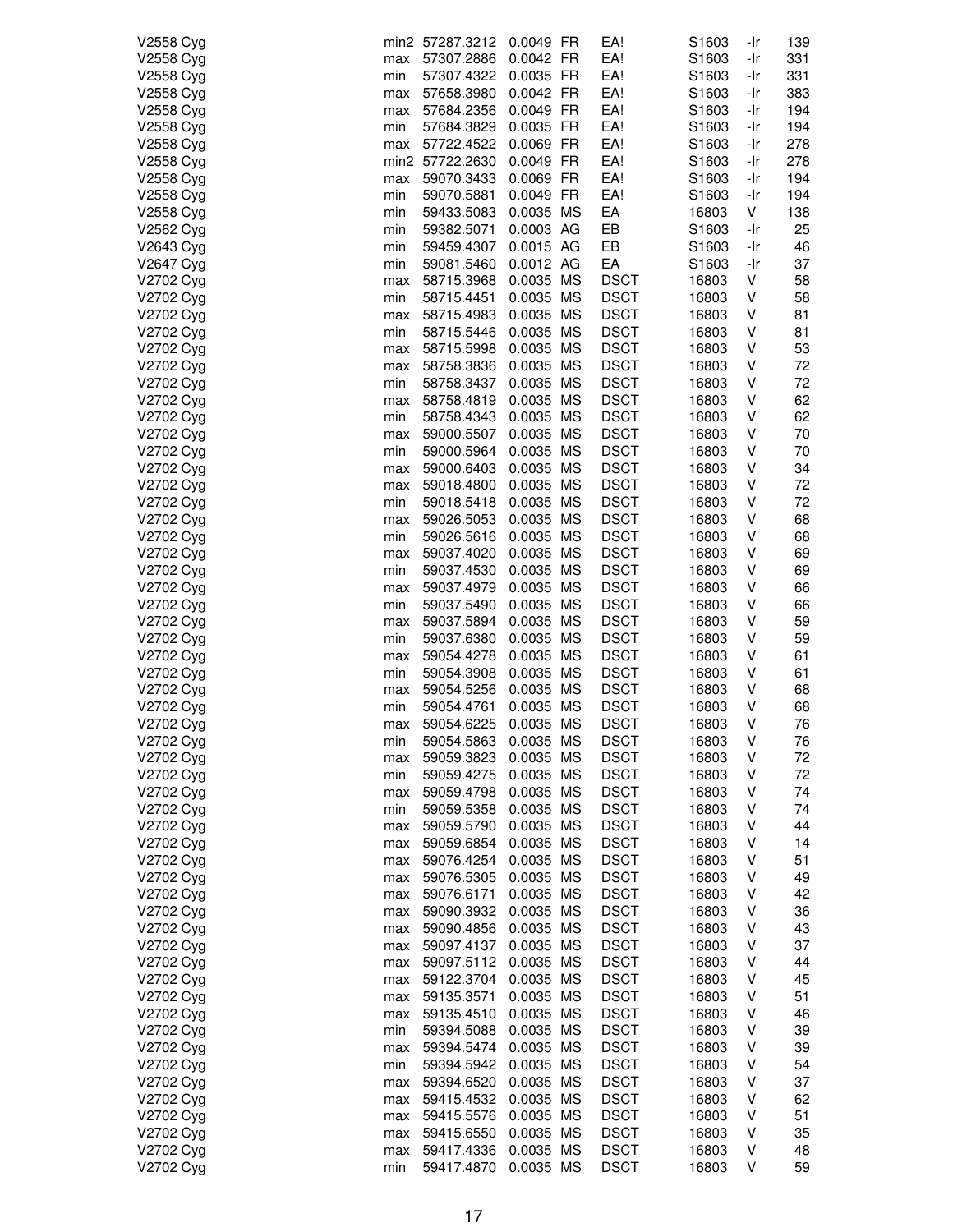| V2702 Cyg | max | 59417.5366 | 0.0035 MS   | <b>DSCT</b>  | 16803             | V   | 46 |
|-----------|-----|------------|-------------|--------------|-------------------|-----|----|
| V2702 Cyg | min | 59417.5936 | 0.0035 MS   | <b>DSCT</b>  | 16803             | V   | 52 |
| V2702 Cyg | max | 59417.6347 | 0.0035 MS   | <b>DSCT</b>  | 16803             | ٧   | 38 |
|           |     |            |             |              |                   |     |    |
| V2702 Cyg | max | 59432.3923 | 0.0035 MS   | <b>DSCT</b>  | 16803             | ٧   | 58 |
| V2702 Cyg | min | 59432.4458 | 0.0035 MS   | <b>DSCT</b>  | 16803             | ٧   | 50 |
| V2702 Cyg | max | 59432.4868 | 0.0035 MS   | <b>DSCT</b>  | 16803             | ٧   | 52 |
| V2702 Cyg | min | 59432.5445 | 0.0035 MS   | <b>DSCT</b>  | 16803             | ٧   | 48 |
| V2702 Cyg | max | 59432.5812 | 0.0035 MS   | <b>DSCT</b>  | 16803             | V   | 52 |
| V2702 Cyg | min | 59432.6341 | 0.0035 MS   | <b>DSCT</b>  | 16803             | V   | 53 |
| V2702 Cyg | max | 59432.6772 | 0.0035 MS   | <b>DSCT</b>  | 16803             | ٧   | 24 |
|           |     |            |             |              |                   |     |    |
| V2702 Cyg | max | 59454.3795 | 0.0035 MS   | <b>DSCT</b>  | 16803             | V   | 44 |
| V2702 Cyg | min | 59454.4199 | 0.0035 MS   | <b>DSCT</b>  | 16803             | ٧   | 42 |
| V2702 Cyg | max | 59454.4643 | 0.0035 MS   | <b>DSCT</b>  | 16803             | ٧   | 48 |
| V2702 Cyg | min | 59454.5213 | 0.0035 MS   | <b>DSCT</b>  | 16803             | ٧   | 53 |
| V2702 Cyg | max | 59468.3365 | 0.0035 MS   | <b>DSCT</b>  | 16803             | ٧   | 47 |
| V2702 Cyg | max | 59468.4402 | 0.0035 MS   | <b>DSCT</b>  | 16803             | ٧   | 49 |
| V2702 Cyg | max | 59476.3654 | 0.0035 MS   | <b>DSCT</b>  | 16803             | ٧   | 51 |
| V2702 Cyg |     | 59476.4674 | 0.0035 MS   | <b>DSCT</b>  | 16803             | V   | 42 |
|           | max |            |             |              |                   |     |    |
| V2702 Cyg | max | 55829.3378 | 0.0035 FR   | DSCT!        | 450D              |     | 43 |
| V2702 Cyg | min | 55829.3846 | 0.0035 FR   | DSCT!        | 450D              |     | 43 |
| V2702 Cyg | max | 55829.4293 | 0.0035 FR   | DSCT!        | 450D              |     | 52 |
| V2702 Cyg | min | 55829.4752 | 0.0035 FR   | DSCT!        | 450D              |     | 52 |
| V2702 Cyg | max | 55829.5282 | 0.0035 FR   | DSCT!        | 450D              |     | 29 |
| V2703 Cyg | min | 59394.5263 | 0.0035 MS   | <b>DSCTC</b> | 16803             | V   | 63 |
| V2703 Cyg | max | 59394.5900 | 0.0035 MS   | <b>DSCTC</b> | 16803             | V   | 77 |
|           |     |            |             |              |                   |     |    |
| V2703 Cyg | min | 59394.6407 | 0.0035 MS   | <b>DSCTC</b> | 16803             | ٧   | 77 |
| V2703 Cyg | max | 59415.5607 | 0.0035 MS   | <b>DSCTC</b> | 16803             | ٧   | 90 |
| V2703 Cyg | min | 59415.6189 | 0.0035 MS   | <b>DSCTC</b> | 16803             | ٧   | 90 |
| V2703 Cyg | max | 59417.4427 | 0.0035 MS   | <b>DSCTC</b> | 16803             | ٧   | 87 |
| V2703 Cyg | min | 59417.3841 | 0.0035 MS   | <b>DSCTC</b> | 16803             | ٧   | 87 |
| V2703 Cyg | max | 59417.5587 | 0.0035 MS   | <b>DSCTC</b> | 16803             | V   | 97 |
| V2703 Cyg | min | 59417.6226 | 0.0035 MS   | <b>DSCTC</b> | 16803             | V   | 97 |
| V2703 Cyg | max | 59432.4274 | 0.0035 MS   | <b>DSCTC</b> | 16803             | ٧   | 77 |
|           |     |            |             |              |                   |     |    |
| V2703 Cyg | min | 59432.3683 | 0.0035 MS   | <b>DSCTC</b> | 16803             | ٧   | 77 |
| V2703 Cyg | max | 59432.5385 | 0.0035 MS   | <b>DSCTC</b> | 16803             | ٧   | 84 |
| V2703 Cyg | min | 59432.4840 | 0.0035 MS   | <b>DSCTC</b> | 16803             | V   | 84 |
| V2703 Cyg | max | 59432.6616 | 0.0035 MS   | <b>DSCTC</b> | 16803             | ٧   | 82 |
| V2703 Cyg | min | 59432.6115 | 0.0035 MS   | <b>DSCTC</b> | 16803             | V   | 82 |
| V2703 Cyg | max | 59454.3343 | 0.0035 MS   | <b>DSCTC</b> | 16803             | V   | 29 |
| V2703 Cyg | min | 59454.3996 | 0.0035 MS   | <b>DSCTC</b> | 16803             | ٧   | 75 |
| V2703 Cyg |     | 59454.4608 | 0.0035 MS   | <b>DSCTC</b> |                   | V   | 45 |
|           | max |            |             |              | 16803             |     |    |
| V2703 Cyg | min | 59454.5143 | 0.0035 MS   | <b>DSCTC</b> | 16803             | V   | 60 |
| V2703 Cyg | max | 59468.3553 | 0.0035 MS   | <b>DSCTC</b> | 16803             | V   | 67 |
| V2703 Cyg | max | 59468.4641 | 0.0035 MS   | <b>DSCTC</b> | 16803             | ٧   | 75 |
| V2703 Cyg | max | 59476.3720 | 0.0035 MS   | <b>DSCTC</b> | 16803             | V   | 52 |
| V2703 Cyg | max | 59476.4901 | 0.0035 MS   | <b>DSCTC</b> | 16803             | V   | 82 |
| V2703 Cyg | min | 59476.4385 | 0.0035 MS   | <b>DSCTC</b> | 16803             | V   | 82 |
| V2846 Cyg | min | 59002.5345 | 0.0014 AG   | EW           | S1603             | -Ir | 28 |
| V2846 Cyg | min | 59365.3683 | 0.0011 AG   | EW           | S1603             | -Ir | 27 |
|           |     |            |             |              |                   |     |    |
| V2848 Cyg | min | 59002.4477 | 0.0009 AG   | EA+DSCTC     | S1603             | -Ir | 28 |
| V2848 Cyg | min | 59364.4611 | 0.0015 AG   | EA+DSCTC     | S1603             | -Ir | 31 |
| V2848 Cyg | min | 59417.4132 | 0.0020 AG   | EA+DSCTC     | S1603             | -Ir | 32 |
| V2874 Cyg | min | 59380.5196 | 0.0013 AG   | EW           | S1603             | -Ir | 24 |
| V2878 Cyg | min | 59380.4719 | 0.0016 AG   | EA           | S1603             | -Ir | 24 |
| V2878 Cyg | min | 59417.5108 | 0.0026 AG   | EA           | S1603             | -Ir | 31 |
| TY Del    | min | 59069.5169 | 0.0007 AG   | EA/SD        | S1603             | -Ir | 38 |
|           |     |            | 0.0005 AG   | EA/SD        |                   |     |    |
| TY Del    | min | 59418.5229 |             |              | S1603             | -Ir | 26 |
| YY Del    | min | 59070.3994 | 0.0007 AG   | EA           | S1603             | -Ir | 39 |
| DX Del    | max | 58724.3845 | $0.0020$ TH | RRAB         | D5100             | ТG  | 52 |
| FZ Del    | min | 59070.3877 | 0.0004 AG   | EA/SD        | S1603             | -Ir | 39 |
| MR Del    | min | 59068.3785 | 0.0011 AG   | EA           | S <sub>1603</sub> | -Ir | 39 |
| Z Dra     | min | 59259.5707 | 0.0006 AG   | EA/SD        | S <sub>1603</sub> | -Ir | 55 |
| RZ Dra    | min | 59360.5422 | 0.0008 AG   | EB/SD:       | S1603             | -Ir | 29 |
| RZ Dra    |     |            | 0.0012 AG   | EB/SD:       |                   |     | 31 |
|           | min | 59364.3962 |             |              | S1603             | -Ir |    |
| SU Dra    | max | 59298.4900 | 0.0010 AG   | RRAB         | S1603             | -Ir | 53 |
| SW Dra    | max | 59298.5510 | 0.0010 AG   | <b>RRAB</b>  | S1603             | -Ir | 56 |
| TW Dra    | min | 59332.4953 | 0.0003 AG   | EA/SD        | S1603             | -Ir | 39 |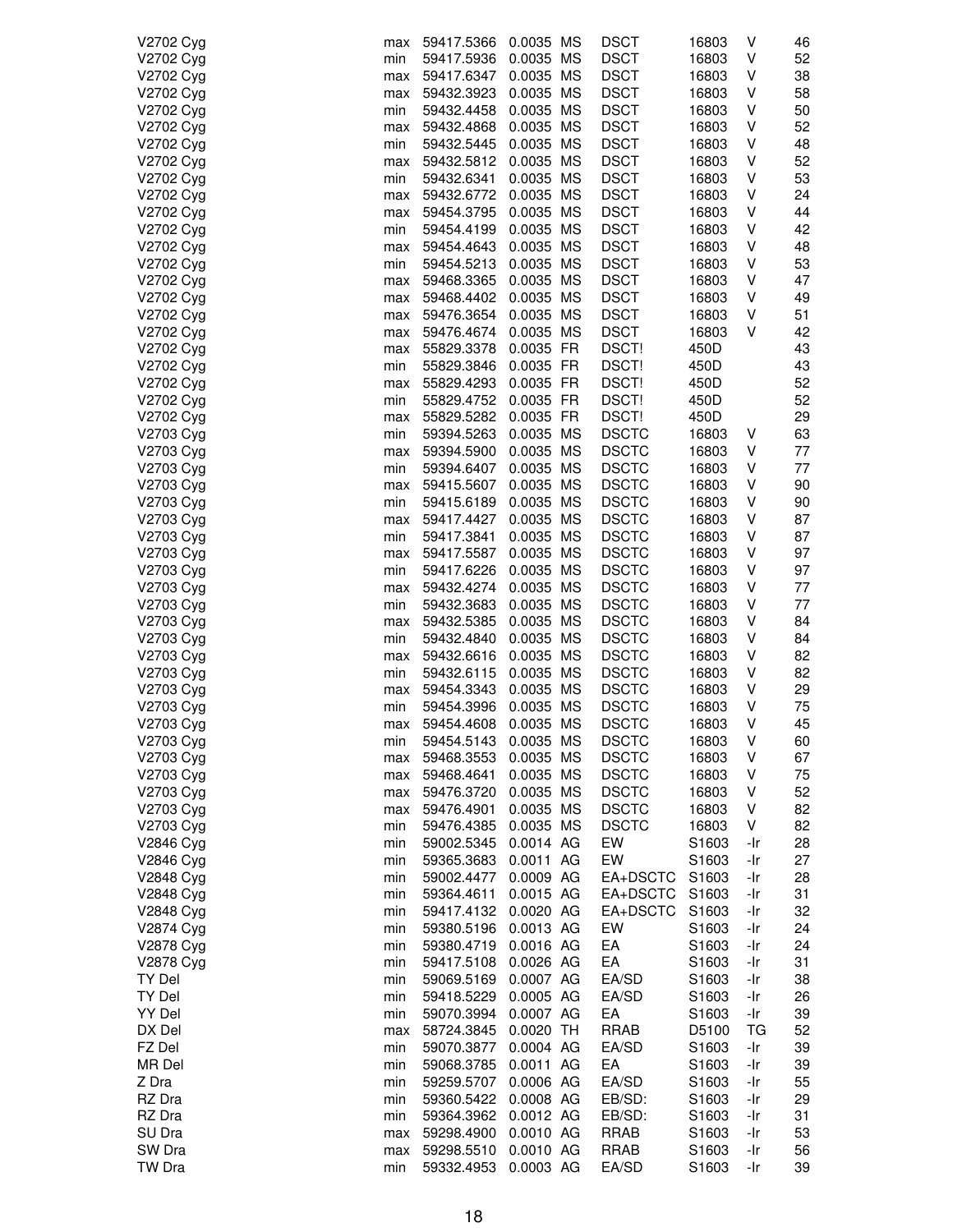| TZ Dra           | min | 59360.4651           | 0.0022 AG              | EA/SD             | S1603             | -Ir | 28       |
|------------------|-----|----------------------|------------------------|-------------------|-------------------|-----|----------|
| TZ Dra           | min | 59379.5175           | 0.0006 AG              | EA/SD             | S1603             | -Ir | 26       |
| VZ Dra           | max | 59328.4800           | 0.0010 AG              | <b>RRC</b>        | S1603             | -Ir | 41       |
| WY Dra           | max | 59113.3130           | 0.0010 AG              | <b>RRAB</b>       | S1603             | -Ir | 45       |
| WY Dra           | max | 59303.5466           | 0.0035 HOC RRAB        |                   | A4000             | CV  | 250      |
| Al Dra           | min | 59329.4109           | 0.0006 AG              | EA/SD             | S1603             | -Ir | 38       |
| AR Dra           | min | 59271.5114           | 0.0005 AG              | EA/SD:            | S1603             | -Ir | 78       |
| AR Dra           | min | 59273.5399           | 0.0013 AG              | EA/SD:            | S1603             | -Ir | 65       |
| AV Dra           | max | 59304.3698           | 0.0035 HOC RR          |                   | A4000             | CV  | 233      |
| AX Dra           | min | 59266.3249           | 0.0039 AG              | EB                | S1603             | -Ir | 41       |
| AX Dra           | min | 59266.6092           | 0.0015 AG              | EB                | S1603             | -Ir | 41       |
| BE Dra           | min | 59330.4136           | 0.0016 AG              | EB/KE             | S1603             | -Ir | 38       |
| <b>BH</b> Dra    | min | 59024.4748           | 0.0007 AG              | EA/SD:            | S1603             | -Ir | 29       |
| <b>BS</b> Dra    | min | 59366.3794           | 0.0014 AG              | EA/DM             | S1603             | -Ir | 30       |
| <b>BU Dra</b>    | min | 59258.5543           |                        | 0.0035 HOC EA/SD: | A4000             | CV  | 412      |
| <b>BU Dra</b>    | min | 59304.4950           | 0.0008 AG              | EA/SD:            | S <sub>1603</sub> | -Ir | 50       |
| <b>BX</b> Dra    | min | 59330.4442           | 0.0011 AG              | <b>RR</b>         | S <sub>1603</sub> | -Ir | 38       |
| CM Dra           | min | 59276.4571           | 0.0035 HOC             | EA+UV+BY          | A4000             | CV  | 182      |
| CV Dra           |     |                      | 0.0008 AG              | IS                | S <sub>1603</sub> | -Ir | 35       |
| CV Dra           | min | 59329.4869           | 0.0034 AG              | IS                | S1603             |     | 39       |
| CV Dra           | min | 59332.5750           |                        |                   |                   | -Ir |          |
|                  | min | 59380.4399           | 0.0011 AG              | IS                | S1603             | -Ir | 27       |
| DD Dra           | max | 59366.4170           | 0.0030 AG              | EA:               | S1603             | -Ir | 30       |
| FU Dra           | min | 59305.3188           | 0.0014 AG              | EW                | S1603             | -Ir | 48       |
| FU Dra           | min | 59305.4712 0.0012 AG |                        | EW                | S1603             | -Ir | 48       |
| FU Dra           | min | 59305.6242 0.0007 AG |                        | EW                | S1603             | -Ir | 48       |
| FX Dra           | min | 59328.4249           | 0.0037 AG              | EB                | S1603             | -Ir | 40       |
| FX Dra           | min | 59330.4674           | 0.0016 AG              | EB                | S1603             | -Ir | 38       |
| GK Dra           | min | 59331.4842           | 0.0027 AG              | EA                | S1603             | -Ir | 39       |
| GM Dra           | min | 59329.3921           | 0.0019 AG              | EW                | S1603             | -Ir | 35       |
| HI Dra           | min | 59360.5128           | 0.0012 AG              | <b>RRC</b>        | S1603             | -Ir | 28       |
| LW Dra           | max | 59481.4226           | 0.0020 BSH             | SXPHE:            | 600D              |     | 146      |
| OO Dra           | min | 59259.5093           | 0.0016 AG              | EA+DSCTC          | S1603             | -Ir | 54       |
| OQ Dra           | min | 59259.4060           | 0.0038 AG              | EW                | S1603             | -Ir | 50       |
| OQ Dra           | min | 59259.5769           | 0.0006 AG              | EW                | S1603             | -Ir | 50       |
| OS Dra           | max | 59273.4620           | 0.0020 AG              | <b>RRAB</b>       | S1603             | -Ir | 65       |
| OW Dra           | max | 59298.6330           | 0.0010 AG              | <b>RRC</b>        | S1603             | -Ir | 56       |
| V0341 Dra        | min | 59304.5207           | 0.0047 AG              | EA                | S1603             | -Ir | 50       |
| V0341 Dra        | min | 59305.3501           | 0.0019 AG              | EA                | S1603             | -Ir | 48       |
| V0347 Dra        | min | 59330.4738           | 0.0019 AG              | EA/RS             | S1603             | -Ir | 37       |
| <b>V0348 Dra</b> | min | 59328.5539           | 0.0030 AG              | EW                | S1603             | -Ir | 41       |
| V0349 Dra        | min | 59328.3413           | 0.0027 AG              | EW                | S1603             | -Ir | 41       |
| V0349 Dra        | min | 59328.5304           | 0.0013 AG              | EW                | S1603             | -Ir | 41       |
| V0353 Dra        | min | 59328.3332           | 0.0004 AG              | EB                | S1603             | -Ir | 40       |
| V0357 Dra        | min | 59331.4814           | 0.0025 AG              | EW                | S1603             | -Ir | 39       |
| V0372 Dra        | min | 59329.4472           | 0.0007 AG              | EB/RS             | S1603             | -Ir | 38       |
| V0374 Dra        | min | 59329.3718           | 0.0014 AG              | EW                | S1603             | -Ir | 35       |
| V0381 Dra        | min | 59366.4996           | 0.0012 AG              | EA+DSCTC          | S1603             | -Ir | 30       |
| V0391 Dra        | min | 59332.5123           | 0.0010 AG              | EA/RS             | S1603             | -Ir | 39       |
| <b>V0400 Dra</b> | min | 59330.4570           | 0.0020 AG              | EW                | S1603             | -Ir | 38       |
| V0421 Dra        | min | 59113.4333           | 0.0028 AG              | EW                | S <sub>1603</sub> | -Ir | 45       |
| V0421 Dra        | min | 59379.4432           | 0.0023 AG              | EW                | S1603             | -Ir | 26       |
| V0423 Dra        | min | 59365.4178           | 0.0030 AG              | EA                | S1603             | -Ir | 27       |
| V0425 Dra        | min | 59379.4459           | 0.0007 AG              | EA                | S1603             | -Ir | 26       |
| V0438 Dra        | min | 59366.4319           | 0.0014 AG              | EW                | S1603             | -Ir | 29       |
| <b>V0450 Dra</b> | min | 59259.3596           | 0.0005 AG              | EW                | S1603             | -Ir | 56       |
| V0450 Dra        | min | 59259.5781           | 0.0005 AG              | EW                | S1603             | -Ir | 56       |
| V0450 Dra        | min | 59275.3960           | 0.0014 AG              | EW                | S1603             | -Ir | 50       |
| V0450 Dra        | min | 59275.6150           | 0.0005 AG              | EW                | S1603             | -Ir | 50       |
| V0467 Dra        | max | 59305.5040           | 0.0010 AG              | DSCT:             | S1603             | -Ir | 47       |
| V0527 Dra        | min | 59366.4344           | 0.0016 AG              | EB                | S1603             | -Ir | 30       |
| V0542 Dra        | min | 59365.4600           | 0.0023 AG              | EW                | S1603             | -Ir | 27       |
| V0542 Dra        | min | 59366.3905           | 0.0012 AG              | EW                | S1603             | -Ir | 30       |
| V0547 Dra        |     |                      |                        | EW                |                   |     | 44       |
|                  | min | 59266.3746           | 0.0017 AG              |                   | S <sub>1603</sub> | -Ir |          |
| <b>V0547 Dra</b> | min | 59266.5468           | 0.0007 AG              | EW                | S1603             | -Ir | 44       |
| V0548 Dra        | min | 59304.3462           | 0.0018 AG              | EW                | S1603             | -Ir | 50       |
| V0548 Dra        | min | 59304.4788           | 0.0015 AG<br>0.0008 AG | EW<br>EW          | S1603             | -Ir | 50<br>50 |
| V0548 Dra        | min | 59304.6220           |                        |                   | S1603             | -Ir |          |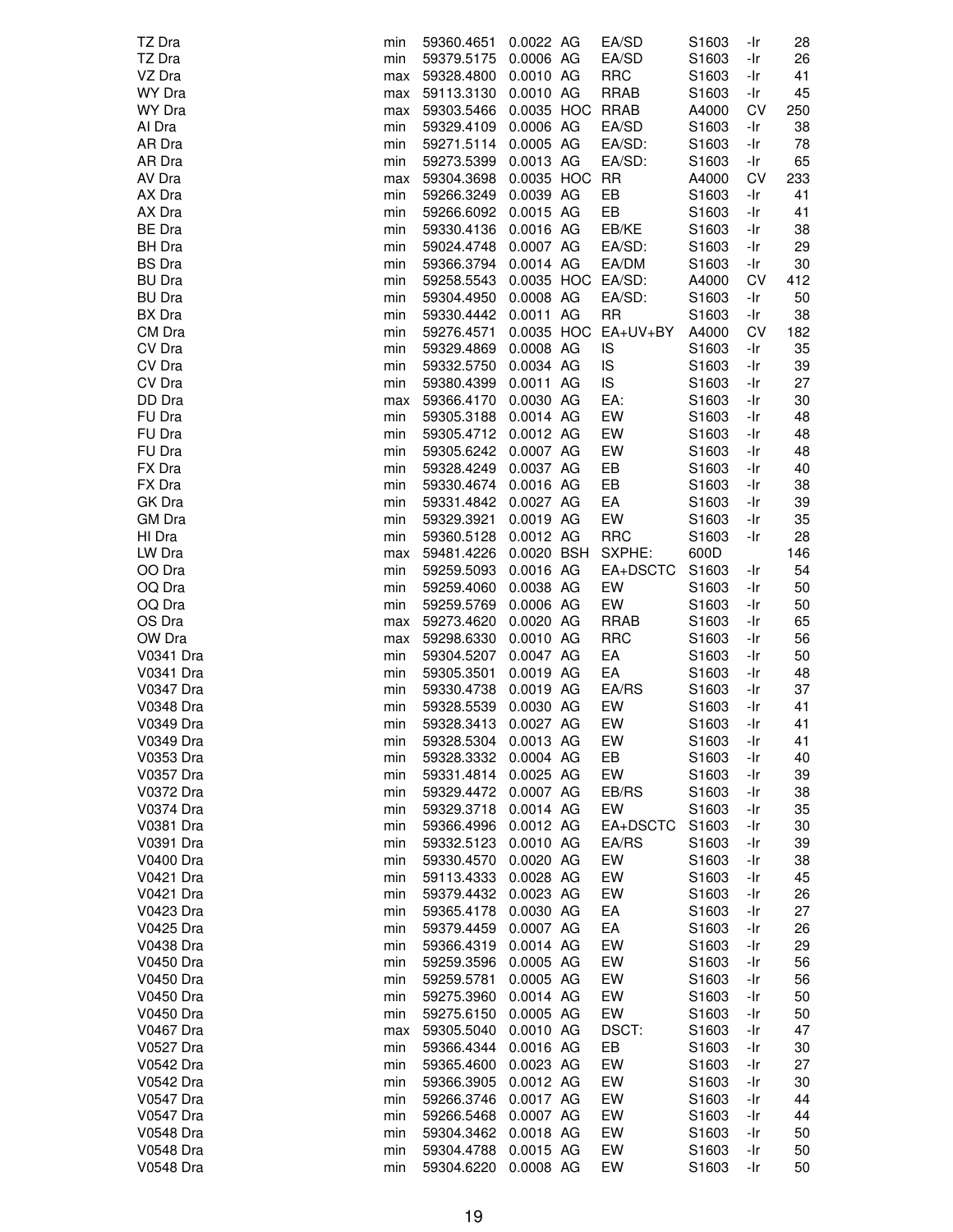| V0548 Dra        | min | 59305.3054 | 0.0003 AG  | EW          | S1603           | -Ir   | 47  |
|------------------|-----|------------|------------|-------------|-----------------|-------|-----|
| V0548 Dra        | min | 59305.4464 | 0.0007 AG  | EW          | S1603           | $-Ir$ | 47  |
| V0548 Dra        |     |            | 0.0041 AG  | EW          |                 |       |     |
|                  | min | 59305.5806 |            |             | S1603           | -Ir   | 47  |
| V0549 Dra        | min | 59332.3999 | 0.0016 AG  | EW          | S1603           | -Ir   | 39  |
| V0550 Dra        | min | 59329.4267 | 0.0008 AG  | EW          | S1603           | -Ir   | 41  |
| V0550 Dra        | min | 59364.3782 | 0.0019 AG  | EW          | S1603           | -Ir   | 31  |
| V0550 Dra        | min | 59364.5413 | 0.0006 AG  | EW          | S1603           | -Ir   | 31  |
| V0551 Dra        | min | 59364.5271 | 0.0015 AG  | EW          | S1603           | -Ir   | 31  |
| V0554 Dra        | min | 59330.5239 | 0.0008 AG  | EW          | S1603           | -Ir   | 38  |
| V0556 Dra        | min | 59360.5087 | 0.0015 AG  | EA          | S1603           | -Ir   | 30  |
| <b>V0556 Dra</b> | min | 59382.4717 | 0.0011 AG  | EA          | S1603           | -Ir   | 26  |
|                  |     |            |            |             |                 |       |     |
| V0564 Dra        | min | 59332.4024 | 0.0011 AG  | EB          | S1603           | -Ir   | 39  |
| V0565 Dra        | min | 59332.4998 | 0.0017 AG  | EW          | S1603           | -Ir   | 39  |
| V0565 Dra        | min | 59380.5070 | 0.0015 AG  | EW          | S1603           | -Ir   | 27  |
| V0568 Dra        | min | 59330.5174 | 0.0029 AG  | EW          | S1603           | -Ir   | 38  |
| V0584 Dra        | min | 59002.4127 | 0.0012 AG  | EW          | S1603           | -Ir   | 28  |
| <b>V0584 Dra</b> | min | 59365.4607 | 0.0017 AG  | EW          | S1603           | -Ir   | 27  |
| S Equ            | min | 59069.4795 | 0.0004 AG  | EA/SD       | S1603           | -Ir   | 38  |
| W Equ            | min | 59416.5371 | 0.0030 AG  | EA/DM       | S1603           | -Ir   | 29  |
| UZ Equ           | min | 59416.4858 | 0.0019 AG  | EB          | S1603           | -Ir   | 29  |
| SZ Gem           |     |            | 0.0021 HOC | <b>RRAB</b> | A4000           | CV    |     |
|                  | max | 59175.4581 |            |             |                 |       | 165 |
| AF Gem           | min | 59258.3094 | 0.0022 AG  | EA/SD       | S1603           | -Ir   | 38  |
| CK Gem           | min | 59290.4743 | 0.0035 MS  | EA/SD       | 16803           | ٧     | 23  |
| ER Gem           | max | 58882.3679 | 0.0035 MS  | <b>RR</b>   | 16803           | V     | 82  |
| ER Gem           | max | 59210.4951 | 0.0035 MS  | <b>RR</b>   | 16803           | V     | 93  |
| ER Gem           | max | 59244.4603 | 0.0035 MS  | <b>RR</b>   | 16803           | V     | 41  |
| ER Gem           | max | 59287.3984 | 0.0035 MS  | <b>RR</b>   | 16803           | V     | 65  |
| ER Gem           | max | 59210.4913 | 0.0035 MS  | <b>RR</b>   | 16803           | ٧     | 151 |
| ER Gem           | max | 59244.4625 | 0.0035 MS  | <b>RR</b>   | 16803           | V     | 34  |
| ER Gem           | max | 59248.3037 | 0.0035 MS  | <b>RR</b>   | 16803           | V     | 56  |
|                  |     |            |            |             |                 |       |     |
| ER Gem           | max | 59287.3971 | 0.0035 MS  | <b>RR</b>   | 16803           | V     | 67  |
| ER Gem           | max | 59495.6798 | 0.0035 MS  | <b>RR</b>   | 16803           | V     | 56  |
| GT Gem           | min | 59263.4564 | 0.0035 MS  | EA          | 16803           | V     | 100 |
| GT Gem           | min | 59263.4549 | 0.0035 MS  | EA          | 16803           | V     | 86  |
| GT Gem           | min | 59290.3979 | 0.0035 MS  | EA          | 16803           | V     | 112 |
| GT Gem           | min | 59503.7051 | 0.0035 MS  | EA          | 16803           | V     | 61  |
| GT Gem           | min | 59526.6679 | 0.0035 MS  | EA          | 16803           | V     | 87  |
| <b>GU Gem</b>    | min | 58168.4585 | 0.0016 MZ  | <b>RRAB</b> | ST7             | -Ir   | 70  |
| GZ Gem           | min | 59187.4156 | 0.0035 HOC | EA          | A4000           | CV    | 149 |
| KM Gem           | min | 59263.4434 | 0.0035 MS  | EA          | 16803           | V     | 171 |
| MW Gem           |     | 59267.3252 | 0.0020 MZ  | <b>RRAB</b> | ST <sub>7</sub> | -Ir   | 92  |
|                  | max |            |            |             |                 |       |     |
| V0397 Gem        | max | 59187.3972 | 0.0035 HOC | <b>RRC</b>  | A4000           | CV    | 146 |
| <b>V0397 Gem</b> | max | 59275.4102 | 0.0012 MZ  | <b>RRC</b>  | ST7             | -Ir   | 87  |
| V0397 Gem        | max | 59304.3697 | 0.0010 MZ  | <b>RRC</b>  | ST7             | -Ir   | 106 |
| <b>V0428 Gem</b> | min | 59258.3762 | 0.0021 AG  | EB          | S1603           | -Ir   | 41  |
| <b>V0442 Gem</b> | max | 58882.3780 | 0.0035 MS  | <b>DSCT</b> | 16803           | V     | 40  |
| <b>V0442 Gem</b> | max | 58882.4930 | 0.0035 MS  | <b>DSCT</b> | 16803           | ٧     | 48  |
| <b>V0442 Gem</b> | max | 59244.4312 | 0.0035 MS  | <b>DSCT</b> | 16803           | V     | 40  |
| <b>V0442 Gem</b> | min | 59248.3022 | 0.0049 MS  | <b>DSCT</b> | 16803           | V     | 75  |
| V0442 Gem        | min | 59248.4167 | 0.0049 MS  | <b>DSCT</b> | 16803           | ٧     | 86  |
| <b>V0442 Gem</b> | max | 59248.5716 | 0.0035 MS  | <b>DSCT</b> | 16803           | V     | 65  |
| <b>V0442 Gem</b> |     | 59248.5413 | 0.0049 MS  | <b>DSCT</b> | 16803           | V     | 65  |
|                  | min |            |            |             |                 |       |     |
| <b>V0442 Gem</b> | min | 59210.5821 | 0.0049 MS  | <b>DSCT</b> | 16803           | V     | 39  |
| <b>V0442 Gem</b> | max | 59210.6172 | 0.0035 MS  | <b>DSCT</b> | 16803           | V     | 53  |
| <b>V0442 Gem</b> | min | 59210.6959 | 0.0049 MS  | <b>DSCT</b> | 16803           | V     | 51  |
| <b>V0442 Gem</b> | max | 59244.3156 | 0.0035 MS  | <b>DSCT</b> | 16803           | V     | 47  |
| <b>V0442 Gem</b> | max | 59244.4301 | 0.0035 MS  | <b>DSCT</b> | 16803           | V     | 32  |
| <b>V0442 Gem</b> | min | 59248.3040 | 0.0049 MS  | <b>DSCT</b> | 16803           | V     | 33  |
| <b>V0442 Gem</b> | max | 59248.3410 | 0.0035 MS  | <b>DSCT</b> | 16803           | V     | 52  |
| <b>V0442 Gem</b> | min | 59248.4184 | 0.0049 MS  | <b>DSCT</b> | 16803           | V     | 47  |
| <b>V0442 Gem</b> | max | 59248.4563 | 0.0035 MS  | <b>DSCT</b> | 16803           | V     | 51  |
| <b>V0442 Gem</b> |     |            |            | <b>DSCT</b> |                 |       | 45  |
|                  | min | 59248.5349 | 0.0049 MS  |             | 16803           | ٧     |     |
| <b>V0442 Gem</b> | max | 59248.5705 | 0.0035 MS  | <b>DSCT</b> | 16803           | V     | 24  |
| <b>V0442 Gem</b> | max | 59287.3291 | 0.0035 MS  | <b>DSCT</b> | 16803           | ٧     | 41  |
| <b>V0442 Gem</b> | min | 59287.4070 | 0.0049 MS  | <b>DSCT</b> | 16803           | V     | 52  |
| <b>V0442 Gem</b> | max | 59287.4442 | 0.0035 MS  | <b>DSCT</b> | 16803           | V     | 44  |
| <b>V0442 Gem</b> | max | 59495.6129 | 0.0035 MS  | <b>DSCT</b> | 16803           | V     | 37  |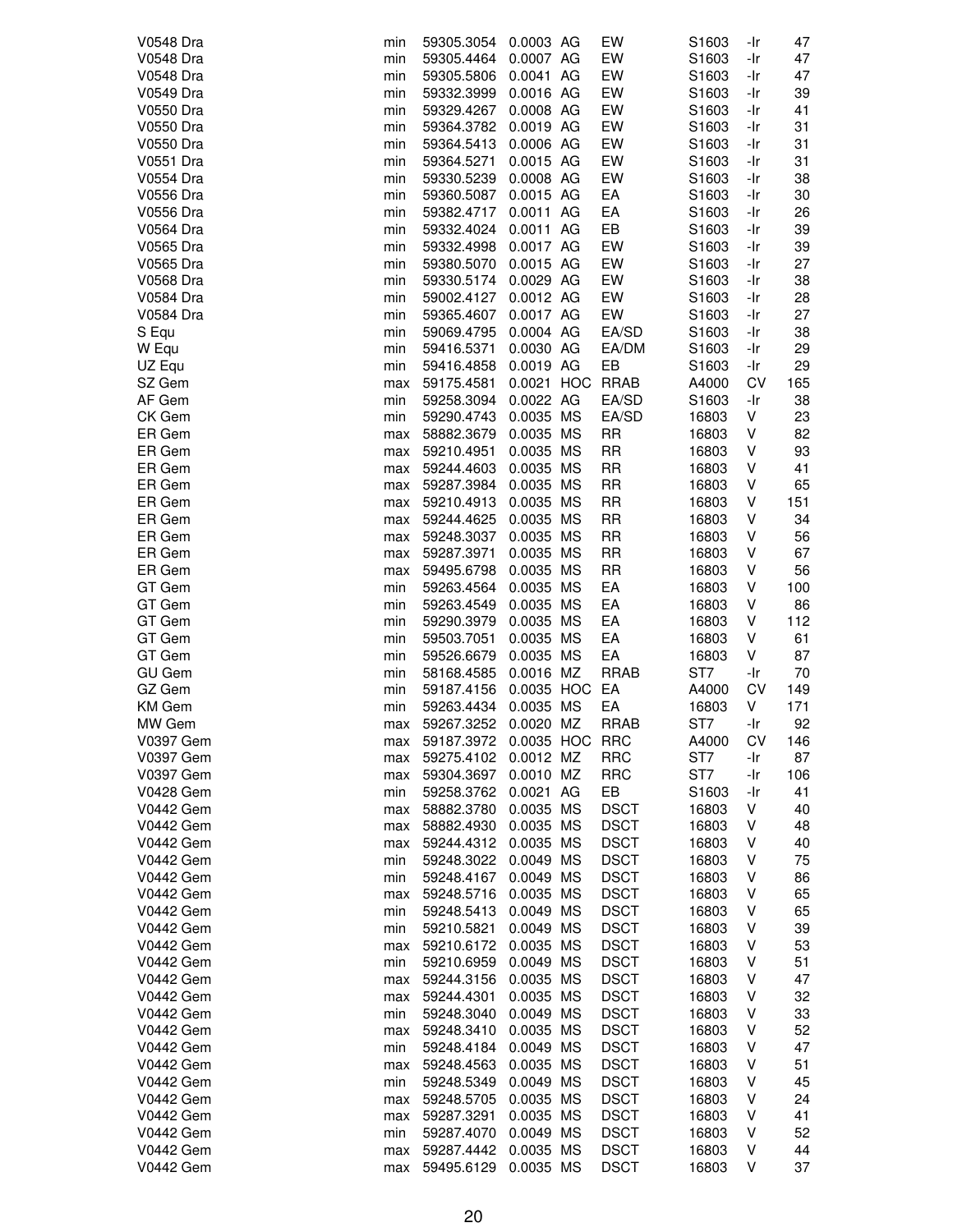| <b>V0442 Gem</b> | min | 59495.6906      | 0.0049 MS       | <b>DSCT</b> | 16803             | V   | 57  |
|------------------|-----|-----------------|-----------------|-------------|-------------------|-----|-----|
| <b>V0442 Gem</b> |     |                 | 0.0035 MS       |             |                   |     |     |
|                  | max | 59495.7288      |                 | <b>DSCT</b> | 16803             | ٧   | 18  |
| <b>V0443 Gem</b> | min | 59275.3129      | 0.0011 AG       | EW          | S1603             | -Ir | 38  |
| <b>V0443 Gem</b> | min | 59275.4839      | 0.0014 AG       | EW          | S1603             | -Ir | 38  |
| <b>V0494 Gem</b> | min | 59258.4003      | 0.0009 AG       | EW          | S1603             | -Ir | 40  |
| <b>V0494 Gem</b> | min | 59258.5935      | 0.0021 AG       | EW          | S1603             | -Ir | 40  |
| <b>V0499 Gem</b> | min | 59260.3681      | 0.0019 AG       | EB          | S1603             | -Ir | 38  |
|                  |     |                 |                 |             |                   |     |     |
| <b>V0508 Gem</b> | min | 59258.4215      | 0.0025 AG       | EW          | S1603             | -Ir | 41  |
| <b>V0508 Gem</b> | min | 59258.6021      | 0.0028 AG       | EW          | S1603             | -Ir | 41  |
| V0521 Gem        | min | 59276.3592      | 0.0004 AG       | EW          | S1603             | -Ir | 43  |
| V0521 Gem        | min | 59276.5658      | 0.0031 AG       | EW          | S1603             | -Ir | 43  |
| SZ Her           | min | 59360.5288      | 0.0010 AG       | EA/SD       | S1603             | -Ir | 29  |
| TT Her           | min | 59383.4861      | 0.0044 AG       | EB/KE       | S1603             | -Ir | 28  |
| AC Her           | min | 59295.0000      | 5.0000 SM       | <b>RVA</b>  |                   |     | 12  |
| AK Her           | min | 59383.5264      | 0.0009 AG       | EW/KW       | S1603             | -Ir | 27  |
| AR Her           |     |                 | 0.0010 AG       | <b>RRAB</b> | S <sub>1603</sub> | -Ir |     |
|                  | max | 59364.5140      |                 |             |                   |     | 30  |
| AR Her           | max | 59414.3846      | 0.0001 SCI      | <b>RRAB</b> | ST <sub>7</sub>   | о   | 145 |
| DD Her           | min | 59367.4198      | 0.0043 AG       | EA/SD:      | S1603             | -Ir | 30  |
| DH Her           | min | 59384.4022      | 0.0039 AG       | EA/SD       | S1603             | -Ir | 26  |
| DI Her           | min | 59071.4128      | 0.0010 AG       | EA/DM       | S1603             | -Ir | 35  |
| DI Her           | min | 59398.4701      | 0.0006 AG       | EA/DM       | S1603             | -Ir | 19  |
| DY Her           | max | 59366.4080      | 0.0010 AG       | <b>DSCT</b> | S1603             | -Ir | 27  |
| FN Her           | min | 59366.4965      | 0.0007 AG       | EA/SD:      | S1603             | -Ir | 27  |
| HS Her           | min | 59002.4736      | 0.0028 AG       | EA/DM       | S1603             | -Ir | 28  |
| IT Her           |     |                 |                 | <b>RRC</b>  |                   |     |     |
|                  | min | 55495.2680      | 0.0010 MZ       |             | ST7               | -Ir | 92  |
| IT Her           | min | 55396.5113      | 0.0016 MZ       | <b>RRC</b>  | ST <sub>7</sub>   | -Ir | 123 |
| LT Her           | min | 59024.4944      | 0.0040 AG       | EA/D        | S1603             | -Ir | 28  |
| PW Her           | min | 59384.3956      | 0.0015 AG       | EA/AR:/RS   | S1603             | -Ir | 39  |
| <b>V0338 Her</b> | min | 59365.3893      | 0.0023 AG       | EA/SD       | S1603             | -Ir | 27  |
| V0342 Her        | min | 59383.5001      | 0.0015 AG       | EB/SD:      | S1603             | -Ir | 28  |
| V0359 Her        | min | 59331.3777      | 0.0016 AG       | EA/SD       | S1603             | -Ir | 37  |
| V0450 Her        | min | 59381.4795      | 0.0025 AG       | EA/D        | S1603             | -Ir | 24  |
| <b>V0490 Her</b> |     | min2 59383.5509 | 0.0010 SCI      | EA/SD       | ST7               |     | 82  |
|                  |     |                 |                 |             |                   | о   |     |
| <b>V0728 Her</b> | min | 59360.3902      | 0.0011 AG       | EW/KW       | S1603             | -Ir | 27  |
| V0732 Her        | min | 59367.4072      | 0.0007 SCI      | EW/KE       | ST <sub>7</sub>   | o   | 48  |
| V0842 Her        | min | 59328.3993      | 0.0003 AG       | EW          | S1603             | -Ir | 41  |
| V0878 Her        | min | 59330.3994      | 0.0007 AG       | EB          | S1603             | -Ir | 37  |
| <b>V0994 Her</b> | min | 59367.4391      | 0.0028 AG       | EA          | S1603             | -Ir | 30  |
| V1055 Her        | min | 59360.4426      | 0.0022 AG       | EW          | S1603             | -Ir | 27  |
| V1063 Her        | min | 59367.4705      | 0.0026 AG       | EA          | S1603             | -Ir | 27  |
| V1073 Her        | min | 59381.5098      | 0.0049 AG       | EW          | S1603             | -Ir | 23  |
| V1073 Her        | min | 59384.4534      | 0.0016 AG       | EW          | S1603             | -Ir | 26  |
| V1101 Her        | max | 59027.4206      | 0.0049 MS       | EW          | 16803             | V   | 62  |
| <b>V1101 Her</b> |     | 59027.6145      | 0.0049 MS       | EW          | 16803             | V   | 119 |
|                  | max |                 |                 |             |                   |     |     |
| V1101 Her        | min | 59027.5166      | 0.0028 MS       | EW          | 16803             | V   | 119 |
| <b>V1101 Her</b> | min | 59360.4330      | 0.0031 AG       | EW          | S1603             | -Ir | 27  |
| V1102 Her        | min | 58653.4685      | 0.0035 MS       | EW          | 16803             | ٧   | 44  |
| V1102 Her        | max | 58664.5109      | 0.0049 MS       | EW          | 16803             | V   | 100 |
| V1102 Her        | min | 58664.4424      | 0.0035 MS       | EW          | 16803             | ٧   | 100 |
| V1102 Her        | min | 58664.5934      | 0.0035 MS       | EW          | 16803             | ٧   | 39  |
| V1102 Her        | min | 58973.6012      | 0.0035 MS       | EW          | 16803             | V   | 44  |
| V1102 Her        | min | 59026.4413      | 0.0035 MS       | EW          | 16803             | V   | 40  |
| <b>V1104 Her</b> | max | 59013.4347      | 0.0035 MS       | EW          | 16803             | V   | 80  |
|                  |     |                 |                 | EW          |                   | V   | 80  |
| <b>V1104 Her</b> | min | 59013.3787      | 0.0035 MS       |             | 16803             |     |     |
| <b>V1104 Her</b> | min | 59013.4921      | 0.0035 MS       | EW          | 16803             | V   | 31  |
| <b>V1104 Her</b> | max | 59032.5766      | 0.0035 MS       | EW          | 16803             | V   | 75  |
| <b>V1104 Her</b> | min | 59032.6336      | 0.0035 MS       | EW          | 16803             | ٧   | 75  |
| V1116 Her        | max | 59438.3827      | 0.0035 WKT DSCT |             | EOSM5 TG          |     | 149 |
| <b>V1116 Her</b> | min | 59438.4017      | 0.0035 WKT DSCT |             | EOSM5 TG          |     | 149 |
| <b>V1116 Her</b> | max | 59438.3487      | 0.0035 WKT DSCT |             | EOSM5 TG          |     | 150 |
| V1116 Her        | min | 59438.3977      | 0.0035 WKT DSCT |             | <b>EOSM5 TG</b>   |     | 150 |
| V1158 Her        | min | 59328.4309      | 0.0017 AG       | EW:         | S1603             | -Ir | 41  |
| V1160 Her        | min | 59328.3632      | 0.0042 AG       | EW          | S1603             | -Ir | 41  |
|                  |     |                 |                 |             |                   |     |     |
| V1160 Her        | min | 59328.5503      | 0.0026 AG       | EW          | S1603             | -Ir | 41  |
| V1173 Her        | min | 59328.4259      | 0.0014 AG       | EW          | S1603             | -Ir | 41  |
| V1173 Her        | min | 59328.5629      | 0.0018 AG       | EW          | S1603             | -Ir | 41  |
| V1181 Her        | min | 59331.3524      | 0.0013 AG       | EW          | S1603             | -Ir | 39  |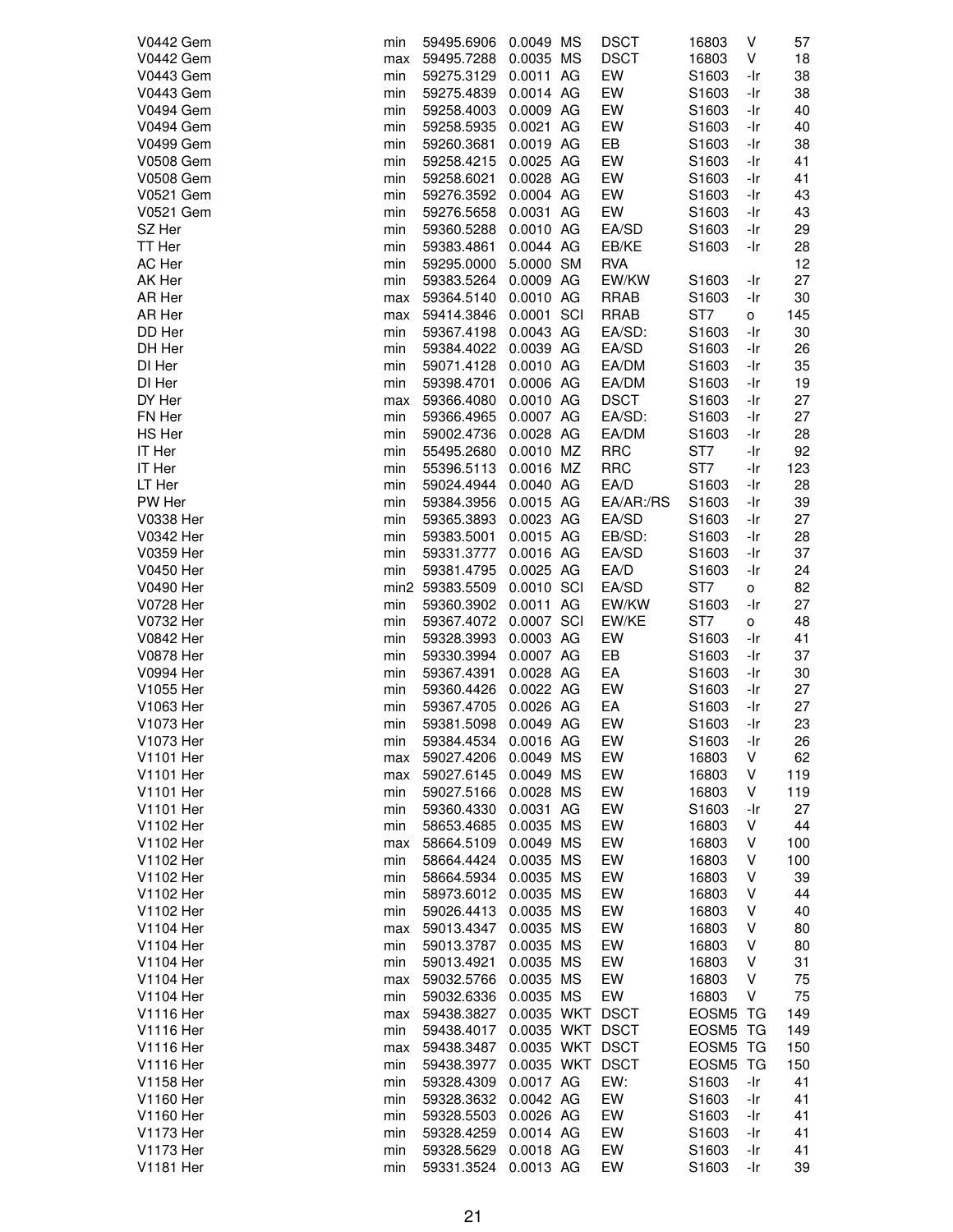| V1181 Her           | min        | 59331.5173               | 0.0016 AG              | EW               | S1603             | -Ir        | 39       |
|---------------------|------------|--------------------------|------------------------|------------------|-------------------|------------|----------|
| V1185 Her           | min        | 59328.3635               | 0.0013 AG              | EW               | S1603             | -Ir        | 41       |
| V1185 Her           | min        | 59328.5416               | 0.0016 AG              | EW               | S1603             | -Ir        | 41       |
| V1185 Her           | min        | 59329.4396               | 0.0023 AG              | EW               | S1603             | -Ir        | 40       |
| V1198 Her           | min        | 59328.4532               | 0.0012 AG              | EW               | S1603             | -Ir        | 39       |
| V1223 Her           | min        | 59332.3685               | 0.0029 AG              | EW               | S1603             | -Ir        | 39       |
| V1238 Her           | min        | 59330.4391               | 0.0004 AG              | EW               | S1603             | -Ir        | 36       |
|                     |            |                          |                        |                  |                   |            |          |
| V1289 Her           | min        | 59367.4421               | 0.0009 AG              | EW               | S1603             | -Ir        | 29       |
| V1302 Her           | min        | 59365.4590               | 0.0015 AG              | EW               | S1603             | -Ir        | 27       |
| V1306 Her           | min        | 59003.5361               | 0.0019 AG              | EW               | S1603             | -Ir        | 28       |
| V1309 Her           | min        | 59365.5403               | 0.0022 AG              | EW               | S1603             | -Ir        | 26       |
| V1320 Her           | min        | 59002.4325               | 0.0019 AG              | EA/RS            | S1603             | -Ir        | 27       |
| V1320 Her           | min        | 59381.4070               | 0.0028 AG              | EA/RS            | S1603             | -Ir        | 23       |
| V1321 Her           | min        | 59360.4071               | 0.0012 AG              | EW               | S1603             | -Ir        | 27       |
| V1333 Her           | max        | 59013.4840               | 0.0035 MS              | EW               | 16803             | V          | 99       |
| V1333 Her           | min        | 59013.4057               | 0.0035 MS              | EW               | 16803             | ٧          | 99       |
| V1333 Her           | max        | 59032.5373               | 0.0035 MS              | EW               | 16803             | V          | 95       |
| V1333 Her           | min        | 59032.6191               | 0.0035 MS              | EW               | 16803             | V          | 95       |
| <b>V1344 Her</b>    | min        | 59060.4543               | 0.0011 AG              | EA               | S1603             | -Ir        | 31       |
| V1397 Her           | min        | 59383.4814               | 0.0013 AG              | EW               | S1603             | -Ir        | 27       |
| V1402 Her           | min        | 59367.3778               | 0.0032 AG              | EA               | S1603             | -Ir        | 30       |
|                     |            |                          |                        |                  |                   |            |          |
| V1454 Her           | min        | 59364.5485               | 0.0033 AG              | EW               | S1603             | -Ir        | 31       |
| V1501 Her           | min        | 59367.5206               | 0.0018 AG              | EW               | S1603             | -Ir        | 27       |
| V1511 Her           | min        | 59365.3754               | 0.0008 AG              | EW               | S1603             | -Ir        | 26       |
| V1511 Her           | min        | 59365.5522               | 0.0005 AG              | EW               | S1603             | -Ir        | 26       |
| V1513 Her           | max        | 59365.4260               | 0.0010 AG              | <b>DSCT</b>      | S1603             | -Ir        | 26       |
| V1513 Her           | max        | 59365.5080               | 0.0010 AG              | <b>DSCT</b>      | S1603             | -Ir        | 26       |
| V1527 Her           | min        | 59384.4826               | 0.0011 AG              | EB               | S1603             | -Ir        | 26       |
| KZ Hya              | max        | 59318.3870               | 0.0004 BSH             | <b>SXPHE</b>     | 600D              |            | 77       |
| RT Lac              | min        | 59460.4846               | 0.0018 AG              | EB/AR/RS         | S <sub>1603</sub> | -Ir        | 45       |
| RW Lac              | min        | 59102.4780               | 0.0011 AG              | EA/DM            | S1603             | -Ir        | 49       |
| SW Lac              | min        | 59416.4955               | 0.0010 AG              | EW/KW            | S1603             | -Ir        | 29       |
| SW Lac              | min        | 59466.3660               | 0.0035 FBG             | EW/KW            | S1603             | V          | 80       |
|                     |            |                          |                        |                  |                   |            |          |
|                     |            |                          |                        |                  |                   |            |          |
| SW Lac              | min        | 59467.3310               | 0.0035 FBG             | EW/KW            | S1603             | V          | 27       |
| SW Lac              | min        | 59498.2777               |                        | 0.0035 FBG EW/KW | SXV-H9            | CV         | 242      |
| SW Lac              | min        | 59504.3722               | 0.0003 AG              | EW/KW            | S1603             | -Ir        | 45       |
| SW Lac              | min        | 59504.5305               | 0.0010 AG              | EW/KW            | S1603             | -Ir        | 45       |
| TW Lac              | min        | 59467.3581               | 0.0004 AG              | EA/SD            | S1603             | -Ir        | 45       |
| UW Lac              | min        | 59417.5126               | 0.0012 AG              | EA/SD            | S1603             | -Ir        | 31       |
| VX Lac              | min        | 59102.3378               | 0.0004 AG              | EA/SD            | S1603             | -Ir        | 49       |
| AU Lac              | min        | 59465.4260               | 0.0010 AG              | EA/SD            | S1603             | -Ir        | 45       |
| AW Lac              | min        | 59462.5183               | 0.0010 AG              | EB/KE            | S1603             | -Ir        | 42       |
| CM Lac              | min        | 59070.3983               | 0.0002 AG              | EA/DM            | S1603             | -Ir        | 37       |
| CM Lac              | min        | 59460.3393               | 0.0009 AG              | EA/DM            | S1603             | -Ir        | 45       |
| CO Lac              | min        | 59425.3934               | 0.0006 AG              | EA/DM            | S1603             | -Ir        | 34       |
| CS Lac              | min        | 59061.4344               | 0.0036 AG              | EB/DM            | S1603             | -Ir        | 33       |
|                     | min        |                          |                        |                  | S1603             |            |          |
| DG Lac              |            | 59416.4809               | 0.0008 AG              | EA/SD            |                   | -Ir        | 28       |
| EK Lac              | min        | 59101.5899               | 0.0035 AG              | EA/KE:           | S1603             | -Ir        | 48       |
| EM Lac              | min        | 59416.4932               | 0.0020 AG              | EW/KW            | S1603             | -Ir        | 29       |
| EM Lac              | min        | 59417.4674               | 0.0021 AG              | EW/KW            | S1603             | -Ir        | 28       |
| EM Lac              | min        | 59462.4122               | 0.0019 AG              | EW/KW            | S1603             | -Ir        | 41       |
| EM Lac              | min        | 59467.4697               | 0.0022 AG              | EW/KW            | S1603             | -Ir        | 42       |
| EO Lac              | min        | 59467.4138               | 0.0020 AG              | EA/SD            | S1603             | -Ir        | 42       |
| ES Lac              | min        | 59101.4819               | 0.0011 AG              | EA/DM            | S1603             | -Ir        | 48       |
| ES Lac              | min        | 59382.4251               | 0.0043 AG              | EA/DM            | S1603             | -Ir        | 23       |
| EX Lac              | min        | 59503.3839               | 0.0035 MS              | EA/SD:           | 16803             | V          | 90       |
| EX Lac              | min        | 59529.4713               | 0.0035 MS              | EA/SD:           | 16803             | V          | 54       |
| LY Lac              | min        | 59462.4380               | 0.0017 AG              | EA/KE            | S1603             | -Ir        | 42       |
| MZ Lac              | min        | 59071.4921               | 0.0013 AG              | EA               | S1603             | -Ir        | 33       |
| MZ Lac              | min        | 59101.5056               | 0.0015 AG              | EA               | S1603             | -Ir        | 48       |
| MZ Lac              | min        | 59398.4239               | 0.0013 AG              | EA               | S1603             | -Ir        | 19       |
|                     | min        |                          |                        |                  | S <sub>1603</sub> |            |          |
| MZ Lac              |            | 59417.3846               | 0.0024 AG              | EA               |                   | -Ir        | 28       |
| NW Lac              | min        | 59467.4009               | 0.0047 AG              | EA/KE            | S1603             | -Ir        | 41       |
| OX Lac              | min        | 59416.4472               | 0.0018 AG              | EB/DM            | S1603             | -Ir        | 29       |
| PP Lac              | min        | 59463.3832               | 0.0006 AG              | EW/KW            | S1603             | -Ir        | 48       |
| PP Lac<br>V0345 Lac | min<br>min | 59463.5849<br>59416.5063 | 0.0010 AG<br>0.0020 AG | EW/KW<br>EA/DM   | S1603<br>S1603    | -Ir<br>-Ir | 48<br>29 |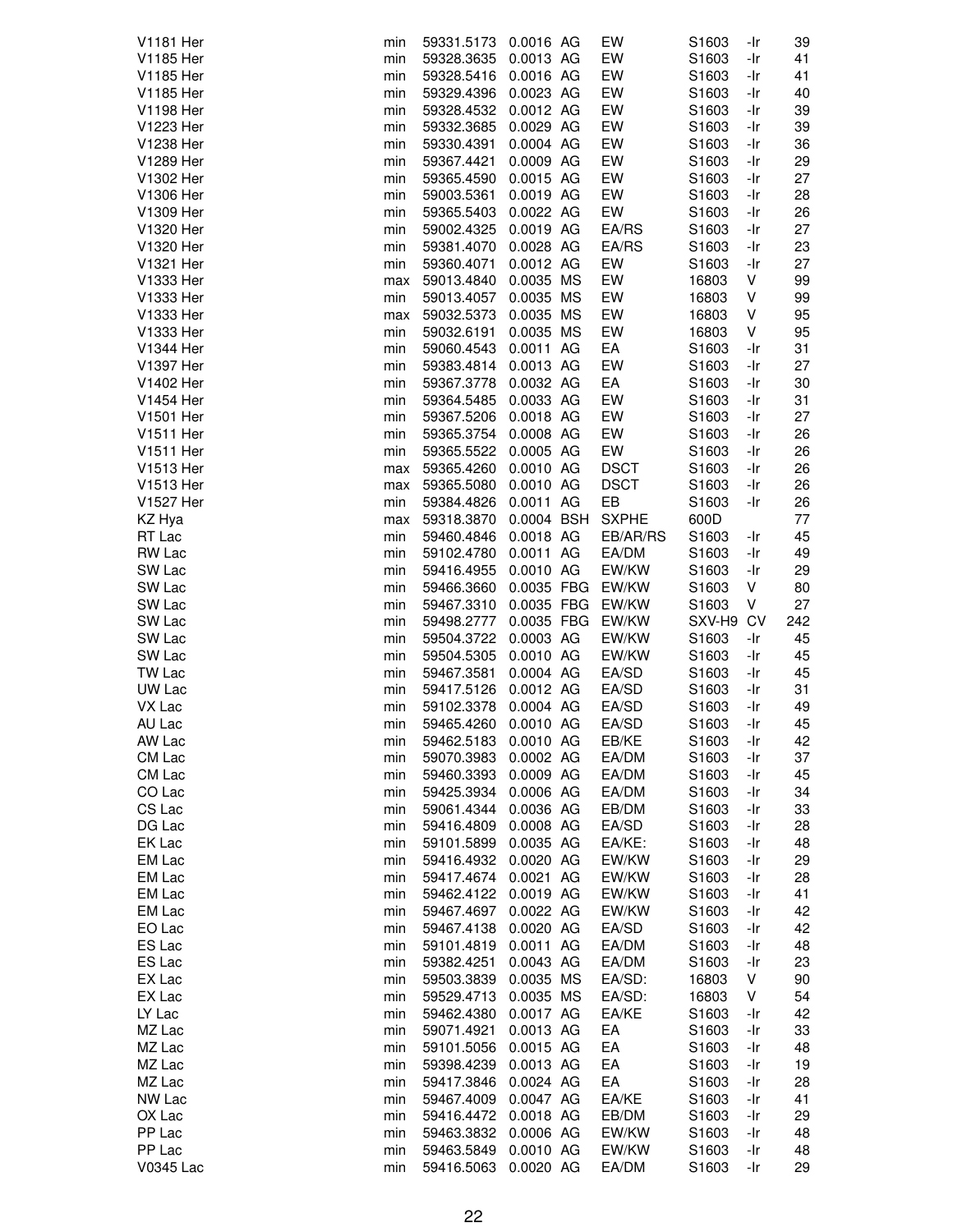| V0364 Lac        | min | 59504.4332 | 0.0006 AG | EA/DM       | S1603             | -Ir | 45  |
|------------------|-----|------------|-----------|-------------|-------------------|-----|-----|
| V0401 Lac        | min | 59068.3702 | 0.0025 AG | EA          | S1603             | -Ir | 70  |
| V0401 Lac        | min | 59069.4875 | 0.0016 AG | EA          | S <sub>1603</sub> | -Ir | 38  |
| V0401 Lac        | min | 59071.4404 | 0.0012 AG | EA          | S1603             | -Ir | 33  |
| V0401 Lac        | min | 59101.5219 | 0.0035 AG | EA          | S1603             | -Ir | 48  |
| V0401 Lac        | min | 59417.4294 | 0.0024 AG | EA          | S1603             | -Ir | 31  |
| <b>V0401 Lac</b> | min | 59459.5135 | 0.0014 AG | EA          | S1603             | -Ir | 46  |
|                  |     |            | 0.0022 AG |             | S <sub>1603</sub> |     | 47  |
| V0401 Lac        | min | 59463.4131 |           | EA          |                   | -Ir |     |
| V0401 Lac        | min | 59465.3628 | 0.0011 AG | EA          | S1603             | -Ir | 45  |
| V0402 Lac        | min | 59113.4499 | 0.0013 AG | EA          | S1603             | -Ir | 40  |
| V0402 Lac        | min | 59461.4033 | 0.0024 AG | EA          | S1603             | -Ir | 44  |
| <b>V0457 Lac</b> | min | 59123.4909 | 0.0015 AG | EA          | S1603             | -Ir | 47  |
| V0470 Lac        | max | 59462.3450 | 0.0010 AG | <b>RRAB</b> | S1603             | -Ir | 40  |
| V0482 Lac        | min | 59460.3258 | 0.0046 AG | EW          | S1603             | -Ir | 44  |
| V0482 Lac        | min | 59460.5103 | 0.0021 AG | EW          | S1603             | -Ir | 44  |
| V0507 Lac        | min | 59495.4011 | 0.0035 MS | EW          | 16803             | ٧   | 89  |
| V0507 Lac        | min | 59503.3745 | 0.0035 MS | EW          | 16803             | ٧   | 56  |
| V0507 Lac        | max | 59503.4654 | 0.0049 MS | EW          | 16803             | V   | 86  |
| <b>V0507 Lac</b> | min | 59509.3504 | 0.0035 MS | EW          | 16803             | ٧   | 57  |
| V0507 Lac        | min | 59527.2856 | 0.0035 MS | EW          | 16803             | ٧   | 51  |
| V0507 Lac        | min | 59527.4637 | 0.0035 MS | EW          | 16803             | ٧   | 44  |
| V0507 Lac        | min | 59529.2753 | 0.0035 MS | EW          | 16803             | V   | 56  |
| <b>V0507 Lac</b> |     | 59529.4607 | 0.0035 MS | EW          |                   | V   | 66  |
|                  | min |            |           |             | 16803             |     |     |
| <b>V0510 Lac</b> | min | 59495.4178 | 0.0035 MS | EA          | 16803             | V   | 67  |
| V0510 Lac        | min | 59503.4788 | 0.0035 MS | EA          | 16803             | ٧   | 56  |
| V0510 Lac        | min | 59527.3197 | 0.0035 MS | EA          | 16803             | ٧   | 54  |
| V0510 Lac        | min | 59529.4226 | 0.0035 MS | EA          | 16803             | ٧   | 54  |
| V0513 Lac        | min | 59503.3405 | 0.0035 MS | EW          | 16803             | V   | 71  |
| V0513 Lac        | min | 59503.4894 | 0.0035 MS | EW          | 16803             | V   | 68  |
| V0513 Lac        | min | 59527.3207 | 0.0035 MS | EW          | 16803             | ٧   | 68  |
| V0513 Lac        | min | 59529.2954 | 0.0035 MS | EW          | 16803             | ٧   | 68  |
| V0513 Lac        | min | 59529.4471 | 0.0035 MS | EW          | 16803             | ٧   | 68  |
| V0520 Lac        | max | 59176.3774 | 0.0056 MS | EW          | 16803             | ٧   | 150 |
| V0520 Lac        | min | 59494.3252 | 0.0035 MS | EW          | 16803             | V   | 81  |
| V0520 Lac        | min | 59495.4878 | 0.0035 MS | EW          | 16803             | V   | 110 |
| V0520 Lac        | max | 59503.4714 | 0.0056 MS | EW          | 16803             | ٧   | 177 |
| V0520 Lac        | min | 59503.3324 | 0.0035 MS | EW          | 16803             | ٧   | 177 |
| V0520 Lac        | max | 59527.3215 | 0.0056 MS | EW          | 16803             | ٧   | 136 |
| V0520 Lac        |     |            | 0.0035 MS | EW          |                   | ٧   |     |
|                  | min | 59527.4654 |           |             | 16803             |     | 136 |
| V0520 Lac        | max | 59529.3645 | 0.0056 MS | EW          | 16803             | ٧   | 143 |
| V0523 Lac        | min | 59162.4733 | 0.0042 MS | EW          | 16803             | V   | 53  |
| V0523 Lac        | min | 59176.3934 | 0.0042 MS | EW          | 16803             | ٧   | 87  |
| V0523 Lac        | min | 59495.4544 | 0.0042 MS | EW          | 16803             | ٧   | 78  |
| V0523 Lac        | min | 59503.3810 | 0.0042 MS | EW          | 16803             | ٧   | 52  |
| V0523 Lac        | min | 59527.3344 | 0.0042 MS | EW          | 16803             | V   | 91  |
| V0523 Lac        | min | 59529.2898 | 0.0042 MS | EW          | 16803             | ٧   | 62  |
| V0523 Lac        | min | 59529.4358 | 0.0042 MS | EW          | 16803             | V   | 78  |
| V0531 Lac        | min | 59162.4918 | 0.0035 MS | EW          | 16803             | ٧   | 49  |
| V0531 Lac        | min | 59176.3770 | 0.0035 MS | EW          | 16803             | ٧   | 79  |
| V0531 Lac        | max | 59494.3424 | 0.0049 MS | EW          | 16803             | ٧   | 96  |
| V0531 Lac        | min | 59495.4504 | 0.0035 MS | EW          | 16803             | V   | 66  |
| V0531 Lac        | min | 59503.4142 | 0.0035 MS | EW          | 16803             | ٧   | 52  |
| V0531 Lac        | min | 59509.3384 | 0.0035 MS | EW          | 16803             | V   | 64  |
| V0531 Lac        | min | 59527.2931 | 0.0035 MS | EW          | 16803             | V   | 48  |
| V0531 Lac        | min | 59527.4628 | 0.0035 MS | EW          | 16803             | ٧   | 46  |
|                  |     |            |           |             |                   |     |     |
| V0537 Lac        | min | 59162.4488 | 0.0042 MS | EW          | 16803             | ٧   | 62  |
| V0537 Lac        | min | 59176.3549 | 0.0042 MS | EW          | 16803             | V   | 62  |
| V0537 Lac        | min | 59494.2951 | 0.0042 MS | EW          | 16803             | V   | 38  |
| V0537 Lac        | min | 59495.4388 | 0.0042 MS | EW          | 16803             | ٧   | 63  |
| V0537 Lac        | min | 59529.2829 | 0.0042 MS | EW          | 16803             | ٧   | 60  |
| V0537 Lac        | min | 59529.4295 | 0.0042 MS | EW          | 16803             | ٧   | 62  |
| V0545 Lac        | min | 59494.2878 | 0.0042 MS | EA          | 16803             | V   | 37  |
| V0545 Lac        | min | 59529.2784 | 0.0042 MS | EA          | 16803             | V   | 59  |
| V0547 Lac        | max | 59504.3240 | 0.0010 AG | <b>DSCT</b> | S1603             | -Ir | 45  |
| V0547 Lac        | max | 59504.4240 | 0.0010 AG | <b>DSCT</b> | S1603             | -Ir | 45  |
| V0547 Lac        | max | 59504.5170 | 0.0010 AG | <b>DSCT</b> | S <sub>1603</sub> | -Ir | 45  |
| V0635 Lac        | min | 59466.4025 | 0.0020 AG | EA:         | S1603             | -Ir | 41  |
|                  |     |            |           |             |                   |     |     |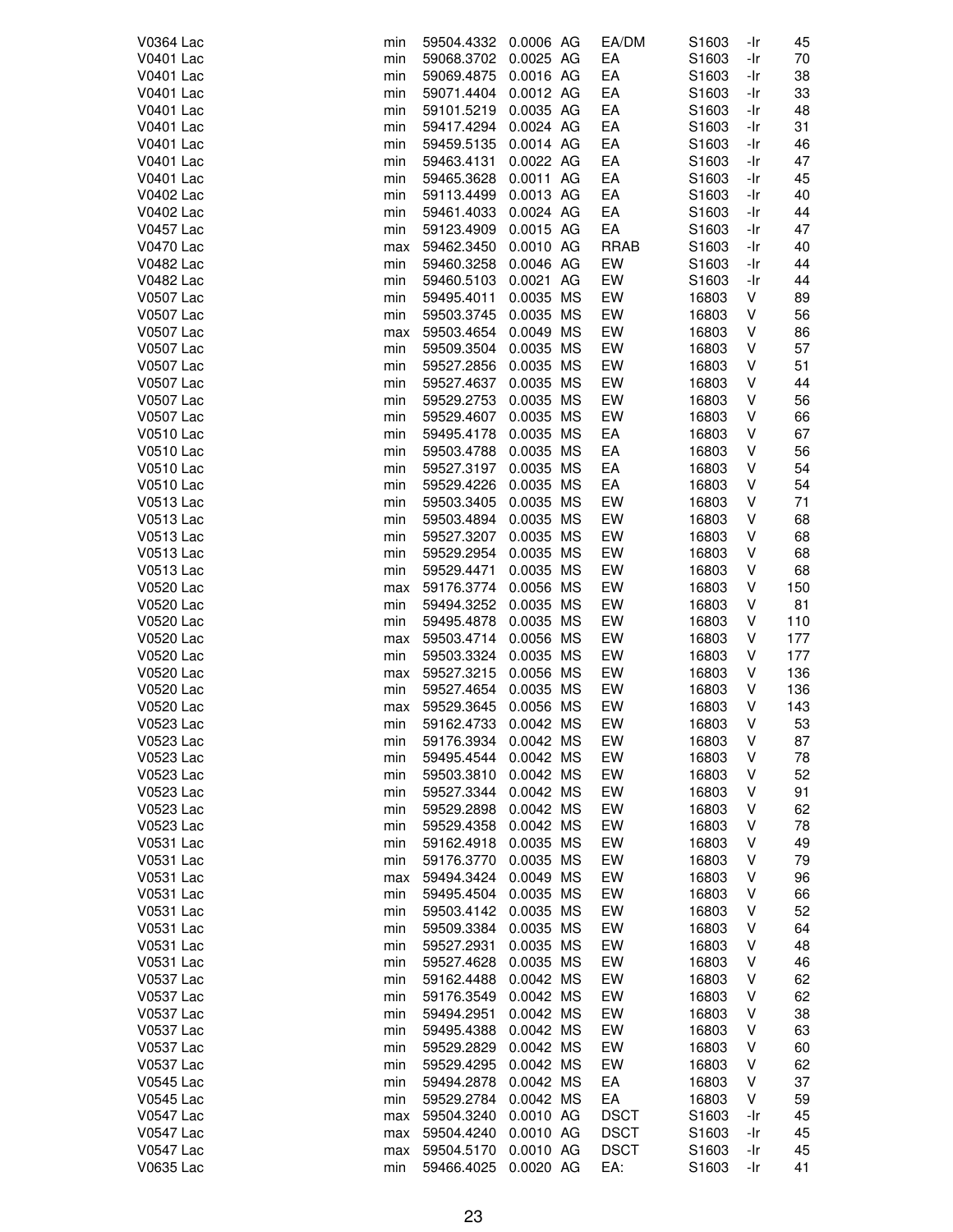| ST Leo        | max | 59210.5192      | 0.0035 HOC RRAB |             | A4000             | CV  | 206 |
|---------------|-----|-----------------|-----------------|-------------|-------------------|-----|-----|
| UV Leo        | min | 59280.5198      | 0.0001 AG       | EA/DW       | S1603             | -Ir | 52  |
| UZ Leo        | min | 59280.4886      | 0.0007 AG       | EW/KE       | S <sub>1603</sub> | -Ir | 52  |
|               |     |                 |                 |             |                   |     |     |
| XX Leo        | min | 59275.4790      | 0.0017 AG       | EB          | S1603             | -Ir | 43  |
| XY Leo        | min | 59276.4018      | 0.0006 AG       | EW/KW       | S1603             | -Ir | 46  |
| XY Leo        | min | 59276.5435      | 0.0018 AG       | EW/KW       | S1603             | -Ir | 46  |
| XZ Leo        | min | 59276.3310      | 0.0011 AG       | EW/KE       | S <sub>1603</sub> | -Ir | 46  |
| XZ Leo        | min | 59276.5772      | 0.0006 AG       | EW/KE       | S1603             | -Ir | 46  |
| AM Leo        | min | 59298.3173      | 0.0009 AG       | EW/KW       | S1603             | -Ir | 50  |
| AM Leo        | min | 59298.5012      | 0.0011 AG       | EW/KW       | S1603             | -Ir | 50  |
| AP Leo        |     |                 | 0.0008 AG       | EW/KW       | S1603             | -Ir | 49  |
|               | min | 59298.3787      |                 |             |                   |     |     |
| AP Leo        | min | 59298.5955      | 0.0011 AG       | EW/KW       | S1603             | -Ir | 49  |
| BT Leo        | max | 59260.4162      | 0.0035 HOC RRAB |             | A4000             | CV  | 123 |
| EX Leo        | min | 58886.5291      | 0.0001 SCI      | EW          | ST7               | O   | 68  |
| EX Leo        | min | 59270.6164      | 0.0001 SCI      | EW          | ST7               | o   | 206 |
| EX Leo        | min | 59280.4154      | 0.0018 AG       | EW          | S1603             | -Ir | 53  |
| EX Leo        | min | 59280.6248      | 0.0016 AG       | EW          | S1603             | -Ir | 53  |
| II Leo        | min | 59233.6212      | 0.0056 MS       | <b>RRAB</b> | 16803             | V   | 128 |
| II Leo        |     |                 | 0.0035 MS       | <b>RRAB</b> |                   | V   | 57  |
|               | max | 59233.6951      |                 |             | 16803             |     |     |
| II Leo        | max | 59261.5008      | 0.0035 MS       | <b>RRAB</b> | 16803             | V   | 76  |
| II Leo        | max | 59308.4220      | 0.0035 MS       | RRAB        | 16803             | V   | 58  |
| IZ Leo        | max | 59267.4680      | 0.0015 MZ       | <b>RRAB</b> | ST7               | -Ir | 59  |
| LZ Leo        | min | 59275.3710      | 0.0019 AG       | EW          | S1603             | -Ir | 43  |
| LZ Leo        | min | 59275.5188      | 0.0018 AG       | EW          | S1603             | -Ir | 43  |
| MW Leo        | min | 59280.5801      | 0.0004 AG       | EA          | S1603             | -Ir | 53  |
| MY Leo        | min | 59280.4031      | 0.0009 AG       | EW          | S1603             | -Ir | 53  |
| MY Leo        |     | 59280.5773      |                 | EW          |                   |     |     |
|               | min |                 | 0.0029 AG       |             | S1603             | -Ir | 53  |
| PT Leo        | min | 59274.4685      | 0.0014 AG       | EW          | S1603             | -Ir | 37  |
| QZ Leo        | min | 59298.3298      | 0.0017 AG       | EW          | S1603             | -Ir | 48  |
| QZ Leo        | min | 59298.5056      | 0.0021 AG       | EW          | S1603             | -Ir | 48  |
| V0339 Leo     | min | 59280.4286      | 0.0013 AG       | EW          | S1603             | -Ir | 51  |
| V0339 Leo     | min | 59280.5898      | 0.0015 AG       | EW          | S1603             | -Ir | 51  |
| T LMi         | min | 59258.5090      | 0.0005 AG       | EA/SD       | S <sub>1603</sub> | -Ir | 38  |
| <b>RT LMi</b> | min | 59258.2872      | 0.0004 AG       | EW/KW       | S1603             | -Ir | 44  |
| <b>RT LMi</b> | min | 59258.4768      | 0.0016 AG       | EW/KW       | S1603             | -Ir | 44  |
|               |     |                 |                 |             |                   |     |     |
| <b>VW LMi</b> | min | 59280.4562      | 0.0005 AG       | EW:         | S1603             | -Ir | 53  |
| XY LMi        | min | 59273.4031      | 0.0010 AG       | EW          | S1603             | -Ir | 62  |
| XY LMi        | min | 59273.6202      | 0.0024 AG       | EW          | S1603             | -Ir | 62  |
| AG LMi        | min | 59274.6213      | 0.0009 AG       | EA          | S1603             | -Ir | 44  |
| EH Lib        | max | 59366.4150      | 0.0007 BSH      | <b>DSCT</b> | 600D              |     | 129 |
| RY Lyn        | min | 59266.3772      | 0.0009 AG       | EA/SD       | S1603             | -Ir | 45  |
| RZ Lyn        | min | 59259.3298      | 0.0012 AG       | EB/KE       | S1603             | -Ir | 45  |
| SW Lyn        | min | 59260.3865      | 0.0010 AG       | EA/DW       | S1603             | -Ir | 36  |
| UV Lyn        | min | 59276.2963      | 0.0027 AG       | EW/KW       | S1603             | -Ir | 46  |
|               |     |                 |                 |             |                   |     |     |
| UV Lyn        | min | 59276.5014      | 0.0007 AG       | EW/KW       | S1603             | -Ir | 46  |
| BE Lyn        | max | 59297.3983      | 0.0035 WKT DSCT |             | 500D              | TG  | 106 |
| BE Lyn        | min | 59297.3681      | 0.0035 WKT DSCT |             | 500D              | TG  | 106 |
| BE Lyn        | max | 59303.3443      | 0.0035 WKT DSCT |             | 500D              | TG  | 70  |
| BE Lyn        | min | 59303.3137      | 0.0035 WKT DSCT |             | 500D              | ТG  | 70  |
| BE Lyn        | max | 58954.3771      | $0.0025$ TH     | <b>DSCT</b> | D5100             | TG  | 54  |
| BE Lyn        | max | 58965.4025      | 0.0013 TH       | <b>DSCT</b> | D5100             | TG  | 70  |
| <b>BG Lyn</b> |     | min2 59281.3461 | 0.0001 SCI      | EB          | ST7               | o   | 91  |
| BK Lyn        |     | 58917.5092      | 0.0035 MS       | <b>NL</b>   | 16803             | V   | 45  |
|               | max |                 |                 |             |                   |     |     |
| BK Lyn        | max | 59291.3316      | 0.0035 MS       | <b>NL</b>   | 16803             | V   | 41  |
| BK Lyn        | max | 59291.4181      | 0.0035 MS       | <b>NL</b>   | 16803             | V   | 41  |
| BK Lyn        | max | 59291.4881      | 0.0035 MS       | <b>NL</b>   | 16803             | V   | 57  |
| BK Lyn        | max | 59291.5681      | 0.0035 MS       | <b>NL</b>   | 16803             | V   | 29  |
| BK Lyn        | max | 59301.4014      | 0.0035 MS       | <b>NL</b>   | 16803             | V   | 43  |
| BK Lyn        | max | 59301.4843      | 0.0035 MS       | <b>NL</b>   | 16803             | V   | 38  |
| BO Lyn        | max | 59327.3283      | 0.0035 WKT DSCT |             | 500D              | ТG  | 128 |
|               | min | 59327.3759      | 0.0035 WKT DSCT |             | 500D              | TG  | 128 |
| BO Lyn        |     |                 |                 |             |                   |     |     |
| CN Lyn        | min | 59259.4568      | 0.0015 AG       | EA          | S1603             | -Ir | 44  |
| CN Lyn        | min | 59266.3014      | 0.0011 AG       | EA          | S1603             | -Ir | 42  |
| DZ Lyn        | min | 59275.4053      | 0.0010 AG       | EB:         | S1603             | -Ir | 41  |
| EK Lyn        | min | 59266.3233      | 0.0017 AG       | EA          | S1603             | -Ir | 42  |
| EM Lyn        | max | 59230.6150      | 0.0035 MS       | <b>RRAB</b> | 16803             | V   | 103 |
| FI Lyn        | min | 59258.4638      | 0.0024 AG       | EW          | S1603             | -Ir | 33  |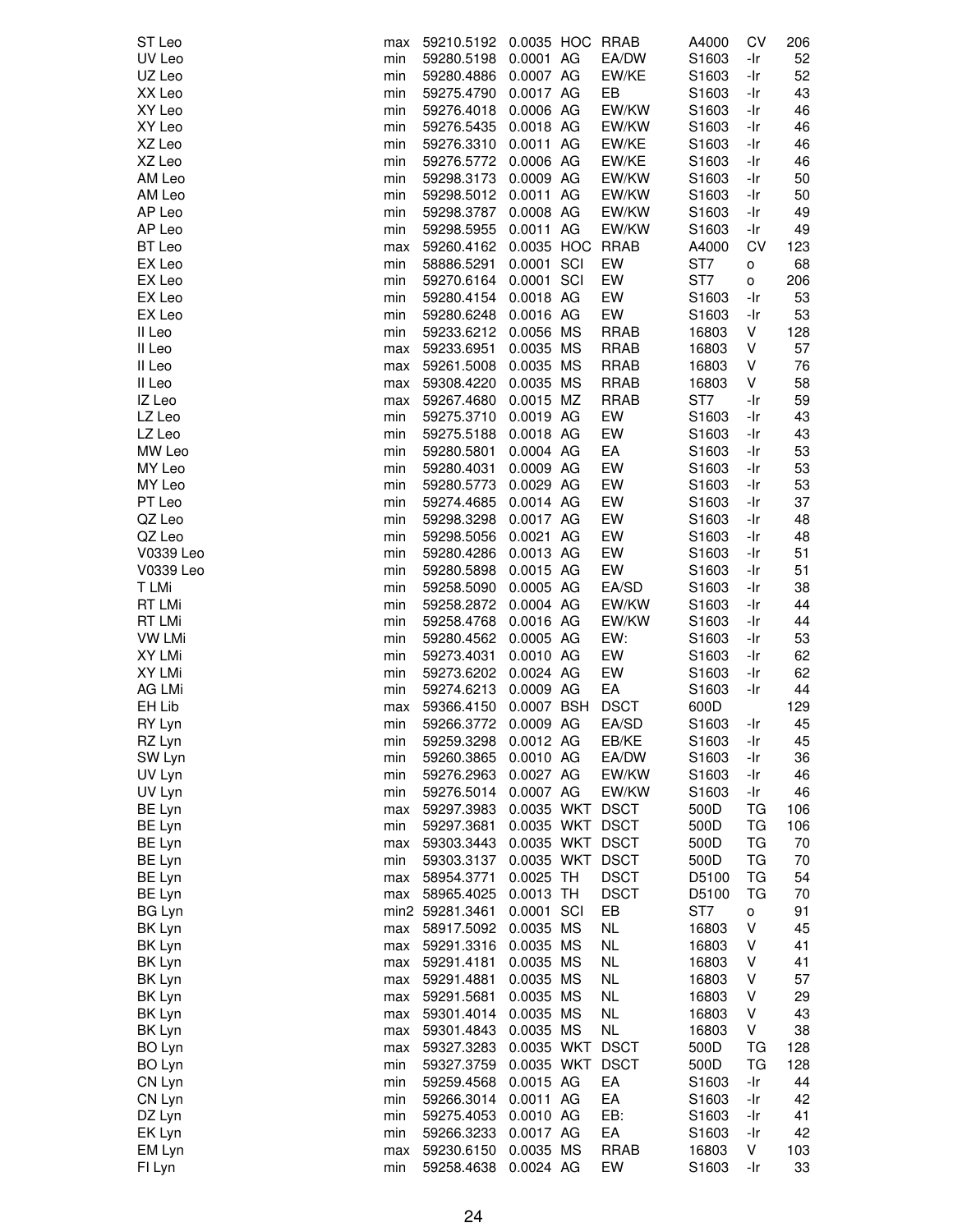| FO Lyn        | min | 59266.5512            | 0.0014 AG       | EW          | S1603             | -Ir       | 45  |
|---------------|-----|-----------------------|-----------------|-------------|-------------------|-----------|-----|
| FP Lyn        | min | 59276.2748            | 0.0004 AG       | EW          | S1603             | -Ir       | 44  |
| FP Lyn        | min | 59276.4505            | 0.0012 AG       | EW          | S <sub>1603</sub> | -Ir       | 44  |
| FS Lyn        | min | 59258.4598            | 0.0019 AG       | EB          | S1603             | -Ir       | 41  |
| FU Lyn        | min | 59258.3447            | 0.0013 AG       | EW          | S1603             | -Ir       | 41  |
| FU Lyn        | min | 59258.5441            | 0.0026 AG       | EW          | S1603             | -Ir       | 41  |
| FW Lyn        | max | 59232.5708            | 0.0035 MS       | <b>RRAB</b> | 16803             | V         | 67  |
| FW Lyn        | min | 59291.4416            | 0.0056 MS       | <b>RRAB</b> | 16803             | V         | 149 |
| FW Lyn        | max | 59291.5335            | 0.0035 MS       | <b>RRAB</b> | 16803             | V         | 58  |
| FW Lyn        | max | 59301.4393            | 0.0035 MS       | RRAB        | 16803             | V         | 77  |
| HN Lyn        | min | 59260.4742            | 0.0027 AG       | EW          | S1603             | -Ir       | 31  |
| IN Lyn        | min | 59260.5186            | 0.0024 AG       | EW          | S1603             | -Ir       | 34  |
| KO Lyn        | min | 59260.4305 0.0015 AG  |                 | EW          | S1603             | -Ir       | 36  |
| KP Lyn        | max | 59304.3426            | 0.0035 WKT DSCT |             | 500D              | ТG        | 114 |
| KP Lyn        | min | 59304.3187            | 0.0035 WKT DSCT |             | 500D              | TG        | 114 |
| KP Lyn        | max | 59358.4060            | 0.0008 BSH      | <b>DSCT</b> | 600D              |           | 53  |
| LY Lyn        | min | 59260.5556            | 0.0028 AG       | EW          | S1603             | -Ir       | 33  |
| LZ Lyn        | min | 59258.4999            | 0.0006 AG       | EB          | S1603             | -Ir       | 33  |
| MO Lyn        | min | 59258.3216 0.0024 AG  |                 | EB          | S1603             | -Ir       | 33  |
| NP Lyn        | max | 59305.3109            | 0.0035 WKT DSCT |             | 500D              | ТG        | 111 |
| NP Lyn        | min | 59305.3467            | 0.0035 WKT DSCT |             | 500D              | TG        | 111 |
| RR Lyr        | max | 58788.3486            | 0.0038 TH       | <b>RRAB</b> | D5100             | <b>TG</b> | 41  |
| RV Lyr        | min | 59382.4860            | 0.0015 AG       | EA/SD       | S1603             | -Ir       | 26  |
| TZ Lyr        | min | 59003.5067 0.0022 AG  |                 | EB/D        | S1603             | -Ir       | 28  |
| UZ Lyr        | min | 59003.5215            | 0.0021 AG       | EA/SD       | S1603             | -Ir       | 28  |
| AA Lyr        | min | 59372.5990            | 0.0035 MS       | EB/SD       | 16803             | V         | 66  |
| AA Lyr        | min | 59443.4723            | 0.0035 MS       | EB/SD       | 16803             | V         | 72  |
| AA Lyr        | max | 56918.3357            | 0.0035 FR       | EB/SD!      | S1603             | -Ir       | 165 |
| AA Lyr        | min | 56918.4627            | 0.0035 FR       | EB/SD!      | S1603             | -Ir       | 165 |
| AA Lyr        |     | min2 58043.3616       | 0.0035 FR       | EB/SD!      | S1603             | -Ir       | 171 |
| AA Lyr        | max | 59069.5801            | 0.0049 FR       | EB/SD!      | S1603             | -Ir       | 268 |
| AA Lyr        | min | 59069.4545            | 0.0035 FR       | EB/SD!      | S1603             | -Ir       | 268 |
| AA Lyr        | max | 59071.3860            | 0.0035 FR       | EB/SD!      | S1603             | -Ir       | 188 |
| AA Lyr        | min | 59071.5233            | 0.0035 FR       | EB/SD!      | S1603             | -Ir       | 188 |
| AA Lyr        | max | 59461.4519            | 0.0035 FR       | EB/SD!      | S1603             | -Ir       | 154 |
| AA Lyr        | min | 59461.3204            | 0.0049 FR       | EB/SD!      | S1603             | -Ir       | 154 |
| AA Lyr        | min | 59470.3724            | 0.0035 MS       | EB/SD       | 16803             | V         | 63  |
| <b>BN Lyr</b> | max | 55074.4168            | 0.0056 FR       | EA/SD!      | S1603             |           | 102 |
| BN Lyr        | max | 55387.4890            | 0.0042 FR       | EA/SD!      | S <sub>1603</sub> | -Ir       | 137 |
| <b>BN Lyr</b> | max | 56568.2945            | 0.0056 FR       | EA/SD!      | S1603             | -Ir       | 218 |
| <b>BN Lyr</b> |     | min2 56568.4760       | 0.0069 FR       | EA/SD!      | S1603             | -Ir       | 218 |
| <b>BN Lyr</b> | max | 56624.2136 0.0063 FR  |                 | EA/SD!      | S1603             | -Ir       | 118 |
| <b>BN Lyr</b> | min | 56624.3503: 0.0069 FR |                 | EA/SD!      | S1603             | -Ir       | 118 |
| <b>BN Lyr</b> | max | 59461.5223 0.0056 FR  |                 | EA/SD!      | S1603             | -Ir       | 231 |
| BN Lyr        | min | 59461.3649 0.0042 FR  |                 | EA/SD!      | S1603             | -Ir       | 231 |
| <b>BQ Lyr</b> | max | 59069.4103  0.0011 MZ |                 | <b>RRAB</b> | ST7               | -Ir       | 76  |
| CI Lyr        | max | 59069.4528: 0.0050 MZ |                 | <b>RRAB</b> | ST7               | -Ir       | 60  |
| CS Lyr        | max | 59070.4090            | 0.0010 MZ       | <b>RRAB</b> | ST7               | -Ir       | 77  |
| CS Lyr        | max | 59106.4065: 0.0018 MZ |                 | <b>RRAB</b> | ST7               | -Ir       | 63  |
| CS Lyr        | max | 59157.3215            | 0.0016 MZ       | RRAB        | ST7               | -Ir       | 86  |
| DT Lyr        | min | 59372.5677            | 0.0035 MS       | EA/SD:      | 16803             | V         | 63  |
| DT Lyr        | min | 59443.4797            | 0.0035 MS       | EA/SD:      | 16803             | V         | 70  |
| DU Lyr        | min | 59003.4781            | 0.0025 AG       | EB/D        | S1603             | -Ir       | 27  |
| EN Lyr        | min | 59131.3302            | 0.0056 MS       | <b>RRAB</b> | 16803             | V         | 101 |
| EN Lyr        | max | 59131.4154            | 0.0035 MS       | <b>RRAB</b> | 16803             | V         | 36  |
| EN Lyr        | max | 59367.6084            | 0.0035 MS       | RRAB        | 16803             | V         | 52  |
| EN Lyr        | max | 59393.6179            | 0.0035 MS       | <b>RRAB</b> | 16803             | V         | 64  |
| EN Lyr        | max | 59462.5097            | 0.0035 MS       | RRAB        | 16803             | V         | 53  |
| EN Lyr        | max | 59467.4259            | 0.0035 MS       | RRAB        | 16803             | V         | 94  |
| EN Lyr        | max | 59460.4070            | 0.0020 MZ       | <b>RRAB</b> | ST7               | -Ir       | 90  |
| EN Lyr        | max | 59529.2824            | 0.0017 MZ       | <b>RRAB</b> | ST7               | -Ir       | 86  |
| EN Lyr        | max | 59541.2367            | 0.0015 MZ       | RRAB        | ST7               | -Ir       | 80  |
| FL Lyr        | min | 59360.5390            | 0.0010 AG       | EA/DM       | S1603             | -Ir       | 30  |
| KM Lyr        | max | 58441.2226            | 0.0020 MZ       | <b>RRAB</b> | ST7               | -Ir       | 53  |
| KM Lyr        | max | 59114.3261            | 0.0035 WKT RRAB |             | 500D              | TG        | 160 |
| NV Lyr        | min | 59367.5262            | 0.0035 MS       | EA/SD       | 16803             | V         | 41  |
| NX Lyr        | max | 59108.3384            | 0.0016 MZ       | <b>RRAB</b> | ST7               | -Ir       | 60  |
|               |     |                       |                 |             |                   |           |     |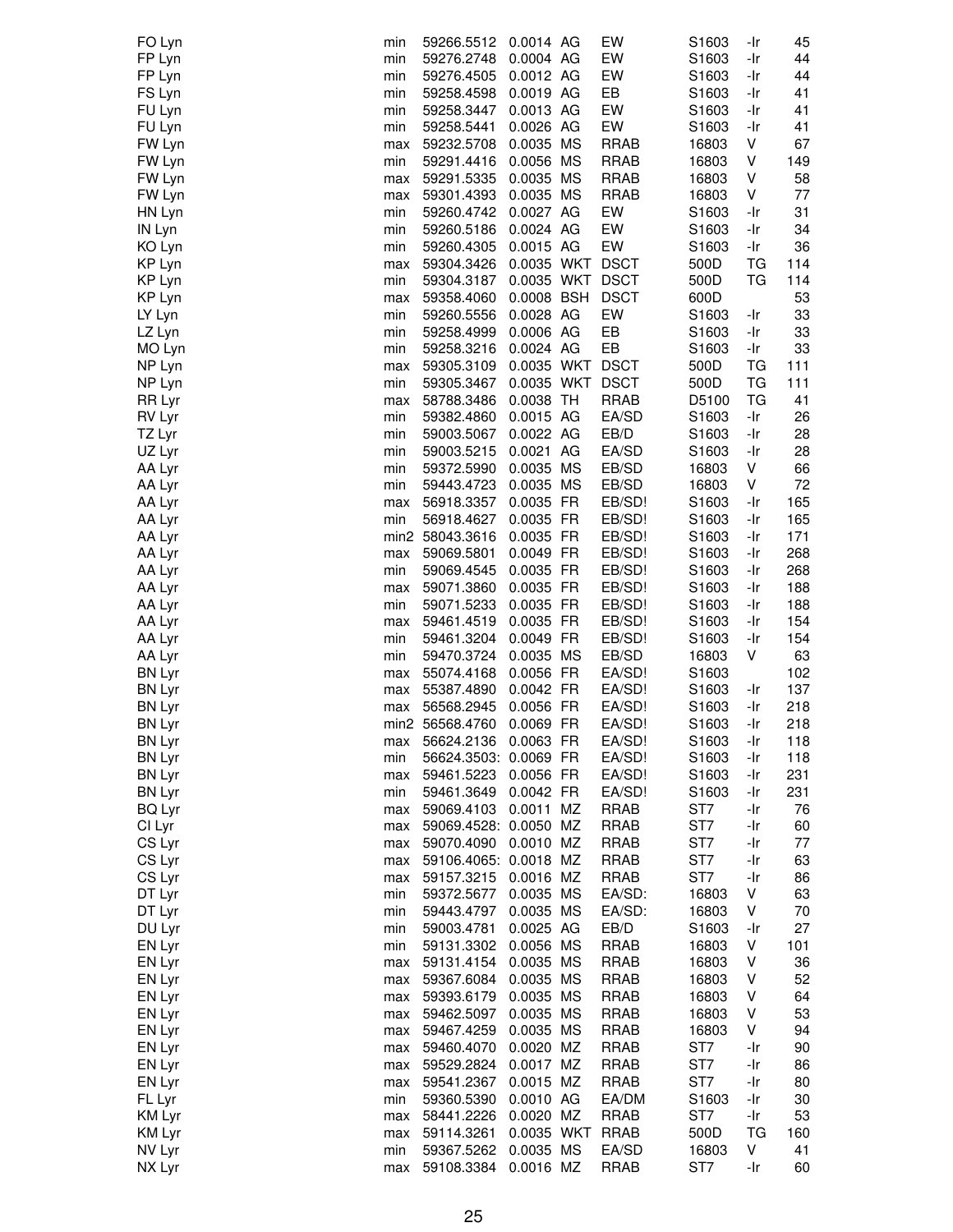| NX Lyr    | max | 59112.3232           | 0.0016 MZ | <b>RRAB</b> | ST7   | -Ir    | 114 |
|-----------|-----|----------------------|-----------|-------------|-------|--------|-----|
| NX Lyr    | max | 59114.3119           | 0.0013 MZ | <b>RRAB</b> | ST7   | -Ir    | 116 |
| NX Lyr    | max | 59460.4964           | 0.0020 MZ | <b>RRAB</b> | ST7   | -Ir    | 67  |
| NX Lyr    | max | 59463.4877           | 0.0013 MZ | RRAB        | ST7   | -Ir    | 64  |
| NX Lyr    | max | 59480.4295           | 0.0015 MZ | RRAB        | ST7   | -Ir    | 92  |
| NX Lyr    |     | 59492.3840           | 0.0015 MZ | <b>RRAB</b> | ST7   | -Ir    | 56  |
|           | max | 59495.3784           | 0.0014 MZ | <b>RRAB</b> | ST7   | -Ir    | 99  |
| NX Lyr    | max |                      |           |             |       |        |     |
| NX Lyr    | max | 59496.3738           | 0.0013 MZ | RRAB        | ST7   | -Ir    | 77  |
| NX Lyr    | max | 59497.3670           | 0.0015 MZ | <b>RRAB</b> | ST7   | -Ir    | 63  |
| NX Lyr    | max | 59512.3136           | 0.0013 MZ | <b>RRAB</b> | ST7   | -Ir    | 116 |
| NX Lyr    | max | 59515.3036           | 0.0014 MZ | RRAB        | ST7   | -Ir    | 143 |
| NX Lyr    | max | 59528.2531           | 0.0016 MZ | <b>RRAB</b> | ST7   | -Ir    | 86  |
| NX Lyr    | max | 59530.2449           | 0.0016 MZ | <b>RRAB</b> | ST7   | -Ir    | 76  |
| NY Lyr    | min | 59386.4606           | 0.0035 MS | EW/KW       | 16803 | V      | 32  |
| NY Lyr    | min | 59393.5152           | 0.0035 MS | EW/KW       | 16803 | V      | 65  |
| NY Lyr    | min | 59410.4866           | 0.0035 MS | EW/KW       | 16803 | ٧      | 86  |
| NY Lyr    | max | 59462.3906           | 0.0056 MS | EW/KW       | 16803 | ٧      | 99  |
| NY Lyr    | min | 59462.5001           | 0.0035 MS | EW/KW       | 16803 | ٧      | 39  |
| NY Lyr    | min | 59467.3477           | 0.0035 MS | EW/KW       | 16803 | V      | 40  |
| NY Lyr    | max | 59467.4589           | 0.0056 MS | EW/KW       | 16803 | V      | 100 |
| OT Lyr    | min | 59372.6301           | 0.0035 MS | EA          | 16803 | V      | 136 |
| OT Lyr    | max | 59443.4172           | 0.0035 MS | EA          | 16803 | ٧      | 53  |
| OT Lyr    |     | 59443.5020           | 0.0035 MS | EA          | 16803 | V      | 26  |
|           | max |                      |           |             |       |        |     |
| OT Lyr    | max | 56918.3807           | 0.0042 FR | EA!         | S1603 | -Ir    | 49  |
| OT Lyr    | min | 56918.3419           | 0.0049 FR | EA!         | S1603 | -Ir    | 49  |
| OT Lyr    | max | 56918.4681           | 0.0042 FR | EA!         | S1603 | -Ir    | 156 |
| OT Lyr    | min | 56918.4252           | 0.0042 FR | EA!         | S1603 | -Ir    | 156 |
| OT Lyr    | max | 58043.3307           | 0.0042 FR | EA+DSCT!    | S1603 | -Ir    | 187 |
| OT Lyr    | min | 58043.2871           | 0.0035 FR | EA+DSCT!    | S1603 | -Ir    | 187 |
| OT Lyr    | max | 58043.4142           | 0.0042 FR | EA+DSCT!    | S1603 | -Ir    | 181 |
| OT Lyr    | min | 58043.3731           | 0.0042 FR | EA+DSCT!    | S1603 | -Ir    | 181 |
| OT Lyr    | max | 59071.4074           | 0.0035 FR | EA!         | S1603 | -Ir    | 51  |
| OT Lyr    | min | 59071.3673           | 0.0042 FR | EA!         | S1603 | -Ir    | 51  |
| OT Lyr    | max | 59071.4916           | 0.0042 FR | EA!         | S1603 | -Ir    | 50  |
| OT Lyr    | min | 59071.4545           | 0.0042 FR | EA!         | S1603 | -Ir    | 50  |
| OT Lyr    | max | 59470.4037           | 0.0035 MS | EA          | 16803 | V      | 67  |
| OT Lyr    | min | 59470.3672 0.0035 MS |           | EA          | 16803 | V      | 67  |
| PU Lyr    | max | 59367.5330           | 0.0035 MS | <b>RRAB</b> | 16803 | V      | 57  |
| PU Lyr    | max | 59410.5710           | 0.0035 MS | <b>RRAB</b> | 16803 | ٧      | 70  |
| PU Lyr    | min | 59462.4267           | 0.0056 MS | <b>RRAB</b> | 16803 | V      | 103 |
| PU Lyr    | max | 59462.4794           | 0.0035 MS | <b>RRAB</b> | 16803 | $\vee$ | 46  |
| PU Lyr    | max | 59467.3602           | 0.0035 MS | <b>RRAB</b> | 16803 | V      | 59  |
| QU Lyr    | min | 59413.3892           | 0.0035 MS | EW/KE       | 16803 | V      | 54  |
| QV Lyr    |     | 58988.5511           | 0.0035 MS | <b>RRAB</b> | 16803 | V      | 40  |
|           | max |                      |           |             |       | V      |     |
| QV Lyr    | min | 59029.5075           | 0.0056 MS | RRAB        | 16803 |        | 104 |
| QV Lyr    | max | 59029.5628           | 0.0035 MS | <b>RRAB</b> | 16803 | ٧      | 39  |
| QV Lyr    | min | 59057.4285           | 0.0056 MS | <b>RRAB</b> | 16803 | ٧      | 148 |
| QV Lyr    | max | 59057.4863           | 0.0035 MS | RRAB        | 16803 | V      | 54  |
| QV Lyr    | max | 59388.6370           | 0.0035 MS | RRAB        | 16803 | V      | 36  |
| QV Lyr    | min | 59399.4917           | 0.0056 MS | RRAB        | 16803 | V      | 106 |
| QV Lyr    | max | 59399.5433           | 0.0035 MS | <b>RRAB</b> | 16803 | V      | 29  |
| QV Lyr    | min | 59413.4508           | 0.0056 MS | <b>RRAB</b> | 16803 | V      | 67  |
| QV Lyr    | max | 59413.5047           | 0.0035 MS | <b>RRAB</b> | 16803 | V      | 52  |
| QW Lyr    | min | 59388.6306           | 0.0035 MS | <b>RRAB</b> | 16803 | V      | 69  |
| QW Lyr    | max | 59413.5050           | 0.0049 MS | <b>RRAB</b> | 16803 | V      | 80  |
| QX Lyr    | max | 59413.4311           | 0.0035 MS | <b>RRAB</b> | 16803 | V      | 79  |
| V0412 Lyr |     | min2 56918.4237      | 0.0035 FR | EB!         | S1603 | -Ir    | 152 |
| V0412 Lyr | max | 58043.4179           | 0.0049 FR | EB!         | S1603 | -Ir    | 189 |
| V0412 Lyr | max | 59069.4556           | 0.0035 FR | EB!         | S1603 | -Ir    | 268 |
| V0412 Lyr | max | 59071.3436           | 0.0049 FR | EB!         | S1603 | -Ir    | 193 |
| V0412 Lyr | min | 59071.5538           | 0.0035 FR | EB!         | S1603 | -Ir    | 193 |
| V0412 Lyr |     | min2 59461.3809      | 0.0035 FR | EB!         | S1603 | -Ir    | 133 |
| V0428 Lyr | min | 59462.4051           | 0.0035 MS | EA/DM       | 16803 | V      | 108 |
| V0431 Lyr | min | 59131.3067           | 0.0035 MS | EW/KW       | 16803 | V      | 52  |
| V0431 Lyr | min | 59367.6549           | 0.0035 MS | EW/KW       | 16803 | ٧      | 53  |
| V0431 Lyr |     |                      | 0.0035 MS |             |       | V      | 100 |
|           | min | 59393.5515           |           | EW/KW       | 16803 |        |     |
| V0431 Lyr | min | 59410.5049           | 0.0035 MS | EW/KW       | 16803 | V      | 74  |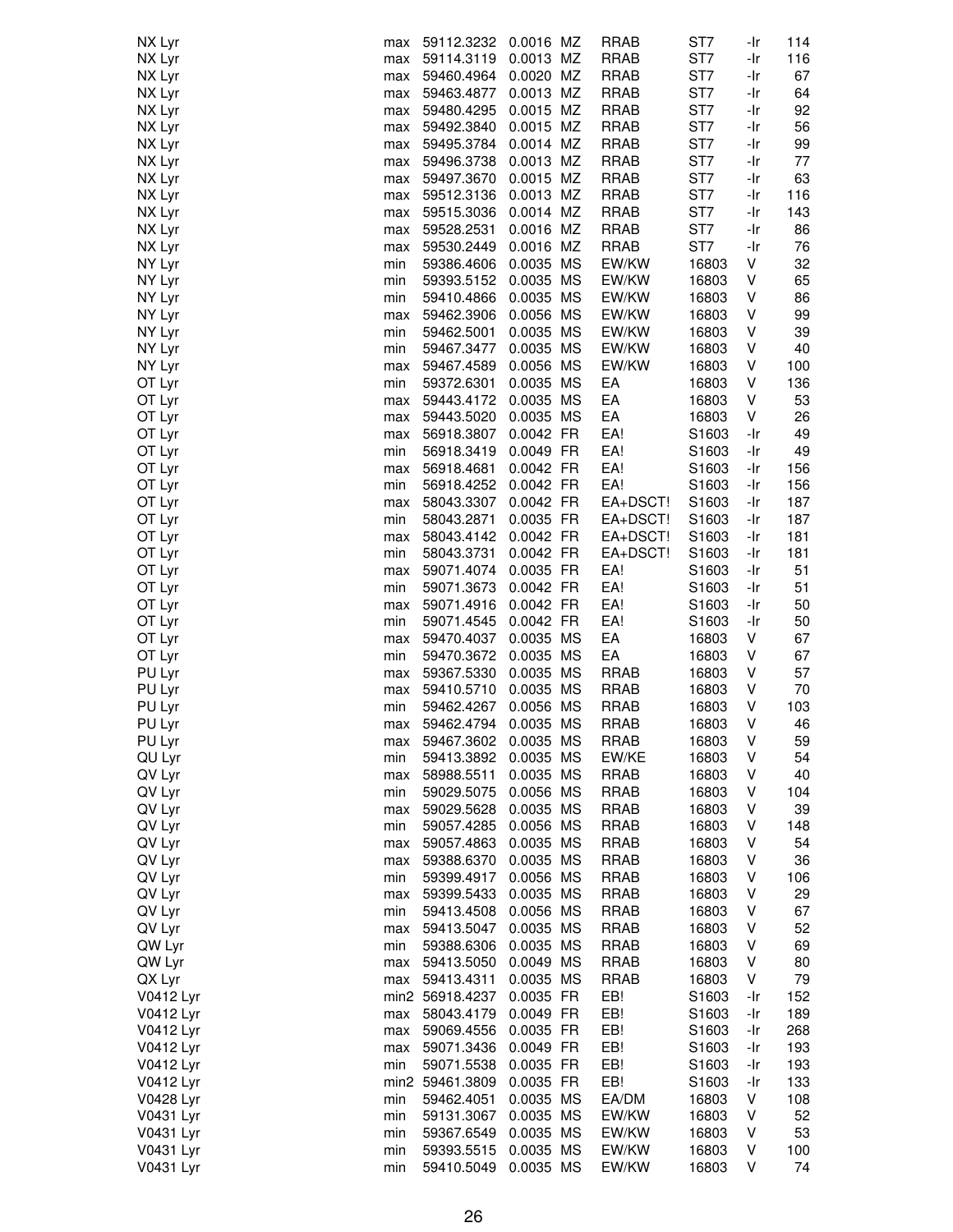| V0431 Lyr        | min | 59467.4223                        | 0.0035 MS   | EW/KW               | 16803             | V   | 77  |
|------------------|-----|-----------------------------------|-------------|---------------------|-------------------|-----|-----|
| V0593 Lyr        | max | 59082.4241                        | 0.0007 TH   | <b>DSCT</b>         | <b>DSI</b>        | -Ir | 18  |
| V0748 Lyr        | max | 56918.2930                        | 0.0049 FR   | EW!                 | S1603             | -Ir | 133 |
|                  |     |                                   |             |                     |                   |     |     |
| V0748 Lyr        |     | min2 56918.3885                   | 0.0035 FR   | EW!                 | S1603             | -Ir | 133 |
| V0748 Lyr        | max | 58043.2928                        | 0.0035 FR   | EW!                 | S <sub>1603</sub> | -Ir | 161 |
| V0748 Lyr        | min | 58043.3852                        | 0.0035 FR   | EW!                 | S1603             | -Ir | 161 |
| V0748 Lyr        | max | 59461.4922 0.0035 FR              |             | EW!                 | S1603             | -Ir | 236 |
| V0748 Lyr        | min | 59461.3938                        | 0.0035 FR   | EW!                 | S1603             | -Ir | 236 |
| V0854 Lyr        | min | 59360.4661                        | 0.0034 AG   | EA                  | S <sub>1603</sub> | -Ir | 24  |
| V0854 Lyr        | min | 59419.5286                        | 0.0018 AG   | EA                  | S1603             | -Ir | 34  |
|                  |     |                                   | 0.0025 AG   |                     |                   |     |     |
| V0869 Lyr        | min | 59003.4121                        |             | EB                  | S1603             | -Ir | 28  |
| V0869 Lyr        | min | 59365.4656                        | 0.0032 AG   | EB                  | S1603             | -Ir | 26  |
| V0890 Lyr        | min | 59003.4115 0.0021 AG              |             | EW                  | S1603             | -Ir | 28  |
| V0456 Oph        | min | 59382.3965                        | 0.0046 AG   | EA/DM               | S1603             | -Ir | 26  |
| V0735 Oph        | min | 59366.4081                        | 0.0010 AG   | EA/SD               | S1603             | -Ir | 29  |
| V0839 Oph        | min | 59380.5387                        | 0.0011 AG   | EW/KW               | S1603             | -Ir | 27  |
| V2612 Oph        | min | 59380.4035                        | 0.0028 AG   | EW                  | S1603             | -Ir | 27  |
| V3507 Oph        | max | 59384.4496                        |             | 0.0005 WNZ HADS.!   | 200D              | TG  | 54  |
| V3507 Oph        | max | 59400.4030  0.0020  WNZ  HADS.!   |             |                     | 200D              | TG  | 15  |
| EF Ori           |     |                                   | 0.0002 RAT  | EA                  |                   |     | 51  |
|                  | min | 59168.4763                        |             |                     | 1600              | о   |     |
| GO Ori           | max | 59234.3389                        | 0.0035 MS   | <b>RR</b>           | 16803             | V   | 79  |
| V2855 Ori        | max | 59305.3564                        | $0.0012$ TH | <b>DSCT</b>         | <b>DSI</b>        | -Ir | 31  |
| V2855 Ori        | max | 59305.4115                        | 0.0011 TH   | <b>DSCT</b>         | <b>DSI</b>        | -Ir | 68  |
| UX Peg           | min | 59081.3632 0.0014 AG              |             | EA/SD               | S1603             | -Ir | 37  |
| UX Peg           | min | 59464.4309                        | 0.0006 AG   | EA/SD               | S1603             | -Ir | 41  |
| VZ Peg           | max | 59168.4130                        | 0.0010 AG   | <b>RRC</b>          | S1603             | -Ir | 38  |
| VZ Peg           | max | 59482.5590                        | 0.0010 AG   | <b>RRC</b>          | S1603             | -Ir | 48  |
| AT Peg           | min | 59464.4811                        | 0.0006 AG   | EA/SD               | S1603             | -Ir | 40  |
| AV Peg           |     | 59425.4350                        | 0.0010 AG   | RRAB                | S1603             | -Ir | 33  |
|                  | max |                                   |             |                     |                   |     |     |
| <b>BG Peg</b>    | min | 59464.6021                        | 0.0001 AG   | EA/SD               | S1603             | -Ir | 40  |
| BK Peg           | min | 59111.5243                        | 0.0012 AG   | EA/D                | S <sub>1603</sub> | -Ir | 43  |
| BO Peg           | min | 59068.3690                        | 0.0018 AG   | EA/KE:              | S1603             | -Ir | 39  |
| BP Peg           | max | 59497.2958                        | 0.0035 FIR  | DSCT(B)             | QHY9              |     | 133 |
| DF Peg           | min | 59081.4748                        | 0.0025 AG   | EA/DS               | S <sub>1603</sub> | -Ir | 37  |
| DI Peg           | min | 59465.5868                        | 0.0010 AG   | EA/SD               | S1603             | -Ir | 44  |
| DY Peg           | max | 58721.3695                        | $0.0010$ TH | SXPHE(B)            | D5100             | ТG  | 64  |
| DY Peg           | max | 58721.4411                        | 0.0009 TH   | SXPHE(B)            | D5100             | TG  | 63  |
| DY Peg           | max | 59399.5063                        |             | 0.0002 WNZ SXPHE    | 200D              | TG  | 35  |
| DY Peg           |     | 59400.5273                        |             | 0.0004 WNZ SXPHE    |                   | TG  |     |
|                  | max |                                   |             |                     | 200D              |     | 25  |
| DY Peg           | max | 59418.5519                        |             | 0.0003 WNZ SXPHE    | 200D              | TG  | 64  |
| DY Peg           | max | 59422.4773                        |             | 0.0003 WNZ SXPHE    | 1100D             | ТG  | 45  |
| DY Peg           | max | 59422.5510                        |             | 0.0004 WNZ SXPHE    | 1100D             | ТG  | 34  |
| DY Peg           | max | 59423.4993                        |             | 0.0010 WNZ SXPHE    | 1100D             | ТG  | 28  |
| DY Peg           | max | 59423.5704                        |             | 0.0007 WNZ SXPHE    | 1100D             | ТG  | 15  |
| DY Peg           | max | 59425.5410                        |             | 0.0012 WNZ SXPHE    | 200D              | TG  | 31  |
| DY Peg           | max | 59432.6163                        |             | 0.0007 WNZ SXPHE    | 1100D             | TG  | 26  |
| DY Peg           | max | 59433.5636  0.0010 WNZ SXPHE      |             |                     | 200D              | ТG  | 43  |
| DY Peg           | max | 59496.3512 0.0035 FIR             |             | SXPHE(B)            | QHY9              |     | 178 |
| DY Peg           | min | 59496.3264                        | 0.0035 FIR  | SXPHE(B)            | QHY9              |     | 178 |
|                  |     |                                   |             |                     |                   |     |     |
| DY Peg           | max | 59497.3733                        |             | 0.0035 WKT SXPHE(B) | EOSM5 TG          |     | 145 |
| DY Peg           | min | 59497.3478                        |             | 0.0035 WKT SXPHE(B) | EOSM5 TG          |     | 145 |
| DY Peg           | max | 59466.3789                        |             | 0.0017 BER SXPHE(B) | 1100D             | ТG  | 81  |
| DY Peg           | max | 59497.2993  0.0017  BER  SXPHE(B) |             |                     | 1100D             | TG  | 50  |
| ER Peg           | min | 59081.4543                        | 0.0022 AG   | EA/SD               | S1603             | -Ir | 37  |
| GP Peg           | min | 59123.2955                        | 0.0013 AG   | EA                  | S1603             | -Ir | 52  |
| GP Peg           | min | 59419.3938                        | 0.0039 AG   | EA                  | S1603             | -Ir | 31  |
| LX Peg           | min | 59104.3364                        | 0.0003 RAT  | EW                  | 1600              | о   | 61  |
| V0357 Peg        | min | 59111.4205                        | 0.0013 AG   | EW                  | S1603             | -Ir | 43  |
| <b>V0357 Peg</b> |     |                                   |             | EW                  |                   |     | 38  |
|                  | min | 59168.3991                        | 0.0007 AG   |                     | S <sub>1603</sub> | -Ir |     |
| V0357 Peg        | min | 59482.4983                        | 0.0004 AG   | EW                  | S1603             | -Ir | 48  |
| V0357 Peg        |     | min2 59516.3304                   | 0.0001 SCI  | EW                  | ST7               | о   | 88  |
| V0365 Peg        | min | 59102.3766                        | 0.0013 AG   | EB                  | S1603             | -Ir | 50  |
| V0365 Peg        | min | 59425.3917                        | 0.0008 AG   | EB                  | S1603             | -Ir | 33  |
| <b>V0404 Peg</b> | min | 59441.5431                        | 0.0025 AG   | EW                  | S1603             | -Ir | 29  |
| <b>V0478 Peg</b> | min | 59425.3619                        | 0.0003 AG   | EA                  | S1603             | -Ir | 34  |
| <b>V0481 Peg</b> | min | 59108.4576                        | 0.0010 AG   | EW                  | S1603             | -Ir | 41  |
| <b>V0481 Peg</b> | min | 59425.4040                        | 0.0012 AG   | EW                  | S1603             | -Ir | 33  |
|                  |     |                                   |             |                     |                   |     |     |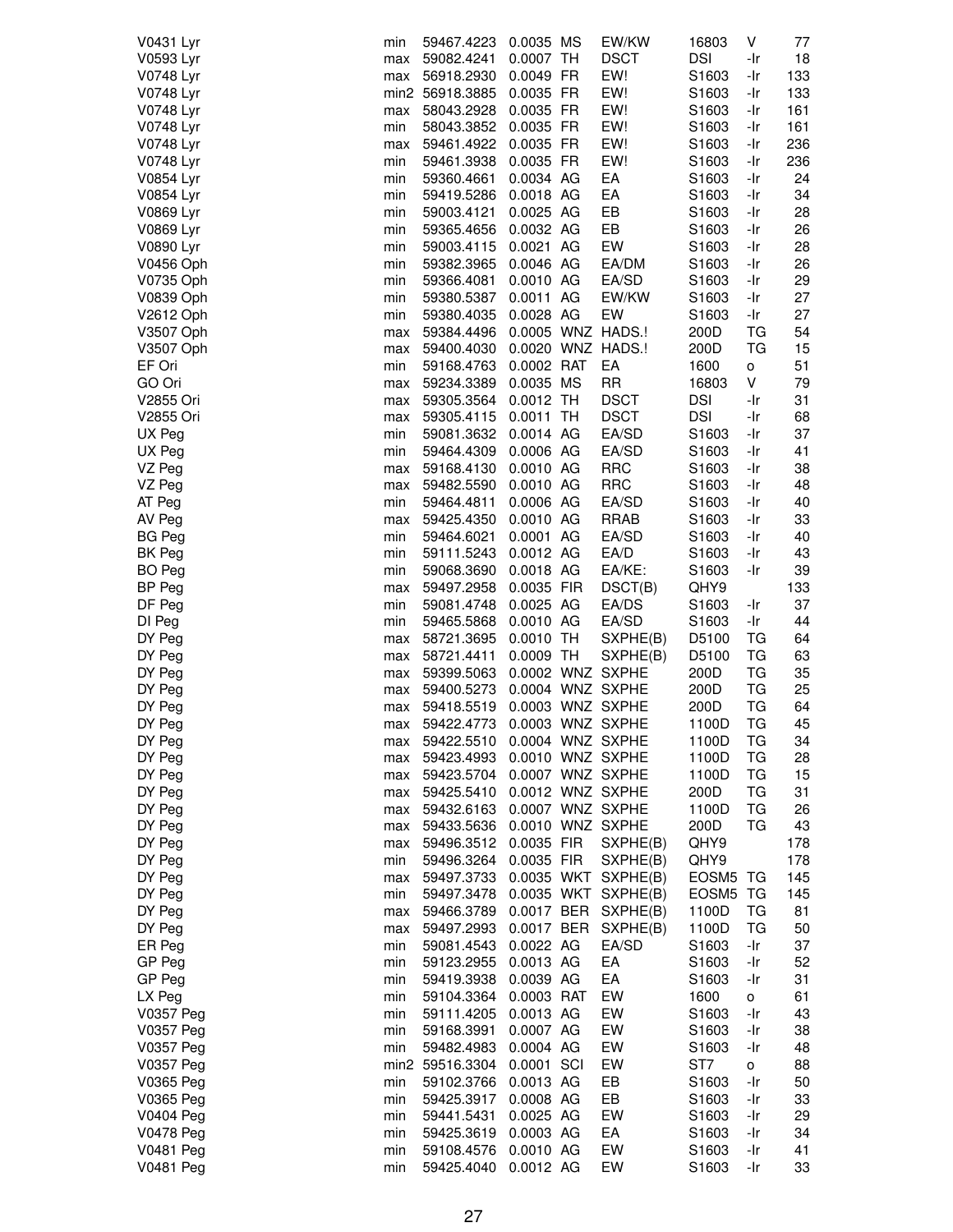| <b>V0484 Peg</b> | min | 59463.4279 | 0.0055 AG  | EW               | S1603             | -Ir | 47  |
|------------------|-----|------------|------------|------------------|-------------------|-----|-----|
| V0495 Peg        | min | 59463.5214 | 0.0033 AG  | EB               | S1603             | -Ir | 48  |
| V0499 Peg        | min | 59081.4250 | 0.0025 AG  | EW               | S1603             | -Ir | 37  |
| <b>V0499 Peg</b> | min | 59081.5766 | 0.0017 AG  | EW               | S1603             | -Ir | 37  |
| <b>V0500 Peg</b> | min | 59081.5590 | 0.0017 AG  | EB               | S <sub>1603</sub> | -Ir | 37  |
| <b>V0500 Peg</b> | min | 59463.3782 | 0.0009 AG  | EB               | S1603             | -Ir | 48  |
| V0535 Peg        | min | 59102.3681 | 0.0008 AG  | EW               | S1603             | -Ir | 49  |
| V0535 Peg        | min | 59102.5300 | 0.0010 AG  | EW               | S1603             | -Ir | 49  |
| V0535 Peg        | min | 59441.5264 | 0.0004 AG  | EW               | S1603             | -Ir | 28  |
| V0536 Peg        | max | 59482.3063 | 0.0035 FIR | <b>DSCT</b>      | QHY9              |     | 95  |
| V0536 Peg        | min | 59482.3526 | 0.0035 FIR | <b>DSCT</b>      | QHY9              |     | 95  |
| V0536 Peg        | max | 59465.3853 | 0.0020 BSH | <b>DSCT</b>      | 600D              |     | 75  |
| V0536 Peg        | max | 59489.3456 | 0.0035 FIR | <b>DSCT</b>      | QHY9              |     | 132 |
| V0536 Peg        | min | 59489.3258 | 0.0035 FIR | <b>DSCT</b>      | QHY9              |     | 132 |
| V0536 Peg        | max | 59497.4181 | 0.0035 FIR | <b>DSCT</b>      | QHY9              |     | 90  |
| V0536 Peg        | min | 59497.3979 | 0.0035 FIR | <b>DSCT</b>      | QHY9              |     | 90  |
| V0536 Peg        | max | 59498.3209 | 0.0035 BSH | <b>DSCT</b>      | 600D              | ТG  | 125 |
| V0536 Peg        | max | 59504.3278 | 0.0035 FIR | <b>DSCT</b>      | QHY9              |     | 83  |
| V0536 Peg        | min | 59504.3069 | 0.0035 FIR | <b>DSCT</b>      | QHY9              |     | 83  |
| V0536 Peg        | max | 59528.2875 |            | 0.0035 WKT HADS! | <b>EOSM5 TG</b>   |     | 110 |
| V0536 Peg        | min | 59528.3347 |            | 0.0035 WKT HADS! | EOSM5 TG          |     | 110 |
| <b>V0557 Peg</b> | min | 59081.4592 | 0.0023 AG  | EA/RS            | S <sub>1603</sub> | -Ir | 37  |
| V0560 Peg        | min | 59069.4776 | 0.0009 AG  | EA:              | S1603             | -Ir | 36  |
| <b>V0560 Peg</b> | min | 59123.4859 | 0.0036 AG  | EA:              | S1603             | -Ir | 52  |
| V0560 Peg        |     |            | 0.0013 AG  | EA:              |                   | -Ir | 30  |
|                  | min | 59419.4337 |            |                  | S1603             |     |     |
| V0568 Peg        | min | 59461.4020 | 0.0014 AG  | EW               | S1603             | -Ir | 44  |
| <b>V0568 Peg</b> | min | 59461.5250 | 0.0041 AG  | EW               | S1603             | -Ir | 44  |
| V0576 Peg        | min | 59108.4249 | 0.0015 AG  | EW               | S1603             | -Ir | 41  |
| V0576 Peg        | min | 59108.5558 | 0.0016 AG  | EW               | S1603             | -Ir | 41  |
| V0576 Peg        | min | 59482.3919 | 0.0009 AG  | EW               | S1603             | -Ir | 48  |
| <b>V0576 Peg</b> | min | 59482.5229 | 0.0013 AG  | EW               | S1603             | -Ir | 48  |
| V0576 Peg        | min | 59482.6503 | 0.0004 AG  | EW               | S1603             | -Ir | 48  |
| <b>V0669 Peg</b> | min | 59461.3645 | 0.0036 AG  | EW               | S1603             | -Ir | 44  |
| <b>V0669 Peg</b> | min | 59461.5651 | 0.0013 AG  | EW               | S1603             | -Ir | 44  |
| V0675 Peg        | min | 59123.3287 | 0.0014 AG  | EW               | S1603             | -Ir | 55  |
| V0675 Peg        | min | 59123.5102 | 0.0014 AG  | EW               | S1603             | -Ir | 55  |
| V0675 Peg        | min | 59482.4617 | 0.0001 AG  | EW               | S1603             | -Ir | 47  |
| V0675 Peg        | min | 59482.6384 | 0.0001 AG  | EW               | S1603             | -Ir | 47  |
| V0677 Peg        | min | 59482.4376 | 0.0016 AG  | EA               | S1603             | -Ir | 39  |
| RT Per           | min | 59175.4377 | 0.0015 AG  | EA/SD            | S1603             | -Ir | 52  |
| XZ Per           | min | 59175.3844 | 0.0001 AG  | EA/SD            | S1603             | -Ir | 47  |
| DV Per           | min | 59232.3905 | 0.0035 MS  | EB/SD            | 16803             | V   | 106 |
| DV Per           | min | 59465.6554 | 0.0035 MS  | EB/SD            | 16803             | V   | 71  |
| DV Per           | min | 59469.6868 | 0.0035 MS  | EB/SD            | 16803             | V   | 48  |
| DV Per           | min | 59490.6749 | 0.0035 MS  | EB/SD            | 16803             | V   | 87  |
| DV Per           | min | 59533.4553 | 0.0035 MS  | EB/SD            | 16803             | V   | 82  |
| ET Per           | max | 59111.4010 | 0.0010 AG  | <b>RRAB</b>      | S1603             | -Ir | 43  |
| ET Per           | max | 59482.5600 | 0.0010 AG  | RRAB             | S1603             | -Ir | 48  |
| IK Per           | min | 59556.3042 | 0.0019 AG  | EB/KE            | S1603             | -Ir | 53  |
| KN Per           | min | 59175.5665 | 0.0012 AG  | <b>RRC</b>       | S1603             | -Ir | 52  |
| <b>KW Per</b>    | min | 59504.6051 | 0.0030 AG  | EB/SD            | S <sub>1603</sub> | -Ir | 58  |
| V0511 Per        | min | 59175.3144 | 0.0032 AG  | EA/DM            | S1603             | -Ir | 47  |
| V0723 Per        | min | 59504.4964 | 0.0014 AG  | EB               | S1603             | -Ir | 54  |
| V0732 Per        | min | 59168.5235 | 0.0007 AG  | EA               | S1603             | -Ir | 49  |
| V0732 Per        | min | 59175.2868 | 0.0017 AG  | EA               | S1603             | -Ir | 54  |
| V0736 Per        | min | 59570.4873 | 0.0024 AG  | EA               | S1603             | -Ir | 49  |
| V0740 Per        | min | 59570.2235 | 0.0001 AG  | EW               | S1603             | -Ir | 52  |
| V0740 Per        | min | 59570.4105 | 0.0020 AG  | EW               | S1603             | -Ir | 52  |
| V0740 Per        | min | 59570.5973 | 0.0013 AG  | EW               | S1603             | -Ir | 52  |
| <b>V0873 Per</b> | min | 59556.3388 | 0.0010 AG  | EW               | S <sub>1603</sub> | -Ir | 45  |
| <b>V0873 Per</b> | min | 59556.4884 | 0.0007 AG  | EW               | S <sub>1603</sub> | -Ir | 45  |
| <b>V0881 Per</b> | min | 59556.3880 | 0.0021 AG  | EW               | S1603             | -Ir | 45  |
| <b>V0887 Per</b> | min | 59556.5142 | 0.0016 AG  | EA               | S1603             | -Ir | 45  |
| V0951 Per        | min | 59570.2580 | 0.0032 AG  | EW               | S1603             | -Ir | 51  |
| V0951 Per        | min | 59570.3932 | 0.0021 AG  | EW               | S1603             | -Ir | 51  |
| V0951 Per        | min | 59570.5285 | 0.0044 AG  | EW               | S1603             | -Ir | 51  |
| V1055 Per        | min | 59111.4576 | 0.0027 AG  | EA               | S1603             | -Ir | 42  |
|                  |     |            |            |                  |                   |     |     |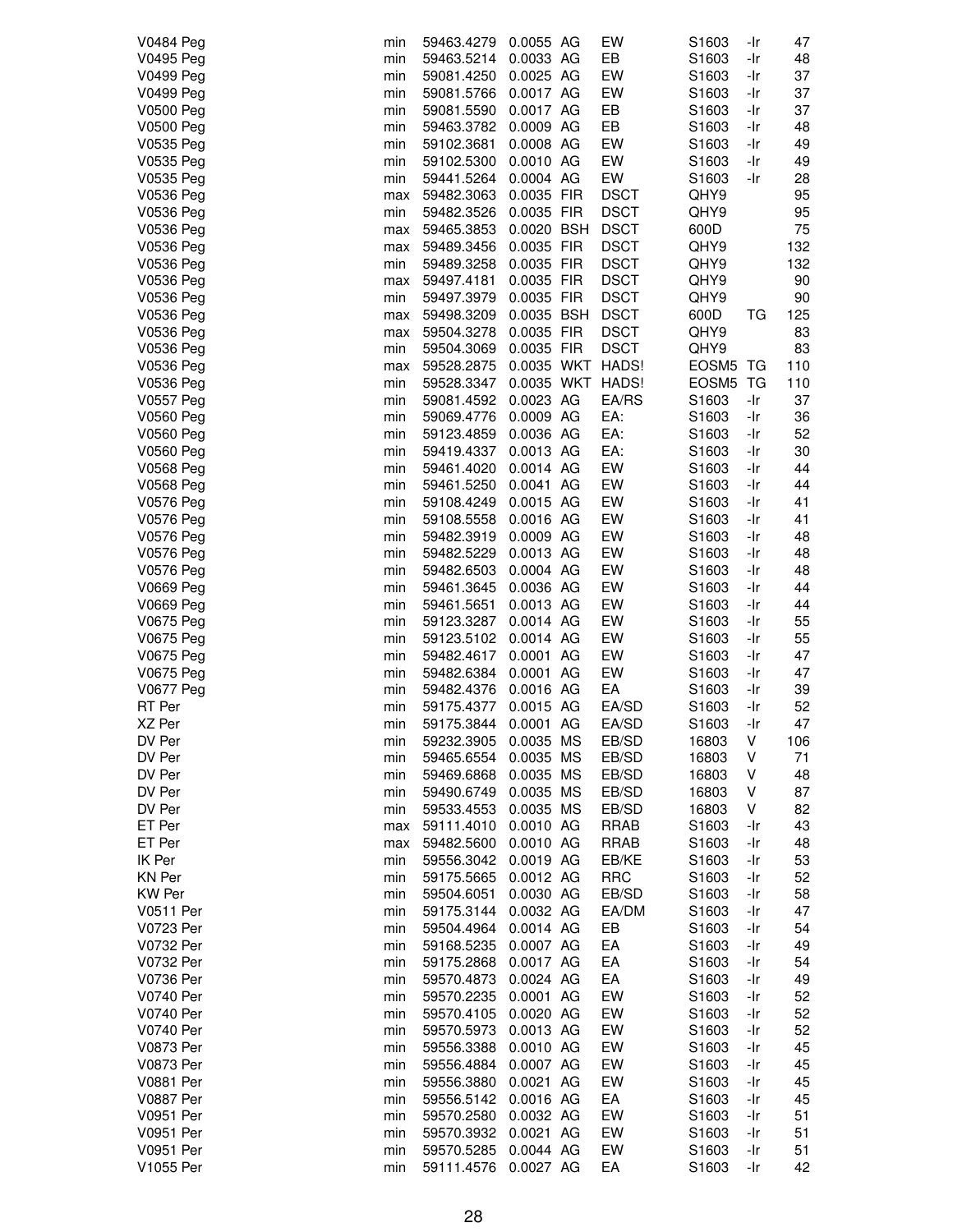| V1055 Per        | min | 59123.3721           | 0.0011 AG      | EA           | S1603             | -Ir | 55  |
|------------------|-----|----------------------|----------------|--------------|-------------------|-----|-----|
| V1055 Per        | min | 59466.5278           | 0.0009 AG      | EA           | S1603             | -Ir | 42  |
| V1056 Per        | min | 59111.3479           | 0.0015 AG      | EW           | S1603             | -Ir | 43  |
| V1056 Per        | min | 59111.5307           | 0.0024 AG      | EW           | S1603             | -Ir | 43  |
| V1056 Per        | min | 59466.4999           | 0.0035 AG      | EW           | S1603             | -Ir | 42  |
| V1056 Per        | min | 59482.4600           | 0.0014 AG      | EW           | S1603             | -Ir | 48  |
| V1056 Per        | min | 59489.3224           | 0.0024 AG      | EW           | S1603             | -Ir | 52  |
|                  |     |                      |                |              |                   |     |     |
| V1056 Per        | min | 59489.5088           | 0.0007 AG      | EW           | S1603             | -Ir | 52  |
| V1070 Per        | min | 59112.4109           | 0.0005 AG      | EA           | S1603             | -Ir | 43  |
| V1070 Per        | min | 59490.5812           | 0.0025 AG      | EA           | S1603             | -Ir | 53  |
| V1071 Per        | min | 59112.5158           | 0.0023 AG      | EW           | S1603             | -Ir | 43  |
| V1071 Per        | min | 59490.3576           | 0.0027 AG      | EW           | S1603             | -Ir | 52  |
| V1071 Per        | min | 59490.5353           | 0.0018 AG      | EW           | S1603             | -Ir | 52  |
| V1078 Per        | max | 59556.2890           | 0.0010 AG      | <b>DSCT</b>  | S1603             | -Ir | 45  |
| V1078 Per        | max | 59556.4350           | 0.0010 AG      | <b>DSCT</b>  | S1603             | -Ir | 45  |
| V1091 Per        | min | 59175.2773           | 0.0012 AG      | EW           | S1603             | -Ir | 52  |
| V1091 Per        | min | 59175.4290           | 0.0010 AG      | EW           | S1603             | -Ir | 52  |
| V1091 Per        | min | 59175.5849           | 0.0008 AG      | EW           | S1603             | -Ir | 52  |
| V1093 Per        | min | 59570.2536           | 0.0013 AG      | EW           | S1603             | -Ir | 49  |
| V1093 Per        | min | 59570.4274           | 0.0012 AG      | EW           | S1603             | -Ir | 49  |
| V1107 Per        | min | 59556.3185           | 0.0010 AG      | EA           | S1603             | -Ir | 52  |
|                  |     |                      | 0.0010 VLM     |              |                   |     |     |
| <b>BET</b> Per   | max | 59284.3000           |                | EA/SD        | 600D              | V   | 21  |
| <b>RV Psc</b>    | min | 59490.6175           | 0.0007 AG      | EA/DW        | S1603             | -Ir | 53  |
| SX Psc           | min | 59168.3970           | 0.0004 AG      | EA/SD:       | S1603             | -Ir | 41  |
| UV Psc           | min | 59175.3041           | 0.0015 AG      | EA/D:/RS     | S1603             | -Ir | 42  |
| AQ Psc           | min | 59175.4753           | 0.0015 AG      | EW/KW        | S1603             | -Ir | 42  |
| DW Psc           | max | 59496.4400           | 0.0056 FIR     | <b>SXPHE</b> | QHY9              |     | 40  |
| DW Psc           | min | 59496.4195           | 0.0056 FIR     | <b>SXPHE</b> | QHY9              |     | 40  |
| DZ Psc           | min | 59512.3542 0.0020 AG |                | EW           | S1603             | -Ir | 47  |
| DZ Psc           | min | 59512.5385           | 0.0019 AG      | EW           | S1603             | -Ir | 47  |
| <b>GR Psc</b>    | min | 59168.3314           | 0.0004 AG      | EW           | S1603             | -Ir | 44  |
| <b>GR Psc</b>    | min | 59168.5777           | 0.0010 AG      | EW           | S1603             | -Ir | 44  |
| <b>GW Psc</b>    | min | 59175.3555           | 0.0027 AG      | EW           | S1603             | -Ir | 42  |
| <b>GW Psc</b>    | min | 59175.5240           | 0.0012 AG      | EW           | S1603             | -Ir | 42  |
| HL Psc           | min | 59490.5819           | 0.0016 AG      | EB/RS        | S1603             | -Ir | 52  |
| HN Psc           |     |                      |                | EW           |                   |     |     |
|                  | min | 59112.4039           | 0.0014 AG      |              | S1603             | -Ir | 43  |
| HN Psc           | min | 59112.5680           | 0.0011 AG      | EW           | S1603             | -Ir | 43  |
| HN Psc           | min | 59504.3577           | 0.0016 AG      | EW           | S1603             | -Ir | 52  |
| HN Psc           | min | 59504.5296           | 0.0001 AG      | EW           | S1603             | -Ir | 52  |
| <b>LM Psc</b>    | min | 59512.2477           | 0.0033 AG      | EW           | S1603             | -Ir | 46  |
| <b>LM Psc</b>    | min | 59512.4165           | 0.0040 AG      | EW           | S1603             | -Ir | 46  |
| LM Psc           | min | 59512.5842           | 0.0029 AG      | EW           | S1603             | -Ir | 46  |
| LO Psc           | min | 59512.3959           | 0.0010 AG      | EW           | S1603             | -Ir | 47  |
| LO Psc           | min | 59512.5674           | 0.0013 AG      | EW           | S1603             | -Ir | 47  |
| CU Sge           | min | 59071.4333           | 0.0014 AG      | EB/DW        | S1603             | -Ir | 34  |
| DL Sge           | min | 59384.3985           | 0.0019 AG      | EA/SD        | S1603             | -Ir | 26  |
| <b>V0411 Sge</b> | max | 59384.5140           | 0.0010 AG      | <b>DSCT</b>  | S1603             | -Ir | 26  |
| <b>V0414 Sge</b> | min | 59024.4870           | 0.0017 AG      | EW           | S1603             | -Ir | 28  |
| V0415 Sge        | min | 59024.4306           | 0.0007 AG      | EW           | S1603             | -Ir | 29  |
| V0415 Sge        | min | 59383.4770           | 0.0009 AG      | EW           | S1603             | -Ir | 28  |
| AO Ser           | min | 59379.5197           | 0.0004 AG      | EA/SD        | S1603             | -Ir | 26  |
|                  |     |                      |                |              |                   |     |     |
| <b>BI</b> Ser    | min | 59379.5295           | 0.0009 AG      | EA/SD:       | S1603             | -Ir | 25  |
| <b>BT</b> Ser    | min | 56131.4385           | 0.0014 MZ      | <b>RR</b>    | ST7               | -Ir | 134 |
| V0384 Ser        | min | 59364.4965           | 0.0009 AG      | EW           | S1603             | -Ir | 31  |
| V0384 Ser        |     | min2 59482.3333      | 0.0028 FR      | EW!          | S <sub>1603</sub> | -Ir | 136 |
| V0384 Ser        | max | 59489.2556           | 0.0035 FR      | EW!          | S1603             | -Ir | 151 |
| V0384 Ser        |     | min2 59489.3210      | 0.0028 FR      | EW!          | S1603             | -Ir | 151 |
| V0505 Ser        | max | 59460.4374           | 0.0069 FR      | EA/RS!       | S1603             | -Ir | 152 |
| V0505 Ser        | min | 59460.3558           | 0.0035 FR      | EA/RS!       | S1603             | -Ir | 152 |
| V0505 Ser        | max | 59482.3009           | 0.0056 FR      | EA/RS!       | S1603             | -Ir | 131 |
| V0505 Ser        | min | 59396.4476           | 0.0035 MS      | $EA+RS$      | 16803             | V   | 35  |
| V0505 Ser        | min | 59396.4464           | 0.0035 MS      | $EA+RS$      | 16803             | R   | 36  |
| V0505 Ser        | min | 59396.4468           | 0.0035 MS      | $EA+RS$      | 16803             | B   | 34  |
| V0505 Ser        | min | 59396.4476           | 0.0035 MS      | $EA+RS$      | 16803             | L   | 31  |
| V0653 Ser        |     | min2 59482.3454      | 0.0049 FR      | EW!          | S1603             | -Ir | 103 |
| T Sex            | max | 59280.3358           | 0.0035 HOC RRC |              | A4000             | V   | 64  |
|                  |     |                      |                |              |                   |     |     |
| <b>BO</b> Tau    | max | 59270.2681           | 0.0008 MZ      | <b>RRAB</b>  | ST7               | -Ir | 58  |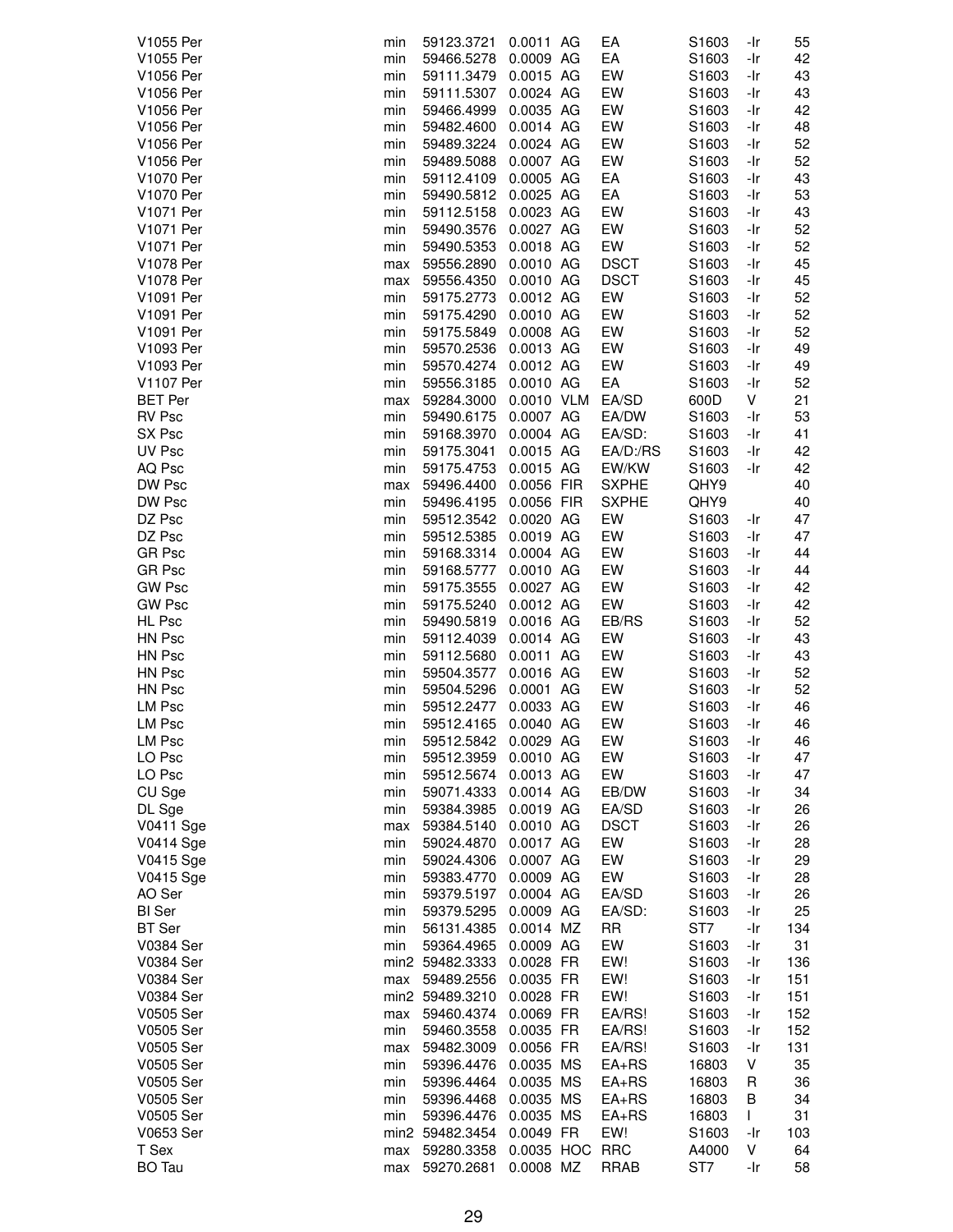| CK Tau                 | max        | 59507.6247               | 0.0035 MS                    | <b>RR</b>       | 16803                    | V          | 69       |
|------------------------|------------|--------------------------|------------------------------|-----------------|--------------------------|------------|----------|
| CV Tau                 | max        | 59279.2972               | 0.0009 MZ                    | <b>RR</b>       | ST7                      | -Ir        | 60       |
| EN Tau                 | min        | 59183.3833               | 0.0014 HOC                   | EA/SD:          | A4000                    | CV         | 184      |
| IV Tau                 |            | min2 59275.2944          | 0.0005 SCI                   | EA/SD           | ST7                      | о          | 23       |
| <b>V1112 Tau</b>       |            | min2 59270.3593          | 0.0002 SCI                   | EW              | ST <sub>7</sub>          | о          | 43       |
| <b>V1112 Tau</b>       | min        | 59507.7087               | 0.0035 MS                    | EW              | 16803                    | ٧          | 49       |
| <b>LAM Tau</b>         | max        | 59273.3650               | 0.0050 VLM                   | EA/DM           | 600D                     | V          | 76       |
| V Tri                  | min        | 59175.5336               | 0.0024 AG                    | EB/SD           | S1603                    | -Ir        | 48       |
| V Tri                  | min        | 59136.6182               | 0.0002 HOA EB/SD             |                 | T7i                      | ТG         | 71       |
| V Tri                  | min        | 59512.3201               | 0.0010 AG                    | EB/SD           | S1603                    | -Ir        | 44       |
| X Tri                  | min        | 59168.3310               | 0.0001 AG                    | EA/SD           | S1603                    | -Ir        | 47       |
| X Tri                  | min        | 59504.4771               | 0.0035 FIR                   | EA/SD           | QHY9                     |            | 191      |
| X Tri                  | min        | 59541.3949               | 0.0021 FIR                   | EA/SD           | QHY9                     |            | 247      |
| X Tri                  | min        | 59542.3662               | 0.0021 FIR                   | EA/SD           | QHY9                     |            | 288      |
| <b>RS Tri</b>          | min        | 59175.2962               | 0.0005 AG                    | EA/DM           | S1603                    | -Ir        | 48       |
| <b>RV Tri</b>          | min        | 59512.5830               | 0.0009 AG                    | EA/SD           | S1603                    | -Ir        | 46       |
| AW Tri                 | min        | 59512.4295               | 0.0015 AG                    | EW              | S1603                    | -Ir        | 40       |
| W UMa                  | min        | 59271.4251               | 0.0002 AG                    | EW/KW           | S1603                    | -Ir        | 65       |
| W UMa                  | min        | 59271.5911               | 0.0003 AG                    | EW/KW           | S <sub>1603</sub>        | -Ir        | 65       |
| SX UMa                 | max        | 59259.5858               | 0.0035 HOC                   | <b>RRC</b>      | A4000                    | CV         | 371      |
| TU UMa                 | max        | 59306.3409               | 0.0002 SCI                   | <b>RRAB</b>     | ST7                      | о          | 194      |
| TU UMa                 | max        | 59280.6870               | 0.0010 AG                    | RRAB            | S1603                    | -Ir        | 53       |
| TY UMa                 | min        | 59271.3613               | 0.0006 AG                    | EW/KW           | S1603                    | -Ir        | 78       |
| TY UMa                 | min        | 59271.5388               | 0.0012 AG                    | EW/KW           | S1603                    | -Ir        | 78       |
| VV UMa                 | min        | 59271.3903               | 0.0003 AG                    | EA/SD           | S1603                    | -Ir        | 65       |
| XZ UMa                 | min        | 59259.3130               | 0.0003 AG                    | EA/SD           | S1603                    | -Ir        | 50       |
| XZ UMa                 | min        | 59260.5355               | 0.0003 AG                    | EA/SD           | S1603                    | -Ir        | 45       |
| ZZ UMa                 | min        | 59276.3263               | 0.0009 AG                    | EA/D            | S <sub>1603</sub>        | -Ir        | 47       |
| AA UMa                 | min        | 59258.4449               | 0.0015 AG                    | EW/KW           | S1603                    | -Ir        | 46       |
| AE UMa<br>AW UMa       | max        | 59379.4511               | 0.0001 SCI                   | SXPHE:<br>EW/KW | ST7<br>S <sub>1603</sub> | o<br>-Ir   | 85<br>53 |
| <b>BG UMa</b>          | min        | 59280.5002<br>59259.4967 | 0.0010 AG<br>0.0035 HOC ELL: |                 | A4000                    | CV         | 379      |
| <b>BG UMa</b>          | max        |                          | 0.0035 HOC ELL:              |                 | A4000                    | CV         | 379      |
| <b>BG UMa</b>          | min<br>min | 59259.3189<br>59303.4779 | 0.0001 SCI                   | ELL:            | ST7                      |            | 226      |
| <b>BG UMa</b>          |            | min2 59304.4740          | 0.0001 SCI                   | ELL:            | ST7                      | о<br>о     | 215      |
| CM UMa                 | max        | 59274.3320               | 0.0020 AG                    | CEP:            | S1603                    | -Ir        | 39       |
| ES UMa                 | min        | 59259.3716               | 0.0019 AG                    | EW              | S <sub>1603</sub>        | -Ir        | 52       |
| ES UMa                 | min        | 59259.6353               | 0.0008 AG                    | EW              | S1603                    | -Ir        | 52       |
| ES UMa                 | min        | 59276.2996               | 0.0131 AG                    | EW              | S1603                    | -Ir        | 32       |
| GT UMa                 | min        | 59271.4511               | 0.0008 AG                    | EB              | S1603                    | -Ir        | 70       |
| <b>GW UMa</b>          | max        | 59271.4230               | 0.0010 AG                    | DSCT:           | S1603                    | -Ir        | 74       |
| <b>GW UMa</b>          | max        | 59271.6250               | 0.0010 AG                    | DSCT:           | S1603                    | -Ir        | 74       |
| IY UMa                 | min        | 59271.3546               | 0.0035 FBG                   | UGSU+E          | S1603                    | V          | 83       |
| IY UMa                 | min        | 59269.3562               | 0.0035 FBG                   | UGSU+E!         | S <sub>1603</sub>        | V          | 93       |
| NU UMa                 | min        | 59266.3316               | 0.0023 AG                    | EA              | S1603                    | -Ir        | 45       |
| PW UMa                 | min        | 59259.2997               | 0.0011 AG                    | EW              | S1603                    | -Ir        | 47       |
| PW UMa                 | min        | 59259.5722               | 0.0007 AG                    | EW              | S1603                    | -Ir        | 47       |
| PZ UMa                 | min        | 59259.2850               | 0.0030 AG                    | EW              | S <sub>1603</sub>        | -Ir        | 48       |
| PZ UMa                 | min        | 59259.4135               | 0.0024 AG                    | EW              | S1603                    | -Ir        | 48       |
| PZ UMa                 | min        | 59259.5471               | 0.0013 AG                    | EW              | S1603                    | -Ir        | 48       |
| PZ UMa                 | min        | 59260.4652               | 0.0029 AG                    | EW              | S1603                    | -Ir        | 37       |
| PZ UMa                 | min        | 59260.5987               | 0.0020 AG                    | EW              | S1603                    | -Ir        | 37       |
| PZ UMa                 | min        | 59274.3853               | 0.0011 AG                    | EW              | S1603                    | -Ir        | 39       |
| PZ UMa                 | min        | 59274.5163               | 0.0008 AG                    | EW              | S1603                    | -Ir        | 39       |
| QT UMa                 | min        | 59259.4333               | 0.0014 AG                    | EW              | S1603                    | -Ir        | 50       |
| QT UMa                 | min        | 59260.3814               | 0.0009 AG                    | EW              | S <sub>1603</sub>        | -Ir        | 40       |
| QT UMa                 | min        | 59260.6191               | 0.0004 AG                    | EW              | S <sub>1603</sub>        | -Ir        | 40       |
| QT UMa                 | min        | 59274.3511               | 0.0044 AG                    | EW              | S1603                    | -Ir        | 39       |
| QT UMa                 |            |                          | 0.0042 AG                    | EW              | S1603                    | -Ir        | 39       |
|                        | min        | 59274.5867               |                              |                 |                          |            |          |
| QW UMa                 | max        | 59273.4120               | 0.0010 AG                    | <b>RRC</b>      | S1603                    | -Ir        | 46       |
| V0354 UMa              | min        | 59298.3868               | 0.0016 AG                    | EW              | S1603                    | -Ir        | 56       |
| V0354 UMa              | min        | 59298.5310               | 0.0015 AG                    | EW              | S1603                    | -Ir        | 56       |
| V0390 UMa              | min        | 59276.4524               | 0.0015 AG                    | EA              | S1603                    | -Ir        | 47       |
| V0422 UMa              | min        | 59309.5183               | 0.0027 AG                    | EW              | S1603                    | -Ir        | 43       |
| V0444 UMa              | min        | 59259.4394               | 0.0016 AG                    | EB              | S1603                    | -Ir        | 49       |
| V0444 UMa<br>V0444 UMa | min<br>min | 59274.3767<br>59274.5927 | 0.0022 AG<br>0.0054 AG       | EB<br>EB        | S1603<br>S1603           | -Ir<br>-Ir | 39<br>39 |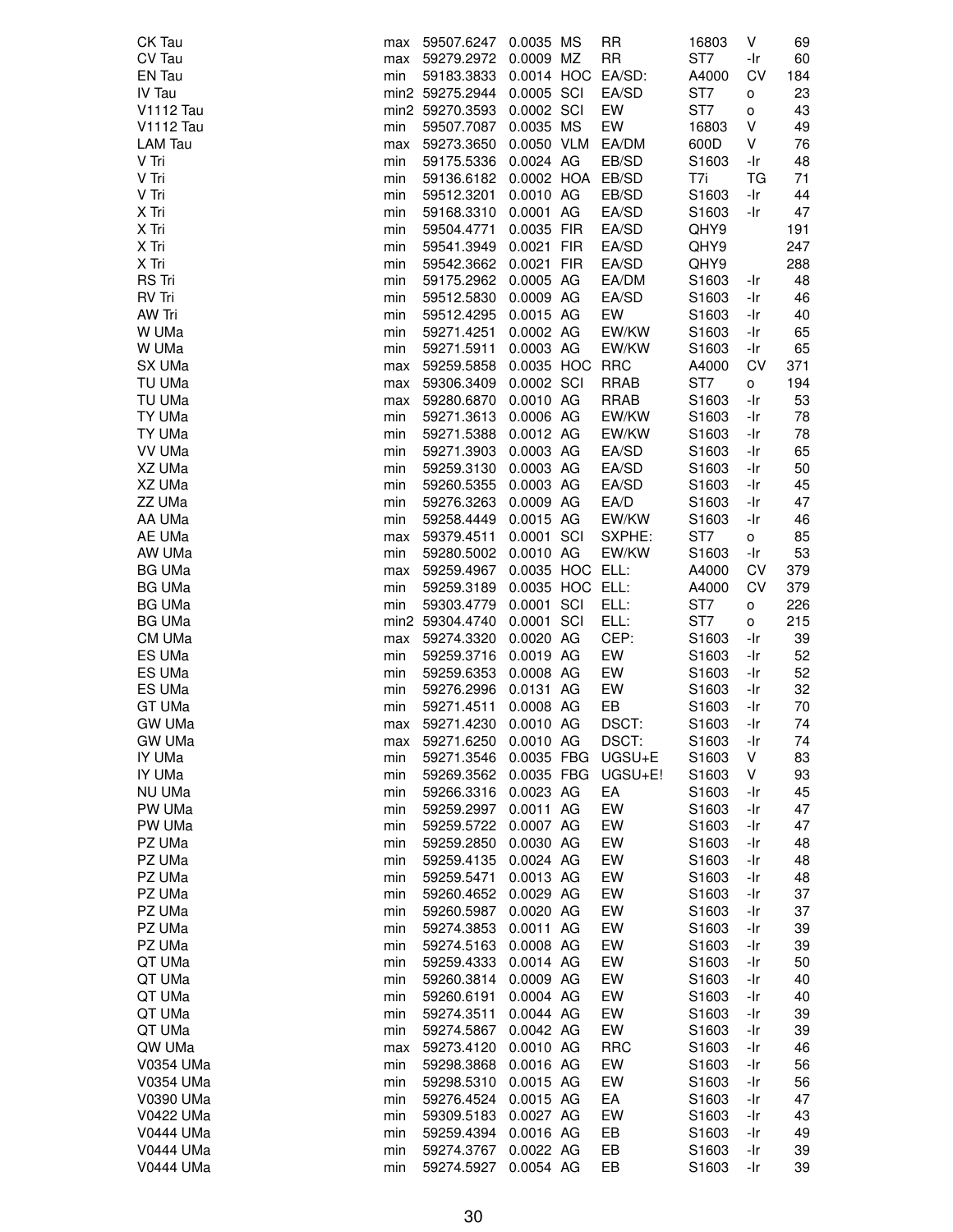| V0446 UMa                      | min        | 59259.3284               | 0.0018 AG              | EW               | S1603                      | -Ir        | 50         |
|--------------------------------|------------|--------------------------|------------------------|------------------|----------------------------|------------|------------|
| V0446 UMa                      | min        | 59259.5408               | 0.0008 AG              | EW               | S1603                      | -Ir        | 50         |
| V0446 UMa                      | min        | 59260.3848               | 0.0007 AG              | EW               | S1603                      | -Ir        | 42         |
| V0446 UMa                      | min        | 59260.5985               | 0.0020 AG              | EW               | S1603                      | -Ir        | 42         |
| V0446 UMa                      | min        | 59274.3208               | 0.0015 AG              | EW               | S1603                      | -Ir        | 39         |
| V0446 UMa                      | min        | 59274.5298               | 0.0016 AG              | EW               | S1603                      | -Ir        | 39         |
| V0453 UMa                      | min        | 59259.6329               | 0.0043 AG              | EB               | S1603                      | -Ir        | 53         |
| V0453 UMa                      | min        | 59276.4162               | 0.0018 AG              | EB               | S1603                      | -Ir        | 46         |
| V0472 UMa                      | min        | 59259.3367               | 0.0013 AG              | EW               | S1603                      | -Ir        | 53         |
| V0472 UMa                      | min        | 59259.5056               | 0.0011 AG              | EW               | S1603                      | -Ir        | 53         |
| V0472 UMa                      | min        | 59259.6738               | 0.0020 AG              | EW               | S1603                      | -Ir        | 53         |
| V0472 UMa<br>V0472 UMa         | min        | 59276.4484               | 0.0018 AG<br>0.0018 AG | EW<br>EW         | S1603                      | -Ir<br>-Ir | 47<br>46   |
| V0472 UMa                      | min<br>min | 59280.4355<br>59280.5977 | 0.0017 AG              | EW               | S1603<br>S1603             | -Ir        | 46         |
| W UMi                          | min        | 59330.4479               | 0.0005 AG              | EA/SD            | S1603                      | -Ir        | 38         |
| <b>RU UMi</b>                  | min        | 59271.3758               | 0.0021 AG              | EB/DW            | S1603                      | -Ir        | 77         |
| RU UMi                         | min        | 59271.6360               | 0.0006 AG              | EB/DW            | S1603                      | -Ir        | 77         |
| RZ UMi                         | min        | 59330.3911               | 0.0006 AG              | EW/KW            | S1603                      | -Ir        | 34         |
| RZ UMi                         | min        | 59330.5596               | 0.0001 AG              | EW/KW            | S1603                      | -Ir        | 34         |
| VW UMi                         | min        | 59330.4897               | 0.0014 AG              | EW               | S1603                      | -Ir        | 38         |
| <b>VY UMi</b>                  | min        | 59305.3568               | 0.0012 AG              | EW               | S <sub>1603</sub>          | -Ir        | 47         |
| VY UMi                         | min        | 59305.5220               | 0.0044 AG              | EW               | S1603                      | -Ir        | 47         |
| YZ UMi                         | max        | 59267.2664               | 0.0035 WKT DSCT        |                  | 500D                       | TG         | 151        |
| YZ UMi                         | min        | 59267.3351               | 0.0035 WKT DSCT        |                  | 500D                       | ТG         | 151        |
| YZ UMi                         | max        | 59330.3550               | 0.0010 AG              | <b>DSCT</b>      | S1603                      | -Ir        | 38         |
| YZ UMi                         | max        | 59330.4500               | 0.0010 AG              | <b>DSCT</b>      | S1603                      | -Ir        | 38         |
| YZ UMi                         | max        | 59330.5480               | 0.0010 AG              | <b>DSCT</b>      | S1603                      | -Ir        | 38         |
| YZ UMi                         | max        | 59482.4199               | 0.0020 BSH             | <b>DSCT</b>      | 600D                       |            | 33         |
| EO Vir                         | min        | 59322.4064               | 0.0056 MS              | <b>RRAB</b>      | 16803                      | V          | 151        |
| EO Vir                         | max        | 59322.5185               | 0.0035 MS              | <b>RRAB</b>      | 16803                      | V          | 49         |
| FU Vir                         | min        | 59322.4314               | 0.0056 MS              | <b>RRAB</b>      | 16803                      | V          | 151        |
| FU Vir                         | max        | 59322.5333               | 0.0035 MS              | <b>RRAB</b>      | 16803                      | V          | 48         |
| HW Vir                         | max        | 59325.4610               | 0.0004 BSH             | EA/D             | 600D                       |            | 37         |
| NY Vir                         | min        | 59380.4580               | 0.0035 BSH             | EA+RPHS          | 600D                       |            | 73         |
|                                |            |                          |                        |                  |                            |            |            |
| <b>V0624 Vir</b>               | max        | 59322.3492               | 0.0035 MS              | EW               | 16803                      | V          | 44         |
| <b>V0624 Vir</b>               | min        | 59322.4480               | 0.0056 MS              | EW               | 16803                      | V          | 61         |
| AW Vul                         | min        | 59060.4261               | 0.0007 AG              | EA/SD:           | S1603                      | -Ir        | 31         |
| AW Vul                         | max        | 58318.3634               | 0.0049 FR              | EA/SD!           | S1603                      | -Ir        | 252        |
| AW Vul                         | min        | 58318.4931               | 0.0021 FR              | EA/SD!           | S1603                      | -Ir        | 252        |
| AW Vul                         | max        | 54709.4400               | 0.0049 FR              | EA/SD!           | S1603                      | -Ir        | 303        |
| AW Vul                         | max        | 54718.3519               | 0.0049 FR              | EA/SD!           | S1603                      | -Ir        | 271        |
| AW Vul                         | min        | 54718.5152               | 0.0021 FR              | EA/SD!           | S1603                      | -Ir        | 271        |
| AW Vul<br>AW Vul               | max<br>max | 55830.4311               | 0.0049 FR              | EA/SD!           | S1603<br>S <sub>1603</sub> | -Ir<br>-Ir | 288<br>218 |
| AW Vul                         | max        | 56521.5286<br>56928.3916 | 0.0042 FR<br>0.0049 FR | EA/SD!<br>EA/SD! | S1603                      | -Ir        | 123        |
| AW Vul                         | max        | 57627.5801               | 0.0035 FR              | EA/SD!           | S1603                      | -Ir        | 230        |
| AW Vul                         | min        | 57627.3722               | 0.0021 FR              | EA/SD!           | S1603                      | -Ir        | 230        |
| AW Vul                         | max        | 55039.3595               | 0.0049 FR              | EA/SD!           | S1603                      | -Ir        | 201        |
| AW Vul                         | max        | 55063.4667               | 0.0035 FR              | EA/SD!           | S1603                      | -Ir        | 178        |
| AW Vul                         | max        | 55473.5186               | 0.0049 FR              | EA/SD!           | S1603                      | -Ir        | 172        |
| AW Vul                         | min        | 55473.3511               | 0.0021 FR              | EA/SD!           | S1603                      | -Ir        | 172        |
| AW Vul                         | max        | 55478.4177               | 0.0049 FR              | EA/SD!           | S1603                      | -Ir        | 164        |
| AX Vul                         | max        | 58318.3986               | 0.0035 FR              | EA/SD!           | S1603                      | -Ir        | 242        |
| AX Vul                         | min        | 58318.5290               | 0.0021 FR              | EA/SD!           | S1603                      | -Ir        | 242        |
| AX Vul                         | max        | 54718.5139               | 0.0035 FR              | EA/SD!           | S1603                      | -Ir        | 286        |
| AX Vul                         | min        | 54718.3717               | 0.0028 FR              | EA/SD!           | S <sub>1603</sub>          | -Ir        | 286        |
| AX Vul                         | max        | 55063.3520               | 0.0049 FR              | EA/SD!           | S1603                      | -Ir        | 177        |
| AX Vul                         |            | min2 55063.6130          | 0.0056 FR              | EA/SD!           | S1603                      | -Ir        | 177        |
| <b>BE Vul</b>                  | min        | 59060.3903               | 0.0030 AG              | EA/SD            | S1603                      | -Ir        | 30         |
| <b>BO</b> Vul                  | min        | 59069.3710               | 0.0012 AG              | EA/SD            | S <sub>1603</sub>          | -Ir        | 38         |
| BP Vul                         | min        | 59068.5317               | 0.0007 AG              | EA/SD            | S1603                      | -Ir        | 39         |
| BP Vul                         | min<br>min | 59069.5396               | 0.0006 AG              | EA/SD            | S1603                      | -Ir<br>-Ir | 38         |
| BP Vul<br>BP Vul               | min        | 59070.4721<br>59398.3876 | 0.0013 AG<br>0.0006 AG | EA/SD<br>EA/SD   | S1603<br>S1603             | -Ir        | 39<br>19   |
| <b>BQ Vul</b>                  |            | min2 58318.4697          | 0.0035 FR              | EA/SD!           | S1603                      | -Ir        | 220        |
| <b>BT Vul</b><br><b>BU Vul</b> | min        | 59060.4024               | 0.0015 AG              | EA<br>EA/SD      | S1603                      | -Ir        | 30<br>30   |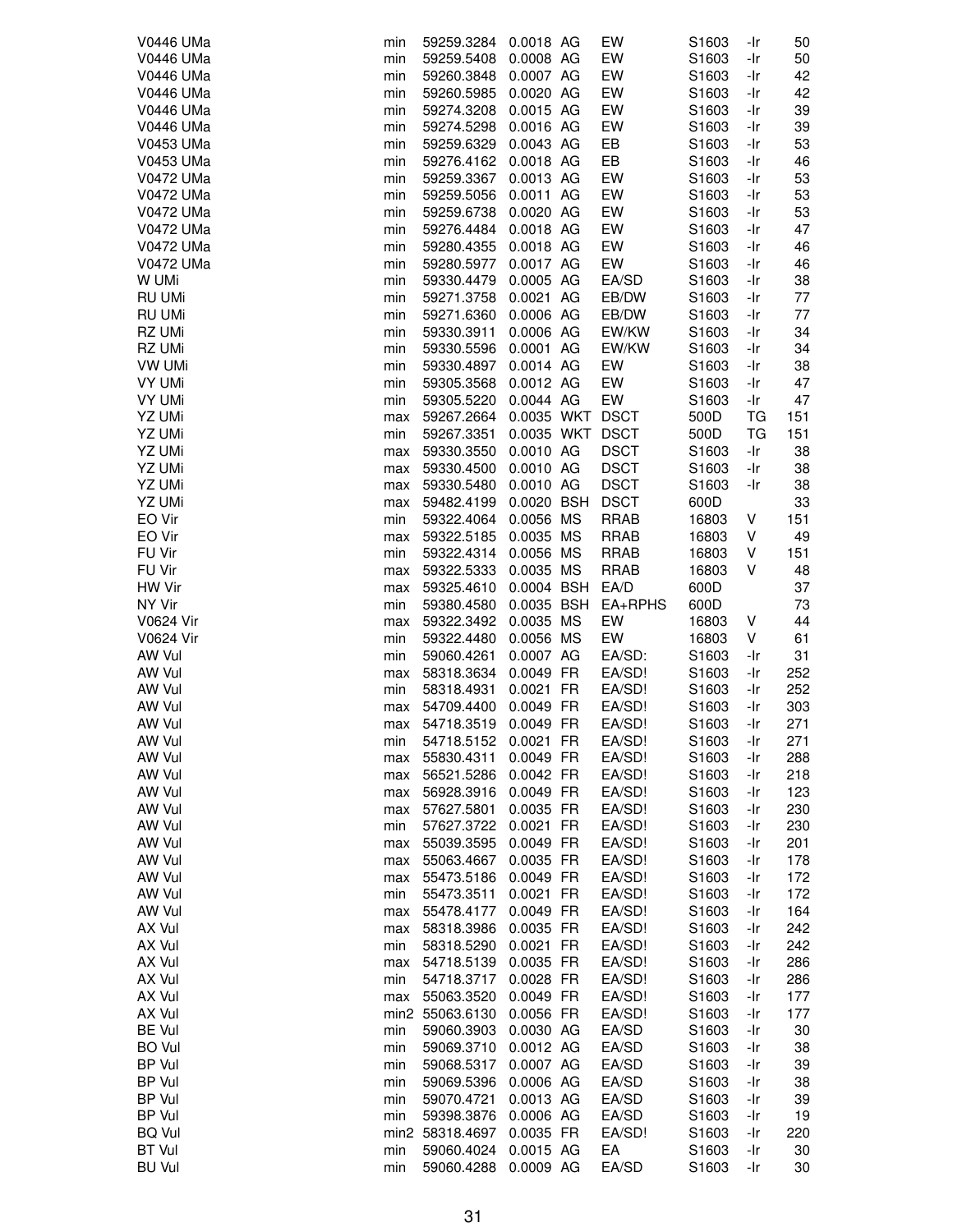| <b>BU Vul</b>               | min | 59123.5858      | 0.0002 HOA EA/SD |       | T7i               | ТG   | 87  |
|-----------------------------|-----|-----------------|------------------|-------|-------------------|------|-----|
| <b>BU Vul</b>               | min | 59398.4096      | 0.0003 AG        | EA/SD | S1603             | -Ir  | 19  |
| DR Vul                      | min | 59068.4542      | 0.0006 AG        | EA/DM | S1603             | -Ir  | 39  |
| GP Vul                      | min | 59380.4278      | 0.0005 AG        | EB/KE | S1603             | -Ir  | 27  |
| GP Vul                      | min | 59381.4618      | 0.0007 AG        | EB/KE | S1603             | -Ir  | 23  |
| V0402 Vul                   | min | 59060.4808      | 0.0016 AG        | EB:   | S <sub>1603</sub> | -Ir  | 29  |
| V0495 Vul                   | min | 59061.4310      | 0.0004 AG        | EA    | S1603             | -Ir  | 33  |
| V0495 Vul                   | min | 59070.4681      | 0.0013 AG        | EA    | S1603             | -Ir  | 39  |
| V0495 Vul                   | min | 59384.4094      | 0.0012 AG        | EA    | S1603             | -Ir  | 25  |
|                             |     |                 | 0.0010 AG        | EA    |                   |      |     |
| <b>V0495 Vul</b>            | min | 59419.5267      |                  |       | S1603             | -Ir  | 34  |
| <b>V0496 Vul</b>            | min | 59069.4135      | 0.0008 AG        | EW    | S1603             | -Ir  | 38  |
| <b>V0496 Vul</b>            | min | 59069.5650      | 0.0027 AG        | EW    | S1603             | -Ir  | 38  |
| <b>V0496 Vul</b>            | min | 59398.4745      | 0.0006 AG        | EW    | S1603             | -Ir  | 15  |
| <b>V0499 Vul</b>            | min | 59383.4654      | 0.0014 AG        | EA    | S1603             | -Ir  | 27  |
| V0546 Vul                   | max | 58318.5256      | 0.0049 FR        | EB!   | S1603             | -Ir  | 204 |
| V0546 Vul                   |     | min2 58318.3699 | 0.0056 FR        | EB!   | S1603             | -Ir  | 204 |
| V0546 Vul                   | max | 54709.3737      | 0.0042 FR        | EB!   | S1603             | -Ir  | 301 |
| <b>V0546 Vul</b>            | min | 54709.5586      | 0.0049 FR        | EB!   | S1603             | -Ir  | 301 |
| V0546 Vul                   | min | 54718.5351      | 0.0042 FR        | EB!   | S1603             | -Ir  | 296 |
| V0546 Vul                   | max | 55830.4080      | 0.0042 FR        | EB!   | S <sub>1603</sub> | -Ir  | 276 |
| <b>V0546 Vul</b>            | max | 56928.3373      | 0.0042 FR        | EB!   | S1603             | -Ir  | 125 |
| <b>V0546 Vul</b>            | max | 57627.5202      | 0.0042 FR        | EB!   | S1603             | -Ir  | 229 |
| V0546 Vul                   | min | 57627.3398      | 0.0069 FR        | EB!   | S1603             | -Ir  | 229 |
| <b>V0546 Vul</b>            | min | 54718.5193      | 0.0042 FR        | EB!   | S1603             | -Ir  | 237 |
| V0546 Vul                   | max | 55039.3898      | 0.0042 FR        | EB!   | S1603             | -Ir  | 215 |
| V0546 Vul                   | min | 55039.5577      | 0.0042 FR        | EB!   | S <sub>1603</sub> | -Ir  | 215 |
|                             |     |                 | 0.0042 FR        | EB!   |                   |      | 212 |
| V0546 Vul                   |     | min2 55041.4241 |                  |       | S1603             | -Ir  |     |
| V0546 Vul                   | min | 55063.4514      | 0.0042 FR        | EB!   | S1603             | -Ir  | 176 |
| V0546 Vul                   | min | 55393.4622      | 0.0042 FR        | EB!   | S1603             | -Ir  | 225 |
| <b>V0546 Vul</b>            | max | 55473.5080      | 0.0063 FR        | EB!   | S <sub>1603</sub> | -Ir  | 167 |
| V0546 Vul                   | min | 55473.3509      | 0.0042 FR        | EB!   | S1603             | -Ir  | 167 |
| <b>V0546 Vul</b>            | max | 55478.3770      | 0.0049 FR        | EB!   | S1603             | -Ir  | 111 |
| <b>V0546 Vul</b>            | min | 55791.4054      | 0.0049 FR        | EB!   | S1603             | -Ir  | 112 |
| V0546 Vul                   | min | 56521.5978      | 0.0042 FR        | EB!   | S1603             | -Ir  | 212 |
| <b>V0546 Vul</b>            |     | min2 58318.3400 | 0.0049 FR        | EB!   | S1603             | -Ir  | 298 |
| V0546 Vul                   | min | 58319.4581      | 0.0035 MS        | EB    | 16803             | -l-U | 86  |
| V0546 Vul                   | min | 58336.6343      | 0.0035 MS        | EB    | 16803             | -l-U | 71  |
| V0546 Vul                   | min | 58375.4570      | 0.0035 MS        | EB    | 16803             | -l-U | 88  |
| V0546 Vul                   | max | 58698.5471      | 0.0056 MS        | EB    | 16803             | V    | 137 |
| V0546 Vul                   | max | 58713.4814      | 0.0056 MS        | EB    | 16803             | V    | 150 |
| V0546 Vul                   | min | 58751.3870      | 0.0035 MS        | EB    | 16803             | ٧    | 139 |
| <b>V0546 Vul</b>            | min | 59056.3808      | 0.0035 MS        | EB    | 16803             | V    | 57  |
| <b>V0546 Vul</b>            | max | 59056.5534      | 0.0056 MS        | EB    | 16803             | V    | 133 |
| V0546 Vul                   | max | 59074.4731      | 0.0056 MS        | EB    | 16803             | V    | 179 |
| <b>V0546 Vul</b>            | max | 59089.4109      | 0.0056 MS        | EB    | 16803             | ٧    | 101 |
| V0546 Vul                   | max | 59129.3656      | 0.0056 MS        | EB    | 16803             | ٧    | 128 |
| V0546 Vul                   | max | 59405.6174      | 0.0056 MS        | EB    | 16803             | V    | 151 |
| V0546 Vul                   |     |                 | 0.0042 MS        | EB    | 16803             | V    | 202 |
|                             | min | 59434.5354      |                  |       |                   |      |     |
| <b>V0549 Vul</b>            | min | 59115.3548      | 0.0035 SIR       | EW    | ST8XM             |      | 99  |
| <b>V0560 Vul</b>            | min | 59381.5019      | 0.0016 AG        | EB    | S <sub>1603</sub> | -Ir  | 24  |
| V0565 Vul                   | min | 56822.4293      | 0.0013 AG        | EA    | S1603             | -Ir  | 22  |
| V0565 Vul                   | min | 58301.4478      | 0.0004 AG        | EA    | S1603             | -Ir  | 24  |
| <b>V0565 Vul</b>            | min | 59380.4436      | 0.0009 AG        | EA    | S1603             | -Ir  | 27  |
| V0582 Vul                   | min | 58699.5465      | 0.0035 MS        | EA    | 16803             | V    | 99  |
| V0582 Vul                   | min | 59023.6071      | 0.0035 MS        | EA    | 16803             | V    | 78  |
| Non GCVS-Stars:             |     |                 |                  |       |                   |      |     |
| 2MASS J02303051+5242287 Per | max | 59280.4436      | 0.0035 FR        | EW!   | S <sub>1603</sub> | -Ir  | 135 |
| 2MASS J02303051+5242287 Per |     | min2 59280.3279 | 0.0035 FR        | EW!   | S <sub>1603</sub> | -Ir  | 135 |
| 2MASS J02303051+5242287 Per | min | 59465.5766      | 0.0035 MS        |       | 16803             | V    | 97  |
| 2MASS J02303051+5242287 Per | min | 59469.6545      | 0.0035 MS        |       | 16803             | V    | 72  |
| 2MASS J02303051+5242287 Per | min | 59490.5678      | 0.0035 MS        |       | 16803             | V    | 80  |
| 2MASS J02303051+5242287 Per | min | 59533.3464      | 0.0035 MS        |       | 16803             | V    | 52  |
| 2MASS J02365649+5214098 Per | min | 59080.6799      | 0.0042 MS        |       | 16803             | V    | 39  |
|                             |     |                 |                  |       |                   |      |     |
| 2MASS J02365649+5214098 Per | min | 59084.6185      | 0.0042 MS        |       | 16803             | V    | 66  |
| 2MASS J02365649+5214098 Per | min | 59105.6652      | 0.0042 MS        |       | 16803             | ٧    | 52  |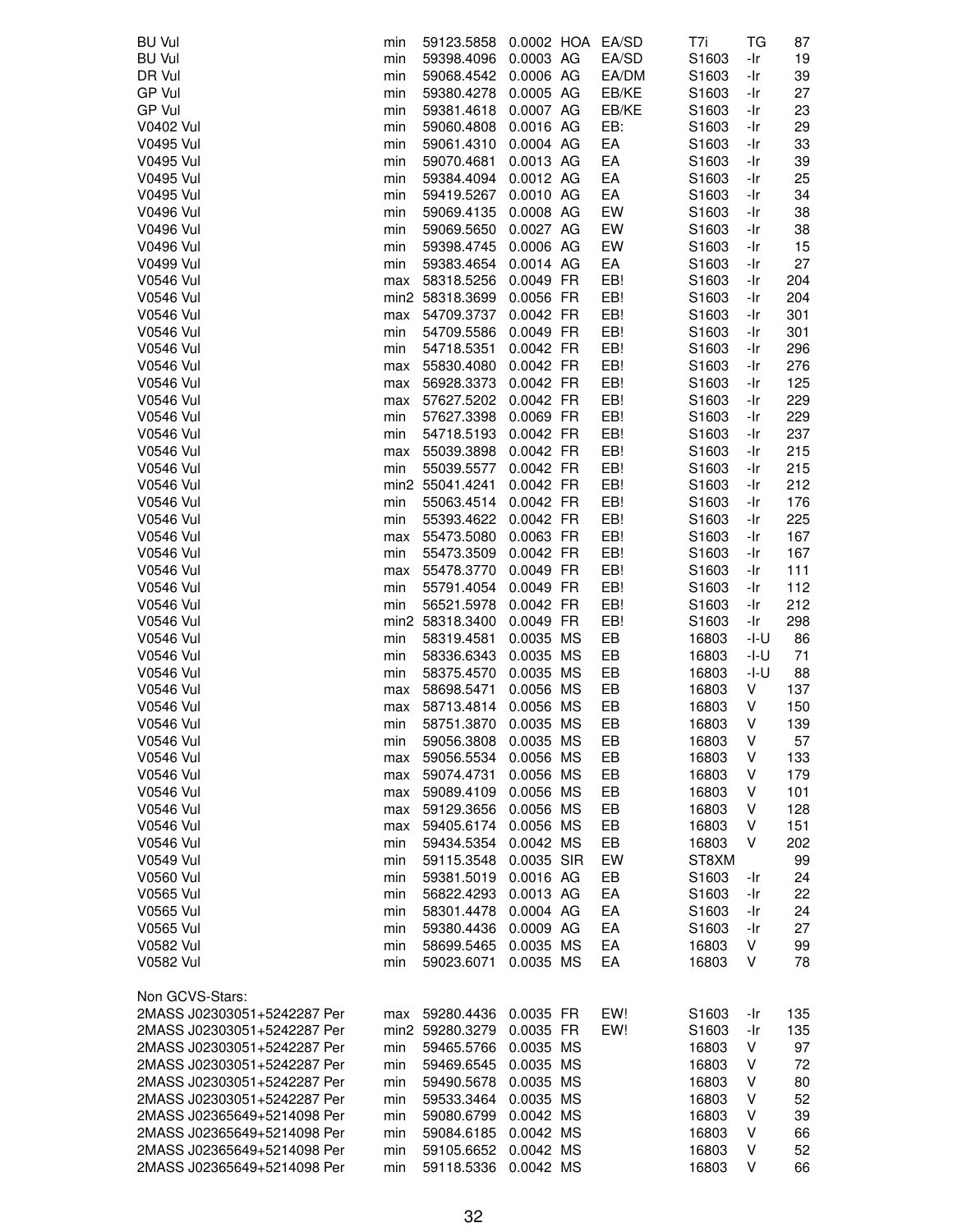| 2MASS J02365649+5214098 Per     | min | 59118.6832      | 0.0042 MS |     | 16803             | V    | 52  |
|---------------------------------|-----|-----------------|-----------|-----|-------------------|------|-----|
| 2MASS J02365649+5214098 Per     | min | 59122.6217      | 0.0042 MS |     | 16803             | V    | 46  |
| 2MASS J02365649+5214098 Per     | min | 59130.4965      | 0.0042 MS |     | 16803             | ٧    | 86  |
| 2MASS J02365649+5214098 Per     | min | 59130.6426      | 0.0042 MS |     | 16803             | ٧    | 76  |
| 2MASS J02365649+5214098 Per     | min | 59151.5368      | 0.0042 MS |     | 16803             | v    | 81  |
| 2MASS J02365649+5214098 Per     | min | 59151.6963      | 0.0042 MS |     | 16803             | V    | 54  |
| 2MASS J02365649+5214098 Per     | min | 59232.3863      | 0.0042 MS |     |                   | V    | 81  |
|                                 |     |                 |           |     | 16803             |      |     |
| 2MASS J02365649+5214098 Per     | min | 59465.5424      | 0.0042 MS |     | 16803             | V    | 62  |
| 2MASS J02365649+5214098 Per     | min | 59465.6852      | 0.0042 MS |     | 16803             | ٧    | 33  |
| 2MASS J02365649+5214098 Per     | min | 59469.6326      | 0.0042 MS |     | 16803             | ٧    | 80  |
| 2MASS J02365649+5214098 Per     | min | 59490.5210      | 0.0042 MS |     | 16803             | V    | 49  |
| 2MASS J02365649+5214098 Per     | min | 59490.6733      | 0.0042 MS |     | 16803             | V    | 72  |
| 2MASS J02365649+5214098 Per     | min | 59533.3705      | 0.0042 MS |     | 16803             | V    | 69  |
| 2MASS J02372131+5156470 Per     | min | 59465.6247      | 0.0049 MS |     | 16803             | ٧    | 28  |
| 2MASS J02372131+5156470 Per     | min | 59469.5826      | 0.0042 MS |     | 16803             | ٧    | 48  |
| 2MASS J02372131+5156470 Per     | min | 59490.5287      | 0.0042 MS |     | 16803             | V    | 22  |
| 2MASS J02372131+5156470 Per     | min | 59490.6947      | 0.0042 MS |     | 16803             | V    | 51  |
|                                 | min |                 | 0.0042 MS |     |                   | ٧    |     |
| 2MASS J02372131+5156470 Per     |     | 59533.4161      |           |     | 16803             |      | 60  |
| 2MASS J06162733+4433592 Aur     | min | 59174.7325      | 0.0056 MS |     | 16803             | V    | 53  |
| 2MASS J06162733+4433592 Aur     | min | 59196.4323      | 0.0056 MS |     | 16803             | V    | 68  |
| 2MASS J08034298+2044083 Cnc     | max | 58227.3970      | 0.0035 MS |     | 16803             | -l-U | 91  |
| 2MASS J08275797+3924219 Lyn     | max | 58908.3648      | 0.0049 MS |     | 16803             | V    | 96  |
| 2MASS J08275797+3924219 Lyn     | min | 58908.4713      | 0.0035 MS |     | 16803             | V    | 96  |
| 2MASS J08275797+3924219 Lyn     | max | 59206.6349      | 0.0049 MS |     | 16803             | V    | 128 |
| 2MASS J08275797+3924219 Lyn     | min | 59206.7324      | 0.0035 MS |     | 16803             | V    | 128 |
| 2MASS J08275797+3924219 Lyn     | max | 59230.6957      | 0.0049 MS |     | 16803             | ٧    | 148 |
| 2MASS J08275797+3924219 Lyn     | min | 59230.5861      | 0.0035 MS |     | 16803             | V    | 148 |
|                                 |     |                 |           |     |                   |      |     |
| 2MASS J19042957+2926268 Lyr     | max | 56918.3669      | 0.0056 FR | EB! | S1603             | -Ir  | 128 |
| 2MASS J19042957+2926268 Lyr     |     | min2 56918.4565 | 0.0042 FR | EB! | S1603             | -Ir  | 128 |
| 2MASS J19042957+2926268 Lyr     | max | 58043.4303      | 0.0069 FR | EB! | S <sub>1603</sub> | -Ir  | 90  |
| 2MASS J19042957+2926268 Lyr     |     | min2 58043.3312 | 0.0042 FR | EB! | S1603             | -Ir  | 90  |
| 2MASS J19042957+2926268 Lyr     | max | 59069.5229      | 0.0056 FR | EB! | S1603             | -Ir  | 180 |
| 2MASS J19042957+2926268 Lyr     | min | 59069.4290      | 0.0063 FR | EB! | S1603             | -Ir  | 180 |
| 2MASS J19042957+2926268 Lyr     | max | 59071.3650      | 0.0056 FR | EB! | S1603             | -Ir  | 165 |
| 2MASS J19042957+2926268 Lyr     |     | min2 59071.4446 | 0.0063 FR | EB! | S1603             | -Ir  | 165 |
| 2MASS J19042957+2926268 Lyr     | max | 59461.4961      | 0.0056 FR | EB! | S1603             | -Ir  | 127 |
| 2MASS J19042957+2926268 Lyr     |     | min2 59461.4258 | 0.0069 FR | EB! | S1603             | -Ir  | 127 |
| 2MASS J19070964+2941427 Lyr     | max | 58043.2637      | 0.0049 FR | EW! | S1603             | -Ir  | 96  |
| 2MASS J19070964+2941427 Lyr     | min | 58043.3719      | 0.0069 FR | EW! | S1603             | -Ir  | 96  |
|                                 |     |                 |           |     |                   |      |     |
| 2MASS J19070964+2941427 Lyr     | max | 59069.5416      | 0.0049 FR | EW! | S1603             | -Ir  | 188 |
| 2MASS J19070964+2941427 Lyr     |     | min2 59069.4700 | 0.0063 FR | EW! | S1603             | -Ir  | 188 |
| 2MASS J19070964+2941427 Lyr     |     | min2 59071.3711 | 0.0042 FR | EW! | S1603             | -Ir  | 162 |
| 2MASS J19070964+2941427 Lyr     | max | 59071.4344      | 0.0049 FR | EW! | S1603             | -Ir  | 147 |
| 2MASS J19070964+2941427 Lyr     | min | 59071.5634      | 0.0063 FR | EW! | S1603             | -Ir  | 147 |
| 2MASS J19070964+2941427 Lyr     | max | 59461.4098      | 0.0049 FR | EW! | S1603             | -Ir  | 98  |
| 2MASS J19070964+2941427 Lyr     |     | min2 59461.3447 | 0.0063 FR | EW! | S1603             | -Ir  | 98  |
| 2MASS J20275736+2453029 Vul     | max | 58318.5424      | 0.0056 FR | EB! | S1603             | -Ir  | 219 |
| 2MASS J20275736+2453029 Vul     | min | 58318.3708      | 0.0049 FR | EB! | S1603             | -Ir  | 219 |
| 2MASS J20275736+2453029 Vul     | max | 56521.5473      | 0.0042 FR | EB! | S1603             | -Ir  | 219 |
| ASASJ 063104+2011.6 Gem         | max | 59263.4157      | 0.0035 MS |     | 16803             | V    | 171 |
|                                 |     |                 |           |     |                   |      |     |
| ASASJ 063104+2011.6 Gem         | min | 59290.3757      | 0.0035 MS |     | 16803             | ٧    | 131 |
| ASASSN VJ061129.06+443159.1 Aur | min | 59155.5671      | 0.0035 MS |     | 16803             | ٧    | 91  |
| ASASSN VJ061129.06+443159.1 Aur | min | 59196.4475      | 0.0035 MS |     | 16803             | ٧    | 49  |
| ASASSN VJ061239.51+443844.2 Aur | min | 59155.6318      | 0.0035 MS |     | 16803             | V    | 58  |
| ASASSN VJ061239.51+443844.2 Aur | max | 59174.6218      | 0.0056 MS |     | 16803             | V    | 144 |
| ASASSN VJ061239.51+443844.2 Aur | min | 59174.5297      | 0.0035 MS |     | 16803             | V    | 144 |
| ASASSN VJ061239.51+443844.2 Aur | min | 59174.7272      | 0.0035 MS |     | 16803             | V    | 62  |
| ASASSN VJ061239.51+443844.2 Aur | max | 59196.5413      | 0.0056 MS |     | 16803             | ٧    | 122 |
| ASASSN VJ061239.51+443844.2 Aur | min | 59196.4514      | 0.0035 MS |     | 16803             | ٧    | 122 |
| ASASSN VJ061239.51+443844.2 Aur | min | 59196.6419      | 0.0035 MS |     | 16803             | V    | 113 |
| ASASSN VJ061304.78+443520.8 Aur |     |                 |           |     | 16803             | V    |     |
|                                 | max | 59174.6824      | 0.0056 MS |     |                   |      | 191 |
| ASASSN VJ061304.78+443520.8 Aur | min | 59174.5445      | 0.0035 MS |     | 16803             | V    | 191 |
| ASASSN VJ061304.78+443520.8 Aur | max | 59196.6440      | 0.0056 MS |     | 16803             | ٧    | 160 |
| ASASSN VJ061304.78+443520.8 Aur | min | 59196.5121      | 0.0035 MS |     | 16803             | ٧    | 160 |
| ASASSN VJ061332.92+441849.8 Aur | min | 59155.5794      | 0.0035 MS |     | 16803             | ٧    | 92  |
| ASASSN VJ061332.92+441849.8 Aur | max | 59174.6408      | 0.0056 MS |     | 16803             | ٧    | 155 |
| ASASSN VJ061332.92+441849.8 Aur | min | 59174.5348      | 0.0035 MS |     | 16803             | V    | 155 |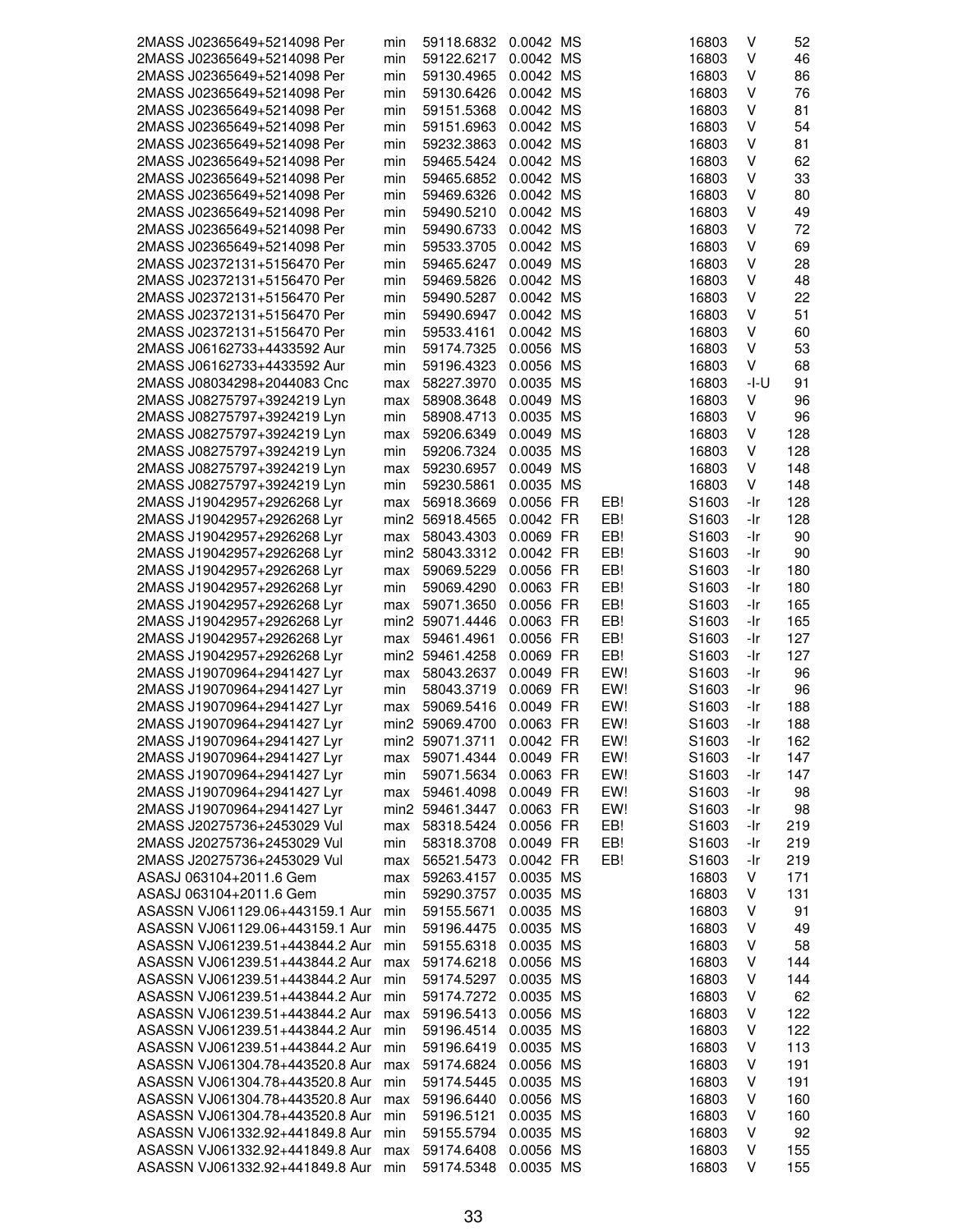| ASASSN VJ061332.92+441849.8 Aur     |      |                 | 0.0035 MS  |       | 16803             | V      |     |
|-------------------------------------|------|-----------------|------------|-------|-------------------|--------|-----|
|                                     | min  | 59174.7348      |            |       |                   |        | 57  |
| ASASSN VJ061332.92+441849.8 Aur     | max  | 59196.5093      | 0.0056 MS  |       | 16803             | V      | 143 |
| ASASSN VJ061332.92+441849.8 Aur     | min  | 59196.6198      | 0.0035 MS  |       | 16803             | V      | 143 |
| ASASSN VJ190693.23+742027.9 Dra max |      | 59267.2897      | 0.0035 PUR |       | QHY9              | CV     | 338 |
| ASASSN VJ190693.23+742027.9 Dra     | max  | 59282.2946      | 0.0035 PUR |       | QHY9              | CV     | 191 |
|                                     |      |                 |            |       |                   |        |     |
| ASASSN VJ190693.23+742027.9 Dra     | max  | 59308.5677      | 0.0035 PUR |       | QHY9              | CV     | 269 |
| ASASSN VJ190693.23+742027.9 Dra     | min  | 59308.4580      | 0.0035 PUR |       | QHY9              | CV     | 269 |
| ASASSN VJ190693.23+742027.9 Dra max |      | 59325.4500      | 0.0035 PUR |       | QHY9              | CV     | 188 |
| ASASSN VJ190693.23+742027.9 Dra min |      | 59325.3484      | 0.0035 PUR |       | QHY9              | CV     | 188 |
|                                     |      |                 |            |       |                   |        |     |
| ASASSN VJ190693.23+742027.9 Dra max |      | 59330.4509      | 0.0035 PUR |       | QHY9              | CV     | 160 |
| ASASSN VJ190693.23+742027.9 Dra max |      | 59335.4557      | 0.0035 PUR |       | QHY9              | CV     | 121 |
| ASASSN VJ190693.23+742027.9 Dra     | max  | 59375.4822      | 0.0035 PUR |       | QHY9              | CV     | 124 |
| ASASSN VJ190693.23+742027.9 Dra max |      | 59400.4956      | 0.0035 PUR |       | QHY9              | CV     | 52  |
|                                     |      | 59425.5162      | 0.0035 PUR |       | QHY9              | CV     | 76  |
| ASASSN VJ190693.23+742027.9 Dra max |      |                 |            |       |                   |        |     |
| ASASSN VJ205122.34+340207.3 Cyg min |      | 58006.4512      | 0.0035 MS  |       | 16803             | V      | 127 |
| ASASSN VJ205122.34+340207.3 Cyg min |      | 58382.3723      | 0.0035 MS  |       | 16803             | $-I-U$ | 73  |
| ASASSN VJ205243.62+342006.6 Cyg min |      | 57917.5532      | 0.0035 MS  |       | 16803             | V      | 95  |
| ASASSN VJ205243.62+342006.6 Cyg     | min  | 57965.5034      | 0.0035 MS  |       | 16803             | V      | 139 |
|                                     |      |                 |            |       |                   |        |     |
| ASASSN VJ205243.62+342006.6 Cyg     | min  | 58006.4884      | 0.0035 MS  |       | 16803             | V      | 145 |
| ASASSN VJ205243.62+342006.6 Cyg     | min  | 58326.6159      | 0.0035 MS  |       | 16803             | $-I-U$ | 108 |
| ASASSN VJ022851.03+521907.3 Per     | max  | 59280.4345      | 0.0035 FR  | EB!   | S <sub>1603</sub> | -Ir    | 177 |
| ASASSN VJ022856.32+524902.9 Per     | max  | 59280.3144      | 0.0035 FR  | DSCT! | S <sub>1603</sub> | -Ir    | 180 |
| ASASSN VJ022856.32+524902.9 Per     | min  | 59280.2771      | 0.0035 FR  | DSCT! | S1603             | -Ir    | 180 |
|                                     |      |                 |            |       |                   |        |     |
| ASASSN VJ022856.32+524902.9 Per     | max  | 59280.4100      | 0.0035 FR  | DSCT! | S <sub>1603</sub> | -Ir    | 59  |
| ASASSN VJ022856.32+524902.9 Per     | min  | 59280.3732      | 0.0035 FR  | DSCT! | S1603             | -Ir    | 59  |
| ASASSN VJ022856.32+524902.9 Per     | max  | 59280.5131      | 0.0042 FR  | DSCT! | S <sub>1603</sub> | -Ir    | 176 |
| ASASSN VJ022856.32+524902.9 Per     | min  | 59280.4543      | 0.0049 FR  | DSCT! | S <sub>1603</sub> | -Ir    | 176 |
|                                     |      |                 |            |       |                   |        |     |
| ASASSN VJ023006.52+524053.1 Per     | max  | 59280.4561      | 0.0035 FR  | EW!   | S <sub>1603</sub> | -Ir    | 177 |
| ASASSN VJ023006.52+524053.1 Per     | min  | 59280.3502      | 0.0035 FR  | EW!   | S <sub>1603</sub> | -Ir    | 177 |
| ASASSN VJ060458.43+514337.7 Aur     | min  | 57102.3195      | 0.0069 FR  | EA!   | S <sub>1603</sub> | -Ir    | 86  |
| ASASSN VJ181158.62+484802.3 Her     | max  | 59013.4309      | 0.0035 MS  |       | 16803             | V      | 84  |
| ASASSN VJ181158.62+484802.3 Her     | min  | 59032.6198      | 0.0035 MS  |       | 16803             | V      | 64  |
|                                     |      |                 |            |       |                   |        |     |
| ASASSN VJ190533.71+293007.7 Lyr     | max  | 56918.3520      | 0.0056 FR  | EB!   | S <sub>1603</sub> | -Ir    | 151 |
| ASASSN VJ190533.71+293007.7 Lyr     | min  | 56918.4801      | 0.0049 FR  | EB!   | S <sub>1603</sub> | -Ir    | 151 |
| ASASSN VJ190533.71+293007.7 Lyr     | max  | 59069.3661      | 0.0069 FR  | EB!   | S <sub>1603</sub> | -Ir    | 251 |
| ASASSN VJ190533.71+293007.7 Lyr     |      | min2 59069.5653 | 0.0069 FR  | EB!   | S1603             | -Ir    | 251 |
| ASASSN VJ190533.71+293007.7 Lyr     |      | 59071.5110      |            |       | S1603             |        |     |
|                                     | max  |                 | 0.0056 FR  | EB!   |                   | -Ir    | 187 |
| ASASSN VJ190533.71+293007.7 Lyr     | min  | 59071.3854      | 0.0063 FR  | EB!   | S1603             | -Ir    | 187 |
| ASASSN VJ190533.71+293007.7 Lyr     | max  | 59461.4621      | 0.0069 FR  | EB!   | S1603             | -Ir    | 230 |
| ASASSN VJ190600.59+285956.8 Lyr     | min  | 56918.2946      | 0.0035 FR  | EA!   | S1603             | -Ir    | 30  |
| ASASSN VJ190600.59+285956.8 Lyr     | max  | 56918.3843      | 0.0035 FR  | EA!   | S1603             | -Ir    | 164 |
|                                     |      |                 |            |       |                   |        |     |
| ASASSN VJ190600.59+285956.8 Lyr     |      | min2 56918.5014 | 0.0035 FR  | EA!   | S1603             | -Ir    | 164 |
| ASASSN VJ190600.59+285956.8 Lyr     | max  | 58043.3243      | 0.0035 FR  | EA!   | S1603             | -Ir    | 158 |
| ASASSN VJ190600.59+285956.8 Lyr     | min2 | 58043.4412      | 0.0049 FR  | EA!   | S1603             | -Ir    | 158 |
| ASASSN VJ190600.59+285956.8 Lyr     | max  | 59069.3891      | 0.0035 FR  | EA!   | S <sub>1603</sub> | -Ir    | 188 |
| ASASSN VJ190600.59+285956.8 Lyr     | min  | 59069.4997      | 0.0035 FR  | EA!   | S1603             | -Ir    | 188 |
|                                     |      |                 |            |       |                   |        |     |
| ASASSN VJ190600.59+285956.8 Lyr     | max  | 59071.3681      | 0.0035 FR  | EA!   | S <sub>1603</sub> | -Ir    | 133 |
| ASASSN VJ190600.59+285956.8 Lyr     | min  | 59071.4723      | 0.0035 FR  | EA!   | S1603             | -Ir    | 133 |
| ASASSN VJ190600.59+285956.8 Lyr     | max  | 59461.3976      | 0.0042 FR  | EA!   | S1603             | -Ir    | 234 |
| ASASSN VJ190600.59+285956.8 Lyr     | min  | 59461.4538      | 0.0049 FR  | EA!   | S <sub>1603</sub> | -Ir    | 234 |
| ASASSN VJ190646.66+293110.2 Lyr     |      | 59069.3672      |            |       |                   |        |     |
|                                     | max  |                 | 0.0056 FR  | EA!   | S <sub>1603</sub> | -Ir    | 264 |
| ASASSN VJ190646.66+293110.2 Lyr     | min  | 59069.5106      | 0.0042 FR  | EA!   | S1603             | -Ir    | 264 |
| ASASSN VJ190646.66+293110.2 Lyr     | max  | 59071.3633      | 0.0042 FR  | EA!   | S <sub>1603</sub> | -Ir    | 179 |
| ASASSN VJ190646.66+293110.2 Lyr     | min  | 59071.5745      | 0.0042 FR  | EA!   | S1603             | -Ir    | 179 |
| ASASSN VJ190646.66+293110.2 Lyr     | max  | 59461.4705      | 0.0069 FR  | EA!   | S1603             | -Ir    | 161 |
|                                     |      |                 |            |       |                   |        |     |
| ASASSN VJ190646.66+293110.2 Lyr     | min  | 59461.3717      | 0.0035 FR  | EA!   | S <sub>1603</sub> | -Ir    | 161 |
| ASASSN VJ192311.54+340041.9 Lyr     | max  | 58988.5973      | 0.0035 MS  |       | 16803             | V      | 38  |
| ASASSN VJ192311.54+340041.9 Lyr     | max  | 59029.4664      | 0.0035 MS  |       | 16803             | V      | 43  |
| ASASSN VJ192311.54+340041.9 Lyr     | max  | 59029.5958      | 0.0035 MS  |       | 16803             | V      | 44  |
|                                     |      |                 |            |       |                   | V      |     |
| ASASSN VJ192311.54+340041.9 Lyr     | max  | 59057.4580      | 0.0035 MS  |       | 16803             |        | 51  |
| ASASSN VJ192311.54+340041.9 Lyr     | max  | 59057.5914      | 0.0035 MS  |       | 16803             | V      | 46  |
| ASASSN VJ200533.18+300918.9 Cyg     | max  | 55829.3429      | 0.0042 FR  | EW!   | 450D              |        | 112 |
| ASASSN VJ200533.18+300918.9 Cyg     | min  | 55829.4200      | 0.0042 FR  | EW!   | 450D              |        | 112 |
| ASASSN VJ200534.95+302319.2 Cyg min |      | 59394.5827      | 0.0042 MS  |       | 16803             | V      | 132 |
| ASASSN VJ200855.92+310604.7 Cyg     | min  | 58693.3752      | 0.0035 MS  |       | 16803             | V      | 38  |
|                                     |      |                 |            |       |                   |        |     |
| ASASSN VJ200855.92+310604.7 Cyg     | min  | 58693.5160      | 0.0035 MS  |       | 16803             | V      | 61  |
| ASASSN VJ200855.92+310604.7 Cyg min |      | 58693.6698      | 0.0035 MS  |       | 16803             | V      | 34  |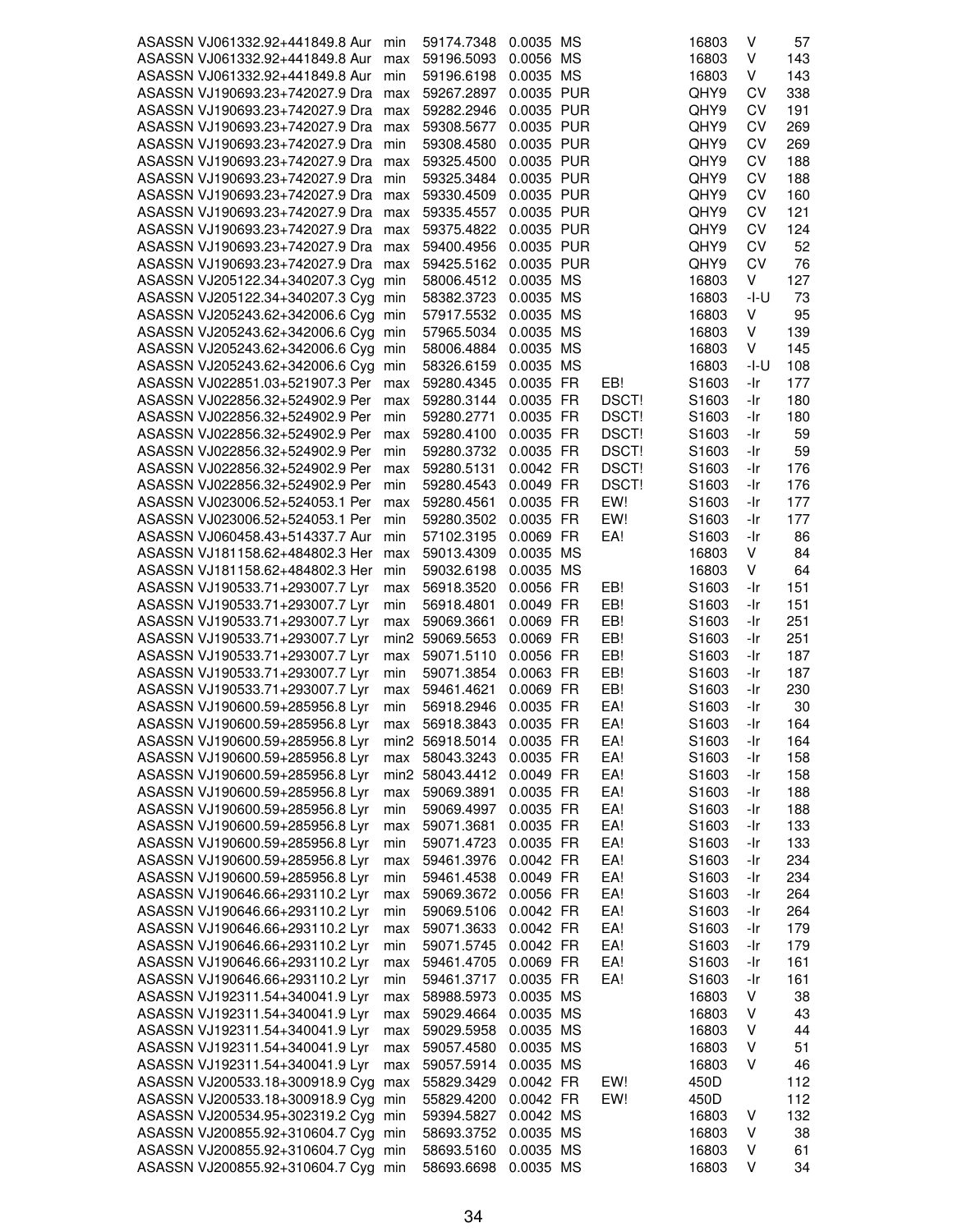| ASASSN VJ200855.92+310604.7 Cyg min |     | 58702.5112      | 0.0035 MS |     | 16803             | ٧   | 57  |
|-------------------------------------|-----|-----------------|-----------|-----|-------------------|-----|-----|
| ASASSN VJ200855.92+310604.7 Cyg min |     | 58702.6626      | 0.0035 MS |     | 16803             | V   | 51  |
|                                     |     |                 | 0.0035 MS |     |                   | V   |     |
| ASASSN VJ200855.92+310604.7 Cyg min |     | 58715.3932      |           |     | 16803             |     | 73  |
| ASASSN VJ200855.92+310604.7 Cyg min |     | 58715.5417      | 0.0035 MS |     | 16803             | V   | 76  |
| ASASSN VJ200855.92+310604.7 Cyg min |     | 58758.3899      | 0.0035 MS |     | 16803             | ٧   | 58  |
| ASASSN VJ200855.92+310604.7 Cyg max |     | 59394.5538      | 0.0035 MS |     | 16803             | ٧   | 117 |
| ASASSN VJ200855.92+310604.7 Cyg min |     | 59394.6309      | 0.0035 MS |     | 16803             | v   | 117 |
| ASASSN VJ200855.92+310604.7 Cyg max |     | 59000.5573      | 0.0042 MS |     | 16803             | ٧   | 76  |
| ASASSN VJ200855.92+310604.7 Cyg min |     | 59000.6351      | 0.0035 MS |     | 16803             | V   | 63  |
| ASASSN VJ200855.92+310604.7 Cyg max |     | 59018.5370      | 0.0042 MS |     | 16803             | V   | 66  |
|                                     |     |                 |           |     |                   | ٧   | 71  |
| ASASSN VJ200855.92+310604.7 Cyg min |     | 59018.6096      | 0.0035 MS |     | 16803             |     |     |
| ASASSN VJ200855.92+310604.7 Cyg min |     | 59026.5477      | 0.0035 MS |     | 16803             | ٧   | 64  |
| ASASSN VJ200855.92+310604.7 Cyg min |     | 59037.4867      | 0.0035 MS |     | 16803             | ٧   | 78  |
| ASASSN VJ200855.92+310604.7 Cyg max |     | 59037.5576      | 0.0042 MS |     | 16803             | V   | 69  |
| ASASSN VJ200855.92+310604.7 Cyg min |     | 59054.4118      | 0.0035 MS |     | 16803             | V   | 67  |
| ASASSN VJ200855.92+310604.7 Cyg max |     | 59054.4890      | 0.0042 MS |     | 16803             | V   | 81  |
| ASASSN VJ200855.92+310604.7 Cyg min |     | 59054.5632      | 0.0035 MS |     | 16803             | ٧   | 75  |
| ASASSN VJ200855.92+310604.7 Cyg max |     | 59054.6404      | 0.0042 MS |     | 16803             | ٧   | 76  |
|                                     |     |                 |           |     |                   |     |     |
| ASASSN VJ200855.92+310604.7 Cyg max |     | 59059.4320      | 0.0042 MS |     | 16803             | v   | 70  |
| ASASSN VJ200855.92+310604.7 Cyg min |     | 59059.5078      | 0.0035 MS |     | 16803             | V   | 71  |
| ASASSN VJ200855.92+310604.7 Cyg max |     | 59059.5823      | 0.0042 MS |     | 16803             | V   | 69  |
| ASASSN VJ200855.92+310604.7 Cyg min |     | 59059.6538      | 0.0035 MS |     | 16803             | ٧   | 55  |
| ASASSN VJ200855.92+310604.7 Cyg max |     | 59076.3586      | 0.0042 MS |     | 16803             | ٧   | 29  |
| ASASSN VJ200855.92+310604.7 Cyg min |     | 59076.4349      | 0.0035 MS |     | 16803             | ٧   | 69  |
| ASASSN VJ200855.92+310604.7 Cyg min |     | 59076.5817      | 0.0035 MS |     | 16803             | ٧   | 55  |
| ASASSN VJ200855.92+310604.7 Cyg min |     | 59090.3688      | 0.0035 MS |     | 16803             | V   | 56  |
|                                     |     |                 |           |     |                   | V   |     |
| ASASSN VJ200855.92+310604.7 Cyg max |     | 59090.4407      | 0.0042 MS |     | 16803             |     | 70  |
| ASASSN VJ200855.92+310604.7 Cyg min |     | 59090.5159      | 0.0035 MS |     | 16803             | ٧   | 65  |
| ASASSN VJ200855.92+310604.7 Cyg min |     | 59097.4085      | 0.0035 MS |     | 16803             | ٧   | 83  |
| ASASSN VJ200855.92+310604.7 Cyg max |     | 59097.4837      | 0.0042 MS |     | 16803             | v   | 59  |
| ASASSN VJ200855.92+310604.7 Cyg min |     | 59135.3081      | 0.0035 MS |     | 16803             | ٧   | 55  |
| ASASSN VJ200855.92+310604.7 Cyg max |     | 59135.3850      | 0.0042 MS |     | 16803             | V   | 72  |
| ASASSN VJ200855.92+310604.7 Cyg min |     | 59135.4625      | 0.0035 MS |     | 16803             | V   | 51  |
| ASASSN VJ200855.92+310604.7 Cyg min |     | 59415.4535      | 0.0035 MS |     | 16803             | ٧   | 68  |
| ASASSN VJ200855.92+310604.7 Cyg max |     | 59415.5239      | 0.0042 MS |     | 16803             | ٧   | 62  |
|                                     |     |                 |           |     |                   |     |     |
| ASASSN VJ200855.92+310604.7 Cyg     | min | 59415.6009      | 0.0035 MS |     | 16803             | ٧   | 87  |
| ASASSN VJ200855.92+310604.7 Cyg min |     | 59417.4007      | 0.0035 MS |     | 16803             | V   | 67  |
| ASASSN VJ200855.92+310604.7 Cyg max |     | 59417.4797      | 0.0042 MS |     | 16803             | V   | 88  |
| ASASSN VJ200855.92+310604.7 Cyg min |     | 59417.5557      | 0.0035 MS |     | 16803             | V   | 70  |
| ASASSN VJ200855.92+310604.7 Cyg max |     | 59417.6180      | 0.0042 MS |     | 16803             | ٧   | 68  |
| ASASSN VJ200855.92+310604.7 Cyg min |     | 59432.3836      | 0.0035 MS |     | 16803             | ٧   | 56  |
| ASASSN VJ200855.92+310604.7 Cyg max |     | 59432.4580      | 0.0042 MS |     | 16803             | ٧   | 83  |
| ASASSN VJ200855.92+310604.7 Cyg min |     | 59432.5341      | 0.0035 MS |     | 16803             | ٧   | 65  |
| ASASSN VJ200855.92+310604.7 Cyg max |     | 59432.6063      | 0.0042 MS |     | 16803             | V   | 75  |
|                                     |     |                 |           |     |                   |     |     |
| ASASSN VJ200855.92+310604.7 Cyg min |     | 59454.4033      | 0.0035 MS |     | 16803             | V   | 70  |
| ASASSN VJ200855.92+310604.7 Cyg max |     | 59454.4782      | 0.0042 MS |     | 16803             | ٧   | 73  |
| ASASSN VJ200855.92+310604.7 Cyg     | min | 59454.5523      | 0.0035 MS |     | 16803             | ٧   | 50  |
| ASASSN VJ200855.92+310604.7 Cyg     | min | 59468.3387      | 0.0035 MS |     | 16803             | ٧   | 56  |
| ASASSN VJ200855.92+310604.7 Cyg max |     | 59468.4147      | 0.0042 MS |     | 16803             | V   | 74  |
| ASASSN VJ200855.92+310604.7 Cyg     | min | 59468.4889      | 0.0035 MS |     | 16803             | V   | 68  |
| ASASSN VJ200855.92+310604.7 Cyg     | max | 59476.3524      | 0.0042 MS |     | 16803             | V   | 60  |
| ASASSN VJ200855.92+310604.7 Cyg     | min | 59476.4256      | 0.0035 MS |     | 16803             | V   | 81  |
| ASASSN VJ202809.20+251026.2 Vul     |     | 54709.4450      | 0.0035 FR |     | S1603             | -Ir | 292 |
|                                     | max |                 |           | EB! |                   |     |     |
| ASASSN VJ202809.20+251026.2 Vul     | max | 55791.4114      | 0.0049 FR | EB! | S1603             | -Ir | 59  |
| ASASSN VJ202809.20+251026.2 Vul     |     | min2 55791.5044 | 0.0049 FR | EB! | S1603             | -Ir | 59  |
| ASASSN VJ202809.20+251026.2 Vul     | max | 57627.3471      | 0.0035 FR | EB! | S1603             | -Ir | 249 |
| ASASSN VJ202809.20+251026.2 Vul     | min | 57627.5996      | 0.0042 FR | EB! | S1603             | -Ir | 249 |
| ASASSN VJ202809.20+251026.2 Vul     | max | 55039.4857      | 0.0035 FR | EB! | S <sub>1603</sub> | -Ir | 218 |
| ASASSN VJ202809.20+251026.2 Vul     | max | 55041.8161      | 0.0035 FR | EB! | S1603             | -Ir | 215 |
| ASASSN VJ202809.20+251026.2 Vul     | max | 55063.3743      | 0.0042 FR | EB! | S1603             | -Ir | 173 |
| ASASSN VJ202809.20+251026.2 Vul     |     | min2 55063.5938 | 0.0049 FR | EB! | S1603             | -Ir | 173 |
|                                     |     |                 |           |     |                   |     |     |
| ASASSN VJ203206.63+244342.4 Vul     | max | 58318.4932      | 0.0049 FR | EW! | S1603             | -Ir | 170 |
| ASASSN VJ203206.63+244342.4 Vul     | min | 58318.4197      | 0.0049 FR | EW! | S1603             | -Ir | 170 |
| ASASSN VJ203206.63+244342.4 Vul     | max | 54709.5350      | 0.0049 FR | EW! | S <sub>1603</sub> | -Ir | 215 |
| ASASSN VJ203206.63+244342.4 Vul     | min | 54709.4645      | 0.0049 FR | EW! | S1603             | -Ir | 215 |
| ASASSN VJ203206.63+244342.4 Vul     | max | 55791.4525      | 0.0049 FR | EW! | S1603             | -Ir | 55  |
| ASASSN VJ203206.63+244342.4 Vul     |     | min2 55791.5287 | 0.0049 FR | EW! | S1603             | -Ir | 55  |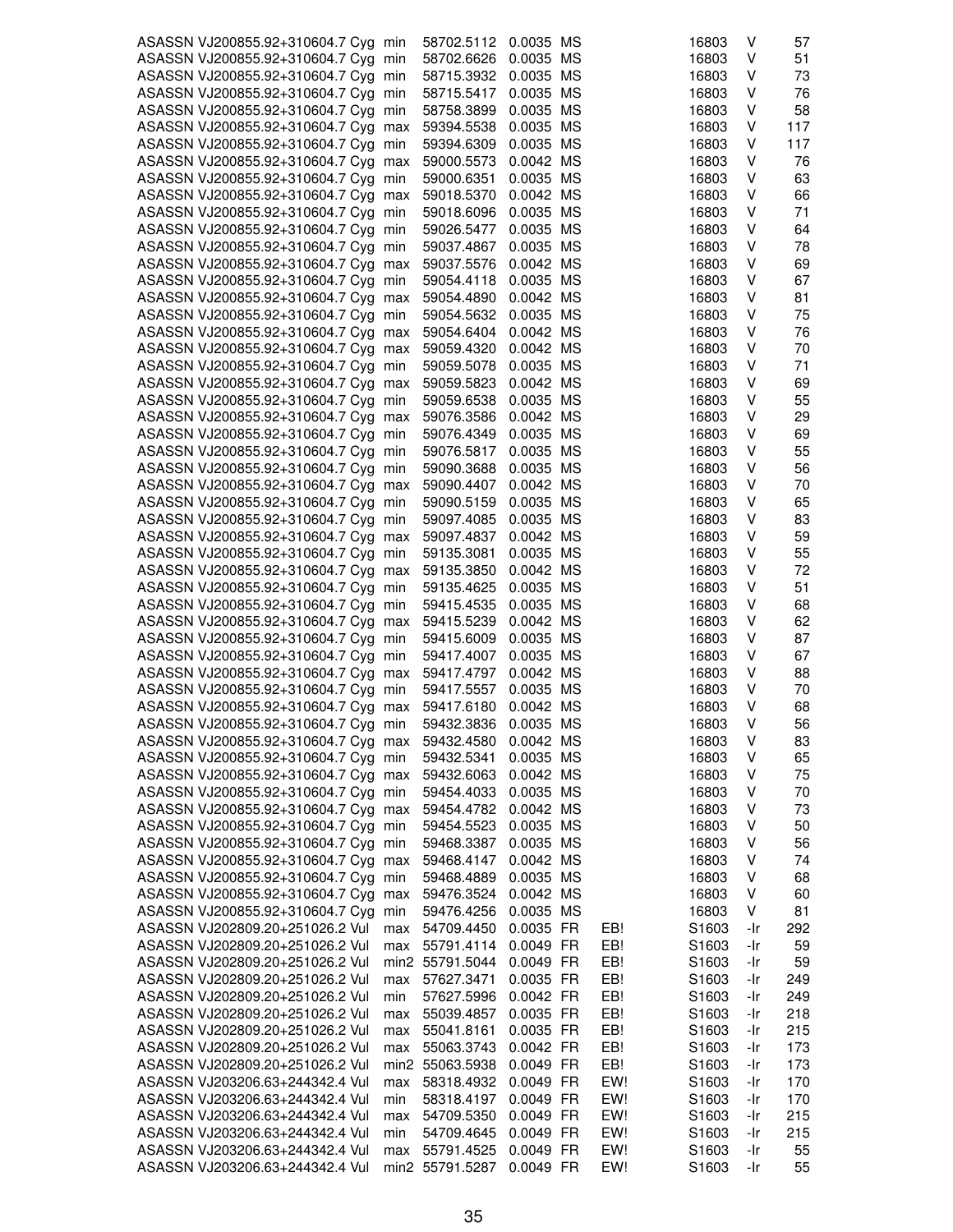| ASASSN VJ203206.63+244342.4 Vul                                            | max              | 55830.4086               | 0.0049 FR              | EW! | S1603             | -Ir    | 164       |
|----------------------------------------------------------------------------|------------------|--------------------------|------------------------|-----|-------------------|--------|-----------|
| ASASSN VJ203206.63+244342.4 Vul                                            |                  | min2 55830.3155          | 0.0049 FR              | EW! | S1603             | -Ir    | 164       |
| ASASSN VJ203206.63+244342.4 Vul                                            | min              | 55830.4583               | 0.0049 FR              | EW! | S <sub>1603</sub> | -Ir    | 143       |
|                                                                            |                  |                          |                        |     |                   |        |           |
| ASASSN VJ203206.63+244342.4 Vul                                            | max              | 56521.5672               | 0.0049 FR              | EW! | S <sub>1603</sub> | -Ir    | 182       |
| ASASSN VJ203206.63+244342.4 Vul                                            | min              | 56521.4659               | 0.0049 FR              | EW! | S <sub>1603</sub> | -Ir    | 182       |
| ASASSN VJ203206.63+244342.4 Vul                                            | max              | 56928.3228               | 0.0049 FR              | EW! | S <sub>1603</sub> | -Ir    | 115       |
| ASASSN VJ203206.63+244342.4 Vul                                            |                  | min2 56928.3890          | 0.0049 FR              | EW! | S <sub>1603</sub> | -Ir    | 115       |
| ASASSN VJ203206.63+244342.4 Vul                                            | max              | 57627.4816               | 0.0049 FR              | EW! | S <sub>1603</sub> | -Ir    | 141       |
| ASASSN VJ203206.63+244342.4 Vul                                            | min              | 57627.4044               | 0.0049 FR              | EW! | S <sub>1603</sub> | -Ir    | 141       |
| ASASSN VJ203206.63+244342.4 Vul                                            |                  | min2 57627.5539          | 0.0049 FR              | EW! | S1603             | -Ir    | 105       |
| ASASSN VJ203251.24+242616.5 Vul                                            | max              | 55830.4163               | 0.0035 FR              | EW! | S <sub>1603</sub> | -Ir    | 238       |
|                                                                            |                  |                          |                        |     |                   |        |           |
| ASASSN VJ203251.24+242616.5 Vul                                            | min2             | 56521.4982: 0.0069 FR    |                        | EW! | S <sub>1603</sub> | -Ir    | 200       |
| ASASSN VJ203259.72+250354.0 Vul                                            | max              | 55830.3816               | 0.0042 FR              | EA! | S <sub>1603</sub> | -Ir    | 193       |
| ASASSN VJ203259.72+250354.0 Vul                                            | max              | 57627.5872               | 0.0042 FR              | EA! | S <sub>1603</sub> | -Ir    | 206       |
| ASASSN VJ203259.72+250354.0 Vul                                            | min              | 57627.4215               | 0.0042 FR              | EA! | S1603             | -Ir    | 206       |
| ASASSN VJ203206.63+244342.4 Vul                                            | max              | 55039.4852               | 0.0049 FR              | EW! | S <sub>1603</sub> | -Ir    | 221       |
| ASASSN VJ203206.63+244342.4 Vul                                            |                  | min2 55039.4200          | 0.0049 FR              | EW! | S <sub>1603</sub> | -Ir    | 221       |
| ASASSN VJ203206.63+244342.4 Vul                                            | min              | 55039.5731               | 0.0049 FR              | EW! | S <sub>1603</sub> | -Ir    | 89        |
| ASASSN VJ203206.63+244342.4 Vul                                            | max              | 55041.4579               | 0.0049 FR              | EW! | S <sub>1603</sub> | -Ir    | 133       |
| ASASSN VJ203206.63+244342.4 Vul                                            |                  | min2 55041.5273          | 0.0049 FR              | EW! | S <sub>1603</sub> | -Ir    | 133       |
|                                                                            |                  |                          |                        |     |                   |        |           |
| ASASSN VJ203206.63+244342.4 Vul                                            | max              | 55063.4879               | 0.0049 FR              | EW! | S1603             | -Ir    | 109       |
| ASASSN VJ203206.63+244342.4 Vul                                            | min              | 55063.4088               | 0.0049 FR              | EW! | S1603             | -Ir    | 109       |
| ASASSN VJ203206.63+244342.4 Vul                                            |                  | min2 55063.5612          | 0.0049 FR              | EW! | S <sub>1603</sub> | -Ir    | 171       |
| ASASSN VJ203206.63+244342.4 Vul                                            | max              | 55393.4259               | 0.0049 FR              | EW! | S <sub>1603</sub> | -Ir    | 186       |
| ASASSN VJ203206.63+244342.4 Vul                                            |                  | min2 55393.5266          | 0.0049 FR              | EW! | S1603             | -Ir    | 186       |
| ASASSN VJ203206.63+244342.4 Vul                                            | max              | 55473.2870               | 0.0049 FR              | EW! | S <sub>1603</sub> | -Ir    | 112       |
| ASASSN VJ203206.63+244342.4 Vul                                            |                  | min2 55473.3510          | 0.0049 FR              | EW! | S <sub>1603</sub> | -Ir    | 112       |
| ASASSN VJ203206.63+244342.4 Vul                                            | min              | 55473.4931               | 0.0056 FR              | EW! | S1603             | -Ir    | 61        |
|                                                                            |                  |                          | 0.0056 FR              | EW! |                   |        |           |
| ASASSN VJ203206.63+244342.4 Vul                                            | max              | 55478.3942               |                        |     | S <sub>1603</sub> | -Ir    | 93        |
| ASASSN VJ203206.63+244342.4 Vul                                            | min              | 55478.3209               | 0.0056 FR              | EW! | S <sub>1603</sub> | -Ir    | 93        |
| ASASSN VJ203206.63+244342.4 Vul                                            |                  | min2 55478.4731          | 0.0069 FR              | EW! | S <sub>1603</sub> | -Ir    | 71        |
| ASASSN VJ203251.24+242616.5 Vul                                            | min <sub>2</sub> | 55041.4976               | 0.0035 FR              | EW! | S <sub>1603</sub> | -Ir    | 210       |
| ASASSN VJ203251.24+242616.5 Vul                                            | max              | 55063.4487               | 0.0035 FR              | EW! | S <sub>1603</sub> | -Ir    | 175       |
| ASASSN VJ203251.24+242616.5 Vul                                            | max              | 55478.3004               | 0.0049 FR              | EW! | S <sub>1603</sub> | -Ir    | 133       |
| ASASSN VJ203251.24+242616.5 Vul                                            | min2             | 55478.4257               | 0.0049 FR              | EW! | S <sub>1603</sub> | -Ir    | 133       |
| ASASSN VJ203259.72+250354.0 Vul                                            | max              | 55041.4299               | 0.0042 FR              | EA! | S1603             | -Ir    | 207       |
| ASASSN VJ205036.52+343849.3 Cyg                                            | min              | 57946.5663               | 0.0035 MS              |     | 16803             | V      | 90        |
|                                                                            |                  |                          |                        |     |                   |        |           |
| ASASSN VJ205036.52+343849.3 Cyg min                                        |                  | 57962.4870               | 0.0035 MS              |     | 16803             | V      | 67        |
| ASASSN VJ205036.52+343849.3 Cyg                                            | min              | 57962.6439               | 0.0035 MS              |     | 16803             | V      | 54        |
| ASASSN VJ205036.52+343849.3 Cyg                                            | min              | 57965.4133               | 0.0035 MS              |     | 16803             | V      | 66        |
| ASASSN VJ205036.52+343849.3 Cyg                                            | min              | 57965.5560               | 0.0035 MS              |     | 16803             | v      | 63        |
| ASASSN VJ205036.52+343849.3 Cyg min                                        |                  | 58002.4395               | 0.0035 MS              |     | 16803             | V      | 90        |
| ASASSN VJ205036.52+343849.3 Cyg min                                        |                  | 58006.4881               | 0.0035 MS              |     | 16803             | V      | 82        |
| ASASSN VJ205036.52+343849.3 Cyg min                                        |                  | 58321.5021               | 0.0035 MS              |     | 16803             | -l-U   | 93        |
| ASASSN VJ205036.52+343849.3 Cyg min                                        |                  | 58326.5430               | 0.0035 MS              |     | 16803             | -l-U   | 75        |
| ASASSN VJ205036.52+343849.3 Cyg min                                        |                  | 58382.3841               | 0.0035 MS              |     | 16803             | -I-U   | 82        |
| ASASSN VJ205036.52+343849.3 Cyg min                                        |                  |                          | 0.0035 MS              |     | 16803             | -I-U   | 58        |
|                                                                            |                  | 58382.5490               |                        |     |                   |        |           |
| ASASSN VJ205036.52+343849.3 Cyg max                                        |                  | 58696.5172               | 0.0056 MS              |     | 16803             | V      | 118       |
| ASASSN VJ205036.52+343849.3 Cyg min                                        |                  | 58696.4308               | 0.0035 MS              |     | 16803             | V      | 118       |
| ASASSN VJ205036.52+343849.3 Cyg min                                        |                  | 58696.5962               | 0.0035 MS              |     | 16803             | V      | 71        |
| ASASSN VJ205036.52+343849.3 Cyg max                                        |                  | 58710.4722               | 0.0056 MS              |     | 16803             | V      | 119       |
| ASASSN VJ205036.52+343849.3 Cyg min                                        |                  | 58710.3968               | 0.0035 MS              |     | 16803             | V      | 119       |
| ASASSN VJ205036.52+343849.3 Cyg max                                        |                  | 58710.6423               | 0.0056 MS              |     | 16803             | V      | 116       |
| ASASSN VJ205036.52+343849.3 Cyg min                                        |                  | 58710.5568               | 0.0035 MS              |     | 16803             | V      | 116       |
| ASASSN VJ205036.52+343849.3 Cyg max                                        |                  | 58761.4639               | 0.0056 MS              |     | 16803             | V      | 111       |
| ASASSN VJ205036.52+343849.3 Cyg min                                        |                  | 58761.3833               | 0.0035 MS              |     | 16803             | V      | 111       |
|                                                                            |                  |                          |                        |     |                   |        |           |
| ASASSN VJ205036.52+343849.3 Cyg max                                        |                  | 58782.4146               | 0.0056 MS              |     | 16803             | V      | 94        |
| ASASSN VJ205036.52+343849.3 Cyg min                                        |                  | 58782.3300               | 0.0035 MS              |     | 16803             | V      | 94        |
| ASASSN VJ205036.52+343849.3 Cyg max                                        |                  | 59051.4708               | 0.0056 MS              |     | 16803             | V      | 112       |
| ASASSN VJ205036.52+343849.3 Cyg min                                        |                  | 59051.3859               | 0.0035 MS              |     | 16803             | V      | 112       |
| ASASSN VJ205036.52+343849.3 Cyg min                                        |                  | 59051.5523               | 0.0035 MS              |     | 16803             | V      | 73        |
| ASASSN VJ205036.52+343849.3 Cyg max                                        |                  | 59075.4981               | 0.0056 MS              |     | 16803             | V      | 118       |
| ASASSN VJ205036.52+343849.3 Cyg min                                        |                  | 59075.4262               | 0.0035 MS              |     | 16803             | V      | 118       |
| ASASSN VJ205036.52+343849.3 Cyg min                                        |                  | 59075.5850               | 0.0035 MS              |     | 16803             | V      | 76        |
| ASASSN VJ205036.52+343849.3 Cyg max                                        |                  | 59096.4459               | 0.0056 MS              |     | 16803             | V      | 130       |
|                                                                            |                  |                          |                        |     |                   |        |           |
|                                                                            |                  |                          |                        |     |                   |        |           |
| ASASSN VJ205036.52+343849.3 Cyg min<br>ASASSN VJ205036.52+343849.3 Cyg min |                  | 59096.3690<br>59096.5311 | 0.0035 MS<br>0.0035 MS |     | 16803<br>16803    | V<br>V | 130<br>72 |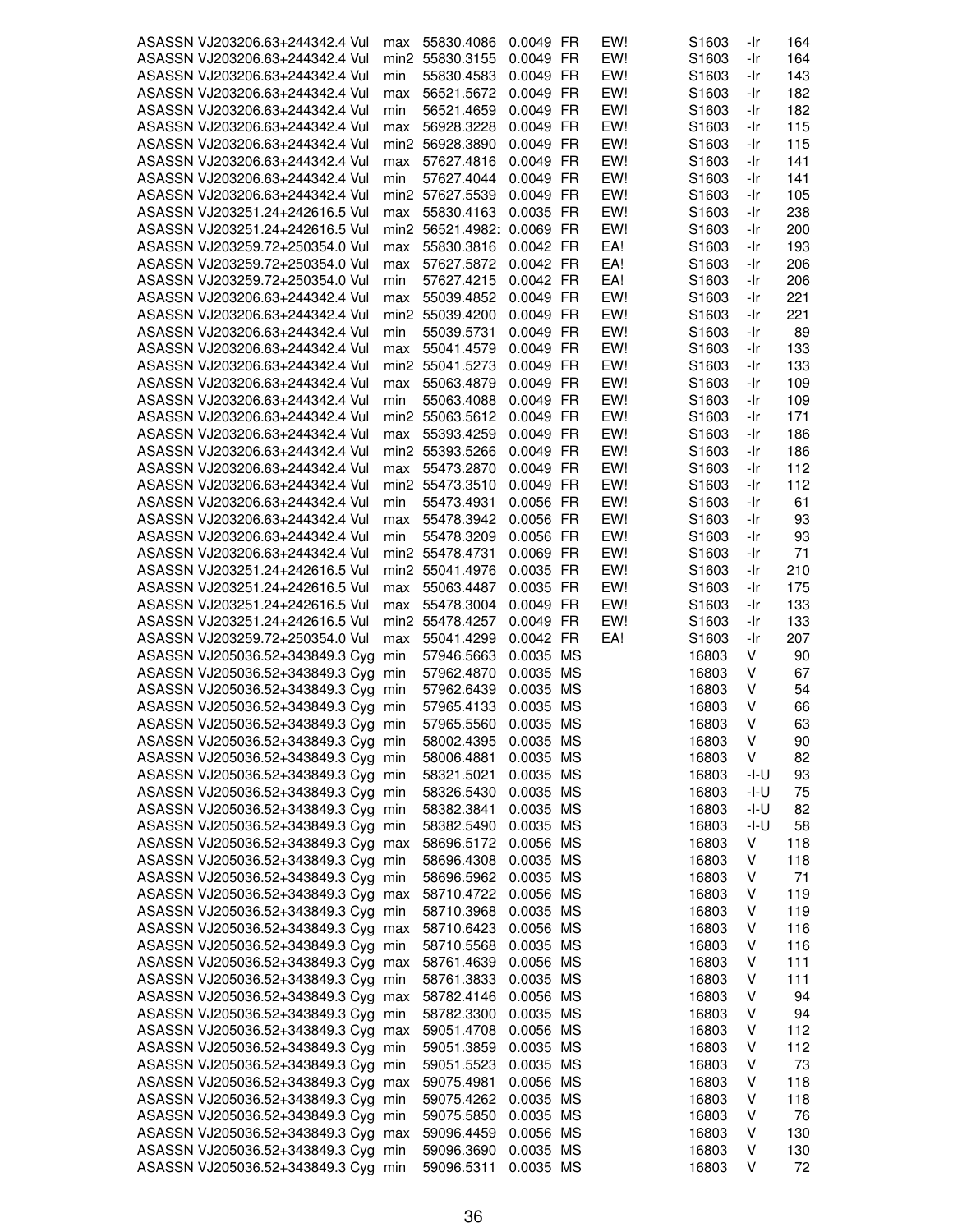| ASASSN VJ205036.52+343849.3 Cyg max             | 59120.4836 | 0.0056 MS |     | 16803             | ٧    | 131 |
|-------------------------------------------------|------------|-----------|-----|-------------------|------|-----|
|                                                 |            |           |     |                   |      |     |
| ASASSN VJ205036.52+343849.3 Cyg min             | 59120.4001 | 0.0035 MS |     | 16803             | ٧    | 131 |
| ASASSN VJ205036.52+343849.3 Cyg max             | 59139.3208 | 0.0056 MS |     | 16803             | V    | 122 |
| ASASSN VJ205036.52+343849.3 Cyg min             | 59139.3967 | 0.0035 MS |     | 16803             | ٧    | 122 |
| ASASSN VJ205036.52+343849.3 Cyg max             | 59150.3631 | 0.0056 MS |     | 16803             | ٧    | 89  |
| ASASSN VJ205036.52+343849.3 Cyg min             | 59150.4336 | 0.0035 MS |     | 16803             | V    | 89  |
|                                                 |            |           |     |                   |      |     |
| ASASSN VJ205036.52+343849.3 Cyg max             | 59171.3065 | 0.0056 MS |     | 16803             | V    | 121 |
| ASASSN VJ205036.52+343849.3 Cyg min             | 59171.3899 | 0.0035 MS |     | 16803             | ٧    | 121 |
| ASASSN VJ205025.58+350312.4 Cyg min             | 57946.4952 | 0.0035 MS |     | 16803             | ٧    | 85  |
| ASASSN VJ205025.58+350312.4 Cyg min             | 57962.6423 | 0.0035 MS |     | 16803             | ٧    | 52  |
|                                                 |            |           |     |                   |      |     |
| ASASSN VJ205025.58+350312.4 Cyg min             | 57965.6036 | 0.0035 MS |     | 16803             | ٧    | 72  |
| ASASSN VJ205025.58+350312.4 Cyg min             | 58002.4770 | 0.0035 MS |     | 16803             | ٧    | 93  |
| ASASSN VJ205025.58+350312.4 Cyg min             | 58006.5127 | 0.0035 MS |     | 16803             | ٧    | 109 |
| ASASSN VJ205025.58+350312.4 Cyg max             | 58321.5281 | 0.0049 MS |     | 16803             | -l-U | 103 |
|                                                 |            |           |     |                   |      |     |
| ASASSN VJ205025.58+350312.4 Cyg min             | 58326.5044 | 0.0035 MS |     | 16803             | -l-U | 83  |
| ASASSN VJ205025.58+350312.4 Cyg min             | 58382.4848 | 0.0035 MS |     | 16803             | -l-U | 83  |
| ASASSN VJ205025.58+350312.4 Cyg min             | 58687.4098 | 0.0035 MS |     | 16803             | ٧    | 73  |
| ASASSN VJ205025.58+350312.4 Cyg max             | 58696.4151 | 0.0049 MS |     | 16803             | V    | 197 |
|                                                 |            |           |     |                   |      |     |
| ASASSN VJ205025.58+350312.4 Cyg min             | 58696.5613 | 0.0035 MS |     | 16803             | V    | 197 |
| ASASSN VJ205025.58+350312.4 Cyg min             | 58710.5523 | 0.0035 MS |     | 16803             | V    | 101 |
| ASASSN VJ205025.58+350312.4 Cyg min             | 58761.4186 | 0.0035 MS |     | 16803             | V    | 78  |
| ASASSN VJ205025.58+350312.4 Cyg min             | 58782.4103 | 0.0035 MS |     | 16803             | ٧    | 61  |
|                                                 |            |           |     |                   |      |     |
| ASASSN VJ205025.58+350312.4 Cyg min             | 59051.5460 | 0.0049 MS |     | 16803             | ٧    | 90  |
| ASASSN VJ205025.58+350312.4 Cyg min             | 59075.4865 | 0.0035 MS |     | 16803             | V    | 127 |
| ASASSN VJ205025.58+350312.4 Cyg min             | 59096.4815 | 0.0035 MS |     | 16803             | ٧    | 133 |
|                                                 | 59120.4387 | 0.0035 MS |     | 16803             | V    | 87  |
| ASASSN VJ205025.58+350312.4 Cyg min             |            |           |     |                   |      |     |
| ASASSN VJ205025.58+350312.4 Cyg max             | 59139.4028 | 0.0049 MS |     | 16803             | V    | 103 |
| ASASSN VJ205025.58+350312.4 Cyg min             | 59150.3211 | 0.0042 MS |     | 16803             | ٧    | 77  |
| ASASSN VJ205025.58+350312.4 Cyg min             | 59171.3034 | 0.0035 MS |     | 16803             | v    | 94  |
| ASASSN VJ205025.58+350312.4 Cyg min             | 59185.3034 | 0.0049 MS |     | 16803             | V    | 75  |
|                                                 |            |           |     |                   |      |     |
| ASASSN VJ205025.58+350312.4 Cyg min2 57287.3941 |            | 0.0042 FR | EB! | S1603             | -Ir  | 168 |
| ASASSN VJ205025.58+350312.4 Cyg max             | 57297.5024 | 0.0042 FR | E!  | S1603             | -Ir  | 283 |
| ASASSN VJ205025.58+350312.4 Cyg min             | 57297.3564 | 0.0042 FR | E!  | S1603             | -Ir  | 283 |
| ASASSN VJ205025.58+350312.4 Cyg max             | 57298.7305 | 0.0042 FR | E!  | S <sub>1603</sub> | -Ir  | 255 |
|                                                 |            |           |     |                   |      |     |
| ASASSN VJ205025.58+350312.4 Cyg min             | 57298.4314 | 0.0035 FR | E!  | S <sub>1603</sub> | -Ir  | 255 |
| ASASSN VJ205025.58+350312.4 Cyg min2 57307.2884 |            | 0.0035 FR | EB! | S1603             | -Ir  | 210 |
| ASASSN VJ205025.58+350312.4 Cyg max             | 57658.3889 | 0.0042 FR | E!  | S1603             | -Ir  | 281 |
| ASASSN VJ205025.58+350312.4 Cyg min             | 57658.5261 | 0.0042 FR | E!  | S1603             | -Ir  | 281 |
|                                                 |            |           |     |                   |      |     |
| ASASSN VJ205025.58+350312.4 Cyg max             | 57684.2426 | 0.0056 FR | E!  | S1603             | -Ir  | 185 |
| ASASSN VJ205025.58+350312.4 Cyg min             | 57684.3588 | 0.0049 FR | E!  | S1603             | -Ir  | 185 |
| ASASSN VJ205025.58+350312.4 Cyg max             | 57722.4233 | 0.0056 FR | E!  | S1603             | -Ir  | 274 |
| ASASSN VJ205025.58+350312.4 Cyg min2 57722.3070 |            | 0.0035 FR | EB! | S1603             | -Ir  | 274 |
|                                                 |            |           |     |                   |      |     |
| ASASSN VJ205025.58+350312.4 Cyg max             | 57733.2026 | 0.0049 FR | E!  | S1603             | -Ir  | 223 |
| ASASSN VJ205025.58+350312.4 Cyg min             | 57733.3400 | 0.0035 FR | E!  | S1603             | -Ir  | 223 |
| ASASSN VJ205025.58+350312.4 Cyg max             | 59070.5052 | 0.0042 FR | E!  | S <sub>1603</sub> | -Ir  | 190 |
| ASASSN VJ205025.58+350312.4 Cyg min             | 59070.3813 | 0.0035 FR | E!  | S1603             | -Ir  | 190 |
| ASASSN VJ205025.58+350312.4 Cyg max             | 59112.4837 | 0.0042 FR | E!  | S1603             | -Ir  | 287 |
|                                                 |            |           |     |                   |      |     |
| ASASSN VJ205025.58+350312.4 Cyg min             | 59112.3632 | 0.0035 FR | E!  | S1603             | -Ir  | 287 |
| ASASSN VJ205036.52+343849.3 Cyg min2 57287.3163 |            | 0.0063 FR | EW! | S <sub>1603</sub> | -Ir  | 124 |
| ASASSN VJ205036.52+343849.3 Cyg max             | 57287.3851 | 0.0042 FR | E!  | S <sub>1603</sub> | -Ir  | 135 |
| ASASSN VJ205036.52+343849.3 Cyg min             | 57287.4731 | 0.0049 FR | E!  | S <sub>1603</sub> | -Ir  | 135 |
|                                                 |            |           |     |                   |      |     |
| ASASSN VJ205036.52+343849.3 Cyg max             | 57297.2914 | 0.0042 FR | E!  | S1603             | -Ir  | 194 |
| ASASSN VJ205036.52+343849.3 Cyg min2 57297.3751 |            | 0.0042 FR | EW! | S1603             | -Ir  | 194 |
| ASASSN VJ205036.52+343849.3 Cyg max             | 57297.4546 | 0.0049 FR | E!  | S <sub>1603</sub> | -Ir  | 182 |
| ASASSN VJ205036.52+343849.3 Cyg min             | 57297.5531 | 0.0049 FR | E!  | S1603             | -Ir  | 182 |
|                                                 |            |           |     |                   |      |     |
| ASASSN VJ205036.52+343849.3 Cyg max             | 57298.2845 | 0.0042 FR | E!  | S1603             | -Ir  | 214 |
| ASASSN VJ205036.52+343849.3 Cyg min2 57298.3548 |            | 0.0042 FR | EW! | S <sub>1603</sub> | -Ir  | 214 |
| ASASSN VJ205036.52+343849.3 Cyg min             | 57307.2891 | 0.0049 FR | EW! | S <sub>1603</sub> | -Ir  | 90  |
| ASASSN VJ205036.52+343849.3 Cyg max             | 57307.3791 | 0.0056 FR | E!  | S <sub>1603</sub> | -Ir  | 165 |
|                                                 |            |           |     |                   |      |     |
| ASASSN VJ205036.52+343849.3 Cyg min2 57307.4527 |            | 0.0042 FR | EW! | S <sub>1603</sub> | -Ir  | 165 |
| ASASSN VJ205036.52+343849.3 Cyg min             | 57658.3512 | 0.0042 FR | E!  | S <sub>1603</sub> | -Ir  | 193 |
| ASASSN VJ205036.52+343849.3 Cyg max             | 57658.4363 | 0.0042 FR | E!  | S <sub>1603</sub> | -Ir  | 161 |
| ASASSN VJ205036.52+343849.3 Cyg min2 57658.5016 |            | 0.0049 FR | EW! | S <sub>1603</sub> | -Ir  | 161 |
|                                                 |            |           |     |                   |      |     |
| ASASSN VJ205036.52+343849.3 Cyg max             | 57684.2436 | 0.0049 FR | E!  | S1603             | -Ir  | 190 |
| ASASSN VJ205036.52+343849.3 Cyg min             | 57684.3181 | 0.0049 FR | E!  | S1603             | -Ir  | 190 |
| ASASSN VJ205036.52+343849.3 Cyg max             | 57722.2400 | 0.0042 FR | E!  | S1603             | -Ir  | 230 |
| ASASSN VJ205036.52+343849.3 Cyg min             | 57722.3273 | 0.0042 FR | E!  | S1603             | -Ir  | 230 |
|                                                 |            |           |     |                   |      |     |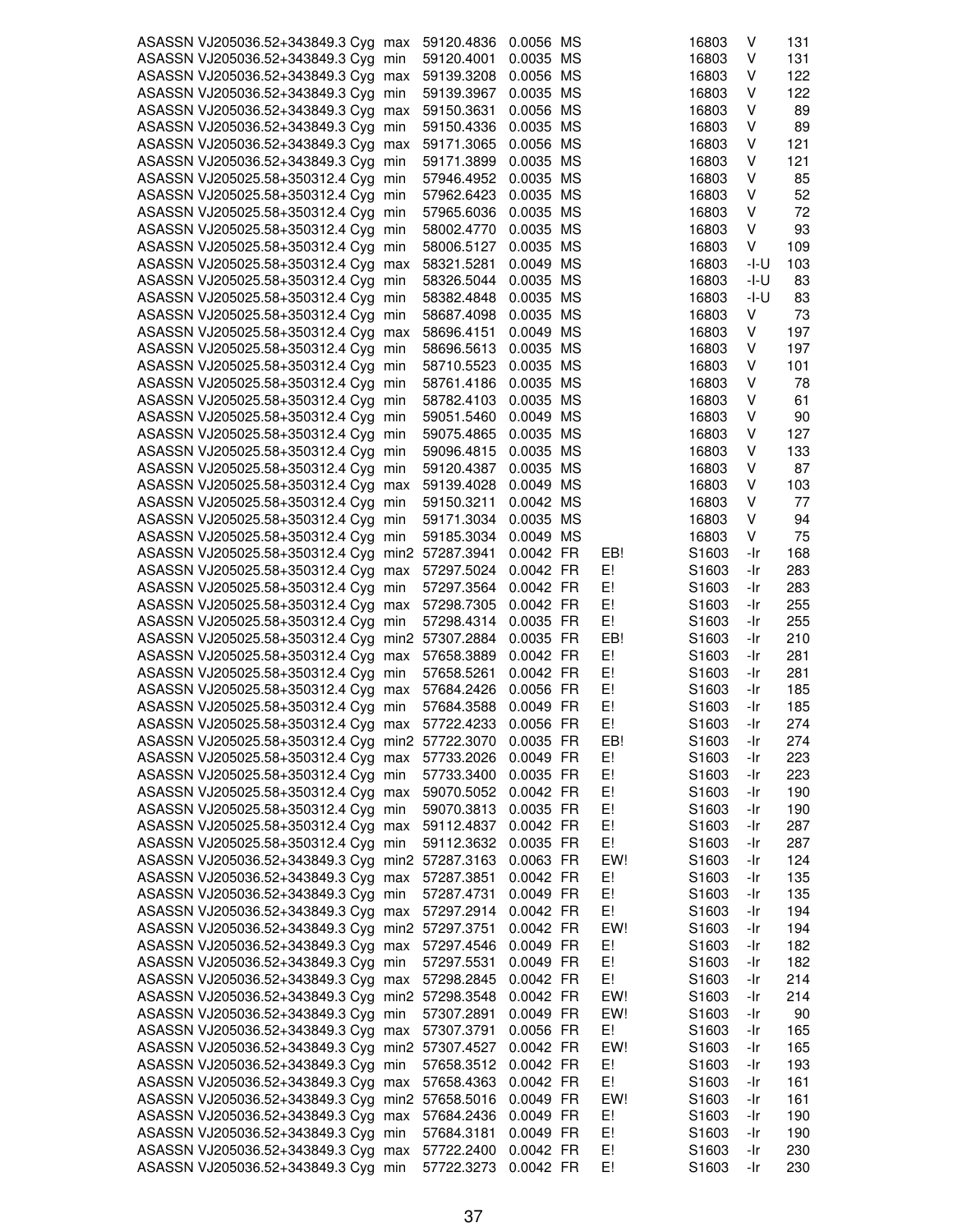| ASASSN VJ205036.52+343849.3 Cyg min2 57731.2595 |            | 0.0063 FR | EW! | S <sub>1603</sub> | -Ir  | 100 |
|-------------------------------------------------|------------|-----------|-----|-------------------|------|-----|
| ASASSN VJ205036.52+343849.3 Cyg max             | 57733.2942 | 0.0042 FR | E!  | S1603             | -Ir  | 204 |
| ASASSN VJ205036.52+343849.3 Cyg min             | 57733.3738 | 0.0056 FR | E!  | S1603             | -Ir  | 204 |
| ASASSN VJ205036.52+343849.3 Cyg max             |            | 0.0042 FR | E!  |                   |      | 113 |
|                                                 | 59070.4568 |           |     | S1603             | -Ir  |     |
| ASASSN VJ205036.52+343849.3 Cyg min             | 59070.3955 | 0.0042 FR | E!  | S <sub>1603</sub> | -Ir  | 113 |
| ASASSN VJ205025.58+350312.4 Cyg min             | 59400.5919 | 0.0035 MS |     | 16803             | v    | 92  |
| ASASSN VJ205025.58+350312.4 Cyg min             | 59414.5969 | 0.0035 MS |     | 16803             | V    | 85  |
| ASASSN VJ205025.58+350312.4 Cyg min             | 59433.4380 | 0.0035 MS |     | 16803             | ٧    | 103 |
| ASASSN VJ205025.58+350312.4 Cyg min             | 59444.4701 | 0.0035 MS |     | 16803             | ٧    | 88  |
| ASASSN VJ205025.58+350312.4 Cyg min             | 59512.2923 | 0.0035 MS |     | 16803             | v    | 53  |
| ASASSN VJ205036.52+343849.3 Cyg max             | 59400.5871 | 0.0056 MS |     | 16803             | V    | 149 |
| ASASSN VJ205036.52+343849.3 Cyg min             | 59400.5057 | 0.0035 MS |     | 16803             | V    | 149 |
| ASASSN VJ205036.52+343849.3 Cyg min             | 59414.4744 | 0.0035 MS |     | 16803             | ٧    | 84  |
| ASASSN VJ205036.52+343849.3 Cyg min             | 59414.6275 | 0.0035 MS |     | 16803             | V    | 70  |
| ASASSN VJ205036.52+343849.3 Cyg min             | 59433.4635 | 0.0035 MS |     | 16803             | V    | 90  |
| ASASSN VJ205036.52+343849.3 Cyg min             | 59433.6309 | 0.0035 MS |     | 16803             | V    | 85  |
| ASASSN VJ205036.52+343849.3 Cyg min             | 59444.5136 | 0.0035 MS |     | 16803             | ٧    | 97  |
|                                                 |            |           |     |                   | ٧    | 57  |
| ASASSN VJ205036.52+343849.3 Cyg min             | 59463.3451 | 0.0035 MS |     | 16803             |      |     |
| ASASSN VJ205036.52+343849.3 Cyg min             | 59512.3777 | 0.0035 MS |     | 16803             | V    | 91  |
| ASASSN VJ205135.08+350032.7 Cyg max             | 57298.2542 | 0.0063 FR |     | S1603             | -Ir  | 248 |
| ASASSN VJ205135.08+350032.7 Cyg min             | 57298.3904 | 0.0035 FR |     | S <sub>1603</sub> | -Ir  | 248 |
| ASASSN VJ205135.08+350032.7 Cyg max             | 57658.5403 | 0.0056 FR |     | S <sub>1603</sub> | -Ir  | 331 |
| ASASSN VJ205135.08+350032.7 Cyg min             | 57658.3957 | 0.0035 FR |     | S1603             | -Ir  | 331 |
| ASASSN VJ205135.08+350032.7 Cyg max             | 57722.4019 | 0.0035 FR |     | S <sub>1603</sub> | -Ir  | 266 |
| ASASSN VJ205135.08+350032.7 Cyg min2 57722.2661 |            | 0.0035 FR |     | S1603             | -Ir  | 266 |
| ASASSN VJ205135.08+350032.7 Cyg max             | 59070.3496 | 0.0056 FR |     | S <sub>1603</sub> | -Ir  | 184 |
| ASASSN VJ205135.08+350032.7 Cyg min             | 59070.5239 | 0.0035 FR |     | S <sub>1603</sub> | -Ir  | 184 |
| ASASSN VJ205214.61+341019.6 Cyg min             | 57946.5179 | 0.0035 MS |     | 16803             | V    | 62  |
| ASASSN VJ205214.61+341019.6 Cyg min             | 57962.6156 | 0.0035 MS |     | 16803             | v    | 76  |
| ASASSN VJ205214.61+341019.6 Cyg min             | 57965.5490 | 0.0035 MS |     | 16803             | V    | 60  |
| ASASSN VJ205214.61+341019.6 Cyg min             | 58006.5151 | 0.0035 MS |     | 16803             | ٧    | 95  |
| ASASSN VJ205214.61+341019.6 Cyg min             | 58321.6066 | 0.0035 MS |     | 16803             | -l-U | 78  |
| ASASSN VJ205214.61+341019.6 Cyg min             | 58326.4826 | 0.0035 MS |     | 16803             | -I-U | 98  |
|                                                 |            | 0.0035 MS |     |                   | V    | 94  |
| ASASSN VJ205214.61+341019.6 Cyg min             | 58696.4406 |           |     | 16803             |      |     |
| ASASSN VJ205214.61+341019.6 Cyg min             | 58710.5931 | 0.0035 MS |     | 16803             | V    | 89  |
| ASASSN VJ205214.61+341019.6 Cyg min             | 58761.3198 | 0.0035 MS |     | 16803             | ٧    | 63  |
| ASASSN VJ205214.61+341019.6 Cyg min             | 59051.5451 | 0.0035 MS |     | 16803             | ٧    | 91  |
| ASASSN VJ205214.61+341019.6 Cyg min             | 59075.4371 | 0.0035 MS |     | 16803             | V    | 118 |
| ASASSN VJ205214.61+341019.6 Cyg min             | 59096.3954 | 0.0035 MS |     | 16803             | v    | 80  |
| ASASSN VJ205214.61+341019.6 Cyg min             | 59139.3245 | 0.0035 MS |     | 16803             | V    | 77  |
| ASASSN VJ205214.61+341019.6 Cyg min             | 59171.2767 | 0.0035 MS |     | 16803             | v    | 47  |
| ASASSN VJ205214.61+341019.6 Cyg max             | 54719.3810 | 0.0056 FR | EB! | S1603             | -Ir  | 197 |
| ASASSN VJ205214.61+341019.6 Cyg max             | 55480.5041 | 0.0063 FR | EB! | S1603             | -Ir  | 302 |
| ASASSN VJ205214.61+341019.6 Cyg min             | 55480.3743 | 0.0049 FR | EB! | S <sub>1603</sub> | -Ir  | 302 |
| ASASSN VJ205214.61+341019.6 Cyg max             | 56159.5609 | 0.0056 FR | EB! | S <sub>1603</sub> | -Ir  | 486 |
| ASASSN VJ205214.61+341019.6 Cyg max             | 56650.2147 | 0.0069 FR | EB! | S1603             | -Ir  | 156 |
| ASASSN VJ205214.61+341019.6 Cyg min2 56650.3084 |            | 0.0049 FR | EB! | S1603             | -Ir  | 156 |
| ASASSN VJ205214.61+341019.6 Cyg max             | 56657.2432 | 0.0049 FR | EB! | S1603             | -Ir  | 174 |
| ASASSN VJ205214.61+341019.6 Cyg max             | 56937.2736 | 0.0049 FR | EB! | S <sub>1603</sub> | -Ir  | 161 |
| ASASSN VJ205214.61+341019.6 Cyg min             | 56937.3388 | 0.0049 FR | EB! | S <sub>1603</sub> | -Ir  | 161 |
| ASASSN VJ205214.61+341019.6 Cyg min2 57287.3184 |            | 0.0049 FR | EB! | S1603             | -Ir  | 102 |
| ASASSN VJ205214.61+341019.6 Cyg max             | 57297.4110 | 0.0049 FR | EB! | S1603             | -Ir  | 188 |
|                                                 |            |           | EB! |                   | -Ir  |     |
| ASASSN VJ205214.61+341019.6 Cyg min             | 57297.3126 | 0.0049 FR |     | S1603             |      | 188 |
| ASASSN VJ205214.61+341019.6 Cyg max             | 57298.3694 | 0.0049 FR | EB! | S <sub>1603</sub> | -Ir  | 167 |
| ASASSN VJ205214.61+341019.6 Cyg min             | 57298.2744 | 0.0063 FR | EB! | S1603             | -Ir  | 167 |
| ASASSN VJ205214.61+341019.6 Cyg min2 57298.4155 |            | 0.0063 FR | EB! | S1603             | -Ir  | 130 |
| ASASSN VJ205214.61+341019.6 Cyg max             | 57307.3894 | 0.0056 FR | EB! | S1603             | -Ir  | 154 |
| ASASSN VJ205214.61+341019.6 Cyg min2 57307.3304 |            | 0.0056 FR | EB! | S <sub>1603</sub> | -Ir  | 154 |
| ASASSN VJ205214.61+341019.6 Cyg min             | 57307.5408 | 0.0056 FR | EB! | S <sub>1603</sub> | -Ir  | 129 |
| ASASSN VJ205214.61+341019.6 Cyg max             | 57658.3585 | 0.0049 FR | EB! | S1603             | -Ir  | 291 |
| ASASSN VJ205214.61+341019.6 Cyg min2 57658.4907 |            | 0.0056 FR | EB! | S1603             | -Ir  | 291 |
| ASASSN VJ205214.61+341019.6 Cyg min2 57684.3480 |            | 0.0049 FR | EB! | S <sub>1603</sub> | -Ir  | 186 |
| ASASSN VJ205214.61+341019.6 Cyg max 57722.2798  |            | 0.0049 FR | EB! | S <sub>1603</sub> | -Ir  | 235 |
| ASASSN VJ205214.61+341019.6 Cyg min2 57722.3943 |            | 0.0049 FR | EB! | S <sub>1603</sub> | -Ir  | 235 |
| ASASSN VJ205214.61+341019.6 Cyg max 57727.3788  |            | 0.0049 FR | EB! | S1603             | -Ir  | 160 |
| ASASSN VJ205214.61+341019.6 Cyg min2 57727.2628 |            | 0.0069 FR | EB! | S1603             | -Ir  | 160 |
| ASASSN VJ205214.61+341019.6 Cyg max 59070.4247  |            | 0.0042 FR | EB! | S1603             | -Ir  | 185 |
|                                                 |            |           |     |                   |      |     |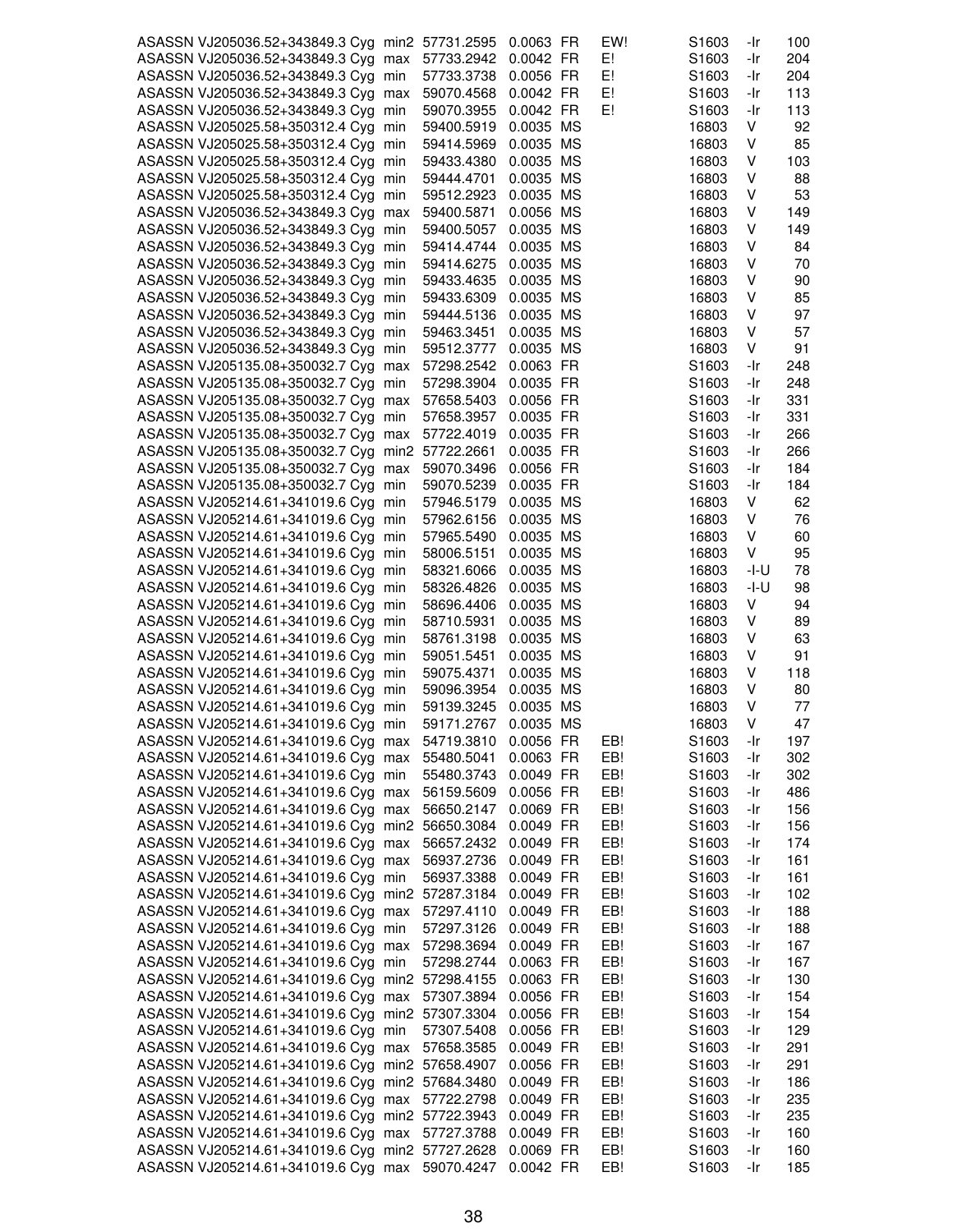| ASASSN VJ205214.61+341019.6 Cyg min2 59070.5521 |     |                 | 0.0056 FR              | EB!          | S <sub>1603</sub> | -Ir | 185 |
|-------------------------------------------------|-----|-----------------|------------------------|--------------|-------------------|-----|-----|
| ASASSN VJ205228.66+345531.5 Cyg min             |     | 57722.3905      | 0.0208 FR              | E!           | S1603             | -Ir | 281 |
| ASASSN VJ205214.61+341019.6 Cyg max             |     | 54682.4787      | 0.0056 FR              | EB!          | S <sub>1603</sub> | -Ir | 269 |
| ASASSN VJ205214.61+341019.6 Cyg min             |     | 54682.4152      | 0.0049 FR              | EB!          | S <sub>1603</sub> | -Ir | 269 |
| ASASSN VJ205214.61+341019.6 Cyg max             |     | 55050.3643      | 0.0069 FR              | EB!          | S <sub>1603</sub> | -Ir | 279 |
| ASASSN VJ205214.61+341019.6 Cyg min2 55050.4017 |     |                 | 0.0069 FR              | EB!          | S <sub>1603</sub> | -Ir | 279 |
| <b>BESTF204819 Per</b>                          | max | 59280.3083      | 0.0035 FR              | <b>DSCT!</b> | S1603             | -Ir | 66  |
| <b>BESTF204819 Per</b>                          | min | 59280.2759      | 0.0035 FR              | DSCT!        | S1603             | -Ir | 66  |
| <b>BESTF204819 Per</b>                          | max | 59280.3901      | 0.0049 FR              | DSCT!        | S1603             | -Ir | 47  |
| BESTF204819 Per                                 | min | 59280.3498      | 0.0049 FR              | <b>DSCT!</b> | S <sub>1603</sub> | -Ir | 47  |
| BESTF207305 Per                                 | min | 59280.3107      | 0.0035 FR              | EB!          | S <sub>1603</sub> | -Ir | 139 |
| BESTF209714 Per                                 | max | 59280.2674      | 0.0049 FR              | EW!          | S1603             | -Ir | 139 |
| BESTF209714 Per                                 | min | 59280.3875      | 0.0035 FR              | EW!          | S1603             | -Ir | 139 |
| BESTF209714 Per                                 | max | 59280.2696      | 0.0049 FR              | EW!          | S <sub>1603</sub> | -Ir | 122 |
| BESTF209714 Per                                 |     | min2 59280.3895 | 0.0035 FR              | EW!          | S <sub>1603</sub> | -Ir | 122 |
| BESTF209743 Per                                 | max | 59280.3084      | 0.0035 FR              | DSCT!        | S <sub>1603</sub> | -Ir | 94  |
| BESTF209743 Per                                 | min | 59280.4335      | 0.0035 FR              | DSCT!        | S <sub>1603</sub> | -Ir | 94  |
| BESTF209743 Per                                 | max | 59280.4901      | 0.0035 FR              | DSCT!        | S1603             | -Ir | 49  |
| <b>BESTF210966 Per</b>                          | max | 59280.3809      | 0.0035 FR              | EW!          | S <sub>1603</sub> | -Ir | 153 |
| <b>BESTF210966 Per</b>                          | min | 59280.5165      | 0.0056 FR              | EW!          | S1603             | -Ir | 153 |
| BESTF211025 Per                                 | max | 59280.3117      | 0.0035 FR              | EW!          | S <sub>1603</sub> | -Ir | 179 |
| BESTF211025 Per                                 |     | min2 59280.3755 | 0.0035 FR              | EW!          | S1603             | -Ir | 179 |
| BESTF212872 Per                                 | max | 59280.4690      | 0.0035 FR              | EW!          | S1603             | -Ir | 134 |
| BESTF212872 Per                                 |     | min2 59280.3958 | 0.0035 FR              | EW!          | S1603             | -Ir | 134 |
| CSS J045437.5+054530 Ori                        | min | 59139.6189      | 0.0042 MS              |              | 16803             | V   | 87  |
| CSS J045437.5+054530 Ori                        | max | 59161.5877      | 0.0056 MS              |              | 16803             | V   | 143 |
| CSS J045437.5+054530 Ori                        | min | 59161.6788      | 0.0042 MS              |              | 16803             | V   | 143 |
| CSS J045437.5+054530 Ori                        | max | 59234.4555      | 0.0056 MS              |              | 16803             | V   | 116 |
| CSS J045437.5+054530 Ori                        | min | 59234.3725      | 0.0042 MS              |              | 16803             | V   | 116 |
| CSS J045501.7+063013 Ori                        | min | 59139.5294      | 0.0042 MS              |              | 16803             | V   | 38  |
| CSS J045501.7+063013 Ori                        | min | 59139.6847      | 0.0042 MS              |              | 16803             | V   | 48  |
|                                                 |     |                 |                        |              | 16803             | V   | 103 |
| CSS J045501.7+063013 Ori                        | max | 59161.5616      | 0.0056 MS<br>0.0042 MS |              |                   |     |     |
| CSS J045501.7+063013 Ori                        | min | 59161.6365      |                        |              | 16803             | V   | 103 |
| CSS J045501.7+063013 Ori                        | max | 59234.4642      | 0.0056 MS              |              | 16803             | V   | 98  |
| CSS J045501.7+063013 Ori                        | min | 59234.3980      | 0.0042 MS              |              | 16803             | V   | 98  |
| CSS J045541.9+052228 Ori                        | min | 59139.5706      | 0.0042 MS              |              | 16803             | V   | 96  |
| CSS J045541.9+052228 Ori                        | min | 59161.6434      | 0.0042 MS              |              | 16803             | V   | 93  |
| CSS J045551.4+062604 Ori                        | min | 59139.5244      | 0.0042 MS              |              | 16803             | V   | 44  |
| CSS J045551.4+062604 Ori                        | max | 59139.5981      | 0.0056 MS              |              | 16803             | V   | 98  |
| CSS J045551.4+062604 Ori                        | min | 59139.6779      | 0.0042 MS              |              | 16803             | V   | 98  |
| CSS J045752.3+055429 Ori                        | min | 59139.6899      | 0.0042 MS              |              | 16803             | v   | 51  |
| CSS J045752.3+055429 Ori                        | min | 59161.6133      | 0.0042 MS              |              | 16803             | V   | 57  |
| CSS J045832.0+051208 Ori                        | min | 59139.6165      | 0.0042 MS              |              | 16803             | V   | 63  |
| CSS J045832.0+051208 Ori                        | min | 59161.5263      | 0.0042 MS              |              | 16803             | V   | 39  |
| CSS J045906.9+052308 Ori                        | max | 59139.6426      | 0.0056 MS              |              | 16803             | V   | 120 |
| CSS J045906.9+052308 Ori                        | min | 59139.5660      | 0.0042 MS              |              | 16803             | V   | 120 |
| CSS J045906.9+052308 Ori                        | max | 59161.5735      | 0.0056 MS              |              | 16803             | V   | 148 |
| CSS J045906.9+052308 Ori                        | min | 59161.6744      | 0.0042 MS              |              | 16803             | V   | 148 |
| CSS J063852.0+463030 Aur                        | min | 58916.4377      | 0.0035 MS              |              | 16803             | V   | 50  |
| CSS J063852.0+463030 Aur                        | max | 58920.3701      | 0.0049 MS              |              | 16803             | V   | 100 |
| CSS J063852.0+463030 Aur                        | min | 58920.4774      | 0.0035 MS              |              | 16803             | V   | 100 |
| CSS J063852.0+463030 Aur                        | min | 59173.5675      | 0.0035 MS              |              | 16803             | V   | 59  |
| CSS J063852.0+463030 Aur                        | max | 59233.3810      | 0.0049 MS              |              | 16803             | V   | 156 |
| CSS J063852.0+463030 Aur                        | min | 59233.4950      | 0.0035 MS              |              | 16803             | V   | 72  |
| CSS J063852.0+463030 Aur                        | max | 59265.4784      | 0.0049 MS              |              | 16803             | V   | 171 |
| CSS J063852.0+463030 Aur                        | min | 59265.3711      | 0.0035 MS              |              | 16803             | V   | 171 |
| CSS J063852.0+463030 Aur                        | min | 59289.3847      | 0.0035 MS              |              | 16803             | V   | 81  |
| CSS J064014.7+473257 Aur                        | max | 58916.4390      | 0.0049 MS              |              | 16803             | V   | 111 |
| CSS J064014.7+473257 Aur                        | min | 58916.3438      | 0.0035 MS              |              | 16803             | V   | 111 |
| CSS J064014.7+473257 Aur                        | max | 58920.4985      | 0.0049 MS              |              | 16803             | V   | 110 |
| CSS J064014.7+473257 Aur                        | min | 58920.4047      | 0.0035 MS              |              | 16803             | V   | 110 |
| CSS J064014.7+473257 Aur                        | min | 59173.5361      | 0.0035 MS              |              | 16803             | V   | 74  |
| CSS J064014.7+473257 Aur                        | min | 59173.7354      | 0.0035 MS              |              | 16803             | V   | 41  |
| CSS J064014.7+473257 Aur                        | max | 59233.5196      | 0.0049 MS              |              | 16803             | V   | 145 |
| CSS J064014.7+473257 Aur                        | min | 59233.4175      | 0.0035 MS              |              | 16803             | V   | 145 |
| CSS J064014.7+473257 Aur                        | max | 59265.3824      | 0.0049 MS              |              | 16803             | V   | 143 |
| CSS J064014.7+473257 Aur                        | min | 59265.4910      | 0.0035 MS              |              | 16803             | V   | 143 |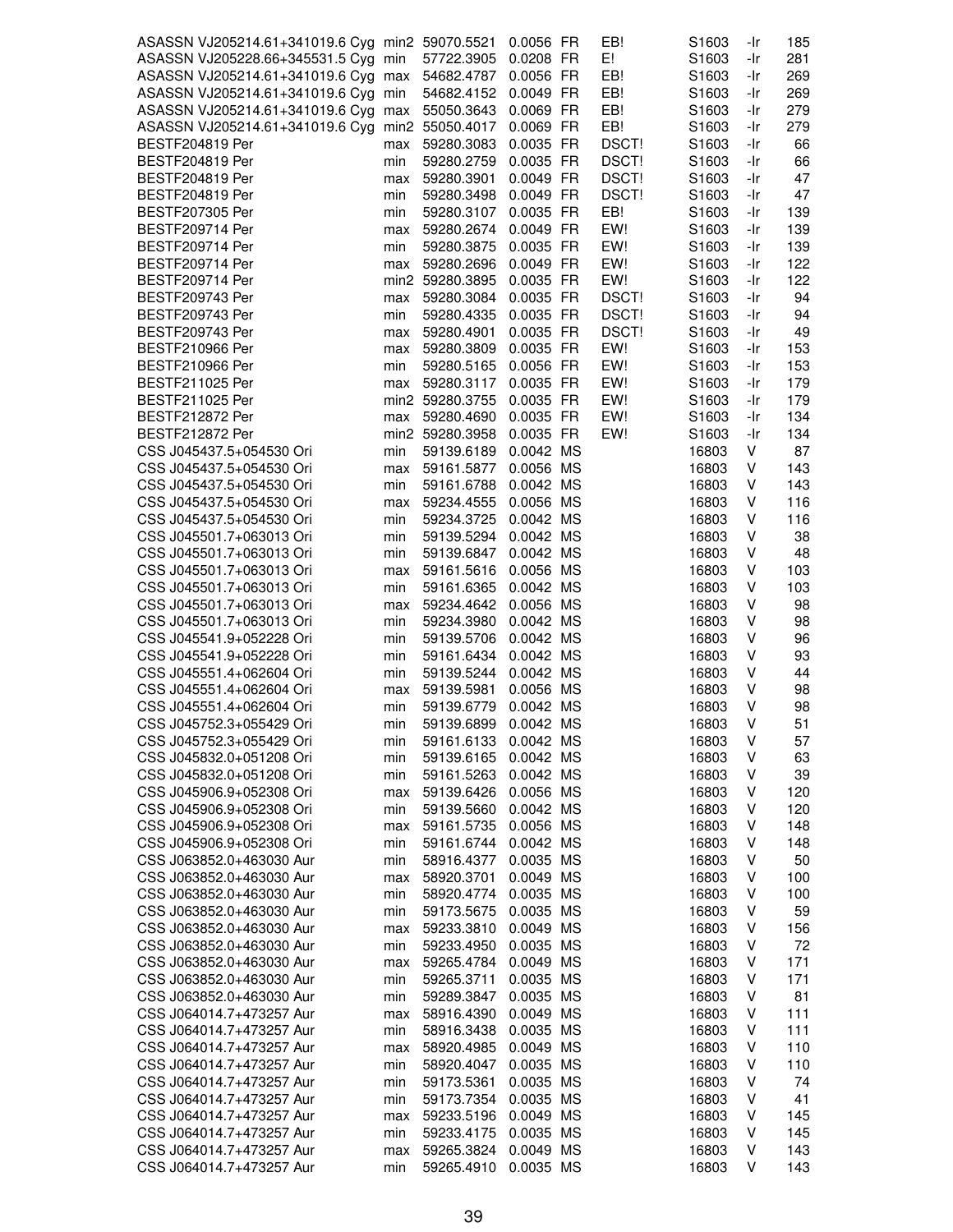| CSS J064014.7+473257 Aur | max | 59289.3379 | 0.0049 MS |           |     | 16803 | V      | 129 |
|--------------------------|-----|------------|-----------|-----------|-----|-------|--------|-----|
| CSS J064014.7+473257 Aur | min | 59289.4411 | 0.0035    | МS        |     | 16803 | V      | 129 |
| CSS J080010.0+201937 Cnc | max | 57733.6674 | 0.0056    | <b>MS</b> | WU' | 16803 | ٧      | 110 |
| CSS J080010.0+201937 Cnc | min | 57733.5874 | 0.0035    | <b>MS</b> | WU' | 16803 | ٧      | 110 |
| CSS J080010.0+201937 Cnc | max | 57842.3879 | 0.0056    | МS        | WU' | 16803 | ٧      | 113 |
| CSS J080010.0+201937 Cnc |     |            |           |           | WU' |       | V      |     |
|                          | min | 57842.4715 | 0.0035    | МS        |     | 16803 |        | 113 |
| CSS J080010.0+201937 Cnc | min | 57855.3804 | 0.0035    | МS        | WU' | 16803 | V      | 77  |
| CSS J080010.0+201937 Cnc | min | 58227.4034 | 0.0035    | МS        | WU' | 16803 | -I-U   | 66  |
| CSS J080010.0+201937 Cnc | max | 58841.7055 | 0.0056    | ΜS        | WU' | 16803 | V      | 105 |
| CSS J080010.0+201937 Cnc | min | 58841.6190 | 0.0035    | MS        | WU' | 16803 | V      | 105 |
| CSS J080010.0+201937 Cnc | max | 58850.6044 | 0.0056 MS |           | WU' | 16803 | V      | 101 |
| CSS J080010.0+201937 Cnc | min | 58850.6954 | 0.0035    | МS        | WU' | 16803 | V      | 101 |
| CSS J080010.0+201937 Cnc | min | 59264.4179 | 0.0035 MS |           | WU' | 16803 | V      | 69  |
| CSS J080021.8+194353 Cnc | min | 57733.5504 | 0.0035    | <b>MS</b> | WU' | 16803 | V      | 57  |
| CSS J080021.8+194353 Cnc | min | 57733.7056 | 0.0035    | <b>MS</b> | WU' | 16803 | V      | 72  |
| CSS J080021.8+194353 Cnc | min | 57842.3985 | 0.0035    | MS        | WU' | 16803 | V      | 71  |
|                          |     |            |           |           |     |       |        |     |
| CSS J080021.8+194353 Cnc | min | 57855.3943 | 0.0035    | МS        | WU' | 16803 | ٧      | 73  |
| CSS J080021.8+194353 Cnc | min | 58169.5643 | 0.0035    | МS        | WU' | 16803 | -I-U   | 56  |
| CSS J080021.8+194353 Cnc | min | 58227.3547 | 0.0035    | MS        | WU' | 16803 | $-I-U$ | 53  |
| CSS J080021.8+194353 Cnc | min | 58841.5956 | 0.0035    | <b>MS</b> | WU' | 16803 | V      | 50  |
| CSS J080021.8+194353 Cnc | min | 58841.7519 | 0.0035    | <b>MS</b> | WU' | 16803 | V      | 30  |
| CSS J080021.8+194353 Cnc | min | 58850.6798 | 0.0035    | МS        | WU' | 16803 | V      | 50  |
| CSS J080021.8+194353 Cnc | min | 59264.4468 | 0.0035    | МS        | WU' | 16803 | V      | 60  |
| CSS J080021.8+194353 Cnc | min | 59284.3354 | 0.0035    | MS        | WU' | 16803 | V      | 57  |
|                          |     |            |           |           |     |       |        |     |
| CSS J080053.5+200959 Cnc | max | 57733.6583 | 0.0056    | MS        | WU' | 16803 | V      | 124 |
| CSS J080053.5+200959 Cnc | min | 57733.5674 | 0.0035    | <b>MS</b> | WU' | 16803 | V      | 124 |
| CSS J080053.5+200959 Cnc | max | 57842.3778 | 0.0056    | ΜS        | WU' | 16803 | ٧      | 123 |
| CSS J080053.5+200959 Cnc | min | 57842.4789 | 0.0035    | <b>MS</b> | WU' | 16803 | ٧      | 123 |
| CSS J080053.5+200959 Cnc | max | 57855.4459 | 0.0056    | МS        | WU' | 16803 | V      | 107 |
| CSS J080053.5+200959 Cnc | min | 57855.3585 | 0.0035    | МS        | WU' | 16803 | V      | 107 |
| CSS J080053.5+200959 Cnc | min | 58169.3786 | 0.0035    | МS        | WU' | 16803 | -I-U   | 40  |
| CSS J080053.5+200959 Cnc | min | 58169.5497 | 0.0035    | ΜS        | WU' | 16803 | -l-U   | 60  |
| CSS J080053.5+200959 Cnc |     | 58841.6758 | 0.0056    | МS        | WU' | 16803 | V      | 102 |
|                          | max |            |           |           |     |       |        |     |
| CSS J080053.5+200959 Cnc | min | 58841.5811 | 0.0035    | МS        | WU' | 16803 | V      | 102 |
| CSS J080053.5+200959 Cnc | max | 58850.6134 | 0.0056    | МS        | WU' | 16803 | V      | 94  |
| CSS J080053.5+200959 Cnc | min | 58850.6965 | 0.0035    | <b>MS</b> | WU' | 16803 | V      | 94  |
| CSS J080053.5+200959 Cnc | max | 59264.4197 | 0.0056    | MS        | WU' | 16803 | V      | 133 |
| CSS J080053.5+200959 Cnc | min | 59264.5045 | 0.0035    | <b>MS</b> | WU' | 16803 | V      | 133 |
| CSS J080053.5+200959 Cnc | min | 59284.3526 | 0.0035    | <b>MS</b> | WU' | 16803 | V      | 70  |
| CSS J080247.0+194641 Cnc | min | 57733.6073 | 0.0035    | <b>MS</b> | Aľ  | 16803 | V      | 72  |
| CSS J080247.0+194641 Cnc | min | 57842.4600 | 0.0035    | <b>MS</b> | Al' | 16803 | v      | 64  |
| CSS J080255.8+193518 Cnc | max | 57733.7012 | 0.0056 MS |           |     | 16803 | ٧      | 118 |
| CSS J080255.8+193518 Cnc | min | 57733.6228 | 0.0035 MS |           |     | 16803 | ٧      | 118 |
| CSS J080255.8+193518 Cnc |     |            |           |           |     |       | V      |     |
|                          | max | 57842.3800 | 0.0056 MS |           |     | 16803 |        | 115 |
| CSS J080255.8+193518 Cnc | min | 57842.4599 | 0.0035 MS |           |     | 16803 | ٧      | 115 |
| CSS J080255.8+193518 Cnc | max | 57855.3551 | 0.0056 MS |           |     | 16803 | ٧      | 105 |
| CSS J080255.8+193518 Cnc | min | 57855.4281 | 0.0035 MS |           |     | 16803 | V      | 105 |
| CSS J080255.8+193518 Cnc | min | 58169.5586 | 0.0035 MS |           |     | 16803 | $-I-U$ | 68  |
| CSS J080255.8+193518 Cnc | max | 58841.5901 | 0.0056 MS |           |     | 16803 | ٧      | 83  |
| CSS J080255.8+193518 Cnc | min | 58841.6617 | 0.0035 MS |           |     | 16803 | V      | 83  |
| CSS J080255.8+193518 Cnc | max | 58850.6876 | 0.0056 MS |           |     | 16803 | V      | 102 |
| CSS J080255.8+193518 Cnc | min | 58850.6143 | 0.0035 MS |           |     | 16803 | ٧      | 102 |
| CSS J080255.8+193518 Cnc | min | 59264.4682 | 0.0035 MS |           |     | 16803 | ٧      | 88  |
|                          |     |            |           |           |     |       |        |     |
| CSS J080324.8+195206 Cnc | min | 58841.6095 | 0.0035 MS |           | Αľ  | 16803 | ٧      | 79  |
| CSS J080501.9+194716 Cnc | max | 57733.6426 | 0.0035 MS |           | Eľ  | 16803 | V      | 68  |
| CSS J080501.9+194716 Cnc | max | 57733.7519 | 0.0035 MS |           | Eľ  | 16803 | V      | 41  |
| CSS J080501.9+194716 Cnc | max | 57842.4106 | 0.0035 MS |           | Eľ  | 16803 | ٧      | 56  |
| CSS J080501.9+194716 Cnc | max | 57855.4084 | 0.0035 MS |           | Eľ  | 16803 | ٧      | 66  |
| CSS J080501.9+194716 Cnc | max | 58169.5480 | 0.0035 MS |           | Eľ  | 16803 | -I-U   | 70  |
| CSS J080501.9+194716 Cnc | max | 58227.4306 | 0.0035 MS |           | Eľ  | 16803 | -I-U   | 40  |
| CSS J080501.9+194716 Cnc | max | 58841.5416 | 0.0035 MS |           | Eľ  | 16803 | ٧      | 45  |
| CSS J080501.9+194716 Cnc |     | 58841.6487 | 0.0035 MS |           | Eľ  | 16803 | V      | 58  |
|                          | max |            |           |           |     |       |        |     |
| CSS J080501.9+194716 Cnc | max | 58841.7532 | 0.0035 MS |           | Eľ  | 16803 | ٧      | 24  |
| CSS J080501.9+194716 Cnc | max | 58850.6389 | 0.0035 MS |           | Eľ  | 16803 | ٧      | 35  |
| CSS J080501.9+194716 Cnc | max | 58850.7506 | 0.0035 MS |           | Eľ  | 16803 | ٧      | 29  |
| CSS J080501.9+194716 Cnc | max | 58901.3980 | 0.0035 MS |           | Eľ  | 16803 | ٧      | 34  |
| CSS J080501.9+194716 Cnc | max | 59264.4533 | 0.0035 MS |           | Eľ, | 16803 | V      | 46  |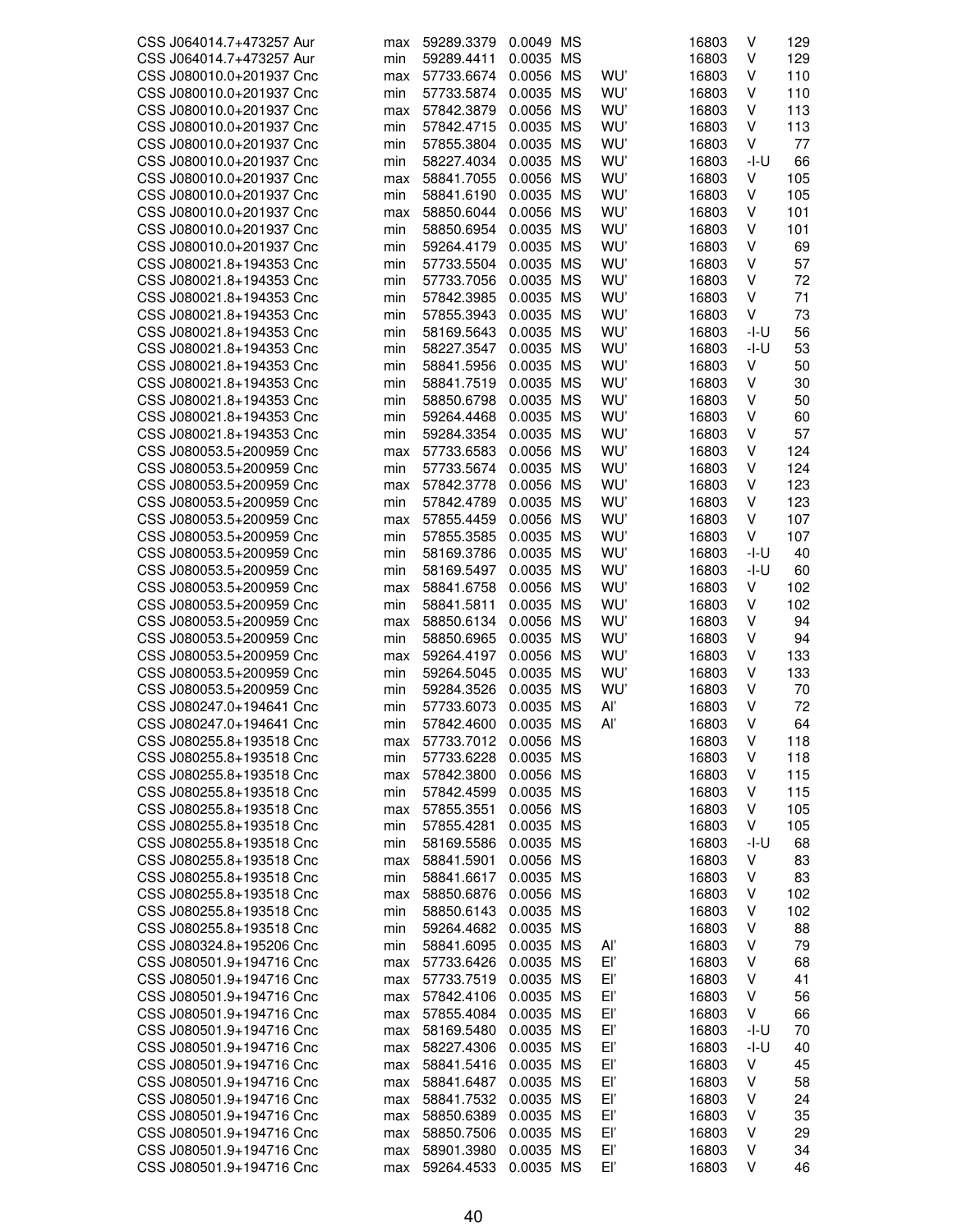| CSS J080501.9+194716 Cnc | max | 59264.5570 | 0.0035 MS |           | Εľ  | 16803 | V | 45  |
|--------------------------|-----|------------|-----------|-----------|-----|-------|---|-----|
| CSS J080553.1+204712 Cnc | max | 57842.4478 | 0.0056    | <b>MS</b> |     | 16803 | V | 118 |
| CSS J080553.1+204712 Cnc | min | 57842.3647 | 0.0035 MS |           |     | 16803 | V | 118 |
| CSS J080553.1+204712 Cnc | min | 57855.3963 | 0.0035 MS |           |     | 16803 | V | 104 |
| CSS J080553.1+204712 Cnc | max | 58169.5671 | 0.0056 MS |           |     | 16803 | V | 88  |
| CSS J080553.1+204712 Cnc | min | 58169.4819 | 0.0035 MS |           |     | 16803 | V | 88  |
| CSS J080553.1+204712 Cnc | min | 58227.4326 | 0.0035 MS |           |     | 16803 | V | 52  |
| CSS J080553.1+204712 Cnc | max | 58841.6355 | 0.0056    | ΜS        |     | 16803 | V | 96  |
| CSS J080553.1+204712 Cnc | min | 58841.5476 | 0.0035 MS |           |     | 16803 | V | 96  |
| CSS J080553.1+204712 Cnc | max | 58850.7228 | 0.0056 MS |           |     | 16803 | V | 102 |
| CSS J080553.1+204712 Cnc | min | 58850.6335 | 0.0035 MS |           |     | 16803 | V | 102 |
| CSS J080553.1+204712 Cnc | min | 58901.3814 | 0.0035 MS |           |     | 16803 | V | 39  |
| CSS J080553.1+204712 Cnc | max | 59264.4016 | 0.0056 MS |           |     | 16803 | V | 132 |
| CSS J080553.1+204712 Cnc | min | 59264.5025 | 0.0035    | ΜS        |     | 16803 | V | 132 |
| CSS J080553.1+204712 Cnc | min | 59284.3896 | 0.0035 MS |           |     | 16803 | V | 65  |
| CSS J082242.7+310918 Cnc | max | 59285.4327 | 0.0042 MS |           | WU' | 16803 | V | 98  |
| CSS J082242.7+310918 Cnc | min | 59285.3550 | 0.0035 MS |           | WU' | 16803 | V | 98  |
| CSS J082357.4+314158 Cnc |     | 59202.5792 | 0.0035 MS |           | dS' | 16803 | V | 43  |
| CSS J082357.4+314158 Cnc | max |            | 0.0035    | MS        | dS' | 16803 | V | 31  |
|                          | max | 59202.7069 | 0.0035 MS |           |     |       | V |     |
| CSS J082357.4+314158 Cnc | max | 59285.3562 |           |           | dS' | 16803 |   | 43  |
| CSS J082357.4+314158 Cnc | min | 59285.3308 | 0.0042 MS |           | dS' | 16803 | V | 43  |
| CSS J082357.4+314158 Cnc | max | 59285.4197 | 0.0035 MS |           | dS' | 16803 | V | 44  |
| CSS J082357.4+314158 Cnc | min | 59285.3945 | 0.0042 MS |           | dS' | 16803 | V | 44  |
| CSS J082357.4+314158 Cnc | max | 59285.4928 | 0.0035 MS |           | dS' | 16803 | V | 57  |
| CSS J082357.4+314158 Cnc | min | 59285.4610 | 0.0042 MS |           | dS' | 16803 | V | 57  |
| CSS J082519.8+311916 Cnc | min | 59202.5895 | 0.0035 MS |           | WU' | 16803 | V | 43  |
| CSS J082519.8+311916 Cnc | min | 59285.3955 | 0.0035 MS |           | WU' | 16803 | V | 75  |
| CSS J082746.5+392213 Lyn | min | 58903.3153 | 0.0035 MS |           | WU' | 16803 | V | 51  |
| CSS J082746.5+392213 Lyn | max | 58908.4414 | 0.0049 MS |           | WU' | 16803 | V | 101 |
| CSS J082746.5+392213 Lyn | min | 58908.3654 | 0.0035 MS |           | WU' | 16803 | V | 101 |
| CSS J082746.5+392213 Lyn | max | 59206.6305 | 0.0049    | ΜS        | WU' | 16803 | V | 110 |
| CSS J082746.5+392213 Lyn | min | 59206.7074 | 0.0035 MS |           | WU' | 16803 | V | 110 |
| CSS J082746.5+392213 Lyn | min | 59230.5342 | 0.0035 MS |           | WU' | 16803 | V | 51  |
| CSS J082746.5+392213 Lyn | max | 59230.6027 | 0.0049    | МS        | WU' | 16803 | V | 112 |
| CSS J082746.5+392213 Lyn | min | 59230.6776 | 0.0035 MS |           | WU' | 16803 | ٧ | 112 |
| CSS J082908.8+391600 Lyn | max | 59206.6052 | 0.0049    | ΜS        | WU' | 16803 | V | 112 |
| CSS J082908.8+391600 Lyn | min | 59206.6823 | 0.0035    | <b>MS</b> | WU' | 16803 | V | 112 |
| CSS J082908.8+391600 Lyn | min | 59230.5334 | 0.0035    | ΜS        | WU' | 16803 | V | 49  |
| CSS J082908.8+391600 Lyn | max | 59230.6084 | 0.0049    | МS        | WU' | 16803 | V | 120 |
| CSS J082908.8+391600 Lyn | min | 59230.6924 | 0.0035    | МS        | WU' | 16803 | V | 120 |
| CSS J101258.7+060028 Leo | max | 59233.6161 | 0.0035    | MS        |     | 16803 | V | 61  |
| CSS J101258.7+060028 Leo | min | 59261.5224 | 0.0056 MS |           |     | 16803 | V | 160 |
| CSS J101258.7+060028 Leo | max | 59261.5922 | 0.0035 MS |           |     | 16803 | V | 70  |
| CSS J101258.7+060028 Leo | min | 59308.5067 | 0.0056 MS |           |     | 16803 | V | 95  |
| CSS J101643.9+070703 Leo | max | 59233.6834 | 0.0049 MS |           |     | 16803 | ٧ | 90  |
| CSS J101643.9+070703 Leo | min | 59233.6213 | 0.0035 MS |           |     | 16803 | V | 90  |
| CSS J101643.9+070703 Leo | max | 59261.5759 | 0.0049 MS |           |     | 16803 | ٧ | 95  |
| CSS J101643.9+070703 Leo | min | 59261.5073 | 0.0035 MS |           |     | 16803 | V | 95  |
| CSS J101643.9+070703 Leo | min | 59261.6389 | 0.0035 MS |           |     | 16803 | V | 59  |
| CSS J101643.9+070703 Leo | max | 59308.3606 | 0.0049 MS |           |     | 16803 | ٧ | 57  |
| CSS J101643.9+070703 Leo | max | 59308.4874 | 0.0049 MS |           |     | 16803 | ٧ | 98  |
| CSS J101643.9+070703 Leo | min | 59308.4211 | 0.0035 MS |           |     | 16803 | ٧ | 98  |
| CSS J134829.8+190646 Boo | max | 59289.5707 | 0.0056 MS |           |     | 16803 | V | 135 |
| CSS J134829.8+190646 Boo | min | 59289.6484 | 0.0035 MS |           |     | 16803 | V | 135 |
|                          |     |            |           |           |     |       |   |     |
| CSS J152940.7+425018 Boo | max | 58993.4233 | 0.0035 MS |           |     | 16803 | V | 63  |
| CSS J152940.7+425018 Boo | max | 59000.3880 | 0.0035 MS |           |     | 16803 | ٧ | 75  |
| CSS J153204.0+433559 Boo | max | 58993.4274 | 0.0035 MS |           |     | 16803 | ٧ | 63  |
| CSS J153206.5+435212 Boo | min | 58993.4532 | 0.0035 MS |           |     | 16803 | ٧ | 63  |
| CSS J153206.5+435212 Boo | min | 59004.4163 | 0.0035 MS |           |     | 16803 | V | 67  |
| CSS J153204.0+433559 Boo | max | 59288.6917 | 0.0035 MS |           |     | 16803 | V | 58  |
| CSS J153206.5+435212 Boo | max | 59288.6139 | 0.0056 MS |           |     | 16803 | V | 111 |
| CSS J153206.5+435212 Boo | min | 59288.5388 | 0.0035 MS |           |     | 16803 | ٧ | 111 |
| CSS J153206.5+435212 Boo | min | 59288.6939 | 0.0035 MS |           |     | 16803 | V | 55  |
| CSS J153358.4+455940 Boo | min | 59024.3876 | 0.0035 MS |           |     | 16803 | ٧ | 61  |
| CSS J180337.6+461857 Her | min | 59027.4534 | 0.0049 MS |           |     | 16803 | V | 51  |
| CSS J180337.6+461857 Her | max | 59027.5523 | 0.0056 MS |           |     | 16803 | V | 105 |
| CSS J180337.6+461857 Her | min | 59027.6346 | 0.0042 MS |           |     | 16803 | V | 105 |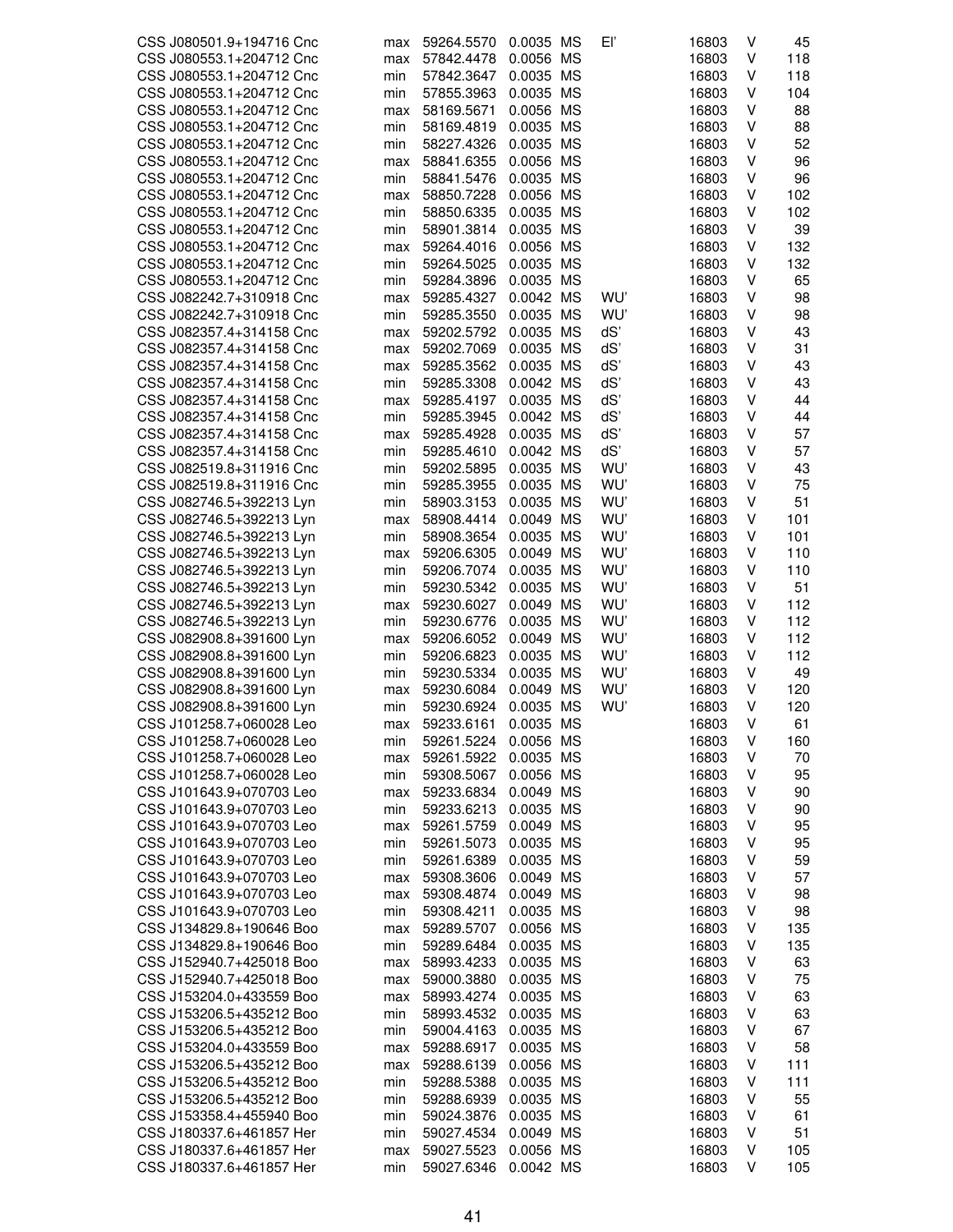| CSS J180435.0+461423 Her | min | 59027.5616      | 0.0042 MS  |       | 16803 | V   | 112 |
|--------------------------|-----|-----------------|------------|-------|-------|-----|-----|
| CSS J180501.0+455737 Her | min | 59027.4420      | 0.0042 MS  |       | 16803 | V   | 42  |
| CSS J180501.0+455737 Her | max | 59027.5227      | 0.0056 MS  |       | 16803 | ٧   | 96  |
| CSS J180501.0+455737 Her | min | 59027.5882      | 0.0042 MS  |       | 16803 | V   | 96  |
|                          |     |                 | 0.0049 MS  |       |       | V   | 98  |
| CSS J180516.1+484634 Her | max | 59013.4060      |            |       | 16803 |     |     |
| CSS J180516.1+484634 Her | min | 59013.4638      | 0.0035 MS  |       | 16803 | V   | 98  |
| CSS J180516.1+484634 Her | min | 59032.5869      | 0.0035 MS  |       | 16803 | V   | 65  |
| CSS J180611.5+460244 Her | max | 59027.5197      | 0.0056 MS  |       | 16803 | V   | 98  |
| CSS J180611.5+460244 Her | min | 59027.6040      | 0.0042 MS  |       | 16803 | V   | 98  |
| CSS J180643.8+500543 Her | min | 58653.3953      | 0.0035 MS  |       | 16803 | V   | 56  |
| CSS J180643.8+500543 Her | max | 58664.4458      | 0.0049 MS  |       | 16803 | V   | 145 |
| CSS J180643.8+500543 Her | min | 58664.5568      | 0.0035 MS  |       | 16803 | V   | 145 |
| CSS J180643.8+500543 Her | min | 58973.6271      | 0.0035 MS  |       | 16803 | V   | 70  |
|                          |     |                 |            |       |       |     |     |
| CSS J180643.8+500543 Her | min | 59026.3875      | 0.0035 MS  |       | 16803 | V   | 57  |
| CSS J180709.2+494708 Her | max | 59032.5786      | 0.0042 MS  |       | 16803 | ٧   | 93  |
| CSS J180709.2+494708 Her | max | 58664.4753      | 0.0049 MS  |       | 16803 | V   | 60  |
| CSS J180728.5+510703 Her | min | 58664.5523      | 0.0056 MS  |       | 16803 | V   | 190 |
| CSS J180728.5+510703 Her | max | 58664.6465      | 0.0042 MS  |       | 16803 | V   | 48  |
| CSS J180728.5+510703 Her | max | 59026.4122      | 0.0042 MS  |       | 16803 | V   | 71  |
| CSS J180814.6+510647 Her | min | 58653.3930      | 0.0035 MS  |       | 16803 | V   | 60  |
| CSS J180814.6+510647 Her | max | 58664.5448      | 0.0049 MS  |       | 16803 | v   | 109 |
| CSS J180814.6+510647 Her | min | 58664.4637      | 0.0035 MS  |       | 16803 | V   | 109 |
| CSS J180814.6+510647 Her | min | 58664.6209      | 0.0035 MS  |       | 16803 | ٧   | 69  |
|                          |     |                 |            |       |       |     |     |
| CSS J180814.6+510647 Her | min | 58973.6177      | 0.0035 MS  |       | 16803 | V   | 52  |
| CSS J180836.2+461027 Her | min | 59027.5965      | 0.0042 MS  |       | 16803 | V   | 50  |
| CSS J181106.8+490858 Her | min | 59013.4413      | 0.0035 MS  |       | 16803 | ٧   | 96  |
| CSS J181106.8+490858 Her | min | 59032.6419      | 0.0035 MS  |       | 16803 | V   | 55  |
| GSC 01337-01148 Gem      | min | 59263.4355      | 0.0035 MS  |       | 16803 | V   | 91  |
| GSC 01371-02202 Gem      | max | 59175.4860      | 0.0035 HOC |       | A4000 | CV  | 141 |
| GSC 01924-01134 Gem      | max | 59331.3490      | 0.0015 BSH |       | 600D  |     | 51  |
| GSC 02134-00028 Lyr      | min | 59372.5261      | 0.0035 MS  |       | 16803 | V   | 91  |
| GSC 02134-00590 Lyr      | max | 56918.3279      | 0.0035 FR  | EW!   | S1603 | -Ir | 149 |
| GSC 02134-00590 Lyr      | max | 58043.2802      | 0.0035 FR  | EW!   | S1603 | -Ir | 173 |
|                          |     |                 |            | EW!   |       | -Ir | 260 |
| GSC 02134-00590 Lyr      | max | 59069.5551      | 0.0042 FR  |       | S1603 |     |     |
| GSC 02134-00590 Lyr      | max | 59071.4655      | 0.0035 FR  | EW!   | S1603 | -Ir | 112 |
| GSC 02134-00590 Lyr      | max | 59443.4719      | 0.0049 MS  |       | 16803 | V   | 127 |
| GSC 02134-00590 Lyr      | max | 59461.3812      | 0.0035 FR  | EW!   | S1603 | -Ir | 233 |
| GSC 02134-00590 Lyr      | min | 58043.3955      | 0.0035 FR  | EW!   | S1603 | -Ir | 173 |
| GSC 02134-00590 Lyr      | min | 59071.3596      | 0.0035 FR  | EW!   | S1603 | -Ir | 112 |
| GSC 02134-00590 Lyr      | min | 59372.5901      | 0.0035 MS  |       | 16803 | V   | 65  |
| GSC 02134-00590 Lyr      | min | 59443.3651      | 0.0035 MS  |       | 16803 | V   | 127 |
| GSC 02134-00590 Lyr      | min | 59461.4880      | 0.0035 FR  | EW!   | S1603 | -Ir | 233 |
| GSC 02134-00590 Lyr      | min | 59470.4421      | 0.0035 MS  |       | 16803 | V   | 68  |
| GSC 02134-00590 Lyr      |     | min2 56918.4347 | 0.0035 FR  | EW!   | S1603 | -Ir | 149 |
| GSC 02134-00590 Lyr      |     | min2 59069.4432 | 0.0035 FR  | EW!   | S1603 | -Ir | 260 |
|                          |     |                 |            |       |       |     |     |
| GSC 02134-00590 Lyr      |     | min2 59071.5750 | 0.0035 FR  | EW!   | S1603 | -Ir | 68  |
| GSC 02134-01572 Lyr      | min | 59071.5353      | 0.0035 FR  | EA!   | S1603 | -Ir | 83  |
| GSC 02134-01608 Lyr      | max | 56918.5067      | 0.0049 FR  | EW!   | S1603 | -Ir | 145 |
| GSC 02134-01608 Lyr      | max | 58043.4228      | 0.0049 FR  | EW!   | S1603 | -Ir | 185 |
| GSC 02134-01608 Lyr      | max | 59069.5572      | 0.0042 FR  | EW!   | S1603 | -Ir | 263 |
| GSC 02134-01608 Lyr      | max | 59071.4060      | 0.0035 FR  | EW!   | S1603 | -Ir | 179 |
| GSC 02134-01608 Lyr      | max | 59443.4075      | 0.0049 MS  |       | 16803 | V   | 104 |
| GSC 02134-01608 Lyr      | max | 59461.5270      | 0.0049 FR  | EW!   | S1603 | -Ir | 181 |
| GSC 02134-01608 Lyr      | min | 59372.6013      | 0.0035 MS  |       | 16803 | V   | 102 |
| GSC 02134-01608 Lyr      | min | 59470.3294      | 0.0035 MS  |       | 16803 | V   | 62  |
| GSC 02134-01608 Lyr      |     | min2 56918.3875 | 0.0035 FR  | EW!   | S1603 | -Ir | 145 |
|                          |     |                 |            |       |       |     |     |
| GSC 02134-01608 Lyr      |     | min2 58043.2974 | 0.0035 FR  | EW!   | S1603 | -Ir | 185 |
| GSC 02134-01608 Lyr      |     | min2 59069.4410 | 0.0035 FR  | EW!   | S1603 | -Ir | 263 |
| GSC 02134-01608 Lyr      |     | min2 59071.5410 | 0.0042 FR  | EW!   | S1603 | -Ir | 179 |
| GSC 02134-01608 Lyr      |     | min2 59461.3993 | 0.0042 FR  | EW!   | S1603 | -Ir | 181 |
| GSC 02135-00056 Lyr      | max | 59071.3539      | 0.0042 FR  | EA!   | S1603 | -Ir | 139 |
| GSC 02135-00056 Lyr      | max | 59461.4055      | 0.0049 FR  | EA!   | S1603 | -Ir | 96  |
| GSC 02135-00056 Lyr      | min | 59461.3281      | 0.0042 FR  | EA!   | S1603 | -Ir | 96  |
| GSC 02135-00056 Lyr      | min | 59470.3608      | 0.0035 MS  |       | 16803 | V   | 65  |
| GSC 02135-00056 Lyr      |     | min2 58043.3548 | 0.0035 FR  | EA!   | S1603 | -Ir | 181 |
| GSC 02135-00056 Lyr      |     | min2 59071.4518 | 0.0049 FR  | EA!   | S1603 | -Ir | 139 |
| GSC 02135-00420 Lyr      | max | 56918.3430      | 0.0042 FR  | DSCT! | S1603 | -Ir | 37  |
|                          |     |                 |            |       |       |     |     |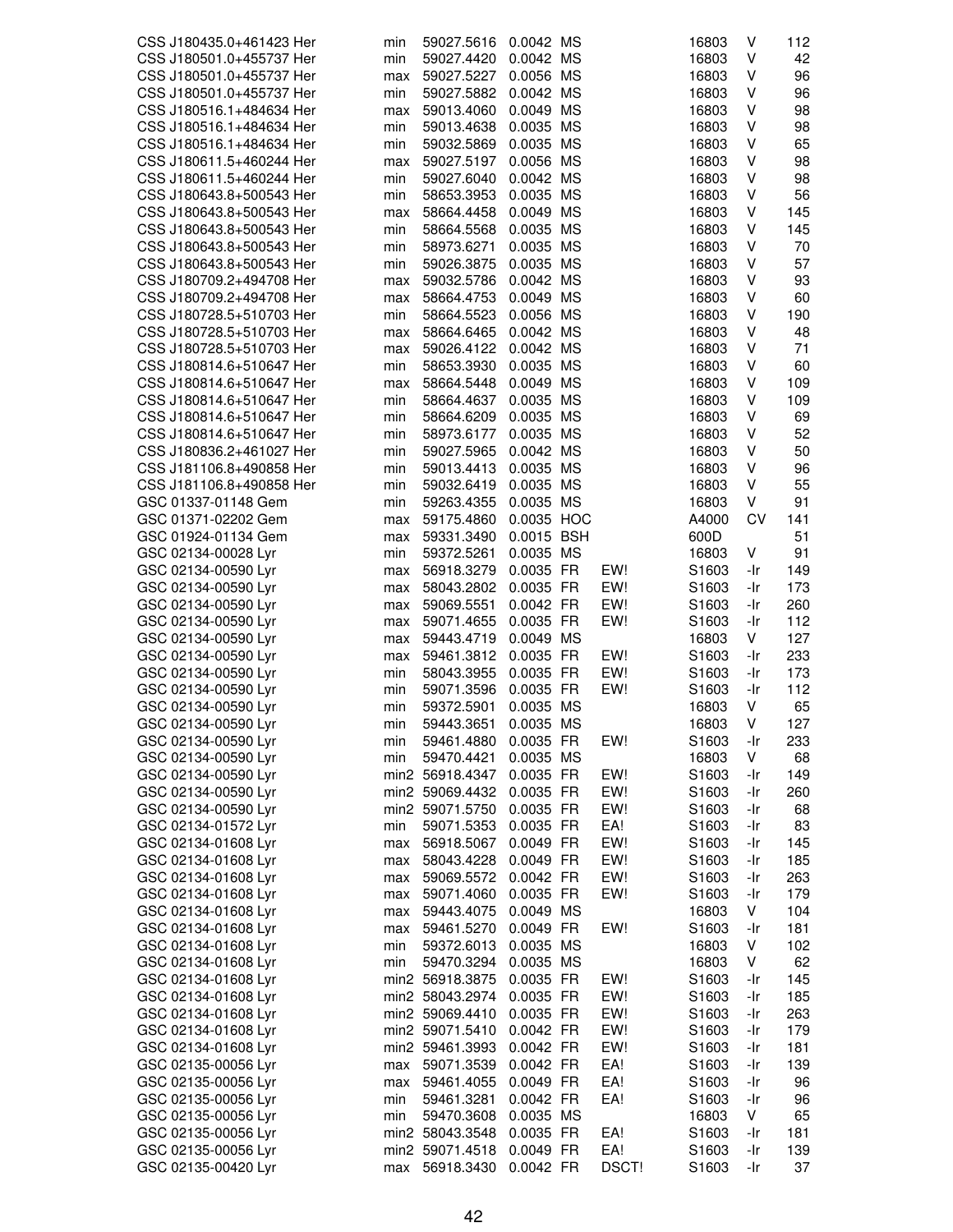| GSC 02135-00420 Lyr                        |            | 56918.4302               | 0.0042 FR              | DSCT!          | S1603             | -Ir        | 127        |
|--------------------------------------------|------------|--------------------------|------------------------|----------------|-------------------|------------|------------|
|                                            | max        |                          |                        |                |                   |            |            |
| GSC 02135-00420 Lyr                        | max        | 56918.5013               | 0.0049 FR              | DSCT!          | S1603             | -Ir        | 45         |
| GSC 02135-00420 Lyr                        | max        | 58043.3197               | 0.0042 FR              | DSCT!          | S1603             | -Ir        | 180        |
| GSC 02135-00420 Lyr                        | max        | 58043.3905               | 0.0042 FR              | DSCT!          | S1603             | -Ir        | 178        |
|                                            |            |                          |                        | DSCT!          |                   |            |            |
| GSC 02135-00420 Lyr                        | max        | 59069.5600               | 0.0035 FR              |                | S <sub>1603</sub> | -Ir        | 70         |
| GSC 02135-00420 Lyr                        | max        | 59071.5577               | 0.0042 FR              | DSCT!          | S1603             | -Ir        | 44         |
| GSC 02135-00420 Lyr                        | max        | 59461.3671               | 0.0042 FR              | DSCT!          | S1603             | -Ir        | 51         |
| GSC 02135-00420 Lyr                        | max        | 59461.4553               | 0.0042 FR              | DSCT!          | S1603             | -Ir        | 66         |
|                                            |            |                          |                        |                |                   |            |            |
| GSC 02135-00420 Lyr                        | min        | 56918.3006               | 0.0042 FR              | DSCT!          | S1603             | -Ir        | 37         |
| GSC 02135-00420 Lyr                        | min        | 56918.3831               | 0.0042 FR              | DSCT!          | S1603             | -Ir        | 127        |
| GSC 02135-00420 Lyr                        | min        | 56918.4725               | 0.0049 FR              | DSCT!          | S1603             | -Ir        | 45         |
| GSC 02135-00420 Lyr                        | min        | 58043.2801               | 0.0042 FR              | DSCT!          | S1603             | -Ir        | 180        |
|                                            |            |                          |                        |                |                   |            |            |
| GSC 02135-00420 Lyr                        | min        | 58043.4315               | 0.0042 FR              | DSCT!          | S1603             | -Ir        | 178        |
| GSC 02135-00420 Lyr                        | min        | 59461.4130               | 0.0042 FR              | DSCT!          | S1603             | -Ir        | 66         |
| GSC 02135-01730 Lyr                        | min        | 59401.4034               | 0.0035 MS              |                | 16803             | V          | 168        |
| GSC 02135-01730 Lyr                        | min        | 59411.4824               | 0.0035 MS              |                | 16803             | V          | 203        |
|                                            |            |                          |                        |                |                   |            |            |
| GSC 02135-01730 Lyr                        |            | min2 55429.4509          | 0.0069 FR              | EA!            | S1603             | -Ir        | 199        |
| GSC 02135-01730 Lyr                        |            | min2 59071.4557          | 0.0069 FR              | EA!            | S1603             | -Ir        | 193        |
| GSC 02161-01228 Vul                        | max        | 55039.5491               | 0.0035 FR              | EA!            | S <sub>1603</sub> | -Ir        | 224        |
| GSC 02161-01228 Vul                        | max        | 55063.4779               | 0.0049 FR              | EA!            | S1603             | -Ir        | 168        |
|                                            |            |                          |                        |                |                   |            |            |
| GSC 02161-01228 Vul                        | max        | 57627.5073               | 0.0035 FR              | EA!            | S1603             | -Ir        | 214        |
| GSC 02161-01228 Vul                        | min        | 57627.4014               | 0.0035 FR              | EA!            | S1603             | -Ir        | 214        |
| GSC 02161-01228 Vul                        | min        | 58698.6218               | 0.0035 MS              |                | 16803             | V          | 65         |
| GSC 02161-01228 Vul                        | min        | 58713.5536               | 0.0035 MS              |                | 16803             | V          | 59         |
|                                            |            |                          |                        |                |                   |            |            |
| GSC 02161-01228 Vul                        | min        | 59021.6365               | 0.0035 MS              |                | 16803             | V          | 38         |
| GSC 02161-01228 Vul                        | min        | 59118.3088               | 0.0035 MS              |                | 16803             | V          | 42         |
| GSC 02161-01228 Vul                        | min        | 59129.3085               | 0.0035 MS              |                | 16803             | V          | 44         |
| GSC 02661-01007 Lyr                        | min        | 59367.5833               | 0.0035 MS              |                | 16803             | V          | 114        |
| GSC 02661-01007 Lyr                        | min        | 59393.4267               | 0.0035 MS              |                | 16803             | V          | 79         |
|                                            |            |                          |                        |                |                   |            |            |
| GSC 02661-01007 Lyr                        | min        | 59467.4370               | 0.0035 MS              |                | 16803             | V          | 127        |
| GSC 02661-01423 Lyr                        | min        | 59410.4819               | 0.0035 MS              |                | 16803             | V          | 83         |
| GSC 02661-01423 Lyr                        | min        | 59467.5142               | 0.0035 MS              |                | 16803             | V          | 43         |
| GSC 02670-00731 Cyg                        | max        | 55829.3820               | 0.0042 FR              | DSCT!          | 450D              |            | 120        |
|                                            |            |                          |                        |                |                   |            |            |
| GSC 02670-00731 Cyg                        | min        | 55829.3378               | 0.0042 FR              | DSCT!          | 450D              |            | 120        |
| GSC 02670-02219 Cyg                        | max        | 55829.3517               | 0.0035 FR              | EW!            | 450D              |            | 120        |
| GSC 02670-02219 Cyg                        | max        | 58715.5166               | 0.0042 MS              |                | 16803             | V          | 178        |
| GSC 02670-02219 Cyg                        | max        | 58758.4717               | 0.0042 MS              |                | 16803             | V          | 124        |
| GSC 02670-02219 Cyg                        |            | 59037.4678               | 0.0042 MS              |                | 16803             | V          | 99         |
|                                            | max        |                          |                        |                |                   |            |            |
| GSC 02670-02219 Cyg                        | max        | 59076.5732               | 0.0042 MS              |                | 16803             | V          | 193        |
| GSC 02670-02219 Cyg                        | max        | 59090.4675               | 0.0042 MS              |                | 16803             | V          | 109        |
| GSC 02670-02219 Cyg                        | max        | 59417.4393               | 0.0042 MS              |                | 16803             | V          | 214        |
| GSC 02670-02219 Cyg                        | max        | 59432.5587               | 0.0042 MS              |                | 16803             | V          | 207        |
|                                            |            |                          |                        |                |                   |            |            |
| GSC 02670-02219 Cyg                        | max        | 59454.4700               | 0.0042 MS              |                | 16803             | V          | 171        |
| GSC 02670-02219 Cyg                        | max        | 59468.3901               | 0.0042 MS              |                | 16803             | V          | 114        |
| GSC 02670-02219 Cyg                        | max        | 59476.3978               | 0.0042 MS              |                | 16803             | V          | 141        |
| GSC 02670-02219 Cyg                        | min        | 58693.4494               | 0.0035 MS              |                | 16803             | V          | 108        |
|                                            |            |                          |                        |                |                   |            |            |
| GSC 02670-02219 Cyg                        | min        | 58715.3712               | 0.0035 MS              |                | 16803             | V          | 178        |
| GSC 02670-02219 Cyg                        | min        | 58758.3206               | 0.0035 MS              |                | 16803             | V          | 124        |
| GSC 02670-02219 Cyg                        | min        | 59054.4902               | 0.0035 MS              |                | 16803             | V          | 163        |
| GSC 02670-02219 Cyg                        | min        | 59059.5295               | 0.0035 MS              |                | 16803             | V          | 130        |
| GSC 02670-02219 Cyg                        | min        | 59076.4090               | 0.0035 MS              |                | 16803             | V          | 193        |
|                                            |            |                          |                        |                |                   |            |            |
| GSC 02670-02219 Cyg                        | min        | 59097.4311               | 0.0035 MS              |                | 16803             | V          | 131        |
| GSC 02670-02219 Cyg                        |            |                          |                        |                |                   |            |            |
| GSC 02670-02219 Cyg                        | min        | 59135.3423               | 0.0035 MS              |                | 16803             | V          | 103        |
|                                            |            |                          |                        |                |                   |            |            |
|                                            | min        | 59415.5311               | 0.0035 MS              |                | 16803             | V          | 138        |
| GSC 02670-02219 Cyg                        | min        | 59417.6018               | 0.0035 MS              |                | 16803             | V          | 214        |
| GSC 02670-02219 Cyg                        | min        | 59432.4051               | 0.0035 MS              |                | 16803             | V          | 207        |
| GSC 02670-02219 Cyg                        |            | min2 55829.4999          | 0.0042 FR              | EW!            | 450D              |            | 120        |
| GSC 02671-00834 Cyg                        | max        | 55829.4782               | 0.0035 FR              | ELL!           | 450D              |            | 115        |
|                                            |            |                          |                        |                |                   |            |            |
| GSC 02671-00834 Cyg                        | min        | 55829.3295               | 0.0042 FR              | ELL!           | 450D              |            | 115        |
| GSC 02671-02330 Cyg                        | max        | 55829.5157               | 0.0035 FR              | EA!            | 450D              |            | 123        |
| GSC 02671-02330 Cyg                        | min        | 55829.3617               | 0.0035 FR              | EA!            | 450D              |            | 123        |
| GSC 02695-00728 Cyg                        | max        | 54682.5214               | 0.0063 FR              | DSCT!          | S <sub>1603</sub> | -Ir        | 244        |
|                                            | max        | 54684.4777               | 0.0049 FR              |                | S <sub>1603</sub> | -Ir        |            |
| GSC 02695-00728 Cyg                        |            |                          |                        | DSCT!          |                   |            | 115        |
| GSC 02695-00728 Cyg                        | max        | 54719.4383               | 0.0049 FR              | DSCT!          | S1603             | -Ir        | 220        |
| GSC 02695-00728 Cyg                        | max        | 55050.4104               | 0.0056 FR              | DSCT!          | S1603             | -Ir        | 292        |
| GSC 02695-00728 Cyg<br>GSC 02695-00728 Cyg | max<br>max | 55480.3822<br>56159.3719 | 0.0042 FR<br>0.0049 FR | DSCT!<br>DSCT! | S1603<br>S1603    | -Ir<br>-Ir | 186<br>235 |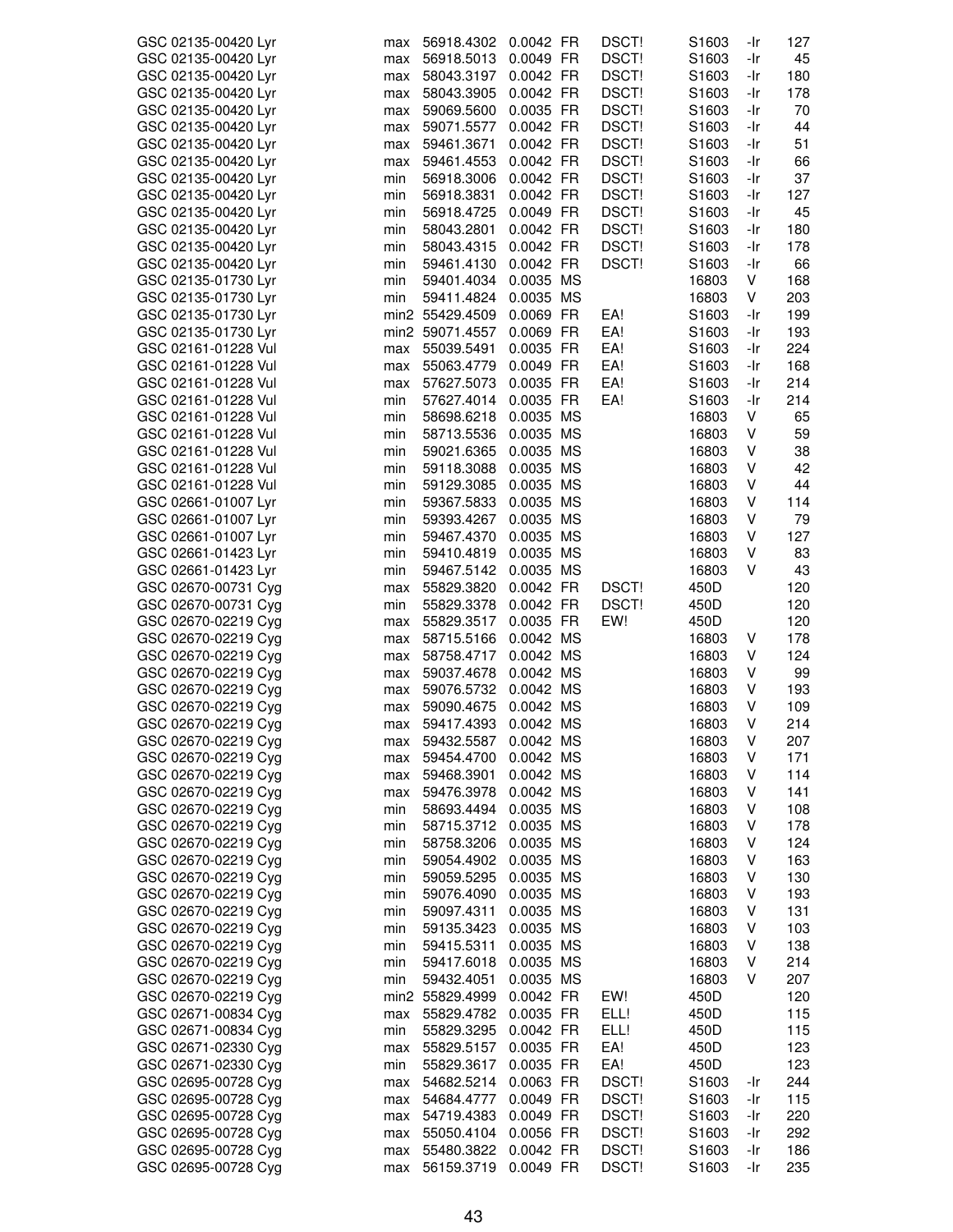| GSC 02695-00728 Cyg | max | 56159.5035      | 0.0056 FR | DSCT!        | S <sub>1603</sub> | -Ir | 274 |
|---------------------|-----|-----------------|-----------|--------------|-------------------|-----|-----|
| GSC 02695-00728 Cyg | max | 56650.3056      | 0.0049 FR | DSCT!        | S <sub>1603</sub> | -Ir | 94  |
| GSC 02695-00728 Cyg | max | 56654.2037      | 0.0056 FR | DSCT!        | S1603             | -Ir | 120 |
| GSC 02695-00728 Cyg | max | 56657.3021      | 0.0049 FR | <b>DSCT!</b> | S <sub>1603</sub> | -Ir | 109 |
| GSC 02695-00728 Cyg |     | 56937.2961      | 0.0056 FR | DSCT!        | S1603             | -Ir | 134 |
|                     | max |                 |           |              |                   |     |     |
| GSC 02695-00728 Cyg | max | 57287.3667      | 0.0042 FR | DSCT!        | S <sub>1603</sub> | -Ir | 138 |
| GSC 02695-00728 Cyg | max | 57297.3856      | 0.0056 FR | DSCT!        | S1603             | -Ir | 154 |
| GSC 02695-00728 Cyg | max | 57297.4731      | 0.0056 FR | DSCT!        | S <sub>1603</sub> | -Ir | 162 |
| GSC 02695-00728 Cyg | max | 57298.3169      | 0.0042 FR | DSCT!        | S1603             | -Ir | 124 |
|                     |     | 57298.4496      | 0.0042 FR |              |                   |     |     |
| GSC 02695-00728 Cyg | max |                 |           | DSCT!        | S <sub>1603</sub> | -Ir | 130 |
| GSC 02695-00728 Cyg | max | 57307.3687      | 0.0042 FR | DSCT!        | S <sub>1603</sub> | -Ir | 126 |
| GSC 02695-00728 Cyg | max | 57307.4753      | 0.0042 FR | DSCT!        | S1603             | -Ir | 134 |
| GSC 02695-00728 Cyg | max | 57658.4031      | 0.0042 FR | DSCT!        | S1603             | -Ir | 167 |
| GSC 02695-00728 Cyg | max | 57684.2792      | 0.0042 FR | DSCT!        | S1603             | -Ir | 95  |
|                     |     |                 |           |              |                   |     |     |
| GSC 02695-00728 Cyg | max | 57684.3998      | 0.0049 FR | DSCT!        | S1603             | -Ir | 70  |
| GSC 02695-00728 Cyg | max | 57722.2657      | 0.0035 FR | DSCT!        | S <sub>1603</sub> | -Ir | 131 |
| GSC 02695-00728 Cyg | max | 57722.3800      | 0.0042 FR | DSCT!        | S <sub>1603</sub> | -Ir | 122 |
| GSC 02695-00728 Cyg | max | 57727.3475      | 0.0049 FR | DSCT!        | S1603             | -Ir | 118 |
| GSC 02695-00728 Cyg | max | 57733.2412      | 0.0042 FR | DSCT!        | S <sub>1603</sub> | -Ir | 143 |
|                     |     |                 | 0.0049 FR |              |                   |     |     |
| GSC 02695-00728 Cyg | max | 57733.3598      |           | DSCT!        | S <sub>1603</sub> | -Ir | 133 |
| GSC 02695-00728 Cyg | max | 59070.3716      | 0.0056 FR | <b>DSCT!</b> | S <sub>1603</sub> | -Ir | 39  |
| GSC 02695-00728 Cyg | min | 54682.4444      | 0.0049 FR | DSCT!        | S <sub>1603</sub> | -Ir | 244 |
| GSC 02695-00728 Cyg | min | 54684.5526      | 0.0049 FR | DSCT!        | S1603             | -Ir | 115 |
| GSC 02695-00728 Cyg | min | 54719.3792      | 0.0049 FR | DSCT!        | S1603             | -Ir | 220 |
|                     |     |                 | 0.0063 FR |              |                   |     |     |
| GSC 02695-00728 Cyg | min | 55050.4722      |           | DSCT!        | S <sub>1603</sub> | -Ir | 292 |
| GSC 02695-00728 Cyg | min | 55480.3140      | 0.0049 FR | DSCT!        | S1603             | -Ir | 186 |
| GSC 02695-00728 Cyg | min | 56159.4379      | 0.0049 FR | DSCT!        | S1603             | -Ir | 235 |
| GSC 02695-00728 Cyg | min | 56159.5634      | 0.0056 FR | DSCT!        | S <sub>1603</sub> | -Ir | 274 |
| GSC 02695-00728 Cyg | min | 56650.2639      | 0.0049 FR | DSCT!        | S <sub>1603</sub> | -Ir | 94  |
| GSC 02695-00728 Cyg | min | 56654.2492      | 0.0049 FR | DSCT!        | S <sub>1603</sub> | -Ir | 120 |
|                     |     |                 |           |              |                   |     |     |
| GSC 02695-00728 Cyg | min | 56657.2700      | 0.0056 FR | DSCT!        | S <sub>1603</sub> | -Ir | 109 |
| GSC 02695-00728 Cyg | min | 56937.3591      | 0.0056 FR | DSCT!        | S1603             | -Ir | 134 |
| GSC 02695-00728 Cyg | min | 57287.3062      | 0.0049 FR | DSCT!        | S <sub>1603</sub> | -Ir | 138 |
| GSC 02695-00728 Cyg | min | 57297.3237      | 0.0049 FR | DSCT!        | S <sub>1603</sub> | -Ir | 154 |
| GSC 02695-00728 Cyg | min | 57297.5419      | 0.0049 FR | DSCT!        | S1603             | -Ir | 162 |
|                     |     |                 | 0.0049 FR | DSCT!        |                   |     |     |
| GSC 02695-00728 Cyg | min | 57298.2647      |           |              | S1603             | -Ir | 124 |
| GSC 02695-00728 Cyg | min | 57298.3924      | 0.0049 FR | DSCT!        | S1603             | -Ir | 130 |
| GSC 02695-00728 Cyg | min | 57307.3012      | 0.0042 FR | DSCT!        | S1603             | -Ir | 126 |
| GSC 02695-00728 Cyg | min | 57307.4108      | 0.0042 FR | DSCT!        | S <sub>1603</sub> | -Ir | 134 |
| GSC 02695-00728 Cyg | min | 57658.3287      | 0.0042 FR | DSCT!        | S1603             | -Ir | 167 |
| GSC 02695-00728 Cyg | min | 57684.4228      | 0.0056 FR | <b>DSCT!</b> | S1603             | -Ir | 70  |
|                     |     |                 |           |              |                   |     |     |
| GSC 02695-00728 Cyg | min | 57722.2090      | 0.0035 FR | DSCT!        | S1603             | -Ir | 131 |
| GSC 02695-00728 Cyg | min | 57722.3308      | 0.0042 FR | DSCT!        | S1603             | -Ir | 122 |
| GSC 02695-00728 Cvg | min | 57733.2016      | 0.0042 FR | DSCT!        | S <sub>1603</sub> | -Ir | 143 |
| GSC 02695-00728 Cyg | min | 57733.2939      | 0.0049 FR | DSCT!        | S1603             | -Ir | 133 |
| GSC 02695-00728 Cyg | min | 59070.4508      | 0.0056 FR | DSCT!        | S1603             | -Ir | 39  |
|                     |     |                 |           |              |                   |     |     |
| GSC 02695-00728 Cyg |     | min2 57727.4196 | 0.0049 FR | DSCT!        | S1603             | -Ir | 118 |
| GSC 02695-00728 Cyg | max | 59400.5113      | 0.0042 MS |              | 16803             | V   | 59  |
| GSC 02695-00728 Cyg | max | 59400.6323      | 0.0042 MS |              | 16803             | V   | 45  |
| GSC 02695-00728 Cyg | max | 59414.5263      | 0.0042 MS |              | 16803             | V   | 72  |
| GSC 02695-00728 Cyg | max | 59433.4145      | 0.0042 MS |              | 16803             | V   | 76  |
| GSC 02695-00728 Cyg |     | 59433.5333      | 0.0042 MS |              | 16803             | V   | 74  |
|                     | max |                 |           |              |                   |     |     |
| GSC 02695-00728 Cyg | max | 59433.6637      | 0.0042 MS |              | 16803             | V   | 53  |
| GSC 02695-00728 Cyg | max | 59463.4218      | 0.0042 MS |              | 16803             | V   | 57  |
| GSC 02695-00728 Cyg | min | 59400.5676      | 0.0056 MS |              | 16803             | V   | 74  |
| GSC 02695-02778 Cyg | max | 57287.4402      | 0.0042 FR | EB!          | S1603             | -Ir | 224 |
| GSC 02695-02778 Cyg | max | 57297.4667      | 0.0035 FR | EB!          | S <sub>1603</sub> | -Ir | 293 |
|                     |     |                 |           |              |                   |     |     |
| GSC 02695-02778 Cyg | max | 57298.2674      | 0.0042 FR | EB!          | S1603             | -Ir | 255 |
| GSC 02695-02778 Cyg | max | 57307.5228      | 0.0042 FR | EB!          | S1603             | -Ir | 266 |
| GSC 02695-02778 Cyg | max | 57658.5625      | 0.0049 FR | EB!          | S <sub>1603</sub> | -Ir | 382 |
| GSC 02695-02778 Cyg | max | 57684.2453      | 0.0056 FR | EB!          | S1603             | -Ir | 188 |
| GSC 02695-02778 Cyg | max | 57722.3196      | 0.0042 FR | EB!          | S1603             | -Ir | 256 |
|                     |     |                 |           | EB!          |                   |     |     |
| GSC 02695-02778 Cyg | max | 59070.3976      | 0.0035 FR |              | S <sub>1603</sub> | -Ir | 189 |
| GSC 02695-02778 Cyg | min | 57297.3359      | 0.0035 FR | EB!          | S1603             | -Ir | 293 |
| GSC 02695-02778 Cyg | min | 57298.3932      | 0.0035 FR | EB!          | S1603             | -Ir | 255 |
| GSC 02695-02778 Cyg | min | 57307.3893      | 0.0035 FR | EB!          | S1603             | -Ir | 266 |
| GSC 02695-02778 Cyg |     | min2 57297.5975 | 0.0069 FR | EB!          | S1603             | -Ir | 145 |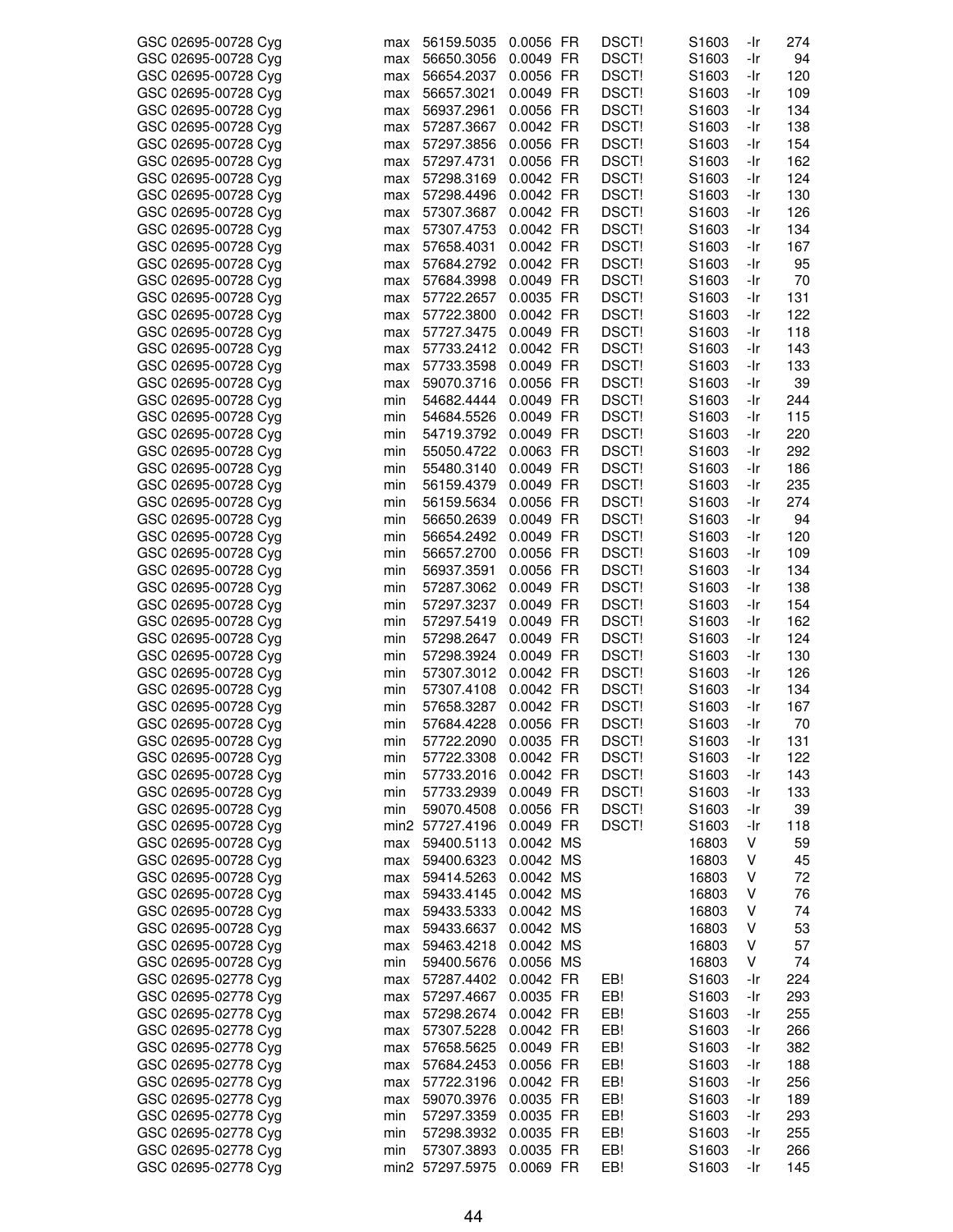| GSC 02695-02778 Cyg |     | min2 57658.4280 | 0.0042 FR | EB! | S1603             | -Ir | 382 |
|---------------------|-----|-----------------|-----------|-----|-------------------|-----|-----|
| GSC 02695-02778 Cyg |     | min2 57684.3515 | 0.0049 FR | EB! | S1603             | -Ir | 188 |
| GSC 02695-02778 Cyg |     | min2 59070.5320 | 0.0035 FR | EB! | S1603             | -Ir | 189 |
|                     |     |                 |           |     |                   |     |     |
| GSC 02695-03163 Cyg | max | 55050.5115      | 0.0063 FR | EW! | S1603             | -Ir | 525 |
| GSC 02695-03163 Cyg | max | 55480.3132      | 0.0035 FR | EW! | S1603             | -Ir | 330 |
| GSC 02695-03163 Cyg | max | 56159.5631      | 0.0035 FR | EW! | S1603             | -Ir | 484 |
| GSC 02695-03163 Cyg | max | 56650.3464      | 0.0042 FR | EW! | S1603             | -Ir | 199 |
|                     |     |                 |           |     |                   |     |     |
| GSC 02695-03163 Cyg | max | 56654.2630      | 0.0042 FR | EW! | S1603             | -Ir | 190 |
| GSC 02695-03163 Cyg | max | 56937.3128      | 0.0035 FR | EW! | S1603             | -Ir | 184 |
| GSC 02695-03163 Cyg | max | 57298.2951      | 0.0035 FR | EW! | S1603             | -Ir | 255 |
|                     |     |                 |           |     |                   |     |     |
| GSC 02695-03163 Cyg | max | 57307.4170      | 0.0035 FR | EW! | S1603             | -Ir | 325 |
| GSC 02695-03163 Cyg | max | 57658.3009      | 0.0042 FR | EW! | S1603             | -Ir | 315 |
| GSC 02695-03163 Cyg | max | 57684.4017      | 0.0042 FR | EW! | S1603             | -Ir | 191 |
| GSC 02695-03163 Cyg | max | 57722.2213      | 0.0049 FR | EW! | S1603             | -Ir | 277 |
|                     |     |                 |           |     |                   |     |     |
| GSC 02695-03163 Cyg | max | 57727.4168      | 0.0049 FR |     | S1603             | -Ir | 219 |
| GSC 02695-03163 Cyg | min | 54719.3560      | 0.0035 FR |     | S1603             | -Ir | 212 |
| GSC 02695-03163 Cyg | min | 55480.4688      | 0.0035 FR | EW! | S1603             | -Ir | 330 |
|                     |     |                 |           |     |                   |     |     |
| GSC 02695-03163 Cyg | min | 56159.4033      | 0.0035 FR | EW! | S1603             | -Ir | 484 |
| GSC 02695-03163 Cyg | min | 57307.2628      | 0.0056 FR | EW! | S1603             | -Ir | 325 |
| GSC 02695-03163 Cyg | min | 57727.2780      | 0.0035 FR |     | S1603             | -Ir | 219 |
| GSC 02695-03163 Cyg |     | min2 54682.5087 | 0.0049 FR | EW! | S1603             | -Ir | 421 |
|                     |     |                 |           |     |                   |     |     |
| GSC 02695-03163 Cyg |     | min2 54684.4743 | 0.0049 FR | EW! | S1603             | -Ir | 206 |
| GSC 02695-03163 Cyg |     | min2 55050.3639 | 0.0056 FR | EW! | S1603             | -Ir | 525 |
| GSC 02695-03163 Cyg |     | min2 57287.3794 | 0.0035 FR | EW! | S1603             | -Ir | 209 |
| GSC 02695-03163 Cyg |     | min2 57658.4821 | 0.0035 FR | EW! |                   | -Ir | 315 |
|                     |     |                 |           |     | S1603             |     |     |
| GSC 02695-03163 Cyg |     | min2 57722.3991 | 0.0035 FR | EW! | S1603             | -Ir | 277 |
| GSC 02695-03163 Cyg |     | min2 59070.4878 | 0.0035 FR | EW! | S1603             | -Ir | 88  |
| GSC 02695-03472 Cyg | max | 59400.5618      | 0.0035 MS |     | 16803             | V   | 97  |
|                     |     |                 |           |     |                   |     |     |
| GSC 02695-03472 Cyg | max | 59414.5024      | 0.0035 MS |     | 16803             | ٧   | 67  |
| GSC 02695-03472 Cyg | max | 59414.6248      | 0.0035 MS |     | 16803             | ٧   | 65  |
| GSC 02695-03472 Cyg | max | 59433.4850      | 0.0035 MS |     | 16803             | V   | 61  |
| GSC 02695-03472 Cyg | max | 59433.6125      | 0.0035 MS |     | 16803             | V   | 79  |
|                     |     |                 |           |     |                   |     |     |
| GSC 02695-03472 Cyg | max | 59444.4248      | 0.0035 MS |     | 16803             | V   | 65  |
| GSC 02695-03472 Cyg | max | 59444.5463      | 0.0035 MS |     | 16803             | V   | 57  |
| GSC 02695-03472 Cyg | max | 59463.4209      | 0.0035 MS |     | 16803             | ٧   | 60  |
| GSC 02695-03472 Cyg | max | 59512.3248      | 0.0035 MS |     | 16803             | ٧   | 47  |
|                     |     |                 |           |     |                   |     |     |
| GSC 02695-03472 Cyg | max | 59512.4424      | 0.0035 MS |     | 16803             | ٧   | 45  |
| GSC 02695-03472 Cyg | min | 59400.5052      | 0.0049 MS |     | 16803             | ٧   | 97  |
| GSC 02695-03472 Cyg | min | 59444.3711      | 0.0049 MS |     | 16803             | V   | 53  |
|                     |     | 59444.4918      | 0.0049 MS |     |                   | ٧   | 65  |
| GSC 02695-03472 Cyg | min |                 |           |     | 16803             |     |     |
| GSC 02695-03472 Cyg | min | 59444.6099      | 0.0049 MS |     | 16803             | V   | 68  |
| GSC 02695-03684 Cyg | max | 54684.5340      | 0.0049 FR | EA! | S1603             | -Ir | 205 |
| GSC 02695-03684 Cyg | max | 57298.2770      | 0.0049 FR | EA! | S1603             | -Ir | 248 |
|                     |     |                 |           |     |                   |     |     |
| GSC 02695-03684 Cyg | max | 57307.2919      | 0.0069 FR | EA! | S1603             | -Ir | 294 |
| GSC 02695-03684 Cyg | max | 57658.3455      | 0.0049 FR | EA! | S1603             | -Ir | 266 |
| GSC 02695-03684 Cyg | max | 57684.2328      | 0.0049 FR | EA! | S1603             | -Ir | 193 |
| GSC 02695-03684 Cyg | max | 59070.5497      | 0.0049 FR | EA! | S1603             | -Ir | 293 |
|                     |     |                 |           |     |                   |     |     |
| GSC 02695-03684 Cyg | min | 54684.5898      | 0.0035 FR | EA! | S1603             | -Ir | 205 |
| GSC 02695-03684 Cyg | min | 57298.4407      | 0.0042 FR | EA! | S <sub>1603</sub> | -Ir | 248 |
| GSC 02695-03684 Cyg | min | 57307.5346      | 0.0042 FR | EA! | S1603             | -Ir | 294 |
|                     |     |                 | 0.0042 FR | EA! | S1603             |     |     |
| GSC 02695-03684 Cyg | min | 57658.4702      |           |     |                   | -Ir | 266 |
| GSC 02695-03684 Cyg | min | 57684.3385      | 0.0049 FR | EA! | S1603             | -Ir | 193 |
| GSC 02695-03684 Cyg | min | 59070.6049      | 0.0035 FR | EA! | S1603             | -Ir | 293 |
| GSC 02695-03684 Cyg | min | 59414.5548      | 0.0035 MS |     | 16803             | V   | 53  |
|                     |     |                 |           |     |                   |     |     |
| GSC 02695-03684 Cyg | min | 59512.4263      | 0.0035 MS |     | 16803             | V   | 56  |
| GSC 02695-03684 Cyg |     | min2 56654.2446 | 0.0049 FR | EA! | S1603             | -Ir | 142 |
| GSC 02695-03684 Cyg |     | min2 56937.3561 | 0.0063 FR | EA! | S1603             | -Ir | 186 |
| GSC 02695-03684 Cyg |     | min2 57297.3916 | 0.0049 FR | EA! | S1603             | -Ir | 224 |
|                     |     |                 |           |     |                   |     |     |
| GSC 02696-02034 Cyg | max | 54684.5277      | 0.0042 FR | EW! | S1603             | -Ir | 209 |
| GSC 02696-02034 Cyg | max | 55050.4137      | 0.0049 FR | EW! | S1603             | -Ir | 448 |
| GSC 02696-02034 Cyg | max | 55480.3352      | 0.0042 FR | EW! | S1603             | -Ir | 325 |
| GSC 02696-02034 Cyg |     | 56159.3989      | 0.0049 FR | EW! | S1603             |     | 460 |
|                     | max |                 |           |     |                   | -Ir |     |
| GSC 02696-02034 Cyg | max | 56650.2019      | 0.0056 FR | EW! | S1603             | -Ir | 213 |
| GSC 02696-02034 Cyg | max | 56937.3723      | 0.0049 FR | EW! | S1603             | -Ir | 171 |
| GSC 02696-02034 Cyg | max | 57287.3712      | 0.0042 FR | EW! | S1603             | -Ir | 256 |
|                     |     |                 |           |     |                   |     |     |
| GSC 02696-02034 Cyg | max | 57297.3596      | 0.0042 FR | EW! | S1603             | -Ir | 336 |
| GSC 02696-02034 Cyg | max | 57298.2846      | 0.0049 FR | EW! | S1603             | -Ir | 251 |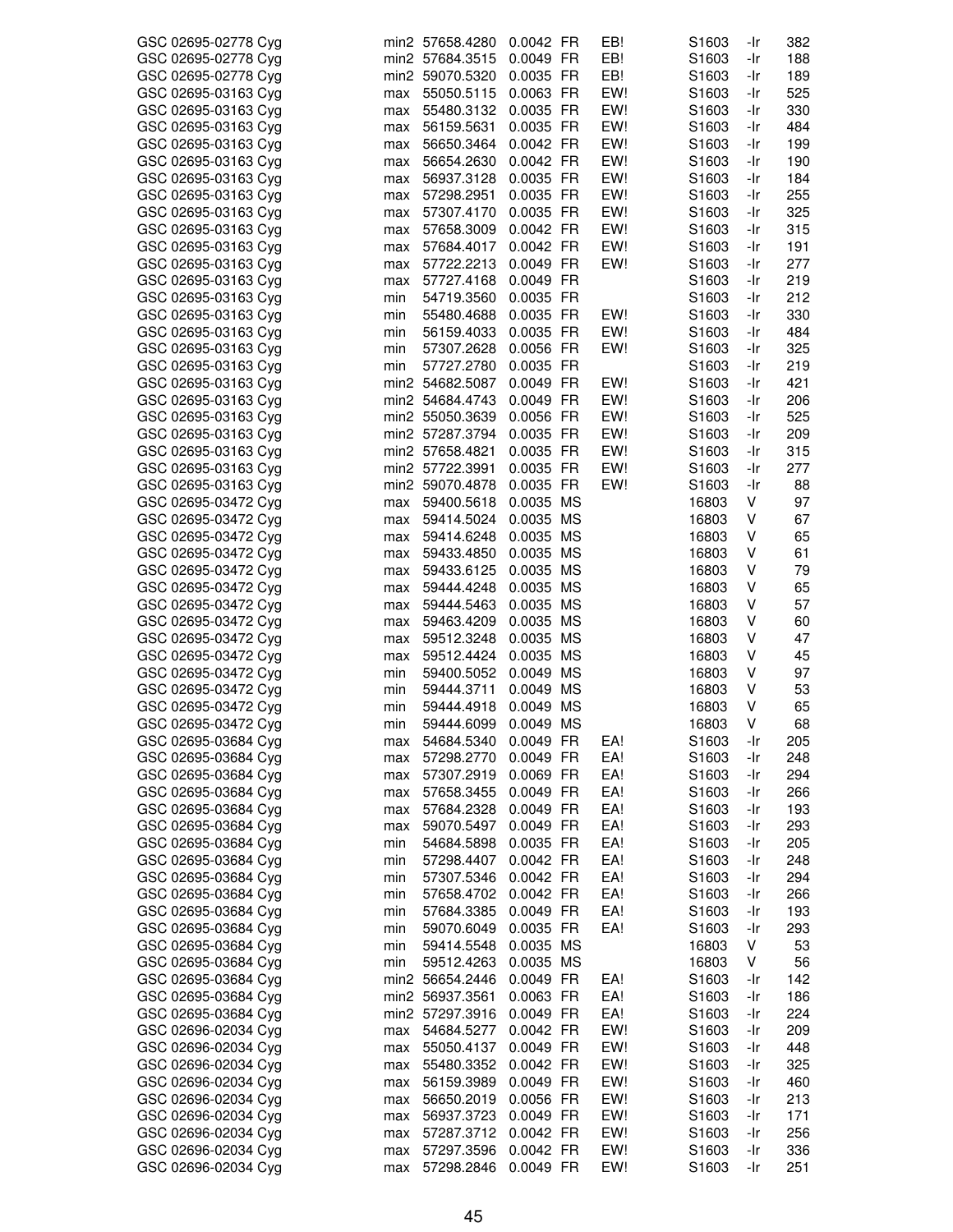| GSC 02696-02034 Cyg | max | 57307.3382      | 0.0049 FR | EW!   | S1603             | -Ir | 315 |
|---------------------|-----|-----------------|-----------|-------|-------------------|-----|-----|
| GSC 02696-02034 Cyg | max | 57722.2544      | 0.0049 FR | EW!   | S1603             | -Ir | 280 |
| GSC 02696-02034 Cyg | max | 57727.2392      | 0.0049 FR | EW!   | S1603             | -Ir | 211 |
| GSC 02696-02034 Cyg | max | 57733.2096      | 0.0049 FR | EW!   | S <sub>1603</sub> | -Ir | 235 |
|                     |     |                 |           |       |                   |     |     |
| GSC 02696-02034 Cyg | max | 59070.3663      | 0.0049 FR | EW!   | S1603             | -Ir | 189 |
| GSC 02696-02034 Cyg | min | 54682.5068      | 0.0042 FR | EW!   | S1603             | -Ir | 415 |
| GSC 02696-02034 Cyg | min | 54684.3885      | 0.0063 FR | EW!   | S1603             | -Ir | 209 |
| GSC 02696-02034 Cyg | min | 54719.3455      | 0.0042 FR | EW!   | S1603             | -Ir | 202 |
| GSC 02696-02034 Cyg | min | 55480.4990      | 0.0035 FR | EW!   | S1603             | -Ir | 325 |
|                     |     |                 |           |       |                   |     |     |
| GSC 02696-02034 Cyg | min | 57287.5259      | 0.0069 FR | EW!   | S <sub>1603</sub> | -Ir | 256 |
| GSC 02696-02034 Cyg | min | 57297.5131      | 0.0035 FR | EW!   | S1603             | -Ir | 336 |
| GSC 02696-02034 Cyg | min | 57307.5059      | 0.0035 FR | EW!   | S1603             | -Ir | 315 |
| GSC 02696-02034 Cyg | min | 57658.4175      | 0.0035 FR | EW!   | S1603             | -Ir | 314 |
|                     |     |                 |           |       |                   |     |     |
| GSC 02696-02034 Cyg | min | 57733.3523      | 0.0035 FR | EW!   | S1603             | -Ir | 235 |
| GSC 02696-02034 Cyg | min | 59512.2760      | 0.0035 MS |       | 16803             | V   | 39  |
| GSC 02696-02034 Cyg |     | min2 55050.5999 | 0.0063 FR | EW!   | S <sub>1603</sub> | -Ir | 448 |
| GSC 02696-02034 Cyg |     | min2 56159.5339 | 0.0035 FR | EW!   | S <sub>1603</sub> | -Ir | 460 |
| GSC 02696-02034 Cyg |     | min2 56650.3198 | 0.0035 FR | EW!   | S1603             | -Ir | 213 |
|                     |     |                 |           |       |                   |     |     |
| GSC 02696-02034 Cyg |     | min2 57298.4520 | 0.0035 FR | EW!   | S1603             | -Ir | 251 |
| GSC 02696-02034 Cyg |     | min2 57684.3324 | 0.0049 FR | EW!   | S1603             | -Ir | 190 |
| GSC 02696-02034 Cyg |     | min2 57722.4258 | 0.0056 FR | EW!   | S1603             | -Ir | 280 |
| GSC 02696-02034 Cyg |     | min2 57727.4142 | 0.0056 FR | EW!   | S1603             | -Ir | 211 |
| GSC 02696-02034 Cyg |     | min2 59070.5083 | 0.0035 FR | EW!   | S1603             | -Ir | 189 |
|                     |     |                 |           |       |                   |     |     |
| GSC 02696-02177 Cyg | max | 54682.3762      | 0.0035 FR | HADS! | S1603             | -Ir | 148 |
| GSC 02696-02177 Cyg | max | 54682.4508      | 0.0035 FR | HADS! | S1603             | -Ir | 158 |
| GSC 02696-02177 Cyg | max | 54682.5227      | 0.0035 FR | HADS! | S1603             | -Ir | 88  |
| GSC 02696-02177 Cyg | max | 54684.4859      | 0.0035 FR | HADS! | S1603             | -Ir | 78  |
| GSC 02696-02177 Cyg | max | 54684.5571      | 0.0035 FR | HADS! | S1603             | -Ir | 100 |
|                     |     |                 |           |       |                   |     |     |
| GSC 02696-02177 Cyg | max | 54719.3370      | 0.0035 FR | HADS! | S <sub>1603</sub> | -Ir | 92  |
| GSC 02696-02177 Cyg | max | 54719.4079      | 0.0035 FR | HADS! | S1603             | -Ir | 101 |
| GSC 02696-02177 Cyg | max | 54719.4776      | 0.0035 FR | HADS! | S1603             | -Ir | 43  |
| GSC 02696-02177 Cyg | max | 55050.3939      | 0.0035 FR | HADS! | S1603             | -Ir | 186 |
| GSC 02696-02177 Cyg | max | 55050.4688      | 0.0035 FR | HADS! | S <sub>1603</sub> | -Ir | 131 |
|                     |     |                 |           |       |                   |     |     |
| GSC 02696-02177 Cyg | max | 55050.5423      | 0.0035 FR | HADS! | S1603             | -Ir | 161 |
| GSC 02696-02177 Cyg | max | 55050.6136      | 0.0042 FR | HADS! | S1603             | -Ir | 62  |
| GSC 02696-02177 Cyg | max | 55480.2829      | 0.0035 FR | HADS! | S1603             | -Ir | 103 |
| GSC 02696-02177 Cyg | max | 55480.3565      | 0.0035 FR | HADS! | S1603             | -Ir | 93  |
| GSC 02696-02177 Cyg | max | 55480.4279      | 0.0035 FR | HADS! | S1603             | -Ir | 99  |
| GSC 02696-02177 Cyg | max | 55480.5016      | 0.0035 FR | HADS! | S1603             | -Ir | 54  |
|                     |     |                 |           |       |                   |     |     |
| GSC 02696-02177 Cyg | max | 56159.3898      | 0.0035 FR | HADS! | S <sub>1603</sub> | -Ir | 128 |
| GSC 02696-02177 Cyg | max | 56159.4604      | 0.0035 FR | HADS! | S1603             | -Ir | 155 |
| GSC 02696-02177 Cyg | max | 56159.5333      | 0.0035 FR | HADS! | S1603             | -Ir | 140 |
| GSC 02696-02177 Cyg | max | 56650.2088      | 0.0035 FR | HADS! | S1603             | -Ir | 76  |
| GSC 02696-02177 Cyg | max | 56650.2749      | 0.0035 FR | HADS! | S1603             | -Ir | 87  |
|                     |     |                 |           |       |                   |     |     |
| GSC 02696-02177 Cyg | max | 56650.3474      | 0.0035 FR | HADS! | S1603             | -Ir | 58  |
| GSC 02696-02177 Cyg | max | 56654.2706      | 0.0035 FR | HADS! | S1603             | -Ir | 81  |
| GSC 02696-02177 Cyg | max | 56654.3455      | 0.0042 FR | HADS! | S1603             | -Ir | 77  |
| GSC 02696-02177 Cyg | max | 56657.2496      | 0.0035 FR | HADS! | S1603             | -Ir | 87  |
| GSC 02696-02177 Cyg | max | 56657.3235      | 0.0035 FR | HADS! | S1603             | -Ir | 85  |
| GSC 02696-02177 Cyg |     | 57287.3439      | 0.0035 FR | HADS! | S <sub>1603</sub> | -Ir | 93  |
|                     | max |                 |           |       |                   |     |     |
| GSC 02696-02177 Cyg | max | 57287.4178      | 0.0035 FR | HADS! | S1603             | -Ir | 91  |
| GSC 02696-02177 Cyg | max | 57287.4800      | 0.0049 FR | HADS! | S1603             | -Ir | 80  |
| GSC 02696-02177 Cyg | max | 57297.2908      | 0.0035 FR | HADS! | S1603             | -Ir | 86  |
| GSC 02696-02177 Cyg | max | 57297.3608      | 0.0035 FR | HADS! | S1603             | -Ir | 84  |
|                     |     | 57297.4310      | 0.0035 FR | HADS! | S1603             |     |     |
| GSC 02696-02177 Cyg | max |                 |           |       |                   | -Ir | 85  |
| GSC 02696-02177 Cyg | max | 57297.5071      | 0.0042 FR | HADS! | S <sub>1603</sub> | -Ir | 83  |
| GSC 02696-02177 Cyg | max | 57297.5779      | 0.0049 FR | HADS! | S1603             | -Ir | 61  |
| GSC 02696-02177 Cyg | max | 57298.3034      | 0.0035 FR | HADS! | S1603             | -Ir | 96  |
| GSC 02696-02177 Cyg | max | 57298.3732      | 0.0035 FR | HADS! | S1603             | -Ir | 88  |
| GSC 02696-02177 Cyg |     | 57298.4512      | 0.0035 FR | HADS! | S1603             | -Ir | 89  |
|                     | max |                 |           |       |                   |     |     |
| GSC 02696-02177 Cyg | max | 57307.3148      | 0.0035 FR | HADS! | S1603             | -Ir | 85  |
| GSC 02696-02177 Cyg | max | 57307.3819      | 0.0035 FR | HADS! | S1603             | -Ir | 92  |
| GSC 02696-02177 Cyg | max | 57307.4586      | 0.0035 FR | HADS! | S <sub>1603</sub> | -Ir | 84  |
| GSC 02696-02177 Cyg | max | 57307.5272      | 0.0035 FR | HADS! | S1603             | -Ir | 78  |
| GSC 02696-02177 Cyg | max | 57658.3335      | 0.0035 FR | HADS! | S1603             | -Ir | 91  |
|                     |     |                 |           |       |                   |     |     |
| GSC 02696-02177 Cyg | max | 57658.4066      | 0.0035 FR | HADS! | S1603             | -Ir | 83  |
| GSC 02696-02177 Cyg | max | 57658.4829      | 0.0035 FR | HADS! | S1603             | -Ir | 86  |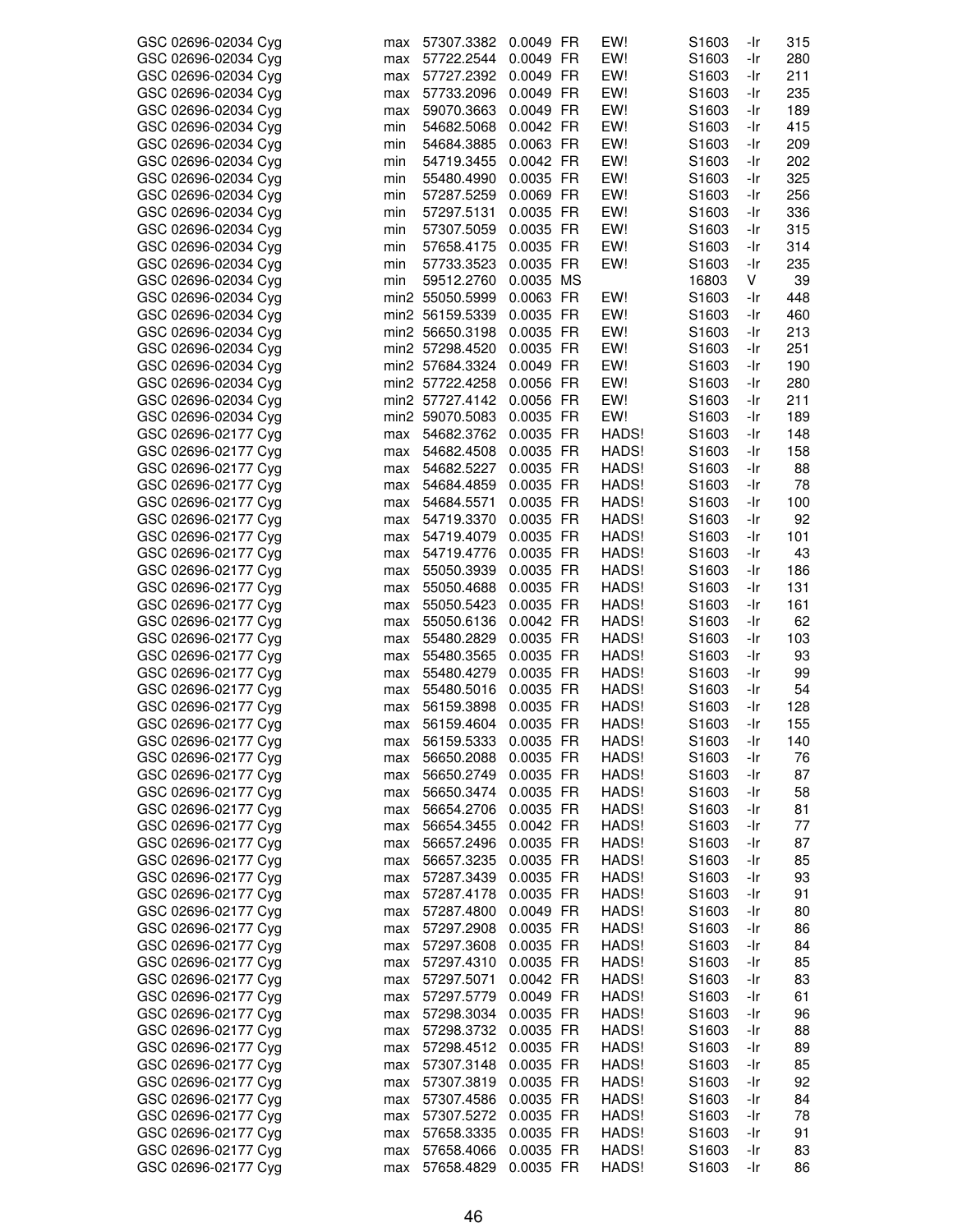| GSC 02696-02177 Cyg | max | 57658.5563      | 0.0035 FR | HADS! | S1603             | -Ir | 93  |
|---------------------|-----|-----------------|-----------|-------|-------------------|-----|-----|
| GSC 02696-02177 Cyg | max | 57684.2601      | 0.0035 FR | HADS! | S <sub>1603</sub> | -Ir | 72  |
| GSC 02696-02177 Cyg | max | 57684.4046      | 0.0035 FR | HADS! | S <sub>1603</sub> | -Ir | 72  |
| GSC 02696-02177 Cyg |     | 57722.2386      | 0.0035 FR | HADS! | S <sub>1603</sub> | -Ir | 90  |
|                     | max |                 |           |       |                   |     |     |
| GSC 02696-02177 Cyg | max | 57722.3080      | 0.0035 FR | HADS! | S1603             | -Ir | 82  |
| GSC 02696-02177 Cyg | max | 57722.3790      | 0.0035 FR | HADS! | S <sub>1603</sub> | -Ir | 81  |
| GSC 02696-02177 Cyg | max | 57727.2483      | 0.0035 FR | HADS! | S <sub>1603</sub> | -Ir | 80  |
|                     |     |                 |           |       |                   |     |     |
| GSC 02696-02177 Cyg | max | 57727.3227      | 0.0035 FR | HADS! | S <sub>1603</sub> | -Ir | 79  |
| GSC 02696-02177 Cyg | max | 57727.3930      | 0.0035 FR | HADS! | S <sub>1603</sub> | -Ir | 53  |
| GSC 02696-02177 Cyg | max | 57731.2451      | 0.0035 FR | HADS! | S <sub>1603</sub> | -Ir | 77  |
| GSC 02696-02177 Cyg | max | 57733.2056      | 0.0035 FR | HADS! | S <sub>1603</sub> | -Ir | 69  |
|                     |     |                 |           |       |                   |     |     |
| GSC 02696-02177 Cyg | max | 57733.2786      | 0.0035 FR | HADS! | S1603             | -Ir | 90  |
| GSC 02696-02177 Cyg | max | 57733.3486      | 0.0035 FR | HADS! | S1603             | -Ir | 83  |
| GSC 02696-02177 Cyg | max | 59070.4348      | 0.0035 FR | HADS! | S1603             | -Ir | 28  |
|                     |     |                 |           |       |                   |     |     |
| GSC 02696-02177 Cyg | max | 59070.4984      | 0.0035 FR | HADS! | S1603             | -Ir | 39  |
| GSC 02696-02177 Cyg | max | 59070.5852      | 0.0042 FR | HADS! | S <sub>1603</sub> | -Ir | 28  |
| GSC 02696-02177 Cyg | min | 54682.4104      | 0.0042 FR | HADS! | S <sub>1603</sub> | -Ir | 148 |
| GSC 02696-02177 Cyg | min | 54682.4821      | 0.0042 FR | HADS! | S <sub>1603</sub> | -Ir | 158 |
|                     |     |                 |           |       |                   |     |     |
| GSC 02696-02177 Cyg | min | 54684.5158      | 0.0035 FR | HADS! | S <sub>1603</sub> | -Ir | 78  |
| GSC 02696-02177 Cyg | min | 54684.5902      | 0.0056 FR | HADS! | S <sub>1603</sub> | -Ir | 100 |
| GSC 02696-02177 Cyg | min | 54719.3810      | 0.0035 FR | HADS! | S <sub>1603</sub> | -Ir | 92  |
| GSC 02696-02177 Cyg | min | 54719.4554      | 0.0035 FR | HADS! | S1603             | -Ir | 101 |
|                     |     |                 |           |       |                   |     |     |
| GSC 02696-02177 Cyg | min | 55050.4297      | 0.0042 FR | HADS! | S1603             | -Ir | 186 |
| GSC 02696-02177 Cyg | min | 55050.5899      | 0.0042 FR | HADS! | S1603             | -Ir | 161 |
| GSC 02696-02177 Cyg | min | 55480.3284      | 0.0056 FR | HADS! | S <sub>1603</sub> | -Ir | 103 |
|                     |     |                 | 0.0042 FR |       | S1603             |     | 93  |
| GSC 02696-02177 Cyg | min | 55480.4004      |           | HADS! |                   | -Ir |     |
| GSC 02696-02177 Cyg | min | 55480.4725      | 0.0042 FR | HADS! | S <sub>1603</sub> | -Ir | 99  |
| GSC 02696-02177 Cyg | min | 56159.4320      | 0.0035 FR | HADS! | S <sub>1603</sub> | -Ir | 128 |
| GSC 02696-02177 Cyg | min | 56159.5044      | 0.0035 FR | HADS! | S <sub>1603</sub> | -Ir | 155 |
|                     |     |                 |           |       |                   |     |     |
| GSC 02696-02177 Cyg | min | 56159.5772      | 0.0049 FR | HADS! | S <sub>1603</sub> | -Ir | 140 |
| GSC 02696-02177 Cyg | min | 56650.2472      | 0.0042 FR | HADS! | S <sub>1603</sub> | -Ir | 76  |
| GSC 02696-02177 Cyg | min | 56650.3183      | 0.0042 FR | HADS! | S1603             | -Ir | 87  |
| GSC 02696-02177 Cyg | min | 56657.2123      | 0.0035 FR | HADS! | S <sub>1603</sub> | -Ir | 87  |
|                     |     |                 |           |       |                   |     |     |
| GSC 02696-02177 Cyg | min | 56657.2821      | 0.0035 FR | HADS! | S <sub>1603</sub> | -Ir | 85  |
| GSC 02696-02177 Cyg | min | 57287.3003      | 0.0035 FR | HADS! | S1603             | -Ir | 93  |
| GSC 02696-02177 Cyg | min | 57287.3763      | 0.0035 FR | HADS! | S1603             | -Ir | 91  |
| GSC 02696-02177 Cyg | min | 57287.4532      | 0.0035 FR | HADS! | S <sub>1603</sub> | -Ir | 80  |
|                     |     |                 |           |       |                   |     |     |
| GSC 02696-02177 Cyg | min | 57297.3255      | 0.0035 FR | HADS! | S <sub>1603</sub> | -Ir | 86  |
| GSC 02696-02177 Cyg | min | 57297.4014      | 0.0035 FR | HADS! | S1603             | -Ir | 84  |
| GSC 02696-02177 Cyg | min | 57297.4732      | 0.0042 FR | HADS! | S1603             | -Ir | 85  |
| GSC 02696-02177 Cva | min | 57297.5457      | 0.0049 FR | HADS! | S <sub>1603</sub> | -Ir | 83  |
|                     |     |                 |           |       |                   |     |     |
| GSC 02696-02177 Cyg | min | 57298.2695      | 0.0035 FR | HADS! | S1603             | -Ir | 96  |
| GSC 02696-02177 Cyg | min | 57298.3463      | 0.0035 FR | HADS! | S <sub>1603</sub> | -Ir | 88  |
| GSC 02696-02177 Cyg | min | 57298.4145      | 0.0035 FR | HADS! | S <sub>1603</sub> | -Ir | 89  |
| GSC 02696-02177 Cyg | min | 57307.3460      | 0.0042 FR | HADS! | S1603             | -Ir | 85  |
|                     |     |                 |           |       |                   |     |     |
| GSC 02696-02177 Cyg | min | 57307.4191      | 0.0042 FR | HADS! | S <sub>1603</sub> | -Ir | 92  |
| GSC 02696-02177 Cyg | min | 57307.4937      | 0.0042 FR | HADS! | S <sub>1603</sub> | -Ir | 84  |
| GSC 02696-02177 Cyg | min | 57307.5691      | 0.0042 FR | HADS! | S1603             | -Ir | 78  |
|                     |     |                 |           |       |                   |     | 91  |
| GSC 02696-02177 Cyg | min | 57658.3077      | 0.0049 FR | HADS! | S1603             | -Ir |     |
| GSC 02696-02177 Cyg | min | 57658.3807      | 0.0049 FR | HADS! | S1603             | -Ir | 83  |
| GSC 02696-02177 Cyg | min | 57658.4467      | 0.0049 FR | HADS! | S1603             | -Ir | 86  |
| GSC 02696-02177 Cyg | min | 57658.5214      | 0.0049 FR | HADS! | S1603             | -Ir | 93  |
|                     |     |                 |           |       |                   |     |     |
| GSC 02696-02177 Cyg | min | 57684.2308      | 0.0056 FR | HADS! | S1603             | -Ir | 72  |
| GSC 02696-02177 Cyg | min | 57684.3716      | 0.0056 FR | HADS! | S1603             | -Ir | 72  |
| GSC 02696-02177 Cyg | min | 57722.2742      | 0.0035 FR | HADS! | S1603             | -Ir | 90  |
| GSC 02696-02177 Cyg | min | 57722.3508      | 0.0035 FR | HADS! | S <sub>1603</sub> | -Ir | 82  |
|                     |     |                 |           |       |                   |     |     |
| GSC 02696-02177 Cyg | min | 57722.4246      | 0.0035 FR | HADS! | S <sub>1603</sub> | -Ir | 81  |
| GSC 02696-02177 Cyg | min | 57727.2902      | 0.0035 FR | HADS! | S1603             | -Ir | 80  |
| GSC 02696-02177 Cyg | min | 57727.3668      | 0.0042 FR | HADS! | S1603             | -Ir | 79  |
| GSC 02696-02177 Cyg | min | 57733.2417      | 0.0035 FR | HADS! | S <sub>1603</sub> | -Ir | 69  |
|                     |     |                 |           |       |                   |     |     |
| GSC 02696-02177 Cyg | min | 57733.3166      | 0.0035 FR | HADS! | S1603             | -Ir | 90  |
| GSC 02696-02177 Cyg | min | 57733.3865      | 0.0035 FR | HADS! | S1603             | -Ir | 83  |
| GSC 02696-02177 Cyg | min | 59070.3988      | 0.0035 FR | HADS! | S1603             | -Ir | 28  |
| GSC 02696-02177 Cyg | min | 59070.4689      | 0.0035 FR | HADS! | S1603             | -Ir | 39  |
|                     |     |                 |           |       |                   |     |     |
| GSC 02696-02177 Cyg |     | min2 56654.2445 | 0.0035 FR | HADS! | S1603             | -Ir | 81  |
| GSC 02696-02177 Cyg |     | min2 56654.3191 | 0.0049 FR | HADS! | S1603             | -Ir | 77  |
| GSC 02696-02758 Cyg | min | 59444.4626      | 0.0035 MS |       | 16803             | V   | 146 |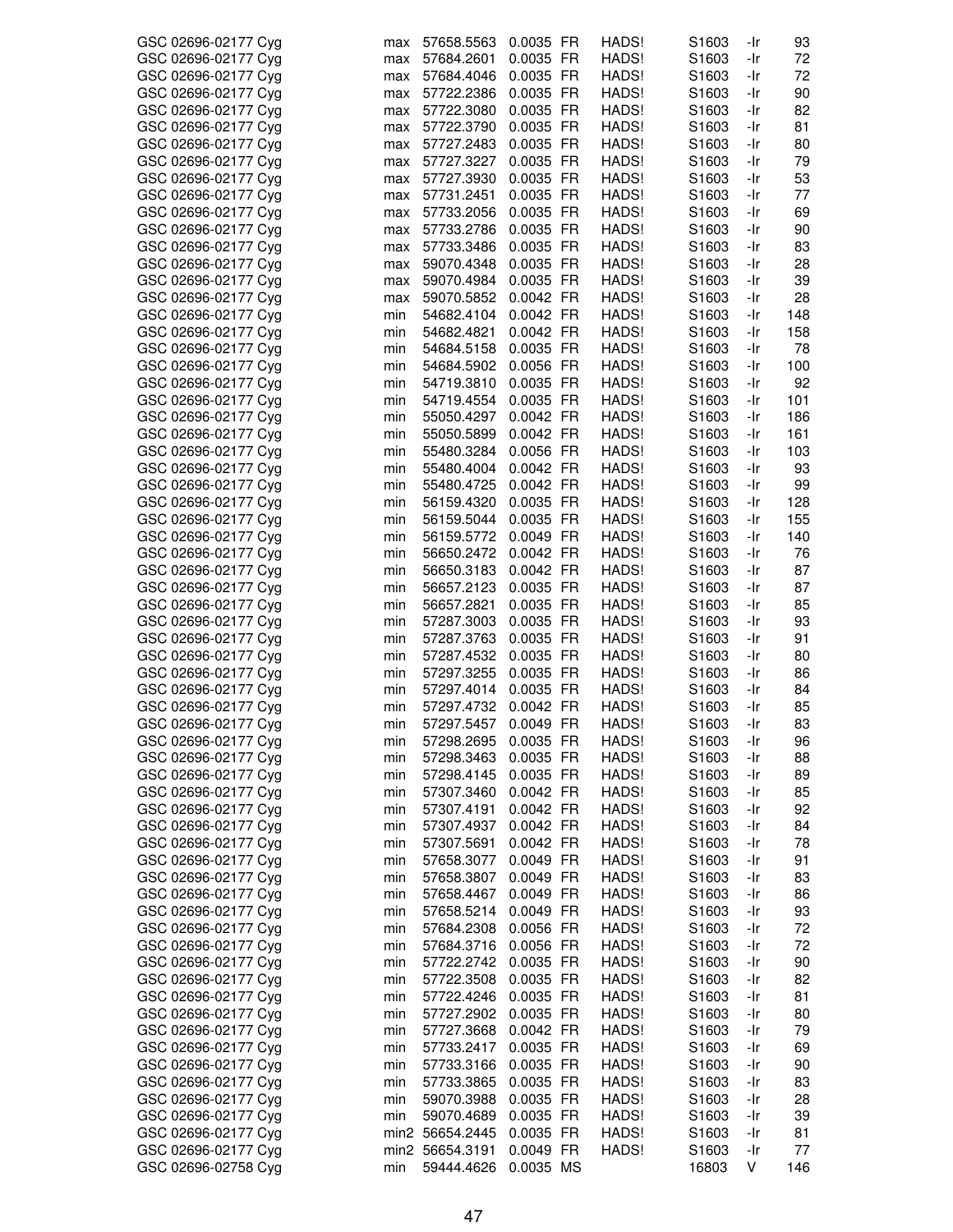| GSC 03046-00455 Boo | max | 59279.5054      | 0.0035 HOC | A4000 | CV | 282 |
|---------------------|-----|-----------------|------------|-------|----|-----|
| GSC 03046-00455 Boo | min | 59279.4142      | 0.0035 HOC | A4000 | CV | 282 |
| GSC 03046-00455 Boo |     | min2 59279.5954 | 0.0035 HOC | A4000 | CV | 282 |
| GSC 03285-01170 And | max | 59199.3547      | 0.0042 MS  | 16803 | v  | 70  |
| GSC 03285-01170 And | max | 59455.6387      | 0.0042 MS  | 16803 | V  | 74  |
| GSC 03285-01170 And | min | 59186.2692      | 0.0035 MS  | 16803 | V  | 50  |
| GSC 03285-01170 And | min | 59199.4377      | 0.0035 MS  | 16803 | V  | 48  |
| GSC 03285-01170 And |     |                 |            | 16803 | V  | 61  |
|                     | min | 59446.6058      | 0.0035 MS  |       |    |     |
| GSC 03285-01170 And | min | 59455.5561      | 0.0035 MS  | 16803 | V  | 37  |
| GSC 03339-00242 Per | min | 58782.6771      | 0.0035 MS  | 16803 | V  | 77  |
| GSC 03339-00242 Per | min | 58847.3878      | 0.0035 MS  | 16803 | V  | 82  |
| GSC 03339-00242 Per | min | 59098.6178      | 0.0035 MS  | 16803 | V  | 78  |
| GSC 03339-00242 Per | min | 59136.6826      | 0.0035 MS  | 16803 | V  | 68  |
| GSC 03339-00242 Per | min | 59534.4625      | 0.0035 MS  | 16803 | V  | 116 |
| GSC 03339-00242 Per | min | 59555.3993      | 0.0035 MS  | 16803 | V  | 53  |
| GSC 03339-00898 Per | max | 58520.3435      | 0.0035 MS  | 16803 | v  | 42  |
| GSC 03339-00898 Per | max | 58520.4232      | 0.0035 MS  | 16803 | V  | 60  |
| GSC 03339-00898 Per | max | 58752.5603      | 0.0035 MS  | 16803 | V  | 43  |
| GSC 03339-00898 Per | max | 58752.6562      | 0.0035 MS  | 16803 | V  | 62  |
| GSC 03339-00898 Per | max | 58756.6321      | 0.0035 MS  | 16803 | V  | 58  |
| GSC 03339-00898 Per | max | 58782.6465      | 0.0035 MS  | 16803 | V  | 48  |
| GSC 03339-00898 Per | max | 58806.3713      | 0.0035 MS  | 16803 | V  | 30  |
| GSC 03339-00898 Per | max | 58841.3112      | 0.0035 MS  | 16803 | V  | 58  |
| GSC 03339-00898 Per |     | 58841.4143      | 0.0035 MS  |       | V  | 34  |
|                     | max |                 |            | 16803 |    |     |
| GSC 03339-00898 Per | max | 58847.2783      | 0.0035 MS  | 16803 | V  | 35  |
| GSC 03339-00898 Per | max | 58847.3818      | 0.0035 MS  | 16803 | V  | 38  |
| GSC 03339-00898 Per | max | 58856.3130      | 0.0035 MS  | 16803 | V  | 37  |
| GSC 03339-00898 Per | max | 58856.5174      | 0.0035 MS  | 16803 | V  | 24  |
| GSC 03339-00898 Per | max | 59098.5705      | 0.0035 MS  | 16803 | V  | 42  |
| GSC 03339-00898 Per | max | 59098.6703      | 0.0035 MS  | 16803 | V  | 51  |
| GSC 03339-00898 Per | max | 59121.5907      | 0.0035 MS  | 16803 | V  | 35  |
| GSC 03339-00898 Per | max | 59121.6923      | 0.0035 MS  | 16803 | V  | 49  |
| GSC 03339-00898 Per | max | 59131.5328      | 0.0035 MS  | 16803 | V  | 47  |
| GSC 03339-00898 Per | max | 59131.6031      | 0.0035 MS  | 16803 | V  | 58  |
| GSC 03339-00898 Per | max | 59131.7103      | 0.0035 MS  | 16803 | V  | 41  |
| GSC 03339-00898 Per | max | 59136.5881      | 0.0035 MS  | 16803 | V  | 69  |
| GSC 03339-00898 Per | max | 59136.6833      | 0.0035 MS  | 16803 | V  | 63  |
| GSC 03339-00898 Per | max | 59178.3848      | 0.0035 MS  | 16803 | V  | 49  |
| GSC 03339-00898 Per | max | 59178.4898      | 0.0035 MS  | 16803 | v  | 44  |
| GSC 03339-00898 Per | max | 59178.5951      | 0.0035 MS  | 16803 | V  | 73  |
| GSC 03339-00898 Per | max | 59178.6814      | 0.0035 MS  | 16803 | V  | 42  |
| GSC 03339-00898 Per | max | 59461.6383      | 0.0035 MS  | 16803 | V  | 50  |
| GSC 03339-00898 Per |     | 59468.5870      | 0.0035 MS  | 16803 | V  | 50  |
| GSC 03339-00898 Per | max |                 | 0.0035 MS  | 16803 | ٧  |     |
|                     | max | 59468.6846      |            |       |    | 39  |
| GSC 03339-00898 Per | max | 59505.5217      | 0.0035 MS  | 16803 | ٧  | 51  |
| GSC 03339-00898 Per | max | 59505.6127      | 0.0035 MS  | 16803 | V  | 48  |
| GSC 03339-00898 Per | max | 59512.5583      | 0.0035 MS  | 16803 | ٧  | 48  |
| GSC 03339-00898 Per | max | 59512.6704      | 0.0035 MS  | 16803 | V  | 54  |
| GSC 03339-00898 Per | max | 59534.4202      | 0.0035 MS  | 16803 | V  | 43  |
| GSC 03339-00898 Per | max | 59534.5149      | 0.0035 MS  | 16803 | ٧  | 50  |
| GSC 03339-00898 Per | max | 59534.5978      | 0.0035 MS  | 16803 | ٧  | 28  |
| GSC 03339-00898 Per | max | 59555.4515      | 0.0035 MS  | 16803 | ٧  | 53  |
| GSC 03339-00898 Per | max | 59555.5574      | 0.0035 MS  | 16803 | V  | 50  |
| GSC 03717-00153 Per | max | 58520.4507      | 0.0056 MS  | 16803 | V  | 131 |
| GSC 03717-00153 Per | max | 58752.5557      | 0.0056 MS  | 16803 | V  | 130 |
| GSC 03717-00153 Per | max | 58772.5840      | 0.0056 MS  | 16803 | V  | 168 |
| GSC 03717-00153 Per | max | 58782.7111      | 0.0056 MS  | 16803 | ٧  | 115 |
| GSC 03717-00153 Per | max | 58841.3050      | 0.0056 MS  | 16803 | V  | 118 |
| GSC 03717-00153 Per | max | 58856.3709      | 0.0056 MS  | 16803 | V  | 98  |
| GSC 03717-00153 Per | max | 59098.6226      | 0.0056 MS  | 16803 | V  | 107 |
| GSC 03717-00153 Per | max | 59121.6106      | 0.0056 MS  | 16803 | V  | 139 |
| GSC 03717-00153 Per |     |                 |            |       | ٧  | 194 |
|                     | max | 59178.4682      | 0.0056 MS  | 16803 |    |     |
| GSC 03717-00153 Per | min | 58752.6842      | 0.0035 MS  | 16803 | V  | 130 |
| GSC 03717-00153 Per | min | 58756.6392      | 0.0035 MS  | 16803 | ٧  | 77  |
| GSC 03717-00153 Per | min | 58772.7064      | 0.0035 MS  | 16803 | V  | 168 |
| GSC 03717-00153 Per | min | 58782.5938      | 0.0035 MS  | 16803 | V  | 115 |
| GSC 03717-00153 Per | min | 58841.4250      | 0.0035 MS  | 16803 | V  | 118 |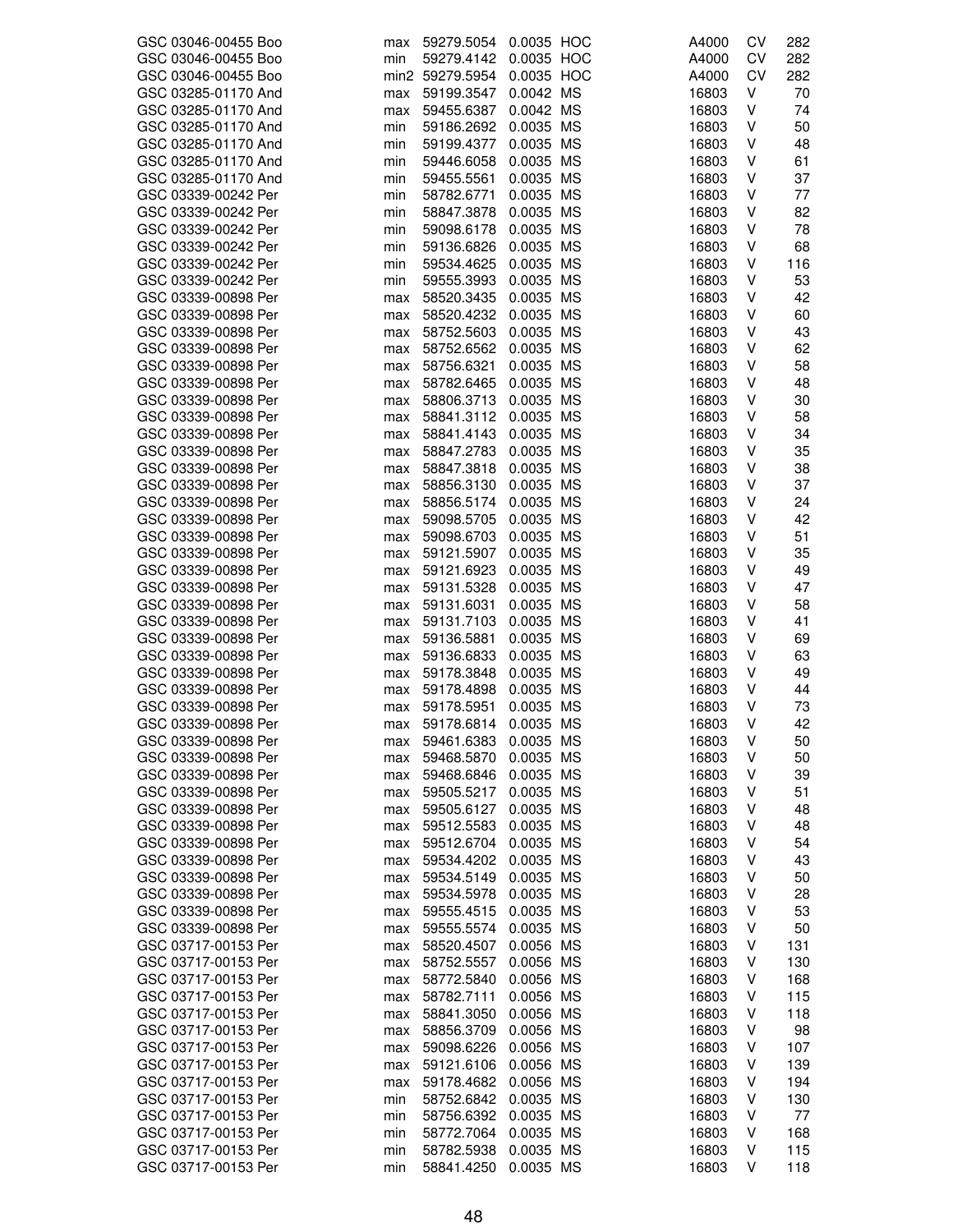| GSC 03717-00153 Per                        | min | 58847.3562 0.0035 MS |            | 16803 | V      | 57       |
|--------------------------------------------|-----|----------------------|------------|-------|--------|----------|
| GSC 03717-00153 Per                        | min | 58856.5008           | 0.0035 MS  | 16803 | V      | 35       |
| GSC 03717-00153 Per                        |     |                      |            | 16803 | V      | 52       |
|                                            | min | 58858.4796           | 0.0035 MS  |       |        |          |
| GSC 03717-00153 Per                        | min | 59131.6220           | 0.0028 MS  | 16803 | V      | 84       |
| GSC 03717-00153 Per                        | min | 59136.5659           | 0.0028 MS  | 16803 | ٧      | 161      |
| GSC 03717-00153 Per                        | min | 59178.5887           | 0.0028 MS  | 16803 | V      | 194      |
| GSC 03717-00153 Per                        | min | 59461.6181           | 0.0035 MS  | 16803 | V      | 71       |
| GSC 03717-00153 Per                        | min | 59505.6185           | 0.0035 MS  | 16803 | V      | 69       |
| GSC 03717-00153 Per                        | min | 59512.5412           | 0.0035 MS  | 16803 | V      | 60       |
|                                            |     |                      | 0.0035 MS  |       |        |          |
| GSC 03717-00153 Per                        | min | 59534.5375           |            | 16803 | V      | 58       |
| GSC 03717-00153 Per                        | min | 59555.5484           | 0.0035 MS  | 16803 | V      | 76       |
| GSC 03717-00293 Per                        | max | 58520.3518           | 0.0035 MS  | 16803 | V      | 63       |
| GSC 03717-00293 Per                        | max | 58520.4805           | 0.0035 MS  | 16803 | V      | 50       |
| GSC 03717-00293 Per                        | max | 58752.6647           | 0.0035 MS  | 16803 | V      | 100      |
| GSC 03717-00293 Per                        | max | 58756.6417           | 0.0035 MS  | 16803 | V      | 95       |
| GSC 03717-00293 Per                        | max | 58772.5573           | 0.0035 MS  | 16803 | V      | 71       |
| GSC 03717-00293 Per                        |     | 58782.6221           | 0.0035 MS  | 16803 | V      | 40       |
|                                            | max |                      |            |       |        |          |
| GSC 03717-00293 Per                        | max | 58841.3506           | 0.0035 MS  | 16803 | ٧      | 70       |
| GSC 03717-00293 Per                        | max | 58841.4828           | 0.0035 MS  | 16803 | V      | 38       |
| GSC 03717-00293 Per                        | max | 58847.3832           | 0.0035 MS  | 16803 | V      | 76       |
| GSC 03717-00293 Per                        | max | 58856.3266           | 0.0035 MS  | 16803 | V      | 69       |
| GSC 03717-00293 Per                        | max | 58858.3803           | 0.0035 MS  | 16803 | V      | 42       |
| GSC 03717-00293 Per                        | max | 58858.5199           | 0.0035 MS  | 16803 | V      | 33       |
| GSC 03717-00293 Per                        |     | 59098.6629           | 0.0035 MS  | 16803 | V      | 73       |
|                                            | max |                      |            |       |        |          |
| GSC 03717-00293 Per                        | max | 59131.6038           | 0.0035 MS  | 16803 | V      | 85       |
| GSC 03717-00293 Per                        | max | 59136.5166           | 0.0035 MS  | 16803 | V      | 37       |
| GSC 03717-00293 Per                        | max | 59136.6419           | 0.0035 MS  | 16803 | V      | 73       |
| GSC 03717-00293 Per                        | max | 59178.3966           | 0.0035 MS  | 16803 | V      | 71       |
| GSC 03717-00293 Per                        | max | 59178.5322           | 0.0035 MS  | 16803 | V      | 87       |
| GSC 03717-00293 Per                        | max | 59178.6639           | 0.0035 MS  | 16803 | V      | 70       |
| GSC 03717-00293 Per                        | min | 58752.6035           | 0.0042 MS  | 16803 | V      | 100      |
|                                            |     |                      |            |       | V      |          |
| GSC 03717-00293 Per                        | min | 58756.5802           | 0.0042 MS  | 16803 |        | 95       |
| GSC 03717-00293 Per                        | min | 58756.7162           | 0.0042 MS  | 16803 | V      | 38       |
| GSC 03717-00293 Per                        | min | 58841.2910           | 0.0042 MS  | 16803 | V      | 70       |
| GSC 03717-00293 Per                        | min | 58847.3198           | 0.0042 MS  | 16803 | V      | 76       |
| GSC 03717-00293 Per                        | min | 58847.4556           | 0.0042 MS  | 16803 | V      | 33       |
| GSC 03864-00967 Dra                        | max | 59258.4737           | 0.0035 HOC | A4000 | CV     | 310      |
|                                            |     |                      |            |       |        |          |
|                                            |     |                      |            |       |        |          |
| GSC 03937-02349 Cyg                        | min | 57691.3642           | 0.0035 MS  | 16803 | V      | 56       |
| GSC 03937-02349 Cyg                        | min | 57916.6287           | 0.0035 MS  | 16803 | v      | 47       |
| GSC 03937-02349 Cyg                        | min | 57955.4415           | 0.0035 MS  | 16803 | V      | 58       |
| GSC 03937-02349 Cyg                        | min | 57955.5872           | 0.0035 MS  | 16803 | V      | 35       |
| GSC 03937-02349 Cyg                        | min | 57963.4934           | 0.0035 MS  | 16803 | V      | 59       |
| GSC 03937-02349 Cyg                        | min | 57963.6378           | 0.0035 MS  | 16803 | V      | 51       |
|                                            | min |                      |            | 16803 | V      |          |
| GSC 03937-02349 Cyg                        |     | 57979.4504           | 0.0035 MS  |       |        | 50       |
| GSC 03937-02349 Cyg                        | min | 57979.5937           | 0.0035 MS  | 16803 | ٧      | 59       |
| GSC 03937-02349 Cyg                        | min | 58004.4622           | 0.0035 MS  | 16803 | ٧      | 58       |
| GSC 03937-02349 Cyg                        | min | 58010.3578           | 0.0035 MS  | 16803 | ٧      | 64       |
| GSC 03937-02349 Cyg                        | min | 58010.5024           | 0.0035 MS  | 16803 | V      | 60       |
| GSC 03937-02349 Cyg                        | min | 58015.3893           | 0.0035 MS  | 16803 | V      | 64       |
| GSC 03937-02349 Cyg                        | min | 58015.5323           | 0.0035 MS  | 16803 | V      | 35       |
| GSC 03937-02349 Cyg                        | min | 58329.4960           | 0.0035 MS  | 16803 | -l-U   | 58       |
|                                            |     |                      |            |       |        |          |
| GSC 03937-02349 Cyg                        | min | 58329.6360           | 0.0035 MS  | 16803 | -l-U   | 51       |
| GSC 03937-02349 Cyg                        | min | 58330.5003           | 0.0035 MS  | 16803 | $-I-U$ | 50       |
| GSC 03937-02349 Cyg                        | min | 58330.6436           | 0.0035 MS  | 16803 | -I-U   | 48       |
| GSC 03937-02349 Cyg                        | min | 58352.3498           | 0.0035 MS  | 16803 | -I-U   | 28       |
| GSC 03937-02349 Cyg                        | min | 58352.4926           | 0.0035 MS  | 16803 | -I-U   | 53       |
| GSC 03937-02349 Cyg                        | min | 58397.3444           | 0.0035 MS  | 16803 | -I-U   | 49       |
| GSC 03937-02349 Cyg                        | min | 58397.4874           | 0.0035 MS  | 16803 | $-I-U$ | 46       |
| GSC 03937-02349 Cyg                        | min | 58720.3466           | 0.0035 MS  | 16803 | V      | 24       |
|                                            | min |                      |            | 16803 | V      |          |
| GSC 03937-02349 Cyg                        |     | 58720.4904           | 0.0035 MS  |       |        | 52       |
| GSC 03937-02349 Cyg                        | min | 58720.6327           | 0.0035 MS  | 16803 | V      | 42       |
| GSC 03937-02349 Cyg                        | min | 58755.4201           | 0.0035 MS  | 16803 | V      | 64       |
| GSC 03937-02349 Cyg                        | min | 59053.4100           | 0.0035 MS  | 16803 | V      | 62       |
| GSC 03937-02349 Cyg                        | min | 59053.5540           | 0.0035 MS  | 16803 | V      | 61       |
| GSC 03937-02349 Cyg                        | min | 59069.3666           | 0.0035 MS  | 16803 | V      | 38       |
| GSC 03937-02349 Cyg<br>GSC 03937-02349 Cyg | min | 59069.5104           | 0.0035 MS  | 16803 | V      | 48<br>48 |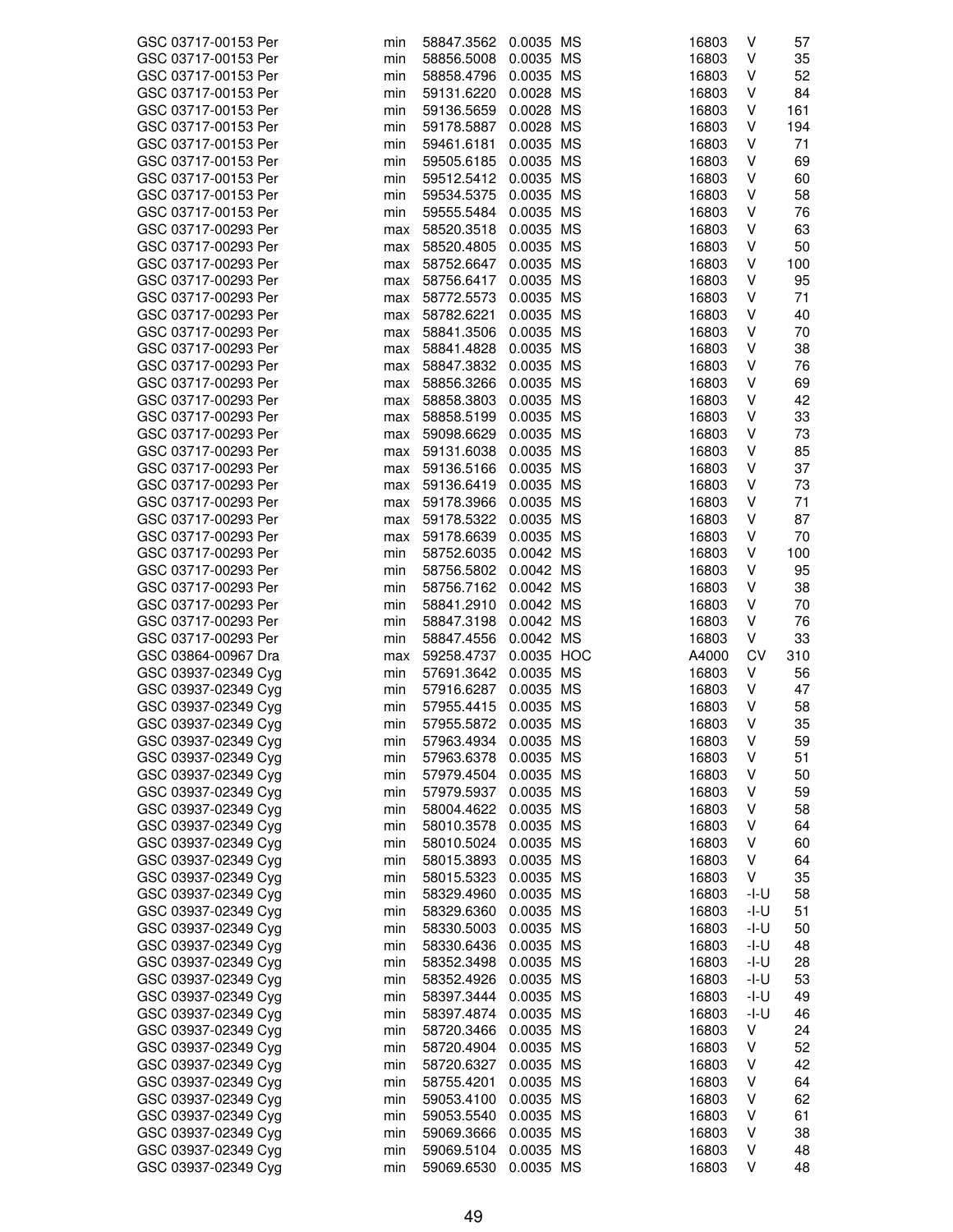| GSC 03937-02349 Cyg | min | 59102.4283      | 0.0035 MS  |     | 16803 | ٧   | 50  |
|---------------------|-----|-----------------|------------|-----|-------|-----|-----|
| GSC 03937-02349 Cyg | min | 59102.5734      | 0.0035 MS  |     | 16803 | V   | 48  |
| GSC 03937-02349 Cyg | min | 59140.3805      | 0.0035 MS  |     | 16803 | V   | 56  |
| GSC 03937-02349 Cyg | min | 59403.5949      | 0.0035 MS  |     | 16803 | ٧   | 65  |
| GSC 03937-02349 Cyg | min | 59426.4534      | 0.0035 MS  |     | 16803 | V   | 58  |
| GSC 03937-02349 Cyg | min | 59426.5985      | 0.0035 MS  |     | 16803 | V   | 55  |
| GSC 03937-02349 Cyg | min | 59469.4357      | 0.0035 MS  |     | 16803 | V   | 64  |
| GSC 04596-00572 Dra | max | 59303.4731      | 0.0035 HOC |     | A4000 | CV  | 180 |
| GSC 04596-00572 Dra | min | 59303.3498      | 0.0035 HOC |     | A4000 | CV  | 180 |
| LINEAR 00444083 Cnc | min | 59202.5738      | 0.0035 MS  | WU' | 16803 | V   | 44  |
| LINEAR 00444083 Cnc | min | 59202.6984      | 0.0035 MS  | WU' | 16803 | V   | 28  |
| LINEAR 00444083 Cnc | min | 59285.3742      | 0.0035 MS  | WU' | 16803 | V   | 47  |
| LINEAR 00701058 Cnc | max | 59285.4090      | 0.0056 MS  | WU' | 16803 |     | 89  |
| LINEAR 00701058 Cnc | min | 59285.3224      | 0.0035 MS  | WU' | 16803 |     | 89  |
| LINEAR 03753972 Com |     | 58894.5769      | 0.0042 MS  |     | 16803 | V   | 27  |
| LINEAR 03753972 Com | max | 58894.6447      | 0.0042 MS  |     | 16803 | V   | 32  |
|                     | max |                 | 0.0042 MS  |     |       | ٧   | 33  |
| LINEAR 03753972 Com | max | 58894.7099      |            |     | 16803 |     |     |
| LINEAR 03753972 Com | max | 58896.5876      | 0.0042 MS  |     | 16803 | V   | 27  |
| LINEAR 03753972 Com | max | 58896.6545      | 0.0042 MS  |     | 16803 | V   | 30  |
| LINEAR 03753972 Com | max | 58896.7181      | 0.0042 MS  |     | 16803 | V   | 30  |
| LINEAR 03753972 Com | max | 58902.5495      | 0.0042 MS  |     | 16803 | ٧   | 31  |
| LINEAR 03753972 Com | max | 58902.6127      | 0.0042 MS  |     | 16803 | ٧   | 32  |
| LINEAR 03753972 Com | max | 58902.6812      | 0.0042 MS  |     | 16803 | ٧   | 28  |
| LINEAR 03753972 Com | max | 59264.6342      | 0.0042 MS  |     | 16803 | V   | 31  |
| LINEAR 03753972 Com | max | 59264.6980      | 0.0042 MS  |     | 16803 | ٧   | 40  |
| LINEAR 03753972 Com | max | 59265.6081      | 0.0042 MS  |     | 16803 | V   | 39  |
| LINEAR 03753972 Com | max | 59265.6763      | 0.0042 MS  |     | 16803 | ٧   | 41  |
| LINEAR 06499162 Lyn | min | 59232.6618      | 0.0035 MS  | Aľ  | 16803 | V   | 50  |
| LINEAR 06499162 Lyn | min | 59291.5227      | 0.0035 MS  | Al' | 16803 | V   | 44  |
| LINEAR 06500817 Lyn | max | 59232.5606      | 0.0049 MS  | WU' | 16803 | ٧   | 106 |
| LINEAR 06500817 Lyn | min | 59232.6317      | 0.0035 MS  | WU' | 16803 | V   | 106 |
| LINEAR 06500817 Lyn | max | 59291.5067      | 0.0049 MS  | WU' | 16803 | ٧   | 105 |
| LINEAR 06500817 Lyn | min | 59291.4353      | 0.0035 MS  | WU' | 16803 | V   | 105 |
| LINEAR 09894846 Boo | max | 59263.6133      | 0.0056 MS  |     | 16803 | V   | 118 |
| LINEAR 09894846 Boo | max | 59289.5398      | 0.0056 MS  |     | 16803 | ٧   | 161 |
| LINEAR 09894846 Boo | min | 59289.7045      | 0.0035 MS  |     | 16803 | ٧   | 161 |
| LINEAR 09901761 Boo | max | 59263.6701      | 0.0056 MS  | WU' | 16803 | V   | 126 |
| LINEAR 09901761 Boo | min | 59263.5828      | 0.0035 MS  | WU' | 16803 | ٧   | 126 |
| LINEAR 09901761 Boo | max | 59289.7013      | 0.0056 MS  | WU' | 16803 | ٧   | 115 |
| LINEAR 09901761 Boo | min | 59289.6068      | 0.0035 MS  | WU' | 16803 | ٧   | 115 |
| LINEAR 09902637 Boo |     | 59263.6971      | 0.0056 MS  | WU' | 16803 | V   | 114 |
|                     | max |                 |            |     |       |     |     |
| LINEAR 09902637 Boo | min | 59263.6147      | 0.0035 MS  | WU' | 16803 | ٧   | 114 |
| LINEAR 09902637 Boo | max | 59289.6532      | 0.0056 MS  | WU' | 16803 | V   | 114 |
| LINEAR 09902637 Boo | min | 59289.5772      | 0.0035 MS  | WU' | 16803 | V   | 114 |
| LINEAR 09906732 Boo | max | 59263.6123      | 0.0056 MS  | WU' | 16803 | V   | 115 |
| LINEAR 09906732 Boo | min | 59263.6812      | 0.0035 MS  | WU' | 16803 | V   | 115 |
| LINEAR 09906732 Boo | max | 59289.5714      | 0.0056 MS  | WU' | 16803 | ٧   | 116 |
| LINEAR 09906732 Boo | min | 59289.6438      | 0.0035 MS  | WU' | 16803 | V   | 116 |
| LINEAR 10250985 Boo | max | 59263.6057      | 0.0056 MS  | WU' | 16803 | V   | 147 |
| LINEAR 10250985 Boo | min | 59263.7027      | 0.0035 MS  | WU' | 16803 | V   | 147 |
| LINEAR 10250985 Boo | max | 59289.5676      | 0.0056 MS  | WU' | 16803 | V   | 161 |
| LINEAR 10250985 Boo | min | 59289.6626      | 0.0035 MS  | WU' | 16803 | V   | 161 |
| LINEAR 12790803 Boo | min | 59274.5372      | 0.0035 HOC |     | A4000 | CV  | 161 |
| LINEAR 14668373 CrB | max | 59269.5370      | 0.0035 HOC |     | A4000 | CV  | 137 |
| LINEAR 14668373 CrB | min | 59269.5877      | 0.0035 HOC |     | A4000 | CV  | 137 |
| LINEAR 14713979 Boo | min | 59010.6156      | 0.0035 MS  | RR' | 16803 | V   | 74  |
| LINEAR 14714767 Boo | max | 59018.4045      | 0.0049 MS  | WU' | 16803 | V   | 59  |
| LINEAR 14714767 Boo | min | 59021.4223      | 0.0035 MS  | WU' | 16803 | ٧   | 56  |
| LINEAR 14714767 Boo | min | 59024.3828      | 0.0035 MS  | WU' | 16803 | ٧   | 36  |
| LINEAR 15383124 CrB | max | 59308.5693      | 0.0035 MS  |     | 16803 | V   | 28  |
| LINEAR 15383124 CrB | max | 59308.6325      | 0.0035 MS  |     | 16803 | V   | 27  |
| LINEAR 15383124 CrB | max | 59308.6971      | 0.0035 MS  |     | 16803 | V   | 20  |
| LINEAR 16156855 Ser | min | 59482.3005      | 0.0063 FR  | EW! | S1603 | -Ir | 60  |
| LINEAR 16159166 Ser | max | 59482.2979      | 0.0049 FR  | EW! | S1603 | -Ir | 40  |
| LINEAR 16159166 Ser |     | min2 59482.3469 | 0.0056 FR  | EW! | S1603 | -Ir | 40  |
| LINEAR 21751319 Leo | max | 59233.6647      | 0.0056 MS  |     | 16803 | V   | 90  |
| LINEAR 21751319 Leo | min | 59233.5928      | 0.0042 MS  |     | 16803 | V   | 90  |
|                     |     |                 |            |     |       |     |     |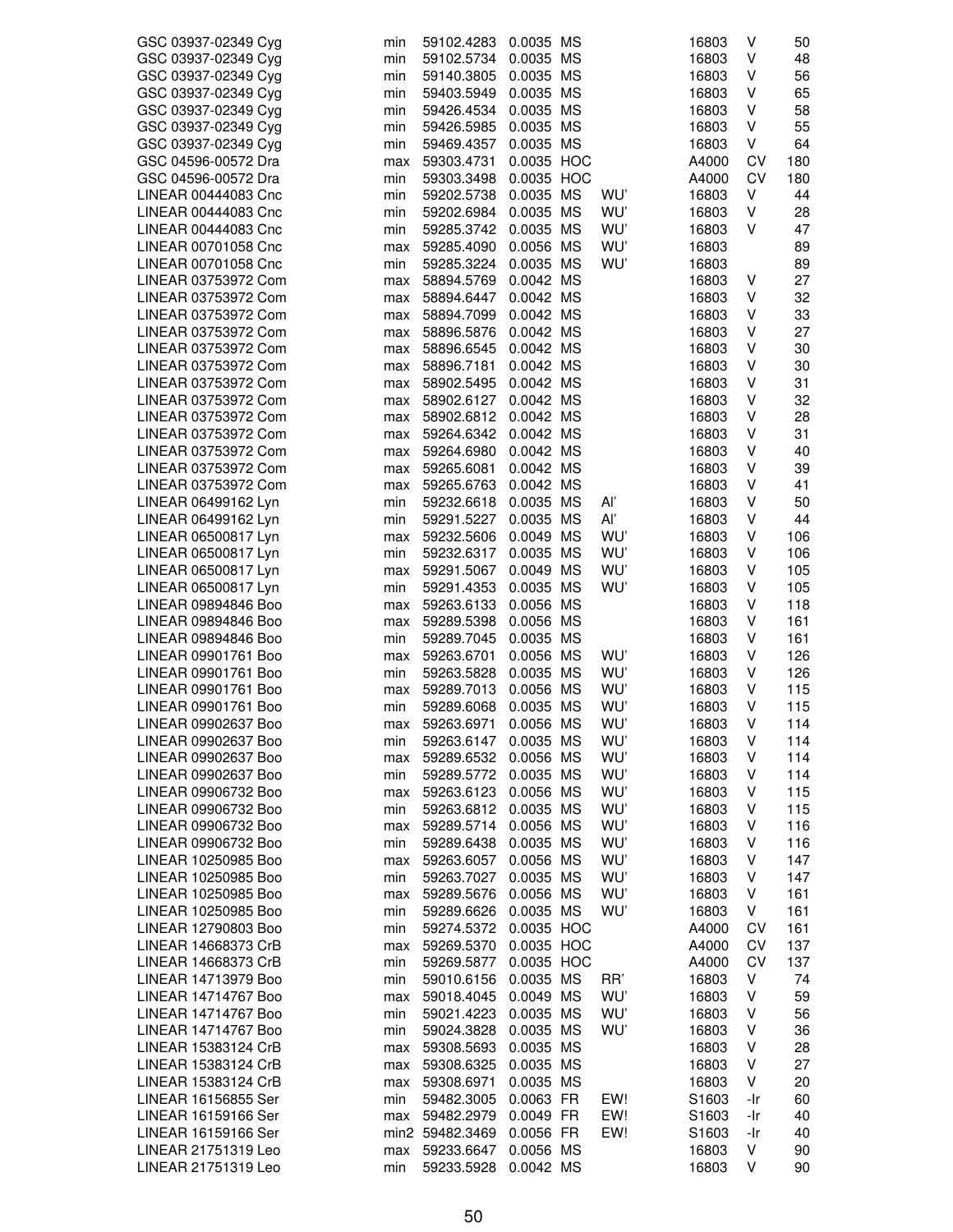| LINEAR 21751319 Leo  | max | 59261.6188 0.0056 MS |           |     | 16803 | V    | 102 |
|----------------------|-----|----------------------|-----------|-----|-------|------|-----|
| LINEAR 21751319 Leo  | min | 59261.5485 0.0042 MS |           |     | 16803 | V    | 102 |
| LINEAR 21751319 Leo  | max | 59308.3921           | 0.0056 MS |     | 16803 | ٧    | 100 |
| LINEAR 21751319 Leo  |     |                      |           |     |       |      |     |
|                      | min | 59308.4588           | 0.0042 MS |     | 16803 | v    | 100 |
| NSV 13374 Cyg        | min | 57962.5259           | 0.0035 MS |     | 16803 | ٧    | 104 |
| <b>NSV 13600 Cyg</b> | max | 55857.3963           | 0.0035 FR |     | 450D  | V    | 50  |
| NSV 13600 Cyg        | min | 55857.2765 0.0035 FR |           |     | 450D  | V    | 50  |
| NSV 25358 Cyg        | max | 57917.5975           | 0.0035 MS |     | 16803 | ٧    | 55  |
| NSV 25358 Cyg        | max | 57946.4643           | 0.0035 MS |     | 16803 | V    | 54  |
| <b>NSV 25358 Cyg</b> | max | 57962.5466           | 0.0035 MS |     | 16803 | ٧    | 59  |
| NSV 25358 Cyg        | max | 57965.4359           | 0.0035 MS |     | 16803 | ٧    | 62  |
|                      |     |                      |           |     |       |      |     |
| NSV 25358 Cyg        | max | 57976.5720 0.0035 MS |           |     | 16803 | V    | 34  |
| <b>NSV 25358 Cyg</b> | max | 58382.3721           | 0.0035 MS |     | 16803 | -I-U | 70  |
| NSV 25358 Cyg        | max | 58687.5495           | 0.0035 MS |     | 16803 | ٧    | 72  |
| NSV 25358 Cyg        | min | 58696.5653           | 0.0056 MS |     | 16803 | ٧    | 229 |
| NSV 25358 Cyg        | max | 58696.6219           | 0.0035 MS |     | 16803 | V    | 53  |
| NSV 25358 Cyg        | min | 58710.5946           | 0.0056 MS |     | 16803 | ٧    | 172 |
| NSV 25358 Cyg        | max | 58710.6438 0.0035 MS |           |     | 16803 | ٧    | 46  |
| <b>NSV 25358 Cyg</b> | max | 58761.3690           | 0.0035 MS |     | 16803 | ٧    | 69  |
| <b>NSV 25358 Cyg</b> |     |                      | 0.0035 MS |     |       | ٧    | 44  |
|                      | max | 58782.4014           |           |     | 16803 |      |     |
| NSV 25358 Cyg        | max | 59075.6179           | 0.0035 MS |     | 16803 | V    | 59  |
| <b>NSV 25358 Cyg</b> | max | 59171.2944           | 0.0035 MS |     | 16803 | ٧    | 51  |
| <b>NSV 25358 Cyg</b> | max | 59185.3158           | 0.0035 MS |     | 16803 | ٧    | 44  |
| <b>NSV 25358 Cyg</b> | max | 59400.5910 0.0035 MS |           |     | 16803 | ٧    | 67  |
| NSV 25358 Cyg        | max | 59414.6115 0.0035 MS |           |     | 16803 | ٧    | 64  |
| NSV 25358 Cyg        | max | 59433.5822           | 0.0035 MS |     | 16803 | ٧    | 70  |
| <b>NSV 25358 Cyg</b> | max | 59512.3504           | 0.0035 MS |     | 16803 | ٧    | 60  |
| NSV 25369 Cyg        | min | 57894.6090           | 0.0035 MS |     | 16803 | ٧    | 21  |
| NSV 25369 Cyg        |     |                      | 0.0035 MS |     |       | V    | 72  |
|                      | min | 57965.4115           |           |     | 16803 |      |     |
| <b>NSV 25369 Cyg</b> | min | 58321.4990 0.0035 MS |           |     | 16803 | -I-U | 98  |
| <b>NSV 25369 Cyg</b> | min | 58326.6653           | 0.0035 MS |     | 16803 | -I-U | 54  |
| NSV 25369 Cyg        | min | 58382.4867           | 0.0035 MS |     | 16803 | -I-U | 112 |
| NSV 25369 Cyg        | min | 58687.4076           | 0.0035 MS |     | 16803 | ٧    | 50  |
| NSV 25369 Cyg        | min | 58710.6636           | 0.0035 MS |     | 16803 | ٧    | 64  |
| <b>NSV 25369 Cyg</b> | min | 58761.3127           | 0.0035 MS |     | 16803 | V    | 70  |
| NSV 25369 Cyg        | min | 59075.5368           | 0.0035 MS |     | 16803 | ٧    | 98  |
| NSV 25369 Cyg        | min | 59120.5031           | 0.0035 MS |     | 16803 | V    | 83  |
| NSV 25369 Cyg        | max | 56654.3468           | 0.0049 FR |     | S1603 | -Ir  | 192 |
|                      |     |                      |           |     |       |      |     |
| NSV 25369 Cyg        | min | 56654.2492 0.0042 FR |           |     | S1603 | -Ir  | 192 |
| NSV 25369 Cyg        | max | 56657.2265           | 0.0042 FR |     | S1603 | -Ir  | 198 |
| NSV 25369 Cyg        | min | 56657.3568           | 0.0069 FR |     | S1603 | -Ir  | 198 |
| <b>NSV 25369 Cyg</b> | max | 57287.4930           | 0.0056 FR |     | S1603 | -Ir  | 223 |
| <b>NSV 25369 Cyg</b> | min | 57287.3468           | 0.0035 FR |     | S1603 | -Ir  | 223 |
| NSV 25369 Cyg        | max | 57307.2802 0.0049 FR |           |     | S1603 | -Ir  | 301 |
| NSV 25369 Cyg        | min | 57307.5052           | 0.0035 FR |     | S1603 | -Ir  | 301 |
| NSV 25369 Cyg        | max | 57658.2795           | 0.0056 FR |     | S1603 | -Ir  | 312 |
| <b>NSV 25369 Cyg</b> | min | 57658.4252 0.0035 FR |           |     | S1603 | -Ir  | 312 |
| <b>NSV 25369 Cyg</b> |     | 57684.3846           | 0.0049 FR |     | S1603 | -Ir  | 189 |
|                      | max |                      |           |     |       |      |     |
| <b>NSV 25369 Cyg</b> | min | 57684.2633           | 0.0035 FR |     | S1603 | -Ir  | 189 |
| <b>NSV 25369 Cyg</b> | max | 57722.2501           | 0.0049 FR |     | S1603 | -Ir  | 271 |
| NSV 25369 Cyg        | max | 57727.3770           | 0.0049 FR |     | S1603 | -Ir  | 212 |
| NSV 25369 Cyg        | max | 57731.2067           | 0.0069 FR |     | S1603 | -Ir  | 104 |
| NSV 25369 Cyg        | min | 57731.2879           | 0.0042 FR |     | S1603 | -Ir  | 104 |
| NSV 25369 Cyg        | min | 57733.3615           | 0.0049 FR |     | S1603 | -Ir  | 249 |
| NSV 25369 Cyg        | max | 55050.3658           | 0.0049 FR |     | S1603 | -Ir  | 353 |
| NSV 25369 Cyg        |     | min2 55050.5815      | 0.0049 FR | E!  | S1603 | -Ir  | 353 |
| NSV 25369 Cyg        | min | 59400.6121           | 0.0035 MS |     | 16803 | ٧    | 94  |
| NSV 25369 Cyg        |     |                      |           |     |       | V    |     |
|                      | min | 59414.5694           | 0.0035 MS |     | 16803 |      | 116 |
| NSV 25369 Cyg        | min | 59444.5461           | 0.0035 MS |     | 16803 | ٧    | 128 |
| NSVS 00017907 Lyn    | max | 58908.4025           | 0.0049 MS |     | 16803 | ٧    | 84  |
| NSVS 00017907 Lyn    | max | 59206.6161           | 0.0049 MS |     | 16803 | V    | 115 |
| NSVS 00017907 Lyn    | max | 59230.5730           | 0.0049 MS |     | 16803 | ٧    | 98  |
| NSVS 00017907 Lyn    | min | 58903.3084           | 0.0035 MS |     | 16803 | ٧    | 31  |
| NSVS 00017907 Lyn    | min | 58908.4760           | 0.0035 MS |     | 16803 | ٧    | 84  |
| NSVS 00017907 Lyn    | min | 59206.6829           | 0.0035 MS |     | 16803 | ٧    | 115 |
| NSVS 00017907 Lyn    | min | 59230.6390           | 0.0035 MS |     | 16803 | V    | 98  |
| NSVS 01913469 Per    |     | 59280.4407           | 0.0035 FR | EW! | S1603 | -Ir  | 99  |
|                      | max |                      |           |     |       |      |     |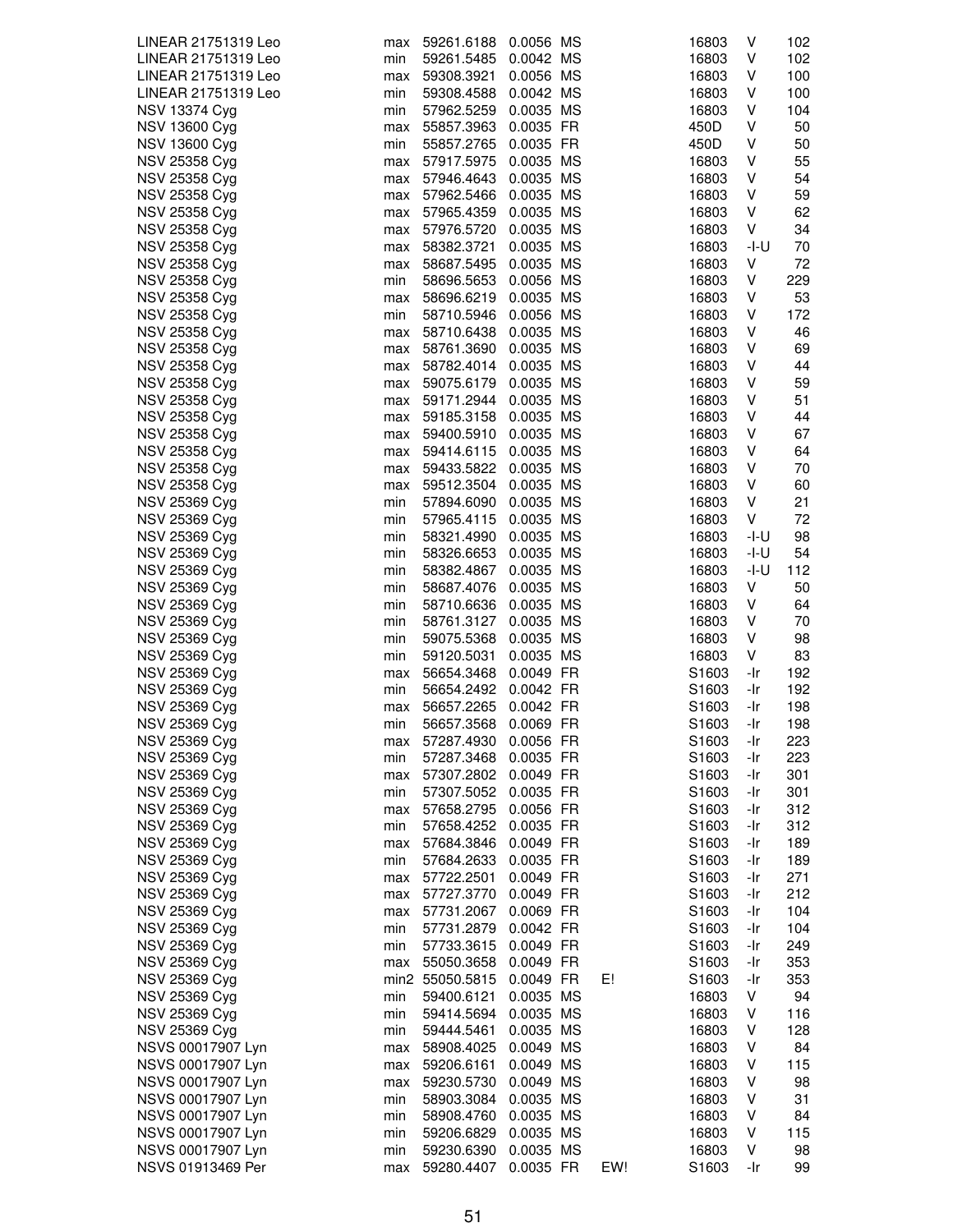| NSVS 01913469 Per |     | min2 59280.3463 | 0.0035 FR | EW!  | S1603      | -Ir | 99  |
|-------------------|-----|-----------------|-----------|------|------------|-----|-----|
|                   |     |                 |           |      |            |     |     |
| NSVS 02281526 Aur | max | 56013.5020      | 0.0035 FR |      | S1603      | -Ir | 200 |
| NSVS 02281526 Aur | max | 58531.3337      | 0.0042 MS |      | 16803      | V   | 53  |
| NSVS 02281526 Aur | max | 58854.4502      | 0.0042 MS |      | 16803      | ٧   | 122 |
| NSVS 02281526 Aur | max | 59176.6511      | 0.0042 MS |      | 16803      | ٧   | 154 |
| NSVS 02281526 Aur | max | 59204.7158      | 0.0042 MS |      | 16803      | V   | 128 |
| NSVS 02281526 Aur | max | 59259.4810      | 0.0042 MS |      | 16803      | V   | 141 |
|                   |     |                 |           |      |            |     |     |
| NSVS 02281526 Aur | max | 59305.3497      | 0.0035 FR | RRC! | S1603      | -Ir | 162 |
| NSVS 02281526 Aur | max | 59309.4585      | 0.0035 FR | RRC! | S1603      | -Ir | 165 |
| NSVS 02281526 Aur | max | 59328.3973      | 0.0035 FR | RRC! | S1603      | -Ir | 176 |
| NSVS 02281526 Aur | min | 56013.4258      | 0.0035 FR |      | S1603      | -Ir | 200 |
| NSVS 02281526 Aur | min | 58854.5741      | 0.0035 MS |      | 16803      | V   | 122 |
| NSVS 02281526 Aur | min | 59138.6664      | 0.0035 MS |      | 16803      | V   | 131 |
| NSVS 02281526 Aur | min | 59176.5478      | 0.0035 MS |      | 16803      | V   | 154 |
|                   |     |                 |           |      |            |     |     |
| NSVS 02281526 Aur | min | 59204.6182      | 0.0035 MS |      | 16803      | ٧   | 128 |
| NSVS 02281526 Aur | min | 59259.3853      | 0.0035 MS |      | 16803      | V   | 141 |
| NSVS 02281526 Aur | min | 59309.3423      | 0.0035 FR | RRC! | S1603      | -Ir | 165 |
| NSVS 03936908 And | min | 59199.4114      | 0.0035 MS |      | 16803      | V   | 66  |
| NSVS 03936908 And | min | 59446.6556      | 0.0035 MS |      | 16803      | V   | 96  |
| NSVS 03936908 And | min | 59455.5660      | 0.0035 MS |      | 16803      | V   | 74  |
| NSVS 03936908 And | min | 59561.3661      | 0.0035 MS |      | 16803      | V   | 108 |
|                   |     |                 |           |      |            |     |     |
| NSVS 04619590 Aur | max | 58920.4384      | 0.0042 MS |      | 16803      | ٧   | 92  |
| NSVS 04619590 Aur | min | 58916.4469      | 0.0035 MS |      | 16803      | V   | 89  |
| NSVS 04619590 Aur | min | 59173.7079      | 0.0035 MS |      | 16803      | V   | 57  |
| NSVS 04619590 Aur | min | 59233.3292      | 0.0035 MS |      | 16803      | ٧   | 88  |
| NSVS 04622483 Aur | max | 58920.3891      | 0.0042 MS |      | 16803      | ٧   | 108 |
| NSVS 04622483 Aur | max | 59233.4229      | 0.0042 MS |      | 16803      | ٧   | 155 |
| NSVS 04622483 Aur | min | 58916.4489      | 0.0035 MS |      | 16803      | ٧   | 79  |
| NSVS 04622483 Aur | min |                 | 0.0035 MS |      |            | ٧   | 35  |
|                   |     | 59173.6808      |           |      | 16803      |     |     |
| NSVS 04622483 Aur | min | 59265.4157      | 0.0035 MS |      | 16803      | ٧   | 117 |
| NSVS 04622483 Aur | min | 59289.3757      | 0.0035 MS |      | 16803      | V   | 101 |
| NSVS 04810449 Lyn | max | 59206.7201      | 0.0049 MS | WU'  | 16803      | V   | 125 |
| NSVS 04810449 Lyn | max | 59230.6238      | 0.0049 MS | WU'  | 16803      | V   | 126 |
| NSVS 04810449 Lyn | min | 58908.4186      | 0.0035 MS | WU'  | 16803      | ٧   | 58  |
| NSVS 04810449 Lyn | min | 59206.6308      | 0.0035 MS | WU'  | 16803      | ٧   | 125 |
| NSVS 04810449 Lyn | min | 59230.5322      | 0.0035 MS | WU'  | 16803      | ٧   | 126 |
|                   |     |                 |           |      |            |     |     |
| NSVS 04810449 Lyn | min | 59230.7233      | 0.0035 MS | WU'  | 16803      | ٧   | 48  |
| NSVS 04812501 Lyn | max | 58908.4688      | 0.0049 MS | WU'  | 16803      | ٧   | 92  |
| NSVS 04812501 Lyn | max | 59206.7458      | 0.0049 MS | WU'  | 16803      | ٧   | 100 |
| NSVS 04812501 Lyn | max | 59230.5733      | 0.0049 MS | WU'  | 16803      | V   | 118 |
| NSVS 04812501 Lyn | min | 58908.3791      | 0.0035 MS | WU'  | 16803      | V   | 92  |
| NSVS 04812501 Lyn | min | 58918.3791      | 0.0035 MS | WU'  | 16803      | V   | 26  |
| NSVS 04812501 Lyn | min | 58918.5442      | 0.0035 MS | WU'  | 16803      | V   | 39  |
| NSVS 04812501 Lyn | min | 59206.6638      | 0.0035 MS | WU'  | 16803      | ٧   | 100 |
|                   |     |                 |           |      |            |     |     |
| NSVS 04812501 Lyn | min | 59230.6594      | 0.0035 MS | WU'  | 16803      | V   | 118 |
| NSVS 04813681 Lyn | min | 59206.7467      | 0.0035 MS |      | 16803      | ٧   | 48  |
| NSVS 04813681 Lyn | min | 59230.6821      | 0.0035 MS |      | 16803      | ٧   | 65  |
| NSVS 05168364 Boo | max | 59018.4016      | 0.0049 MS | WU'  | 16803      | V   | 43  |
| NSVS 05168364 Boo | min | 59010.6124      | 0.0035 MS | WU'  | 16803      | V   | 54  |
| NSVS 05168364 Boo | min | 59021.4004      | 0.0035 MS | WU'  | 16803      | V   | 47  |
| NSVS 07293918 Gem | max | 59328.4307      | 0.0019 TH |      | <b>DSI</b> | -Ir | 57  |
| NSVS 07366900 Cnc |     |                 | 0.0042 MS |      |            | V   |     |
|                   | min | 59202.5802      |           |      | 16803      |     | 43  |
| NSVS 07369453 Cnc | min | 59285.4376      | 0.0035 MS | WU'  | 16803      | V   | 77  |
| NSVS 07446012 Lyn | max | 58917.5067      | 0.0035 MS |      | 16803      | ٧   | 42  |
| NSVS 07446012 Lyn | max | 59232.5464      | 0.0035 MS |      | 16803      | ٧   | 48  |
| NSVS 07446012 Lyn | max | 59232.6141      | 0.0035 MS |      | 16803      | ٧   | 48  |
| NSVS 07446012 Lyn | max | 59232.6820      | 0.0035 MS |      | 16803      | ٧   | 49  |
| NSVS 07446012 Lyn | max | 59232.7506      | 0.0035 MS |      | 16803      | V   | 51  |
| NSVS 07446012 Lyn | max | 59291.3544      | 0.0035 MS |      | 16803      | V   | 47  |
|                   |     |                 |           |      |            |     |     |
| NSVS 07446012 Lyn | max | 59291.4228      | 0.0035 MS |      | 16803      | V   | 46  |
| NSVS 07446012 Lyn | max | 59291.4901      | 0.0035 MS |      | 16803      | ٧   | 49  |
| NSVS 07446012 Lyn | max | 59291.5585      | 0.0035 MS |      | 16803      | V   | 48  |
| NSVS 07446012 Lyn | max | 59301.3810      | 0.0035 MS |      | 16803      | V   | 21  |
| NSVS 07446012 Lyn | max | 59301.4486      | 0.0035 MS |      | 16803      | ٧   | 51  |
| NSVS 07446012 Lyn | max | 59301.5165      | 0.0035 MS |      | 16803      | V   | 50  |
| NSVS 07446012 Lyn | min | 58917.4793      | 0.0049 MS |      | 16803      | ٧   | 42  |
| NSVS 07446012 Lyn | min | 59232.5178      | 0.0049 MS |      | 16803      | V   | 48  |
|                   |     |                 |           |      |            |     |     |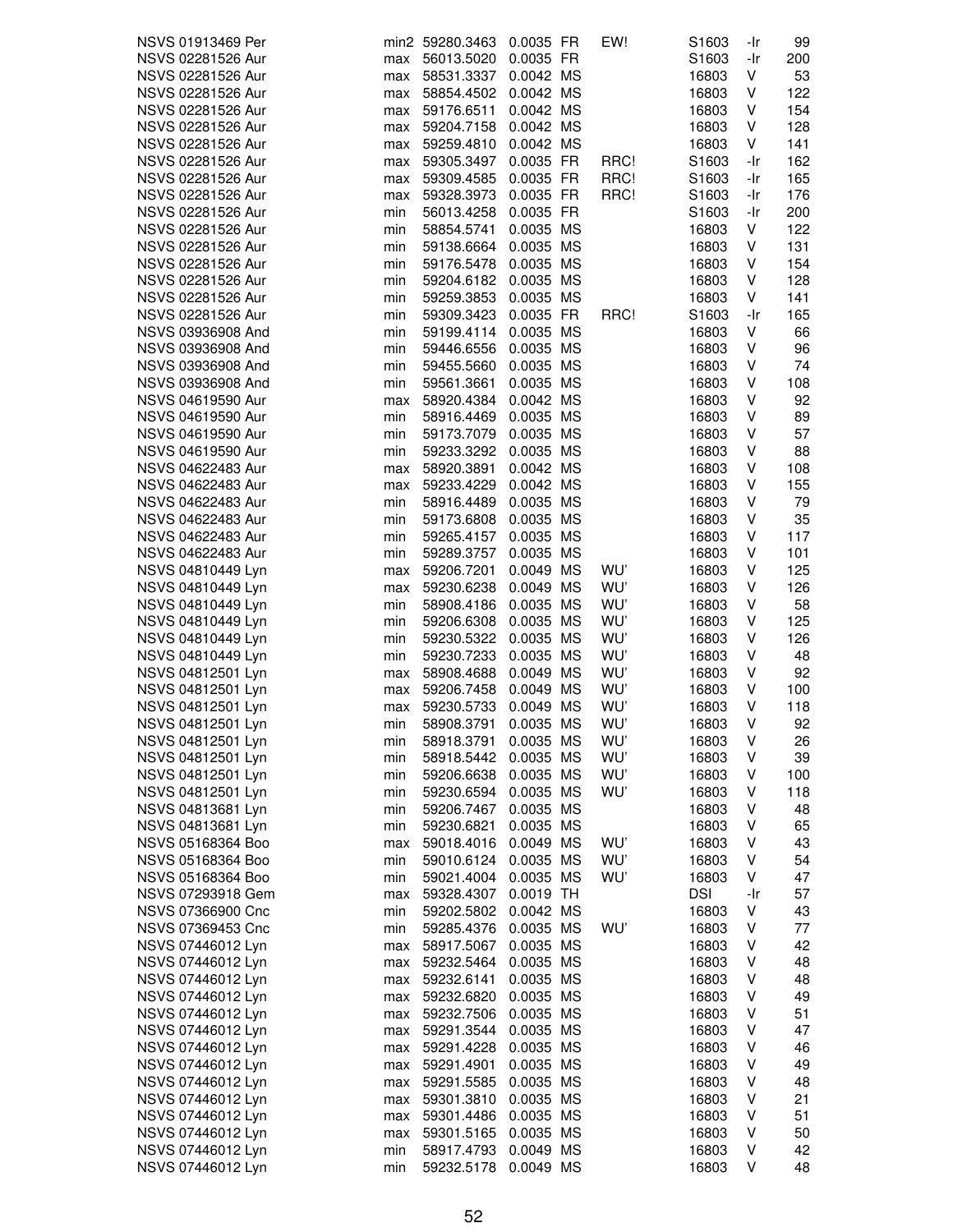| NSVS 07446012 Lyn              | min | 59232.5871      | 0.0049 MS  |     | 16803             | ٧   | 48  |
|--------------------------------|-----|-----------------|------------|-----|-------------------|-----|-----|
| NSVS 07446012 Lyn              | min | 59232.6540      | 0.0049 MS  |     | 16803             | ٧   | 49  |
| NSVS 07446012 Lyn              | min | 59232.7227      | 0.0049 MS  |     | 16803             | ٧   | 51  |
| NSVS 07446012 Lyn              | min | 59291.3248      | 0.0049 MS  |     | 16803             | ٧   | 47  |
| NSVS 07446012 Lyn              | min | 59291.3948      | 0.0049 MS  |     | 16803             | ٧   | 46  |
| NSVS 07446012 Lyn              | min | 59291.4610      | 0.0049 MS  |     | 16803             | ٧   | 49  |
|                                |     |                 | 0.0049 MS  |     |                   |     |     |
| NSVS 07446012 Lyn              | min | 59291.5309      |            |     | 16803             | ٧   | 48  |
| NSVS 07446012 Lyn              | min | 59301.4207      | 0.0049 MS  |     | 16803             | ٧   | 51  |
| NSVS 07446012 Lyn              | min | 59301.4875      | 0.0049 MS  |     | 16803             | ٧   | 50  |
| NSVS 07621506 Com              | min | 58902.7030      | 0.0035 MS  |     | 16803             | ٧   | 67  |
| NSVS 07621506 Com              | min | 59264.6429      | 0.0035 MS  |     | 16803             | ٧   | 66  |
| NSVS 08209613 Lyr              | max | 58043.4488      | 0.0049 FR  | EB! | S1603             | -Ir | 190 |
| NSVS 08209613 Lyr              | max | 59069.4981      | 0.0035 FR  | EB! | S1603             | -Ir | 273 |
| NSVS 08209613 Lyr              | max | 59443.4004      | 0.0049 MS  | EB: | 16803             | V   | 103 |
| NSVS 08209613 Lyr              | max | 59461.3235      | 0.0042 FR  | EB! | S <sub>1603</sub> | -Ir | 221 |
| NSVS 08209613 Lyr              | min | 58043.2939      | 0.0035 FR  | EB! | S1603             | -Ir | 190 |
| NSVS 08209613 Lyr              | min | 59372.5072      | 0.0035 MS  | EB: | 16803             | ٧   | 80  |
| NSVS 08209613 Lyr              | min | 59470.4610      | 0.0035 MS  | EB: | 16803             | V   | 77  |
| NSVS 08209613 Lyr              |     | min2 59461.5021 | 0.0035 FR  | EB! | S1603             | -Ir | 221 |
| NSVS 08300149 Lyr              | min | 59393.4377      | 0.0035 MS  |     | 16803             | V   | 82  |
| NSVS 08300149 Lyr              | min | 59467.3429      | 0.0035 MS  |     | 16803             | ٧   | 57  |
| NSVS 09475749 Tau              | max | 59507.6644      | 0.0049 MS  |     | 16803             | ٧   | 81  |
| NSVS 13056044 Leo              |     | 59233.6756      | 0.0049 MS  |     | 16803             | ٧   | 90  |
|                                | max |                 |            |     |                   |     |     |
| NSVS 13056044 Leo              | max | 59261.5142      | 0.0049 MS  |     | 16803             | ٧   | 95  |
| NSVS 13056044 Leo              | max | 59308.4395      | 0.0049 MS  |     | 16803             | ٧   | 95  |
| NSVS 13056044 Leo              | min | 59233.6093      | 0.0035 MS  |     | 16803             | ٧   | 90  |
| NSVS 13056044 Leo              | min | 59261.5801      | 0.0035 MS  |     | 16803             | ٧   | 95  |
| NSVS 13056044 Leo              | min | 59308.3749      | 0.0035 MS  |     | 16803             | ٧   | 95  |
| NSVS 13056044 Leo              | min | 59308.5078      | 0.0035 MS  |     | 16803             | ٧   | 44  |
| NSVS 13057841 Leo              | max | 59233.6850      | 0.0049 MS  |     | 16803             | ٧   | 103 |
| NSVS 13057841 Leo              | max | 59261.5521      | 0.0049 MS  |     | 16803             | ٧   | 109 |
| NSVS 13057841 Leo              | max | 59308.4119      | 0.0049 MS  |     | 16803             | V   | 94  |
| NSVS 13057841 Leo              | min | 59233.6150      | 0.0035 MS  |     | 16803             | ٧   | 103 |
| NSVS 13057841 Leo              | min | 59261.4818      | 0.0035 MS  |     | 16803             | ٧   | 41  |
| NSVS 13057841 Leo              | min | 59261.6235      | 0.0035 MS  |     | 16803             | ٧   | 109 |
| NSVS 13057841 Leo              | min | 59308.3454      | 0.0035 MS  |     | 16803             | V   | 94  |
| NSVS 13057841 Leo              | min | 59308.4867      | 0.0035 MS  |     | 16803             | ٧   | 51  |
| ROTSE1 J180608.08+465328.2 Her | min | 59027.5584      | 0.0035 MS  |     | 16803             | ٧   | 106 |
| ROTSE1 J180612.18+485827.7 Her | max | 59013.4964      | 0.0035 MS  |     | 16803             | ٧   | 105 |
| ROTSE1 J180612.18+485827.7 Her | min | 59013.3708      | 0.0035 MS  |     | 16803             | ٧   | 105 |
| ROTSE1 J180612.18+485827.7 Her | max | 59032.6031      | 0.0035 MS  |     | 16803             | V   | 95  |
| ROTSE1 J180914.24+460707.1 Her |     |                 |            |     | 16803             | V   |     |
|                                | min | 59027.4807      | 0.0042 MS  |     |                   |     | 137 |
| ROTSE1 J180621.05+462500.4 Her | min | 59027.4467      | 0.0035 MS  |     | 16803             | V   | 85  |
| ROTSE1 J180621.05+462500.4 Her | max | 59027.5520      | 0.0049 MS  |     | 16803             | ٧   | 97  |
| TYC 01336-01804 Gem            | max | 59205.4230      | 0.0035 MS  |     | 16803             | ٧   | 49  |
| TYC 01336-01804 Gem            | max | 59263.3408      | 0.0035 MS  |     | 16803             | ٧   | 50  |
| TYC 01336-01804 Gem            | max | 59263.4254      | 0.0035 MS  |     | 16803             | ٧   | 51  |
| TYC 01336-01804 Gem            | max | 59263.5140      | 0.0035 MS  |     | 16803             | ٧   | 43  |
| TYC 01336-01804 Gem            | max | 59290.3233      | 0.0035 MS  |     | 16803             | V   | 44  |
| TYC 01336-01804 Gem            | max | 59290.4135      | 0.0035 MS  |     | 16803             | V   | 55  |
| UCAC3 189-197550 Aql           | min | 59114.3374      | 0.0030 SIR |     | ST8XM             |     | 129 |
| UCAC3 193-019323 Ori           | max | 59139.6409      | 0.0056 MS  |     | 16803             | V   | 119 |
| UCAC3 193-019323 Ori           | min | 59139.5610      | 0.0042 MS  |     | 16803             | ٧   | 119 |
| UCAC3 193-019323 Ori           | min | 59139.7115      | 0.0042 MS  |     | 16803             | V   | 32  |
| UCAC3 193-019323 Ori           | max | 59161.6276      | 0.0056 MS  |     | 16803             | V   | 118 |
| UCAC3 193-019323 Ori           | min | 59161.5470      | 0.0042 MS  |     | 16803             | V   | 118 |
| UCAC3 193-019323 Ori           | min | 59161.7017      | 0.0042 MS  |     | 16803             | ٧   | 56  |
| UCAC3 193-019323 Ori           | min | 59234.4294      | 0.0042 MS  |     | 16803             | V   | 64  |
| UCAC3 218-110778 Leo           | min | 59260.3846      | 0.0035 HOC |     | A4000             | CV  | 118 |
| UCAC3 219-059933 Gem           | min | 59263.5126      | 0.0035 MS  |     | 16803             | V   | 46  |
|                                |     |                 |            |     |                   |     |     |
| UCAC3 220-058696 Gem           | min | 59140.6467      | 0.0035 MS  |     | 16803             | V   | 59  |
| UCAC3 220-058696 Gem           | max | 59152.6987      | 0.0042 MS  |     | 16803             | V   | 112 |
| UCAC3 220-058696 Gem           | min | 59152.6096      | 0.0035 MS  |     | 16803             | V   | 112 |
| UCAC3 220-058696 Gem           | max | 59153.6827      | 0.0042 MS  |     | 16803             | ٧   | 119 |
| UCAC3 220-058696 Gem           | min | 59153.5927      | 0.0035 MS  |     | 16803             | ٧   | 119 |
| UCAC3 220-058696 Gem           | max | 59171.5447      | 0.0042 MS  |     | 16803             | V   | 89  |
| UCAC3 220-058696 Gem           | min | 59171.4639      | 0.0035 MS  |     | 16803             | V   | 89  |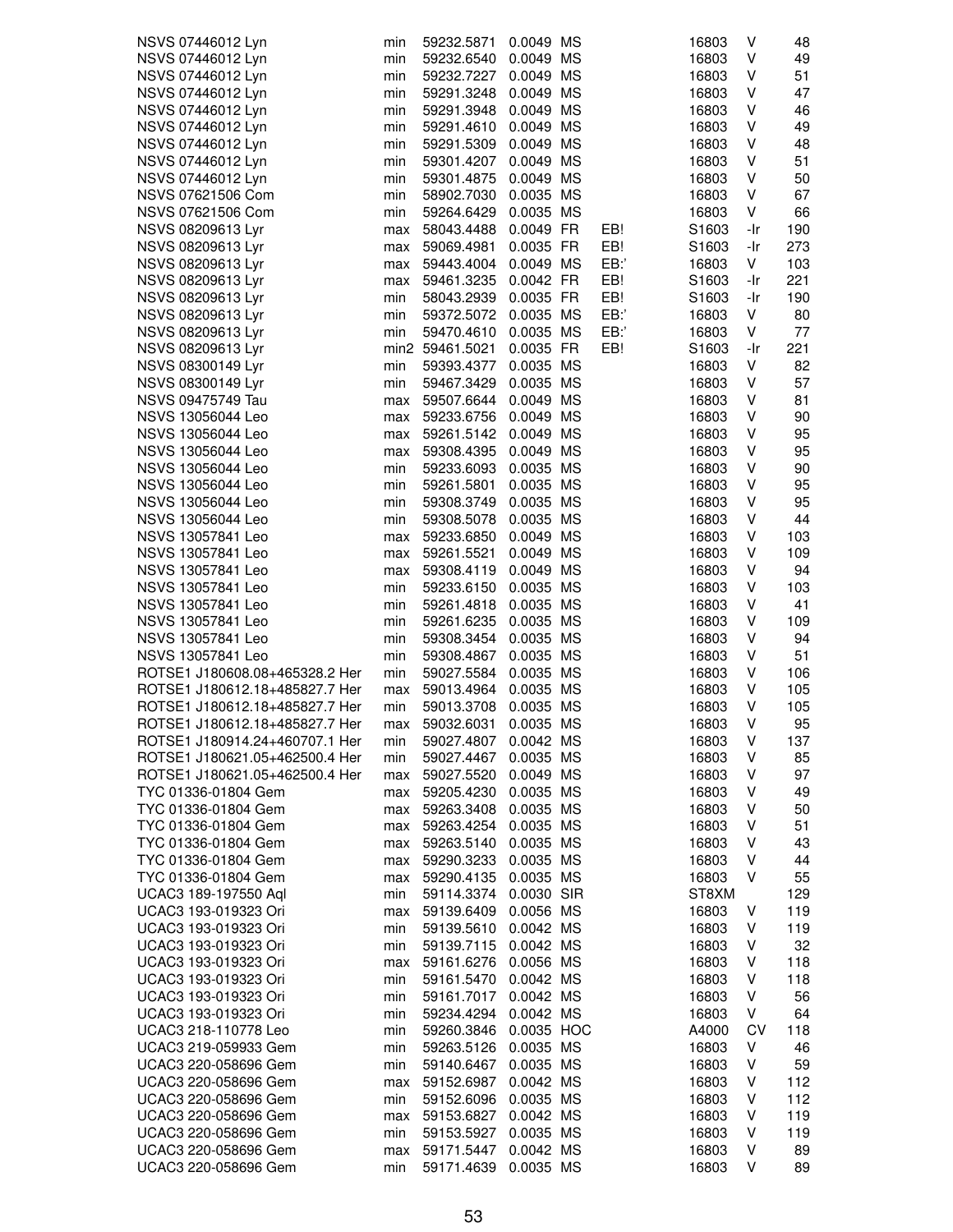| UCAC3 220-058696 Gem | max | 59171.7048      | 0.0042 MS  |        | 16803             | V   | 107 |
|----------------------|-----|-----------------|------------|--------|-------------------|-----|-----|
| UCAC3 220-058696 Gem | min | 59171.6215      | 0.0035 MS  |        | 16803             | V   | 107 |
| UCAC3 220-058696 Gem | min | 59177.5222      | 0.0035 MS  |        | 16803             | V   | 37  |
| UCAC3 220-058696 Gem | min | 59177.6873      | 0.0035 MS  |        | 16803             | V   | 57  |
| UCAC3 220-058696 Gem | min | 59201.4522      | 0.0035 MS  |        | 16803             | ٧   | 56  |
| UCAC3 220-058696 Gem | max | 59263.4879      | 0.0042 MS  |        | 16803             | V   | 112 |
| UCAC3 220-058696 Gem | min | 59263.4028      | 0.0035 MS  |        | 16803             | V   | 112 |
| UCAC3 220-058696 Gem | max | 59290.3580      | 0.0042 MS  |        | 16803             | V   | 131 |
| UCAC3 220-058696 Gem |     | 59290.4472      |            |        | 16803             | V   | 131 |
|                      | min |                 | 0.0035 MS  |        |                   |     |     |
| UCAC3 220-059695 Gem | min | 59290.3862      | 0.0030 MS  |        | 16803             | V   | 131 |
| UCAC3 220-061546 Gem | max | 59263.3602      | 0.0042 MS  |        | 16803             | ٧   | 152 |
| UCAC3 220-061546 Gem | min | 59263.4693      | 0.0035 MS  |        | 16803             | V   | 152 |
| UCAC3 220-061546 Gem | max | 59290.4422      | 0.0042 MS  |        | 16803             | V   | 131 |
| UCAC3 220-061546 Gem | min | 59290.3365      | 0.0035 MS  |        | 16803             | V   | 131 |
| UCAC3 221-059667 Gem | max | 59263.3599      | 0.0035 MS  |        | 16803             | ٧   | 171 |
| UCAC3 221-059667 Gem | min | 59263.5004      | 0.0035 MS  |        | 16803             | V   | 171 |
| UCAC3 221-059667 Gem | min | 59290.3975      | 0.0035 MS  |        | 16803             | V   | 125 |
| UCAC3 221-062276 Gem | max | 59205.3902      | 0.0035 MS  |        | 16803             | V   | 43  |
| UCAC3 221-062276 Gem | max | 59263.3695      | 0.0035 MS  |        | 16803             | V   | 42  |
| UCAC3 221-062276 Gem | max | 59263.4638      | 0.0035 MS  |        | 16803             | V   | 44  |
| UCAC3 221-062276 Gem | max | 59290.4497      | 0.0035 MS  |        | 16803             | V   | 36  |
| UCAC3 221-061173 Gem | min | 59503.6267      | 0.0035 MS  |        | 16803             | ٧   | 100 |
| UCAC3 221-061173 Gem | min | 59526.5463      | 0.0035 MS  |        | 16803             | V   | 88  |
| UCAC3 224-070046 Gem | max | 58882.4072      | 0.0056 MS  |        | 16803             | V   | 92  |
| UCAC3 224-070046 Gem | min | 58882.3328      | 0.0035 MS  |        | 16803             | V   | 92  |
| UCAC3 224-070046 Gem | min | 58882.4900      | 0.0035 MS  |        | 16803             | ٧   | 59  |
| UCAC3 224-070046 Gem | max | 59210.6084      | 0.0056 MS  |        | 16803             | V   | 117 |
| UCAC3 224-070046 Gem | min | 59210.6969      | 0.0035 MS  |        | 16803             | V   | 117 |
| UCAC3 224-070046 Gem |     |                 | 0.0056 MS  |        |                   | V   |     |
|                      | max | 59287.4361      |            |        | 16803             | V   | 103 |
| UCAC3 224-070046 Gem | min | 59287.3662      | 0.0035 MS  |        | 16803             |     | 103 |
| UCAC3 224-070046 Gem | min | 59248.3342      | 0.0035 MS  |        | 16803             | V   | 75  |
| UCAC3 224-070046 Gem | min | 59248.4869      | 0.0035 MS  |        | 16803             | V   | 75  |
| UCAC3 224-070046 Gem | max | 59210.6118      | 0.0056 MS  |        | 16803             | V   | 105 |
| UCAC3 224-070046 Gem | min | 59210.6986      | 0.0035 MS  |        | 16803             | V   | 105 |
| UCAC3 224-070046 Gem | max | 59244.3722      | 0.0056 MS  |        | 16803             | V   | 96  |
| UCAC3 224-070046 Gem | min | 59244.3069      | 0.0035 MS  |        | 16803             | V   | 96  |
| UCAC3 224-070046 Gem | max | 59248.4041      | 0.0056 MS  |        | 16803             | V   | 98  |
| UCAC3 224-070046 Gem | min | 59248.3328      | 0.0035 MS  |        | 16803             | V   | 98  |
| UCAC3 224-070046 Gem | min | 59248.4863      | 0.0035 MS  |        | 16803             | V   | 71  |
| UCAC3 224-070046 Gem | max | 59287.4347      | 0.0056 MS  |        | 16803             | V   | 108 |
| UCAC3 224-070046 Gem | min | 59287.3656      | 0.0035 MS  |        | 16803             | V   | 108 |
| UCAC3 224-070046 Gem | max | 59495.6072      | 0.0056 MS  |        | 16803             | V   | 111 |
| UCAC3 224-070046 Gem | min | 59495.6900      | 0.0035 MS  |        | 16803             | V   | 111 |
| UCAC3 225-243833 Vul | max | 58788.4142      | 0.0035 SIR |        | ST8XM             |     | 102 |
| UCAC3 225-243833 Vul | min | 58788.3442      | 0.0035 SIR |        | ST8XM             |     | 102 |
| UCAC3 230-243709 Vul | max | 58318.4392      | 0.0049 FR  | EB:!   | S1603             | -Ir | 218 |
| UCAC3 230-243709 Vul | min | 58318.5347      | 0.0042 FR  | EB:!   | S1603             | -Ir | 218 |
| UCAC3 230-246702 Vul | max | 58318.4189      | 0.0042 FR  | EW:    | S1603             | -Ir | 227 |
| UCAC3 230-246702 Vul | min | 58318.5389      | 0.0035 FR  | EW:    | S1603             | -Ir | 227 |
| UCAC3 230-248078 Vul | max | 58318.4106      | 0.0042 FR  | EW:    | S1603             | -Ir | 196 |
| UCAC3 230-248078 Vul | min | 58318.5148      | 0.0042 FR  | EW:!   | S <sub>1603</sub> | -Ir | 196 |
| UCAC3 230-243709 Vul | max | 54709.3649      | 0.0049 FR  | EB:!   | S1603             | -Ir | 42  |
| UCAC3 230-243709 Vul |     | min2 54709.4922 | 0.0069 FR  | EB:!   | S1603             | -Ir | 42  |
| UCAC3 230-243709 Vul | max | 56521.4698      | 0.0049 FR  | $EB$ : | S1603             | -Ir | 216 |
| UCAC3 230-243709 Vul |     |                 | 0.0042 FR  | $EB$ : | S1603             |     | 216 |
|                      | min | 56521.5397      |            |        |                   | -Ir |     |
| UCAC3 230-243709 Vul | max | 57627.3597      | 0.0049 FR  | $EB$ : | S1603             | -Ir | 213 |
| UCAC3 230-243709 Vul |     | min2 57627.4522 | 0.0042 FR  | EB:!   | S1603             | -Ir | 213 |
| UCAC3 230-244355 Vul | min | 54709.5519      | 0.0035 FR  | RRAB!  | S1603             | -Ir | 295 |
| UCAC3 230-244355 Vul | max | 55791.5744      | 0.0042 FR  | RRAB!  | S1603             | -Ir | 67  |
| UCAC3 230-244355 Vul | min | 55791.5126      | 0.0035 FR  | RRAB!  | S1603             | -Ir | 67  |
| UCAC3 230-244355 Vul | max | 55830.3805      | 0.0042 FR  | RRAB!  | S1603             | -Ir | 283 |
| UCAC3 230-244355 Vul | min | 55830.3059      | 0.0042 FR  | RRAB!  | S <sub>1603</sub> | -Ir | 283 |
| UCAC3 230-244355 Vul | max | 56521.4207      | 0.0049 FR  | RRAB!  | S1603             | -Ir | 221 |
| UCAC3 230-244355 Vul | max | 56928.2735      | 0.0049 FR  | RRAB!  | S1603             | -Ir | 123 |
| UCAC3 230-244355 Vul | min | 57627.5544      | 0.0035 FR  | RRAB!  | S1603             | -Ir | 229 |
| UCAC3 230-245856 Vul | min | 57627.4797      | 0.0035 FR  | EA!    | S1603             | -Ir | 240 |
| UCAC3 230-246702 Vul | max | 55830.3127      | 0.0042 FR  | EW!    | S1603             | -Ir | 183 |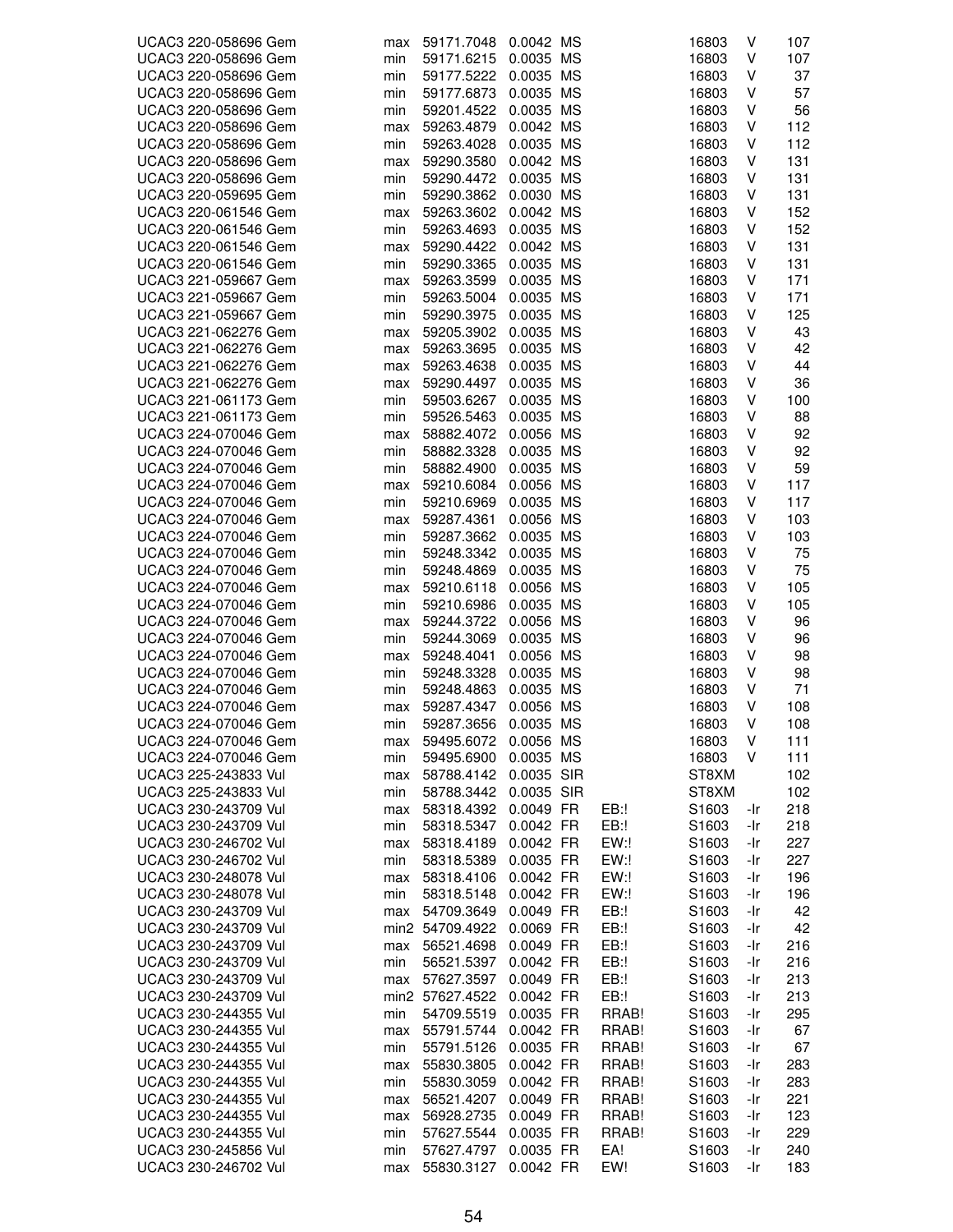| UCAC3 230-246702 Vul |     | min2 55830.4023 | 0.0035 FR | EW!    | S1603             | -Ir  | 183 |
|----------------------|-----|-----------------|-----------|--------|-------------------|------|-----|
| UCAC3 230-246702 Vul | max | 56521.4451      | 0.0042 FR | EW!    | S1603             | -Ir  | 192 |
| UCAC3 230-246702 Vul |     | min2 56521.5580 | 0.0035 FR | EW!    | S1603             | -Ir  | 192 |
| UCAC3 230-246702 Vul | max | 57627.4907      | 0.0042 FR | EW!    | S1603             | -Ir  | 140 |
| UCAC3 230-246702 Vul | min | 57627.3721      | 0.0035 FR | EW!    | S1603             | -Ir  | 140 |
| UCAC3 230-246702 Vul |     | min2 57627.5914 | 0.0042 FR | EW!    | S1603             | -Ir  | 99  |
|                      |     |                 | 0.0042 FR | EW!    |                   |      |     |
| UCAC3 230-248078 Vul | max | 55830.3484      |           |        | S <sub>1603</sub> | -Ir  | 188 |
| UCAC3 230-248078 Vul | min | 55830.4656      | 0.0042 FR | EW!    | S <sub>1603</sub> | -Ir  | 188 |
| UCAC3 230-248078 Vul | max | 56521.5871      | 0.0042 FR | EW!    | S1603             | -Ir  | 189 |
| UCAC3 230-248078 Vul |     | min2 56521.5059 | 0.0042 FR | EW!    | S1603             | -Ir  | 189 |
| UCAC3 230-248078 Vul | max | 57627.3740      | 0.0042 FR | EW!    | S1603             | -Ir  | 231 |
| UCAC3 230-248078 Vul |     | min2 57627.4856 | 0.0042 FR | EW!    | S1603             | -Ir  | 231 |
| UCAC3 230-243709 Vul | max | 55039.5503      | 0.0049 FR | EB:!   | S <sub>1603</sub> | -Ir  | 218 |
| UCAC3 230-243709 Vul |     | min2 55039.4523 | 0.0042 FR | $EB$ : | S1603             | -Ir  | 218 |
| UCAC3 230-243709 Vul | max | 55063.3754      | 0.0049 FR | EB:!   | S1603             | -Ir  | 149 |
| UCAC3 230-243709 Vul |     | min2 55063.4464 | 0.0042 FR | EB:!   | S1603             | -Ir  | 149 |
| UCAC3 230-244355 Vul | max | 55039.5341      | 0.0042 FR | RRAB!  | S1603             | -Ir  | 223 |
|                      |     |                 |           |        |                   |      |     |
| UCAC3 230-244355 Vul | min | 55039.4675      | 0.0035 FR | RRAB!  | S1603             | -Ir  | 223 |
| UCAC3 230-244355 Vul | min | 55041.5537      | 0.0042 FR | RRAB!  | S1603             | -Ir  | 219 |
| UCAC3 230-244355 Vul | max | 55063.4403      | 0.0042 FR | RRAB!  | S <sub>1603</sub> | -Ir  | 177 |
| UCAC3 230-244355 Vul | max | 55473.4231      | 0.0042 FR | RRAB!  | S1603             | -Ir  | 156 |
| UCAC3 230-244355 Vul | min | 55473.3538      | 0.0042 FR | RRAB!  | S1603             | -Ir  | 156 |
| UCAC3 230-246702 Vul | max | 55039.4716      | 0.0042 FR | EW!    | S1603             | -Ir  | 208 |
| UCAC3 230-246702 Vul | max | 55041.4411      | 0.0042 FR | EW!    | S1603             | -Ir  | 214 |
| UCAC3 230-246702 Vul | min | 55041.5498      | 0.0035 FR | EW!    | S1603             | -Ir  | 214 |
| UCAC3 230-246702 Vul | max | 55063.5072      | 0.0042 FR | EW!    | S1603             | -Ir  | 111 |
| UCAC3 230-246702 Vul | min | 55063.4021      | 0.0035 FR | EW!    | S1603             | -Ir  | 111 |
|                      |     |                 |           | EW!    |                   |      |     |
| UCAC3 230-246702 Vul | max | 55393.5633      | 0.0042 FR |        | S1603             | -Ir  | 192 |
| UCAC3 230-246702 Vul | min | 55393.4649      | 0.0035 FR | EW!    | S <sub>1603</sub> | -Ir  | 192 |
| UCAC3 230-246702 Vul | max | 55473.3620      | 0.0042 FR | EW!    | S <sub>1603</sub> | -Ir  | 138 |
| UCAC3 230-246702 Vul | min | 55473.4747      | 0.0035 FR | EW!    | S <sub>1603</sub> | -Ir  | 138 |
| UCAC3 230-246702 Vul | max | 55478.4047      | 0.0049 FR | EW!    | S1603             | -Ir  | 114 |
| UCAC3 230-246702 Vul |     | min2 55478.4936 | 0.0069 FR | EW!    | S1603             | -Ir  | 114 |
| UCAC3 230-248078 Vul | max | 55039.4679      | 0.0042 FR | EW!    | S1603             | -Ir  | 211 |
| UCAC3 230-248078 Vul | max | 55041.5495      | 0.0042 FR | EW!    | S1603             | -Ir  | 216 |
| UCAC3 230-248078 Vul | min | 55041.4416      | 0.0042 FR | EW!    | S1603             | -Ir  | 216 |
| UCAC3 230-248078 Vul | max | 55063.4198      | 0.0042 FR | EW!    | S1603             | -Ir  | 160 |
| UCAC3 230-248078 Vul |     | min2 55063.5219 | 0.0042 FR | EW!    | S <sub>1603</sub> | -Ir  | 160 |
| UCAC3 230-248078 Vul | max | 55393.5645      | 0.0042 FR | EW!    | S1603             | -Ir  | 200 |
|                      |     |                 | 0.0042 FR | EW!    | S1603             | -Ir  | 200 |
| UCAC3 230-248078 Vul | min | 55393.4394      |           |        |                   |      |     |
| UCAC3 230-248078 Vul | max | 55473.3992      | 0.0042 FR | EW!    | S1603             | -Ir  | 123 |
| UCAC3 230-248078 Vul |     | min2 55473.2962 | 0.0042 FR | EW!    | S1603             | -Ir  | 123 |
| UCAC3 230-248078 Vul | max | 55478.3674      | 0.0049 FR | EW!    | S1603             | -Ir  | 100 |
| UCAC3 230-248078 Vul | min | 55478.4587      | 0.0056 FR | EW!    | S <sub>1603</sub> | -Ir  | 100 |
| UCAC3 230-246702 Vul | min | 58313.5100      | 0.0035 MS |        | 16803             | -l-U | 71  |
| UCAC3 230-246702 Vul | min | 58337.5539      | 0.0035 MS |        | 16803             | -I-U | 81  |
| UCAC3 230-246702 Vul | min | 58698.6553      | 0.0035 MS |        | 16803             | V    | 53  |
| UCAC3 230-246702 Vul | min | 58699.5289      | 0.0035 MS |        | 16803             | V    | 73  |
| UCAC3 230-246702 Vul | min | 58713.5171      | 0.0035 MS |        | 16803             | V    | 68  |
| UCAC3 230-246702 Vul | min | 58718.5446      | 0.0035 MS |        | 16803             | V    | 75  |
|                      |     |                 |           |        |                   |      |     |
| UCAC3 230-246702 Vul | min | 58751.3340      | 0.0035 MS |        | 16803             | ٧    | 54  |
| UCAC3 230-246702 Vul | min | 59021.5049      | 0.0035 MS |        | 16803             | ٧    | 60  |
| UCAC3 230-246702 Vul | min | 59056.4799      | 0.0035 MS |        | 16803             | ٧    | 76  |
| UCAC3 230-246702 Vul | min | 59068.5009      | 0.0035 MS |        | 16803             | V    | 68  |
| UCAC3 230-246702 Vul | min | 59074.4032      | 0.0035 MS |        | 16803             | ٧    | 74  |
| UCAC3 230-246702 Vul | min | 59074.6205      | 0.0035 MS |        | 16803             | V    | 72  |
| UCAC3 230-246702 Vul | min | 59089.4864      | 0.0035 MS |        | 16803             | V    | 68  |
| UCAC3 230-246702 Vul | min | 59405.5602      | 0.0035 MS |        | 16803             | V    | 84  |
| UCAC3 230-246702 Vul | min | 59408.6199      | 0.0035 MS |        | 16803             | V    | 80  |
| UCAC3 230-246702 Vul | min | 59434.4133      | 0.0035 MS |        | 16803             | ٧    | 84  |
| UCAC3 230-246702 Vul | min | 59434.6350      | 0.0035 MS |        | 16803             | V    | 67  |
|                      |     |                 |           |        |                   |      |     |
| UCAC3 230-246702 Vul | min | 59472.4490      | 0.0035 MS |        | 16803             | V    | 67  |
| UCAC3 231-239474 Vul | max | 58318.4754      | 0.0042 FR | EW!    | S1603             | -Ir  | 168 |
| UCAC3 231-239474 Vul | min | 58318.3972      | 0.0042 FR | EW!    | S1603             | -Ir  | 168 |
| UCAC3 231-239474 Vul |     | min2 58318.5678 | 0.0056 FR | EW!    | S1603             | -Ir  | 89  |
| UCAC3 231-237851 Vul | max | 54709.4979      | 0.0049 FR | EA!    | S1603             | -Ir  | 274 |
| UCAC3 231-237851 Vul | min | 54709.3935      | 0.0035 FR | EA!    | S1603             | -Ir  | 274 |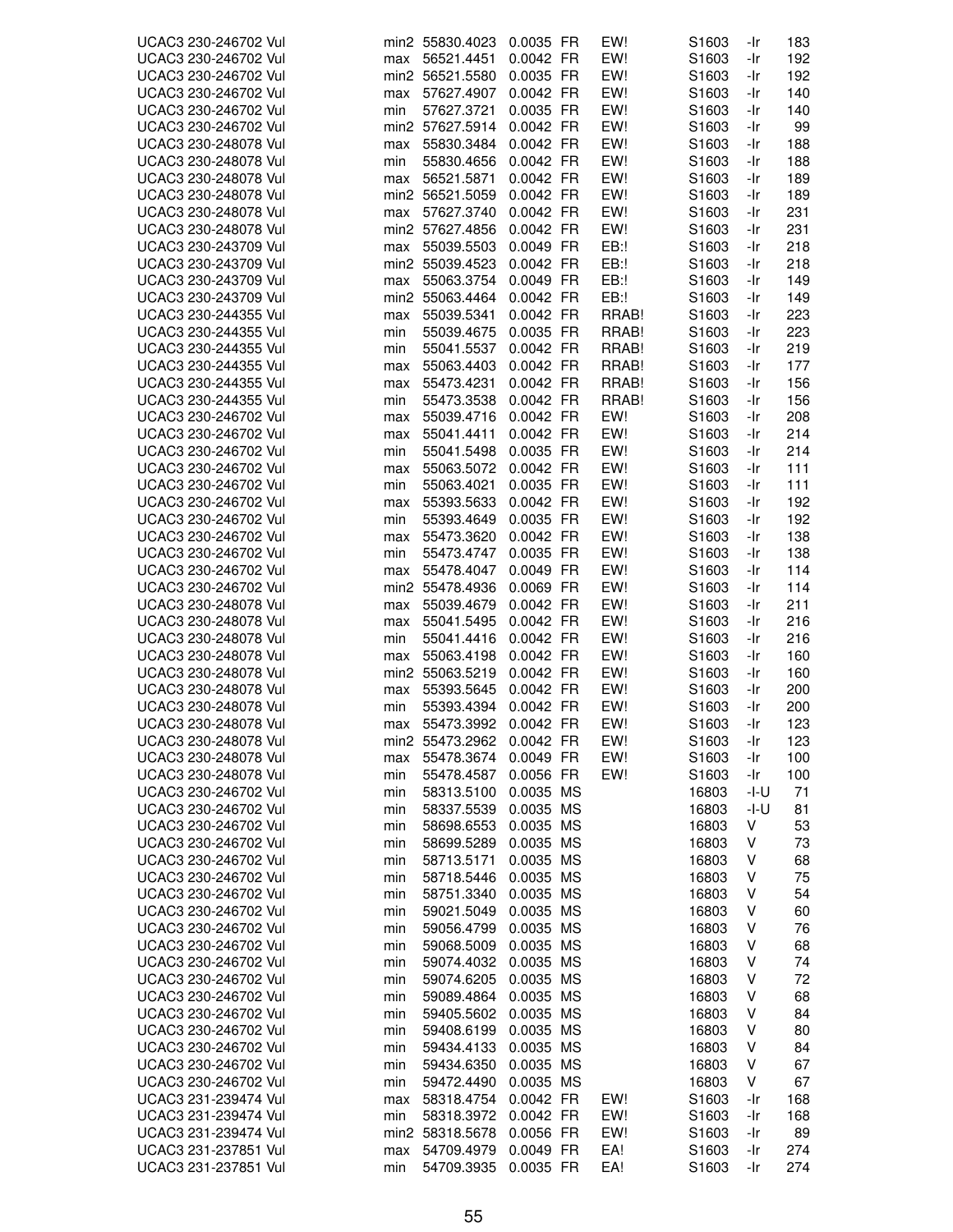| UCAC3 231-237851 Vul |     | min2 57627.4142 0.0042 FR |                     | EA! | S <sub>1603</sub> | -Ir        | 117 |
|----------------------|-----|---------------------------|---------------------|-----|-------------------|------------|-----|
| UCAC3 231-239474 Vul | max | 54709.4547                | 0.0042 FR           | EW! | S1603             | -Ir        | 126 |
| UCAC3 231-239474 Vul | min | 54709.5265                | 0.0049 FR           | EW! | S1603             | -Ir        | 126 |
| UCAC3 231-239474 Vul | max | 56521.4977                | 0.0042 FR           | EW! | S1603             | -Ir        | 137 |
| UCAC3 231-239474 Vul | min | 56521.5914                | 0.0049 FR           | EW! | S1603             | -Ir        | 137 |
| UCAC3 231-239474 Vul | max | 57627.3380                | 0.0042 FR           | EW! | S1603             | -Ir        | 159 |
| UCAC3 231-239474 Vul | min | 57627.4288                | 0.0042 FR           | EW! | S1603             | -Ir        | 159 |
| UCAC3 231-239474 Vul |     | min2 57627.5922           | 0.0049 FR           | EW! | S <sub>1603</sub> | -Ir        | 120 |
| UCAC3 231-237851 Vul | max | 55041.5043                | 0.0042 FR           | EA! | S1603             | -Ir        | 219 |
| UCAC3 231-237851 Vul | min | 55041.3939                | 0.0035 FR           | EA! | S <sub>1603</sub> | -Ir        | 219 |
| UCAC3 231-239474 Vul | max | 55039.4263                | 0.0042 FR           | EW! | S1603             | -Ir        | 155 |
| UCAC3 231-239474 Vul |     | min2 55039.4968           | 0.0042 FR           | EW! | S1603             | -Ir        | 155 |
| UCAC3 231-239474 Vul | max | 55041.4192                | 0.0042 FR           | EW! | S1603             | -Ir        | 152 |
| UCAC3 231-239474 Vul |     | min2 55041.5106           | 0.0042 FR           | EW! | S1603             | -Ir        | 152 |
| UCAC3 231-239474 Vul |     |                           | 0.0042 FR           | EW! | S <sub>1603</sub> |            |     |
| UCAC3 231-239474 Vul | max | 55063.4079                | 0.0042 FR           | EW! | S <sub>1603</sub> | -Ir<br>-Ir | 168 |
|                      | min | 55063.4850                |                     |     |                   |            | 168 |
| UCAC3 231-239474 Vul | min | 58313.5333                | 0.0035 MS           |     | 16803             | -I-U       | 82  |
| UCAC3 231-239474 Vul | min | 58319.4041                | 0.0035 MS           |     | 16803             | -I-U       | 69  |
| UCAC3 231-239474 Vul | min | 58336.5139                | 0.0035 MS           |     | 16803             | -I-U       | 61  |
| UCAC3 231-239474 Vul | min | 58337.5196                | 0.0035 MS           |     | 16803             | -I-U       | 84  |
| UCAC3 231-239474 Vul | min | 58713.4642                | 0.0035 MS           |     | 16803             | V          | 80  |
| UCAC3 231-239474 Vul | min | 58713.6256                | 0.0035 MS           |     | 16803             | V          | 59  |
| UCAC3 231-239474 Vul | min | 58718.4877                | 0.0035 MS           |     | 16803             | V          | 81  |
| UCAC3 231-239474 Vul | min | 58751.3711                | 0.0035 MS           |     | 16803             | V          | 81  |
| UCAC3 231-239474 Vul | min | 59021.6243                | 0.0035 MS           |     | 16803             | V          | 58  |
| UCAC3 231-239474 Vul | min | 59023.6323                | 0.0035<br><b>MS</b> |     | 16803             | ٧          | 47  |
| UCAC3 231-239474 Vul | min | 59068.4258                | 0.0035 MS           |     | 16803             | ٧          | 79  |
| UCAC3 231-239474 Vul | min | 59089.3944                | 0.0035 MS           |     | 16803             | V          | 67  |
| UCAC3 231-239474 Vul | min | 59089.5605                | 0.0035 MS           |     | 16803             | ٧          | 51  |
| UCAC3 231-239474 Vul | min | 59092.4162                | 0.0035 MS           |     | 16803             | ٧          | 79  |
| UCAC3 231-239474 Vul | min | 59136.3648                | 0.0035 MS           |     | 16803             | ٧          | 74  |
| UCAC3 231-239474 Vul | max | 59405.5236                | 0.0049 MS           |     | 16803             | ٧          | 78  |
| UCAC3 231-239474 Vul | min | 59405.6099                | 0.0035 MS           |     | 16803             | ٧          | 78  |
| UCAC3 231-239474 Vul | min | 59434.4608                | 0.0035 MS           |     | 16803             | ٧          | 88  |
| UCAC3 231-239474 Vul | min | 59434.6301                | 0.0035 MS           |     | 16803             | V          | 77  |
| UCAC3 231-242192 Vul | max | 58318.4081                | 0.0049 FR           | EB! | S1603             | -Ir        | 210 |
| UCAC3 231-242192 Vul |     | min2 58318.5070           | 0.0042 FR           | EB! | S1603             | -Ir        | 210 |
| UCAC3 231-242192 Vul | max | 55830.4097                | 0.0049 FR           | EB! | S <sub>1603</sub> | -Ir        | 192 |
| UCAC3 231-242192 Vul |     | min2 55830.4914           | 0.0042 FR           | EB! | S1603             | -Ir        | 192 |
| UCAC3 231-242192 Vul | max | 56521.4813                | 0.0049 FR           | EB! | S1603             | -Ir        | 201 |
| UCAC3 231-242192 Vul | min | 56521.5822                | 0.0049 FR           | EB! | S1603             | -Ir        | 201 |
|                      |     |                           |                     |     |                   |            |     |
| UCAC3 231-242192 Vul | max | 57627.5048                | 0.0049 FR           | EB! | S1603             | -Ir        | 172 |
| UCAC3 231-242192 Vul | min | 57627.4126                | 0.0042 FR           | EB! | S1603             | -Ir        | 172 |
| UCAC3 231-242192 Vul |     | min2 57627.6105           | 0.0056 FR           | EB! | S <sub>1603</sub> | -Ir        | 65  |
| UCAC3 231-242192 Vul | max | 55039.4009                | 0.0049 FR           | EB! | S1603             | -Ir        | 214 |
| UCAC3 231-242192 Vul |     | min2 55039.4952           | 0.0042 FR           | EB! | S1603             | -Ir        | 214 |
| UCAC3 231-242192 Vul | max | 55041.5552                | 0.0049 FR           | EB! | S1603             | -Ir        | 212 |
| UCAC3 231-242192 Vul |     | min2 55041.4583           | 0.0042 FR           | EB! | S <sub>1603</sub> | -Ir        | 212 |
| UCAC3 231-242192 Vul | max | 55063.5457                | 0.0049 FR           | EB! | S1603             | -Ir        | 137 |
| UCAC3 231-242192 Vul |     | min2 55063.4396           | 0.0042 FR           | EB! | S1603             | -Ir        | 137 |
| UCAC3 231-242192 Vul | max | 55473.3519                | 0.0049 FR           | EB! | S1603             | -Ir        | 137 |
| UCAC3 231-242192 Vul |     | min2 55473.4671           | 0.0042 FR           | EB! | S1603             | -Ir        | 137 |
| UCAC3 231-242192 Vul | max | 55478.2939                | 0.0049 FR           | EB! | S <sub>1603</sub> | -Ir        | 139 |
| UCAC3 231-242192 Vul |     | min2 55478.3725           | 0.0056 FR           | EB! | S1603             | -Ir        | 139 |
| UCAC3 231-242192 Vul | min | 58336.5667                | 0.0042 MS           |     | 16803             | -I-U       | 68  |
| UCAC3 231-242192 Vul | min | 58375.4282                | 0.0042 MS           |     | 16803             | -I-U       | 51  |
| UCAC3 231-242192 Vul | min | 58698.5062                | 0.0042 MS           |     | 16803             | ٧          | 86  |
| UCAC3 231-242192 Vul | min | 58713.4247                | 0.0042 MS           |     | 16803             | V          | 83  |
| UCAC3 231-242192 Vul | min | 58713.6220                | 0.0042 MS           |     | 16803             | V          | 66  |
| UCAC3 231-242192 Vul | min | 58751.5012                | 0.0042 MS           |     | 16803             | V          | 64  |
| UCAC3 231-242192 Vul | min | 59021.5842                | 0.0042 MS           |     | 16803             | V          | 76  |
| UCAC3 231-242192 Vul | min | 59056.5208                | 0.0042 MS           |     | 16803             | V          | 76  |
| UCAC3 231-242192 Vul | min | 59074.3835                | 0.0042 MS           |     | 16803             | V          | 61  |
| UCAC3 231-242192 Vul | min | 59089.4976                | 0.0042 MS           |     | 16803             | V          | 93  |
| UCAC3 231-242192 Vul | min | 59118.3549                | 0.0042 MS           |     | 16803             | ٧          | 42  |
| UCAC3 231-242192 Vul | min | 59129.3417                | 0.0042 MS           |     | 16803             | V          | 81  |
| UCAC3 231-242192 Vul | min | 59405.5057                | 0.0042 MS           |     | 16803             | V          | 72  |
|                      |     |                           |                     |     |                   |            |     |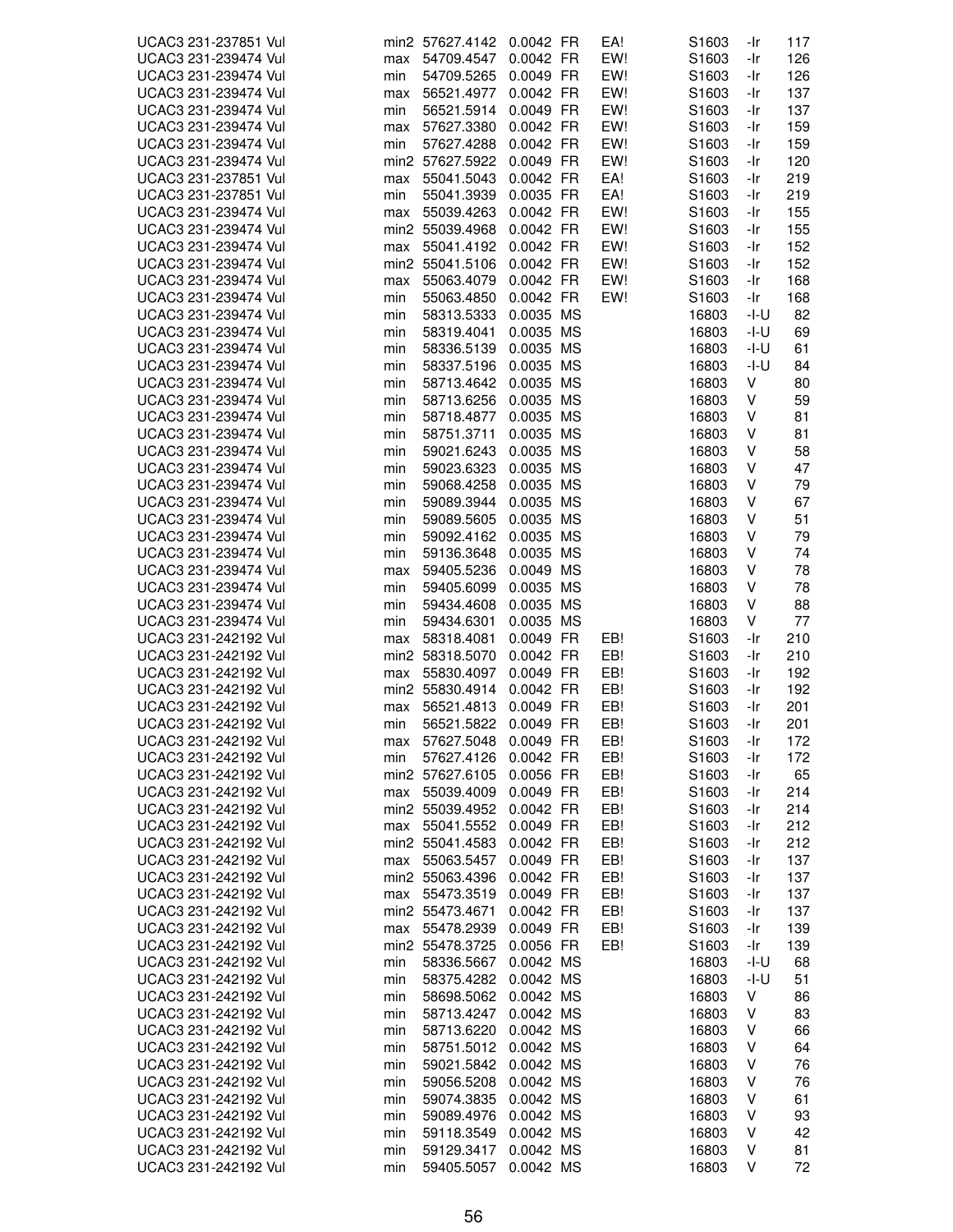| UCAC3 231-242192 Vul | max | 59405.6004               | 0.0049 MS              |             | 16803             | V   | 72  |
|----------------------|-----|--------------------------|------------------------|-------------|-------------------|-----|-----|
| UCAC3 231-242192 Vul | min | 59434.3634               | 0.0042 MS              |             | 16803             | V   | 41  |
| UCAC3 231-242192 Vul | max | 59434.4617               | 0.0049 MS              |             | 16803             | V   | 86  |
| UCAC3 231-242192 Vul | min | 59434.5554               | 0.0042 MS              |             | 16803             | V   | 77  |
| UCAC3 238-155503 Lyr | min | 59372.5321               | 0.0035 MS              |             | 16803             | V   | 59  |
| UCAC3 238-155503 Lyr | min | 59443.4840               | 0.0035 MS              |             | 16803             | V   | 63  |
| UCAC3 238-156501 Lyr | min | 59372.6410               | 0.0035 MS              |             | 16803             | V   | 45  |
| UCAC3 238-155503 Lyr | max | 56918.2907               | 0.0049 FR              | EA!         | S1603             | -Ir | 162 |
| UCAC3 238-155503 Lyr |     | min2 56918.5039          | 0.0035 FR              | EA!         | S1603             | -Ir | 162 |
| UCAC3 238-155503 Lyr | max | 59069.3724               | 0.0056 FR              | EA!         | S1603             | -Ir | 199 |
| UCAC3 238-155503 Lyr | min | 59069.4977               | 0.0042 FR              | EA!         | S1603             | -Ir | 199 |
| UCAC3 238-155503 Lyr | max | 59071.4023               | 0.0049 FR              | EA!         | S1603             | -Ir | 190 |
| UCAC3 238-155503 Lyr | max | 59461.4006               | 0.0035 FR              | EA!         | S1603             | -Ir | 107 |
| UCAC3 238-155503 Lyr | min | 59461.3361               | 0.0035 FR              | EA!         | S1603             | -Ir | 107 |
| UCAC3 238-155729 Lyr | max | 56918.4220               | 0.0035 FR              | EB!         | S1603             | -Ir | 157 |
| UCAC3 238-155729 Lyr | min | 56918.3126               | 0.0035 FR              | EB!         | S <sub>1603</sub> | -Ir | 157 |
| UCAC3 238-155729 Lyr | max | 58043.2916               | 0.0035 FR              | EB!         | S1603             | -Ir | 177 |
| UCAC3 238-155729 Lyr | min | 58043.4024               | 0.0035 FR              | EB!         | S1603             | -Ir | 177 |
| UCAC3 238-155729 Lyr | max | 59069.4326               | 0.0042 FR              | EB!         | S1603             | -Ir | 244 |
|                      |     |                          | 0.0049 FR              | EB!         | S1603             |     | 244 |
| UCAC3 238-155729 Lyr | min | 59069.5875<br>59071.3549 | 0.0042 FR              | EB!         |                   | -Ir | 126 |
| UCAC3 238-155729 Lyr | max |                          |                        | EB!         | S1603             | -Ir |     |
| UCAC3 238-155729 Lyr | min | 59071.4308               | 0.0042 FR              |             | S1603             | -Ir | 126 |
| UCAC3 238-155729 Lyr | max | 59461.3613               | 0.0042 FR              | EB!         | S1603             | -Ir | 168 |
| UCAC3 238-155729 Lyr | min | 59461.4915               | 0.0063 FR              | EB!         | S1603             | -Ir | 168 |
| UCAC3 238-155900 Lyr |     | min2 58043.3746          | 0.0049 FR              | EB:!        | S1603             | -Ir | 153 |
| UCAC3 238-155900 Lyr | max | 59069.5225               | 0.0035 FR              | EB:!        | S1603             | -Ir | 227 |
| UCAC3 238-155900 Lyr | min | 59069.3958               | 0.0069 FR              | EB:!        | S1603             | -Ir | 227 |
| UCAC3 238-155900 Lyr | max | 59071.3795               | 0.0035 FR              | EB:!        | S1603             | -Ir | 172 |
| UCAC3 238-156799 Lyr | max | 56918.4456               | 0.0049 FR              | EW!         | S1603             | -Ir | 154 |
| UCAC3 238-156799 Lyr | min | 56918.3292               | 0.0056 FR              | EW!         | S1603             | -Ir | 154 |
| UCAC3 238-156799 Lyr | max | 58043.2375               | 0.0049 FR              | EW!         | S1603             | -Ir | 164 |
| UCAC3 238-156799 Lyr | min | 58043.3102               | 0.0056 FR              | EW!         | S1603             | -Ir | 164 |
| UCAC3 238-156799 Lyr | max | 59069.4879               | 0.0069 FR              | EW!         | S1603             | -Ir | 240 |
| UCAC3 238-156799 Lyr |     | min2 59069.3717          | 0.0056 FR              | EW!         | S1603             | -Ir | 240 |
| UCAC3 238-156799 Lyr | min | 59071.3950               | 0.0056 FR              | EW!         | S1603             | -Ir | 85  |
| UCAC3 238-156799 Lyr | max | 59461.3935               | 0.0049 FR              | EW!         | S1603             | -Ir | 201 |
| UCAC3 238-156799 Lyr |     | min2 59461.4931          | 0.0063 FR              | EW!         | S1603             | -Ir | 201 |
| UCAC3 238-157541 Lyr | max | 56918.4313               | 0.0035 FR              | EB!         | S1603             | -Ir | 112 |
| UCAC3 238-157541 Lyr |     | min2 56918.3483          | 0.0035 FR              | EB!         | S <sub>1603</sub> | -Ir | 112 |
| UCAC3 238-157541 Lyr | min | 56918.5209               | 0.0035 FR              | EB!         | S1603             | -Ir | 163 |
| UCAC3 238-157541 Lyr | max | 58043.2970               | 0.0035 FR              | EB!         | S1603             | -Ir | 176 |
| UCAC3 238-157541 Lyr | min | 58043.3928               | 0.0035 FR              | EB!         | S <sub>1603</sub> | -Ir | 176 |
| UCAC3 238-157541 Lyr | max | 59069.4433               | 0.0035 FR              | EB!         | S1603             | -Ir | 266 |
| UCAC3 238-157541 Lyr |     | min2 59069.5269          | 0.0035 FR              | EB!         | S1603             | -Ir | 266 |
| UCAC3 238-157541 Lyr | max | 59071.4751               | 0.0035 FR              | EB!         | S1603             | -Ir | 186 |
| UCAC3 238-157541 Lyr | min | 59071.3824               | 0.0035 FR              | EB!         | S1603             | -Ir | 186 |
| UCAC3 238-157541 Lyr |     | min2 59071.5547          | 0.0035 FR              | EB!         | S1603             | -Ir | 76  |
| UCAC3 238-157541 Lyr | max | 59461.4360               | 0.0035 FR              | EB!         | S1603             | -Ir | 235 |
| UCAC3 238-157541 Lyr |     | min2 59461.3522          | 0.0035 FR              | EB!         | S1603             | -Ir | 235 |
| UCAC3 238-157541 Lyr | min | 59461.5229               | 0.0035 FR              | EB!         | S1603             | -Ir | 234 |
| UCAC3 238-156799 Lyr | min | 59443.4679               | 0.0042 MS              |             | 16803             | V   | 77  |
| UCAC3 238-157541 Lyr | min | 59372.5923               | 0.0042 MS              |             | 16803             | V   | 68  |
| UCAC3 238-157541 Lyr | min | 59443.4662               | 0.0042 MS              |             | 16803             | V   | 63  |
| UCAC3 238-157541 Lyr | min | 59470.4652               | 0.0042 MS              |             | 16803             | V   | 49  |
| UCAC3 239-156481 Lyr | min | 56918.4606               | 0.0042 FR              | RRc!        | S1603             | -Ir | 162 |
| UCAC3 239-156481 Lyr | min | 58043.4188               | 0.0042 FR              | RRc!        | S1603             | -Ir | 184 |
| UCAC3 239-156481 Lyr | min | 59069.5352               | 0.0042 FR              | RRc!        | S1603             | -Ir | 259 |
| UCAC3 239-156481 Lyr | min | 59071.4728               | 0.0042 FR              | RRc!        | S1603             | -Ir | 189 |
| UCAC3 239-156481 Lyr | max | 59461.3520               | 0.0056 FR              | RRc!        | S1603             | -Ir | 222 |
|                      |     |                          |                        |             |                   |     |     |
| UCAC3 239-156481 Lyr |     | min2 59461.5461          | 0.0063 FR<br>0.0035 FR | RRc!<br>EW! | S1603<br>S1603    | -Ir | 222 |
| UCAC3 239-156860 Lyr | min | 56918.3056               |                        | EW!         |                   | -Ir | 40  |
| UCAC3 239-156860 Lyr | max | 56918.3897               | 0.0042 FR              |             | S1603             | -Ir | 155 |
| UCAC3 239-156860 Lyr |     | min2 56918.5127          | 0.0049 FR              | EW!         | S1603             | -Ir | 155 |
| UCAC3 239-156860 Lyr | max | 58043.2622               | 0.0049 FR              | EW!         | S1603             | -Ir | 180 |
| UCAC3 239-156860 Lyr |     | min2 58043.3338          | 0.0035 FR              | EW!         | S1603             | -Ir | 180 |
| UCAC3 239-156860 Lyr | max | 59069.4906               | 0.0056 FR              | EW!         | S1603             | -Ir | 187 |
| UCAC3 239-156860 Lyr |     | min2 59069.4201          | 0.0056 FR              | EW!         | S1603             | -Ir | 187 |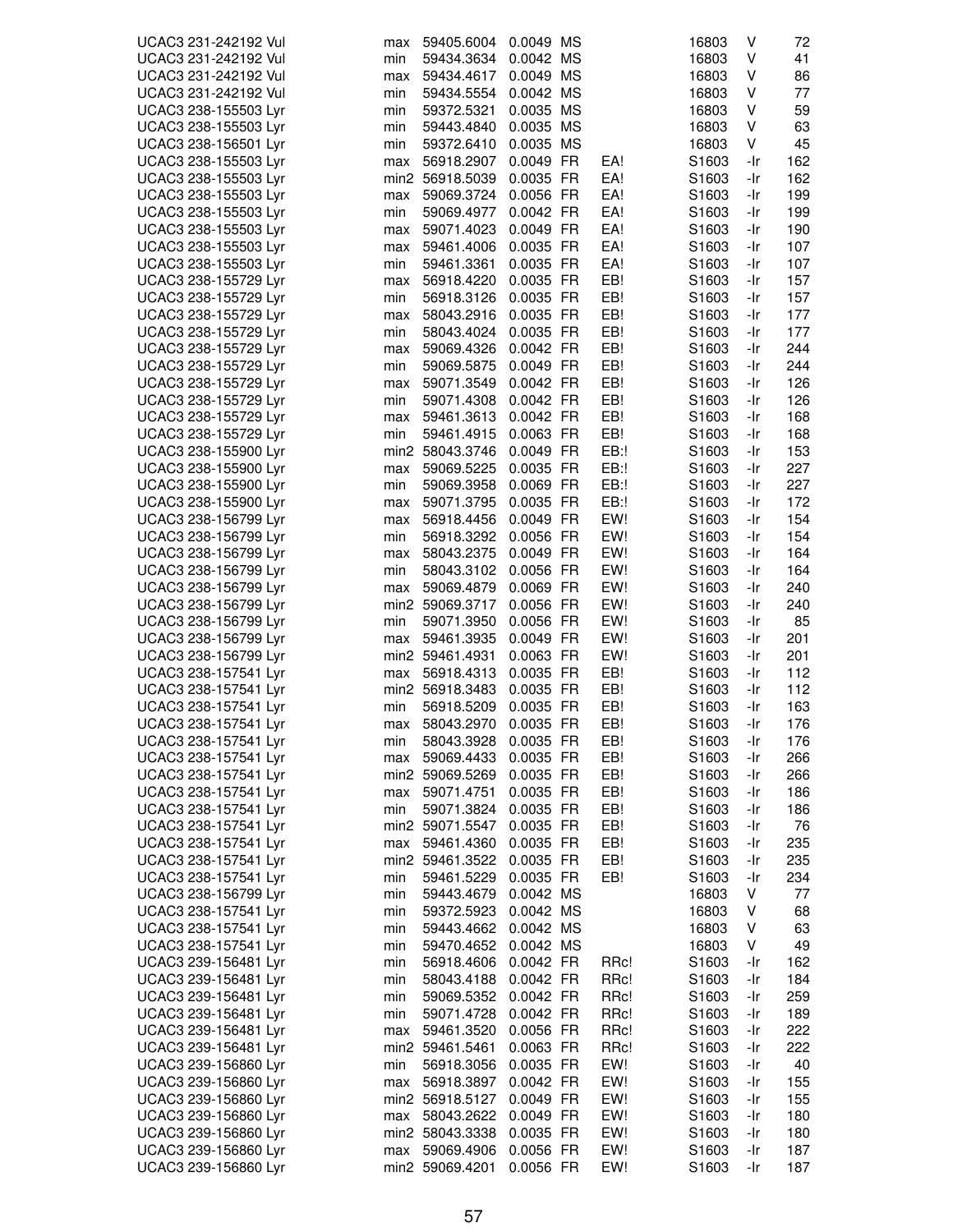| UCAC3 239-156860 Lyr |     | min2 59071.3793 | 0.0049 FR              | EW!    | S1603             | -Ir    | 183 |
|----------------------|-----|-----------------|------------------------|--------|-------------------|--------|-----|
| UCAC3 239-156860 Lyr | max | 59071.4797      | 0.0042 FR              | EW!    | S <sub>1603</sub> | -Ir    | 179 |
| UCAC3 239-156860 Lyr | min | 59071.5768      | 0.0049 FR              | EW!    | S <sub>1603</sub> | -Ir    | 179 |
| UCAC3 239-156860 Lyr | max | 59461.3667      | 0.0042 FR              | EW!    | S <sub>1603</sub> | -Ir    | 227 |
| UCAC3 239-156860 Lyr | min | 59461.4774      | 0.0049 FR              | EW!    | S1603             | -Ir    | 227 |
| UCAC3 239-157960 Lyr | max | 56918.2997      | 0.0049 FR              | EW:!   | S1603             | -Ir    | 157 |
| UCAC3 239-157960 Lyr | min | 56918.4576      | 0.0035 FR              | EW:!   | S1603             | -Ir    | 157 |
| UCAC3 239-157960 Lyr | max | 58043.3535      | 0.0042 FR              | EW:    | S <sub>1603</sub> | -Ir    | 185 |
| UCAC3 239-157960 Lyr | max | 59069.3721      | 0.0063 FR              | EW:    | S <sub>1603</sub> | -Ir    | 269 |
| UCAC3 239-157960 Lyr | min | 59069.5698      | 0.0056 FR              | EW:    | S <sub>1603</sub> | -Ir    | 269 |
| UCAC3 239-157960 Lyr | max | 59071.3593      | 0.0049 FR              | EW:    | S1603             | -Ir    | 185 |
| UCAC3 239-157960 Lyr | min | 59071.4702      | 0.0042 FR              | EW:!   | S <sub>1603</sub> | -Ir    | 185 |
| UCAC3 239-157960 Lyr | max | 59461.3328      | 0.0049 FR              | EW:!   | S1603             | -Ir    | 224 |
| UCAC3 239-157960 Lyr | min | 59461.5194      | 0.0056 FR              | EW:    | S1603             | -Ir    | 224 |
| UCAC3 239-158108 Lyr | max | 56918.4766      | 0.0035 FR              | EA!    | S <sub>1603</sub> | -Ir    | 161 |
| UCAC3 239-158108 Lyr |     | min2 56918.3693 | 0.0035 FR              | EA!    | S <sub>1603</sub> | -Ir    | 161 |
| UCAC3 239-158108 Lyr | max | 59461.3257      | 0.0049 FR              | EA!    | S1603             | -Ir    | 224 |
| UCAC3 239-158108 Lyr |     | min2 59461.5694 | 0.0063 FR              | EA!    | S1603             | -Ir    | 224 |
| UCAC3 239-158491 Lyr | min | 59069.3805      | 0.0049 FR              | CEP:!  | S1603             | -Ir    | 270 |
| UCAC3 239-158491 Lyr | min | 59071.4057      | 0.0035 FR              | CEP:!  | S1603             | -Ir    | 166 |
| UCAC3 239-159278 Lyr | max | 56918.4442      | 0.0042 FR              |        | S <sub>1603</sub> | -Ir    | 161 |
| UCAC3 239-159278 Lyr |     | min2 56918.3189 | 0.0035 FR              |        | S <sub>1603</sub> | -Ir    | 161 |
| UCAC3 239-159278 Lyr | max | 58043.3047      | 0.0049 FR              | EB!    | S1603             | -Ir    | 183 |
| UCAC3 239-159278 Lyr |     | min2 58043.4143 | 0.0035 FR              | EB!    | S <sub>1603</sub> | -Ir    | 183 |
| UCAC3 239-159278 Lyr | max | 59069.4236      | 0.0049 FR              | EB!    | S <sub>1603</sub> | -Ir    | 270 |
| UCAC3 239-159278 Lyr |     | min2 59069.5643 | 0.0035 FR              | EB!    | S <sub>1603</sub> | -Ir    | 270 |
| UCAC3 239-159278 Lyr | max | 59071.3687      | 0.0049 FR              | EB!    | S1603             | -Ir    | 176 |
| UCAC3 239-159278 Lyr |     | min2 59071.4969 | 0.0035 FR              | EB!    | S <sub>1603</sub> | -Ir    | 176 |
| UCAC3 239-159278 Lyr | max | 59461.3619      | 0.0042 FR              | EB!    | S1603             | -Ir    | 229 |
| UCAC3 239-159278 Lyr |     | min2 59461.4813 | 0.0042 FR              | EB!    | S <sub>1603</sub> | -Ir    | 229 |
| UCAC3 241-234858 Cyg | max | 55829.4452      | 0.0049 FR              | EW:    | 450D              |        | 105 |
| UCAC3 241-234858 Cyg |     |                 |                        | EW:    | 450D              |        |     |
|                      | min | 55829.3745      | 0.0042 FR              |        |                   |        | 105 |
| UCAC3 241-234858 Cyg |     | min2 55829.5125 | 0.0069 FR              | EW:    | 450D              |        | 39  |
| UCAC3 242-229922 Cyg | min | 58715.3850      | 0.0035 MS              |        | 16803             | V      | 71  |
| UCAC3 242-229922 Cyg | min | 58758.4044      | 0.0035 MS              |        | 16803             | V      | 79  |
| UCAC3 242-229922 Cyg | min | 59018.6126      | 0.0035 MS              |        | 16803             | V      | 72  |
| UCAC3 242-229922 Cyg | min | 59037.4976      | 0.0035 MS              |        | 16803             | V      | 83  |
| UCAC3 242-229922 Cyg | min | 59059.5320      | 0.0035 MS              |        | 16803             | V      | 89  |
| UCAC3 242-229922 Cyg | min | 59090.4860      | 0.0035 MS              |        | 16803             | V      | 80  |
| UCAC3 242-227216 Cyg | min | 59097.4949      | 0.0035 MS<br>0.0035 MS |        | 16803             | V<br>V | 116 |
| UCAC3 242-227216 Cyg | min | 59122.3268      |                        |        | 16803             |        | 56  |
| UCAC3 242-227216 Cyg | min | 59432.5646      | 0.0035 MS              |        | 16803             | V      | 89  |
| UCAC3 242-227216 Cyg | min | 59468.4806      | 0.0035 MS              |        | 16803             | V      | 76  |
| UCAC3 242-227216 Cyg | min | 58693.6445      | 0.0035 MS              |        | 16803             | V      | 73  |
| UCAC3 242-227216 Cyg | min | 58715.4167      | 0.0035 MS              |        | 16803             | ٧      | 88  |
| UCAC3 242-227216 Cyg | min | 59037.5057      | 0.0035 MS              |        | 16803             | V      | 60  |
| UCAC3 242-227216 Cyg | min | 59059.6691      | 0.0035 MS              |        | 16803             | V      | 49  |
| UCAC3 242-227216 Cyg | min | 59076.4779      | 0.0035 MS              |        | 16803             | V      | 81  |
| UCAC3 242-227216 Cyg | max | 55829.4605      | 0.0042 FR              | EA!    | 450D              |        | 115 |
| UCAC3 242-229922 Cyg |     | min2 55829.5126 | 0.0042 FR              | EB!    | 450D              |        | 118 |
| UCAC3 242-229922 Cyg | min | 59432.5288      | 0.0035 MS              |        | 16803             | V      | 137 |
| UCAC3 242-230799 Cyg | min | 58758.4408      | 0.0035 MS              |        | 16803             | V      | 43  |
| UCAC3 242-230799 Cyg | min | 59090.3708      | 0.0035 MS              |        | 16803             | V      | 68  |
| UCAC3 242-230799 Cyg | min | 59417.5814      | 0.0035 MS              |        | 16803             | V      | 61  |
| UCAC3 242-230799 Cyg | max | 55829.3821      | 0.0042 FR              | EA!    | 450D              |        | 115 |
| UCAC3 242-231722 Cyg | max | 55829.3772      | 0.0042 FR              | DSCT:! | 450D              |        | 88  |
| UCAC3 242-231722 Cyg | min | 55829.4645      | 0.0042 FR              | DSCT:! | 450D              |        | 88  |
| UCAC3 243-226799 Cyg | min | 58693.4451      | 0.0035 MS              |        | 16803             | V      | 59  |
| UCAC3 243-226799 Cyg | min | 58693.5786      | 0.0035 MS              |        | 16803             | V      | 43  |
| UCAC3 243-226799 Cyg | min | 58702.5656      | 0.0035 MS              |        | 16803             | V      | 60  |
| UCAC3 243-226799 Cyg | min | 58715.4182      | 0.0035 MS              |        | 16803             | V      | 65  |
| UCAC3 243-226799 Cyg | min | 58715.5576      | 0.0035 MS              |        | 16803             | V      | 65  |
| UCAC3 243-226799 Cyg | min | 58758.3980      | 0.0035 MS              |        | 16803             | V      | 58  |
| UCAC3 243-226799 Cyg | min | 59000.5136      | 0.0035 MS              |        | 16803             | V      | 41  |
| UCAC3 243-226799 Cyg | min | 59000.6498      | 0.0035 MS              |        | 16803             | V      | 31  |
| UCAC3 243-226799 Cyg | min | 59018.4809      | 0.0035 MS              |        | 16803             | V      | 39  |
| UCAC3 243-226799 Cyg | min | 59018.6174      | 0.0035 MS              |        | 16803             | V      | 54  |
|                      |     |                 |                        |        |                   |        |     |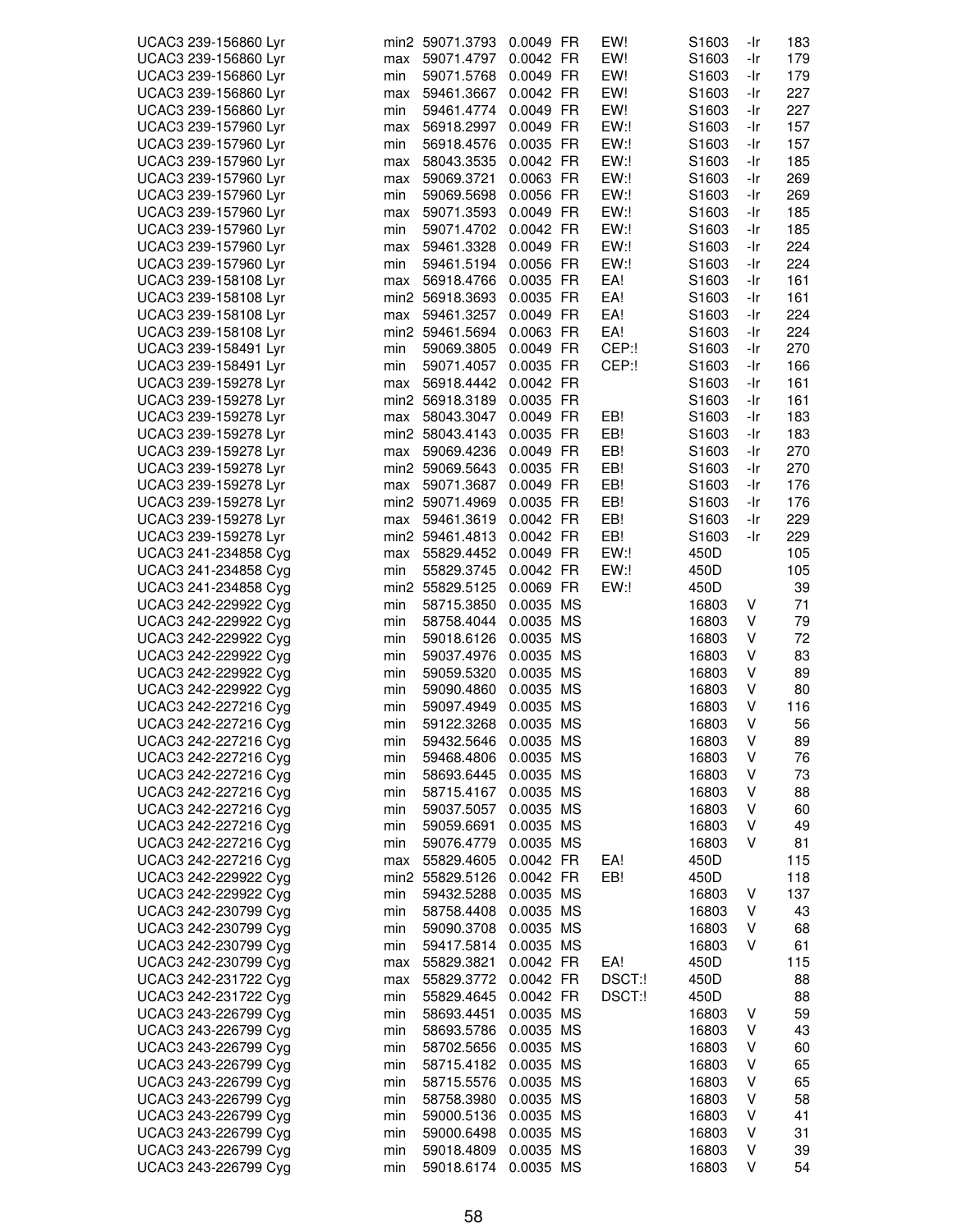| UCAC3 243-226799 Cyg | min | 59026.4956      | 0.0035 MS |     | 16803 | ٧ | 42  |
|----------------------|-----|-----------------|-----------|-----|-------|---|-----|
| UCAC3 243-226799 Cyg | min | 59037.4110      | 0.0035 MS |     | 16803 | ٧ | 58  |
| UCAC3 243-226799 Cyg | min | 59037.5486      | 0.0035 MS |     | 16803 | ٧ | 61  |
| UCAC3 243-226799 Cyg | min | 59054.4103      | 0.0035 MS |     | 16803 | ٧ | 62  |
| UCAC3 243-226799 Cyg | min | 59054.5486      | 0.0035 MS |     | 16803 | ٧ | 46  |
| UCAC3 243-226799 Cyg | min | 59059.3855      | 0.0035 MS |     | 16803 | V | 55  |
| UCAC3 243-226799 Cyg | min | 59059.5215      | 0.0035 MS |     | 16803 | ٧ | 39  |
| UCAC3 243-226799 Cyg |     |                 |           |     |       | V | 41  |
|                      | min | 59059.6632      | 0.0035 MS |     | 16803 |   |     |
| UCAC3 243-226799 Cyg | min | 59076.3822      | 0.0035 MS |     | 16803 | ٧ | 59  |
| UCAC3 243-226799 Cyg | min | 59076.5216      | 0.0035 MS |     | 16803 | ٧ | 53  |
| UCAC3 243-226799 Cyg | min | 59090.3401      | 0.0035 MS |     | 16803 | V | 37  |
| UCAC3 243-226799 Cyg | min | 59090.4783      | 0.0035 MS |     | 16803 | ٧ | 64  |
| UCAC3 243-226799 Cyg | min | 59097.3865      | 0.0035 MS |     | 16803 | V | 56  |
| UCAC3 243-226799 Cyg | min | 59097.5274      | 0.0035 MS |     | 16803 | ٧ | 52  |
| UCAC3 243-226799 Cyg | min | 59122.4011      | 0.0035 MS |     | 16803 | ٧ | 58  |
| UCAC3 243-226799 Cyg | min | 59135.3916      | 0.0035 MS |     | 16803 | ٧ | 65  |
| UCAC3 243-226799 Cyg | min | 59394.5033      | 0.0035 MS |     | 16803 | ٧ | 41  |
| UCAC3 243-226799 Cyg | min | 59394.6468      | 0.0035 MS |     | 16803 | ٧ | 32  |
| UCAC3 243-226799 Cyg | min | 59415.5121      | 0.0035 MS |     | 16803 | V | 65  |
| UCAC3 243-226799 Cyg | min | 59415.6481      | 0.0035 MS |     | 16803 | V | 29  |
| UCAC3 243-226799 Cyg | min | 59417.4449      | 0.0035 MS |     | 16803 | ٧ | 59  |
| UCAC3 243-226799 Cyg | min | 59417.5840      | 0.0035 MS |     | 16803 | ٧ | 63  |
| UCAC3 243-226799 Cyg |     | 59432.3708      |           |     |       | ٧ | 42  |
|                      | min |                 | 0.0035 MS |     | 16803 |   |     |
| UCAC3 243-226799 Cyg | min | 59432.5097      | 0.0035 MS |     | 16803 | ٧ | 52  |
| UCAC3 243-226799 Cyg | min | 59432.6480      | 0.0035 MS |     | 16803 | ٧ | 44  |
| UCAC3 243-226799 Cyg | min | 59454.3449      | 0.0035 MS |     | 16803 | ٧ | 40  |
| UCAC3 243-226799 Cyg | min | 59454.4785      | 0.0035 MS |     | 16803 | ٧ | 49  |
| UCAC3 243-226799 Cyg | min | 59468.4394      | 0.0035 MS |     | 16803 | V | 42  |
| UCAC3 243-228342 Cyg | min | 58715.3445      | 0.0035 MS |     | 16803 | ٧ | 29  |
| UCAC3 243-228342 Cyg | min | 58715.5125      | 0.0035 MS |     | 16803 | ٧ | 46  |
| UCAC3 243-228342 Cyg | max | 58758.3799      | 0.0035 MS |     | 16803 | V | 80  |
| UCAC3 243-228342 Cyg | min | 58758.4631      | 0.0035 MS |     | 16803 | ٧ | 47  |
| UCAC3 243-228342 Cyg | min | 59000.5612      | 0.0035 MS |     | 16803 | ٧ | 44  |
| UCAC3 243-228342 Cyg | min | 59018.5129      | 0.0035 MS |     | 16803 | V | 34  |
| UCAC3 243-228342 Cyg | max | 59018.5969      | 0.0035 MS |     | 16803 | ٧ | 68  |
| UCAC3 243-228342 Cyg | min | 59026.5661      | 0.0035 MS |     | 16803 | V | 41  |
| UCAC3 243-228342 Cyg | min | 59037.4708      | 0.0035 MS |     | 16803 | ٧ | 55  |
| UCAC3 243-228342 Cyg | min | 59037.6409      | 0.0035 MS |     | 16803 | ٧ | 17  |
|                      |     |                 |           |     | 16803 | ٧ |     |
| UCAC3 243-228342 Cyg | min | 59054.4177      | 0.0035 MS |     |       |   | 61  |
| UCAC3 243-228342 Cyg | min | 59054.5847      | 0.0035 MS |     | 16803 | ٧ | 51  |
| UCAC3 243-228342 Cyg | min | 59059.4512      | 0.0035 MS |     | 16803 | V | 57  |
| UCAC3 243-228342 Cyg | min | 59059.6178      | 0.0035 MS |     | 16803 | V | 50  |
| UCAC3 243-228342 Cyg | min | 59076.3945      | 0.0035 MS |     | 16803 | V | 51  |
| UCAC3 243-228342 Cyg | min | 59076.5641      | 0.0035 MS |     | 16803 | ٧ | 43  |
| UCAC3 243-228342 Cyg | min | 59090.4873      | 0.0035 MS |     | 16803 | ٧ | 56  |
| UCAC3 243-228342 Cyg | min | 59097.3672      | 0.0035 MS |     | 16803 | ٧ | 56  |
| UCAC3 243-228342 Cyg | min | 59097.5349      | 0.0035 MS |     | 16803 | ٧ | 40  |
| UCAC3 243-228342 Cyg | min | 59135.2856      | 0.0035 MS |     | 16803 | ٧ | 26  |
| UCAC3 243-228342 Cyg | min | 59135.4507      | 0.0035 MS |     | 16803 | ٧ | 51  |
| UCAC3 243-228342 Cyg | min | 59394.4967      | 0.0035 MS |     | 16803 | ٧ | 33  |
| UCAC3 243-228342 Cyg | min | 59415.4685      | 0.0035 MS |     | 16803 | ٧ | 53  |
| UCAC3 243-228342 Cyg | min | 59415.6364      | 0.0035 MS |     | 16803 | ٧ | 57  |
| UCAC3 243-228342 Cyg | min | 59417.4814      | 0.0035 MS |     | 16803 | ٧ | 69  |
| UCAC3 243-228342 Cyg | min | 59417.6486      | 0.0035 MS |     | 16803 | V | 46  |
| UCAC3 243-228342 Cyg | min | 59432.4137      | 0.0035 MS |     | 16803 | ٧ | 52  |
|                      |     |                 |           |     |       |   |     |
| UCAC3 243-228342 Cyg | min | 59432.5822      | 0.0035 MS |     | 16803 | ٧ | 52  |
| UCAC3 243-228342 Cyg | min | 59454.3927      | 0.0035 MS |     | 16803 | ٧ | 53  |
| UCAC3 243-228342 Cyg | min | 59454.5608      | 0.0035 MS |     | 16803 | ٧ | 32  |
| UCAC3 243-228342 Cyg | min | 59468.3187      | 0.0035 MS |     | 16803 | ٧ | 25  |
| UCAC3 243-228342 Cyg | min | 59468.4855      | 0.0035 MS |     | 16803 | ٧ | 56  |
| UCAC3 243-228342 Cyg | min | 59476.3706      | 0.0035 MS |     | 16803 | v | 56  |
| UCAC3 243-226799 Cyg | max | 55829.4085      | 0.0035 FR | EW! | 450D  |   | 70  |
| UCAC3 243-226799 Cyg | min | 55829.3443      | 0.0042 FR | EW! | 450D  |   | 70  |
| UCAC3 243-226799 Cyg |     | min2 55829.4821 | 0.0042 FR | EW! | 450D  |   | 118 |
| UCAC3 243-227102 Cyg | max | 55829.3575      | 0.0042 FR | EW! | 450D  |   | 103 |
| UCAC3 243-227102 Cyg |     | min2 55829.4507 | 0.0042 FR | EW! | 450D  |   | 103 |
| UCAC3 243-228342 Cyg | max | 55829.3489      | 0.0042 FR | EW! | 450D  |   | 115 |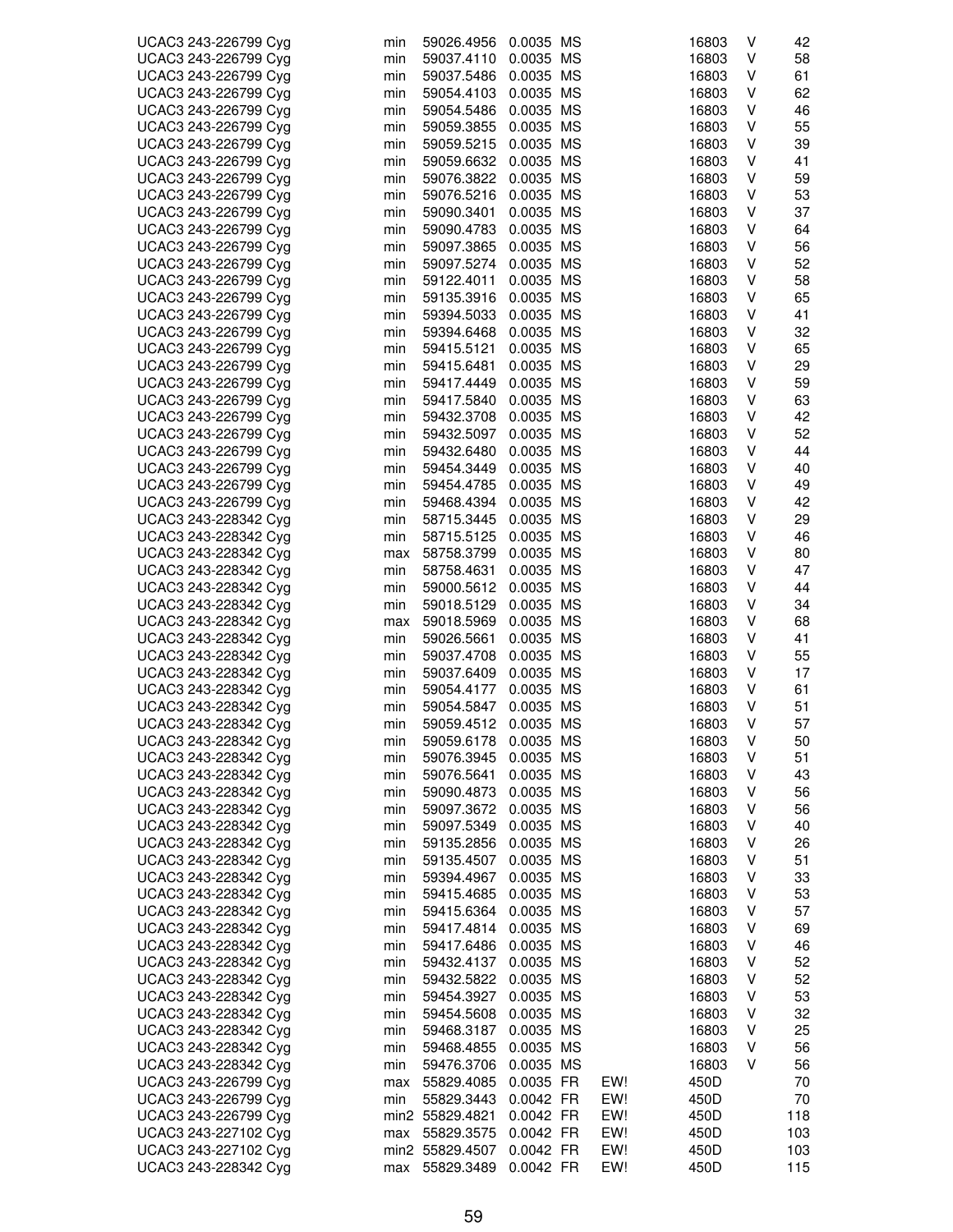| UCAC3 243-228342 Cyg | min | 55829.4331      | 0.0035 FR              | EW! | 450D           |      | 115 |
|----------------------|-----|-----------------|------------------------|-----|----------------|------|-----|
| UCAC3 243-229736 Cyg | max | 55829.2975      | 0.0069 FR              | EW! | 450D           |      | 51  |
| UCAC3 243-229736 Cyg | min | 55829.3518      | 0.0049 FR              | EW! | 450D           |      | 51  |
| UCAC3 243-226799 Cyg | min | 59476.4523      | 0.0035 MS              |     | 16803          | V    | 61  |
| UCAC3 243-227102 Cyg | min | 58715.3870      | 0.0049 MS              |     | 16803          | V    | 77  |
| UCAC3 243-227102 Cyg | min | 58715.5920      | 0.0049 MS              |     | 16803          | V    | 86  |
| UCAC3 243-227102 Cyg | min | 58758.3906      | 0.0049 MS              |     | 16803          | V    | 77  |
| UCAC3 243-227102 Cyg | min | 59000.6123      | 0.0049 MS              |     | 16803          | V    | 77  |
| UCAC3 243-227102 Cyg | min | 59018.5708      | 0.0049 MS              |     | 16803          | V    | 79  |
| UCAC3 243-227102 Cyg | min | 59037.5644      | 0.0049 MS              |     | 16803          | V    | 77  |
| UCAC3 243-227102 Cyg | min | 59054.5097      | 0.0049 MS              |     | 16803          | V    | 93  |
| UCAC3 243-227102 Cyg | min | 59059.5534      | 0.0049 MS              |     | 16803          | V    | 77  |
| UCAC3 243-227102 Cyg | min | 59076.5131      | 0.0049 MS              |     | 16803          | V    | 64  |
| UCAC3 243-227102 Cyg | min | 59090.4411      | 0.0049 MS              |     | 16803          | V    | 79  |
| UCAC3 243-227102 Cyg | min | 59097.5010      | 0.0049 MS              |     | 16803          | V    | 87  |
| UCAC3 243-227102 Cyg | min | 59122.3399      | 0.0049 MS              |     | 16803          | V    | 76  |
| UCAC3 243-227102 Cyg | min | 59417.4399      | 0.0049 MS              |     | 16803          | V    | 107 |
| UCAC3 243-227102 Cyg | min | 59417.6430      | 0.0049 MS              |     | 16803          | V    | 62  |
| UCAC3 243-227102 Cyg |     |                 | 0.0042 MS              |     |                | V    | 72  |
| UCAC3 243-227102 Cyg | min | 59432.3817      |                        |     | 16803          | V    | 96  |
|                      | min | 59432.5911      | 0.0042 MS<br>0.0049 MS |     | 16803          | V    | 84  |
| UCAC3 243-227102 Cyg | min | 59454.3827      |                        |     | 16803<br>16803 | V    |     |
| UCAC3 243-227102 Cyg | min | 59476.3973      | 0.0049 MS              |     |                |      | 105 |
| UCAC3 243-230035 Cyg | max | 55829.4133      | 0.0049 FR              | EW! | 450D           |      | 108 |
| UCAC3 244-163687 Cyg | min | 58998.5953      | 0.0042 MS              |     | 16803          | V    | 93  |
| UCAC3 244-163687 Cyg | min | 59020.6436      | 0.0042 MS              |     | 16803          | V    | 52  |
| UCAC3 244-163687 Cyg | min | 59080.4409      | 0.0042 MS              |     | 16803          | V    | 94  |
| UCAC3 244-163687 Cyg | min | 59121.3448      | 0.0042 MS              |     | 16803          | V    | 60  |
| UCAC3 244-163687 Cyg | min | 59395.5406      | 0.0042 MS              |     | 16803          | V    | 108 |
| UCAC3 244-163687 Cyg | min | 59423.4749      | 0.0042 MS              |     | 16803          | V    | 85  |
| UCAC3 244-163687 Cyg | min | 59488.4011      | 0.0042 MS              |     | 16803          | V    | 100 |
| UCAC3 244-166481 Cyg | min | 59395.4232      | 0.0035 MS              |     | 16803          | V    | 79  |
| UCAC3 244-166947 Cyg | min | 58016.4372      | 0.0042 MS              |     | 16803          | V    | 29  |
| UCAC3 244-166947 Cyg | min | 58686.4427      | 0.0042 MS              |     | 16803          | V    | 60  |
| UCAC3 244-166947 Cyg | min | 58686.6332      | 0.0042 MS              |     | 16803          | V    | 66  |
| UCAC3 244-166947 Cyg | min | 58756.4595      | 0.0042 MS              |     | 16803          | V    | 57  |
| UCAC3 244-166947 Cyg | min | 59020.4921      | 0.0042 MS              |     | 16803          | V    | 38  |
| UCAC3 244-166947 Cyg | min | 59080.3913      | 0.0042 MS              |     | 16803          | V    | 62  |
| UCAC3 244-166947 Cyg | min | 59395.5626      | 0.0042 MS              |     | 16803          | V    | 49  |
| UCAC3 244-166947 Cyg | min | 59423.4115      | 0.0042 MS              |     | 16803          | V    | 68  |
| UCAC3 244-166947 Cyg | min | 57947.5618      | 0.0042 MS              |     | 16803          | V    | 32  |
| UCAC3 244-166947 Cyg | min | 57988.3891      | 0.0042 MS              |     | 16803          | V    | 78  |
| UCAC3 244-166947 Cyg | min | 58351.4426      | 0.0042 MS              |     | 16803          | -I-U | 83  |
| UCAC3 244-166947 Cyg | min | 58686.4420      | 0.0042 MS              |     | 16803          | V    | 69  |
| UCAC3 245-169287 Cyg | min | 57934.5639      | 0.0042 MS              |     | 16803          | V    | 62  |
| UCAC3 245-169287 Cyg | min | 58016.4362      | 0.0042 MS              |     | 16803          | ٧    | 91  |
| UCAC3 245-169287 Cyg | min | 58686.4207      | 0.0042 MS              |     | 16803          | V    | 66  |
| UCAC3 245-169287 Cyg | min | 58686.6347      | 0.0042 MS              |     | 16803          | ٧    | 59  |
| UCAC3 245-169287 Cyg | min | 58756.4482      | 0.0042 MS              |     | 16803          | V    | 73  |
| UCAC3 245-169287 Cyg | min | 59020.4713      | 0.0042 MS              |     | 16803          | V    | 34  |
| UCAC3 245-169287 Cyg | min | 59121.3774      | 0.0042 MS              |     | 16803          | V    | 45  |
| UCAC3 245-169287 Cyg | min | 59395.5540      | 0.0042 MS              |     | 16803          | ٧    | 65  |
| UCAC3 245-169287 Cyg | min | 59423.4771      | 0.0042 MS              |     | 16803          | V    | 64  |
| UCAC3 248-156971 Lyr | min | 59131.3595      | 0.0035 MS              |     | 16803          | V    | 67  |
| UCAC3 248-156971 Lyr | min | 59393.4244      | 0.0035 MS              |     | 16803          | V    | 56  |
| UCAC3 248-156971 Lyr | min | 59393.5963      | 0.0035 MS              |     | 16803          | V    | 76  |
| UCAC3 248-156971 Lyr | min | 59462.3966      | 0.0035 MS              |     | 16803          | V    | 73  |
| UCAC3 248-156971 Lyr | min | 59467.4097      | 0.0035 MS              |     | 16803          | ٧    | 64  |
| UCAC3 249-234814 Cyg | max | 56159.4899      | 0.0042 FR              | EW! | S1603          | -Ir  | 294 |
| UCAC3 249-234814 Cyg | min | 56159.3908      | 0.0042 FR              | EW! | S1603          | -Ir  | 294 |
| UCAC3 249-234814 Cyg |     | min2 56159.5653 | 0.0042 FR              | EW! | S1603          | -Ir  | 226 |
| UCAC3 249-234814 Cyg | max | 56650.2760      | 0.0049 FR              | EW! | S1603          | -Ir  | 206 |
| UCAC3 249-234814 Cyg |     | min2 56650.3719 | 0.0063 FR              | EW! | S1603          | -Ir  | 206 |
| UCAC3 249-234814 Cyg | max | 56654.3105      | 0.0042 FR              | EW! | S1603          | -Ir  | 183 |
| UCAC3 249-234814 Cyg | min | 56654.2177      | 0.0042 FR              | EW! | S1603          | -Ir  | 183 |
| UCAC3 249-234814 Cyg | max | 56657.2783      | 0.0035 FR              | EW! | S1603          | -Ir  | 168 |
| UCAC3 249-234814 Cyg | max | 56937.3997      | 0.0049 FR              | EW! | S1603          | -Ir  | 168 |
| UCAC3 249-234814 Cyg |     | min2 56937.2939 | 0.0042 FR              | EW! | S1603          | -Ir  | 168 |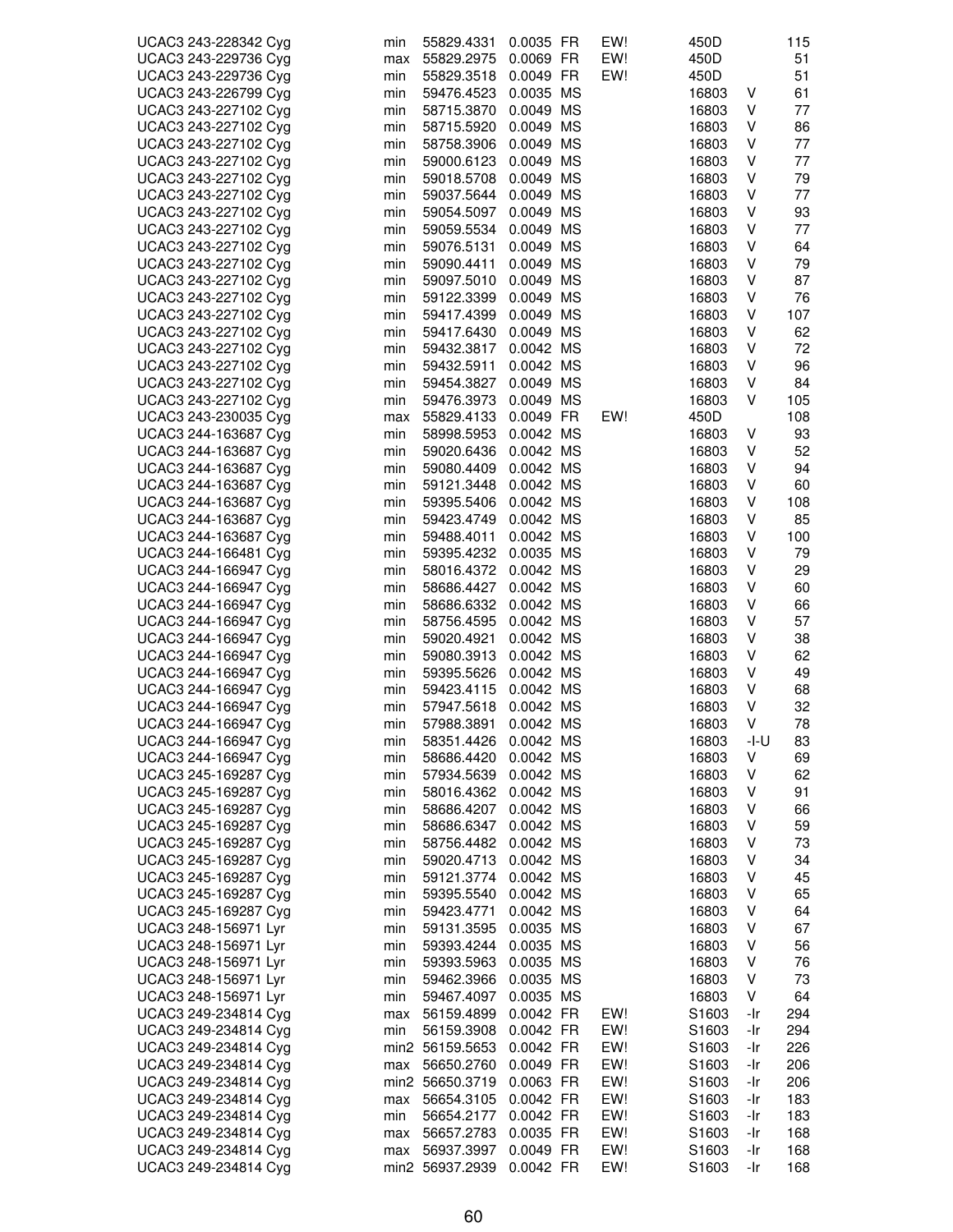| UCAC3 249-234814 Cyg | max | 57287.4434      | 0.0056 FR | EW! | S1603             | -Ir | 177 |
|----------------------|-----|-----------------|-----------|-----|-------------------|-----|-----|
| UCAC3 249-234814 Cyg |     | min2 57287.3515 | 0.0035 FR | EW! | S1603             | -Ir | 177 |
| UCAC3 249-234814 Cyg | max | 57297.4143      | 0.0035 FR | EW! | S1603             | -Ir | 195 |
|                      |     |                 |           |     |                   |     |     |
| UCAC3 249-234814 Cyg | min | 57297.3182      | 0.0035 FR | EW! | S1603             | -Ir | 195 |
| UCAC3 249-234814 Cyg |     | min2 57297.4945 | 0.0042 FR | EW! | S <sub>1603</sub> | -Ir | 208 |
| UCAC3 249-234814 Cyg | max | 57298.4494      | 0.0035 FR | EW! | S1603             | -Ir | 257 |
| UCAC3 249-234814 Cyg | min | 57298.3661      | 0.0035 FR | EW! | S1603             | -Ir | 257 |
|                      |     |                 |           |     |                   |     |     |
| UCAC3 249-234814 Cyg | max | 57307.3735      | 0.0042 FR | EW! | S <sub>1603</sub> | -Ir | 167 |
| UCAC3 249-234814 Cyg |     | min2 57307.2837 | 0.0049 FR | EW! | S1603             | -Ir | 167 |
| UCAC3 249-234814 Cyg | max | 57307.5322      | 0.0049 FR | EW! | S1603             | -Ir | 226 |
|                      |     |                 |           |     |                   |     |     |
| UCAC3 249-234814 Cyg | min | 57307.4590      | 0.0049 FR | EW! | S <sub>1603</sub> | -Ir | 226 |
| UCAC3 249-234814 Cyg | max | 57658.3039      | 0.0035 FR | EW! | S1603             | -Ir | 192 |
| UCAC3 249-234814 Cyg |     | min2 57658.3826 | 0.0035 FR | EW! | S1603             | -Ir | 192 |
| UCAC3 249-234814 Cyg |     | 57658.4794      | 0.0049 FR | EW! | S1603             | -Ir | 168 |
|                      | max |                 |           |     |                   |     |     |
| UCAC3 249-234814 Cyg | min | 57658.5574      | 0.0049 FR | EW! | S1603             | -Ir | 168 |
| UCAC3 249-234814 Cyg | max | 57684.3426      | 0.0049 FR | EW! | S1603             | -Ir | 167 |
| UCAC3 249-234814 Cyg |     | min2 57684.2608 | 0.0042 FR | EW! | S <sub>1603</sub> | -Ir | 167 |
|                      |     |                 |           |     |                   |     |     |
| UCAC3 249-234814 Cyg | min | 57722.2070      | 0.0042 FR | EW! | S1603             | -Ir | 22  |
| UCAC3 249-234814 Cyg | max | 57722.2896      | 0.0035 FR | EW! | S1603             | -Ir | 221 |
| UCAC3 249-234814 Cyg |     | min2 57722.3809 | 0.0042 FR | EW! | S1603             | -Ir | 221 |
| UCAC3 249-234814 Cyg | max | 57731.2126      | 0.0063 FR | EW! | S <sub>1603</sub> | -Ir | 107 |
|                      |     |                 |           |     |                   |     |     |
| UCAC3 249-234814 Cyg | min | 57731.2962      | 0.0063 FR | EW! | S <sub>1603</sub> | -Ir | 107 |
| UCAC3 249-234814 Cyg | max | 57733.3168      | 0.0035 FR | EW! | S <sub>1603</sub> | -Ir | 170 |
| UCAC3 249-234814 Cyg |     | min2 57733.2187 | 0.0042 FR | EW! | S1603             | -Ir | 170 |
|                      |     |                 |           | EW! |                   |     |     |
| UCAC3 249-234814 Cyg | min | 57733.3915      | 0.0049 FR |     | S1603             | -Ir | 94  |
| UCAC3 249-234814 Cyg | max | 59070.5551      | 0.0035 FR | EB! | S1603             | -Ir | 92  |
| UCAC3 249-234814 Cyg | min | 59070.4782      | 0.0035 FR | EB! | S1603             | -Ir | 92  |
| UCAC3 249-234814 Cyg | max | 54684.4394      | 0.0056 FR | EW! | S <sub>1603</sub> | -Ir | 187 |
|                      |     |                 |           |     |                   |     |     |
| UCAC3 249-234814 Cyg |     | min2 54684.5264 | 0.0042 FR | EW! | S <sub>1603</sub> | -Ir | 187 |
| UCAC3 249-234814 Cyg | max | 55050.3852      | 0.0049 FR | EW! | S1603             | -Ir | 423 |
| UCAC3 249-234814 Cyg | min | 55050.4855      | 0.0056 FR | EW! | S <sub>1603</sub> | -Ir | 423 |
| UCAC3 249-234814 Cyg | min | 59400.6014      | 0.0035 MS |     | 16803             | V   | 63  |
|                      |     |                 |           |     |                   |     |     |
| UCAC3 249-234814 Cyg | max | 59414.4907      | 0.0056 MS |     | 16803             | V   | 131 |
| UCAC3 249-234814 Cyg | min | 59414.5858      | 0.0035 MS |     | 16803             | V   | 131 |
| UCAC3 249-234814 Cyg | min | 59433.4688      | 0.0035 MS |     | 16803             | V   | 77  |
| UCAC3 249-234814 Cyg |     | 59433.6428      | 0.0035 MS |     |                   | V   | 62  |
|                      | min |                 |           |     | 16803             |     |     |
| UCAC3 249-234814 Cyg | max | 59444.3989      | 0.0056 MS |     | 16803             | V   | 119 |
| UCAC3 249-234814 Cyg | min | 59444.4839      | 0.0035 MS |     | 16803             | V   | 119 |
| UCAC3 249-234814 Cyg | max | 59444.5714      | 0.0056 MS |     | 16803             | V   | 98  |
|                      |     |                 |           |     |                   |     |     |
| UCAC3 249-234814 Cyg | min | 59463.3677      | 0.0035 MS |     | 16803             | ٧   | 58  |
| UCAC3 249-234814 Cyg | min | 59463.5416      | 0.0035 MS |     | 16803             | V   | 27  |
| UCAC3 249-234814 Cyg | max | 59512.4152      | 0.0056 MS |     | 16803             | V   | 123 |
| UCAC3 249-234814 Cyg | min | 59512.3245      | 0.0035 MS |     | 16803             | V   | 123 |
|                      |     |                 |           |     |                   |     |     |
| UCAC3 249-240568 Cyg | min | 59400.5052      | 0.0035 MS |     | 16803             | V   | 69  |
| UCAC3 249-240568 Cyg | min | 59414.5540      | 0.0035 MS |     | 16803             | V   | 106 |
| UCAC3 249-240568 Cyg | max | 59433.4515      | 0.0056 MS |     | 16803             | V   | 191 |
| UCAC3 249-240568 Cyg |     | 59433.5998      | 0.0035 MS |     |                   | V   |     |
|                      | min |                 |           |     | 16803             |     | 191 |
| UCAC3 249-240568 Cyg | min | 59444.5283      | 0.0035 MS |     | 16803             | V   | 90  |
| UCAC3 250-231289 Cyg | max | 54719.4499      | 0.0049 FR | EW! | S1603             | -Ir | 189 |
| UCAC3 250-231289 Cyg |     | min2 54719.3635 | 0.0042 FR | EW! | S1603             | -Ir | 189 |
|                      |     |                 |           |     |                   |     |     |
| UCAC3 250-231289 Cyg | max | 56650.2136      | 0.0042 FR | EW! | S1603             | -Ir | 178 |
| UCAC3 250-231289 Cyg |     | min2 56650.2955 | 0.0042 FR | EW! | S <sub>1603</sub> | -Ir | 178 |
| UCAC3 250-231289 Cyg | max | 56654.2459      | 0.0049 FR | EW! | S <sub>1603</sub> | -Ir | 184 |
| UCAC3 250-231289 Cyg |     | min2 56654.3274 | 0.0042 FR | EW! | S1603             | -Ir | 184 |
|                      |     |                 |           |     |                   |     |     |
| UCAC3 250-231289 Cyg | max | 56657.2657      | 0.0042 FR | EW! | S <sub>1603</sub> | -Ir | 155 |
| UCAC3 250-231289 Cyg | max | 56937.3640      | 0.0049 FR | EW! | S <sub>1603</sub> | -Ir | 158 |
| UCAC3 250-231289 Cyg | min | 56937.3006      | 0.0042 FR | EW! | S1603             | -Ir | 158 |
|                      |     |                 |           | EW! |                   |     |     |
| UCAC3 250-231289 Cyg | max | 57287.3686      | 0.0049 FR |     | S1603             | -Ir | 181 |
| UCAC3 250-231289 Cyg |     | min2 57287.4484 | 0.0042 FR | EW! | S1603             | -Ir | 181 |
| UCAC3 250-231289 Cyg | min | 57297.3595      | 0.0042 FR | EW! | S1603             | -Ir | 219 |
| UCAC3 250-231289 Cyg | max | 57297.4339      | 0.0049 FR | EW! | S1603             | -Ir | 185 |
|                      |     |                 |           |     |                   |     |     |
| UCAC3 250-231289 Cyg |     | min2 57297.5204 | 0.0049 FR | EW! | S1603             | -Ir | 185 |
| UCAC3 250-231289 Cyg | max | 57298.4512      | 0.0049 FR | EW! | S <sub>1603</sub> | -Ir | 250 |
| UCAC3 250-231289 Cyg | min | 57298.3657      | 0.0042 FR | EW! | S1603             | -Ir | 250 |
| UCAC3 250-231289 Cyg | max | 57307.3570      | 0.0035 FR | EW! | S1603             | -Ir | 198 |
|                      |     |                 |           |     |                   |     |     |
| UCAC3 250-231289 Cyg | min | 57307.4286      | 0.0042 FR | EW! | S1603             | -Ir | 198 |
| UCAC3 250-231289 Cyg | max | 57658.3377      | 0.0035 FR | EW! | S1603             | -Ir | 218 |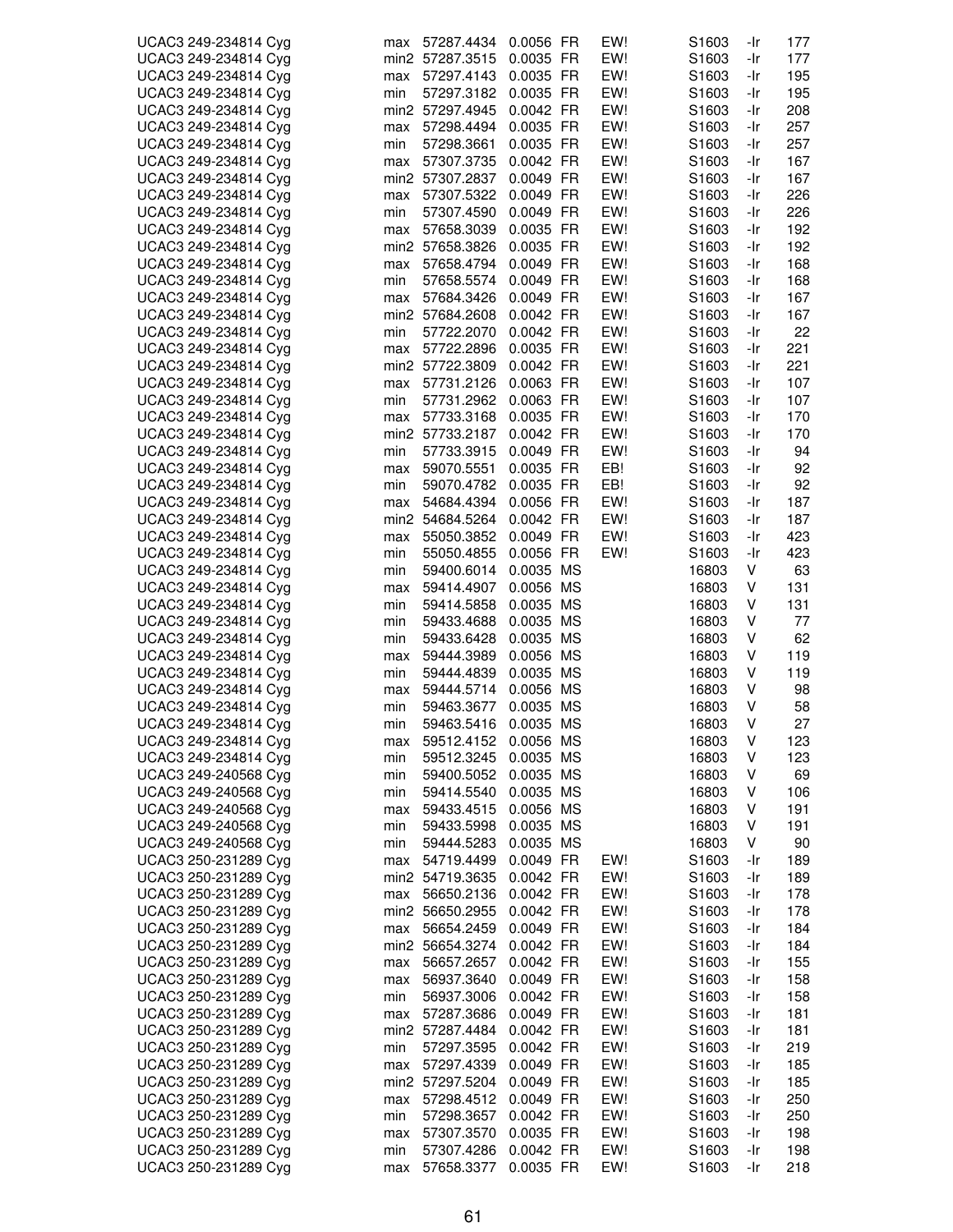| UCAC3 250-231289 Cyg | min | 57658.4189            | 0.0042 FR | EW! | S <sub>1603</sub> | -Ir | 218 |
|----------------------|-----|-----------------------|-----------|-----|-------------------|-----|-----|
|                      |     |                       |           |     |                   |     |     |
| UCAC3 250-231289 Cyg | max | 57684.3694            | 0.0035 FR | EW! | S <sub>1603</sub> | -Ir | 182 |
| UCAC3 250-231289 Cyg | min | 57684.2857            | 0.0042 FR | EW! | S <sub>1603</sub> | -Ir | 182 |
| UCAC3 250-231289 Cyg | max | 57722.3233            | 0.0035 FR | EW! | S1603             | -Ir | 177 |
| UCAC3 250-231289 Cyg | min | 57722.2391            | 0.0042 FR | EW! | S <sub>1603</sub> | -Ir | 177 |
| UCAC3 250-231289 Cyg |     | min2 57722.4106       | 0.0042 FR | EW! | S1603             | -Ir | 113 |
|                      |     |                       |           |     |                   |     |     |
| UCAC3 250-231289 Cyg | max | 57733.2287            | 0.0035 FR | EW! | S <sub>1603</sub> | -Ir | 197 |
| UCAC3 250-231289 Cyg | min | 57733.3223            | 0.0042 FR | EW! | S1603             | -Ir | 197 |
| UCAC3 250-231289 Cyg | max | 59070.3638            | 0.0049 FR | EW! | S1603             | -Ir | 91  |
| UCAC3 250-231289 Cyg |     | min2 59070.4403       | 0.0042 FR | EW! | S <sub>1603</sub> | -Ir | 91  |
|                      |     |                       |           | EA! |                   |     |     |
| UCAC3 250-234427 Cyg | min | 56657.2755            | 0.0035 FR |     | S <sub>1603</sub> | -Ir | 158 |
| UCAC3 250-234427 Cyg | max | 57658.3026            | 0.0049 FR | EA! | S1603             | -Ir | 325 |
| UCAC3 250-234427 Cyg | min | 57658.4797            | 0.0042 FR | EA! | S1603             | -Ir | 325 |
| UCAC3 250-234427 Cyg | min | 57727.2988            | 0.0035 FR | EA! | S1603             | -Ir | 181 |
| UCAC3 250-235517 Cyg | min | 54719.3813            | 0.0035 FR | EB! | S <sub>1603</sub> | -Ir | 205 |
|                      |     |                       |           |     |                   |     |     |
| UCAC3 250-235517 Cyg |     | min2 56937.2660       | 0.0056 FR | EB! | S <sub>1603</sub> | -Ir | 191 |
| UCAC3 250-235517 Cyg |     | min2 57287.4342       | 0.0042 FR | EB! | S1603             | -Ir | 212 |
| UCAC3 250-235517 Cyg | max | 57297.3538            | 0.0049 FR | EB! | S1603             | -Ir | 357 |
| UCAC3 250-235517 Cyg | min | 57297.5274            | 0.0042 FR | EB! | S <sub>1603</sub> | -Ir | 357 |
| UCAC3 250-235517 Cyg | max | 57298.4016            | 0.0049 FR | EB! | S1603             | -Ir | 244 |
|                      |     |                       |           |     |                   |     |     |
| UCAC3 250-235517 Cyg | max | 57307.4236            | 0.0042 FR | EB! | S <sub>1603</sub> | -Ir | 318 |
| UCAC3 250-235517 Cyg | min | 57307.2603            | 0.0083 FR | EB! | S <sub>1603</sub> | -Ir | 318 |
| UCAC3 250-235517 Cyg | max | 57658.3070            | 0.0049 FR | EB! | S1603             | -Ir | 309 |
| UCAC3 250-235517 Cyg | min | 57658.4819            | 0.0035 FR | EB! | S1603             | -Ir | 309 |
| UCAC3 250-235517 Cyg |     | 57722.2933            | 0.0049 FR | EB! |                   | -Ir | 279 |
|                      | max |                       |           |     | S1603             |     |     |
| UCAC3 250-235517 Cyg | min | 57727.3198            | 0.0035 FR | EB! | S1603             | -Ir | 183 |
| UCAC3 250-235517 Cyg | max | 57733.3659            | 0.0049 FR | EB! | S1603             | -Ir | 227 |
| UCAC3 250-235517 Cyg |     | min2 57733.2752       | 0.0035 FR | EB! | S1603             | -Ir | 227 |
| UCAC3 250-231289 Cyg | max | 54682.5019            | 0.0049 FR | EW! | S1603             | -Ir | 370 |
| UCAC3 250-231289 Cyg |     | min2 54682.4198       | 0.0042 FR | EW! | S <sub>1603</sub> | -Ir | 370 |
|                      |     |                       |           |     |                   |     |     |
| UCAC3 250-231289 Cyg |     | min2 54684.4331       | 0.0056 FR | EW! | S1603             | -Ir | 58  |
| UCAC3 250-231289 Cyg | max | 54684.5105            | 0.0049 FR | EW! | S1603             | -Ir | 149 |
| UCAC3 250-231289 Cyg | min | 54684.6023            | 0.0069 FR | EW! | S <sub>1603</sub> | -Ir | 149 |
| UCAC3 250-231289 Cyg | max | 55050.4674            | 0.0056 FR | EW! | S <sub>1603</sub> | -Ir | 265 |
|                      |     |                       | 0.0049 FR | EW! |                   |     |     |
| UCAC3 250-231289 Cyg | min | 55050.3671            |           |     | S1603             | -Ir | 265 |
| UCAC3 250-231289 Cyg | max | 55480.3728            | 0.0049 FR | EW! | S1603             | -Ir | 169 |
| UCAC3 250-231289 Cyg | min | 55480.2813            | 0.0042 FR | EW! | S1603             | -Ir | 169 |
| UCAC3 250-231289 Cyg | max | 55480.3640            | 0.0049 FR | EW! | S <sub>1603</sub> | -Ir | 205 |
| UCAC3 250-231289 Cyg |     | min2 55480.4515       | 0.0042 FR | EW! | S <sub>1603</sub> | -Ir | 205 |
|                      |     |                       | 0.0049 FR | EW! |                   | -Ir | 313 |
| UCAC3 250-231289 Cyg | max | 56159.5069            |           |     | S1603             |     |     |
| UCAC3 250-231289 Cyg | min | 56159.4173            | 0.0042 FR | EW! | S1603             | -Ir | 313 |
| UCAC3 250-231289 Cyg |     | min2 56159.5893       | 0.0049 FR | EW! | S1603             | -Ir | 232 |
| UCAC3 250-235517 Cyg | min | 54682.5401            | 0.0069 FR | EB! | S1603             | -Ir | 419 |
| UCAC3 250-235517 Cyg | min | 55050.4495            | 0.0042 FR | EB! | S <sub>1603</sub> | -Ir | 509 |
|                      |     |                       |           |     |                   |     |     |
| UCAC3 250-235517 Cyg | max | 55480.4326            | 0.0042 FR | EB! | S1603             | -Ir | 283 |
| UCAC3 250-235517 Cyg | min | 55480.2615: 0.0069 FR |           | EB! | S1603             | -Ir | 283 |
| UCAC3 250-234427 Cyg | min | 59414.4882            | 0.0035 MS |     | 16803             | V   | 85  |
| UCAC3 250-234427 Cyg | min | 59444.4502            | 0.0035 MS |     | 16803             | V   | 138 |
| UCAC3 250-231289 Cyg | max | 59400.5153            | 0.0056 MS |     | 16803             | V   | 74  |
|                      |     |                       |           |     |                   |     |     |
| UCAC3 250-231289 Cyg | min | 59400.6035            | 0.0035 MS |     | 16803             | ٧   | 56  |
| UCAC3 250-231289 Cyg | min | 59414.5391            | 0.0035 MS |     | 16803             | V   | 56  |
| UCAC3 250-231289 Cyg | max | 59433.4324            | 0.0056 MS |     | 16803             | V   | 88  |
| UCAC3 250-231289 Cyg | min | 59433.5185            | 0.0035 MS |     | 16803             | V   | 69  |
| UCAC3 250-231289 Cyg | max | 59433.6039            | 0.0056 MS |     | 16803             | V   | 84  |
|                      |     |                       |           |     |                   |     |     |
| UCAC3 250-231289 Cyg | max | 59444.3667            | 0.0056 MS |     | 16803             | ٧   | 46  |
| UCAC3 250-231289 Cyg | min | 59444.4361            | 0.0035 MS |     | 16803             | ٧   | 51  |
| UCAC3 250-231289 Cyg | max | 59444.5116            | 0.0056 MS |     | 16803             | ٧   | 72  |
| UCAC3 250-231289 Cyg | min | 59444.6040            | 0.0035 MS |     | 16803             | ٧   | 54  |
| UCAC3 250-231289 Cyg | max | 59444.6663            | 0.0056 MS |     | 16803             | V   | 38  |
|                      |     |                       |           |     |                   |     |     |
| UCAC3 250-231289 Cyg | min | 59463.4108            | 0.0035 MS |     | 16803             | V   | 62  |
| UCAC3 250-231289 Cyg | min | 59512.2823            | 0.0035 MS |     | 16803             | V   | 33  |
| UCAC3 250-235517 Cyg | min | 59400.6401            | 0.0035 MS |     | 16803             | V   | 63  |
| UCAC3 250-235517 Cyg | min | 59414.5565            | 0.0035 MS |     | 16803             | ٧   | 114 |
| UCAC3 250-235517 Cyg | min | 59444.4605            | 0.0035 MS |     | 16803             | V   | 140 |
|                      |     |                       |           |     |                   |     |     |
| UCAC3 251-232593 Cyg | min | 57915.6399            | 0.0035 MS |     | 16803             | ٧   | 38  |
| UCAC3 251-232593 Cyg | max | 57917.6374            | 0.0056 MS |     | 16803             | ٧   | 96  |
| UCAC3 251-232593 Cyg | min | 57917.5458            | 0.0035 MS |     | 16803             | V   | 96  |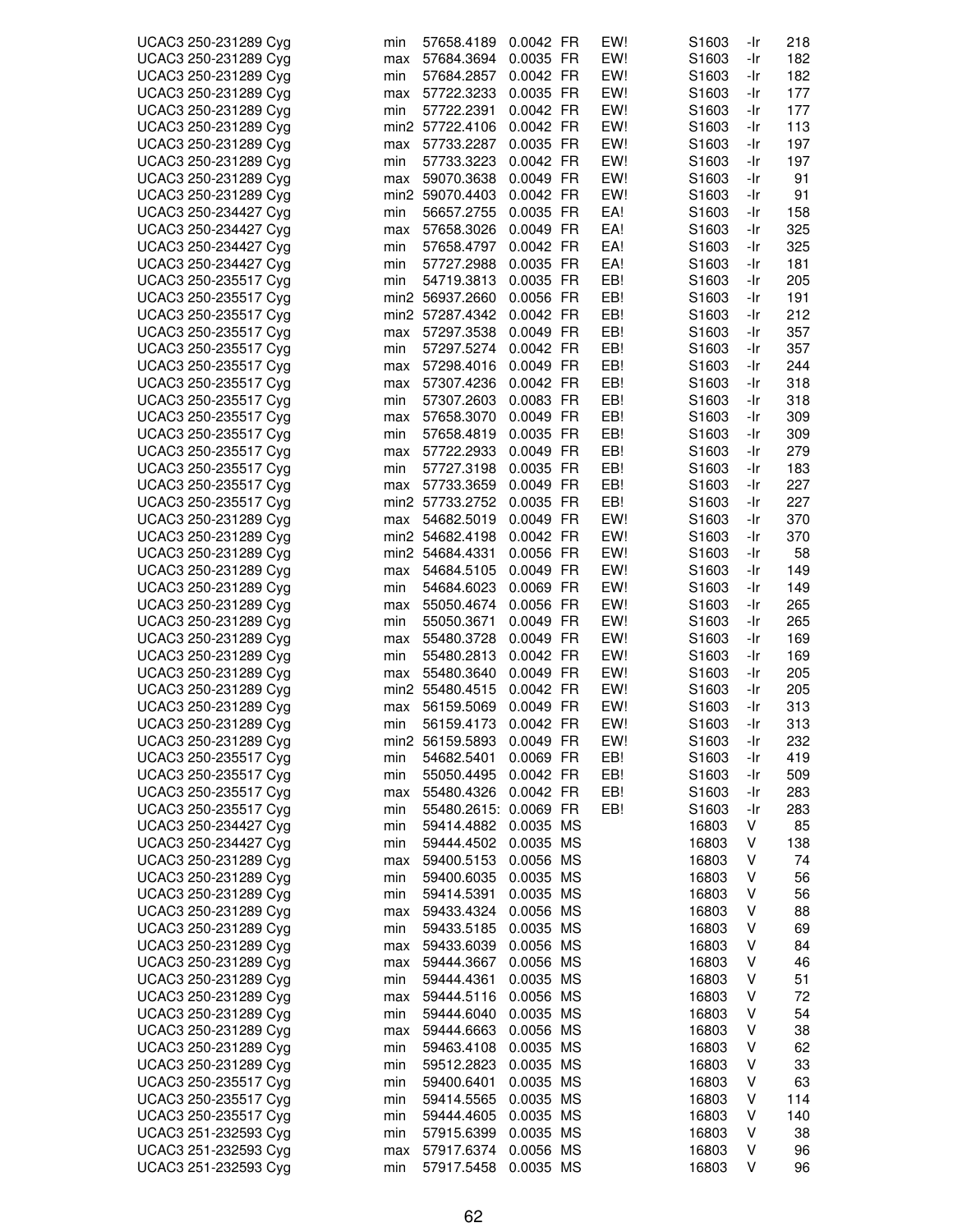| UCAC3 251-232593 Cyg                         | max        | 57962.4186      | 0.0056 MS |     | 16803 | V      | 94        |
|----------------------------------------------|------------|-----------------|-----------|-----|-------|--------|-----------|
| UCAC3 251-232593 Cyg                         | min        | 57962.5090      | 0.0035 MS |     | 16803 | V      | 94        |
| UCAC3 251-232593 Cyg                         | max        | 57962.5911      | 0.0056 MS |     | 16803 | V      | 74        |
| UCAC3 251-232593 Cyg                         | max        | 57965.5448      | 0.0056 MS |     | 16803 | V      | 85        |
| UCAC3 251-232593 Cyg                         | min        | 57965.4609      | 0.0035 MS |     | 16803 | V      | 85        |
| UCAC3 251-232593 Cyg                         | min        | 57965.6342      | 0.0035 MS |     | 16803 | V      | 42        |
| UCAC3 251-232593 Cyg                         | min        | 57976.3944      | 0.0035 MS |     | 16803 | V      | 41        |
| UCAC3 251-232593 Cyg                         | max        | 58002.3503      | 0.0056 MS |     | 16803 | V      | 111       |
| UCAC3 251-232593 Cyg                         | min        | 58002.4315      | 0.0035 MS |     | 16803 | V      | 111       |
| UCAC3 251-232593 Cyg                         | max        | 58006.5174      | 0.0056 MS |     | 16803 | V      | 129       |
| UCAC3 251-232593 Cyg                         | min        | 58006.4225      | 0.0035 MS |     | 16803 | V      | 129       |
| UCAC3 251-232593 Cyg                         | max        | 58321.5829      | 0.0056 MS |     | 16803 | -I-U   | 134       |
| UCAC3 251-232593 Cyg                         | min        | 58321.4984      | 0.0035 MS |     | 16803 | -I-U   | 134       |
| UCAC3 251-232593 Cyg                         | max        | 58326.4424      | 0.0056 MS |     | 16803 | $-I-U$ | 130       |
| UCAC3 251-232593 Cyg                         | min        | 58326.5340      | 0.0035 MS |     | 16803 | -I-U   | 130       |
| UCAC3 251-232593 Cyg                         | max        | 58326.6233      | 0.0056 MS |     | 16803 | -I-U   | 81        |
| UCAC3 251-232593 Cyg                         | max        | 58382.5185      | 0.0056 MS |     | 16803 | -l-U   | 123       |
| UCAC3 251-232593 Cyg                         | min        | 58382.4296      | 0.0035 MS |     | 16803 | -I-U   | 123       |
| UCAC3 251-232593 Cyg                         | min        | 58687.6067      | 0.0035 MS |     | 16803 | V      | 62        |
| UCAC3 251-232593 Cyg                         | max        | 58696.5432      | 0.0056 MS |     | 16803 | V      | 127       |
| UCAC3 251-232593 Cyg                         | min        | 58696.4609      | 0.0035 MS |     | 16803 | V      | 127       |
| UCAC3 251-232593 Cyg                         | min        | 58696.6346      | 0.0035 MS |     | 16803 | V      | 51        |
| UCAC3 251-232593 Cyg                         | max        | 58710.4295      | 0.0056 MS |     | 16803 | V      | 130       |
| UCAC3 251-232593 Cyg                         | min        | 58710.5207      | 0.0035 MS |     | 16803 | V      | 130       |
| UCAC3 251-232593 Cyg                         |            | 58710.6139      | 0.0056 MS |     | 16803 | V      | 87        |
| UCAC3 251-232593 Cyg                         | max        | 58761.4706      | 0.0056 MS |     | 16803 | V      | 118       |
| UCAC3 251-232593 Cyg                         | max<br>min | 58761.3843      | 0.0035 MS |     | 16803 | V      | 118       |
|                                              |            |                 | 0.0056 MS |     |       | V      |           |
| UCAC3 251-232593 Cyg                         | max        | 58782.2957      | 0.0035 MS |     | 16803 | V      | 81        |
| UCAC3 251-232593 Cyg<br>UCAC3 251-232593 Cyg | min        | 58782.3892      |           |     | 16803 | V      | 81<br>107 |
|                                              | max        | 59051.5415      | 0.0056 MS |     | 16803 | V      | 107       |
| UCAC3 251-232593 Cyg                         | min        | 59051.4570      | 0.0035 MS |     | 16803 | V      | 43        |
| UCAC3 251-232593 Cyg                         | min        | 59051.6325      | 0.0035 MS |     | 16803 |        |           |
| UCAC3 251-232593 Cyg                         | max        | 59075.5008      | 0.0056 MS |     | 16803 | V      | 138       |
| UCAC3 251-232593 Cyg                         | min        | 59075.4127      | 0.0035 MS |     | 16803 | V      | 138       |
| UCAC3 251-232593 Cyg                         | min        | 59075.5889      | 0.0035 MS |     | 16803 | V      | 72        |
| UCAC3 251-232593 Cyg                         | max        | 59096.5029      | 0.0056 MS |     | 16803 | V      | 129       |
| UCAC3 251-232593 Cyg                         | min        | 59096.4204      | 0.0035 MS |     | 16803 | V      | 129       |
| UCAC3 251-232593 Cyg                         | min        | 59096.5902      | 0.0035 MS |     | 16803 | V      | 56        |
| UCAC3 251-232593 Cyg                         | max        | 59120.4578      | 0.0056 MS |     | 16803 | V      | 126       |
| UCAC3 251-232593 Cyg                         | min        | 59120.3749      | 0.0035 MS |     | 16803 | V      | 126       |
| UCAC3 251-232593 Cyg                         | max        | 59139.3861      | 0.0056 MS |     | 16803 | V      | 121       |
| UCAC3 251-232593 Cyg                         | min        | 59139.2967      | 0.0035 MS |     | 16803 | V      | 121       |
| UCAC3 251-232593 Cyg                         | min        | 59150.4085      | 0.0035 MS |     | 16803 | V      | 62        |
| UCAC3 251-232593 Cyg                         | max        | 59171.3263      | 0.0056 MS |     | 16803 | V      | 110       |
| UCAC3 251-232593 Cyg                         | min        | 59171.4132      | 0.0035 MS |     | 16803 | V      | 110       |
| UCAC3 251-231400 Cyg                         | max        | 57287.4379      | 0.0049 FR | EB! | S1603 | -Ir    | 240       |
| UCAC3 251-231400 Cyg                         | min        | 57287.3115      | 0.0042 FR | EB! | S1603 | -Ir    | 240       |
| UCAC3 251-231400 Cyg                         | max        | 57297.2857      | 0.0042 FR | EB! | S1603 | -Ir    | 330       |
| UCAC3 251-231400 Cyg                         | min        | 57297.4121      | 0.0042 FR | EB! | S1603 | -Ir    | 330       |
| UCAC3 251-231400 Cyg                         | max        | 57298.2935      | 0.0042 FR | EB! | S1603 | -Ir    | 248       |
| UCAC3 251-231400 Cyg                         | min        | 57298.4223      | 0.0042 FR | EB! | S1603 | -Ir    | 248       |
| UCAC3 251-231400 Cyg                         | max        | 57307.3720      | 0.0056 FR | EB! | S1603 | -Ir    | 296       |
| UCAC3 251-231400 Cyg                         | min        | 57307.5130      | 0.0049 FR | EB! | S1603 | -Ir    | 296       |
| UCAC3 251-231400 Cyg                         | max        | 57658.4143      | 0.0049 FR | EB! | S1603 | -Ir    | 279       |
| UCAC3 251-231400 Cyg                         | min        | 57658.5233      | 0.0056 FR | EB! | S1603 | -Ir    | 279       |
| UCAC3 251-231400 Cyg                         | min        | 57684.2807      | 0.0056 FR | EB! | S1603 | -Ir    | 99        |
| UCAC3 251-231400 Cyg                         | max        | 57722.2920      | 0.0069 FR | EB! | S1603 | -Ir    | 278       |
| UCAC3 251-231400 Cyg                         |            | min2 57722.4151 | 0.0056 FR | EB! | S1603 | -Ir    | 278       |
| UCAC3 251-231400 Cyg                         | min        | 57731.2554      | 0.0049 FR | EB! | S1603 | -Ir    | 100       |
| UCAC3 251-231400 Cyg                         | max        | 59070.4848      | 0.0056 FR | EB! | S1603 | -Ir    | 129       |
| UCAC3 251-231400 Cyg                         |            | min2 59070.3937 | 0.0049 FR | EB! | S1603 | -Ir    | 129       |
| UCAC3 251-232593 Cyg                         | max        | 57287.3109      | 0.0042 FR | EW! | S1603 | -Ir    | 183       |
| UCAC3 251-232593 Cyg                         | min        | 57287.4000      | 0.0042 FR | EW! | S1603 | -Ir    | 183       |
| UCAC3 251-232593 Cyg                         | max        | 57297.3759      | 0.0049 FR | EW! | S1603 | -Ir    | 184       |
| UCAC3 251-232593 Cyg                         |            | min2 57297.2946 | 0.0042 FR | EW! | S1603 | -Ir    | 184       |
| UCAC3 251-232593 Cyg                         | max        | 57297.5621      | 0.0049 FR | EW! | S1603 | -Ir    | 213       |
| UCAC3 251-232593 Cyg                         | min        | 57297.4677      | 0.0042 FR | EW! | S1603 | -Ir    | 213       |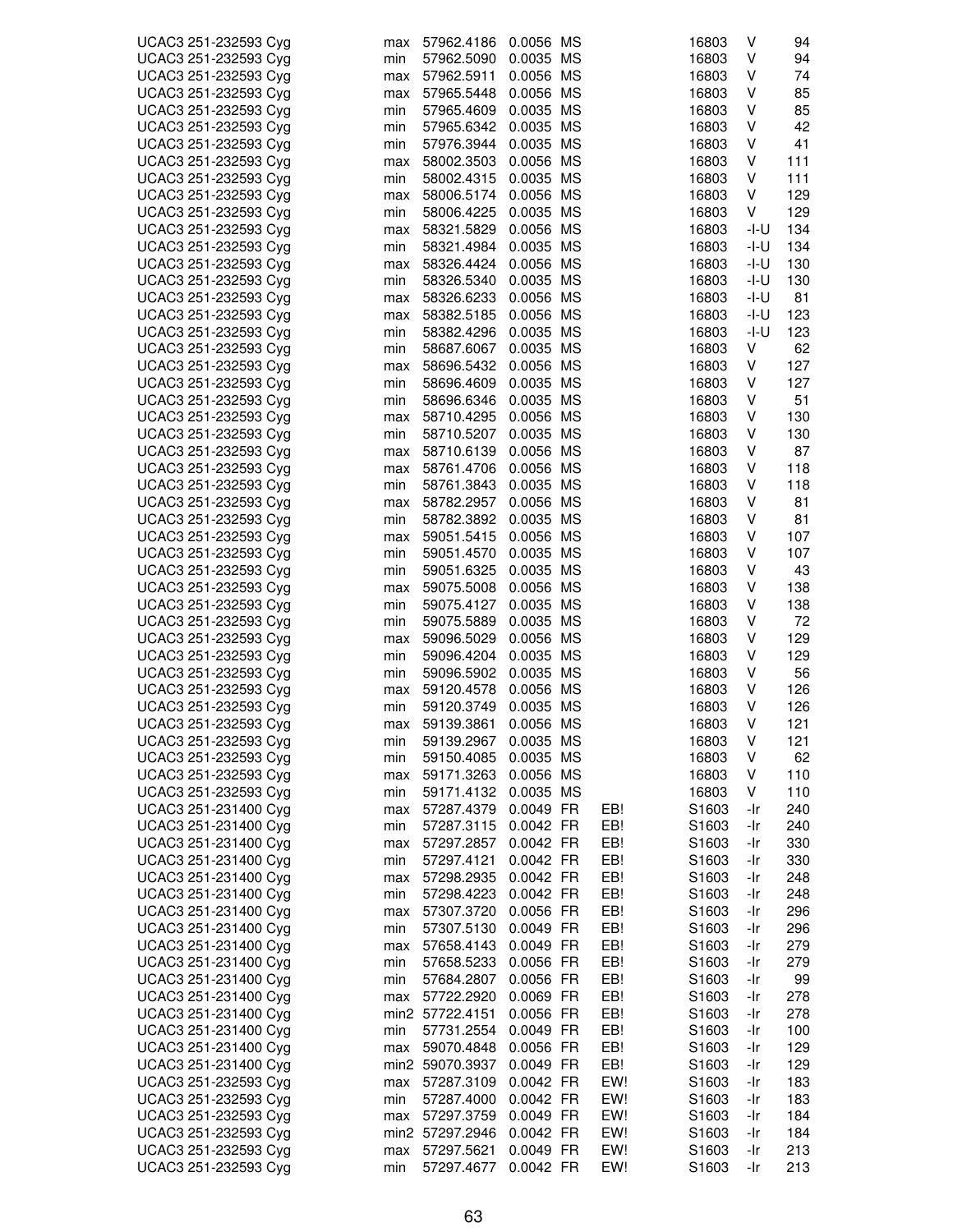| UCAC3 251-232593 Cyg | max | 57298.2678           | 0.0042 FR | EW! | S1603             | -Ir | 245 |
|----------------------|-----|----------------------|-----------|-----|-------------------|-----|-----|
| UCAC3 251-232593 Cyg |     | min2 57298.3371      | 0.0042 FR | EW! | S1603             | -Ir | 245 |
| UCAC3 251-232593 Cyg | max | 57307.4542           | 0.0042 FR | EW! | S <sub>1603</sub> | -Ir | 204 |
| UCAC3 251-232593 Cyg |     | min2 57307.3636      | 0.0042 FR | EW! | S <sub>1603</sub> | -Ir | 204 |
|                      |     |                      | 0.0042 FR | EW! |                   |     | 138 |
| UCAC3 251-232593 Cyg | min | 57307.5344           |           |     | S1603             | -Ir |     |
| UCAC3 251-232593 Cyg | max | 57658.2841           | 0.0049 FR | EW! | S <sub>1603</sub> | -Ir | 235 |
| UCAC3 251-232593 Cyg |     | min2 57658.3708      | 0.0042 FR | EW! | S <sub>1603</sub> | -Ir | 235 |
| UCAC3 251-232593 Cyg | max | 57658.4575           | 0.0056 FR | EW! | S <sub>1603</sub> | -Ir | 134 |
| UCAC3 251-232593 Cyg |     |                      |           | EW! | S <sub>1603</sub> |     | 134 |
|                      | min | 57658.5471           | 0.0049 FR |     |                   | -Ir |     |
| UCAC3 251-232593 Cyg | min | 57684.2355           | 0.0056 FR | EW! | S <sub>1603</sub> | -Ir | 97  |
| UCAC3 251-232593 Cyg |     | min2 57684.4067      | 0.0042 FR | EW! | S <sub>1603</sub> | -Ir | 73  |
| UCAC3 251-232593 Cyg | max | 57722.3490           | 0.0042 FR | EW! | S1603             | -Ir | 180 |
| UCAC3 251-232593 Cyg |     | min2 57722.2540      | 0.0042 FR | EW! |                   | -Ir |     |
|                      |     |                      |           |     | S1603             |     | 180 |
| UCAC3 251-232593 Cyg | min | 57722.4256           | 0.0049 FR | EW! | S1603             | -Ir | 107 |
| UCAC3 251-232593 Cyg |     | min2 57731.2807      | 0.0056 FR | EW! | S1603             | -Ir | 109 |
| UCAC3 251-232593 Cyg | max | 57733.2793           | 0.0042 FR | EW! | S <sub>1603</sub> | -Ir | 214 |
| UCAC3 251-232593 Cyg |     | min2 57733.3625      | 0.0042 FR | EW! | S1603             | -Ir | 214 |
|                      |     |                      |           |     |                   |     |     |
| UCAC3 251-232593 Cyg | max | 59070.4727           | 0.0042 FR | EW! | S1603             | -Ir | 105 |
| UCAC3 251-232593 Cyg |     | min2 59070.3817      | 0.0042 FR | EW! | S <sub>1603</sub> | -Ir | 105 |
| UCAC3 251-232593 Cyg | min | 59070.5514           | 0.0042 FR | EW! | S <sub>1603</sub> | -Ir | 95  |
| UCAC3 251-232593 Cyg | min | 59400.5544           | 0.0035 MS |     | 16803             | V   | 63  |
|                      |     |                      |           |     |                   |     |     |
| UCAC3 251-232593 Cyg | min | 59414.4428           | 0.0035 MS |     | 16803             | V   | 47  |
| UCAC3 251-232593 Cyg | min | 59414.6160           | 0.0035 MS |     | 16803             | V   | 61  |
| UCAC3 251-232593 Cyg | min | 59433.5360           | 0.0035 MS |     | 16803             | V   | 65  |
| UCAC3 251-232593 Cyg | min | 59444.4720           | 0.0035 MS |     | 16803             | V   | 69  |
| UCAC3 251-232593 Cyg |     |                      | 0.0035 MS |     | 16803             | V   | 51  |
|                      | min | 59444.6486           |           |     |                   |     |     |
| UCAC3 251-231400 Cyg | min | 59414.5807           | 0.0035 MS |     | 16803             | ٧   | 81  |
| UCAC3 251-231400 Cyg | min | 59433.5273           | 0.0035 MS |     | 16803             | ٧   | 122 |
| UCAC3 251-231400 Cyg | min | 59444.3783           | 0.0035 MS |     | 16803             | V   | 69  |
| UCAC3 251-231400 Cyg | min | 59444.6302 0.0035 MS |           |     | 16803             | V   | 67  |
|                      |     |                      |           |     |                   |     |     |
| UCAC3 251-231400 Cyg | min | 59512.2988           | 0.0035 MS |     | 16803             | V   | 56  |
| UCAC3 251-232593 Cyg | min | 59463.3954           | 0.0035 MS |     | 16803             | V   | 70  |
| UCAC3 251-232593 Cyg | min | 59512.3480           | 0.0035 MS |     | 16803             | V   | 68  |
| UCAC3 274-028753 And | max | 59199.3135           | 0.0049 MS |     | 16803             | V   | 139 |
|                      |     |                      |           |     |                   |     |     |
| UCAC3 274-028753 And | min | 59199.4197           | 0.0035 MS |     | 16803             | V   | 139 |
| UCAC3 274-028753 And | max | 59446.5444           | 0.0049 MS |     | 16803             | V   | 129 |
| UCAC3 274-028753 And | min | 59446.6306           | 0.0035 MS |     | 16803             | V   | 129 |
| UCAC3 274-028753 And | min | 59455.6251           | 0.0035 MS |     | 16803             | V   | 55  |
| UCAC3 274-028768 And | min | 59119.7107           | 0.0035 MS |     | 16803             | ٧   | 34  |
|                      |     |                      |           |     |                   |     |     |
| UCAC3 274-028768 And | max | 59129.5915           | 0.0056 MS |     | 16803             | V   | 159 |
| UCAC3 274-028768 And | min | 59129.7013           | 0.0035 MS |     | 16803             | V   | 159 |
| UCAC3 274-028768 And | max | 59150.6813           | 0.0056 MS |     | 16803             | V   | 143 |
| UCAC3 274-028768 And | min | 59150.5657           | 0.0035 MS |     | 16803             | V   | 143 |
|                      |     |                      |           |     |                   |     |     |
| UCAC3 274-028768 And | min | 59156.5598           | 0.0035 MS |     | 16803             | V   | 57  |
| UCAC3 274-028768 And | min | 59177.4281           | 0.0035 MS |     | 16803             | ٧   | 71  |
| UCAC3 274-028768 And | min | 59199.3979           | 0.0035 MS |     | 16803             | V   | 53  |
| UCAC3 274-028768 And | min | 59446.6727           | 0.0035 MS |     | 16803             | V   | 60  |
|                      |     |                      |           |     |                   |     |     |
| UCAC3 274-028768 And | min | 59455.5512           | 0.0035 MS |     | 16803             | V   | 54  |
| UCAC3 275-028218 And | max | 59199.2964           | 0.0049 MS |     | 16803             | V   | 139 |
| UCAC3 275-028218 And | min | 59199.4072           | 0.0035 MS |     | 16803             | V   | 139 |
| UCAC3 275-028218 And | max | 59455.5754           | 0.0049 MS |     | 16803             | V   | 121 |
| UCAC3 275-028218 And |     | 59455.6755           | 0.0035 MS |     |                   | V   | 121 |
|                      | min |                      |           |     | 16803             |     |     |
| UCAC3 275-028218 And | min | 59455.6820           | 0.0035 MS |     | 16803             | V   | 121 |
| UCAC3 275-030186 And | min | 59455.6407           | 0.0028 MS |     | 16803             | V   | 84  |
| UCAC3 276-029490 Per | min | 59199.2788           | 0.0035 MS |     | 16803             | V   | 40  |
| UCAC3 276-029490 Per | min | 59199.4341           | 0.0035 MS |     | 16803             | V   | 47  |
|                      |     |                      |           |     |                   |     |     |
| UCAC3 276-029490 Per | min | 59446.6056           | 0.0035 MS |     | 16803             | V   | 54  |
| UCAC3 276-029490 Per | min | 59455.6949           | 0.0035 MS |     | 16803             | V   | 21  |
| UCAC3 284-089976 Aur | max | 59275.3344           | 0.0042 FR | EW: | S1603             | -Ir | 183 |
| UCAC3 284-089976 Aur | min | 59275.4347           | 0.0042 FR | EW: | S <sub>1603</sub> | -Ir | 183 |
|                      |     |                      |           |     |                   |     |     |
| UCAC3 284-089976 Aur | max | 59276.2955           | 0.0042 FR | EW: | S <sub>1603</sub> | -Ir | 126 |
| UCAC3 284-089976 Aur |     | min2 59276.3722      | 0.0056 FR | EW: | S <sub>1603</sub> | -Ir | 126 |
| UCAC3 284-089980 Aur | max | 59275.2717           | 0.0049 FR | EB! | S1603             | -Ir | 227 |
| UCAC3 284-089980 Aur | min | 59275.3644           | 0.0035 FR | EB! | S1603             | -Ir | 227 |
| UCAC3 284-089980 Aur |     | 59276.4038           | 0.0056 FR | EB! | S1603             | -Ir | 128 |
|                      | max |                      |           |     |                   |     |     |
| UCAC3 284-089980 Aur | min | 59276.2888           | 0.0042 FR | EB! | S1603             | -Ir | 128 |
| UCAC3 284-089976 Aur | min | 58531.3344           | 0.0035 MS |     | 16803             | V   | 53  |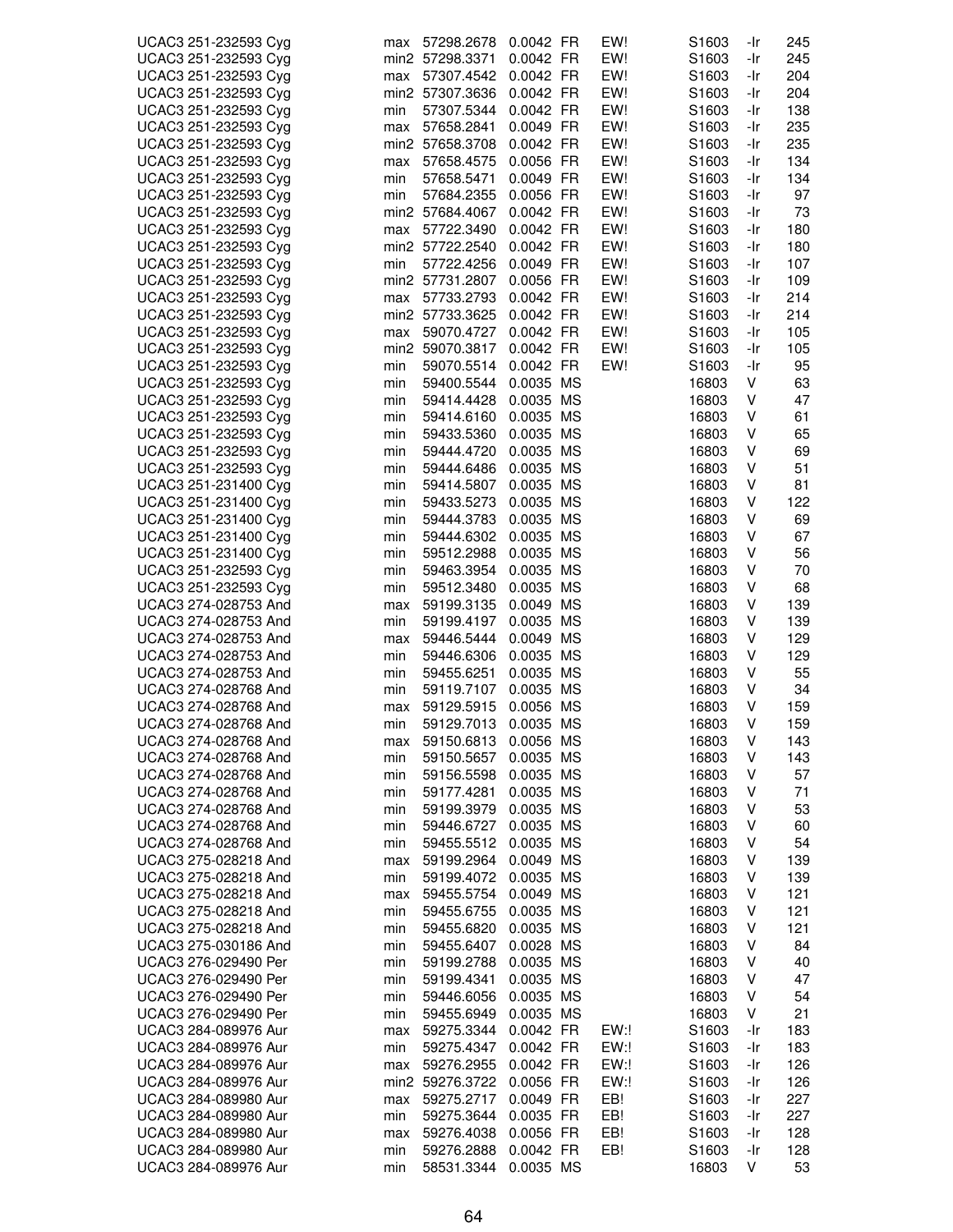| UCAC3 284-089976 Aur                         | min | 58854.3505      | 0.0035 MS |      | 16803 | V   | 34  |
|----------------------------------------------|-----|-----------------|-----------|------|-------|-----|-----|
| UCAC3 284-089976 Aur                         | min | 58854.5380      | 0.0035 MS |      | 16803 | V   | 72  |
| UCAC3 284-089976 Aur                         | min | 59138.5883      | 0.0035 MS |      | 16803 | V   | 69  |
| UCAC3 284-089976 Aur                         | min | 59176.6068      | 0.0035 MS |      | 16803 | V   | 91  |
| UCAC3 284-089976 Aur                         | min | 59199.5780      | 0.0035 MS |      | 16803 | V   | 99  |
| UCAC3 284-089976 Aur                         | min | 59204.4702      | 0.0035 MS |      | 16803 | V   | 35  |
| UCAC3 284-089976 Aur                         | min | 59204.6599      | 0.0035 MS |      | 16803 | V   | 92  |
| UCAC3 284-089976 Aur                         | min | 59259.4364      | 0.0035 MS |      | 16803 | V   | 90  |
| UCAC3 284-089980 Aur                         | min | 58854.4860      | 0.0035 MS |      | 16803 | V   | 72  |
| UCAC3 284-089980 Aur                         | min | 59176.5744      | 0.0035 MS |      | 16803 | V   | 124 |
| UCAC3 284-089980 Aur                         | min | 59199.5507      | 0.0035 MS |      | 16803 | V   | 123 |
| UCAC3 284-089980 Aur                         | min | 59204.6042      | 0.0035 MS |      | 16803 | V   | 83  |
| UCAC3 284-089976 Aur                         | max | 56013.4176      | 0.0042 FR | EW:  | S1603 | -Ir | 100 |
| UCAC3 284-089976 Aur                         | min | 56013.3274      | 0.0042 FR | EW:  | S1603 | -Ir | 100 |
| UCAC3 284-089976 Aur                         |     | min2 56013.5102 | 0.0049 FR | EW:  | S1603 | -Ir | 72  |
| UCAC3 284-089976 Aur                         | max | 56747.3442      | 0.0042 FR | EW:! | S1603 | -Ir | 97  |
| UCAC3 284-089976 Aur                         |     | 57102.3493      | 0.0042 FR | EW:! | S1603 | -Ir | 96  |
|                                              | max |                 |           | EW:  |       | -Ir | 147 |
| UCAC3 284-089976 Aur<br>UCAC3 284-089976 Aur | max | 59305.4525      | 0.0049 FR | EW:! | S1603 |     |     |
|                                              | min | 59305.3619      | 0.0042 FR |      | S1603 | -Ir | 147 |
| UCAC3 284-089980 Aur                         | max | 56747.4346      | 0.0056 FR | EB!  | S1603 | -Ir | 102 |
| UCAC3 284-089980 Aur                         | min | 56747.3444      | 0.0042 FR | EB!  | S1603 | -Ir | 102 |
| UCAC3 284-089976 Aur                         | max | 59309.4173      | 0.0042 FR | EW:! | S1603 | -Ir | 107 |
| UCAC3 284-089976 Aur                         |     | min2 59309.3182 | 0.0042 FR | EW:! | S1603 | -Ir | 107 |
| UCAC3 284-089976 Aur                         | min | 59309.5127      | 0.0056 FR | EW:! | S1603 | -Ir | 86  |
| UCAC3 284-089976 Aur                         | max | 59328.4118      | 0.0042 FR | EW:  | S1603 | -Ir | 160 |
| UCAC3 284-089980 Aur                         | max | 59309.4930      | 0.0042 FR | EB!  | S1603 | -Ir | 127 |
| UCAC3 284-089980 Aur                         | min | 59309.3670      | 0.0035 FR | EB!  | S1603 | -Ir | 127 |
| UCAC3 284-091086 Aur                         | max | 58854.4555      | 0.0056 MS |      | 16803 | V   | 109 |
| UCAC3 284-091086 Aur                         | min | 58854.5438      | 0.0035 MS |      | 16803 | V   | 109 |
| UCAC3 284-091086 Aur                         | max | 59138.6799      | 0.0056 MS |      | 16803 | V   | 107 |
| UCAC3 284-091086 Aur                         | min | 59138.5860      | 0.0035 MS |      | 16803 | V   | 107 |
| UCAC3 284-091086 Aur                         | max | 59176.5458      | 0.0056 MS |      | 16803 | V   | 137 |
| UCAC3 284-091086 Aur                         | min | 59176.6434      | 0.0035 MS |      | 16803 | V   | 137 |
| UCAC3 284-091086 Aur                         | max | 59204.5965      | 0.0056 MS |      | 16803 | V   | 118 |
| UCAC3 284-091086 Aur                         | min | 59204.4984      | 0.0035 MS |      | 16803 | V   | 118 |
| UCAC3 284-091086 Aur                         | min | 59204.6824      | 0.0035 MS |      | 16803 | V   | 80  |
| UCAC3 284-091086 Aur                         | max | 59259.4005      | 0.0056 MS |      | 16803 | V   | 130 |
| UCAC3 284-091086 Aur                         | min | 59259.4913      | 0.0035 MS |      | 16803 | V   | 130 |
| UCAC3 284-091355 Aur                         | min | 58854.5535      | 0.0042 MS |      | 16803 | V   | 83  |
| UCAC3 284-090447 Aur                         | min | 58531.3200      | 0.0037 MS |      | 16803 | V   | 53  |
| UCAC3 284-090447 Aur                         | max | 58854.4950      | 0.0056 MS |      | 16803 | V   | 83  |
| UCAC3 284-090447 Aur                         | min | 58854.4281      | 0.0037 MS |      | 16803 | V   | 83  |
| UCAC3 284-090447 Aur                         | min | 58854.5607      | 0.0037 MS |      | 16803 | V   | 56  |
| UCAC3 284-090447 Aur                         | max | 59138.6601      | 0.0056 MS |      | 16803 | ٧   | 94  |
| UCAC3 284-090447 Aur                         | min | 59138.5914      | 0.0037 MS |      | 16803 | ٧   | 94  |
| UCAC3 284-090447 Aur                         | max | 59176.5195      | 0.0056 MS |      | 16803 | V   | 96  |
| UCAC3 284-090447 Aur                         | min | 59176.5864      | 0.0037 MS |      | 16803 | V   | 96  |
| UCAC3 284-090447 Aur                         | min | 59176.7230      | 0.0037 MS |      | 16803 | V   | 50  |
| UCAC3 284-090447 Aur                         | max | 59204.5473      | 0.0056 MS |      | 16803 | V   | 76  |
| UCAC3 284-090447 Aur                         | min | 59204.4794      | 0.0037 MS |      | 16803 | ٧   | 76  |
| UCAC3 284-090447 Aur                         | max | 59204.6779      | 0.0056 MS |      | 16803 | ٧   | 91  |
| UCAC3 284-090447 Aur                         | min | 59204.6132      | 0.0037 MS |      | 16803 | ٧   | 91  |
| UCAC3 284-090447 Aur                         | min | 59259.3192      | 0.0037 MS |      | 16803 | V   | 44  |
| UCAC3 284-090447 Aur                         |     | 59259.3871      | 0.0056 MS |      | 16803 | V   | 113 |
|                                              | max |                 |           |      |       |     |     |
| UCAC3 284-090447 Aur                         | min | 59259.4547      | 0.0037 MS |      | 16803 | V   | 113 |
| UCAC3 284-090934 Aur                         | min | 58531.3531      | 0.0035 MS |      | 16803 | ٧   | 19  |
| UCAC3 284-090934 Aur                         | max | 58854.4809      | 0.0049 MS |      | 16803 | V   | 82  |
| UCAC3 284-090934 Aur                         | min | 58854.4114      | 0.0035 MS |      | 16803 | ٧   | 82  |
| UCAC3 284-090934 Aur                         | min | 58854.5435      | 0.0035 MS |      | 16803 | V   | 35  |
| UCAC3 284-090934 Aur                         | max | 59138.6706      | 0.0049 MS |      | 16803 | V   | 83  |
| UCAC3 284-090934 Aur                         | min | 59138.6076      | 0.0035 MS |      | 16803 | V   | 83  |
| UCAC3 284-090934 Aur                         | max | 59176.6100      | 0.0049 MS |      | 16803 | ٧   | 100 |
| UCAC3 284-090934 Aur                         | min | 59176.5444      | 0.0035 MS |      | 16803 | V   | 100 |
| UCAC3 284-090934 Aur                         | min | 59176.6762      | 0.0035 MS |      | 16803 | V   | 41  |
| UCAC3 284-090934 Aur                         | max | 59204.5040      | 0.0049 MS |      | 16803 | V   | 79  |
| UCAC3 284-090934 Aur                         | min | 59204.5674      | 0.0035 MS |      | 16803 | V   | 79  |
| UCAC3 284-090934 Aur                         | max | 59204.6357      | 0.0049 MS |      | 16803 | v   | 94  |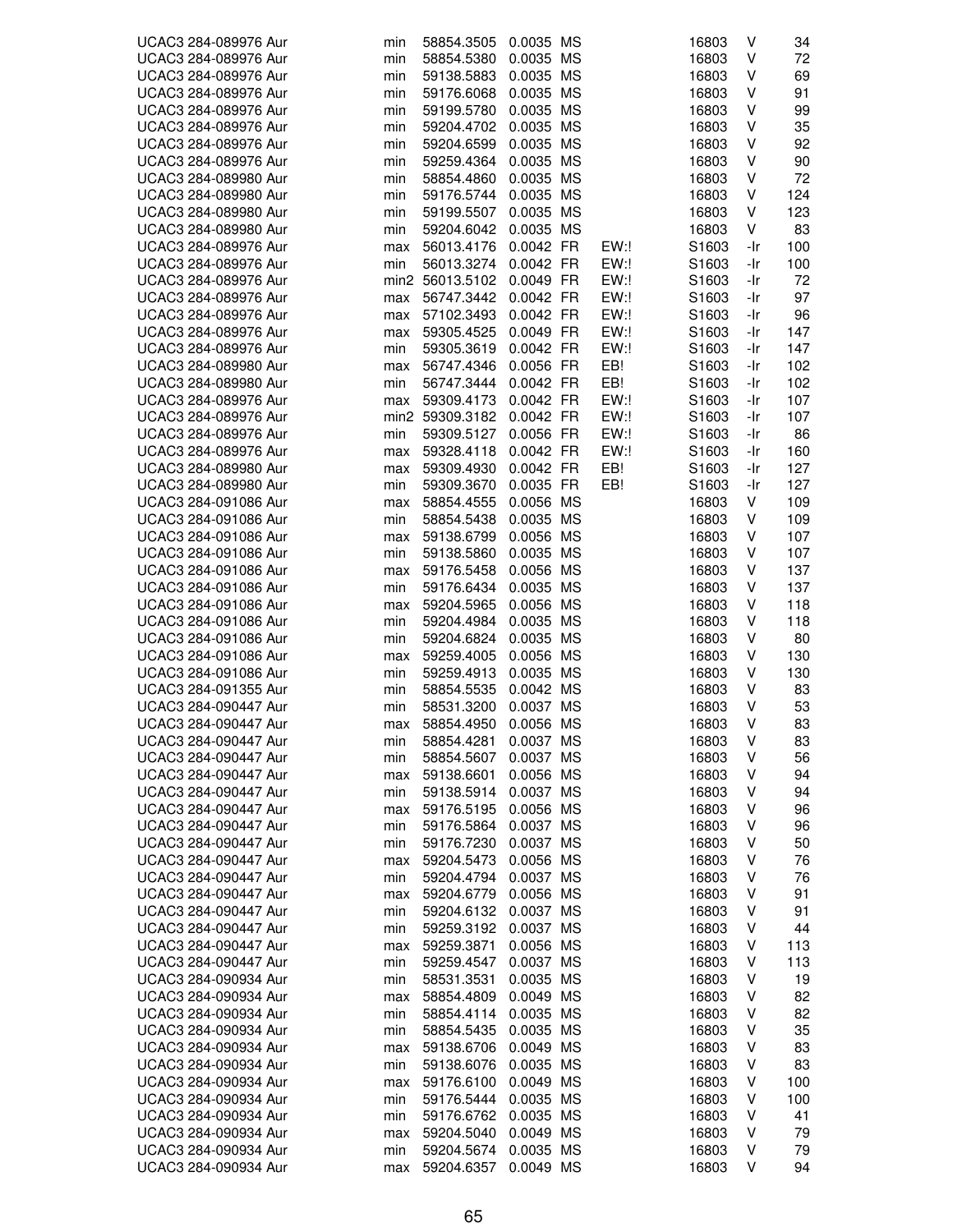| UCAC3 284-090934 Aur | min        | 59204.6994      | 0.0035 MS |     | 16803             | V   | 94  |
|----------------------|------------|-----------------|-----------|-----|-------------------|-----|-----|
| UCAC3 284-090934 Aur | max        | 59259.4858      | 0.0049 MS |     | 16803             | V   | 95  |
| UCAC3 284-090934 Aur | min        | 59259.4237      | 0.0035 MS |     | 16803             | V   | 95  |
| UCAC3 284-090047 Aur | max        | 59275.5578      | 0.0049 FR | EA! | S1603             | -Ir | 303 |
| UCAC3 284-090047 Aur | min        | 59275.2905      | 0.0035 FR | EA! | S <sub>1603</sub> | -Ir | 303 |
| UCAC3 284-090447 Aur | max        | 57102.3688      | 0.0042 FR | EW! | S1603             | -Ir | 92  |
| UCAC3 284-090447 Aur | min        | 57102.2946      | 0.0049 FR | EW! | S1603             | -Ir | 92  |
| UCAC3 284-090447 Aur | max        | 59275.2858      | 0.0042 FR | EW! | S <sub>1603</sub> | -Ir | 158 |
| UCAC3 284-090447 Aur | min        | 59275.3505      | 0.0042 FR | EW! | S <sub>1603</sub> | -Ir | 158 |
| UCAC3 284-090447 Aur | max        | 59275.5559      | 0.0042 FR | EW! | S <sub>1603</sub> | -Ir | 141 |
| UCAC3 284-090447 Aur |            | min2 59275.4877 | 0.0042 FR | EW! | S <sub>1603</sub> | -Ir | 141 |
| UCAC3 284-090447 Aur |            | min2 59276.2990 | 0.0042 FR | EW! | S1603             | -Ir | 82  |
| UCAC3 284-090934 Aur | max        | 57102.3842      | 0.0042 FR | EW! | S <sub>1603</sub> | -Ir | 77  |
| UCAC3 284-090934 Aur | min        | 57102.3197      | 0.0042 FR | EW! | S <sub>1603</sub> | -Ir | 77  |
| UCAC3 284-090934 Aur | max        | 59275.3561      | 0.0042 FR |     | S1603             | -Ir | 100 |
| UCAC3 284-090934 Aur |            | min2 59275.2869 | 0.0042 FR |     | S <sub>1603</sub> | -Ir | 100 |
| UCAC3 284-090934 Aur |            |                 | 0.0042 FR |     |                   | -Ir | 121 |
|                      | max        | 59275.4884      |           |     | S1603             |     |     |
| UCAC3 284-090934 Aur | min        | 59275.4177      | 0.0042 FR |     | S1603             | -Ir | 121 |
| UCAC3 284-090934 Aur | max        | 59276.2697      | 0.0049 FR | EW! | S1603             | -Ir | 112 |
| UCAC3 284-090934 Aur |            | min2 59276.3409 | 0.0049 FR | EW! | S <sub>1603</sub> | -Ir | 112 |
| UCAC3 284-091086 Aur | max        | 57102.2967      | 0.0035 FR | EW! | S <sub>1603</sub> | -Ir | 94  |
| UCAC3 284-091086 Aur |            | min2 57102.3869 | 0.0035 FR | EW! | S <sub>1603</sub> | -Ir | 94  |
| UCAC3 284-091086 Aur | max        | 59275.4257      | 0.0035 FR | EW! | S1603             | -Ir | 154 |
| UCAC3 284-091086 Aur |            | min2 59275.3340 | 0.0042 FR | EW! | S1603             | -Ir | 154 |
| UCAC3 284-091086 Aur | min        | 59275.5144      | 0.0042 FR | EW! | S1603             | -Ir | 144 |
| UCAC3 284-091086 Aur | max        | 59276.3251      | 0.0042 FR | EW! | S <sub>1603</sub> | -Ir | 104 |
| UCAC3 284-091355 Aur | max        | 59275.5612      | 0.0049 FR | EA! | S <sub>1603</sub> | -Ir | 241 |
| UCAC3 284-091355 Aur |            | min2 59275.4430 | 0.0042 FR | EA! | S1603             | -Ir | 241 |
| UCAC3 284-090047 Aur | min        | 58854.5356      | 0.0035 MS |     | 16803             | V   | 69  |
| UCAC3 284-090047 Aur | min        | 59199.5072      | 0.0035 MS |     | 16803             | V   | 72  |
| UCAC3 284-090047 Aur | min        | 59259.5268      | 0.0035 MS |     | 16803             | V   | 43  |
| UCAC3 284-090047 Aur | max        | 56013.2984      | 0.0042 FR | EA! | S1603             | -Ir | 186 |
| UCAC3 284-090047 Aur | min        | 56013.5346      | 0.0035 FR | EA! | S <sub>1603</sub> | -Ir | 186 |
| UCAC3 284-090447 Aur | max        | 56013.4135      | 0.0042 FR | EW! | S <sub>1603</sub> | -Ir | 89  |
| UCAC3 284-090447 Aur |            | min2 56013.3391 | 0.0049 FR | EW! | S1603             | -Ir | 89  |
| UCAC3 284-090447 Aur | min        | 56013.4785      | 0.0049 FR | EW! | S1603             | -Ir | 59  |
| UCAC3 284-090447 Aur | max        | 56747.3317      | 0.0042 FR | EW! | S <sub>1603</sub> | -Ir | 89  |
| UCAC3 284-090447 Aur | min        | 56747.4017      | 0.0049 FR | EW! | S <sub>1603</sub> | -Ir | 89  |
| UCAC3 284-090447 Aur | max        | 59305.3403      | 0.0042 FR | EW! | S <sub>1603</sub> | -Ir | 94  |
| UCAC3 284-090447 Aur |            | min2 59305.4118 | 0.0049 FR | EW! | S1603             | -Ir | 94  |
| UCAC3 284-090934 Aur | max        | 56013.3367      | 0.0042 FR | EW! | S1603             | -Ir | 71  |
| UCAC3 284-090934 Aur | min        | 56013.3911      | 0.0042 FR | EW! | S1603             | -Ir | 71  |
| UCAC3 284-090934 Aur | max        | 56013.5897      | 0.0049 FR | EW! | S1603             | -Ir | 73  |
| UCAC3 284-090934 Aur |            | min2 56013.5261 | 0.0042 FR | EW! | S <sub>1603</sub> | -Ir | 73  |
| UCAC3 284-090934 Aur | max        | 56747.3434      | 0.0042 FR | EW! | S1603             | -Ir | 72  |
| UCAC3 284-090934 Aur | min        | 56747.4109      | 0.0042 FR | EW! | S1603             | -Ir | 72  |
| UCAC3 284-091086 Aur | max        | 56013.4568      | 0.0035 FR | EW! | S1603             | -Ir | 126 |
| UCAC3 284-091086 Aur |            | min2 56013.3598 | 0.0035 FR | EW! | S <sub>1603</sub> | -Ir | 126 |
| UCAC3 284-091086 Aur | min        | 56013.5378      | 0.0035 FR | EW! | S1603             | -Ir | 66  |
| UCAC3 284-091086 Aur | max        | 56747.4064      | 0.0042 FR | EW! | S1603             | -Ir | 90  |
| UCAC3 284-091086 Aur |            | min2 56747.3261 | 0.0042 FR | EW! | S1603             | -Ir | 90  |
| UCAC3 284-091086 Aur | min        | 59305.3775      | 0.0042 FR | EW! | S1603             | -Ir | 85  |
| UCAC3 284-091355 Aur | max        | 56013.3185      | 0.0035 FR | EA! | S1603             | -Ir | 120 |
| UCAC3 284-091355 Aur | min        | 56013.3851      | 0.0035 FR | EA! | S1603             | -Ir | 120 |
| UCAC3 284-090447 Aur | max        | 59309.3778      | 0.0042 FR | EW! | S1603             | -Ir | 83  |
| UCAC3 284-090447 Aur |            | min2 59309.4458 | 0.0049 FR | EW! | S1603             | -Ir | 83  |
| UCAC3 284-090447 Aur |            | 59328.4925      | 0.0042 FR | EW! | S1603             | -Ir | 108 |
| UCAC3 284-090447 Aur | max<br>min | 59328.4375      | 0.0049 FR | EW! | S1603             | -Ir | 108 |
| UCAC3 284-090934 Aur |            | 59309.3059      | 0.0049 FR | EW! | S1603             | -Ir | 75  |
|                      | max        |                 |           |     |                   |     |     |
| UCAC3 284-090934 Aur |            | min2 59309.3904 | 0.0042 FR | EW! | S <sub>1603</sub> | -Ir | 75  |
| UCAC3 284-091086 Aur | max        | 59309.4642      | 0.0042 FR | EW! | S <sub>1603</sub> | -Ir | 117 |
| UCAC3 284-091086 Aur | min        | 59309.3728      | 0.0042 FR | EW! | S <sub>1603</sub> | -Ir | 117 |
| UCAC3 284-091355 Aur | max        | 59309.3907      | 0.0035 FR | EA! | S1603             | -Ir | 165 |
| UCAC3 284-091355 Aur | min        | 59309.5338      | 0.0035 FR | EA! | S1603             | -Ir | 165 |
| UCAC3 284-091355 Aur | max        | 59328.3787      | 0.0035 FR | EA! | S1603             | -Ir | 171 |
| UCAC3 284-091355 Aur |            | min2 59328.4554 | 0.0049 FR | EA! | S1603             | -Ir | 171 |
| UCAC3 284-091355 Aur | min        | 59288.3342      | 0.0042 MS |     | 16803             | V   | 46  |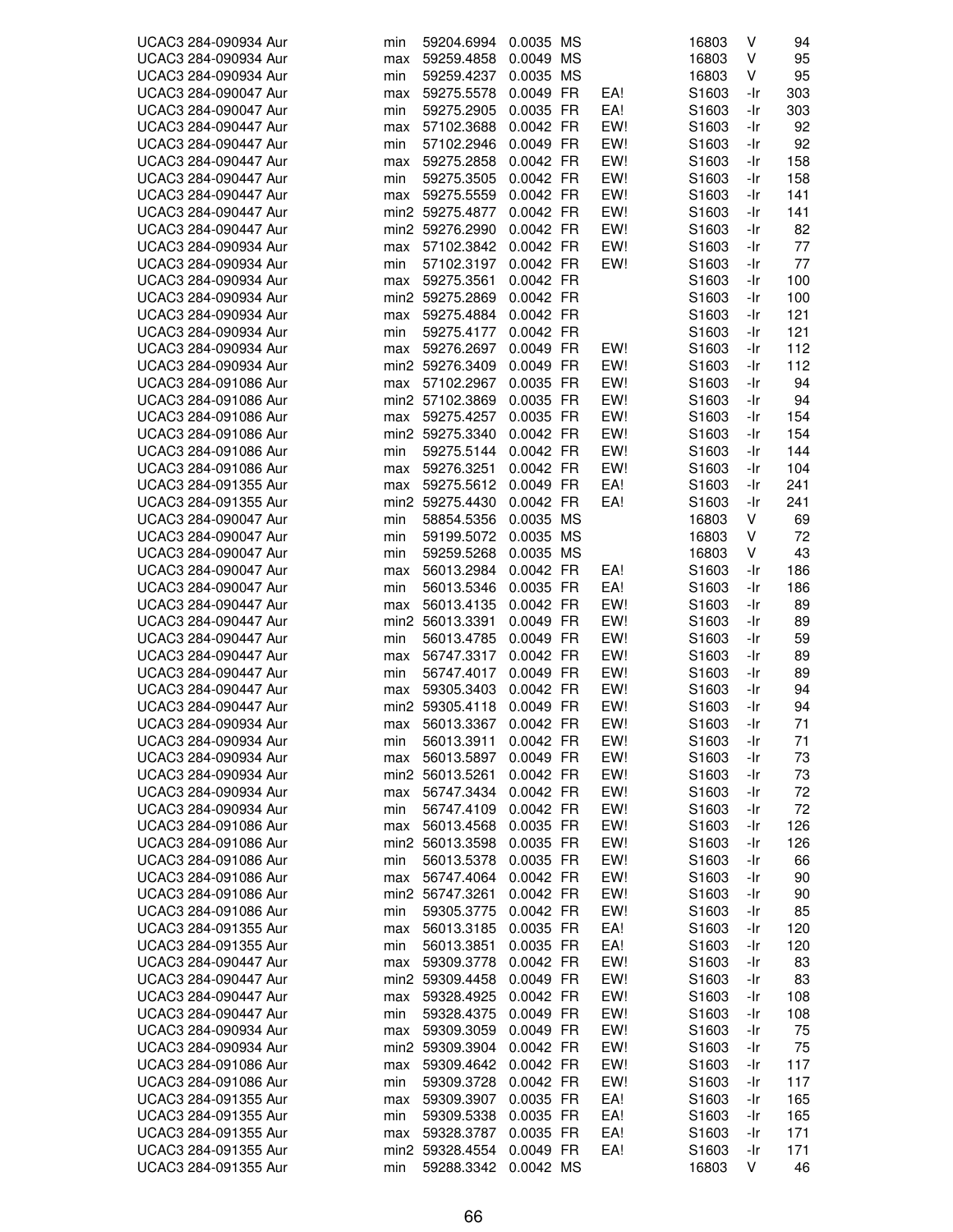| UCAC3 284-091355 Aur                         | min        | 59297.4181               | 0.0042 MS  | 16803          | ٧    | 51  |
|----------------------------------------------|------------|--------------------------|------------|----------------|------|-----|
| UCAC3 284-091355 Aur                         | min        | 59527.5575               | 0.0042 MS  | 16803          | V    | 69  |
| UCAC3 284-129390 Dra                         | max        | 59304.5382               | 0.0035 HOC | A4000          | CV   | 183 |
| UCAC3 284-129390 Dra                         | min        | 59304.4483               | 0.0035 HOC | A4000          | CV   | 183 |
| UCAC3 284-129310 Dra                         | min        | 59304.4541               | 0.0035 HOC | A4000          | CV   | 158 |
| UCAC3 284-129285 Dra                         | max        | 59304.4871               | 0.0035 HOC | A4000          | CV   | 113 |
| UCAC3 284-129285 Dra                         | min        | 59304.4036               | 0.0035 HOC | A4000          | CV   | 113 |
| UCAC3 284-159698 Cyg                         | min        | 58329.5240               | 0.0035 MS  | 16803          | -I-U | 51  |
| UCAC3 284-159698 Cyg                         | min        | 58330.4960               | 0.0035 MS  | 16803          | -l-U | 58  |
| UCAC3 284-159698 Cyg                         | min        | 58330.6590               | 0.0035 MS  | 16803          | -l-U | 39  |
| UCAC3 284-159698 Cyg                         | min        | 58352.5037               | 0.0035 MS  | 16803          | -l-U | 67  |
| UCAC3 284-159698 Cyg                         | min        | 58397.3305               | 0.0035 MS  | 16803          | -I-U | 55  |
| UCAC3 284-159698 Cyg                         | min        | 58397.4929               | 0.0035 MS  | 16803          | -I-U | 44  |
| UCAC3 284-159698 Cyg                         | min        | 58720.4906               | 0.0035 MS  | 16803          | ٧    | 59  |
| UCAC3 284-159698 Cyg                         | min        | 58755.4451               | 0.0035 MS  | 16803          | ٧    | 54  |
| UCAC3 284-159698 Cyg                         | min        | 59053.5237               | 0.0035 MS  | 16803          | ٧    | 54  |
| UCAC3 284-159698 Cyg                         | min        | 59069.3825               | 0.0035 MS  | 16803          | ٧    | 46  |
| UCAC3 284-159698 Cyg                         | min        | 59069.5442               | 0.0035 MS  | 16803          | ٧    | 52  |
| UCAC3 284-159698 Cyg                         | min        | 59102.3956               | 0.0035 MS  | 16803          | V    | 38  |
| UCAC3 284-159698 Cyg                         | min        | 59102.5558               | 0.0035 MS  | 16803          | ٧    | 39  |
| UCAC3 284-159698 Cyg                         | min        | 59140.4228               | 0.0035 MS  | 16803          | V    | 53  |
| UCAC3 284-159698 Cyg                         | min        | 59403.5472               | 0.0035 MS  | 16803          | ٧    | 46  |
| UCAC3 284-159698 Cyg                         | min        | 59426.5236               | 0.0035 MS  | 16803          | ٧    | 56  |
| UCAC3 284-159698 Cyg                         | min        | 59469.4088               | 0.0035 MS  | 16803          | V    | 51  |
|                                              |            |                          |            |                |      |     |
| UCAC3 284-159698 Cyg                         | min        | 59505.3332               | 0.0035 MS  | 16803          | ٧    | 51  |
| UCAC3 285-064742 Per                         | min        | 59098.6919               | 0.0035 MS  | 16803          | ٧    | 52  |
| UCAC3 285-064742 Per                         | min        | 59131.6840               | 0.0035 MS  | 16803          | ٧    | 68  |
| UCAC3 285-064742 Per                         | min        | 59178.5698               | 0.0035 MS  | 16803          | ٧    | 90  |
| UCAC3 285-064219 Per                         | min        | 58841.2902               | 0.0042 MS  | 16803          | V    | 78  |
| UCAC3 285-064219 Per                         | min        | 58847.3263               | 0.0042 MS  | 16803          | ٧    | 88  |
| UCAC3 285-064219 Per                         | min        | 58856.3595               | 0.0042 MS  | 16803          | ٧    | 95  |
| UCAC3 285-064219 Per                         | min        | 59136.6851               | 0.0042 MS  | 16803          | V    | 103 |
| UCAC3 285-064219 Per                         | min        | 59178.5975               | 0.0042 MS  | 16803          | ٧    | 131 |
| UCAC3 285-064533 Per                         | max        | 58520.3765               | 0.0056 MS  | 16803          | ٧    | 88  |
| UCAC3 285-064533 Per                         | min        | 58520.4298               | 0.0042 MS  | 16803          | ٧    | 88  |
| UCAC3 285-064533 Per                         | min        | 58752.6016               | 0.0042 MS  | 16803          | ٧    | 60  |
| UCAC3 285-064533 Per                         | min        | 58756.5984               | 0.0042 MS  | 16803          | ٧    | 51  |
| UCAC3 285-064533 Per                         | min        | 58772.5857               | 0.0042 MS  | 16803          | ٧    | 61  |
| UCAC3 285-064533 Per                         | min        | 58772.7056               | 0.0042 MS  | 16803          | ٧    | 45  |
| UCAC3 285-064533 Per                         | min        | 58782.6354               | 0.0042 MS  | 16803          | ٧    | 40  |
| UCAC3 285-064533 Per                         | min        | 58847.3095               | 0.0042 MS  | 16803          | V    | 47  |
| UCAC3 285-064533 Per                         | min        | 58847.4308               | 0.0042 MS  | 16803          | ٧    | 38  |
| UCAC3 285-064533 Per                         | min        | 59098.6195               | 0.0042 MS  | 16803          | ٧    | 34  |
| UCAC3 285-064533 Per                         | min        | 59121.6315               | 0.0042 MS  | 16803          | ٧    | 46  |
| UCAC3 285-064533 Per                         | min        | 59131.5610               | 0.0042 MS  | 16803          | ٧    | 55  |
| UCAC3 285-064533 Per                         | min        | 59131.6802               | 0.0042 MS  | 16803          | ٧    | 51  |
| UCAC3 285-064533 Per                         | min        | 59136.5276               | 0.0056 MS  | 16803          | ٧    | 33  |
| UCAC3 285-064533 Per                         | min        | 59136.6503               | 0.0056 MS  | 16803          | ٧    | 44  |
| UCAC3 285-064533 Per                         | min        | 59178.4323               | 0.0056 MS  | 16803          | V    | 47  |
| UCAC3 285-064533 Per                         | min        | 59178.5542               | 0.0056 MS  | 16803          | V    | 62  |
| UCAC3 285-064742 Per                         | min        | 58520.4456               | 0.0035 MS  | 16803          | ٧    | 79  |
| UCAC3 285-064742 Per                         | min        | 58752.5548               | 0.0035 MS  | 16803          | V    | 48  |
| UCAC3 285-064742 Per                         | min        | 58756.6064               | 0.0035 MS  | 16803          | ٧    | 84  |
| UCAC3 285-064742 Per                         | min        | 58782.6534               | 0.0035 MS  | 16803          | ٧    | 69  |
| UCAC3 285-064742 Per                         | min        | 58858.4799               | 0.0035 MS  | 16803          | ٧    | 54  |
| UCAC3 285-064904 Per                         | min        | 58756.6822               | 0.0035 MS  | 16803          | ٧    | 74  |
| UCAC3 285-065032 Per                         | max        | 59098.6013               | 0.0035 MS  | 16803          | ٧    | 109 |
|                                              |            |                          | 0.0035 MS  |                | ٧    | 117 |
| UCAC3 285-065032 Per<br>UCAC3 285-065032 Per | max<br>min | 59121.6412<br>59121.5338 | 0.0035 MS  | 16803<br>16803 | ٧    | 117 |
|                                              |            |                          |            |                |      |     |
| UCAC3 285-065032 Per                         | max        | 59131.6364               | 0.0035 MS  | 16803          | ٧    | 138 |
| UCAC3 285-065032 Per                         | min        | 59131.5339               | 0.0035 MS  | 16803          | V    | 138 |
| UCAC3 285-065032 Per                         | max        | 59136.5302               | 0.0035 MS  | 16803          | V    | 61  |
| UCAC3 285-065032 Per                         | min        | 59136.6294               | 0.0035 MS  | 16803          | V    | 99  |
| UCAC3 285-065032 Per                         | max        | 59178.5333               | 0.0035 MS  | 16803          | ٧    | 155 |
| UCAC3 285-065032 Per                         | min        | 59178.4348               | 0.0035 MS  | 16803          | ٧    | 155 |
| UCAC3 285-065032 Per                         | min        | 59178.6393               | 0.0035 MS  | 16803          | ٧    | 94  |
| UCAC3 285-065321 Per                         | min        | 58782.6465               | 0.0035 MS  | 16803          | V    | 62  |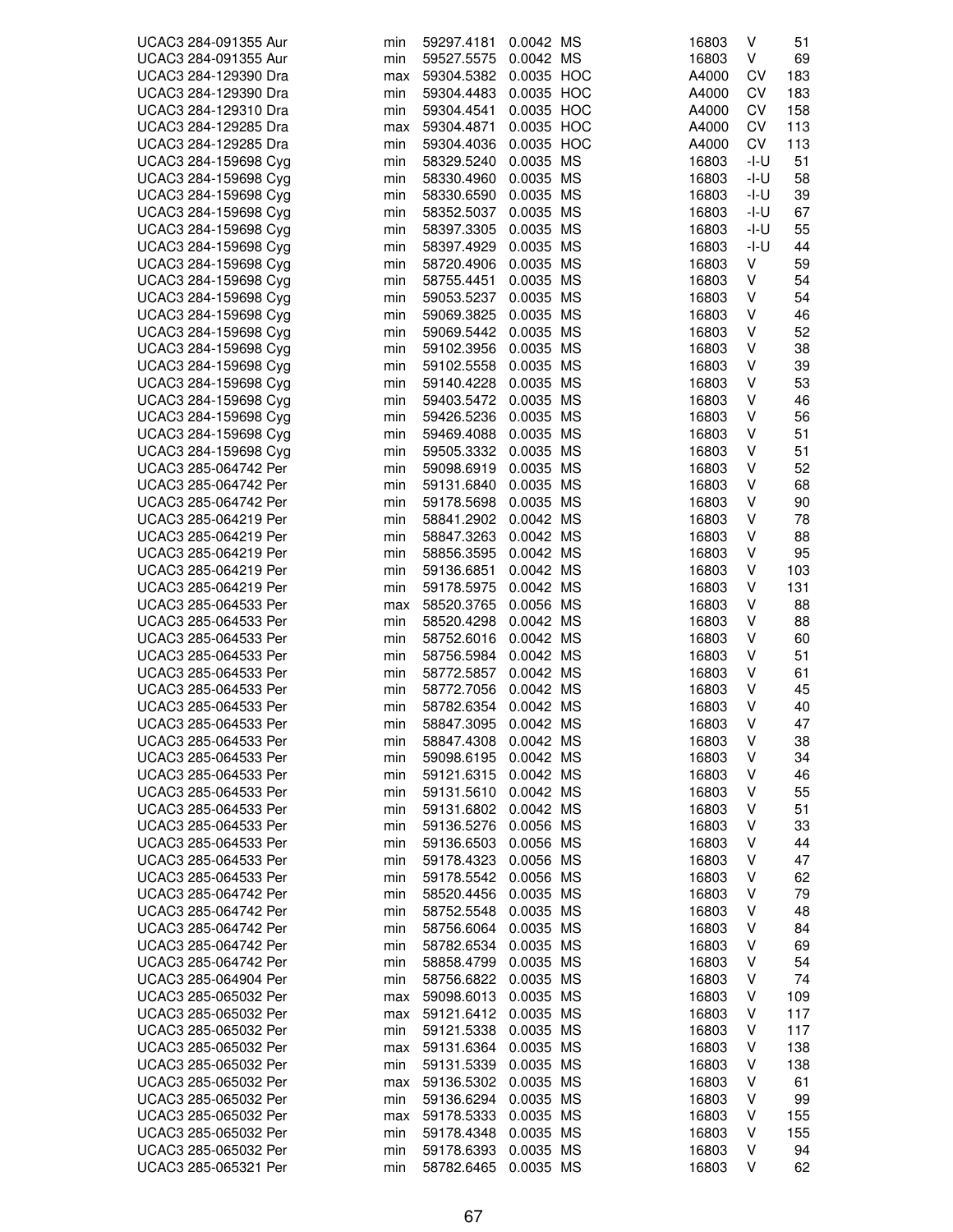| UCAC3 285-065321 Per                         | min        | 59178.4263               | 0.0035 MS              |        | 16803             | ٧      | 84         |
|----------------------------------------------|------------|--------------------------|------------------------|--------|-------------------|--------|------------|
| UCAC3 285-065032 Per                         | max        | 58520.4840               | 0.0035 MS              |        | 16803             | ٧      | 145        |
| UCAC3 285-065032 Per                         | min        | 58520.3746               | 0.0035 MS              |        | 16803             | ٧      | 145        |
| UCAC3 285-065032 Per                         | max        | 58752.5498               | 0.0035 MS              |        | 16803             | ٧      | 121        |
| UCAC3 285-065032 Per                         | min        | 58752.6476               | 0.0035 MS              |        | 16803             | v      | 121        |
| UCAC3 285-065032 Per                         | max        | 58756.6234               | 0.0035 MS              |        | 16803             | V      | 124        |
| UCAC3 285-065032 Per                         | min        | 58756.7178               | 0.0035 MS              |        | 16803             | V      | 124        |
| UCAC3 285-065032 Per                         | max        | 58772.5303               | 0.0035 MS              |        | 16803             | V      | 143        |
| UCAC3 285-065032 Per                         | min        | 58772.6318               | 0.0035 MS              |        | 16803             | ٧      | 143        |
| UCAC3 285-065032 Per                         | max        | 58782.7250               | 0.0035 MS              |        | 16803             | V      | 102        |
| UCAC3 285-065032 Per                         | min        | 58782.6242               | 0.0035 MS              |        | 16803             | V      | 102        |
| UCAC3 285-065032 Per                         | max        | 58806.3784               | 0.0035 MS              |        | 16803             | V      | 38         |
| UCAC3 285-065032 Per                         | max        | 58841.4547               | 0.0035 MS              |        | 16803             | ٧      | 121        |
| UCAC3 285-065032 Per                         | min        | 58841.3546               | 0.0035 MS              |        | 16803             | ٧      | 121        |
| UCAC3 285-065032 Per                         | max        | 58847.3694               | 0.0035 MS              |        | 16803             | ٧      | 82         |
| UCAC3 285-065032 Per                         | max        | 58856.3419               | 0.0035 MS              |        | 16803             | V      | 90         |
| UCAC3 285-065032 Per                         | min        | 58856.4411               | 0.0035 MS              |        | 16803             | V      | 90         |
| UCAC3 285-064742 Per                         | min        | 59461.6139               | 0.0035 MS              |        | 16803             | V      | 61         |
| UCAC3 285-064742 Per                         |            |                          | 0.0035 MS              |        |                   | V      |            |
|                                              | min        | 59468.5601               |                        |        | 16803             |        | 34         |
| UCAC3 285-064742 Per                         | min        | 59505.6040               | 0.0035 MS              |        | 16803             | ٧      | 61         |
| UCAC3 285-064742 Per                         | min        | 59512.5504               | 0.0035 MS              |        | 16803             | ٧      | 70         |
| UCAC3 285-064742 Per                         | min        | 59534.5451               | 0.0035 MS              |        | 16803             | ٧      | 71         |
| UCAC3 285-064742 Per                         | min        | 59555.3830               | 0.0035 MS              |        | 16803             | V      | 42         |
| UCAC3 285-065032 Per                         | min        | 59461.6750               | 0.0035 MS              |        | 16803             | V      | 65         |
| UCAC3 285-065032 Per                         | min        | 59468.6145               | 0.0035 MS              |        | 16803             | V      | 98         |
| UCAC3 285-065032 Per                         | max        | 59505.6257               | 0.0035 MS              |        | 16803             | ٧      | 149        |
| UCAC3 285-065032 Per                         | min        | 59505.5261               | 0.0035 MS              |        | 16803             | ٧      | 149        |
| UCAC3 285-065032 Per                         | max        | 59512.5592               | 0.0035 MS              |        | 16803             | V      | 160        |
| UCAC3 285-065032 Per                         | min        | 59512.6668               | 0.0035 MS              |        | 16803             | V      | 160        |
| UCAC3 285-065032 Per                         | max        | 59534.5864               | 0.0042 MS              |        | 16803             | V      | 131        |
| UCAC3 285-065032 Per                         | min        | 59534.4852               | 0.0042 MS              |        | 16803             | V      | 131        |
| UCAC3 285-065032 Per                         | max        | 59555.3807               | 0.0042 MS              |        | 16803             | ٧      | 122        |
| UCAC3 285-065032 Per                         | min        | 59555.4806               | 0.0042 MS              |        | 16803             | V      | 122        |
| UCAC3 285-089546 Aur                         | min        | 59328.4829               | 0.0035 FR              | DSCT:! | S1603             | -Ir    | 175        |
| UCAC3 285-090536 Aur                         | max        | 59275.3147               | 0.0049 FR              | EW!    | S1603             | -Ir    | 192        |
| UCAC3 285-090536 Aur                         | min        | 59275.4347               | 0.0049 FR              | EW!    | S1603             | -Ir    | 192        |
| UCAC3 285-090536 Aur                         | min        | 59276.2826               | 0.0056 FR              | EW!    | S1603             | -Ir    | 65         |
| UCAC3 285-090698 Aur                         | max        | 59275.4623               | 0.0049 FR              | EB:!   | S <sub>1603</sub> | -Ir    | 162        |
| UCAC3 285-090698 Aur                         | min        | 59275.3283               | 0.0042 FR              | $EB$ : | S1603             | -Ir    | 162        |
| UCAC3 285-090725 Aur                         | max        | 59275.4917               | 0.0049 FR              | EW!    | S1603             | -Ir    | 184        |
| UCAC3 285-090725 Aur                         | min        | 59275.3769               | 0.0049 FR              | EW!    | S1603             | -Ir    | 184        |
| UCAC3 285-090725 Aur                         |            | min2 59275.5592          | 0.0049 FR              | EW!    | S1603             | -Ir    | 125        |
| UCAC3 285-090725 Aur                         | max        | 59276.2637               | 0.0056 FR              | EW!    | S1603             | -Ir    | 129        |
| UCAC3 285-090725 Aur                         |            | min2 59276.3847          | 0.0049 FR              | EW!    | S1603             | -Ir    | 129        |
| UCAC3 285-090698 Aur                         | min        | 59204.6844               | 0.0035 MS              |        | 16803             | V      | 84         |
| UCAC3 285-090698 Aur                         | min        | 59259.4439               | 0.0035 MS              |        | 16803             | V      | 107        |
| UCAC3 285-090536 Aur                         | min        | 58854.4991               | 0.0042 MS              |        | 16803             | ٧      | 91         |
| UCAC3 285-090536 Aur                         | min        | 59138.6230               | 0.0042 MS              |        | 16803             | ٧      | 99         |
| UCAC3 285-090536 Aur                         | min        | 59176.6583               | 0.0042 MS              |        | 16803             | V      | 111        |
| UCAC3 285-090536 Aur                         | min        | 59199.5652               | 0.0042 MS              |        | 16803             | ٧      | 94         |
| UCAC3 285-090536 Aur                         | min        | 59204.6115               | 0.0042 MS              |        | 16803             | ٧      | 122        |
| UCAC3 285-090536 Aur                         | min        | 59259.4610               | 0.0042 MS              |        | 16803             | ٧      | 103        |
| UCAC3 285-090584 Aur                         | min        | 58854.3783               | 0.0035 MS              |        | 16803             | ٧      | 81         |
| UCAC3 285-090584 Aur                         | max        | 58854.5499               | 0.0049 MS              |        | 16803             | V      | 161        |
| UCAC3 285-090584 Aur                         | min        | 59138.7062               | 0.0035 MS              |        | 16803             | V      | 67         |
| UCAC3 285-090584 Aur                         | min        | 59176.5341               | 0.0035 MS              |        | 16803             | ٧      | 100        |
| UCAC3 285-090584 Aur                         | max        | 59204.5660               | 0.0056 MS              |        | 16803             | V      | 180        |
| UCAC3 285-090584 Aur                         | min        | 59259.4770               | 0.0035 MS              |        | 16803             | ٧      | 113        |
| UCAC3 285-090725 Aur                         | max        | 58854.5599               | 0.0069 MS              |        | 16803             | ٧      | 122        |
|                                              |            |                          |                        |        |                   |        |            |
| UCAC3 285-090725 Aur<br>UCAC3 285-090725 Aur | min        | 58854.4526               | 0.0035 MS<br>0.0035 MS |        | 16803<br>16803    | ٧<br>V | 122<br>117 |
| UCAC3 285-090725 Aur                         | min        | 59138.6435               |                        |        |                   | ٧      |            |
|                                              | max        | 59176.6189               | 0.0069 MS              |        | 16803             |        | 139        |
| UCAC3 285-090725 Aur                         | min        | 59176.5270               | 0.0035 MS              |        | 16803             | ٧      | 139        |
| UCAC3 285-090725 Aur                         | max        | 59199.5178               | 0.0056 MS              |        | 16803             | ٧      | 148        |
| UCAC3 285-090725 Aur                         | min        | 59199.6140               | 0.0035 MS              |        | 16803             | ٧      | 148        |
| UCAC3 285-090725 Aur<br>UCAC3 285-090725 Aur | max<br>min | 59204.5721<br>59204.6793 | 0.0069 MS<br>0.0035 MS |        | 16803<br>16803    | V<br>V | 154<br>154 |
|                                              |            |                          |                        |        |                   |        |            |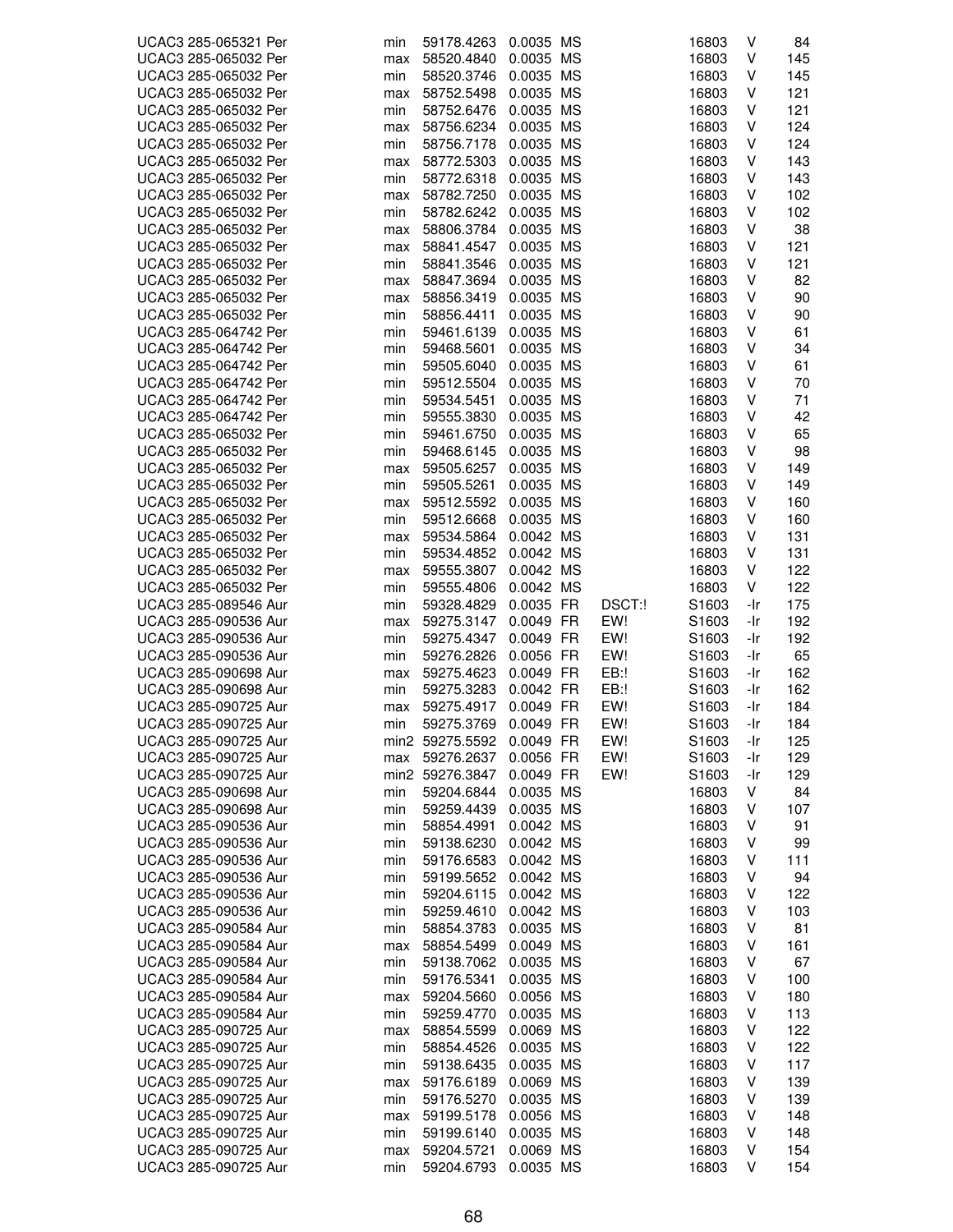| UCAC3 285-090725 Aur | max | 59259.4755      | 0.0069 MS |         | 16803             | ٧    | 160 |
|----------------------|-----|-----------------|-----------|---------|-------------------|------|-----|
| UCAC3 285-090725 Aur | min | 59259.3705      | 0.0035 MS |         | 16803             | V    | 160 |
| UCAC3 285-090536 Aur | max | 56013.3452      | 0.0049 FR | EW!     | S1603             | -Ir  | 116 |
| UCAC3 285-090536 Aur | min | 56013.4688      | 0.0056 FR | EW!     | S1603             | -Ir  | 116 |
| UCAC3 285-090536 Aur | max | 59305.3917      | 0.0049 FR | EW!     | S1603             | -Ir  | 120 |
| UCAC3 285-090536 Aur |     |                 | 0.0056 FR | EW!     |                   | -Ir  | 120 |
|                      |     | min2 59305.4615 |           |         | S1603             |      |     |
| UCAC3 285-090679 Aur | max | 56013.4113      | 0.0042 FR | $EA$ :! | S1603             | -Ir  | 127 |
| UCAC3 285-090679 Aur | min | 56013.3249      | 0.0049 FR | $EA$ :! | S1603             | -Ir  | 127 |
| UCAC3 285-090679 Aur |     | min2 59275.4110 | 0.0049 FR | EA!     | S <sub>1603</sub> | -Ir  | 201 |
| UCAC3 285-090698 Aur | max | 56013.4785      | 0.0042 FR | EB:!    | S1603             | -Ir  | 157 |
| UCAC3 285-090698 Aur | min | 56013.3410      | 0.0049 FR | EB:!    | S1603             | -Ir  | 157 |
| UCAC3 285-090698 Aur | max | 59305.3308      | 0.0049 FR | EB:!    | S1603             | -Ir  | 146 |
| UCAC3 285-090698 Aur | min | 59305.4392      | 0.0049 FR | EB:!    | S1603             | -Ir  | 146 |
| UCAC3 285-090725 Aur | max | 56013.3077      | 0.0049 FR | EW!     | S1603             | -Ir  | 136 |
| UCAC3 285-090725 Aur | min | 56013.3890      | 0.0049 FR | EW!     | S <sub>1603</sub> | -Ir  | 136 |
| UCAC3 285-090725 Aur | max | 56747.3480      | 0.0049 FR | EW!     | S <sub>1603</sub> | -Ir  | 82  |
|                      |     |                 |           | EW!     |                   |      |     |
| UCAC3 285-090725 Aur | max | 59305.4485      | 0.0049 FR |         | S1603             | -Ir  | 134 |
| UCAC3 285-090725 Aur | min | 59305.3487      | 0.0049 FR | EW!     | S1603             | -Ir  | 134 |
| UCAC3 285-090536 Aur | max | 59309.3497      | 0.0049 FR | EW!     | S1603             | -Ir  | 119 |
| UCAC3 285-090536 Aur | min | 59309.4827      | 0.0056 FR | EW!     | S1603             | -Ir  | 119 |
| UCAC3 285-090536 Aur | max | 59328.4582      | 0.0049 FR | EW!     | S1603             | -Ir  | 129 |
| UCAC3 285-090536 Aur | min | 59328.4047      | 0.0056 FR | EW!     | S <sub>1603</sub> | -Ir  | 129 |
| UCAC3 285-090698 Aur | min | 59328.4375      | 0.0049 FR | EB:!    | S1603             | -Ir  | 165 |
| UCAC3 285-090725 Aur | max | 59309.4996      | 0.0049 FR | EW!     | S1603             | -Ir  | 129 |
| UCAC3 285-090725 Aur | min | 59309.3912      | 0.0042 FR | EW!     | S1603             | -Ir  | 129 |
| UCAC3 285-090725 Aur | min | 59328.4565      | 0.0056 FR | EW!     | S1603             | -Ir  | 165 |
| UCAC3 285-155236 Cyg | min | 58329.3959      | 0.0035 MS |         | 16803             | -l-U | 92  |
| UCAC3 285-155236 Cyg |     |                 | 0.0035 MS |         | 16803             | -I-U | 83  |
|                      | min | 58330.4101      |           |         |                   |      |     |
| UCAC3 285-155236 Cyg | min | 58330.6160      | 0.0035 MS |         | 16803             | -I-U | 83  |
| UCAC3 285-155236 Cyg | min | 58352.5457      | 0.0035 MS |         | 16803             | -I-U | 108 |
| UCAC3 285-155236 Cyg | min | 58397.4141      | 0.0035 MS |         | 16803             | -I-U | 84  |
| UCAC3 285-155236 Cyg | min | 58720.4631      | 0.0035 MS |         | 16803             | V    | 63  |
| UCAC3 285-155236 Cyg | min | 58755.3891      | 0.0035 MS |         | 16803             | ٧    | 89  |
| UCAC3 285-155236 Cyg | min | 59053.4584      | 0.0035 MS |         | 16803             | ٧    | 78  |
| UCAC3 285-155236 Cyg | min | 59069.4997      | 0.0035 MS |         | 16803             | V    | 82  |
| UCAC3 285-155236 Cyg | min | 59102.3951      | 0.0035 MS |         | 16803             | ٧    | 61  |
| UCAC3 285-155236 Cyg | min | 59140.3640      | 0.0035 MS |         | 16803             | ٧    | 114 |
| UCAC3 285-155236 Cyg | min | 59403.5105      | 0.0035 MS |         | 16803             | ٧    | 64  |
| UCAC3 285-155236 Cyg | min | 59426.4509      | 0.0035 MS |         | 16803             | ٧    | 83  |
| UCAC3 285-155236 Cyg | min | 59426.6606      | 0.0035 MS |         | 16803             | V    | 49  |
| UCAC3 285-155236 Cyg | min | 59469.4997      | 0.0035 MS |         | 16803             | V    | 65  |
| UCAC3 285-155236 Cyg | min | 59505.4428      | 0.0035 MS |         | 16803             | V    | 77  |
| UCAC3 285-155734 Cyg | min | 58329.4446      | 0.0035 MS |         | 16803             | -l-U | 64  |
| UCAC3 285-155734 Cyg | min | 58329.5875      | 0.0035 MS |         | 16803             | -l-U | 57  |
|                      |     |                 |           |         |                   |      |     |
| UCAC3 285-155734 Cyg | min | 58330.4350      | 0.0035 MS |         | 16803             | -l-U | 57  |
| UCAC3 285-155734 Cyg | min | 58330.5768      | 0.0035 MS |         | 16803             | -I-U | 56  |
| UCAC3 285-155734 Cyg | min | 58352.4633      | 0.0035 MS |         | 16803             | -I-U | 61  |
| UCAC3 285-155734 Cyg | min | 58352.6062      | 0.0035 MS |         | 16803             | -l-U | 41  |
| UCAC3 285-155734 Cyg | min | 58397.3717      | 0.0035 MS |         | 16803             | -l-U | 64  |
| UCAC3 285-155734 Cyg | min | 58720.4835      | 0.0035 MS |         | 16803             | V    | 78  |
| UCAC3 285-155734 Cyg | min | 58755.3678      | 0.0035 MS |         | 16803             | ٧    | 57  |
| UCAC3 285-155734 Cyg | min | 58755.5075      | 0.0035 MS |         | 16803             | V    | 49  |
| UCAC3 285-155734 Cyg | min | 59053.4895      | 0.0035 MS |         | 16803             | ٧    | 72  |
| UCAC3 285-155734 Cyg | min | 59053.6324      | 0.0035 MS |         | 16803             | V    | 61  |
| UCAC3 285-155734 Cyg | min | 59069.4480      | 0.0035 MS |         | 16803             | V    | 66  |
| UCAC3 285-155734 Cyg | min | 59069.5875      | 0.0035 MS |         | 16803             | V    | 59  |
| UCAC3 285-155734 Cyg | min | 59102.4934      | 0.0035 MS |         | 16803             | V    | 60  |
|                      |     |                 |           |         |                   |      |     |
| UCAC3 285-155734 Cyg | min | 59140.3462      | 0.0035 MS |         | 16803             | V    | 61  |
| UCAC3 285-155734 Cyg | min | 59403.5856      | 0.0035 MS |         | 16803             | V    | 66  |
| UCAC3 285-155734 Cyg | min | 59426.4629      | 0.0035 MS |         | 16803             | ٧    | 62  |
| UCAC3 285-155734 Cyg | min | 59426.6008      | 0.0035 MS |         | 16803             | V    | 61  |
| UCAC3 285-155734 Cyg | min | 59469.3893      | 0.0035 MS |         | 16803             | ٧    | 63  |
| UCAC3 285-155734 Cyg | min | 59505.4030      | 0.0035 MS |         | 16803             | V    | 64  |
| UCAC3 285-157675 Cyg | min | 58329.5236      | 0.0035 MS |         | 16803             | -I-U | 90  |
| UCAC3 285-157675 Cyg | min | 58330.4056      | 0.0035 MS |         | 16803             | -I-U | 69  |
| UCAC3 285-157675 Cyg | min | 58330.5813      | 0.0035 MS |         | 16803             | -l-U | 95  |
| UCAC3 285-157675 Cyg | min | 58352.4455      | 0.0035 MS |         | 16803             | -l-U | 83  |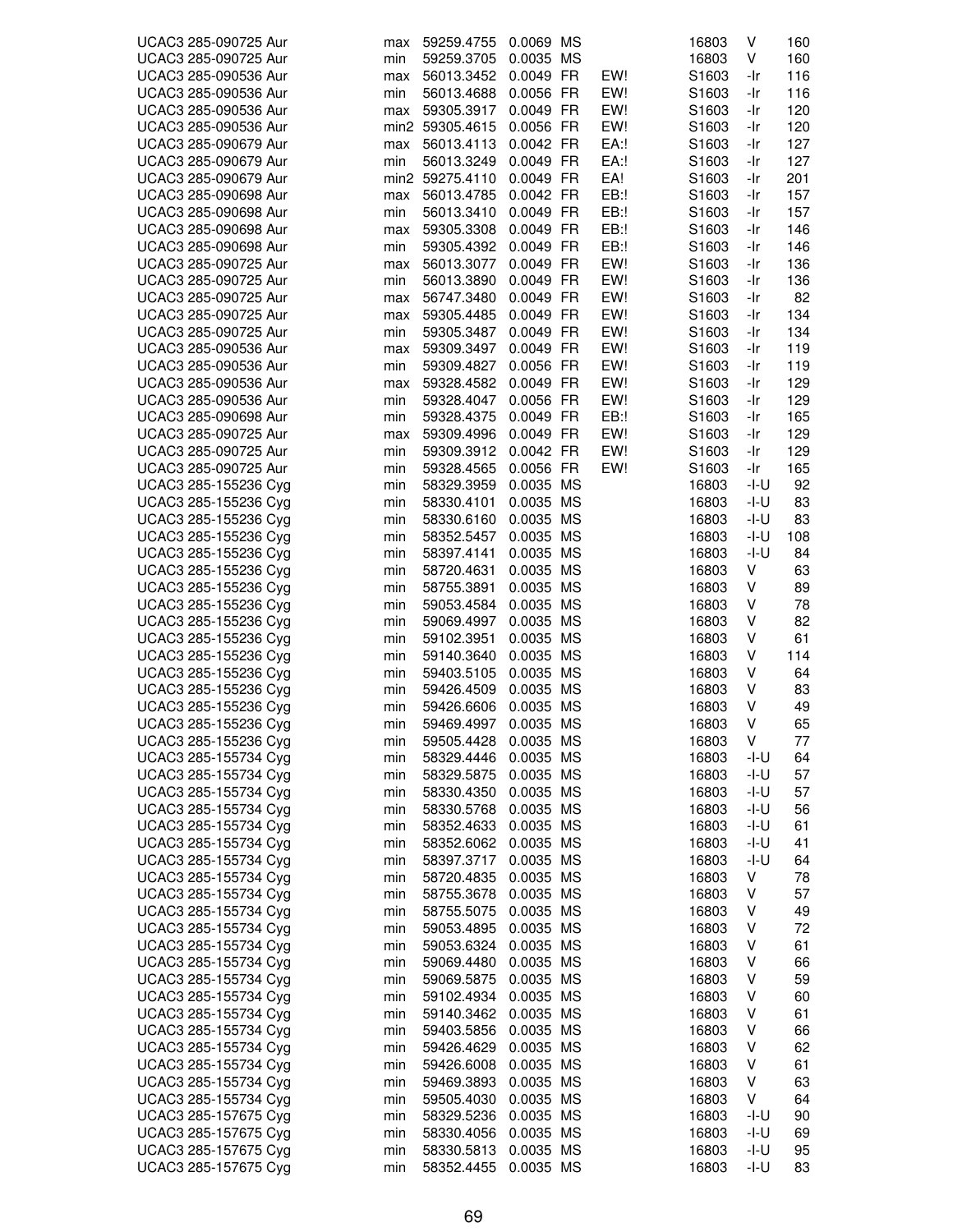| UCAC3 285-157675 Cyg                         | min        | 58397.4043                    | 0.0035 MS              |            | 16803          | $-I-U$     | 76        |
|----------------------------------------------|------------|-------------------------------|------------------------|------------|----------------|------------|-----------|
| UCAC3 285-157675 Cyg                         | min        | 58720.4227                    | 0.0035 MS              |            | 16803          | V          | 83        |
| UCAC3 285-157675 Cyg                         | min        | 58720.6017                    | 0.0035 MS              |            | 16803          | V          | 48        |
| UCAC3 285-157675 Cyg                         | min        | 58755.3362                    | 0.0035 MS              |            | 16803          | ٧          | 64        |
| UCAC3 285-157675 Cyg                         | min        | 58755.5126                    | 0.0035 MS              |            | 16803          | V          | 49        |
| UCAC3 285-157675 Cyg                         | min        | 59053.4930                    | 0.0035 MS              |            | 16803          | V          | 74        |
| UCAC3 285-157675 Cyg                         | min        | 59053.6650                    | 0.0035 MS              |            | 16803          | V          | 38        |
| UCAC3 285-157675 Cyg                         | min        | 59069.3647                    | 0.0035 MS              |            | 16803          | V          | 40        |
| UCAC3 285-157675 Cyg                         | min        | 59069.5360                    | 0.0035 MS              |            | 16803          | V          | 75        |
| UCAC3 285-157675 Cyg                         | min        | 59102.5078                    | 0.0035 MS              |            | 16803          | V          | 77        |
| UCAC3 285-157675 Cyg                         | min        | 59140.4191                    | 0.0035 MS              |            | 16803          | V          | 74        |
| UCAC3 285-157675 Cyg                         | min        | 59426.4095                    | 0.0035 MS              |            | 16803          | V          | 67        |
| UCAC3 285-157675 Cyg                         | min        | 59426.5849                    | 0.0035 MS              |            | 16803          | V          | 81        |
| UCAC3 285-157675 Cyg                         | min        | 59469.4310                    | 0.0035 MS              |            | 16803          | V          | 82        |
| UCAC3 286-046069 Per                         | max        | 59280.4211                    | 0.0069 FR              | EW:        | S1603          | -Ir        | 172       |
| UCAC3 286-046069 Per                         | min        | 59280.3472                    | 0.0042 FR              | EW:!       | S1603          | -Ir        | 172       |
| UCAC3 286-063889 Per                         | min        | 58520.4226                    | 0.0035 MS              |            | 16803          | V          | 83        |
| UCAC3 286-063889 Per                         | min        | 58841.3593                    | 0.0035 MS              |            | 16803          | V          | 71        |
| UCAC3 286-063889 Per                         | min        | 59131.5497                    | 0.0035 MS              |            | 16803          | V          | 78        |
| UCAC3 286-063889 Per                         | min        | 59178.6364                    | 0.0035 MS              |            | 16803          | V          | 96        |
| UCAC3 286-091488 Aur                         |            | min2 59276.3425               | 0.0049 FR              | EW!        | S1603          | -Ir        | 118       |
| UCAC3 286-091488 Aur                         | max        | 59275.3634                    | 0.0042 FR              | EW!        | S1603          | -Ir        | 107       |
| UCAC3 286-091488 Aur                         | min        | 59275.2786<br>min2 59275.4958 | 0.0042 FR              | EW!        | S1603          | -Ir        | 107       |
| UCAC3 286-091488 Aur                         |            |                               | 0.0042 FR              | EW!        | S1603          | -Ir        | 154       |
| UCAC3 286-091488 Aur<br>UCAC3 286-091488 Aur | max        | 56013.4381                    | 0.0042 FR              | EW!<br>EW! | S1603<br>S1603 | -Ir        | 105       |
| UCAC3 286-091488 Aur                         | min        | min2 56013.3149<br>56013.5411 | 0.0042 FR<br>0.0056 FR | EW!        | S1603          | -Ir<br>-Ir | 105<br>84 |
|                                              |            |                               | 0.0042 FR              | EW!        |                | -Ir        | 114       |
| UCAC3 286-091488 Aur<br>UCAC3 286-091488 Aur | max        | 59305.3562<br>59309.3723      | 0.0042 FR              | EW!        | S1603<br>S1603 | -Ir        | 116       |
| UCAC3 286-091488 Aur                         | max<br>min | 59309.4919                    | 0.0049 FR              | EW!        | S1603          | -Ir        | 116       |
| UCAC3 286-155544 Cyg                         | min        | 57691.3414                    | 0.0035 MS              |            | 16803          | V          | 41        |
| UCAC3 286-155544 Cyg                         | min        | 57691.4681                    | 0.0035 MS              |            | 16803          | V          | 37        |
| UCAC3 286-155544 Cyg                         | min        | 57916.5333                    | 0.0035 MS              |            | 16803          | V          | 39        |
| UCAC3 286-155544 Cyg                         | min        | 57955.4439                    | 0.0035 MS              |            | 16803          | V          | 54        |
| UCAC3 286-155544 Cyg                         | min        | 57955.5695                    | 0.0035 MS              |            | 16803          | V          | 43        |
| UCAC3 286-155544 Cyg                         | min        | 57963.4539                    | 0.0035 MS              |            | 16803          | V          | 48        |
| UCAC3 286-155544 Cyg                         | min        | 57963.5810                    | 0.0035 MS              |            | 16803          | V          | 53        |
| UCAC3 286-155544 Cyg                         | min        | 57979.4753                    | 0.0035 MS              |            | 16803          | V          | 39        |
| UCAC3 286-155544 Cyg                         | min        | 57979.6026                    | 0.0035 MS              |            | 16803          | V          | 45        |
| UCAC3 286-155544 Cyg                         | min        | 58004.3980                    | 0.0035 MS              |            | 16803          | V          | 59        |
| UCAC3 286-155544 Cyg                         | min        | 58010.3744                    | 0.0035 MS              |            | 16803          | V          | 62        |
| UCAC3 286-155544 Cyg                         | min        | 58010.5031                    | 0.0035 MS              |            | 16803          | V          | 51        |
| UCAC3 286-155544 Cyg                         | min        | 58015.3338                    | 0.0035 MS              |            | 16803          | V          | 44        |
| UCAC3 286-155544 Cyg                         | min        | 58015.4601                    | 0.0035 MS              |            | 16803          | V          | 55        |
| UCAC3 286-155544 Cyg                         | min        | 58329.4114                    | 0.0035 MS              |            | 16803          | -l-U       | 52        |
| UCAC3 286-155544 Cyg                         | min        | 58329.5389                    | 0.0035 MS              |            | 16803          | -I-U       | 56        |
| UCAC3 286-155544 Cyg                         | min        | 58329.6650                    | 0.0035 MS              |            | 16803          | $-I-U$     | 30        |
| UCAC3 286-155544 Cyg                         | min        | 58330.4276                    | 0.0035 MS              |            | 16803          | -I-U       | 59        |
| UCAC3 286-155544 Cyg                         | min        | 58330.5557                    | 0.0035 MS              |            | 16803          | -I-U       | 58        |
| UCAC3 286-155544 Cyg                         | min        | 58352.4267                    | 0.0035 MS              |            | 16803          | -I-U       | 63        |
| UCAC3 286-155544 Cyg                         | min        | 58352.5543                    | 0.0035 MS              |            | 16803          | $-I-U$     | 57        |
| UCAC3 286-155544 Cyg                         | max        | 58720.3556                    | 0.0049 MS              |            | 16803          | V          | 35        |
| UCAC3 286-155544 Cyg                         | min        | 58720.4181                    | 0.0035 MS              |            | 16803          | V          | 47        |
| UCAC3 286-155544 Cyg                         | max        | 58720.4827                    | 0.0049 MS              |            | 16803          | V          | 58        |
| UCAC3 286-155544 Cyg                         | min        | 58720.5444                    | 0.0035 MS              |            | 16803          | V          | 51        |
| UCAC3 286-155544 Cyg                         | max        | 58720.6115                    | 0.0049 MS              |            | 16803          | ٧          | 36        |
| UCAC3 286-155544 Cyg                         | max        | 58755.3236                    | 0.0049 MS              |            | 16803          | V          | 43        |
| UCAC3 286-155544 Cyg                         | min        | 58755.3870                    | 0.0035 MS              |            | 16803          | V          | 58        |
| UCAC3 286-155544 Cyg                         | max        | 58755.4494                    | 0.0049 MS              |            | 16803          | V          | 59        |
| UCAC3 286-155544 Cyg                         | min        | 58755.5138                    | 0.0035 MS              |            | 16803          | V          | 45        |
| UCAC3 286-155544 Cyg                         | min        | 59053.4408                    | 0.0035 MS              |            | 16803          | ٧          | 51        |
| UCAC3 286-155544 Cyg                         | max        | 59053.5027                    | 0.0049 MS              |            | 16803          | ٧          | 58        |
| UCAC3 286-155544 Cyg                         | min        | 59053.5681                    | 0.0035 MS              |            | 16803          | V          | 53        |
| UCAC3 286-155544 Cyg                         | max        | 59053.6320                    | 0.0049 MS              |            | 16803          | V          | 56        |
| UCAC3 286-155544 Cyg                         | max        | 59069.3992                    | 0.0049 MS              |            | 16803          | V          | 58        |
| UCAC3 286-155544 Cyg                         | min        | 59069.4623                    | 0.0035 MS              |            | 16803          | V          | 55        |
| UCAC3 286-155544 Cyg                         | max        | 59069.5263                    | 0.0049 MS              |            | 16803          | ٧          | 54        |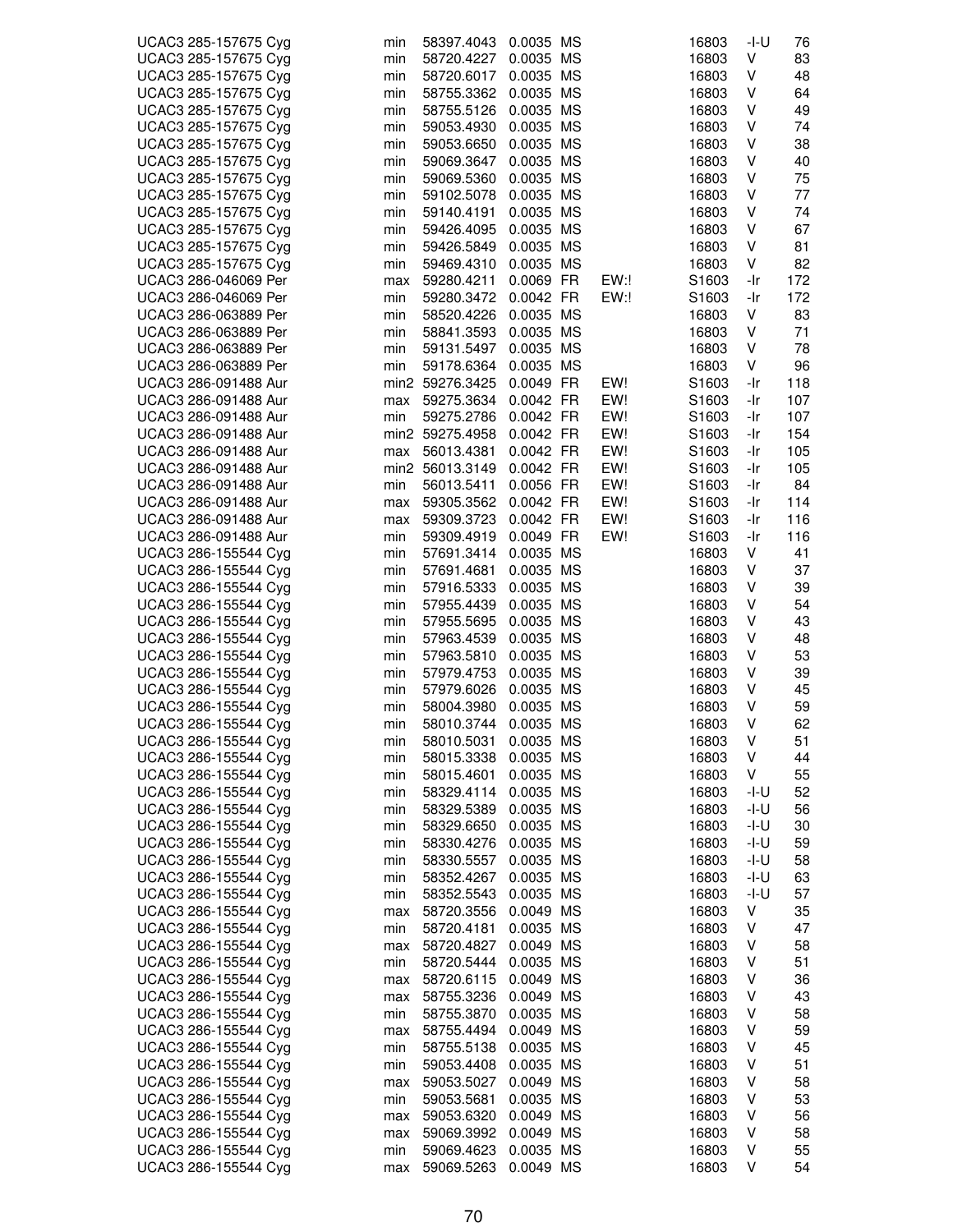| UCAC3 286-155544 Cyg | min | 59069.5896      | 0.0035 MS  |        | 16803             | V    | 58  |
|----------------------|-----|-----------------|------------|--------|-------------------|------|-----|
| UCAC3 286-155544 Cyg | max | 59069.6540      | 0.0049 MS  |        | 16803             | V    | 44  |
| UCAC3 286-155544 Cyg | min | 59102.3951      | 0.0035 MS  |        | 16803             | V    | 46  |
| UCAC3 286-155544 Cyg | max | 59102.4577      | 0.0049 MS  |        | 16803             | V    | 57  |
| UCAC3 286-155544 Cyg | min | 59102.5223      | 0.0035 MS  |        | 16803             | V    | 45  |
| UCAC3 286-155544 Cyg | max | 59102.5847      | 0.0049 MS  |        | 16803             | V    | 41  |
| UCAC3 286-155544 Cyg | min | 59140.2894      | 0.0035 MS  |        | 16803             | V    | 35  |
| UCAC3 286-155544 Cyg | max | 59140.3512      | 0.0049 MS  |        | 16803             | V    | 61  |
| UCAC3 286-155544 Cyg | min | 59140.4156      | 0.0035 MS  |        | 16803             | V    | 49  |
| UCAC3 286-155544 Cyg | max | 59140.4786      | 0.0049 MS  |        | 16803             | V    | 59  |
| UCAC3 286-155544 Cyg | min | 59403.4997      | 0.0035 MS  |        | 16803             | V    | 45  |
| UCAC3 286-155544 Cyg | min | 59403.6280      | 0.0035 MS  |        | 16803             | V    | 44  |
| UCAC3 286-155544 Cyg | min | 59426.3892      | 0.0035 MS  |        | 16803             | V    | 43  |
| UCAC3 286-155544 Cyg | min | 59426.5152      | 0.0035 MS  |        | 16803             | V    | 43  |
| UCAC3 286-155544 Cyg | min | 59426.6437      | 0.0035 MS  |        | 16803             | V    | 40  |
| UCAC3 286-155544 Cyg | min | 59469.3692      | 0.0035 MS  |        | 16803             | V    | 61  |
| UCAC3 286-155544 Cyg | max | 59469.4303      | 0.0049 MS  |        | 16803             | V    | 97  |
| UCAC3 286-155544 Cyg | min | 59469.4949      | 0.0035 MS  |        | 16803             | V    | 45  |
| UCAC3 286-155282 Cyg | min | 58329.5266      | 0.0035 MS  |        | 16803             | -I-U | 82  |
| UCAC3 286-155282 Cyg | min | 58330.5963      | 0.0035 MS  |        | 16803             | -I-U | 97  |
| UCAC3 286-155282 Cyg | min | 58352.4762      | 0.0035 MS  |        | 16803             | -I-U | 94  |
| UCAC3 286-155282 Cyg | min | 58397.3124      | 0.0035 MS  |        | 16803             | -I-U | 48  |
| UCAC3 286-155282 Cyg | min | 58720.4816      | 0.0035 MS  |        | 16803             | V    | 140 |
| UCAC3 286-155282 Cyg |     |                 | 0.0035 MS  |        |                   | V    | 77  |
|                      | min | 58755.4410      |            |        | 16803             |      |     |
| UCAC3 286-155282 Cyg | min | 59053.5361      | 0.0035 MS  |        | 16803             | V    | 139 |
| UCAC3 286-155282 Cyg | min | 59069.5390      | 0.0035 MS  |        | 16803             | V    | 141 |
| UCAC3 286-155282 Cyg | max | 59102.4873      | 0.0056 MS  |        | 16803             | V    | 122 |
| UCAC3 286-155282 Cyg | max | 59140.3909      | 0.0056 MS  |        | 16803             | V    | 123 |
| UCAC3 286-155282 Cyg | min | 59403.6388      | 0.0035 MS  |        | 16803             | V    | 70  |
| UCAC3 286-155282 Cyg | min | 59426.6013      | 0.0035 MS  |        | 16803             | V    | 117 |
| UCAC3 286-155282 Cyg | min | 59505.3244      | 0.0035 MS  |        | 16803             | V    | 60  |
| UCAC3 343-026020 Dra | max | 59303.3690      | 0.0035 HOC |        | A4000             | CV   | 219 |
| UCAC3 343-026020 Dra |     | min2 59303.4397 | 0.0035 HOC |        | A4000             | CV   | 219 |
| UCAC3 343-026020 Dra | max | 59303.5115      | 0.0035 HOC |        | A4000             | CV   | 219 |
| UCAC3 343-026020 Dra | min | 59303.5879      | 0.0035 HOC |        | A4000             | CV   | 219 |
| UCAC4 552-028220 Gem | min | 59263.3671      | 0.0035 MS  |        | 16803             | V    | 98  |
| UCAC4 552-028220 Gem | max | 59290.3934      | 0.0035 MS  |        | 16803             | V    | 131 |
| UCAC4 597-069471 Lyr | max | 56918.4021      | 0.0042 FR  | EW!    | S1603             | -Ir  | 84  |
| UCAC4 597-069471 Lyr |     | min2 56918.3090 | 0.0042 FR  | EW!    | S <sub>1603</sub> | -Ir  | 84  |
| UCAC4 597-069471 Lyr | min | 56918.5016      | 0.0049 FR  | EW!    | S1603             | -Ir  | 61  |
| UCAC4 597-069471 Lyr | max | 58043.3656      | 0.0035 FR  | EW!    | S1603             | -Ir  | 129 |
| UCAC4 597-069471 Lyr |     | min2 58043.2550 | 0.0069 FR  | EW!    | S1603             | -Ir  | 129 |
| UCAC4 597-069471 Lyr | max | 59069.3875      | 0.0063 FR  | EW!    | S1603             | -Ir  | 233 |
| UCAC4 597-069471 Lyr |     | min2 59069.4598 | 0.0049 FR  | EW!    | S1603             | -Ir  | 233 |
| UCAC4 597-069471 Lyr | max | 59071.4144      | 0.0042 FR  | EW!    | S1603             | -Ir  | 182 |
| UCAC4 597-069471 Lyr | min | 59071.5290      | 0.0042 FR  | EW!    | S1603             | -Ir  | 182 |
| UCAC4 597-069471 Lyr | max | 59461.3542      | 0.0049 FR  | EW!    | S1603             | -Ir  | 168 |
| UCAC4 597-069471 Lyr |     | min2 59461.4611 | 0.0049 FR  | EW!    | S1603             | -Ir  | 168 |
| UCAC4 597-069471 Lyr | min | 59372.6527      | 0.0042 MS  |        | 16803             | V    | 45  |
| UCAC4 597-069471 Lyr | min | 59443.4300      | 0.0042 MS  |        | 16803             | V    | 83  |
| UCAC4 598-070955 Lyr | max | 56918.3553      | 0.0056 FR  | DSCT:! | S1603             | -Ir  | 114 |
| UCAC4 598-070955 Lyr | min | 56918.4313      | 0.0069 FR  | DSCT:! | S1603             | -Ir  | 114 |
| UCAC4 598-070955 Lyr | max | 56918.4951      | 0.0069 FR  | DSCT:! | S1603             | -Ir  | 44  |
| UCAC4 598-070955 Lyr | min | 58043.2874      | 0.0069 FR  | EW!    | S1603             | -Ir  | 65  |
| UCAC4 598-070955 Lyr | max | 59069.4245      | 0.0063 FR  | EW!    | S <sub>1603</sub> | -Ir  | 89  |
| UCAC4 598-070955 Lyr | min | 59069.5178      | 0.0069 FR  | EW:    | S1603             | -Ir  | 89  |
| UCAC4 598-070955 Lyr | max | 59071.4666      | 0.0056 FR  | EW:    | S1603             | -Ir  | 142 |
| UCAC4 598-070955 Lyr | min | 59071.3969      | 0.0069 FR  | EW:    | S1603             | -Ir  | 142 |
|                      |     |                 |            | EW:    |                   |      |     |
| UCAC4 598-070955 Lyr | min | 59071.5578      | 0.0069 FR  |        | S1603             | -Ir  | 141 |
| UCAC4 598-070955 Lyr | max | 59461.3417      | 0.0056 FR  | EW!    | S1603             | -Ir  | 128 |
| UCAC4 598-070955 Lyr | min | 59461.4073      | 0.0069 FR  | EW:    | S1603             | -Ir  | 128 |
| UCAC4 598-071837 Lyr | max | 56918.3523      | 0.0035 FR  | EW!    | S1603             | -Ir  | 159 |
| UCAC4 598-071837 Lyr |     | min2 56918.4655 | 0.0035 FR  | EW!    | S1603             | -Ir  | 159 |
| UCAC4 598-071837 Lyr | max | 58043.3231      | 0.0035 FR  | EW!    | S1603             | -Ir  | 186 |
| UCAC4 598-071837 Lyr |     | min2 58043.4191 | 0.0042 FR  | EW!    | S1603             | -Ir  | 186 |
| UCAC4 598-071837 Lyr | max | 59069.3707      | 0.0042 FR  | EW!    | S1603             | -Ir  | 260 |
| UCAC4 598-071837 Lyr |     | min2 59069.4772 | 0.0035 FR  | EW!    | S1603             | -Ir  | 260 |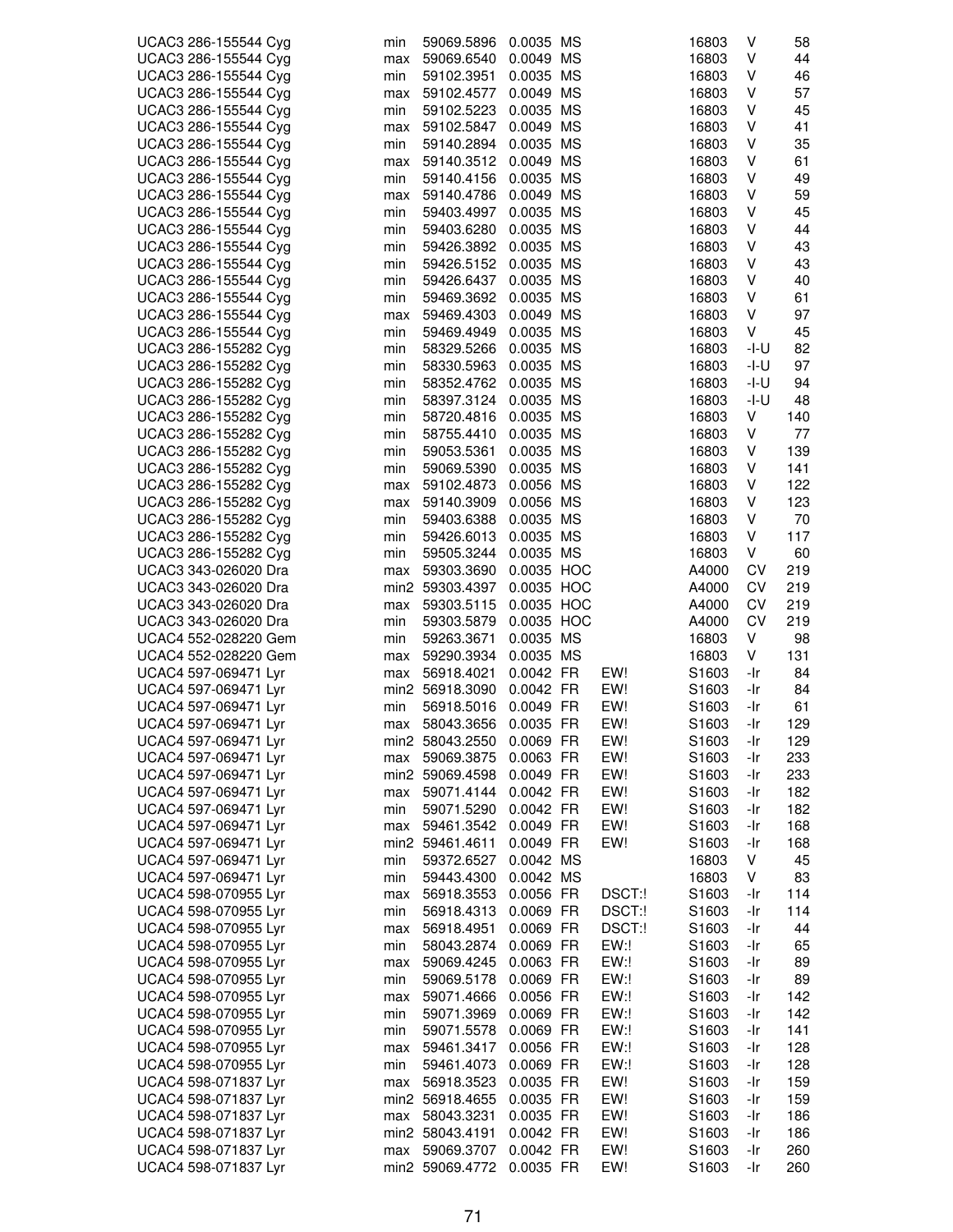| UCAC4 598-071837 Lyr       | min | 59071.3347      | 0.0063 FR      |           | EW!   | S <sub>1603</sub> | -Ir  | 31  |
|----------------------------|-----|-----------------|----------------|-----------|-------|-------------------|------|-----|
| UCAC4 598-071837 Lyr       | max | 59071.4061      | 0.0042 FR      |           | EW!   | S1603             | -Ir  | 171 |
| UCAC4 598-071837 Lyr       |     | min2 59071.5214 | 0.0042 FR      |           | EW!   | S <sub>1603</sub> | -Ir  | 171 |
| UCAC4 598-071837 Lyr       | max | 59461.4600      | 0.0035 FR      |           | EW!   | S1603             | -Ir  | 231 |
| UCAC4 598-071837 Lyr       |     | min2 59461.3543 | 0.0035 FR      |           | EW!   | S1603             | -Ir  | 231 |
|                            |     |                 | 0.0035 MS      |           |       | 16803             | V    | 78  |
| UCAC4 607-075897 Cyg       | min | 59395.5267      |                |           |       |                   |      |     |
| UCAC4 608-077894 Cyg       | min | 59395.4358      | 0.0035 MS      |           |       | 16803             | ٧    | 83  |
| UCAC4 608-077894 Cyg       | max | 59395.5296      | 0.0042 MS      |           |       | 16803             | ٧    | 84  |
| UCAC4 608-077894 Cyg       | min | 59423.4514      | 0.0035 MS      |           |       | 16803             | ٧    | 85  |
| UCAC4 608-078344 Cyg       | min | 59395.4145      | 0.0042 MS      |           |       | 16803             | ٧    | 56  |
| UCAC4 608-078344 Cyg       | min | 59395.5597      | 0.0042 MS      |           |       | 16803             | ٧    | 40  |
| UCAC4 608-078344 Cyg       | min | 59423.3950      | 0.0042 MS      |           |       | 16803             | ٧    | 44  |
| UCAC4 608-078344 Cyg       | min | 59488.3454      | 0.0042 MS      |           |       | 16803             | ٧    | 64  |
| UCAC4 625-070455 Lyr       | min | 59399.4765      | 0.0035 MS      |           |       | 16803             | V    | 87  |
| UCAC4 625-070455 Lyr       | min | 59413.5679      | 0.0035 MS      |           |       | 16803             | V    | 69  |
| UCAC4 625-070678 Lyr       | min | 59388.5985      | 0.0035 MS      |           |       | 16803             | ٧    | 71  |
| UCAC4 625-070678 Lyr       | min | 59399.4531      | 0.0035 MS      |           |       | 16803             | ٧    | 56  |
| UCAC4 625-070678 Lyr       | min | 59413.3817      | 0.0035 MS      |           |       | 16803             | ٧    | 41  |
| UCAC4 625-070678 Lyr       | min | 59413.5556      | 0.0035 MS      |           |       | 16803             | V    | 64  |
| USNO-B1.0-1531-0149458 Cam | min | 59433.5615      | 0.0004 WNZ EW! |           |       | 6303              | CV   | 93  |
| USNO-B1.0-1535-0121961 Cam | min | 59433.5947      | 0.0011 WNZ     |           |       | 6303              | CV   | 93  |
| USNO-B1.0-1419-0487235 Lac | min | 59162.4909      | 0.0035 MS      |           |       | 16803             | ٧    | 45  |
| USNO-B1.0-1419-0487235 Lac | min | 59176.4012      | 0.0035 MS      |           |       | 16803             | ٧    | 83  |
| USNO-B1.0-1419-0487235 Lac | min | 59495.3934      | 0.0035 MS      |           |       | 16803             | ٧    | 69  |
| USNO-B1.0-1419-0487235 Lac | min | 59503.3976      | 0.0035 MS      |           |       | 16803             | ٧    | 66  |
| USNO-B1.0-1419-0487235 Lac | min | 59527.3071      | 0.0035 MS      |           |       | 16803             | V    | 64  |
| USNO-B1.0-1419-0487235 Lac | min | 59529.2755      | 0.0035 MS      |           |       | 16803             | ٧    | 52  |
| USNO-B1.0-1419-0487235 Lac | min | 59529.4360      | 0.0035 MS      |           |       | 16803             | ٧    | 79  |
|                            |     |                 |                |           |       |                   |      |     |
| VSX J080412.0+203235 Cnc   | min | 57733.6495      | 0.0035 MS      |           |       | 16803             | ٧    | 97  |
| VSX J080412.0+203235 Cnc   | min | 57842.4237      | 0.0035 MS      |           |       | 16803             | ٧    | 88  |
| VSX J080412.0+203235 Cnc   | min | 57855.4496      | 0.0035 MS      |           |       | 16803             | V    | 46  |
| VSX J080412.0+203235 Cnc   | max | 58169.5058      | 0.0056 MS      |           |       | 16803             | -l-U | 65  |
| VSX J080412.0+203235 Cnc   | min | 58227.4052      | 0.0035         | <b>MS</b> |       | 16803             | -I-U | 67  |
| VSX J080412.0+203235 Cnc   | max | 58841.6884      | 0.0056 MS      |           |       | 16803             | ٧    | 112 |
| VSX J080412.0+203235 Cnc   | min | 58841.5999      | 0.0035 MS      |           |       | 16803             | V    | 112 |
| VSX J080412.0+203235 Cnc   | max | 58850.6093      | 0.0056 MS      |           |       | 16803             | ٧    | 99  |
| VSX J080412.0+203235 Cnc   | min | 58850.6957      | 0.0035 MS      |           |       | 16803             | V    | 99  |
| VSX J080412.0+203235 Cnc   | max | 58901.3826      | 0.0056 MS      |           |       | 16803             | V    | 70  |
| VSX J080412.0+203235 Cnc   | min | 58901.3079      | 0.0035 MS      |           |       | 16803             | ٧    | 70  |
| VSX J080412.0+203235 Cnc   | max | 59264.4027      | 0.0056 MS      |           |       | 16803             | ٧    | 164 |
| VSX J080412.0+203235 Cnc   | min | 59264.5051      | 0.0035 MS      |           |       | 16803             | v    | 164 |
| VSX J080433.6+204007 Cnc   | max | 57733.5656      | 0.0056 MS      |           |       | 16803             | V    | 115 |
| VSX J080433.6+204007 Cnc   | min | 57733.6506      | 0.0035 MS      |           |       | 16803             | ٧    | 115 |
| VSX J080433.6+204007 Cnc   | min | 57842.3820      | 0.0035 MS      |           |       | 16803             | V    | 57  |
| VSX J080433.6+204007 Cnc   | min | 58169.5462      | 0.0035 MS      |           |       | 16803             | -l-U | 66  |
| VSX J080433.6+204007 Cnc   | min | 58227.3847      | 0.0035 MS      |           |       | 16803             | -I-U | 91  |
| VSX J080433.6+204007 Cnc   | max | 58841.5718      | 0.0056 MS      |           |       | 16803             | ٧    | 93  |
| VSX J080433.6+204007 Cnc   | min | 58841.6511      | 0.0035 MS      |           |       | 16803             | ٧    | 93  |
| VSX J080433.6+204007 Cnc   | max | 58850.6161      | 0.0056 MS      |           |       | 16803             | ٧    | 92  |
| VSX J080433.6+204007 Cnc   | min | 58850.6998      | 0.0035 MS      |           |       | 16803             | V    | 92  |
| VSX J123645.5+132022 Vir   | max | 59322.4175      | 0.0035 MS      |           |       | 16803             | V    | 148 |
| VSX J190933.7+290329 Lyr   |     | min2 56918.4919 | 0.0063 FR      |           | EB!   | S1603             | -Ir  | 164 |
| VSX J190933.7+290329 Lyr   | max | 58043.4432      | 0.0049 FR      |           | EB!   | S1603             | -Ir  | 148 |
| VSX J190933.7+290329 Lyr   | min | 58043.3533      | 0.0035 FR      |           | EB!   | S1603             | -Ir  | 148 |
| VSX J190933.7+290329 Lyr   | max | 59069.3564      | 0.0069 FR      |           | EB!   | S <sub>1603</sub> | -Ir  | 270 |
| VSX J190933.7+290329 Lyr   |     | min2 59069.5075 | 0.0042 FR      |           | EB!   | S1603             | -Ir  | 270 |
| VSX J190933.7+290329 Lyr   |     | 59071.3500      | 0.0049 FR      |           | EB!   | S <sub>1603</sub> | -Ir  | 175 |
|                            | max |                 |                |           |       |                   |      |     |
| VSX J190933.7+290329 Lyr   | min | 59071.4949      | 0.0035 FR      |           | EB!   | S <sub>1603</sub> | -Ir  | 175 |
| VSX J190933.7+290329 Lyr   |     | min2 59461.3252 | 0.0069 FR      |           | EB!   | S1603             | -Ir  | 230 |
| VSX J191028.5+291350 Lyr   | max | 56918.2866      | 0.0056 FR      |           | DSCT! | S1603             | -Ir  | 16  |
| VSX J191028.5+291350 Lyr   | min | 56918.3017      | 0.0063 FR      |           | DSCT! | S <sub>1603</sub> | -Ir  | 16  |
| VSX J191028.5+291350 Lyr   | max | 56918.3347      | 0.0056 FR      |           | DSCT! | S1603             | -Ir  | 28  |
| VSX J191028.5+291350 Lyr   | min | 58043.3118      | 0.0063 FR      |           | DSCT! | S1603             | -Ir  | 151 |
| VSX J191028.5+291350 Lyr   | max | 59069.4077      | 0.0069 FR      |           | DSCT! | S1603             | -Ir  | 177 |
| VSX J191029.5+291310 Lyr   | max | 56918.3567      | 0.0042 FR      |           | EW!   | S1603             | -Ir  | 51  |
| VSX J191029.5+291310 Lyr   |     | min2 56918.3041 | 0.0042 FR      |           | EW!   | S1603             | -Ir  | 51  |
| VSX J191029.5+291310 Lyr   | max | 58043.2903      | 0.0049 FR      |           | EW!   | S1603             | -Ir  | 127 |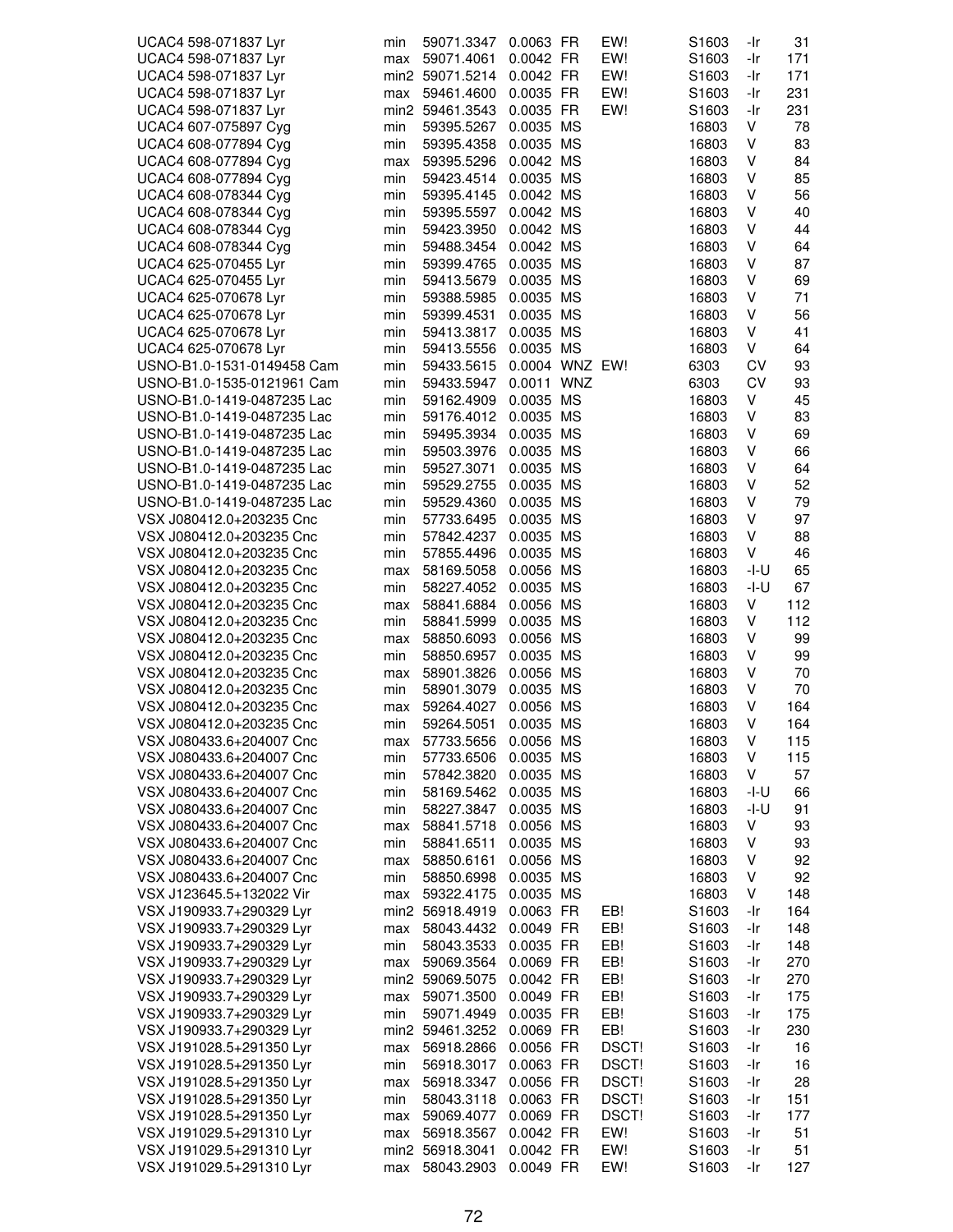| VSX J191029.5+291310 Lyr  | max | 59069.4148      | 0.0049 FR | EW! | S1603             | -Ir    | 223 |
|---------------------------|-----|-----------------|-----------|-----|-------------------|--------|-----|
|                           |     |                 |           |     |                   |        |     |
| VSX J191029.5+291310 Lyr  | min | 59069.5500      | 0.0063 FR | EW! | S1603             | -Ir    | 223 |
| VSX J191029.5+291310 Lyr  | max | 59071.4259      | 0.0049 FR | EW! | S <sub>1603</sub> | -Ir    | 180 |
| VSX J191029.5+291310 Lyr  | min | 59071.5401      | 0.0049 FR | EW! | S <sub>1603</sub> | -Ir    | 180 |
| VSX J191029.5+291310 Lyr  |     | min2 59461.3523 | 0.0069 FR | EW! | S1603             | -Ir    | 101 |
|                           |     |                 |           |     |                   |        |     |
| WISE J205119.0+343149 Cyg | min | 57915.5949      | 0.0035 MS |     | 16803             | V      | 56  |
| WISE J205119.0+343149 Cyg | max | 57946.5774      | 0.0056 MS |     | 16803             | V      | 126 |
| WISE J205119.0+343149 Cyg | min | 57946.4851      | 0.0035 MS |     | 16803             | V      | 126 |
| WISE J205119.0+343149 Cyg | min | 57962.4522      | 0.0035 MS |     | 16803             | V      | 77  |
|                           |     |                 | 0.0035 MS |     |                   |        |     |
| WISE J205119.0+343149 Cyg | min | 57962.6551      |           |     | 16803             | V      | 43  |
| WISE J205119.0+343149 Cyg | max | 57965.4963      | 0.0056 MS |     | 16803             | V      | 112 |
| WISE J205119.0+343149 Cyg | min | 57965.3935      | 0.0035 MS |     | 16803             | ٧      | 112 |
| WISE J205119.0+343149 Cyg | min | 57965.6040      | 0.0035 MS |     | 16803             | V      | 51  |
|                           |     |                 |           |     |                   | V      |     |
| WISE J205119.0+343149 Cyg | max | 58002.4834      | 0.0056 MS |     | 16803             |        | 145 |
| WISE J205119.0+343149 Cyg | min | 58002.3740      | 0.0035 MS |     | 16803             | V      | 145 |
| WISE J205119.0+343149 Cyg | max | 58006.4672      | 0.0056 MS |     | 16803             | V      | 125 |
| WISE J205119.0+343149 Cyg | min | 58006.5752      | 0.0035 MS |     | 16803             | V      | 125 |
| WISE J205119.0+343149 Cyg | max | 58321.4456      | 0.0056 MS |     | 16803             | -I-U   | 138 |
|                           |     |                 |           |     |                   |        |     |
| WISE J205119.0+343149 Cyg | min | 58321.5516      | 0.0035 MS |     | 16803             | $-I-U$ | 138 |
| WISE J205119.0+343149 Cyg | max | 58326.4918      | 0.0056 MS |     | 16803             | $-I-U$ | 158 |
| WISE J205119.0+343149 Cyg | min | 58326.5928      | 0.0035 MS |     | 16803             | $-I-U$ | 158 |
| WISE J205119.0+343149 Cyg | max | 58382.3803      | 0.0056 MS |     | 16803             | -I-U   | 172 |
|                           |     |                 |           |     |                   |        |     |
| WISE J205119.0+343149 Cyg | min | 58382.4864      | 0.0035 MS |     | 16803             | -l-U   | 172 |
| WISE J205119.0+343149 Cyg | min | 58687.5799      | 0.0035 MS |     | 16803             | V      | 77  |
| WISE J205119.0+343149 Cyg | max | 58696.5138      | 0.0056 MS |     | 16803             | V      | 144 |
| WISE J205119.0+343149 Cyg | min | 58696.4042      | 0.0035 MS |     | 16803             | V      | 144 |
|                           |     |                 |           |     |                   |        |     |
| WISE J205119.0+343149 Cyg | min | 58696.6170      | 0.0035 MS |     | 16803             | V      | 85  |
| WISE J205119.0+343149 Cyg | min | 58710.4820      | 0.0035 MS |     | 16803             | V      | 153 |
| WISE J205119.0+343149 Cyg | max | 58710.5942      | 0.0056 MS |     | 16803             | V      | 90  |
| WISE J205119.0+343149 Cyg | max | 58761.4428      | 0.0056 MS |     | 16803             | V      | 146 |
|                           |     |                 |           |     |                   | V      |     |
| WISE J205119.0+343149 Cyg | min | 58761.3314      | 0.0035 MS |     | 16803             |        | 146 |
| WISE J205119.0+343149 Cyg | min | 58782.3448      | 0.0035 MS |     | 16803             | V      | 74  |
| WISE J205119.0+343149 Cyg | max | 59051.4070      | 0.0056 MS |     | 16803             | V      | 120 |
| WISE J205119.0+343149 Cyg | min | 59051.5088      | 0.0035 MS |     | 16803             | V      | 120 |
| WISE J205119.0+343149 Cyg | max | 59075.3625      | 0.0056 MS |     | 16803             | ٧      | 122 |
|                           |     |                 |           |     |                   |        |     |
| WISE J205119.0+343149 Cyg | min | 59075.4648      | 0.0035 MS |     | 16803             | V      | 122 |
| WISE J205119.0+343149 Cyg | max | 59075.5633      | 0.0056 MS |     | 16803             | V      | 122 |
| WISE J205119.0+343149 Cyg | min | 59075.6650      | 0.0035 MS |     | 16803             | V      | 122 |
| WISE J205119.0+343149 Cyg | max | 59096.3739      | 0.0056 MS |     | 16803             | V      | 144 |
|                           |     |                 |           |     |                   | V      |     |
| WISE J205119.0+343149 Cyg | min | 59096.4758      | 0.0035 MS |     | 16803             |        | 144 |
| WISE J205119.0+343149 Cyg | max | 59120.3320      | 0.0056 MS |     | 16803             | v      | 132 |
| WISE J205119.0+343149 Cyg | min | 59120.4292      | 0.0035 MS |     | 16803             | V      | 132 |
| WISE J205119.0+343149 Cyg | min | 59139.3392      | 0.0035 MS |     | 16803             | V      | 96  |
| WISE J205119.0+343149 Cyg |     | 59171.2776      | 0.0035 MS |     | 16803             | V      | 54  |
|                           | min |                 |           |     |                   |        |     |
| WISE J205119.0+343149 Cyg | max | 54684.4535      | 0.0056 FR |     | S1603             | -Ir    | 177 |
| WISE J205119.0+343149 Cyg |     | min2 54684.5631 | 0.0042 FR |     | S1603             | -Ir    | 177 |
| WISE J205119.0+343149 Cyg | max | 54719.3387      | 0.0063 FR |     | S1603             | -Ir    | 198 |
| WISE J205119.0+343149 Cyg |     | min2 54719.4561 | 0.0042 FR |     | S1603             | -Ir    | 198 |
|                           |     |                 |           |     |                   |        |     |
| WISE J205119.0+343149 Cyg | max | 55480.4026      | 0.0049 FR |     | S <sub>1603</sub> |        | 203 |
| WISE J205119.0+343149 Cyg | min | 55480.2962      | 0.0035 FR |     | S <sub>1603</sub> |        | 203 |
| WISE J205119.0+343149 Cyg | max | 56159.5204      | 0.0049 FR |     | S <sub>1603</sub> | -Ir    | 337 |
| WISE J205119.0+343149 Cyg | min | 56159.4007      | 0.0035 FR |     | S <sub>1603</sub> | -Ir    | 337 |
|                           |     |                 |           |     |                   |        |     |
| WISE J205119.0+343149 Cyg | max | 56650.3616      | 0.0056 FR |     | S1603             | -Ir    | 205 |
| WISE J205119.0+343149 Cyg | min | 56650.2456      | 0.0035 FR |     | S <sub>1603</sub> | -Ir    | 205 |
| WISE J205119.0+343149 Cyg |     | min2 56654.2413 | 0.0035 FR |     | S <sub>1603</sub> | -Ir    | 167 |
| WISE J205119.0+343149 Cyg | max | 56657.2932      | 0.0049 FR |     | S1603             | -Ir    | 169 |
|                           |     |                 |           |     |                   |        |     |
| WISE J205119.0+343149 Cyg | max | 56937.3755      | 0.0049 FR |     | S1603             | -Ir    | 184 |
| WISE J205119.0+343149 Cyg | min | 56937.2718      | 0.0063 FR |     | S <sub>1603</sub> | -Ir    | 184 |
| WISE J205119.0+343149 Cyg | max | 57287.4396      | 0.0049 FR |     | S1603             | -Ir    | 222 |
| WISE J205119.0+343149 Cyg | min | 57287.3330      | 0.0035 FR |     | S1603             | -Ir    | 222 |
|                           |     |                 |           |     |                   |        |     |
| WISE J205119.0+343149 Cyg | max | 57297.3209      | 0.0049 FR |     | S <sub>1603</sub> | -Ir    | 348 |
| WISE J205119.0+343149 Cyg | min | 57297.4215      | 0.0035 FR |     | S <sub>1603</sub> | -Ir    | 348 |
| WISE J205119.0+343149 Cyg | max | 57298.3659      | 0.0049 FR |     | S <sub>1603</sub> | -Ir    | 254 |
| WISE J205119.0+343149 Cyg | max | 57307.4059      | 0.0049 FR |     | S1603             | -Ir    | 203 |
| WISE J205119.0+343149 Cyg |     | min2 57307.2985 | 0.0035 FR |     | S1603             | -Ir    | 203 |
|                           |     |                 |           |     |                   |        |     |
| WISE J205119.0+343149 Cyg | min | 57307.5036      | 0.0042 FR |     | S1603             | -Ir    | 163 |
| WISE J205119.0+343149 Cyg | max | 57658.3072      | 0.0049 FR |     | S1603             | -Ir    | 315 |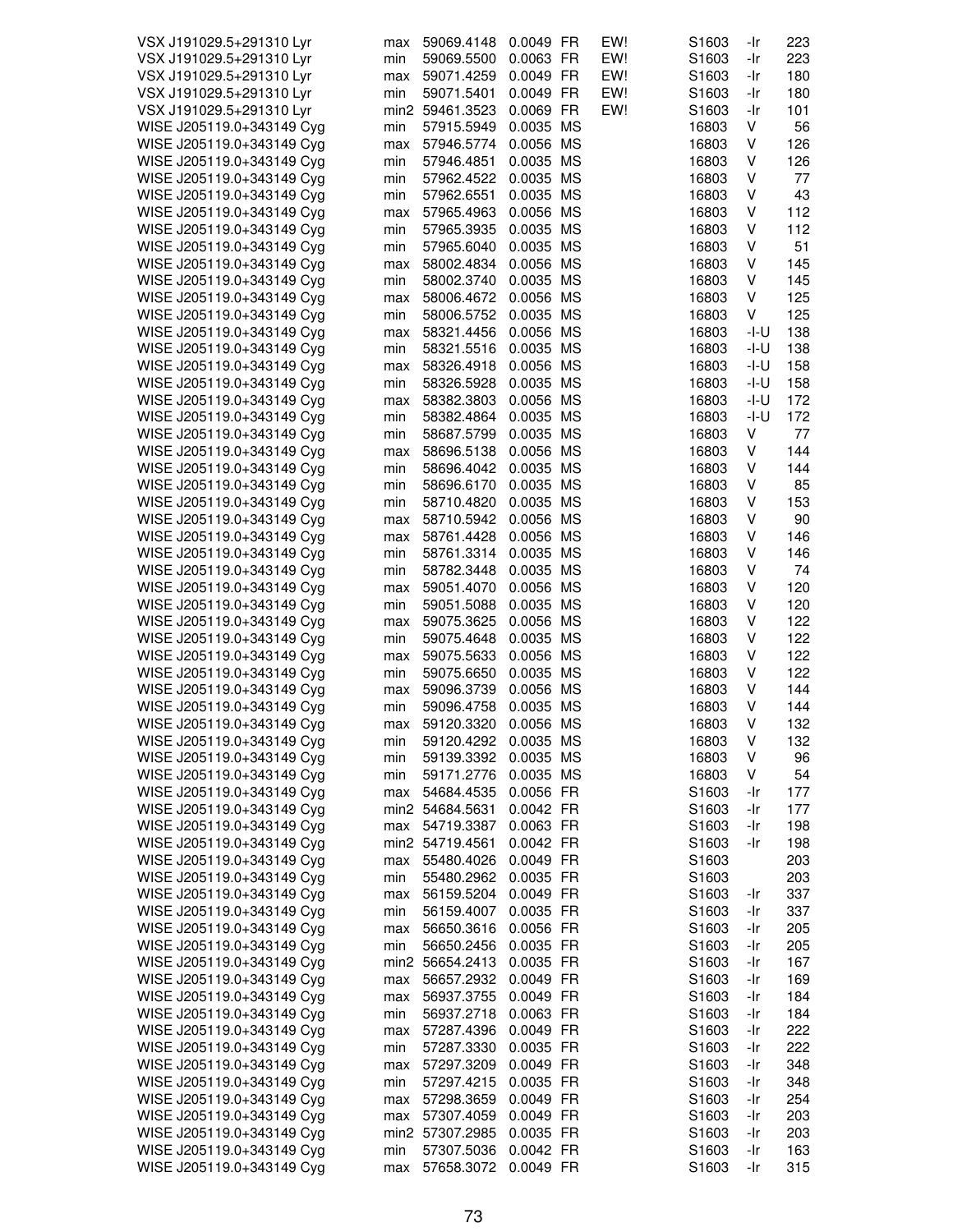| WISE J205119.0+343149 Cyg             | min        | 57658.4037               | 0.0035 FR                |            | S1603             | -Ir    | 315       |
|---------------------------------------|------------|--------------------------|--------------------------|------------|-------------------|--------|-----------|
| WISE J205119.0+343149 Cyg             | max        | 57684.3554               | 0.0049 FR                |            | S1603             | -Ir    | 194       |
| WISE J205119.0+343149 Cyg             |            | min2 57684.2577          | 0.0056 FR                |            | S <sub>1603</sub> | -Ir    | 194       |
| WISE J205119.0+343149 Cyg             | max        | 57722.3909               | 0.0049 FR                |            | S1603             | -Ir    | 266       |
| WISE J205119.0+343149 Cyg             | min        | 57722.2840               | 0.0035 FR                |            | S <sub>1603</sub> | -Ir    | 266       |
| WISE J205119.0+343149 Cyg             | min        | 57727.3217               | 0.0035 FR                |            | S1603             | -Ir    | 180       |
| WISE J205119.0+343149 Cyg             | max        | 57733.3142               | 0.0063 FR                |            | S1603             | -Ir    | 197       |
| WISE J205119.0+343149 Cyg             | min        | 57733.2058               | 0.0056 FR                |            | S1603             | -Ir    | 197       |
| WISE J205119.0+343149 Cyg             |            | min2 57733.4130          | 0.0069 FR                |            | S1603             | -Ir    | 77        |
| WISE J205119.0+343149 Cyg             | max        | 59070.5299               | 0.0049 FR                |            | S1603             | -Ir    | 191       |
| WISE J205119.0+343149 Cyg             | min        | 59070.4221               | 0.0035 FR                |            | S1603             | -Ir    | 191       |
| WISE J205119.0+343149 Cyg             | max        | 54682.3561               | 0.0063 FR                |            | S1603             | -Ir    | 381       |
| WISE J205119.0+343149 Cyg             |            | min2 54682.4742          | 0.0042 FR                |            | S1603             | -Ir    | 381       |
| WISE J205119.0+343149 Cyg             | min        | 55050.3887               | 0.0049 FR                |            | S1603             |        | 279       |
| WISE J205119.0+343149 Cyg             | min        | 59400.5214               | 0.0035 MS                |            | 16803             | V      | 81        |
| WISE J205119.0+343149 Cyg             | max        | 59400.6276               | 0.0056 MS                |            | 16803             | V      | 68        |
| WISE J205119.0+343149 Cyg             | max        | 59414.4919               | 0.0056 MS                |            | 16803             | V      | 86        |
| WISE J205119.0+343149 Cyg             | min        | 59414.5992               | 0.0035 MS                |            | 16803             | V      | 74        |
| WISE J205119.0+343149 Cyg             | max        | 59433.4079               | 0.0056 MS                |            | 16803             | V      | 66        |
| WISE J205119.0+343149 Cyg             | min        | 59433.5060               | 0.0035 MS                |            | 16803             | V      | 80        |
| WISE J205119.0+343149 Cyg             | max        | 59433.6097               | 0.0056 MS                |            | 16803             | V      | 90        |
| WISE J205119.0+343149 Cyg             | min        | 59444.4366               | 0.0035 MS                |            | 16803             | V      | 78        |
| WISE J205119.0+343149 Cyg             | max        | 59444.5357               | 0.0056 MS                |            | 16803             | V      | 78        |
| WISE J205119.0+343149 Cyg             | min        | 59444.6454               | 0.0035 MS                |            | 16803             | V      | 58        |
|                                       |            |                          | 0.0035 MS                |            |                   | V      | 52        |
| WISE J205119.0+343149 Cyg             | min        | 59463.3461               |                          |            | 16803             |        |           |
| WISE J205119.0+343149 Cyg             | min        | 59512.3015               | 0.0035 MS                |            | 16803             | V      | 59        |
| WISE J205119.0+343149 Cyg             | max        | 59512.4117               | 0.0056 MS                |            | 16803             | V      | 68        |
| WISE J205233.7+345445 Cyg             | min        | 57962.4867               | 0.0042 MS                |            | 16803             | V      | 169       |
| WISE J205233.7+345445 Cyg             | min        | 58002.4909               | 0.0042 MS                |            | 16803             | V      | 170       |
| WISE J205233.7+345445 Cyg             | min        | 58382.4154               | 0.0042 MS                |            | 16803             | $-I-U$ | 177       |
| WISE J205233.7+345445 Cyg             | max        | 58687.5454               | 0.0042 MS                |            | 16803             | V      | 145       |
| WISE J205233.7+345445 Cyg             | max        | 58696.4691               | 0.0042 MS                |            | 16803             | V      | 229       |
| WISE J205233.7+345445 Cyg             | min        | 58696.6392               | 0.0042 MS                |            | 16803             | V      | 229       |
| WISE J205233.7+345445 Cyg             | max        | 58710.3878               | 0.0042 MS                |            | 16803             | V      | 231       |
| WISE J205233.7+345445 Cyg             | min        | 58710.5698               | 0.0042 MS                |            | 16803             | V      | 231       |
| WISE J205233.7+345445 Cyg             | max        | 58761.4538               | 0.0042 MS                |            | 16803             | V      | 134       |
| WISE J205233.7+345445 Cyg             | min        | 58782.3389               | 0.0042 MS                |            | 16803             | V      | 84        |
| WISE J205233.7+345445 Cyg             | min        | 59051.5782               | 0.0042 MS                |            | 16803             | V      | 103       |
| WISE J205233.7+345445 Cyg             | min        | 59075.4896               | 0.0042 MS                |            | 16803             | V      | 149       |
| WISE J205233.7+345445 Cyg             | max        | 59096.4005               | 0.0042 MS                |            | 16803             | V      | 211       |
| WISE J205233.7+345445 Cyg             | min        | 59096.5658               | 0.0042 MS                |            | 16803             | V      | 211       |
| WISE J205233.7+345445 Cyg             | min        | 59120.4867               | 0.0042 MS                |            | 16803             | V      | 171       |
| WISE J205233.7+345445 Cyg             | min        | 59139.4202               | 0.0042 MS                |            | 16803             | V      | 126       |
| WISE J205233.7+345445 Cyg             | max        | 57298.4474               | 0.0035 FR                | EW!        | S1603             | -Ir    | 248       |
| WISE J205233.7+345445 Cyg             |            | min2 57298.3561          | 0.0049 FR                | EW!        | S1603             | -Ir    | 248       |
| WISE J205233.7+345445 Cyg             | max        | 57307.4397               | 0.0035 FR                | EW!        | S1603             | -Ir    | 295       |
| WISE J205233.7+345445 Cyg             | max        | 57658.4100               | 0.0049 FR                | EW!        | S1603             | -Ir    | 318       |
| WISE J205233.7+345445 Cyg             | min        | 57684.3146               | 0.0049 FR                | EW!        | S1603             | -Ir    | 190       |
| WISE J205233.7+345445 Cyg             | max        | 57722.3771               | 0.0049 FR                | EW!        | S1603             | -Ir    | 228       |
| WISE J205233.7+345445 Cyg             | min        | 57733.2580               | 0.0042 FR                | EW!        | S1603             | -Ir    | 247       |
| WISE J205233.7+345445 Cyg             | min        | 59070.5341               | 0.0042 FR                | EW!        | S <sub>1603</sub> | -Ir    | 179       |
| Exoplanets:                           |            |                          |                          |            |                   |        |           |
| HAT-P-10B Ari                         | min        | 59159.6560               | 0.0005 RAT               | EXO        | 1600              | o      | 173       |
| HAT-P-19B And                         | min        | 59160.4471               | 0.0005 RAT               | EXO        | 1600              | о      | 92        |
| HAT-P-28B And                         | min        | 59101.5065               | 0.0005 RAT               | EXO        | 1600              | o      | 128       |
| HAT-P-28B And                         | min        | 59114.5338               | 0.0005 RAT               | EXO        | 1600              | 0      | 163       |
| HAT-P-29B Per                         | min        | 59106.6297               | 0.0010 RAT               | EXO        | 1600              | o      | 141       |
| HAT-P-33B Gem                         | min        | 59172.5892               | 0.0017 RAT               | EXO        | 1600              | 0      | 92        |
| HAT-P-37B Dra                         | min        | 59161.3248               | 0.0006 RAT               | EXO        | 1600              | 0      | 110       |
| HAT-P-53B And                         | min        | 59158.3264               | 0.0008 RAT               | EXO        | 1600              | o      | 117       |
| HAT-P-54B Gem                         |            |                          | 0.0006 RAT               | EXO        | 1600              | о      | 90        |
|                                       |            |                          |                          |            |                   |        |           |
|                                       | min        | 59160.5871               |                          |            |                   |        |           |
| HAT-P-8B Peg                          | min        | 59144.4809               | 0.0015 RAT               | EXO        | 1600              | R      | 86        |
| KEPLER-426B Cyg                       | min        | 59062.5265               | 0.0013 RAT               | EXO        | 1600              | о      | 111       |
| KEPLER-5B Cyg                         | min        | 59061.4803               | 0.0014 RAT               | EXO        | 1600              | 0      | 147       |
| KEPLER-7B Lyr<br><b>KOI-1227B Cyg</b> | min<br>min | 59100.3960<br>59113.3308 | 0.0017 RAT<br>0.0011 RAT | EXO<br>EXO | 1600<br>1600      | o<br>о | 160<br>70 |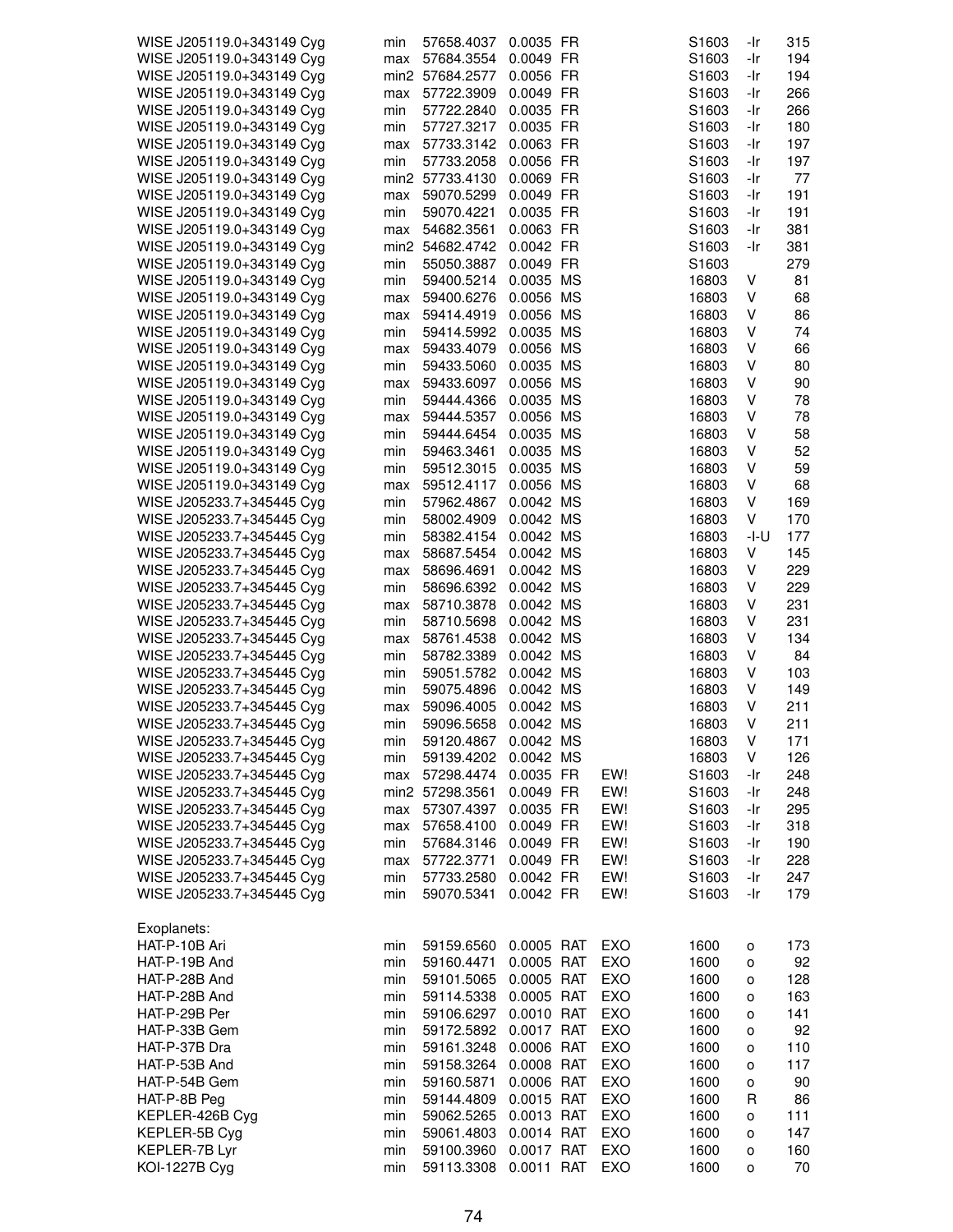| QATAR-1B Dra     | min | 59115.3324 | 0.0003 RAT |            | <b>EXO</b> | 1600 | o   | 81  |
|------------------|-----|------------|------------|------------|------------|------|-----|-----|
| QATAR-1B Dra     | min | 59159.3539 | 0.0007     | <b>RAT</b> | EXO        | 1600 | o   | 60  |
| QATAR-3B And     | min | 59163.3136 | 0.0009     | RAT        | EXO        | 1600 | o   | 125 |
| QATAR-4B And     | min | 59105.5356 | 0.0006     | <b>RAT</b> | <b>EXO</b> | 1600 | o   | 112 |
| TOI-1168.01B Cyg | min | 59101.3383 | 0.0076     | <b>RAT</b> | EXO        | 1600 | о   | 53  |
| TOI-1168.01B Cyg | min | 59116.2971 | 0.0013 RAT |            | EXO        | 1600 | R   | 74  |
| TOI-1371.01 Peg  | min | 59172.2370 | 0.0012 RAT |            | EXO        | 1600 | R   | 73  |
| TOI-1425.01B Cep | min | 59103.3854 | 0.0016 RAT |            | EXO        | 1600 | V   | 162 |
| TOI-1480.01B Cep | min | 59067.4883 | 0.0008 RAT |            | EXO        | 1600 | R   | 421 |
| TOI-1516.01B Cep | min | 59133.3526 | 0.0004     | <b>RAT</b> | EXO        | 1600 | R   | 114 |
| TOI-1518.01B Cep | min | 59108.5898 | 0.0011     | <b>RAT</b> | EXO        | 1600 |     | 173 |
| TOI-1829.01B Dra | min | 59115.4764 | 0.0008     | RAT        | EXO        | 1600 | o   | 101 |
| TOI-2155.01B Cep | min | 59161.5999 | 0.0027     | <b>RAT</b> | <b>EXO</b> | 1600 | o   | 141 |
| TOI1518B Cep     | min | 59462.5623 | 0.0035 PUR |            | EXO        | QHY9 | -Ir | 222 |
| TOI1518B Cep     | min | 59504.4190 | 0.0035 PUR |            | EXO        | QHY9 | -Ir | 292 |
| TOI1518B Cep     | min | 59523.3973 | 0.0035     | PUR        | EXO        | QHY9 | -Ir | 223 |
| TOI1518B Cep     | min | 59544.3307 | 0.0035 PUR |            | EXO        | QHY9 | -Ir | 171 |
| TRES-2B Dra      | min | 59059.4525 | 0.0013     | <b>RAT</b> | EXO        | 1600 | R   | 50  |
| TRES-3B Her      | min | 59106.3140 | 0.0003     | <b>RAT</b> | <b>EXO</b> | 1600 | o   | 63  |
| TRES-5B Cyg      | min | 59107.3664 | 0.0003     | <b>RAT</b> | EXO        | 1600 | o   | 109 |
| TRES-5B Cyg      | min | 59110.3331 | 0.0004     | <b>RAT</b> | EXO        | 1600 | о   | 80  |
| WASP-10B Peg     | min | 59108.2875 | 0.0005     | <b>RAT</b> | EXO        | 1600 | о   | 51  |
| WASP-33B And     | min | 59158.5923 | 0.0006     | <b>RAT</b> | EXO        | 1600 | R   | 273 |
| WASP-2B Del      | min | 59053.5406 | 0.0003     | RAT        | <b>EXO</b> | 1600 | о   | 115 |
| WASP-52B Peg     | min | 59160.2598 | 0.0003     | <b>RAT</b> | EXO        | 1600 | o   | 81  |
| WASP-60B Peg     | min | 59113.5451 | 0.0009     | <b>RAT</b> | EXO        | 1600 | o   | 159 |
| WASP-92B Her     | min | 59060.4786 | 0.0006 RAT |            | EXO        | 1600 | o   | 120 |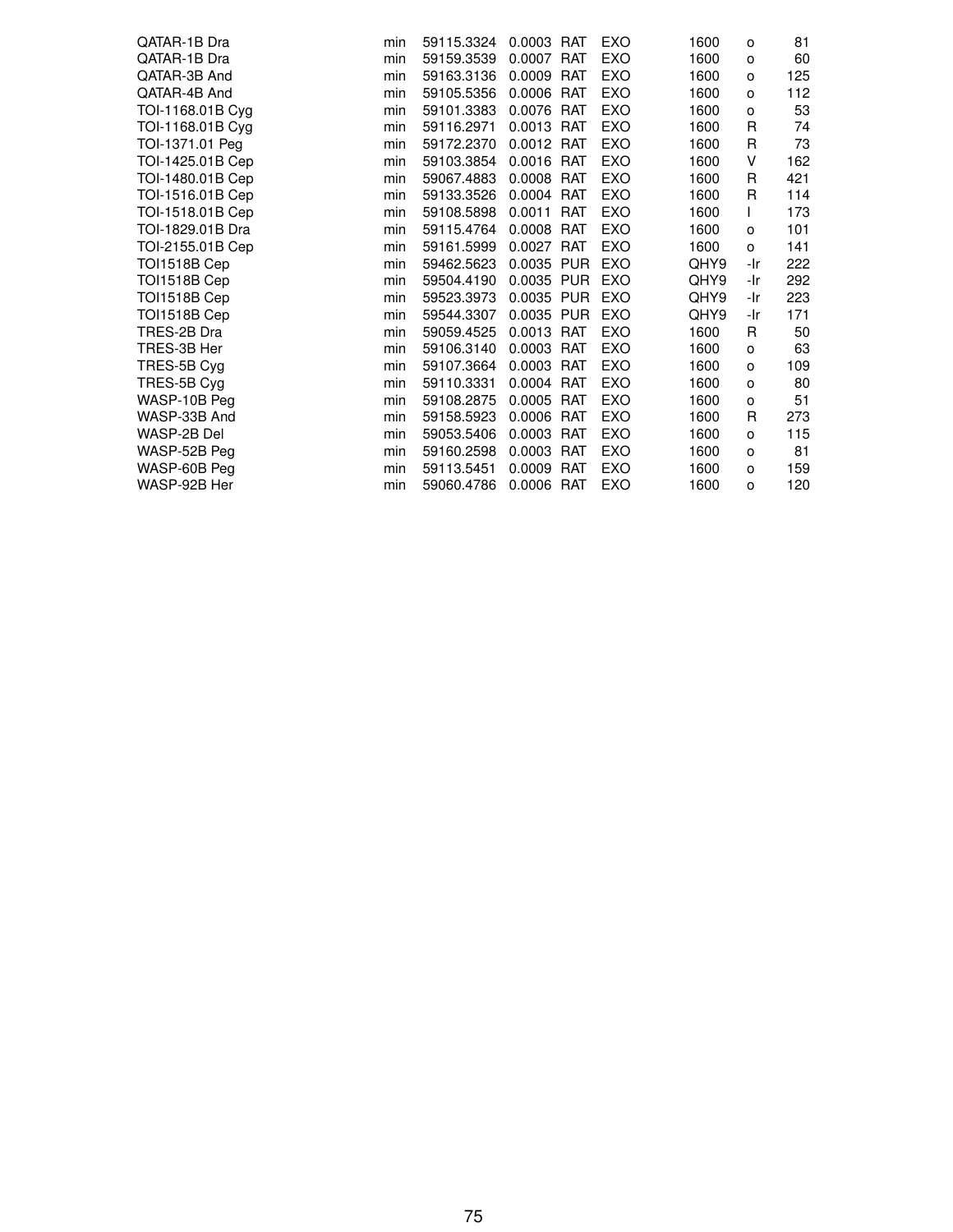## **Observers:**

| AG         | Agerer, Franz       | Zweikirchen               |
|------------|---------------------|---------------------------|
| <b>BER</b> | Berthold, Thomas    | Waldheim                  |
| <b>BSH</b> | Bösch, Gerhard      | Nagold                    |
| <b>FBG</b> | Freudenberg, Ronny  | Graupe                    |
| <b>FIR</b> | Fischer, Martin     | Emskirchen                |
| FR.        | Frank, Peter        | Velden                    |
| <b>HOA</b> | Howell, Andy        | Gainesville, FL 32605 USA |
| <b>HOC</b> | Hoecherl, Manfred   | Rodina                    |
| МS         | Moschner, Wolfgang  | Lennestadt                |
| ΜZ         | Maintz, Gisela      | Bonn                      |
| <b>PUR</b> | Uni-Rostock, Physik | Rostock                   |
| RAT        | Raetz, Manfred      | Herges-Hallenberg         |
| SCI        | Schmidt, Ulrich     | Karlsruhe                 |
| <b>SIR</b> | Schirmer, Joerg     | Harsefeld                 |
| TH.        | Thomas, Axel        | Nieder-Olm                |
| <b>VLM</b> | Vollmann, Wolfgang  | Wien A                    |
| <b>WNZ</b> | Wenzel, Bernhard    | Wien                      |
| WKT        | Wickert, Volker     | Essen                     |

## **R**emarks:

| n                | number of measurements      |
|------------------|-----------------------------|
|                  | uncertain                   |
| min <sub>2</sub> | secondary minimum           |
| <b>Type</b>      | taken from GCVS-Catalog[3], |
|                  | observer or                 |
|                  | CDS[4].                     |

#### **Photometers:**

| A4000           | CCD-Camera-Atik-4000  |
|-----------------|-----------------------|
| S1603           | CCD-Camera-Sigma-1603 |
| ST <sub>7</sub> | CCD-Camera-ST-7       |
| ST8XM           | CCD-Camera-ST-8XMEI   |
| 6303            | CCD-Camera-STL-6303   |
| 16803           | CCD-Camera-FLI-16803  |
| 1600            | CCD-Camera-MI-G2-1600 |
| 1100D           | DSLR-Canon-EOS1100D   |
| 600D            | DSLR-Canon-EOS600D    |
| 500D            | DSLR-Canon-EOS500D    |
| 500D            | DSLR-Canon-EOS500D    |
| 450D            | DSLR-Canon-EOS450D    |
| 200D            | DSLR-Canon-EOS200D    |
| EOSM5           | DSLR-Canon-EOSM5      |
| T7i             | DSLR-Canon-T7i        |
| D5100           | Nikon-D5100           |
| ASI290          | ASI290MM              |
| DSI             | Meade-DSI-Prolll      |

### **Filters:**

| O       | without filter           |
|---------|--------------------------|
| V, CV   | V-filter                 |
| ТG      | DSLR green-channel       |
| ТB      | <b>DSLR blue-channel</b> |
| в       | <b>B-filter</b>          |
| R       | R-filter                 |
| U       | U-filter                 |
|         | I-filter                 |
| Rc      | <b>R-filter Cousins</b>  |
| -I. -Ir | IR cut-off filter        |
| -U      | U cut-off filter         |
| -U-I    | U and Ir cut-off filter  |